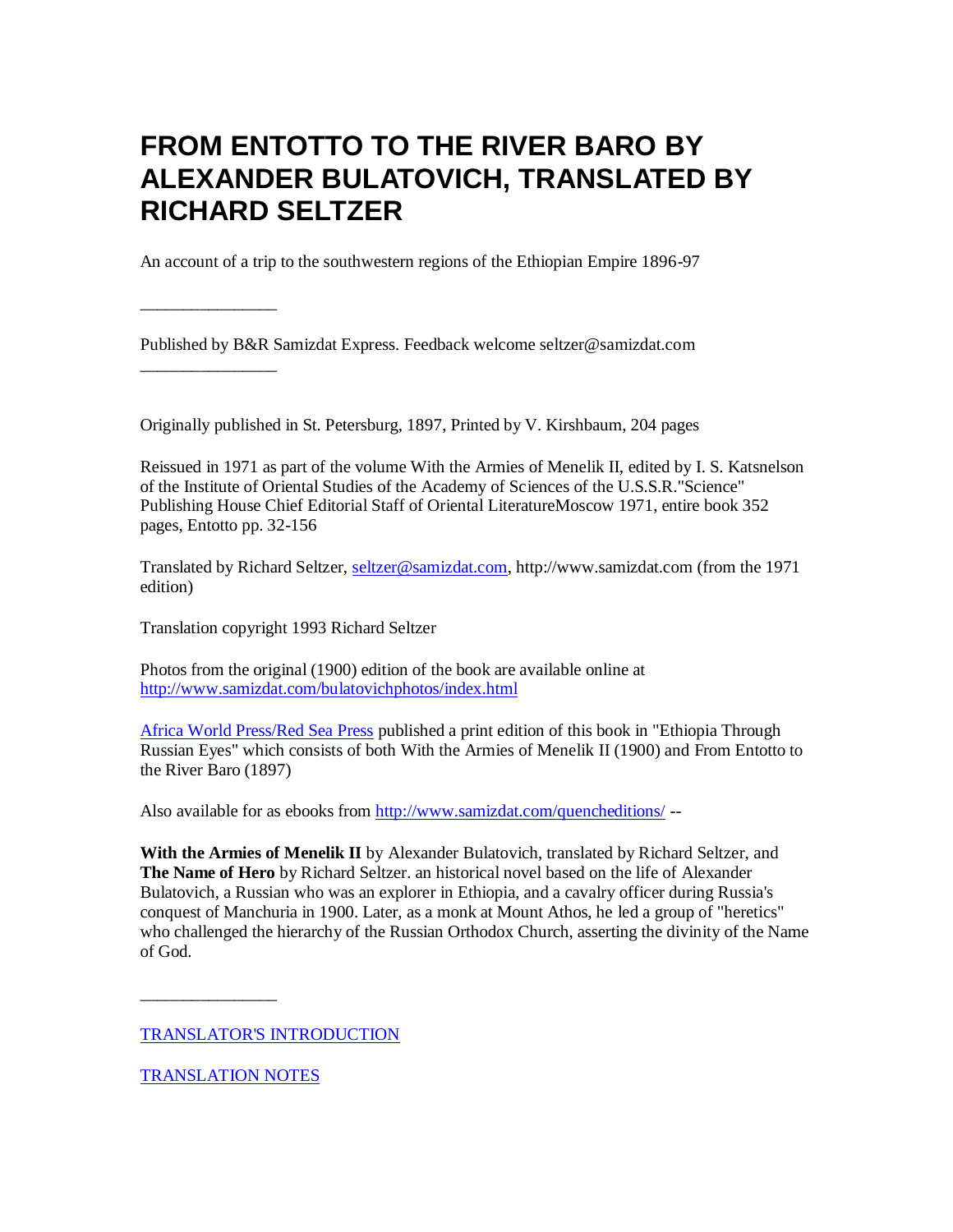#### **[INTRODUCTION](#page-8-0)**

#### [FIRST EXCURSION](#page-9-0)

#### [SECOND EXCURSION](#page-22-0)

#### [GEOGRAPHIC SURVEY](#page-28-0)

#### [THE POPULATION OF THE SOUTHWESTERN REGIONS OF ETHIOPIA](#page-42-0)

- [Galla Clothing](#page-44-0)
- [Galla Family Life](#page-45-0)
- **[Galla Religious Beliefs](#page-50-0)**
- [Galla Language](#page-52-0)
- **[Galla National Character](#page-53-0)**
- [The Original Form of Galla Government](#page-54-0)
- [Sidamo](#page-56-0)
- [Negroes](#page-57-0)
- [Amhara or Abyssinians](#page-59-0)
- [Abyssinian Language](#page-59-1)
- [Abyssinian Family Life](#page-60-0)
- [Abyssinian Clothing](#page-61-0)
- [Abyssinian Food](#page-61-1)
- [Abyssinian Way of Life and Etiquette](#page-62-0)
- [Abyssinian Family](#page-62-1)
- **[Abyssinian Division into Classes](#page-64-0)**
- [Abyssinian Slavery](#page-66-0)
- [Abyssinian Distribution of Property](#page-67-0)
- [Abyssinian Games](#page-67-1)

#### [THE ETHIOPIAN SYSTEM OF GOVERNMENT](#page-69-0)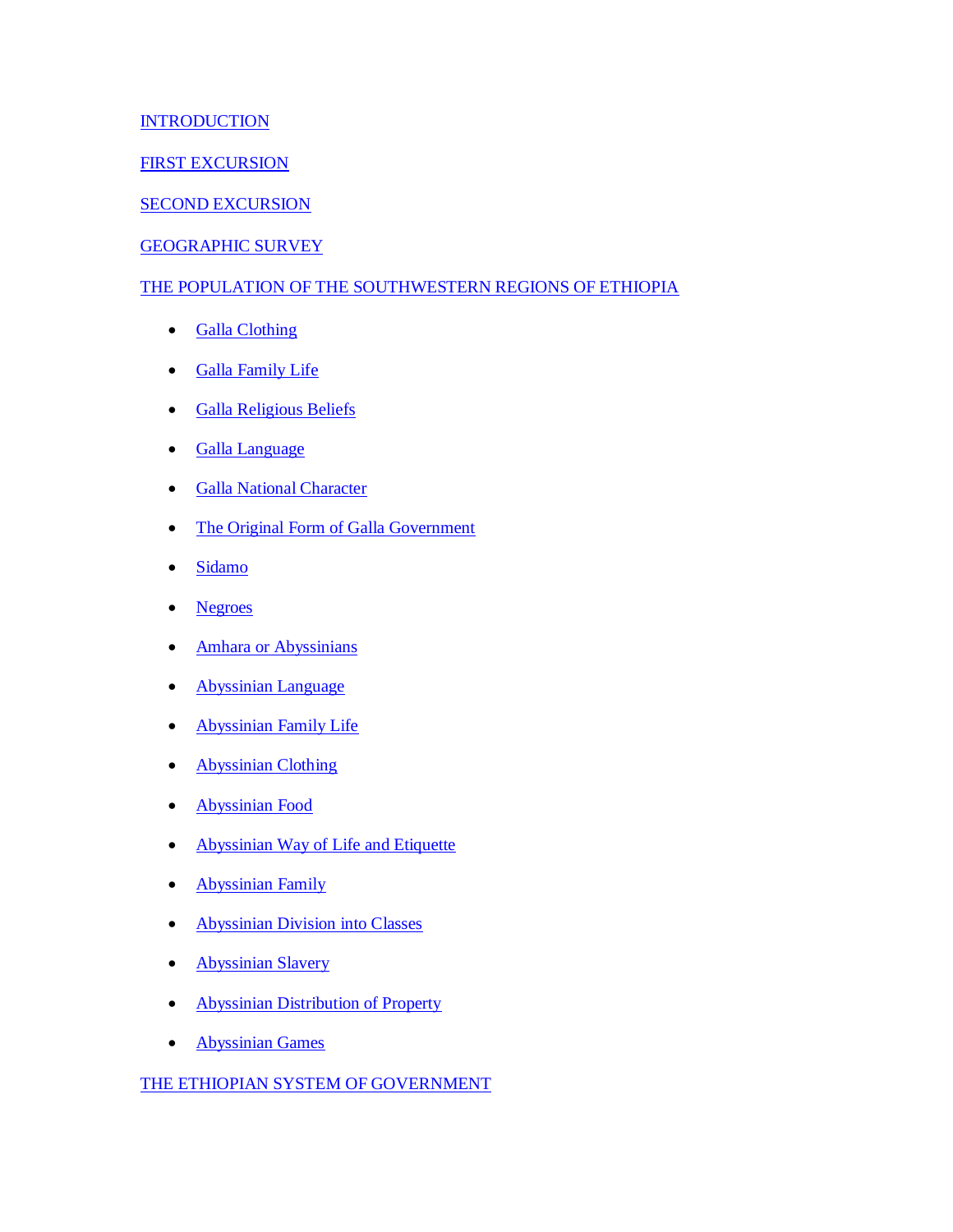#### • [History of Ethiopia](#page-71-0)

#### [THE MILITARY](#page-79-0)

- [Numbers and Organization of the Military](#page-80-0)
- [Military Hierarchy](#page-80-1)
- [Distribution of Troops](#page-82-0)
- [Recruiting for the Army](#page-83-0)
- [Kinds of Arms, Weapons, Equipment and Clothing](#page-83-1)
- [Mobilization](#page-85-0)
- [Movement by Marching](#page-85-1)
- [Conduct of War](#page-85-2)
- [Tactics](#page-86-0)
- [The Activity of Separate Kinds of Arms](#page-86-1)
- [Military Spirit](#page-87-0)
- [Discipline and Subordination](#page-88-0)

#### [STATE GOVERNMENT AND THE DISTRIBUTION OF LAND](#page-88-1)

**[POLICE](#page-89-0)** 

[JUDICIAL SYSTEM AND PROCEDURE](#page-89-1)

[LAW AND CUSTOM](#page-90-0)

[CRIMES AND PUNISHMENTS](#page-90-1)

[ECONOMIC CONDITION OF THE STATE. THE TREASURY](#page-92-0)

[FAMILY OF THE EMPEROR](#page-93-0)

[ETHIOPIAN CHURCH AND FAITH](#page-98-0)

**[CONCLUSION](#page-115-0)** 

[APPENDIX NO. 1](#page-117-0)

[Equipment.](#page-117-1)

[Field First-Aid Kit.](#page-118-0)

[Tools.](#page-118-1)

[Clothing.](#page-118-2)

[Gifts.](#page-118-3)

[Packing.](#page-119-0)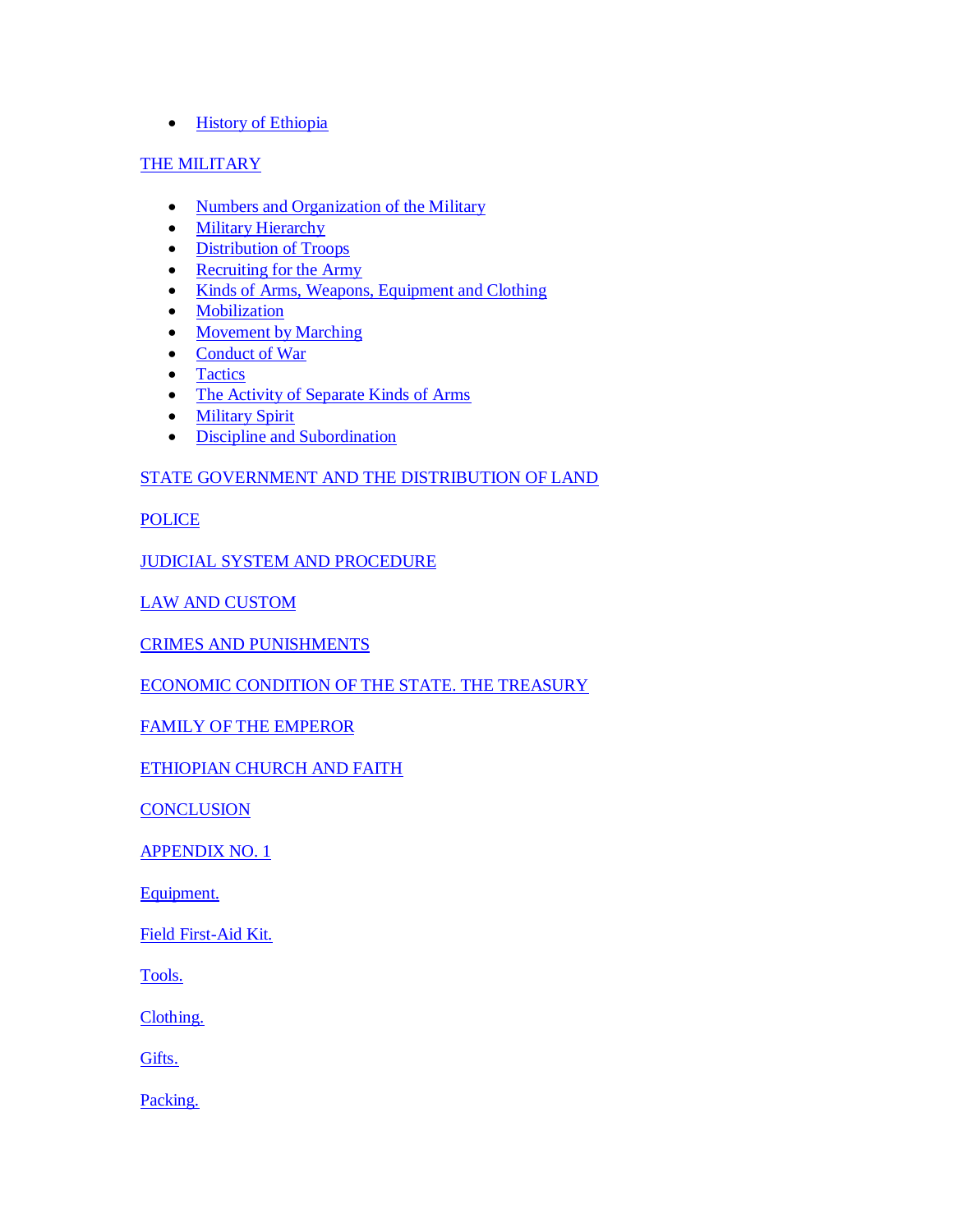[Distribution in packs.](#page-119-1)

[Loading on Mules.](#page-121-0)

[APPENDIX NUMBER 2,](#page-121-1) Composition of the Detachment

[APPENDIX NUMBER 3](#page-122-0)

[APPENDIX NUMBER 4](#page-122-1) Words of the Gimiro and Madibis Languages

[APPENDIX NUMBER 5 COMMERCE IN ABYSSINIA](#page-123-0)

[FOOTNOTES TO ENTOTTO](#page-130-0)

A.X. BULATOVICH -- [HUSSAR, EXPLORER, MONK BY ISIDOR SAAVICH](#page-139-0)  **[KATSNELSON](#page-139-0)** 

**[Footnotes](#page-147-0)** 

\_\_\_\_\_\_\_\_\_\_\_\_\_\_\_\_

### <span id="page-3-0"></span>**TRANSLATOR'S INTRODUCTION**

A young Russian cavalry officer witnessed as Ethiopia vied with Italy, France, and England for control of previously unexplored territory in east-central Africa. His two books are an important source of historical and ethnographic information about that little-known but critical and exciting period.

Almost all official Ethiopian documents from the 1890s were destroyed during the war with Italy in 1936. The historical record depends largely on the observations of European explorers and visitors, of whom Alexander Bulatovich was one of the very best. The books included here cover the first two (1896-97 and 1897-98) of his four trips to Ethiopia.

Bulatovich sensed that Ethiopia was in a delicate state of transition, that what he was seeing would not remain or even be remembered in a generation or two. He had the instincts, although not the training, of an anthropologist, trying to preserve some record of fast-disappearing cultures. But he was not a scientist who observed with cool detachment. Rather, he was actively involved in the events he described, particularly on the expedition to Lake Rudolf. He became ambivalent, torn by his military duty (as an officer attached to the army of Ras Wolda Giyorgis) and by his personal values and sense of justice. Time and again, he found himself party to the decimation of the very people whose culture he wanted to preserve.

He approached his subject with enthusiasm, fascination, and, at times, with almost religious respect. He did not presume that European culture and technology were morally superior. Nor did he romantically prefer the "primitive."

Empathizing with many of the peoples he encountered, he witnessed the tragedy of the clash between traditional ways and modern arms. He considered modernization inevitable, but prefered that it be done in the most humane manner. Hence he considered conquest and gradual change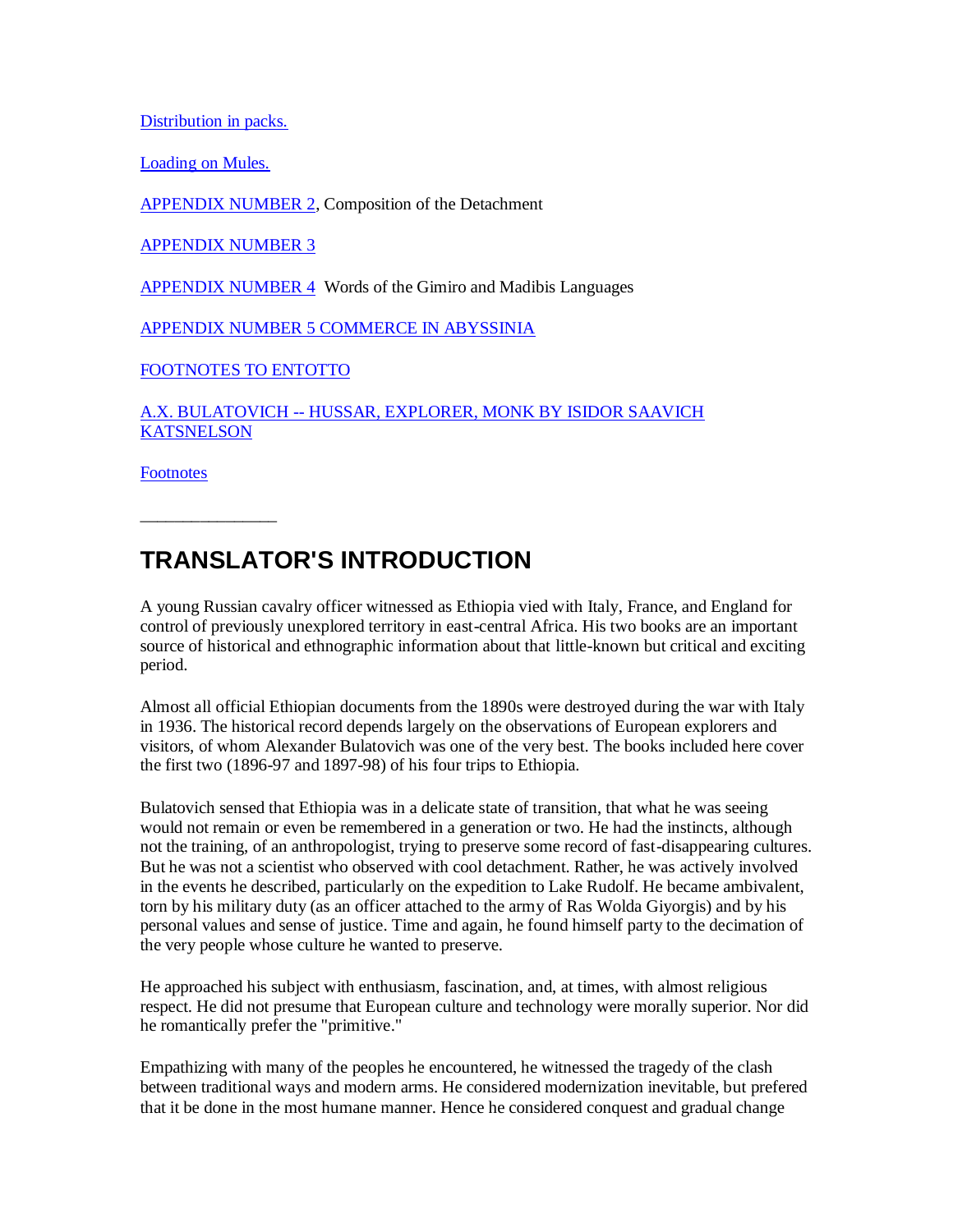under the Amharic rulers of Ethiopia as preferable to the total destruction which would be likely in case of conquest by a European power.

Bulatovich had a strong natural interest in military and religious matters, and that was at the heart of his respect for these people. He saw the Abyssinian military as having recently passed through a golden age of cavalry charges and individual heroism, which called to mind the by-gone days of medieval Europe. He saw the Ethiopian Church as close to the Russian Orthodox Church and the origins of Christianity, and he greatly respected all the details of their belief and practice, and all their unique legends and saints.

He was, however, a product of his time: the time of Kipling and the Berlin Conference. In those days, it was common for Europeans to make judgements about cultures, based on a scale in which their own culture was at the top. He shows great respect for and understanding of Amhara, Galla (Oromo), and several other Ethiopian peoples and cultures, with whom he had prolonged contact and whose languages he learned. But he uses strong negative terms to describe the people and cultures of what is now Southern Ethiopia. In part, this prejudice is due to ignorance -- he had little contact with these people and did not understand their language. In part, too, it was a reflection of the attitudes of his comrades-in-arms -- Amhara and Galla warriors -- who also were encountering these people for the first time, and for whom they were just as foreign and incomprehensible as they were to Bulatovich.

His works should appeal to anyone interested in the history or anthropology of Africa and Ethiopia. They also provide a clear picture of the relations between Russia and Ethiopia in the 1890s, which planted the seeds of their present-day relations. And these accounts can help fill in historical details regarding events and individuals during that era, and can serve as a valuable resource to specialists.

Up until now, the main source in English about Russian activities in Ethiopia and their observations of that country has been The Russians in Ethiopia: An Essay in Futility by Czeslaw Jesman. This is an amusing collection of rumors and anecdotes, based primarily on Italian sources. Unfortunately, it is often wrong; but, in the absence of a better source, its errors have often been repeated.

One speech which Bulatovich made to the Russian Geographical Society was translated into Italian and French and is frequently cited. But his two books, up until now, were available only in Russian. Hence his observations and contributions have remained virtually unknown in the West.

Bulatovich's first book, From Entotto to the River Baro, published in 1897, consists of journals of two excursions he went on during his first trip to Ethiopia 1896-97, plus a series of essays based on what he heard and observed during his year-long stay with the Russian Red Cross Mission. The essays deal with various peoples of Ethiopia (Galla/Oromo, Sidamo, Amhara) -- their history, culture, way of life, beliefs and languages; on the governmental system and its historical background, on the army, on commerce, and on the Emperor's family.

With the Armies of Menilek II, published in 1900, is the journal of Bulatovich's second trip to Ethiopia 1897-98, during which he served as an advisor to the army of Ras Wolda Giyorgis as it conquered the previously little-known southwestern territories from Kaffa to Lake Rudolf. Here he builds on his previous knowledge of the country and also recounts an exciting personal story of military adventure, which builds to a climax in the final chapters.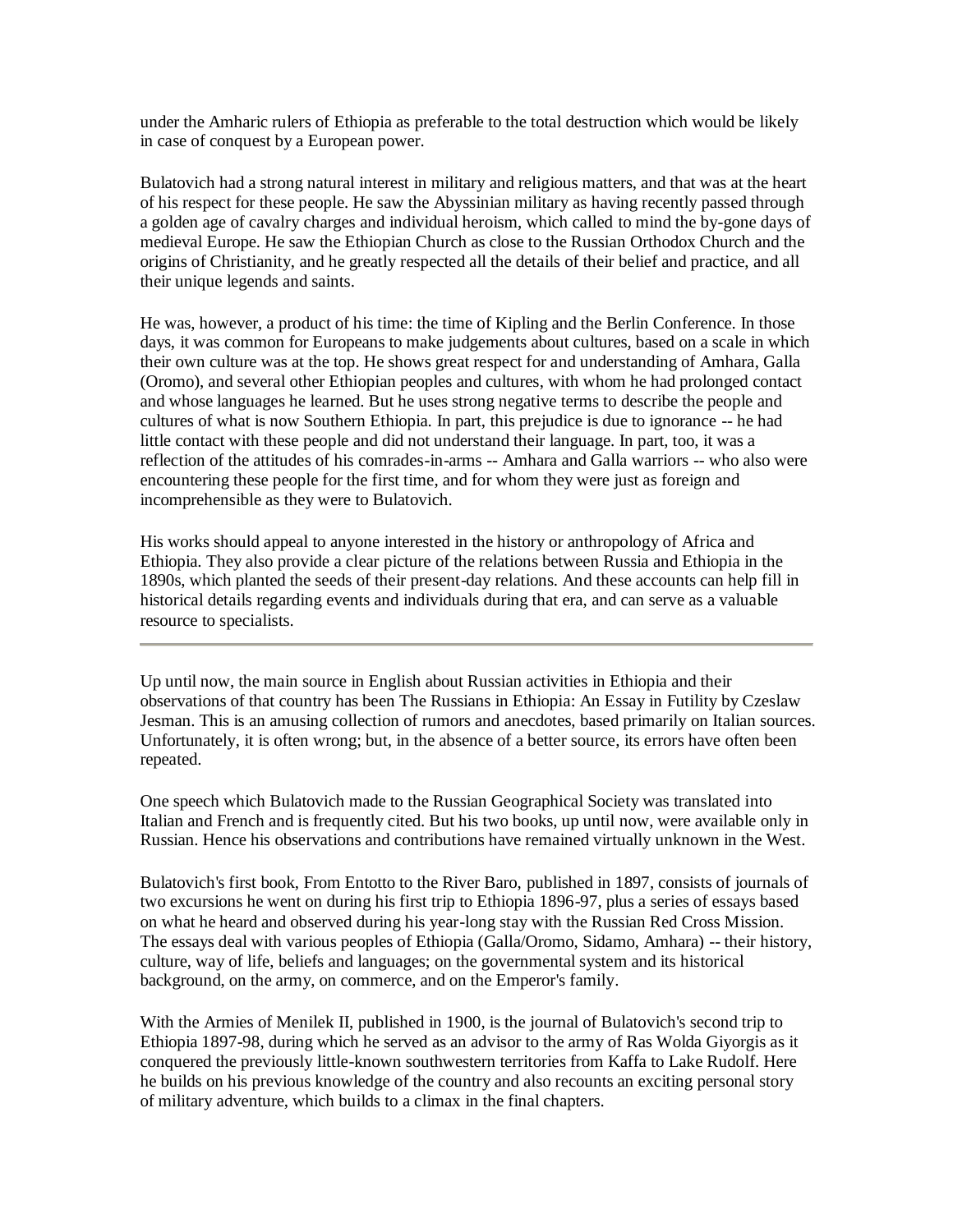Both books, edited and with an introduction by Isidor Savvich Katsnelson, were reissued by The Institute of Oriental Studies in Moscow in 1971.

I first discovered Bulatovich in the London Times of 1913, while looking for another story, on which I wished to base a novel. The article described how Russian troops had besieged two monasteries at Mount Athos in Greece and exiled some 660 monks to remote parts of the Russian Empire for believing that "The Name of God was a part of God and, therefore, in itself divine." Bulatovich -- a former cavalry officer who had "fought in the Italo-Abyssinian campaign, and afterwards in the Far East" -- was the leader and defender of the monks. ("Heresy at Mount Athos: a Soldier Monk and the Holy Synod," June 19, 1913).

News was a more leisurely business then than now. The reporter drew an analogy to characters in a novel by Anatole France and drew an interesting sketch of the background and motivations of the main figure. I got the impression of Bulatovich as a restless man, full of energy, chasing from one end of the world to the other in search of the meaning of life. Eventually, he sought tranquility as a monk at Mount Athos, only to find himself in a battle of another kind.

I was hooked by this new character and new story. What would a Russian soldier have been doing in Ethiopia at the turn of the century? What war could he have fought in the the Far East? What was it that compelled him to go from one end of the world to the other, and then to become a monk?

After getting out of the Army, I moved to Boston, where my future wife, Barbara lived. There I tracked down all available leads to this story, but could find very little additional information. There was a poem by Mandelshtam about the heresy. The philosopher Berdyayev had nearly been sent to Siberia for expressing support for the heretics. But that was it.

Then in the spring of 1972, the "B" volume of the new edition of the official Soviet Encyclopedia (Bolshaya Sovietskaya Entsiklopedia) appeared. The previous edition had mentioned an "Alexander" Bulatovich who died about 1910. The Bulatovich in the Times article was named "Anthony" and was very much alive in 1913. The new edition made it clear that Alexander and Anthony were the same man. (In the Russian Orthodox Church, when becoming a monk, it is common to adopt a new name with the same first letter.) The new article corrected the date of his death (1919) and referenced books that Bulatovich had written about his experiences in Ethiopia. This encyclopedia item was signed by Professor I.S. Katsnelson, from the Institute of Oriental Studies, in Moscow.

I wrote to Professor Katsnelson, and to my delight, in his reply, he sent me a copy of a recently published reprint of Bulatovich's Ethiopian books, which he had edited, and also gave me the name and address of Bulatovich's sister, Princess Mary Orbeliani, who was then 98, and living in Canada.

From that point on, one lead led to another.

Katsnelson offered to help me gain access to Soviet archives that had some of Bulatovich's unpublished notes and other related materials. But my Army security clearance prevented me from travel behind the Iron Curtain. (I was then in the Army reserves.)

Instead, in the summer of 1972, I traveled to Mount Athos, where I spent a couple of weeks,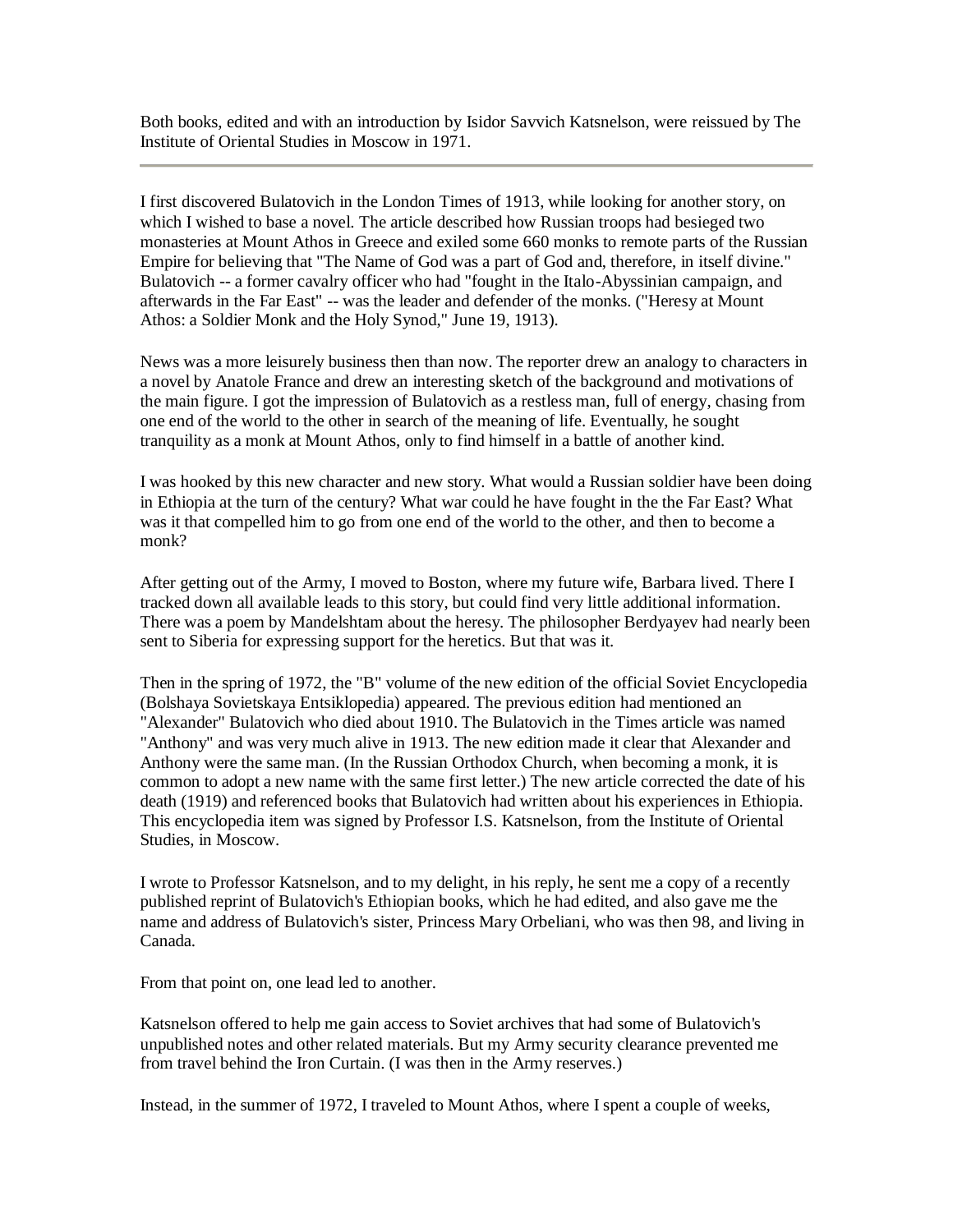mostly doing research in the library of St. Pantelaimon, the one remaining Russian monastery there.

Meanwhile, I corresponded with Princess Orbeliani, and visited her for two days the following summer in Penticton, British Columbia. In long tape-recorded conversations and in letters before and after that visit, she provided me with valuable information about her brother's life and insight into his character. At 99, she was very articulate, lucid, and helpful. She was delighted that someone was showing an interest in her brother's work and beliefs. She was a remarkable and inspiring person -- unassuming, warm and open. Living in a nursing home, she continued to pursue her artwork, specializing in water colors. Although her fingers were swollen from arthritis and she had difficulty even unwrapping a piece of candy, she could still play Chopin on the piano from memory, smoothly and without hesitation. Her own tale would make an interesting book: flight during the Revolution by way of Baku to Yugoslavia, and hardship there under the Nazis; sending her son to engineering school in Louvain, Belgium; his career in the Belgian Congo; and then eventually joining him in British Columbia. (She passed away in 1977 at the age of 103).

Increasingly, I was getting caught up in the research, carrying it far beyond what one would normally do to write an "historical novel." Each new piece of information raised more questions and pulled me in even deeper.

After Barbara and I were married in 1973, we wanted to travel to Ethiopia. In preparation, we took lessons in the Oromo language with Solomon Kenea, an undergraduate at Harvard who came from the same part of Ethiopia where Bulatovich had traveled. I didn't expect to become proficient in the language, but I felt that learning it was one way to get an appreciation for the people and their culture. And if and when we got to Ethiopia, trying to learn more about the language would be a way to make friends there, as Bulatovich had eighty years before. Unfortunately, the revolution in Ethiopia then made the trip impossible.

But at Harvard's Widener Library, I was able to follow up references and find related materials. In this manner, I found and photocopied numerous books and articles about Ethiopia, as well as the heresy, and the Manchurian campaign of 1900.

I was fascinated by Bulatovich's character. I wanted to work out the puzzle of his motivations, to figure out what could have led to all the shifts and twists of his life story: from St. Petersburg, to Ethiopia, to Manchuria, then back to St. Petersburg where he became a monk, and on to Mount Athos, becoming the champion of the "heretics" there, then a chaplain at the Eastern Front in World War I, surviving the Revolution and Civil War, and returning to preach on what had been his family's estate in the Ukraine, only to be murdered by bandits.

What drove him to do the things he did? How could I present all these facts I had uncovered in a way that they seemed plausible?

Eventually, I wrote The Name of Hero. Intended as the first part of a trilogy, this novel focuses on Manchuria, with flashbacks to his childhood and to Ethiopia. Professor Katsnelson died in 1981, the year that Hero was published.

Katsnelson (1910-1981) was a professor at Institute of Oriental Studies of the Academy of Sciences of the U.S.S.R., in Moscow. He was a specialist in ancient Egypt and Nubia, best known for his monograph Napata and Meroe -- the Ancient Kingdom of Sudan published in 1971. He had a personal interest in Ethiopia and Bulatovich in particular. In 1975, together with G.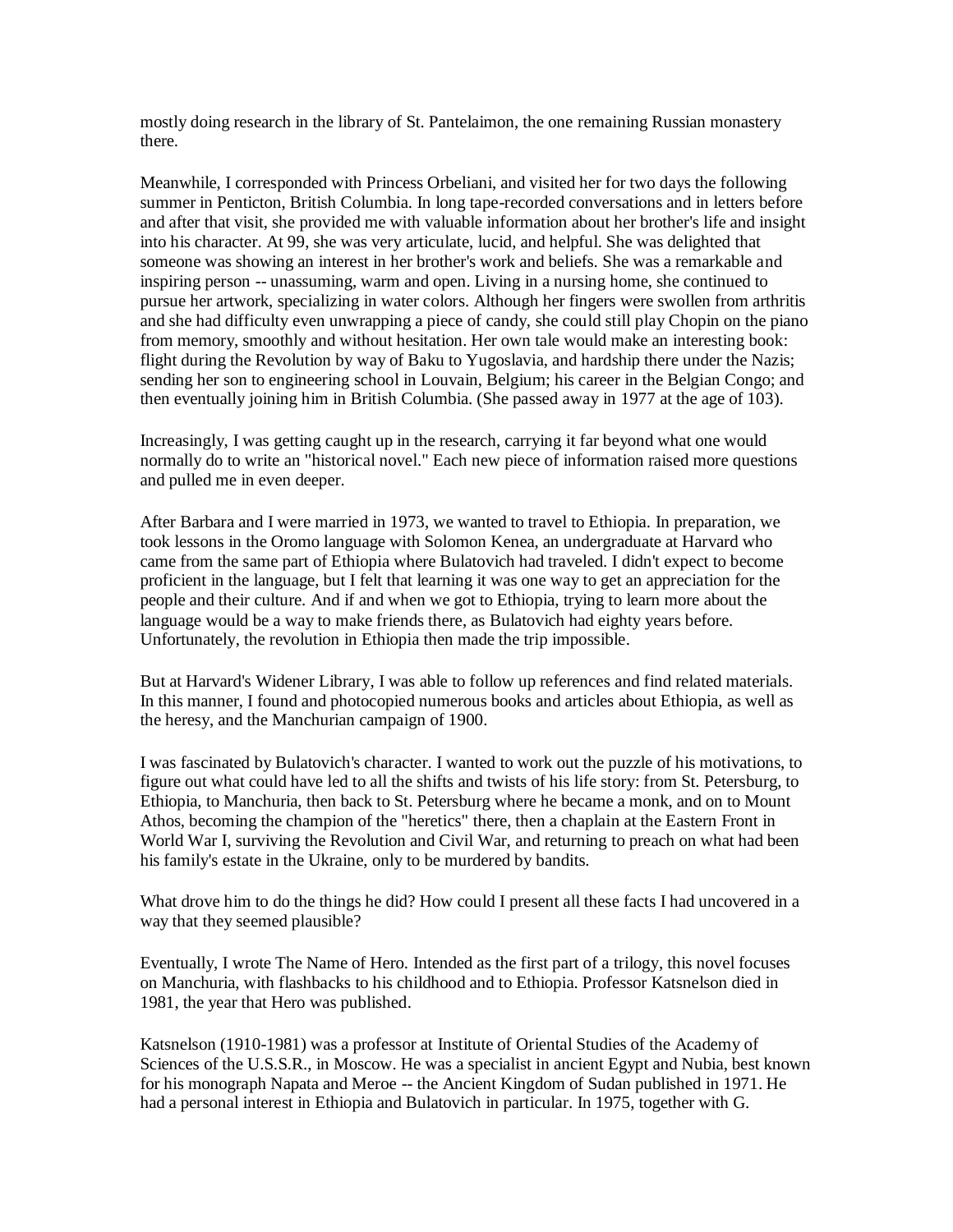Terekhova, he published a popularized biography of Bulatovich entitled Through Unknown Lands of Ethiopia. He also edited and, in 1979, published a book by another Russian explorer of Ethiopia, a contemporary of Bulatovich, L.K. Artamanov, entitled Through Ethiopia to the Banks of the White Nile. Katsnelson also uncovered in the Soviet Archives a series of previously unpublished documents by and about Bulatovich in Ethiopia. These were eventually published in Moscow in 1987 as Third Expedition in Ethiopia by Bulatovich. Selections from his introduction to the first Bulatovich books, with unique biographical details about Bulatovich, are included at the end of this volume.

While I was researching my novel, I translated portions of Bulatovich's Ethiopian books for my own use. The more I read about Ethiopia, the more it became clear to me that experts in the field were unfamiliar with these works and could benefit from them, and also that they contain much that would interest the general reader and lover of history. Finally, with the prompting of Professor Harold Marcus of Michigan State University, I made the time to translate both books in full. I am now writing the next Bulatovich novel.

## <span id="page-7-0"></span>**TRANSLATION NOTES**

Up until the Revolution, Russia used the Julian or "old style" calendar, which, in 1897-98 lagged 12 days behind the Gregorian calendar, which was used by the rest of the world. Since Bulatovich used the "old style" and celebrated religious holidays, such as Christmas, in accord with that calendar, his usage has been retained in this translation.

I have not anglicized the names -- except Biblic ones in a church or historical context (e.g. the Queen of Sheba), and Bulatovich's middle name Xavieryevich (instead of Ksaveryevich), to indicate the Roman Catholic origins of his father, Xavier.

Ethiopian words in the text pose a particular problem. Bulatovich used non-traditional phonetic methods to render what he heard into Cyrllic characters. Strictly following standard Cyrllic-to-English transliteration practice would lead to unnecessary confusion, making it difficult to recognize when he is writing about well-known historical people, places, and events. For instance, the general he accompanied on the expedition to Lake Rudolph is commonly rendered in English as Wolda Giyorgis, but direct transliteration from Bulatovich's Cyrillic would yield Val'dye Gyeorgyis. And the common title dajazmatch in direct transliteration would have been dadiazmach.

To avoid this problem, where the Amharic original is obvious and the person, place, or thing is well-known, I follow the spelling in The Life and Times of Menelik II by Harold G. Marcus.

In other cases, I deviate from standard transliteration to yield spellings consistent with wellknown ones. For instance, the Russian letter "U" at the beginning of a word and before a vowel is rendered "W" in this text (as in Wollo and Wollaga). Also, the Russian character that is normally rendered with the two-letter combination "kh" is transcribed here simply as "h" when it falls at the beginning of a word (as in Haile). And the combination of two Russian letters -- "d" and the letter normally rendered as "zh" -- is here treated as the single letter "j" (as in Jibuti and Joti). Also, the series of titles ending in -match, such as dajazmatch, are rendered consistently with "tch" rather than just "ch" as in Bulatovich's usage.

For convenience, when Bulatovich uses Russian units of measure for distance (verst), length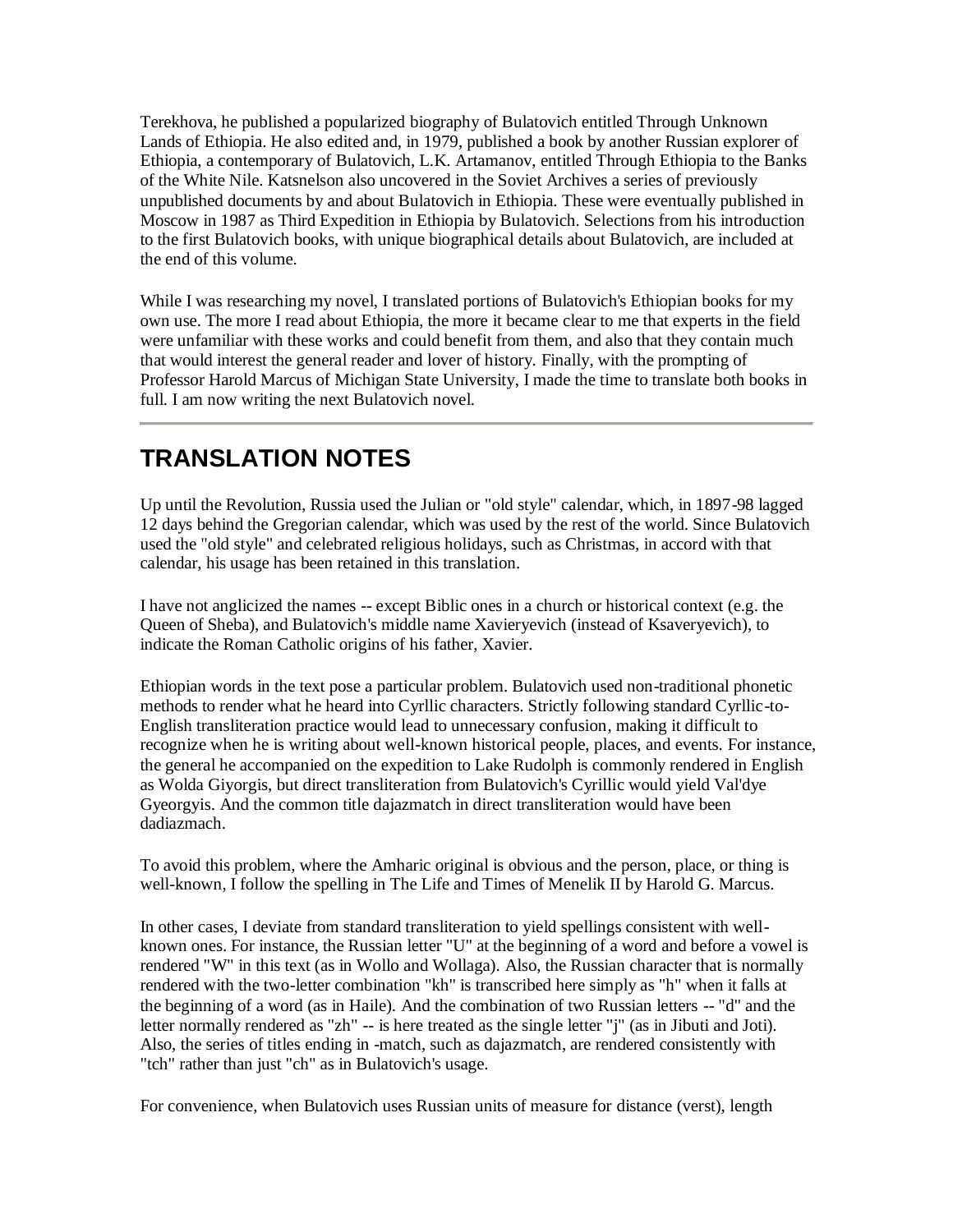(vershok, arshin, sagene), temperature (Reamur), weight (pood), I provide a direct translation and immediately follow with the conversion to common American units of measure [in brackets].

The paragraph breaks are the same as in the orginal (for easy comparison of one text with the other).

Ellipses (...) are used here the same as in the original. They do not indicate that material has been omitted.

Thanks to the dozens of people from the Internet newsgroups soc.culture.soviet and k12.lang.russian who took the time to help me decipher obscure and obsolete Russian terms and identify literary quotations. Alexander Chaihorsky deserves special thanks for his insight into the meaning of "sal'nik" based on his experience as an explorer in northern Mongolia. Thanks also to another Internet contact: Zemen Lebne-Dengel, who explained for me the Amharic words t'ef and dagussa.

## <span id="page-8-0"></span>**INTRODUCTION1**

[NB numbers refer to footnotes which are at the end of this document]

In the summer of 1896, I had the opportunity to take part in a journey into Abyssinia, and decided to take advantage of it. I set out toward the western regions because Ethiopia was almost completely unexplored in that direction. Only three Europeans had up until then been on that side of the Didessa River:

1) Ilg2 by order of Emperor Menelik went up the Dabus River, but didn't cross the Gaby River.

2) Schuver3 went from Gedaref across the Abbay River between theDabus River and the Tumat River and discovered the basin of that river.

3) And Pino, a French merchant, went on several campaigns with Ras Gobana4,5 and was the only European to have crossed the Gaba River. But he didn't reach the River Baro.

The whole southwestern portion of the Ethiopian highlands was up to this time completely unexplored. This was true not because of lack of people who wanted to, and not so much because of insuperable natural obstacles to such exploration. Rather, up until very recent times, this region was ruled by a series of independent Galla tribes.6 You could get there only by passing through Shoa; but because of the continual wars between Abyssinians and Galla, that was impossible. Now the Abyssinians rule this country and, only with great reluctance let anyone go there.

In addition, this journey was interesting because, according to informed sources, the western provinces, together with Harar, were the richest in Abyssinia, and were almost the sole source of the state treasury. It would also be interesting to observe how the Abyssinians rule a recently conquered region.

From an ethnographic point of view, it would be interesting to learn the morals, manners, customs, and character of the Galla, who were the native inhabitants of this country and who up to this time were almost completely unknown.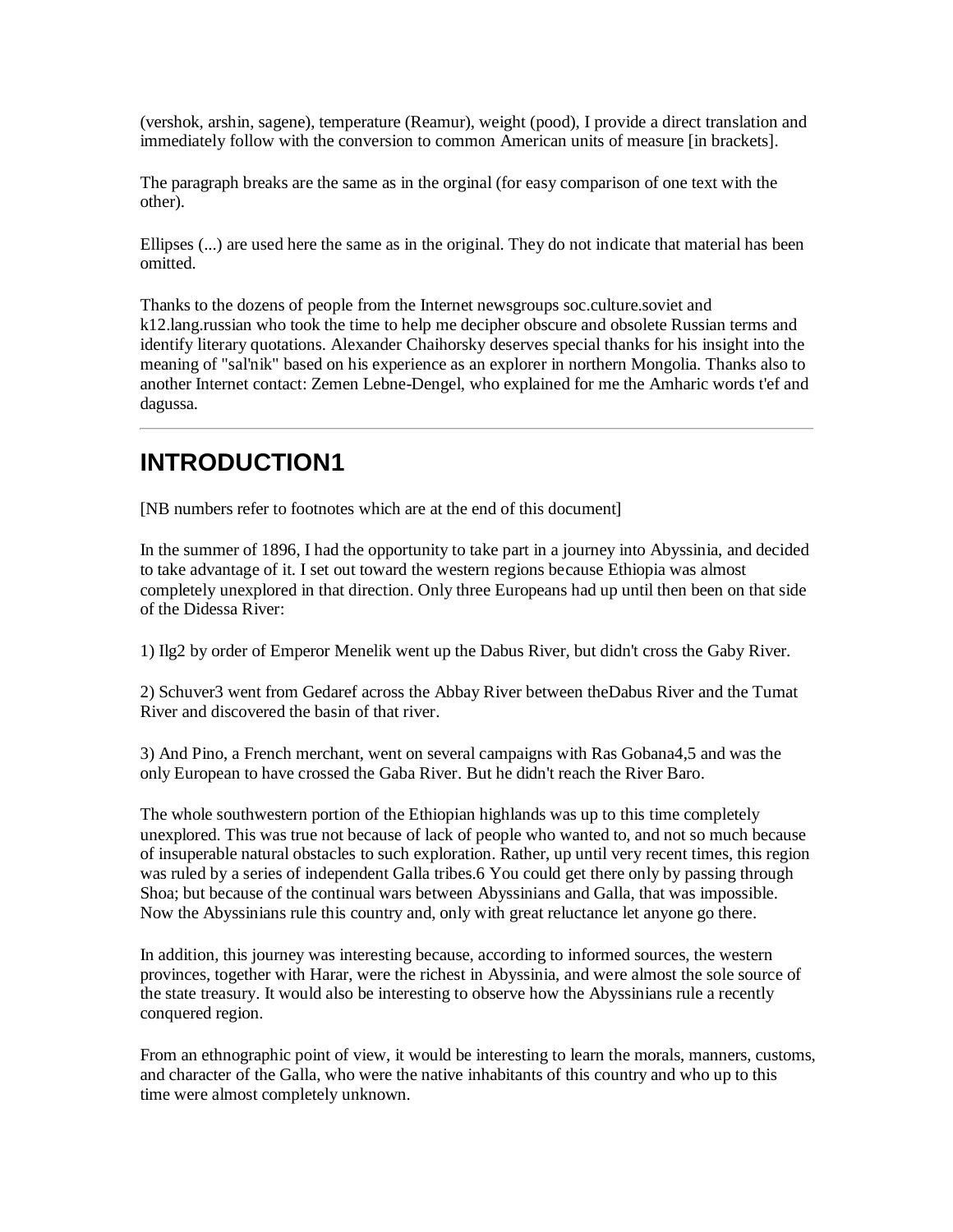A visit to this region also had interest from a military point of view, because this is where the main forces of Abyssinia are -- presenting the opportunity to study the Abyssinian army, which was very difficult to do in Entotto.

I was unprepared for this journey and didn't have the appropriate instruments; so, unfortunately, I couldn't try to solve the scientific questions which I otherwise would have pursued. But it was impossible to obtain the instruments. I received the invitation to make this journey at the end of September. If I had ordered scientific instruments, at best they couldn't arrive before the beginning of January, and there would always be the risk that they would be broken in transit.

Therefore, not setting myself unrealistic scientific goals, I decided to take advantage of this rare opportunity I had been given to visit this interesting country, and I tried to do everything I could to make my journey useful.

This book is an account of my journey and description of the country, its governmental structures, and the beliefs and customs of the tribes who lived there. These are the fruits of my best efforts at observation. I know very well that my conclusions are in many ways inexact and that a more detailed study of the country will reveal that this account is not without errors. I myself, after my trip, frequently had to correct my own errors.

But I tried, as much as it was in my powers, to determine the truth. Keeping in mind the proverb, "The one who is mistaken is the one who does nothing," I decided to publish this work. [Amazon.com Widgets](http://ws.amazon.com/widgets/q?ServiceVersion=20070822&MarketPlace=US&ID=V20070822%2FUS%2Fbrsamizdatexpres%2F8006%2F18d66b38-ea58-43d3-893c-3dbca5978cd8&Operation=NoScript)

### <span id="page-9-0"></span>**FIRST EXCURSION**

When Emperor Menelik gave me permission for my journey, the main condition he imposed on me was that I could not cross the borders of his realm. I agreed to that, unwillingly.7

On Oct. 28, 1896, the Emperor granted me a farewell audience. Saying good-bye, His Highness wished me a good trip and gave me two letters: one to Dajazmatch8 Demissew (his domain was halfway to Leka), and the other to Dajazmatch Tesemma, who lives at the far western frontiers of Abyssinia.

At noon on Oct. 29, cordially seen off by those members of the Russian Red Cross who were staying in Entotto and by several Abyssinian friends, I left by the road to Leka.

My detachment consisted of 17 servants and eight animals (seven mules and one horse). It was very easy to find servants.

Knowing of my upcoming trip, they came and voluntarily applied for work, despite the extremely modest conditions (five talers for clothes and pay per servant on our return). I selected just 17 men. This number was a few more than what I needed, but the road ahead was such that we would not be able to pass that way without losses, and it would be impossible to replenish the ranks en route. So I increased by a third the number of people I needed (I estimated 11 for guns and one for tent posts). Our weapons consisted of three 3/8-inch-caliber rifles which were provided by the Red Cross (with 50 cartridges for each gun), one carbine (with 50 cartridges), one double-barreled hunting gun (500 cartridges), six Gra guns (1200 cartridges), and one revolver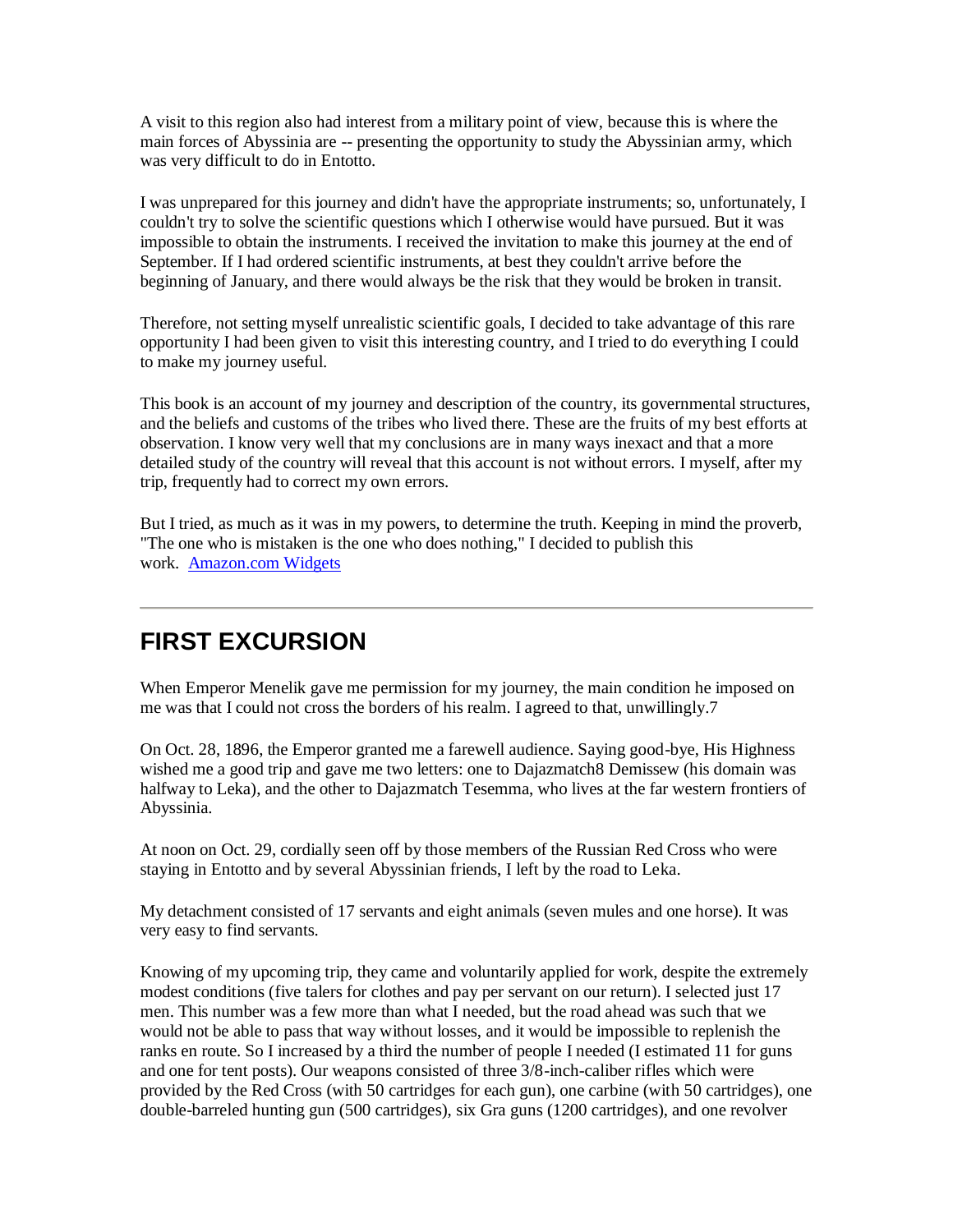(18 cartridges). Our side-arms consisted of a sword, three Abyssinian sabers and four metal spears. Our transport consisted of eight pack mules which could carry a total of 45 poods [1620 pounds] of cargo.9

On the first day, we only went 15 versts [9.9 miles] because the pack loads were not yet adjusted and required frequent stops and fixing. We spent the night at Mete. On Oct. 31, we crossed the upper reaches of the Awash River and stayed at the home of a Galla. In all, in three days, we went 75 versts [49.5 miles]. Crossing the Awash, we came to the residence of Dajazmatch Ubye -- the husband of Woyzaro10 Zawditu11, daughter of Menelik.

At our next stop we met the uncle of the Dajazmatch -- a gray-haired, hunched old man, 65 years old, of Semitic features and with oblong, suspicious eyes. He was supposed to lead me through the domain of his nephew. The house where we stayed belonged to a rich Galla. Our host was absent, and his two beautiful wives received us. The house was rather large, of a low circular design 15-20 paces in diameter with a gabled roof, propped up with a large number of posts. The house was divided by partitions into three separate apartments. At night the livestock was driven into the apartment nearest to the outside doors, the largest one (Galla houses are not surrounded with fences). The hearth was found in the middle apartment, and the farthest apartment was the sleeping chamber of the host.

On November 1, we stopped in the land of Gura at the house of a shum12 of my friend Dajazmatch Haile Maryam, the older brother of Ras Makonnen13. The domain of Haile Maryam used to be very great; but four years ago, he argued with the Empress Taitu14 and everything was taken away from him. Now part of the confiscated land has been returned to him -- namely Chobo, Gura, and Tikur.

The home of the shum was located on a beautiful spot on the bank of the River Guder. Knowing that I would pass through his land, the Dajazmatch, who at that time was in Addis Ababa, sent a courier to the shum; and that evening they brought to me a large durgo15: a plump ram, 200 pieces of injera16, tej17, tala18, honey comb, butter, hens, eggs, and a sauce for the servants. A gybyr (feast) was prepared. First Ato Zennakh, Ato Balaynekh and I, and then all the servants and local Abyssinians ceremoniously carried in a ram, which had just been slaughtered and hung it on a post. Ato Zennakh, with the air of an expert of Abyssinian gastronomy, cut it into pieces. A servant with bare shoulders, who had wrapped his shamma19 around him, lifted the still warm thigh of a ram over a basket with injera, around which we sat.

(In good homes at eating time, one is supposed to wear the shamma in this manner. In the palace, those close to the emperor in general do not have the right to wear the shamma at all) Each of us chose a piece of meat for ourselves and cut it from the leg.

It is hard to imagine anything more delicious than raw fresh-killed meat, but unfortunately, thanks to it, there is scarcely an Abyssinian who does not suffer from tape-worm, and all of them, beginning with the Emperor and ending with the beggar, regularly, every two months, take boiled and crushed berries of the kusso tree, and, in low-lying places, of the enkoko bush. At times of severe illness, before receiving the Eucharist, the Abyssinian takes his kusso, and he considers it indecent to die without cleansing himself of tape worms.

On November 2 we crossed the rapid Uluk River by a natural stone bridge, which is some sort of wonder of nature. The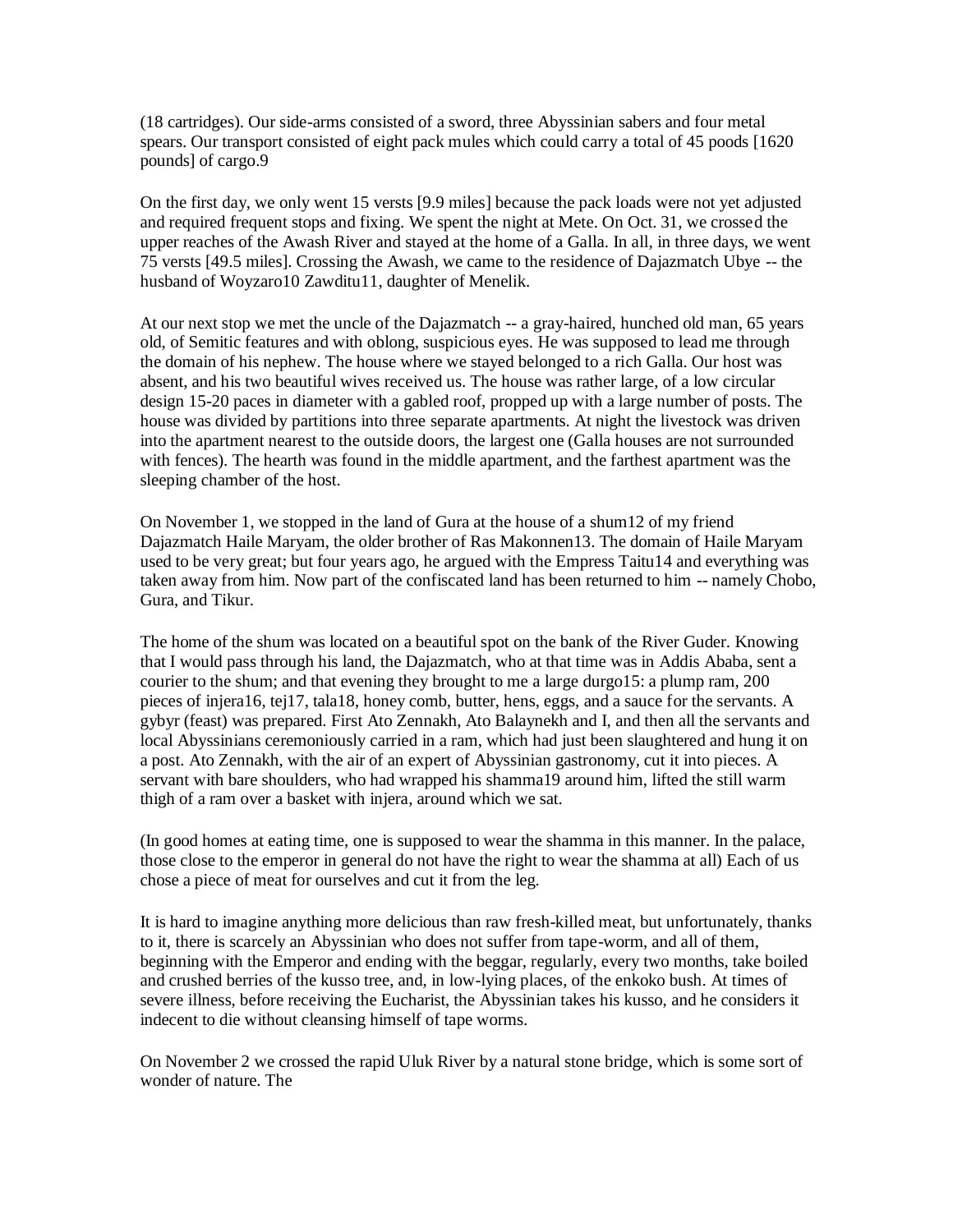countryside was of striking beauty. In the narrow and deep ravine, the river rushed past with a roar. The steep banks were overgrown with high kolkual cactuses, having found shelter by some miracle on the almost sheer cliffs. This countryside is rich in hot mineral springs, well-known both among the Abyssinians and the Gallas for their medicinal strength. The three main springs are found by the same river, at the bridge.

They are named Iesus, Maryam and Giyorgis [Jesus, Mary, and George]. Alongside the river, somewhat higher, there is a lake with a large number of springs, which also bear the names of saints. Nearby there is a market. It was market day and groups of Galla and Abyssinians stretched out on both sides. Along the way, they would plunge into the medicinal water of the lake and water their cattle. My fellow travelers did likewise. All this compact mass of supple and slender black bodies of antique beauty now shone dark bronze under the oblique rays of the evening sun, in the middle of the wild lake, surrounded by ancient forest and rocks.

On this day, passing along the valley of the Guder River and having crossed it by a narrow bridge made of liana, we stopped at the foot of the Toke mountain ridge. On November 3, we climbed the mountain ridge; and on November 4, we descended into the valley of the Gibye River20. Both the ascent and the descent were extremely difficult because of the steepness and the muddy forest road.

Ato Zennakh asked me to stop over at his house, and I accepted the invitation, because the unsuitability of my pack saddles for mountainous roads was already beginning to tell: one mule was hurt; and the next day, we decided the next day to cauterize its back in the customary Abyssinian fashion. This operation is done in the following way: they bring the mule down on the ground and, having made two sickles red-hot on pressed cow's dung, they seared it in seven places on each side of the backbone, each in the form of a line five vershoks [8.75 inches] long, extending from the backbone down along the ribs. On the following day, in spite of the fact that the whole back of the mule was swollen, they saddled it with a light load, and by evening the swelling had gone away.

In the absence of the Dajazmatch, who almost always stays with the Emperor, Ato Zennakh manages all of his vast property. His house is located at the foot of Mount Jibat in a delightful, heavily populated valley of one of the tributaries of the Gibye River. Built on a small terrace with a very steep climb, and surrounded by a high fence, it towers over all the surrounding countryside. There are many legends about Mount Jibat. They say that on the summit there used to be a castle of Negus Zara Yakob21 (fifteenth century A.D.). The ruins of this castle exist to this day, but the mountain has become overgrown with such thick forest that to get to them is very difficult.

Ato Zennakh entertained me as well as he possibly could. An ox and two rams were slaughtered and a feast was prepared, at which was drunk an enormous number of gombs22 of tej.

On November 6, the holiday of my regiment, after a sufficiently long march, we stopped at the house of a rich Galla. In solitude, I drank a bottle of red wine in honor of the regiment.

On November 7, our route went along the valley of the Gibye River -- wide and low, still swampy from the rain. From the north it is bounded by the Chalez Mountains, and from the south by the Jibat Mountains and Koletcho-Ale. It is said that in these mountains there is a summit to which a cross descended from heaven; and that, to this day, it is guarded by some mysterious old man and old woman. But no one has ever climbed this mountain and seen this cross, since according to popular belief -- which scarcely ever is wrong -- anyone who dares to climb here will suddenly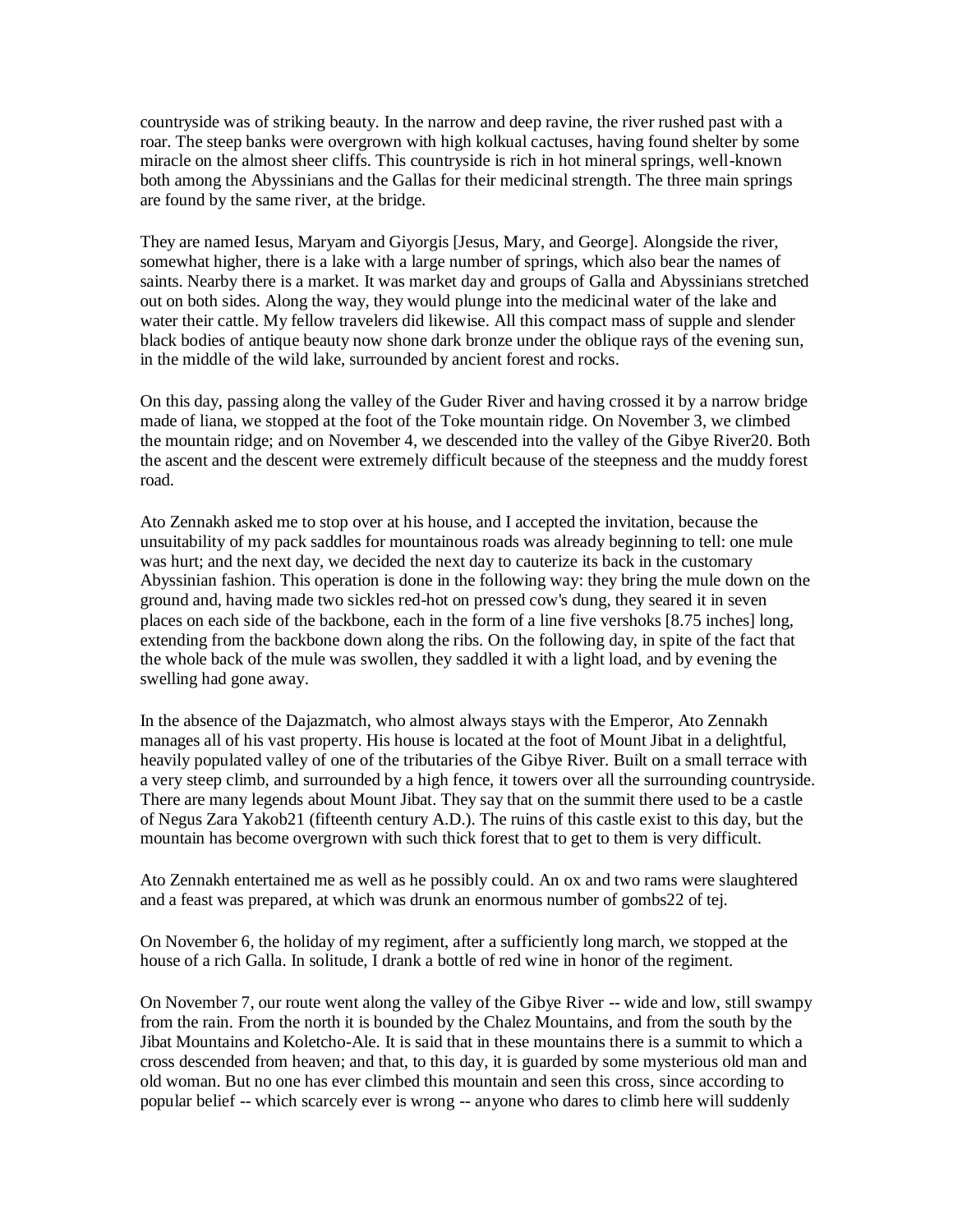At noon we crossed the Gibye River, the main tributary of the River Omo. The water still hadn't abated after the rain, and we swam the horses and mules across. Galla carried our goods by hand over a hanging bridge. This bridge was constructed in a very eccentric way. From two enormous trees on both banks of the river were stretched lianas, on which were placed the web of the bridge; several lianas served as hand-rails on the sides. The length of the bridge was 40 paces; its width was one pace. This year, the water was very high and damaged part of the bridge, such that mules couldn't pass along it.

Our animals swam in groups of two or three; and we nearly had an accident. The current took my horse and two mules, and since the banks were steep and the animals were in no condition to scramble out, they were quickly pulled down. But the selflessness of two Galla and of my servants saved the animals.

Here, among other things, a humorous episode took place. One of the servants was wearing my old flabby top hat; when the servant was crossing the bridge, the wind caught the hat, and it fell in the water. A Galla, seeing this, jumped straight from the bridge, from a height of at least five arshins [six and a half yards], after the hat into the water, and with celebration brought it to me, apparently thinking it was of great value.

The whole crossing, with and without loads, took an hour and a half.

On November 8 we crossed the property of Dajazmatch Ubye into the land of Dajazmatch Demissew and stopped at the large market of the village of Bilo. This day we succeeded in killing an enormous chamois-bull (orobo). The bullet from the 3/8-inch-caliber rifle, as it turned out that time, hit the cheek and went through, but, in spite of that, the orobo continued to run and only fell at a distance of 700-800 paces from the spot where it was wounded. Both the entry and exit holes made by the bullet were scarcely noticeable.

The Gibye River separates the lands of Dajazmatch Demissew and Dajazmatch Ubye. We parted cordially with Ato Zennakh, and I gave him a watch.

Dajazmatch Demissew sent a large convoy (150-200 men) to meet us and, along with two of his senior commanders -- Abagaz Bakabil and Ato Wolda Maskal -- and, in addition, five flutes, which is considered a great honor. The title abagaz means "father of the estate." Usually this is an old man, who has known the owner from childhood. Sometimes he is a slave, who nursed him. Always he is someone connected to the estate with strong ties of friendship. Such was Abagaz Bakabil. Ato Wolda Maskal was the commander of 2,000 soldiers and in the absence of the dajazmatch was his deputy.

The town of Bilo, where we stopped, was one of the most significant commercial centers of western Abyssinia. Although it is located on the land of Dajazmatch Demissew, it was not under his command, but rather under the nagada-ras (in translation -- "head of the merchants"), who is in charge of all the trade of a certain district and of all the merchants found there, in judicial, administrative, and fiscal matters. The significance of Bilo as a commercial point derives from its position at a crossroads. Everything that goes from western Abyssinia to Shoa and Gojjam and from the south to Gojjam passes through Bilo.

Through it pass large caravan tracks to Wollaga, Ilu-Babur, Jimma, Kaffa, Leka, and on the north

die.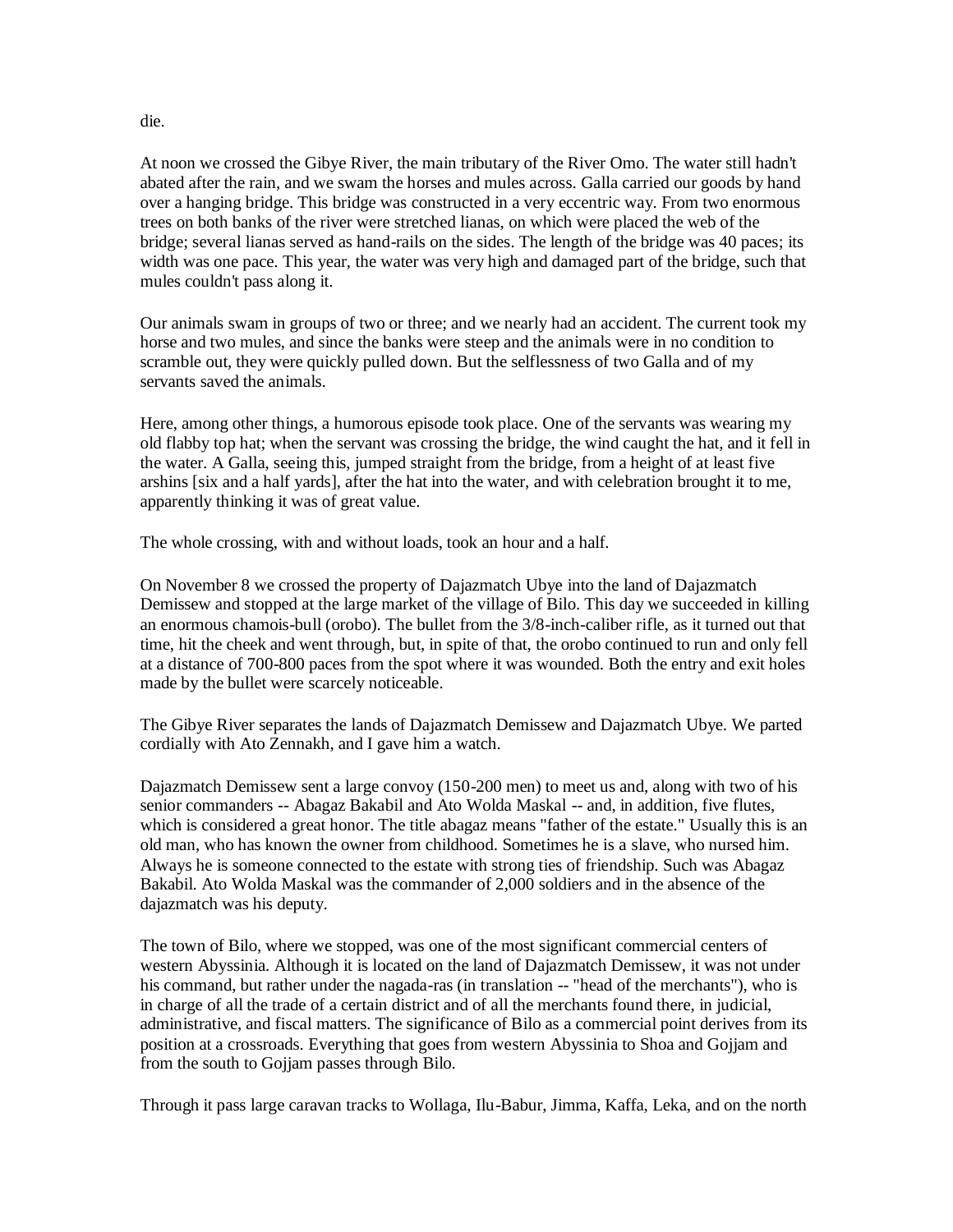and east to Gojjam, and from there to Massawa, Jibuti and Zeila through Shoa and Harar.

Recently, with the increase in export through Zeila and Jibuti at the expense of Massawa, trade from southern Abyssinia and Kaffa goes not through Bilo, but straight to Shoa through Sodo and Jimma. In Bilo itself, there are no more than 300 households, but already with the first steps you feel the difference between this settlement and those which are near it. It is immediately evident that this is a commercial center with lively and exuberant interests. Here one can buy both hay and injera and tala and tej and even cognac and absinthe. At a dinner held in my honor, the shum of this city, son of the nagada-ras, asked me about the governments of Europe, about Egypt and India, showed interest in politics and in his turn told what he knew about Kaffa and dervishes. As usual, they overloaded us with durgo.

After the meal, singers sang the victories of Menelik, and also improvised on the friendship of Russians and Abyssinians. Those singers were soon relieved by others who, together with the beggars who had assembled, gave me no peace all night long.

On November 10, we crossed through the Koncho mountain ridge, which unites the mountain groups of Sibu, Chelea and Limu, and descended into the valley of the Wam River, a tributary of the Didessa. On November 11, at noon, we swam across the Wam and climbed on Mount Leka. On November 12, met by all the available soldiers of Dajazmatch Demissew ceremoniously entered his residence. He himself came out to meet me and accommodated me in his house. Son of an afa-negus23, who had great influence on the emperor, he until recent times was fitaurari24 and ruled a small region of Gera and Guma which bordered on Kaffa. But after the death of the Fitaurari Gabayu, Takle, and Damto, killed in the last war, he was given authority over these lands and the rank of dajazmatch. To him was also entrusted the chief supervision over two Galla states which had submitted to Menelik and therefore had maintained their former government: Wollaga -- Dajazmatch Joti, and Leka -- Dajazmatch Gebra Egziabeer. Thus the property of Dajazmatch Demissew extends from the extreme western and northwestern borders of Ethiopia.

I spent two days as a guest of this amiable host, also becoming acquainted with his wife, who is very nice, but in appearance almost a little girl. She is 14 years old, but, by her own words, Demissew is her third husband. Woyzaro Asalefech (literally "forcing to go"), a cousin of the Empress Taitu, got married for the first time at the age of nine and recently, in accordance with the wishes of the itege25, divorced her second husband and married Dajazmatch Demissew. The life of women of the upper class in Abyssinia is a sad one. As much as a woman of the lower class is free, the life of a woman of the upper class is secluded. For entire weeks and sometimes months, they do not leave their elfin26. They are always surrounded by dozens of maid servants. Here, in addition, several boys are always found, sons of well-known people who are subordinates of the dajazmatch, who teach etiquette and grammar. All this is guarded by several gloomy, wrinkled, beardless eunuchs.

On November 14, bidding good-bye to the Dajazmatch and his wife, I left this amiable host. He led me with flutes and with all his army to the banks of the Didessa and at parting gave me a splendid mule with silver gear. In return, at his request, I gave him a Gra gun, 100 cartridges, and part of my traveling medicine chest -- some of all the medicines, and likewise several bottles of vodka.

At three in the afternoon we crossed the wide Didessa River.

The goods and people were transported by Gallas on small, dug-out canoes, and the horses and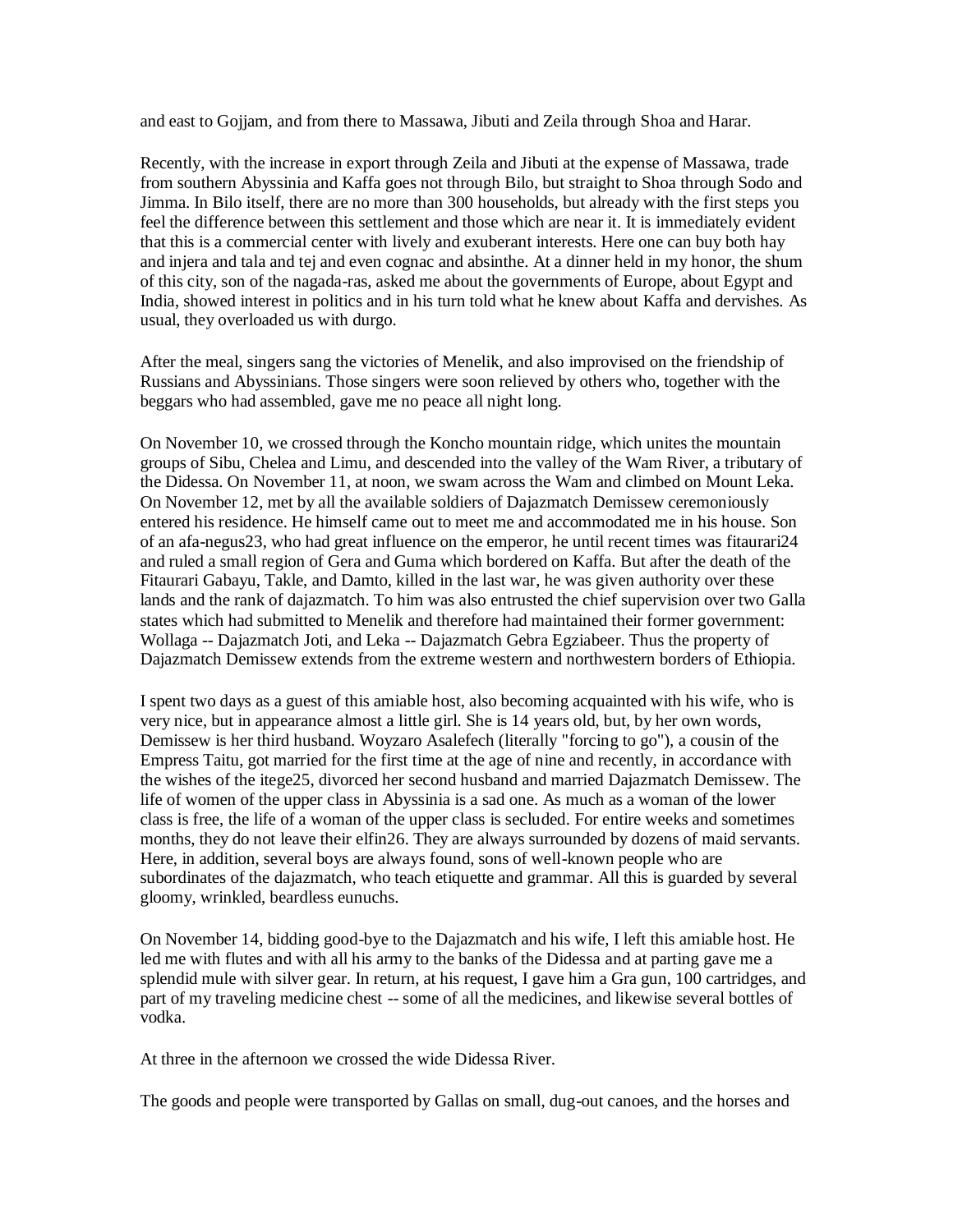mules swam across. During the crossing there was a small accident. One of my servants and a Galla were on one of the canoes. A servant held the reins of my horse and the mule which had just been given to me in order to lead them across to the other side. But the new mule, as soon as it no longer felt the bottom under its feet, suddenly turned back toward the bank. The reins fell under the stern of the canoe and the canoe capsized. My servant, not knowing how to swim, almost drowned, but this was, fortunately, close to the bank, so Galla arriving just in time saved him, at the same time as losing a 3/8-inch-caliber rifle and also some other things. The whole crossing took three hours.

The Didessa here is quite wide (300-400 paces) and very deep. The banks are overgrown with an enormous ancient forest, interwoven with lianas, overhanging down to the water. The river abounds with fish, crocodiles and hippopotamuses. During the crossing the Galla tried to make as much noise as they could in order to scare away crocodiles.

At this place, the forest on the banks of the Didessa stretches out in a narrow strip, behind which lies a wide plain, overgrown with dense five-arshin [four-yard] high grass, completely hiding both rider and horse. The road is intersected by a thick network of interlacing paths, among which it is difficult to distinguish which were made by animals and which by people, and the high grass conceals from you all points of orientation. Because of this, we finally lost our way and were separated from our mules. We had to spend the night in a secluded Galla farmstead, consisting of five houses.

Almost half of the population of this farmstead died this year from fever. At our call, a boy appeared. He was quite emaciated. A sheep skin thrown over his thin shoulders was his only clothing. He was shaking all over from fever, and the moans of several more sick people were heard from the house. At the entrance several piles of stones were heaped up; and bundles of high grass, scraps of material, coffee seeds and some beads and shells were thrown on them. This is how Galla offer sacrifices to the fever in order that it pass by their houses.

The valley of the Didessa is one of the most fever-ridden. The fever here is especially strong and every year takes many victims. But the illness only lasts from May-June to October-November. The other unhealthy characteristic of this place is that every little wound easily turns into an ulcer; almost the whole populace is afflicted by them.

At night I sent everyone to search for the mules and goods, but it took until noon the next day for them to find them and get back together. We spent the night at the home of Ato Balaynekh, a shum of Dajazmatch Tesemma who had been sent to meet us. He is responsible for the law court -- wambyr -- in the half of the property of Dajazmatch Tesemma which lies between the Didessa and Gaba Rivers. But his main duty, aside from managing his own district, is to keep an eye on the collections of taxes by the other shums. Here, as before, I was received extremely cordially.

Ato Balaynekh is an interesting type of Abyssinian of the old stock: lean, lively, sometimes brutal, apparently brave, not as refined as the emperor's courtiers today, rough and proud. He took part in the last expedition to Aussa and, as he asserted, killed 32 Danakils.26 He doesn't know how to shoot a rifle, but uses a spear exceptionally well.

On this side of the Didessa, the road turns to the southwest; and the countryside changes sharply. Here everything is completely concealed by forest and bushes. The elevated and hilly countryside is broken by narrow, deep valleys, in which many streams, descending from the summits of Kaffa, pour their crystal clear water into the Baro or the Gaba. All these valleys are thickly grown with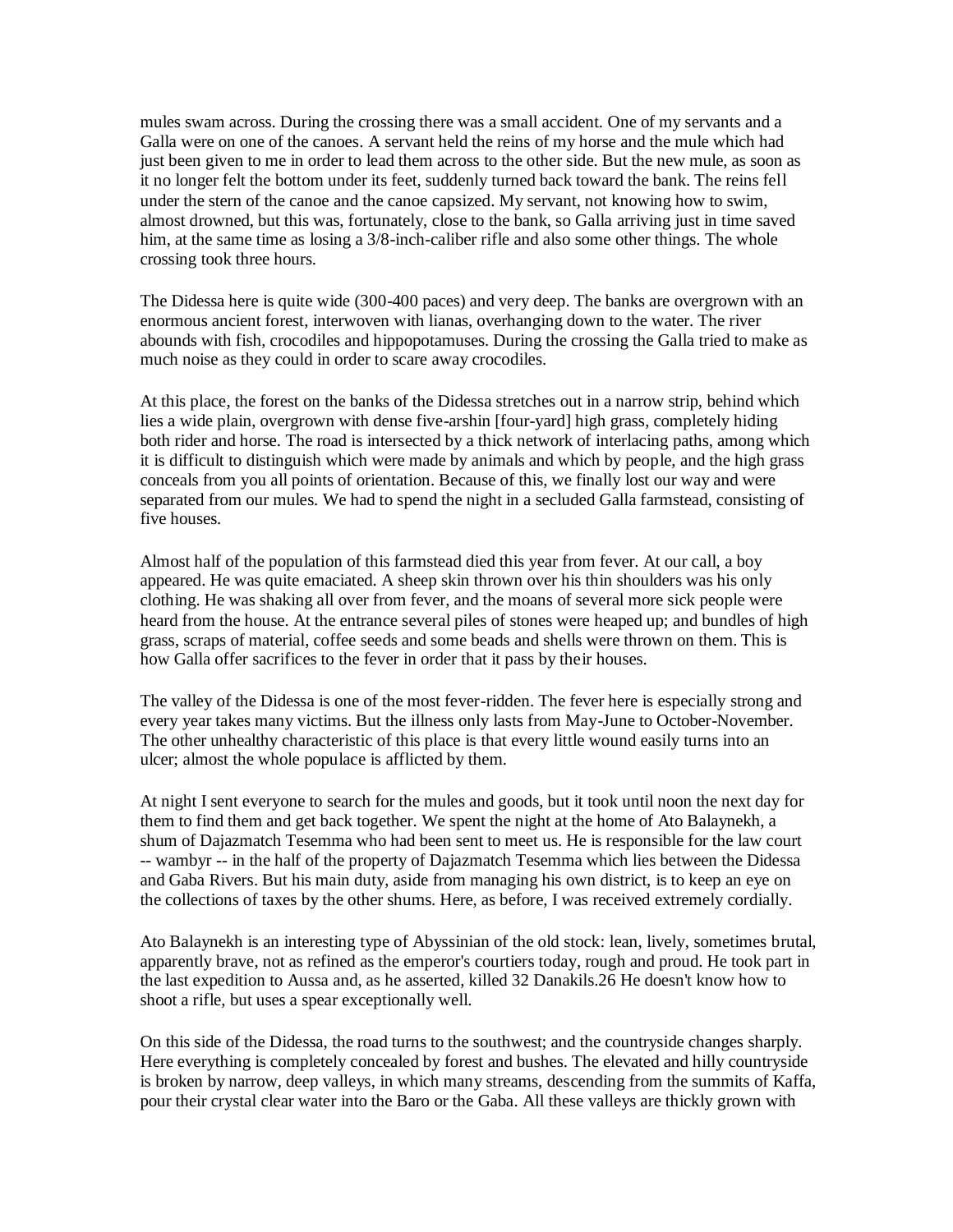coffee. The air is very damp, and in the morning the dew is plentiful. Endless spring reigns here, and there is no time of the year when no trees are in flower. Ten to twelve years ago this countryside was completely settled and, of course, there wasn't a piece of good land left uncultivated. But a cattle disease led to famine, and destruction of the population during the subjugation of the region has half depopulated it.

Riding through, every minute you come across straight lines of kolkual cactus among the overgrowth, indicating former property boundaries or the former fence of a farmstead. Now the territory all around is completely covered with bushes, thickly interwoven with thorny lianas. Rarely, you come upon a Galla settlement, surrounded with banana trees. More often, here and there, clearings are seen, where peas grow among chopped and knocked down trees. By this picture you can judge the fertility of the soil. Uncultivated ground gives just as fine a harvest as that which has been sown. Beehives hang from all the high trees near settlements. The honey from this area is celebrated for its strength. The general impression produced by this region is the most delightful: if it is possible to apply the phrase "flowing in milk and honey" to any country, then truly this is that country.

On November 16, we crossed the Dobona River by bridge and spent the night at the home of a Galla. The family consisted of the host, (the father of whom was killed by Abyssinians during the subjugation), his mother and two wives. One of the wives was exceptionally beautiful. The host himself, apparently, was reconciled with his fate, but his mother looked on Abyssinians with fear and anger and sat by the fire all night long.

On the seventeenth, we took a very difficult road to the Gaba River and, crossing it by bridge, spent the night at the house of Balambaras28,29 Mansur. He was on a raid with the Dajazmatch, and his wife took us in.

The banks of the Gaba River are precipitously steep and do not allow crossing by ford. They took advantage of this circumstance and on that side of the bridge built a gate for the collection of duty from all incoming and outgoing merchandise. Aside from the revenue, it also has military significance, since it prevents desertion. An excellent mule of mine died here. The day before, it was still quite healthy; but at eleven o'clock in the morning, descending to the Gaba River, it suddenly took ill. White foam poured from its nostril, and after two minutes it was dead.

On the nineteenth, we crossed the Sor River, also by bridge. The banks of the Sor, like those of the Gaba were entirely overgrown with coffee.

On the twenty-first, we were ceremoniously met by Fitaurari Wolda Ayb, a deputy of Dajazmatch Tesemma. He had come three versts [two miles] from the town with his available garrison.

Together, we went to the town of Gori. This is the last Abyssinian town on the north-west border. The troops who had come to meet me, bowed down to the ground to me, and, surrounding me, led me to the house that had been prepared for us. The clergy came from the church in Gori to meet me with crosses and icons. The priest recited the Lord's Prayer, and then began hymns, accompanied with dancing.

Gori is the residence of Dajazmatch Tesemma. At this time, he was on a small expedition against the neighboring Mocha. He had left Fitaurari Wolda Ayb as his deputy, an old man, who had also served his father, Dajazmatch Hadou. My arrival threw the old man into great confusion. The day before, he had received a letter from the Emperor addressed to the Dajazmatch, explaining the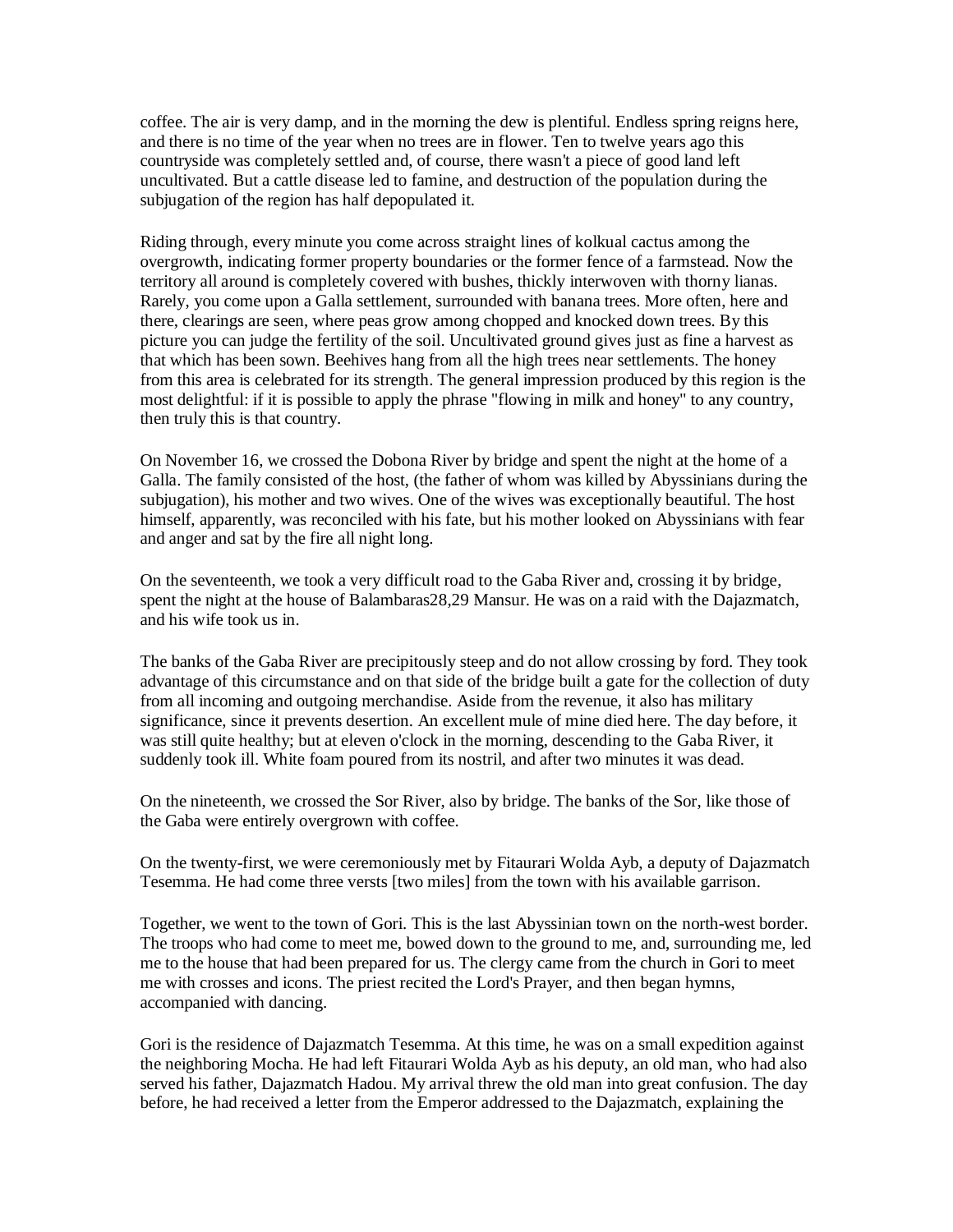purpose of my visit and ordering him to meet me with honor and to receive me well. In Menelik's letter, it was said that I came to look at the country and that he should show it to me.

But without a direct order from the Dajazmatch the Fitaurari was afraid to do that. On the day following my arrival, all this became clear. I demanded that the Fitaurari give me a guides to Dajazmatch Tesemma in Mocha, but he did not agree to this. Then I explained to him that I didn't come here just to sit around; and, having the permission of the emperor, in two days I would either set out to find Dajazmatch Tesemma or go north to Dajazmatch Joti. The Fitaurari was in despair. He implored me to wait here two weeks, believing that in that time the dajazmatch should definitely return. But I foresaw that two weeks would drag on to two months and did not agree to that. My departure was set for Tuesday. Unfortunately, I could not carry out this intention. The fever which I had suffered in Addis Ababa and which had not left me for the whole time of the trip, now came back in a stronger degree, complicated by a large abscess on my stomach at the place where I had had a hypodermic injection of quinine. On November 25, I finally took to my bed, and only got up again three weeks later.

The twenty-third and twenty-fourth of November, I had a misunderstanding with the servants. They demanded that I give them five talers for clothing, and when I said no, they went on strike. But I forestalled it, firing the chief instigator. I whipped another who continued to stir up trouble, and the commotion quieted down. At first, the one who had been punished was bitterly offended and went to give his gun back to me. I dismissed him and gave him three more talers for the return journey. But in less than half an hour, priests came to ask forgiveness for him, and he himself began to kiss my feet. I was very happy at this outcome, as a moral victory, definitely establishing my authority over him.

My illness, apparently, was not of the lungs, since I suffered badly for three to four days, until I lanced the abscess with a knife washed in sublimate. All the servants sat at the entrance to my tent and wept mournfully.

On December 12, somewhat recovered from the illness, I designated the fifteenth as the day of departure. But this again had to be put off since the chief of my servants, Wolda Tadik, became seriously ill. On December 20 a letter arrived for me from Dajazmatch Tesemma, which said that he would be happy to see "the eyes of a Russian friend" and asked me to wait until Christmas, since he hoped to return at that time. The letter was written from Mocha, and it was brought from there by a Galla woman. I answered that I would wait, and I used the free time to hunt, and also to become acquainted with the beliefs, customs and history of the Galla. Through my servants I questioned merchants who came that way, who had relations with Negroes of Bako and Kaffa.

Our internal life was often troubled by my servants fighting among themselves or with the local inhabitant. That kind ofbusiness made it necessary for me to dress wounds. On December 23, having quarreled with one another, some took up guns, some took up sabers, and the issue threatened to become a regular battle. Fortunately, I intervened in time and calmed them down.

That's the way things were until December 31. Wolda Tadik recovered. There was no news from Dajazmatch Tesemma. There was no reason to stay here any longer, but I also didn't want to leave without having seen the lands on the other side of the Baro River. Since there was no legal way I could penetrate beyond the Baro River, I tried to accomplish it by cunning and force.

During my stay here, I was treated almost like an honored captive. Fifty soldiers were posted Around the house, day and night, in order to "protect me from danger," as the Fitaurari asserted.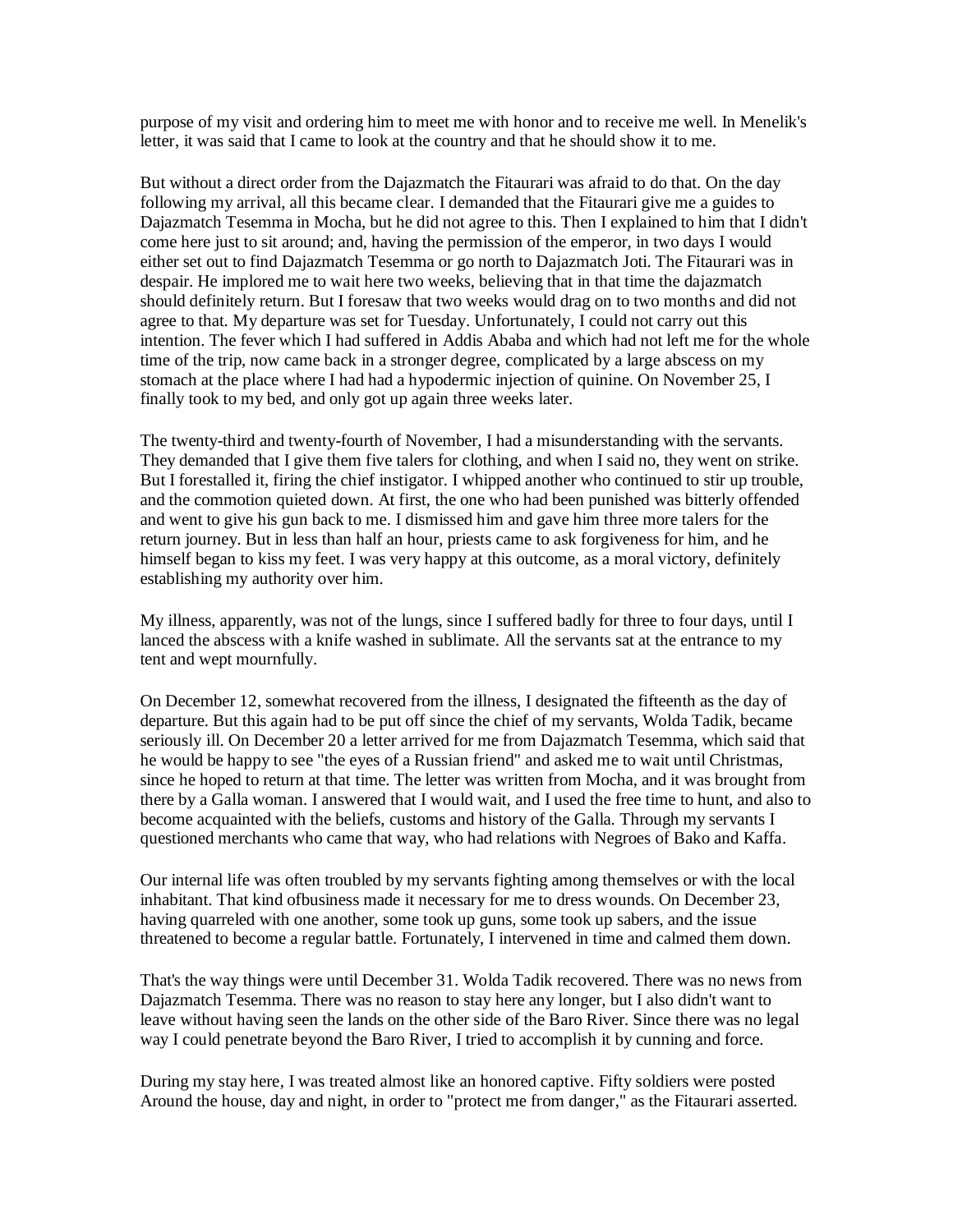If I went out anywhere, to stroll or to hunt, they all went along with me.

On the morning of December 31, I ordered two horses be saddled (one of which I had bought the day before); and at 8 o'clock in the morning, accompanied by one servant, I quickly set out along the road that leads to the bridge across the Baro. We took several biscuits with us and armed ourselves: I had a sword, revolver and rifle, and my servant had my carbine and saber.

Each of us had 40 cartridges. At 12 noon we got as far as Didu Mountain, having covered, along a mountainous road with frequent crossings, 50 versts [33 miles] in four hours. Another 15 versts [12 miles] of difficult, swampy forest road remained up to the Baro. Having given the horses a quarter hour of rest, we moved along farther, but were soon forced to dismount. The road was swampy, and we were sometimes up to our knees in mud. The forest was shady and cool, since the ancient enormous trees blocked the light of the sun. Among the trees everything was completely overgrown with coffee bushes.

Already after eight versts [5 miles], we heard the rumbling of a waterfall. Finally, at three o'clock in the afternoon, we reached the great river. Over the river a bridge had been thrown, for which they used two rocks halfway along the riverbed. In this manner, the bridge was made up of three spans, each 40 paces in length. Beyond the Baro began the theater of military action and Mocha, a state that is kindred to Kaffa, populated by people of the same Sidamo tribe.29 To the north from Mocha, Negro tribes begin. Not being able to seriously acquaint myself with these regions, I wanted at least to glance superficially at them, and therefore, in spite of the insistence of my servant that we return, I went farther. The sun had already set, but the forest did not end, and there were no traces of habitation. But there in a thicket the sound of voices was heard. We went toward the sound; and in half an hour, we found ourselves in the middle of coffee pickers. The wife of the Abyssinian shum on this side of the Baro, had gathered all her husband's remaining soldiers and risked crossing the river to harvest coffee. At the entrance to a hut, hidden by banana leaves, a fire crackled, and fifteen Abyssinian men sat around it, chattering in an undertone. Our arrival absolutely amazed them. In the hut, where they led me, I saw the bold woman leader of this small detachment. Verybeautiful, with almost white skin, she reclined on a bed and breast-fed a child. They treated me to flat-cakes made from cornand freshly picked coffee; this was all of their provisions.

Chatting cheerfully, we sat around almost to the coming of the new year.

My departure had caused a terrible commotion in the city. Fitaurari Wolda Ayb raised everyone to their feet and sent them after me. He wasn't afraid of a trick, but rather that something had happened to me.

On the following day, having taken leave of our hostess, I set out for the border of Mocha. Having gone some distance through a countryside devastated by war, we turned north and reached Alga, the farthest Abyssinian observation point. This was a sort of small fort, surrounded by a deep moat, with little bridges thrownover it. A guard stopped us here in the name of Menelik and wouldn't let us in, until the commandant came and, realizing who I was, admitted me. In Alga, I was overtaken by a unit of men sent by the Fitaurari, with Kanyazmatch30 Sentayukh and Azzaj31 Dubal. They asked me to return, saying that I was at risk of being killed and that that would be the ruin of them. On thefollowing day, taking the direction to the north along the slope of the mountains, after a very difficult crossing we reached Sale, the district which borders the lands of Negro tribes. From there, continuing again to the north and descending, we again reached the Baro. At this place it is even more beautiful than where I crossed it the first time. Fifteen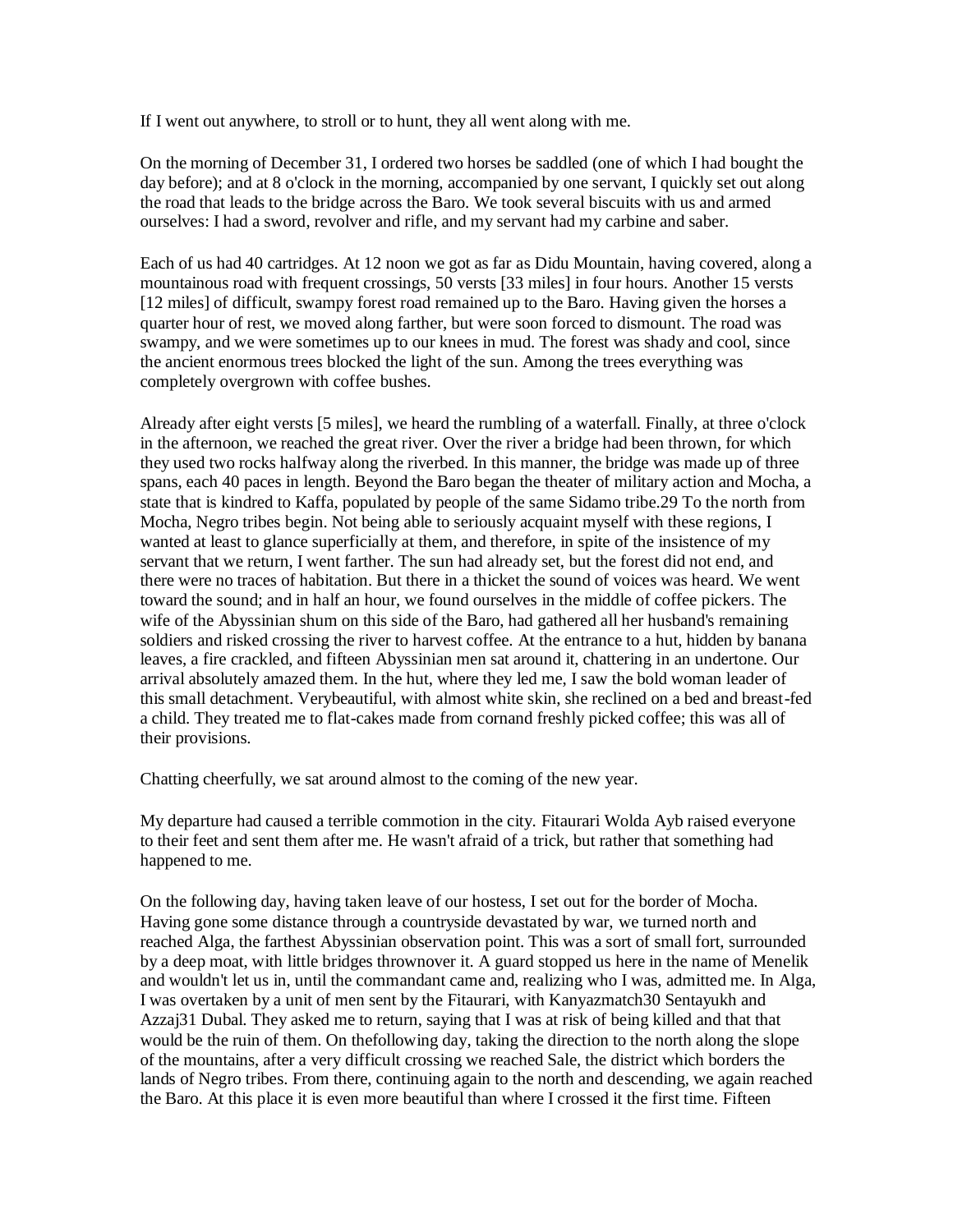versts [10 miles] below the bridge, the Baro divides into two streams which again unite here, forming two beautiful waterfalls, of which the first is several sagenes higher than the second [sagene  $= 2.13$  meters].

Pedestrians cross the Baro here by jumping from rock to rock, but horses and mules cannot do that. We tried to have a mule cross by swimming above the waterfall, where the current was not so strong; but the mule and the Abyssinian who was crossing with him almost perished. Halfway across the river, the servant hit a rock under the water, and letting go of the mule, was carried away to the waterfall. Fortunately, we at that moment held out a spear to him, which he grasped and leaped out on the bank. While we saved the Abyssinian, the mule, fighting against the current with difficulty, swam backwards and helplessly floundered and fought in the water, not having the strength to climb up on the steep bank, which had been undermined by water. Passing lianas under his belly and grabbing him -- some by the ears and some by the tail -- we somehow finally dragged him from the water.

Forced to build a bridge, we made full use of all the cutting weapons we had at hand. We wove the web of the bridge out of lianas. The work moved along at full swing; and after three hours, the bridge was ready. On this side, it began with a climb on a smooth stone surface, along which ran part of the water of the upper channel. My horse slipped and falling, began to slide down the inclined plane to the waterfall. The selflessness of my servants saved it. By some miracle, they held their ground on the slippery inclined plane, caught hold of it as well as possible, and, tying it with lianas, dragged it back up. This day, crossing an uninhabited border zone, that separates the lands of the Gallas and the Negroes of the Bako tribe, we spent the night in the neighborhood of the well-known market of Bure.

Bure is an important point of barter with Negro tribes on this side of the Baro. At Saturday markets, they bring for sale elephant tusks and sometimes their livestock, and in exchange for that they buy ornaments, beads and cloth. Besides this, Bure, located on the road from western Wollaga to Kaffa and from Mocha and western Kaffa to Leka and Gojjam, is important as a market for coffee. From Kaffa, Mocha, and the neighboring districts, coffee goes to Bure, where it is resold by other merchants who convey it to Leka or Bilo and there, in turn, resell it.

Together with coffee goes much civet musk. I succeeded in seeing a civet cat32 at the shop of a Galla merchant, who had a large quantity of them.33 This animal is found in great numbers in this area; they catch these animals in snares. They put the captured cat in a long round cage, in which it cannot turn around. They always keep it at the hearth in homes. In almost every house, we saw two or three of these cages. They feed these animals meat cooked in butter. Ten civets can eat a ram in a day. Every nine days they gather the musk. This takes three men. One, having opened the cage from behind, takes the civet by the tail; another takes both back legs; and the third, with a horn spoon, carefully scrapes the discharge that has accumulated over this time. In nine days about two teaspoons accumulates.

On the following day, in the morning, before going to Gori, we went to see the market. It was eight o'clock in the morning; and people began to gather at the large square, surrounded with low huts, covered with banana leaves. Old men, women with infants tied behind them at the waist, and youths all stretched out in a long file, and each brought something: this one a hen, that one a piece of salt, that one large banana leaves, that one beads, that one handfuls of coffee... All of them, waiting for the chekashum34, crowded at the entrance and with fear and curiosity looked at the never-before-seen white man. Finally the shum arrived and climbed up into his tower. One after the other, they let pass those who arrived. His helpers inspected to see what each had with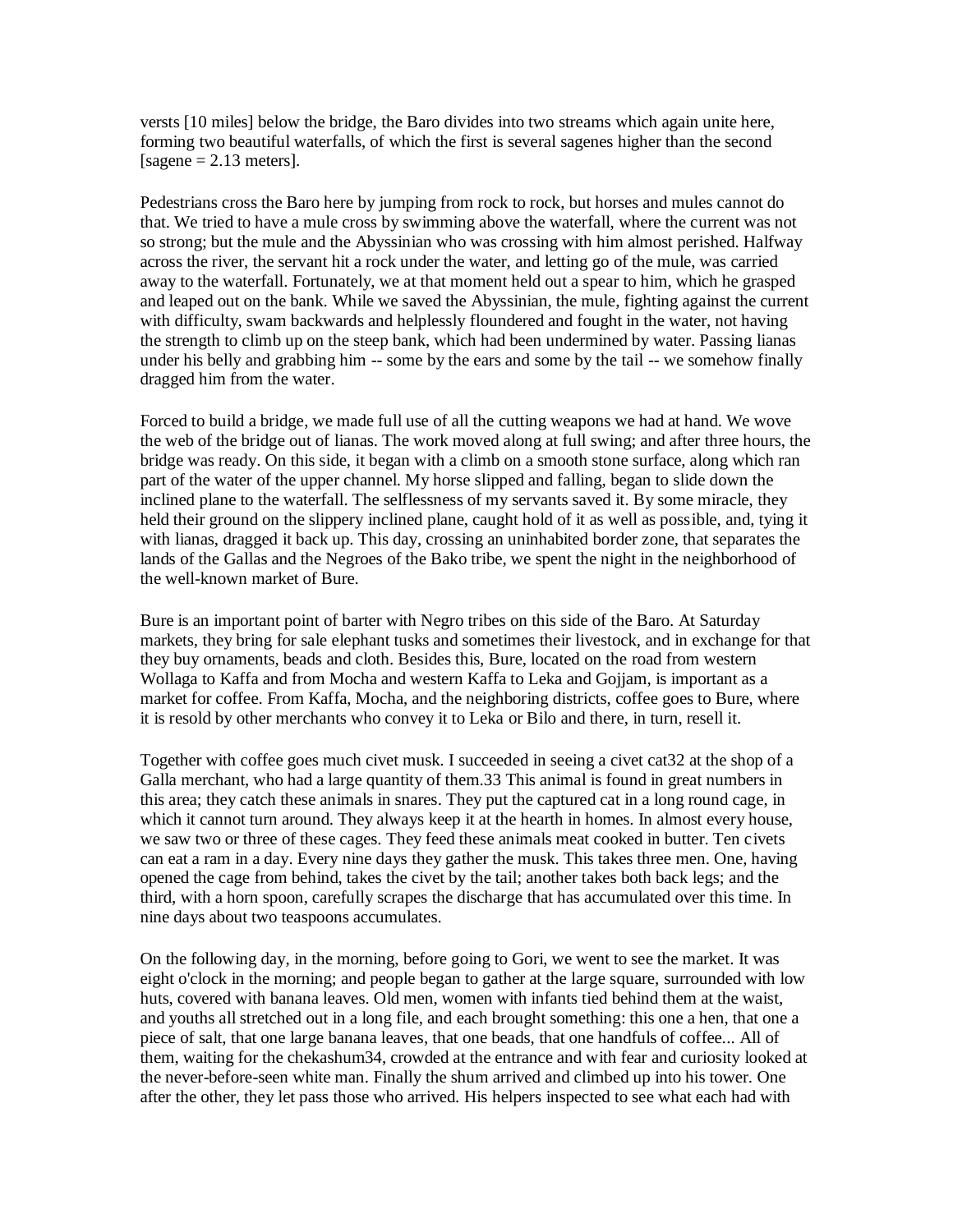him, and if it wasn't much, let him go by. From the others they collected a tax. For a ram or goat they took salt (1/20 of a taler); for a shamma they also took a little salt; from a sack of cotton several handfuls of it, from a sack of corn likewise,and so on for all the products. There weren't any large-scale merchants here. The large-scale merchants had houses nearby, and it was an advantage for them to sell at home rather than here. At the market, all the surrounding population gathered, as at a large party. Each had some kind of trifle with him, in order to trade it for something else. For several coffee seeds, they sold a cup of beer; for several bundles of cotton, tobacco in a pipe. There were almost no talers in circulation, and all commerce was exclusively by barter. They brought cows here as well, to mate with a good bull, also for a known price.

There were baskets here and palm mats. Most of the Galla wore a shamma thrown over their shoulders, with a small leather apron around the waist; on the head they wore a pointed hat made of the skin of a goat or a monkey. Galla of this district have an exceptionally beautiful physique and are tall. Among the Galla women I saw very many who were beautiful. Around their waist was wrapped a large hide trimmed with beads and shells, which they wore as a [White Russian] kokhlushka skirt; on others even something like a leather sarafan. Most wore their hair shoulderlength, plaited in large numbers of braids. Some had their hair fluffed up and encircled with thin horizontal braids.

One Galla woman had the most original hair style: the hair was wound round a large number of sharp sticks which stuck out of her head like needles. The men wear their hair short, and children have their heads shaven all around, with a clump of hair left in the middle.

In addition to the Galla, several Negroes from the Yambo and Bako tribes came to the market. They wore aprons made of leaves.

Their upper front teeth were knocked out, and on the cheeks and on the forehead there were three longitudinal lines. They brought cotton with them.

I returned to Gori that day, covering 50-60 versts [33-40 miles] in five and a half hours. Everyone in the town was in complete despair, not having had any news of me. The Fitaurari arrested the Arab merchant who sold me the horse, and kept close watch on my servants. Learning of my return, he came with bows and expressions of joy on the occasion of my safe arrival. On my insistence, he freed the imprisoned Arab. I set the day of my departure for January 7.

On the evening from January 5 to 6, we took part in the religious procession to the Jordan. All the neighboring population assembled for the church holiday and the procession became huge. The deacons went first, all the children from eight to twelve years old, after them the priests ceremoniously carried on their heads the holy books and vessels; then came a chorus of scribes - debtera, and then an endless crowd of laymen, consisting of a large number of separate choruses, singing songs that were not at all spiritual. The deacons ring little bells, the debtera sing hymns and beat on drums, the children and women shout shrilly, several people shoot guns, and the procession ceremoniously proceeds to the Jordan. After the religious procession, the leaders dined at my tent. All night long, the singing and dancing did not stop. This revelry presented astonishing contrasts. Hymns of the debtera were interrupted by the loud women's chorus and the song "Gobilye, gobilye", which means Lover, lover." And in the intervals, when it was quiet, the measured reading of the holy Gospel and the book of Mistir35 was heard. And among all this, now and then, gun shots resounded.

At two o'clock in the morning, the service at the Jordan began. At five o'clock, the water was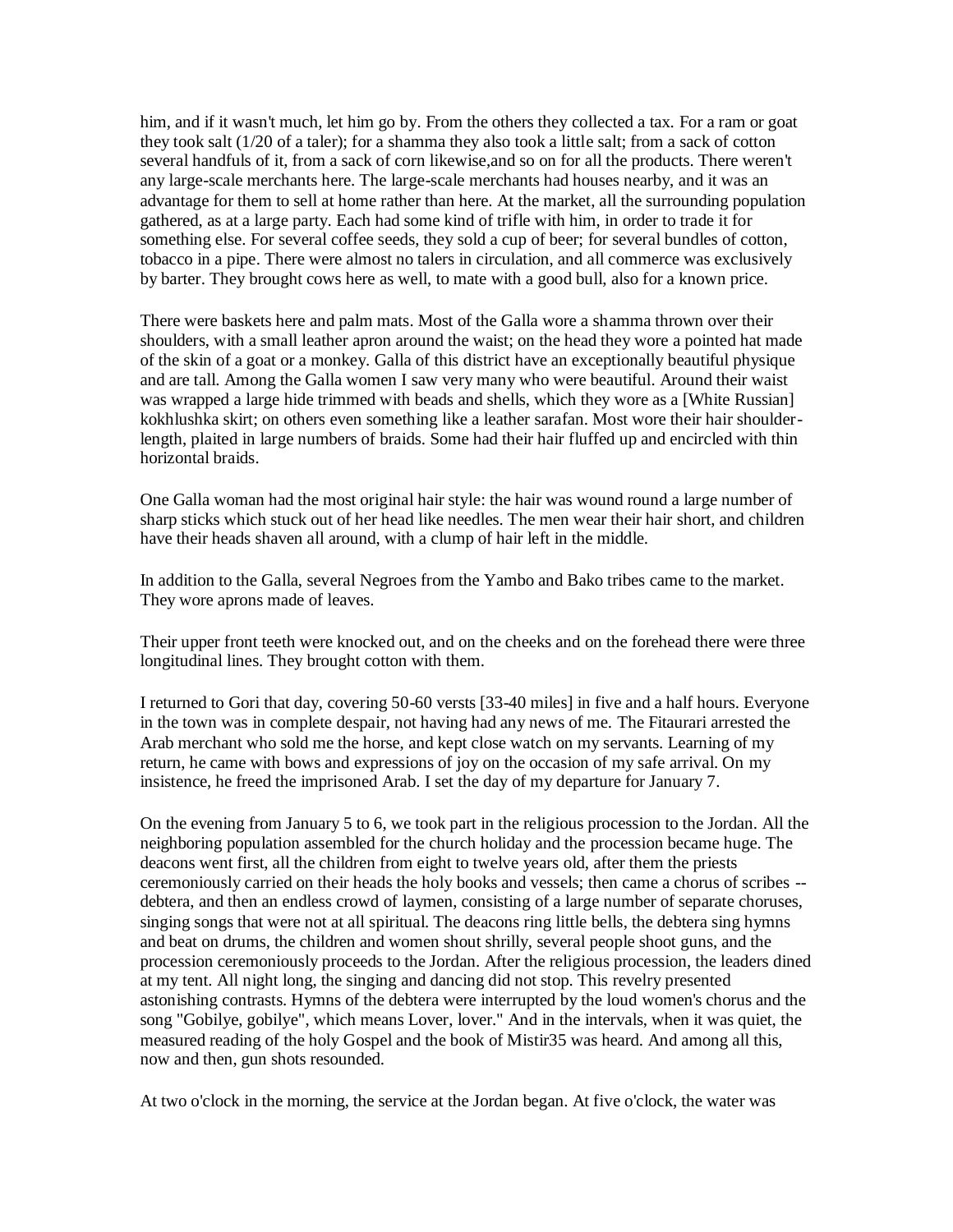blessed. The priest submerged the cross in water three times -- in the name of the Father, the Son, and the Holy Spirit -- after which he poured it three times on his own head, on the heads of other priests and on me. Then, nearly crushing one another, the people rushed to the Jordan. After dinner on the bank of the river, the return procession began, even more lively than the day before. To the earlier choruses was added another one of Galla, who although pagan were caught up in the general merriment and joined in the holiday and danced their dance. The lead singer, a Galla man of enormous size with a brutal face, stood in the middle of a large circle. The chorus repeated on refrain, in a fury: "Hoda, hoda;" and with the backs of their heads to one another, the Galla made a tight circle and, holding spears straight up and down, jumped up in time to the music. The lead singer was in complete ecstasy, with the song on his lips. He ran up to one and then another and aimed a spear at him. With the sharp end right at your chest, looking at the ferocious, brutal appearance of the Galla, it seemed he wouldn't hold back, and the spear would pierce into your body... Several jumped up, wildly growling and performing unusual body motions during the jump...

Finally, the procession reached the church. After a three-time religious procession around the church, a volley of all guns was fired, and the priest went into the church.

On January 8, having written a letter to the Dajazmatch with thanks for his hospitality and having given this to the Fitaurari, I left, accompanied by a huge convoy with Azzaj Dubal and Kanyazmatch Work at the head. In the name of the Dajazmatch, the Fitaurari gave presents to me and all of my servants and also asked me to take a mule with gear, but I declined this on the pretext that not being acquainted with the Dajazmatch, I could not take gifts from him. He lead me beyond the city with all his available soldiers, but, in spite of all these honors, I realized that he secretly ordered that no one should lead me to nor show me any other road than the one by which I had arrived. Soldiers were sent far ahead with the order to send away from the path any Galls whom I could ask about the road. I intended to cross the Gaba, to move north by the large road from Leka to Wollaga, but by chance found out that there is another bridge and a better road across the Gaba. Despite all the difficulties and the cunning of the convoy, I turned onto this road, after first reconnoitering it. On January 11 we reached the gates of the bridge across the Gaba. They didn't want to let us pass, but we went by force.

On the far side begins Wollaga, and the countryside changes completely. Here already it is not so humid as in Ilu-Babur and Mocha, and the vegetation is not as rich, but the country is more populated and the soil, although not as black, is nonetheless apparently fertile. The prevailing type of tree is mimosa. The inhabitants are the same type, but apparently they are wealthier here. All of them were dressed in shammas, and many even had trousers. Likewise the houses are better and larger and as was the livestock -- true sign of abundance. I came upon many women with chocolate-colored skin: some seemed from a distance white-skinned. Their hair was divided into many thin locks, covered with a layer of light yellow clay.

On January 12, we crossed the border of the property of Dajazmatch Tesemma, and entered the estate of Dajazmatch Demissew, and going past the large markets of Supe and Sodo, we spent the night in the land of Abeko. On January 13, we reached the large commercial settlement of Gunji. Gunji and Sodo, just like Bilo, is under the authority of a nagada-ras. Here I received news that completely changed my former plans. I found out that Dajazmatch Demissew was actively gathering provisions to go on an expedition against Abdurakhman (who rules over Beni Shangul and the course of the Tumat River), and Dajazmatch Joti had been called to Dajazmatch Demissew and already was on the way. Since the expedition, evidently, could not be postponed because the rains were coming, I decided to go as soon as possible to Dajazmatch Demissew to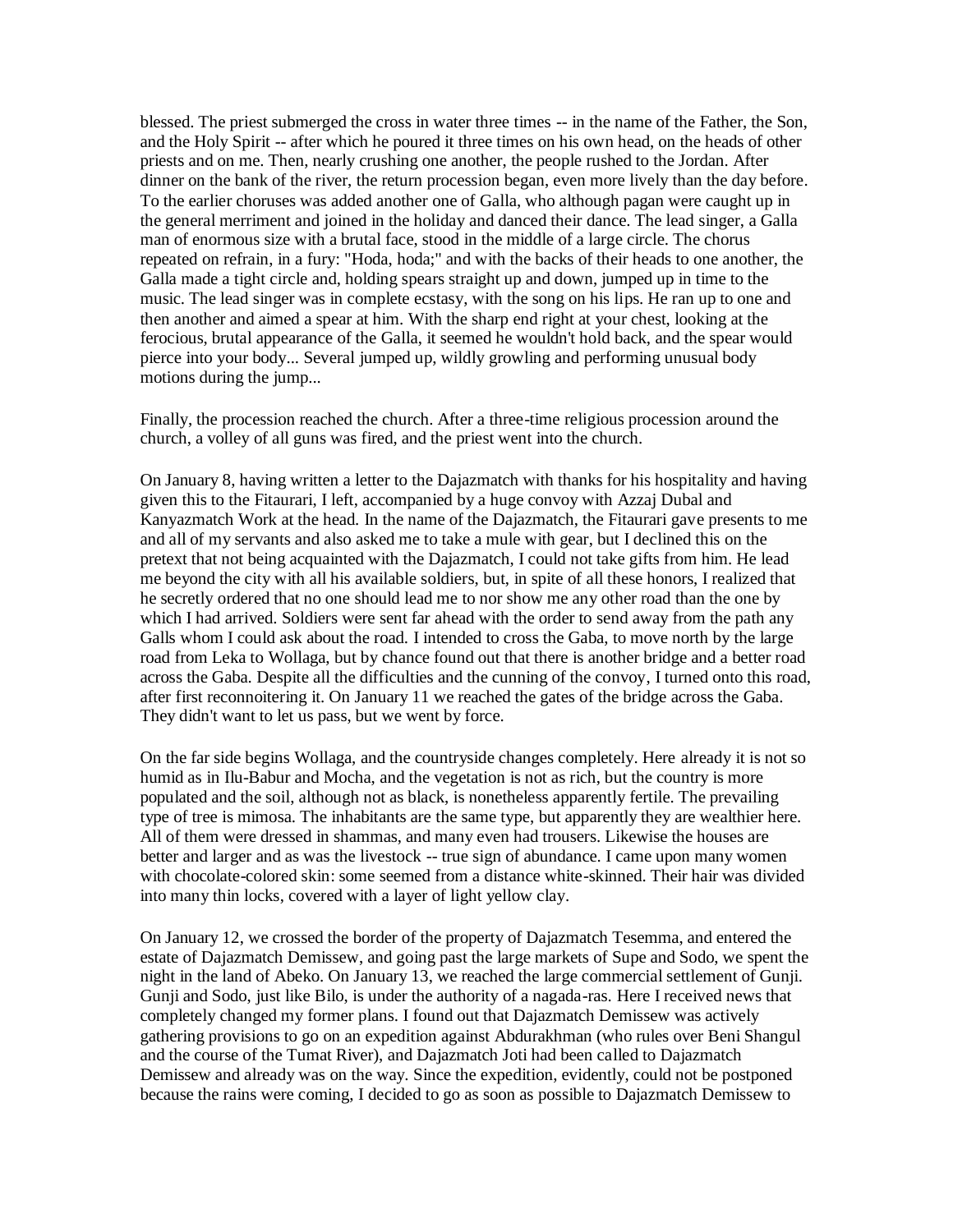find out from him the true state of affairs; and if there was going to be an expedition, to try to take part in it. At seven o'clock in the morning, accompanied by one servant and a guide, who led us to the main road, I went to Didessa. After a five-hour fast trek by very difficult mountain road including crossing the Dobana River, we reached the gates on that side of the Didessa. I demanded that the leader of the guard post give us a guide to show us the ford, but he refused. My servant and I had to find it ourselves. The difficulty of finding it was heightened by the fact there were a large number of trails on the other bank and it was hard to distinguish which of them had been made by people and which by hippopotamuses. We used guess-work and crossed successfully. At six o'clock in the evening, having made a 80-90 verst [53 to 60 mile] passage, we reached the outpost of the Dajazmatch. He was sick, but finding out about my arrival greeted me with extreme pleasure, like an old friend. From him I learned that the Emperor had indeed commanded him to prepare for an expedition, and, at the first order, to quickly advance to the western borders for action against Abdurakhman. He had everything ready for the expedition, except 1,000 guns which he should receive from Addis Ababa and for which men had already been sent. Knowing of my desire to take part in the expedition, he replied that he would be in the highest degree happy if I would go with him, but it was necessary to get the permission that for this from His Majesty. On the following morning, I sent letters: one to the Emperor asking for permission to take part in the expedition, and the other to Russia with the same request.

On the third day after my arrival, the rest of my servants and mules arrived. There had been an accident while the crossing the Didessa, and crocodiles had carried off one of my servants. Waiting for the answer from the Emperor, I went hunting.

Having waited in vain for 14 days for the answer to my letter, I began to fear that some difficulty had arisen, and decided to go in person to Addis Ababa. On January 29, at eight o'clock in the morning, accompanied by one servant -- he on a mule and I on a horse -- we set out on our journey. The road was familiar, and we moved quickly. We had some biscuits and a few pounds of barley, the supply of which we refilled at local stops. The order of movement was as follows: having fed the mules at dawn, we set out at six o'clock in the morning and went at a trot, where the terrain permitted, otherwise at a walk or by foot up until twelve or one o'clock. Then at noon we took a short break and continued our advance until sunset. In this manner, depending on the road, we crossed from 90 to 110 versts [60 to 73 miles] a day. On the fourth day, February 1, having in this time gone 350 to 370 versts [231 to 244 miles], I arrived in the evening at the capital and stayed at the home of Mr. Mondon-Vidailhet.36

On the day after my arrival, I was received by the Emperor. He was very interested in my journey and was amazed at the speed of my passage. He told me that the expedition would not take place, since Abdurakhman had said he was ready to submit and agreed to the demand of the Negus to come in person or send to Addis Ababa his father as an expression of submission.

After several days disturbing news came from Ras Wolda Giyorgis, who was on an expedition against Kaffa, and the emperor ordered Demissew to go with his troops to help him. Finding out about this, I returned to the Emperor with my former request, but the Negus declined, justifying this refusal on the grounds that he was a afraid I might be killed in his country. All these troops had participated in the Italian war. Many of them had relatives and friends killed there. Knowing that Abyssinians make little distinction between white men, the Emperor was afraid that that there could be some who would use this occasion to avenge the death of their friend or relative and would shoot me from behind on the day of battle. Despite my argument that I would take all the consequences on my own responsibility, he remained inflexible. I had to reconcile myself with the bitter thought of being so close to war and not taking part in it.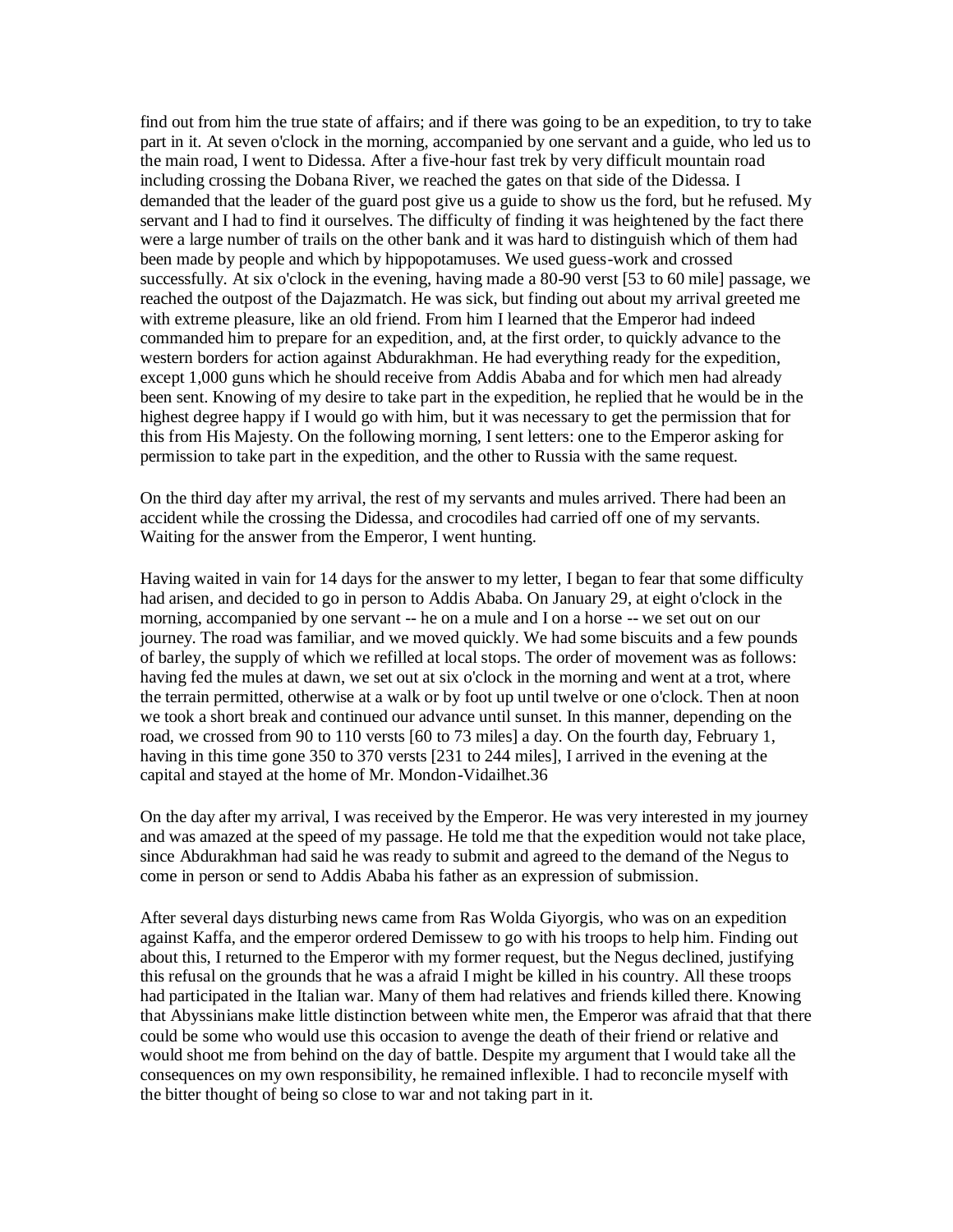On February 11, my mules and servants arrived, and on February 13, I set out, without luggage, on an elephant hunt with Dajazmatch Gebra Egziabeer in Leka.

## <span id="page-22-0"></span>**SECOND EXCURSION**

My equipment consisted of a small tent, two packs with gifts, linen and clothes, and two large skins with peas.37 The armament consisted of six Gra guns, two 3/8-inch-caliber rifles, one carbine, one double-barreled hunting gun, and one Gra system four-gauge elephant gun (with explosive bullets) weighing 24 pounds, which I bought in Addis Ababa for 120 talers.

Including my personal servant and the senior servant, there were 14 servants, one per gun. Two men carried the elephant gun in turns, since in addition to it, they also had another burden and long marches were planned.

From Addis Ababa to Lekamte, the residence of Dajazmatch Gebra Egziabeer is an estimated 360-400 versts [238-264 miles]. The elephant hunting season had already begun. I had little time left. I intended to cover this distance as fast as possible, so that after hunting I could catch the steamer leaving Jibuti on April 2. Therefore, having provided myself with a letter from the Emperor to Dajazmatch Gebra Egziabeer, I declined a translator and durgo along the way.

We set out at 12 noon on February 13. On the 15th, we camped at the vertex of a road crossing in Chalea. On the 16th, having passed the city of Bareilu, and having made a brief daytime stop at the city of Likamakos38 Abata, we climbed Mount Tibye. The shum of the Likamakos killed a ram for us, and here we took part in the Lenten church service. On the 17th, we passed the summit of Mount Tibye and Mount Amara. On the 18th, we crossed the upper reaches of the Gibye River; and on the 19th, at 12 noon, we arrived at Lekamte. Thus we traversed the whole distance in six days, going 60 versts [40 miles] a day along a very difficult mountain road. We set out at six in the morning and walked till noon or one o'clock, made a short stop and then again walked until evening. We were on the move ten to eleven hours a day.

Our food for this time consisted almost exclusively of peas fried in a pan; and for the first days, up until Lent, we ate gazelles killed along the way, for the most part raw, so we did not have to drag them along with us.

Notified by me of my arrival, the Dajazmatch sent all the soldiers at hand to meet me. I already knew Dajazmatch Gebra Egziabeer from before. During my stay at the home of Dajazmatch Demissew, Gebra Egziabeer was gravely ill. He had a severe fever which he had caught on an elephant hunt. It was immediately after the rains, when the huge grass was not yet burnt. Having surrounded the elephants, they set fire to the grass, but a stiff wind suddenly arose and spread the fire over the whole field and carried the flames toward the hunters. They saw too late the danger that was threatening them. Already there was no way out.

Fortunately, there was a swamp nearby into which they all threw themselves and hid in mud up to their heads. The fire passed them by, taking several victims. Without exception, all the survivors fell sick with a fever, from which several men died.

Being of very strong constitution and not having previously been sick, the Dajazmatch suffered especially severely from the fever and asked me by letter to help him. One day I went to him and gave him some of my quinine.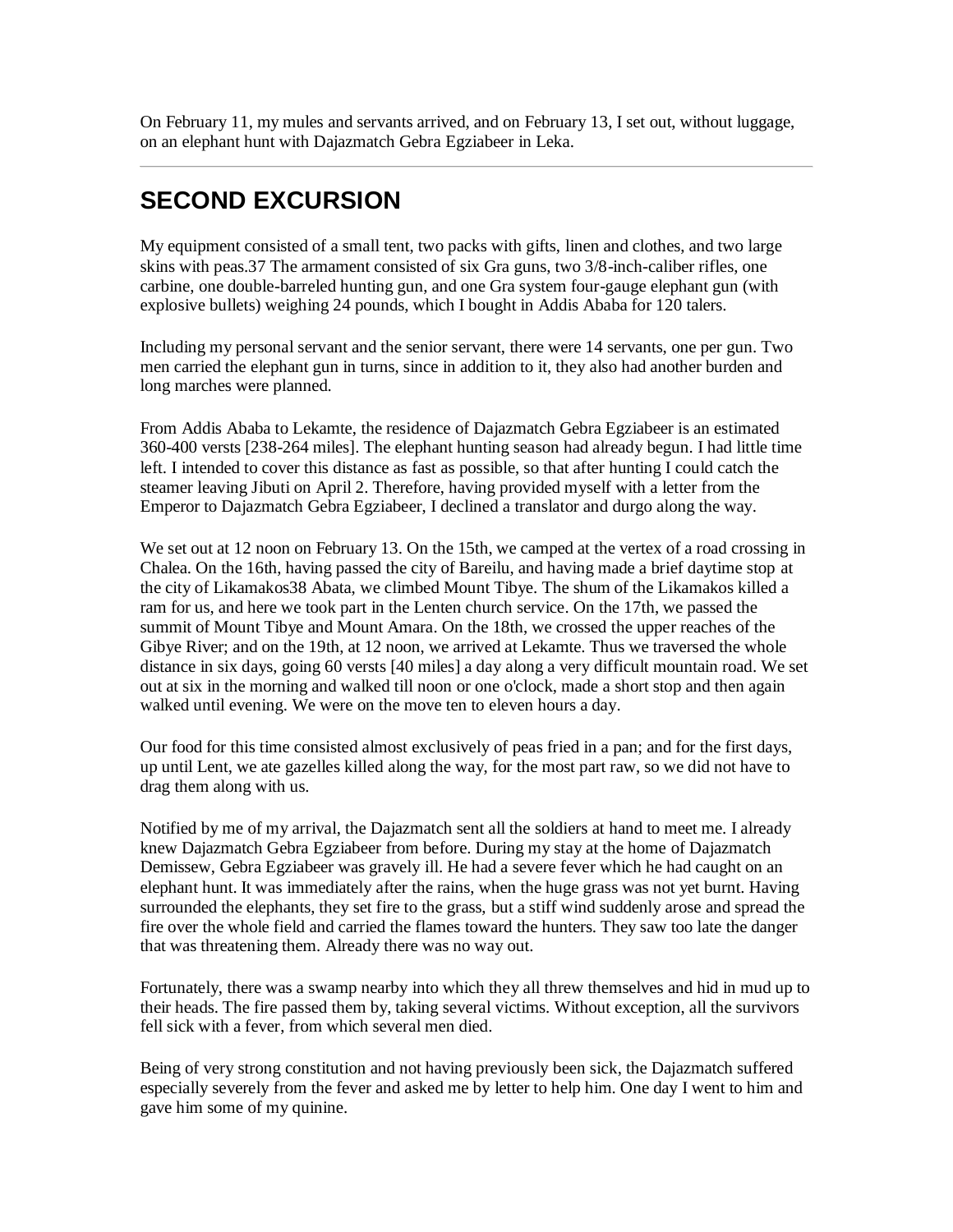Dajazmatch Gebra Egziabeer is a Galla. From time immemorial, his clan has ruled this region. Twenty years ago it was conquered by the Tekla Haymanot, the Negus of Gojjam; but he could not hold out here. Ras Gobana, the famous general of Emperor Menelik, subdued all the surrounding Galla lands, and Leka, in view of its hopeless situation, voluntarily submitted to Menelik and now pays him a tribute consisting of 100 ukets39 of ivory (150 pounds), 500 ukets of gold (about one pound) and a fixed tax for houses and cattle. Moreover, the inhabitants are obliged to maintain the troops of the Emperor who are stationed within the bounds of the region. At the time of the death of his father, Abakumsa (as Gebra Egziabeer used to called) was christened and had one of his three wives christened andrepudiated the rest, giving them to his retinue. Emperor Menelik and Empress Taitu were their godparents. At the christening, he took the name Gebra Egziabeer -- which literally means "God's slave." Promoted to Dajazmatch by Menelik, he inherited all the possessions of his father: very extensive possessions which, on the west, border on the possessions of Abdurakhman. The Dajazmatch is a very sympathetic and intelligent man. He is interested in everything, understands what can interest a European, and recounts very wisely and interestingly the history of his people and their former customs.

On February 20, together with 800 men armed with military guns, we began the hunt and set out to the north toward the valley of the Abbay -- the Blue Nile. Each soldier, in addition to a gun, also carried little skins of grain or flour, enough for ten days. The kitchen went with us: two servants, carrying on their shoulders in rope nets large broken pumpkins in which hung dough that was being made sour for injera. It was a luxury which I would have liked to have foregone, but the Dajazmatch insisted on it.

My whole cargo was packed on one mule and consisted of a small tent, one change of linen and two large skins of corn for the servants -- enough for ten days.

The leader of the hunt was Baljeron40 Haile Maryam, also a Galla, but baptized and trying in every way to imitate the Abyssinians.

The hunt was unsuccessful. We wasted ten days, sending out scouts and looking for elephants where they had been before. We found old tracks, but there were no elephants.

We came across other game in great quantities, but it was forbidden to shoot them.

On the last day, I killed a hippopotamus in the Angar River. Since the provisions had run out, the Galla had not eaten for a day. They dragged the dead hippopotamus with lianas to the shore and quickly ate it up, roasting its white flesh on the campfire.

On March 2 we returned to Lekamte.

Handek, the area where we hunted, embraces all the southern course of the Angar River and the rivers which flow into it from the left, and likewise the valley of the Didessa River. Beyond Angar begins Lima, the property of the Gojjam Negus, which extends to the Abbay River. Both the one region and the other are uninhabited in their low-lying parts because of dreadful fevers that reign there. Enticed by the fertility of the soil, Galla go down there at the good time of the year, sow seeds, and come back later to harvest. Large areas of land are planted with cotton. It's hard to imagine a place more beautiful than this.

Bounded on the southeast, the east and the northeast by high mountains, cut by frequent streams and rivulets, the banks of which are overgrown with thick forest, it is all covered with low fruit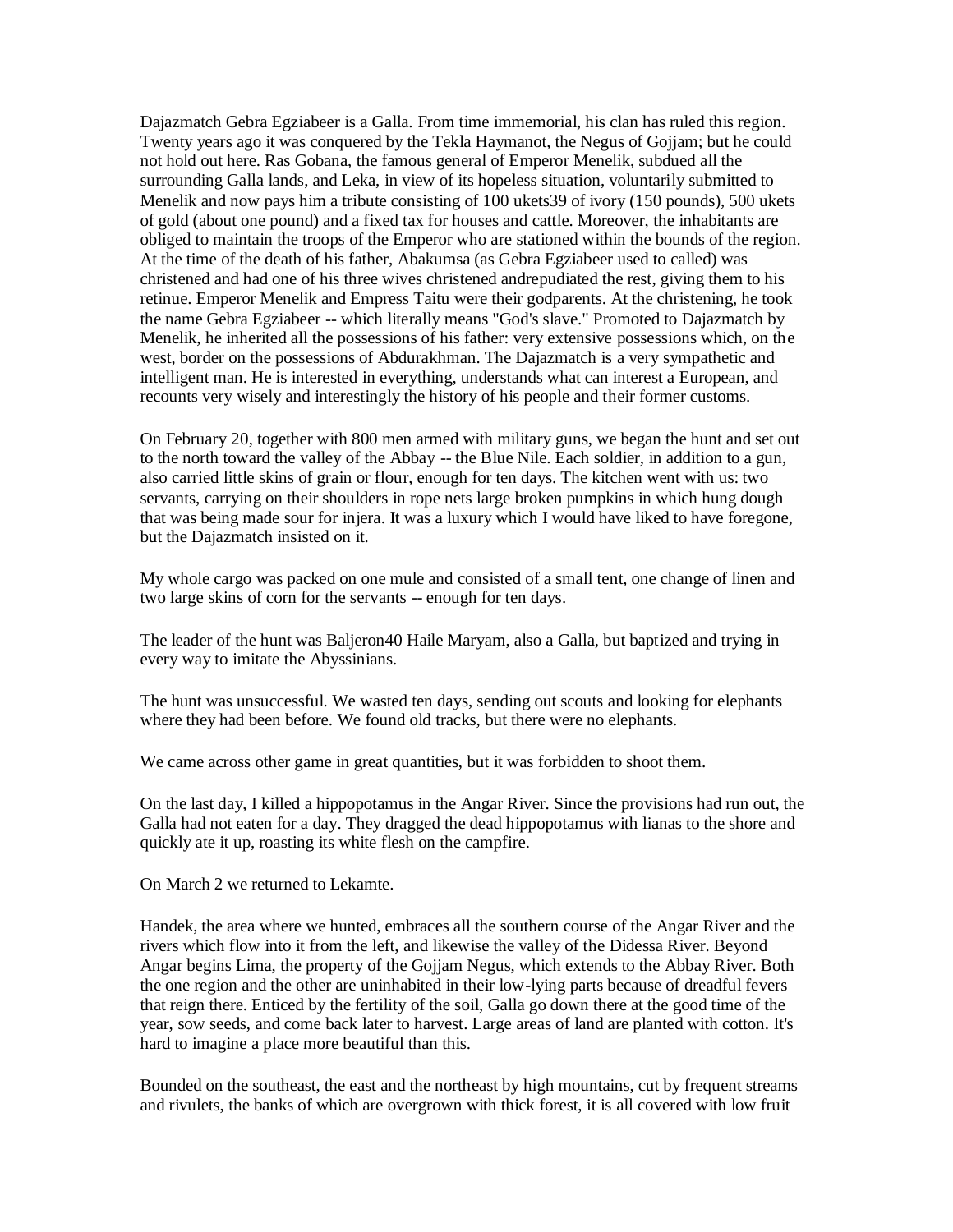trees with bright green glittering leaves. These trees bear varieties of fruit which all have a very thick layer of flesh and a stone in the middle. In taste, they are for the most part sour.

On the day after our return, the Dajazmatch assembled another party of hunters; and on March 4, we set out again, this time with a detachment of a thousand Galla men, armed only with spears, to places where no one had disturbed the elephants for three years. The leaders of this hunt were Azzaj Haile Iesus and Agafari41 Wolda Giyorgis. Of the thousand men, four hundred were on horse and armed with three small spears each, and the other six hundred were on foot, half with small spears and the other half with four-arshin-long [three-yard-long] spears with huge points and yard-long blades. This long spear is called a jambi.

They throw it from the top of a tall tree when an elephant passes under it. The force of the fall of the spear is so great that it sometimes pierces all the way through an elephant. Usually, one such spear is sufficient to bring an elephant down.

Only my servants and several soldiers of the dajazmatch were armed with guns.

At first we divided into two detachments, one of the azzaj, the other of the agafari, and set out toward the west to the Didessa valley. After fruitless searches in the forests surrounding the Didessa, on the third day we united again and went up north, toward the watershed between the Angar and the Didessa. For five days, our searches were fruitless, despite the fact that setting out at dawn we only began to set up camp at sunset. I was simply amazed at the endurance of the Galla and, in particular, the endurance of the scouts who were sent out ahead. If we did 40 versts [26 miles], then they, probably, did at least 60 [40 miles], through dense bushes overgrown with thorns, in part through high grass which was half-burnt with sharp hard stalk bases. When you look at that terrain, you are amazed at how they, barefoot, not only walk through it, but even run.

We usually made camp in the valley of some rivulet. When night fell and the campfires were lit, all the old Galla would gather in conference with the azzaj, discussing what to undertake and where to go tomorrow. Gray, taciturn, with an invariable pipe between the lips, they seated themselves around the fire and sedately deliberated, sometimes conjectured. When the camp began to quiet down, each day a dialogue took place that on the one side was the orders for the following day and on the other side was a public prayer.

"Abe, abe," was heard from one end of the camp.

"E,e,e," they answered from the other end.

"Tomorrow we will set out early to this place."

"Good. Good."

"We have a guest with us."

"I know. I know."

"Until he shoots, no one else attack."

"Good. Good."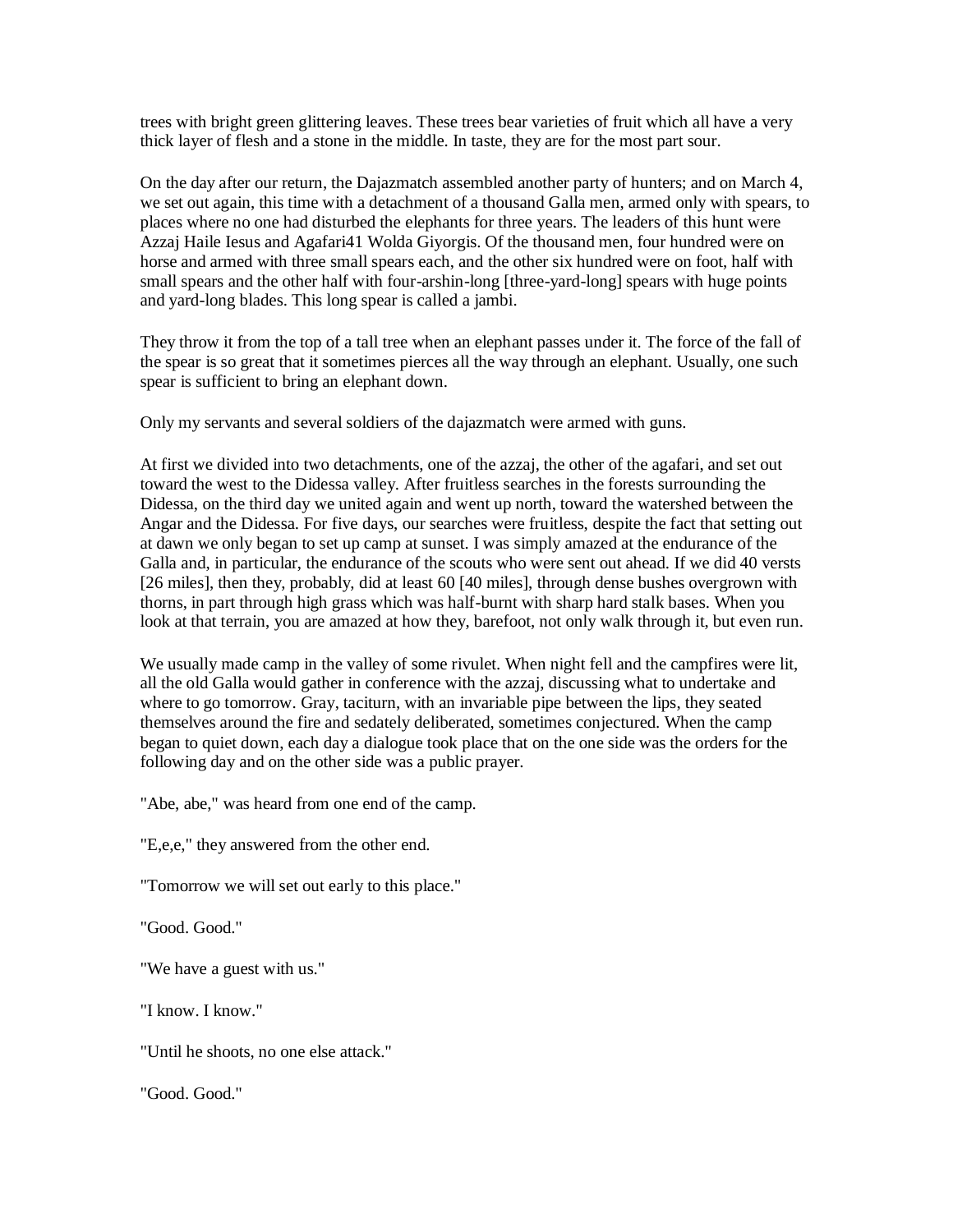"May God help us find the elephant."

"Let it be so."

"Let Maryam help us."

"Let Giyorgis, Mikael, Gabriel help us."

"Listen, listen," cries one to the other. "May Satan not get

mad at us."

"May he not send a goro42 at us."

"Let him not strike us with sickness."

"May the Angar, the Didessa Rivers help us."

"Let the Jirgo, Tume Sibu, Tibye Mountains help us."

"All pray God that He help us." And amid the night stillness there begins a drawling, plaintive song. Someone asks for mercy upon him. Someone asks for an elephant to be sent to him.

Someone asks that his spear be guided. Some enumerate their previous triumphs. And long, long into the night stillness,

these plaintive sounds are heard.

Finally, on Sunday, March 9, we came upon a fresh night track. The scouts who had been sent ahead reported this to us; and the whole band, those who were on horseback at a trot and the rest at a run, rushed there. Up until noon, we couldn't catch the elephants. Finally, at 12:30, the scouts reported that the elephants were resting in the shade of trees by a nearby stream.

The azzaj gave the order to surround the elephants, and seventy mounted men (including me, since a week before I had bought myself a hunting horse) rushed at a gallop straight to the indicated spot. Having galloped three versts [two miles], we suddenly heard cries, "There they are!" Fifty paces in front of us, we saw a huge herd of elephants fleeing from us. A hundred head of elephant, big and small and all red from the clay of the stream bed, flapping their ears and trembling with their whole bodies, raising high their trunks, ran in panic. I shot several times from my horse. Some of my companions shot, too. But the elephants hid. Meanwhile, the bearers of jambi succeeded in climbing into the trees which stood in the middle of the stream.

The other spear-bearers on foot likewise came in time. The elephants, having tried to flee to the other side of the stream, turned when they saw the mounted hunters. The grass was set afire, and the frightened elephants scattered, like a broken brood of partridges. There was no escape for them. In the forest, the jambi struck them; on the edge of the forest -- the spear-bearers on foot and my servants with guns. Just as they broke out farther, we surrounded them, like a swarm of flies, and even behind them along the plain, where high grass grew and thick trees, we struck with whatever we could. Those who had guns shot. The others hurled spears which plunged into the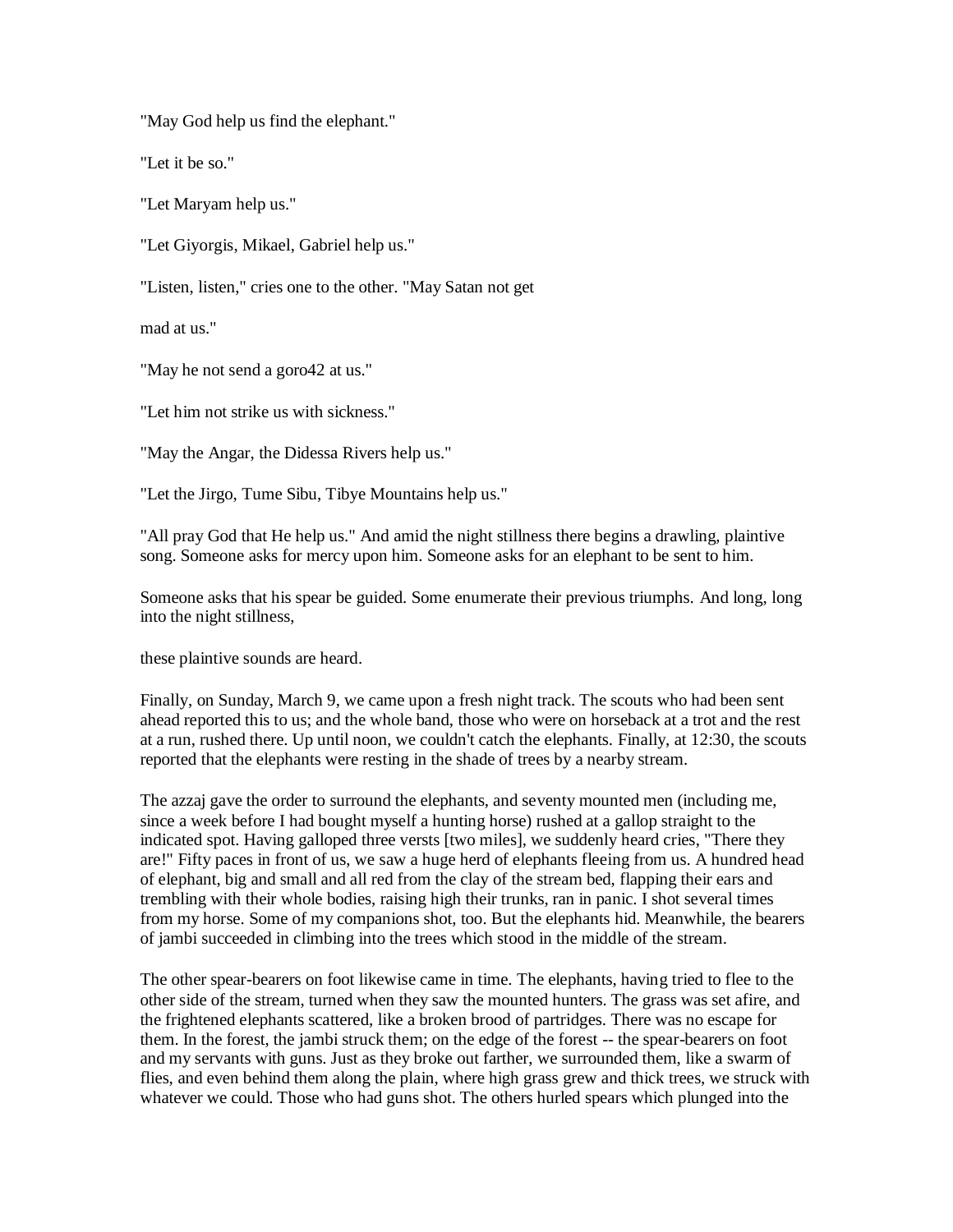elephants' bodies and which the elephants pulled out of their wounds with their trunks and angrily threw back at us. Anyone whom an elephant charged saved himself by fleeing while others distracted the animal off to the side. If an elephant pursued someone all the way to the hill, it was almost impossible to escape. I saw how one elephant, having rushed at a Galla who had galloped by at twenty paces from me, in the twinkling of an eye snatched him from the saddle with his trunk, let forth a cry and threw the man against the ground, intending to trample him. Fortunately, others succeeded in distracting the elephant, and it left his victim. In another case, an elephant threw a large broken branch at a Galla who had been with us and broke his arm. Five, ten, fifteen minutes of pursuit and an elephant fell. It was then considered the catch of the one who first wounded it, and the fortunate hunter rushed to cut the tail and the end of the trunk and the ears as material evidence of his triumph.

The field of the hunt presented an interesting picture. All around the grass blazed with a crackling sound. In the woods, there was endless shooting and cries of terror or triumph, and all this uproar was drowned out by the bellow and screech of the panic-stricken elephants, throwing themselves now at one person, now at another. The Galla believe that at such moments of despair the elephants are praying to God, throwing sand and grass to heaven. I personally saw elephants doing this.

Only at 7:30 in the evening did this hunt, that was really more like a battle, end. None of us had had any food in our mouths since morning, nor a drop of water. It was impossible to drink from the stream because it was all red with blood. But no one bothered to think of food or drink.

On this day forty-one elephants were killed. Five were my share. (I killed three and my servants two). We lost five men killed: three crushed by elephants and two killed by our shots. One man had a broken bone in his right arm. With triumphant songs, we returned to camp, not feeling tired.

On the following day, one group set out to extract the tusks and another set out to pursue the wounded elephants. Meanwhile I examined the wounds inflicted by my elephant gun. It had a remarkable effect. I killed all my elephants with it, and with a single bullet in the head.

On Tuesday, all the elders gathered and sorted out the disputes about who first wounded an elephant. The Gallas do anything to show their right to an elephant. They resort to bribes and to guile. But the Azzaj knew the people he was dealing with. He waited until the provisions had been exhausted, so that hunger would separate the true from the false. He didn't miscalculate. I didn't wait for the end of the disputes. Since my elephants were without question, I hurried off with my trophies to Lekamte.

On Thursday, March 13, at noon, the Dajazmatch ceremoniously met me; and on Friday the 14th, at three in the morning, I set out for Addis Ababa. The send-off was moving, since during the hunt the Galla had grown fond of me. As a gift, many of them on the day of the hunt had brought me their spears, covered with the not yet dry blood of elephants. They did this completely unselfishly. Gebra Egziabeer and I exchanged gifts. I gave him the elephant gun, and he gave me his own saber and a large buffalo goblet.

I forgot to mention that on the trip back to Leka, the Galla drove out a buffalo. We pursued it on horseback. The buffalo adroitly evaded and beat off the javelins with its horns, but, nonetheless, loss of blood and the long gallop tired it. Its head sunk all the lower. It raised high its tail and breathed heavily. At that moment, a Galla ran up to it and finished it with his spear.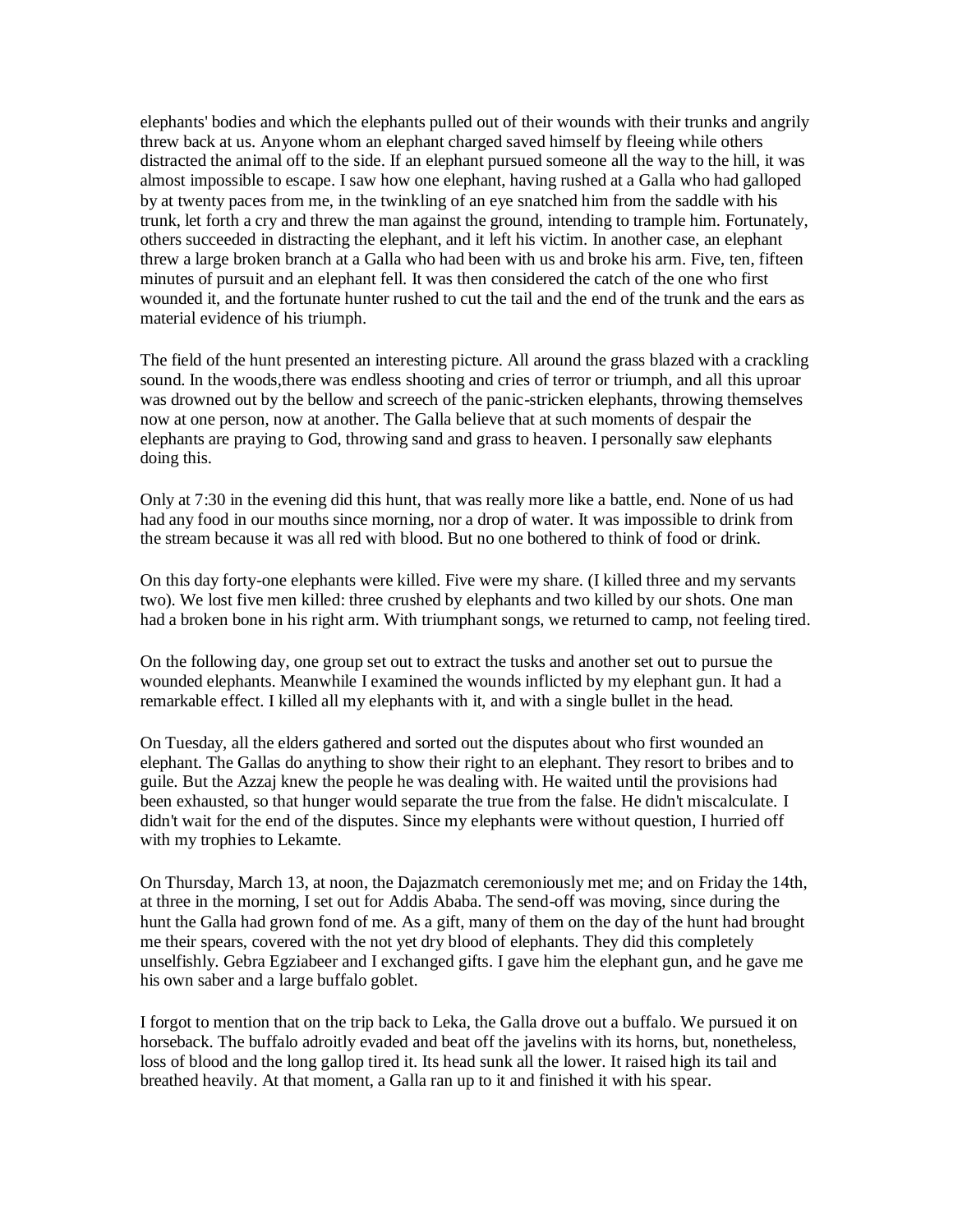The city of Lekamte, which I was leaving, is a very important commercial center. All roads from southern and western Abyssinia to Gojjam and from Gojjam to Massawa pass through it. In addition, fords across the Didessa and the Abbay are nearby. Through it also passes the road from Wollaga to Shoa. Finally, apart from other considerations, here is concentrated all the trade in gold, and here is found the main trade in civet musk bought in the southwestern territories. Lekamte is a very lively place and presents a motley mixture of languages, dress, and peoples. You see here Arabs from Beni-Shangul, and Negroes, and people from Gojjam, and Tigreans, and Galla. There is even a Greek and an Englishman here. There are two very interesting characters. The Greek, Balambaras43 Giyorgis, settled here 25 years ago. He fought in the ranks of Negus Tekla Haymanot and took part in rebellions against him, was several times imprisoned and again pardoned. At one time, he molded the guns of the Negus, now he lives in Lekamte as a merchant. He is the mainbuyer of gold and civet musk. He described his life in a book, illustrated with drawings. This book is written in the Geez language.44

The Englishman, Mekkelby, is a former lackey who deserted his master, the name of whom he no longer remembers -- apparently, he was one of the members of the embassy to Negus Tewodros. He now serves Balambaras Giyorgis and has completely forgotten his native tongue.

Of the sights of Lekamte, one worthy of note is its newly built church. It is large, stone and decorated by local artists. Like the majority of Abyssinian churches, this is a round building with a quadrangular altar and four gates to the four sides of the world. On the royal and west gates are depicted Archangels Gabriel and Raphael, the former on the right side of the door, the latter on the left. Gabriel is dressed in a colorful shirt, red hat and red turned-up shoes, and in his hand is a raised sword; under him is depicted the sea in which Pharaoh and his Egyptians drown; and on the bank, Moses, with a long black beard, dances and claps his hands among a chorus of Levites. Archangel Raphael is dressed the same as Gabriel, and is shown standing over the sea with fish swimming in it. He has pierced one of the fish through the gills with a spear. According to legend, the fish turned into an island, on which saints hid in time of persecution. To the right of the royal gates, under a large icon of the Mother of God, Menelik and Taitu are depicted, pointing to Dajazmatch Gebra Egziabeer and his wife with two children. The Dajazmatch devoutly looks upward and holds in his hands the Psalter. To the left of the royal gates, under icons of Archangel Michael and George the Victorious, the Dajazmatch is also depicted, with his associates -- Azzaj and Nagada-ras -- his uncle and his brother.

I once attended mass in this church and saw a large number of newly christened Galla receiving communion. Christianity here makes enormous progress, and each Sunday the newly converted number in the dozens. In spite of the fact that the Dajazmatch does not does not collect taxes for himself personally, the palace of the Dajazmatch is notable for its splendor and comparative comfort. One sees the desire to imitate Abyssinian etiquette in everything.

Leaving Lekamte on March 14, at three in the afternoon, we spent the night at a distance of 20 versts [14 miles], at hehouse of the uncle of the Dajazmatch. Early in the morning of the day of my departure, I sent a letter to the Emperor with news of the successful hunt.

Because of the addition to our baggage of ten tusks and two buffalo horns, I had to add another horse to our previous two mules.

The animals had rested during the time of the hunt, staying in the town; but after uninterrupted, tiresome marches in very poor conditions the servants were, apparently, exhausted. Out of the 29 days, counting from the day we left Addis Ababa, they had had only one day of rest and one day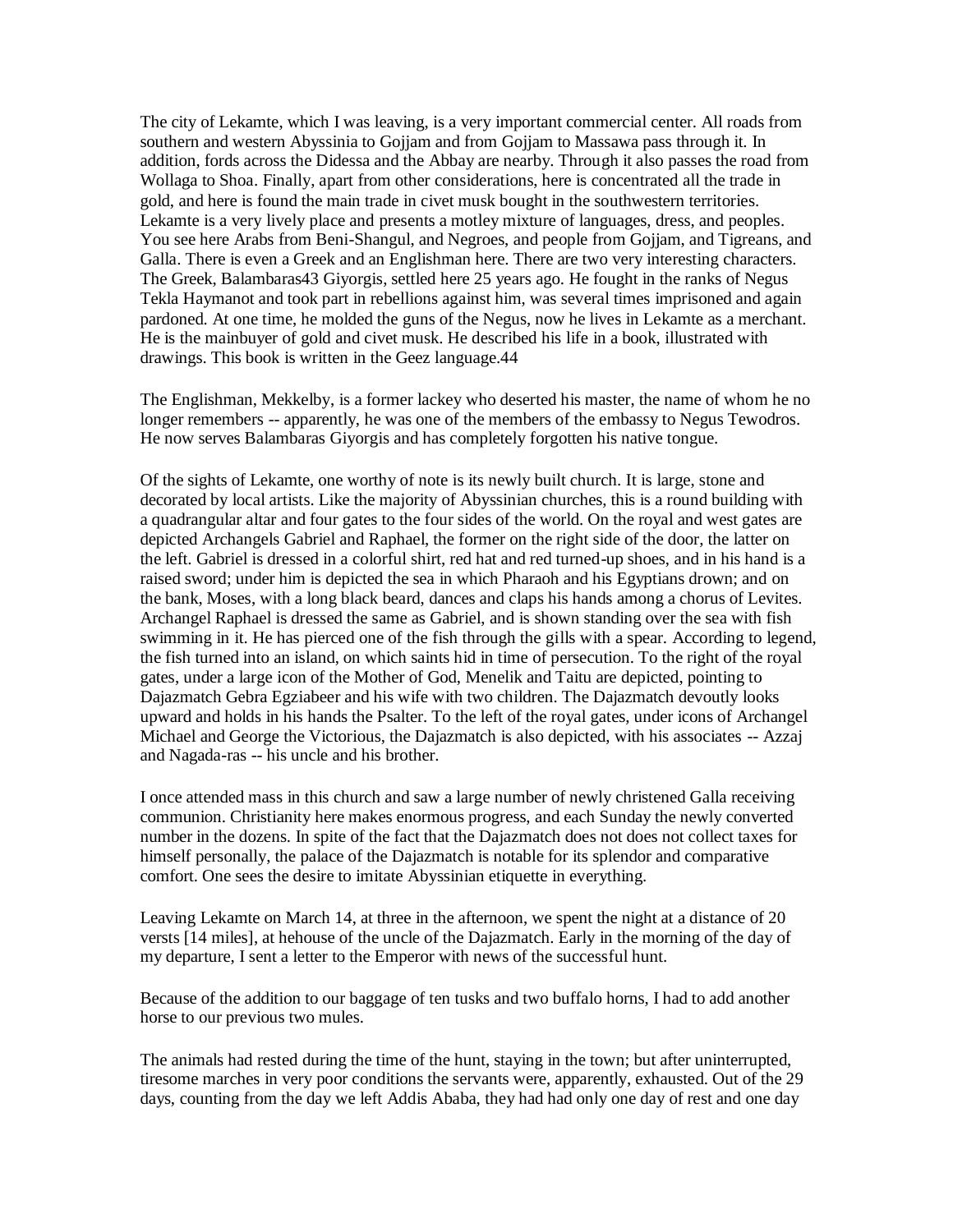of partial rest, when they took the tusks. In the first six days, we went 360 versts [240 miles]; for the rest we journeyed for no less than seven hours a day. Many had broken toenails and cracks in the soles of their feet and limped. But their spirit was cheerful, and on the sixth day, on Wednesday, March 19, we made camp in the evening at a distance of three versts [two miles] from Addis Ababa (one stage of the journey, from Bilo to Jibat, we made without stopping, starting at 5:30 in the morning and finishing at 8 o'clock at night. One mule stopped, and I replaced it with a horse).

On March 20, the Emperor, learning of my arrival, sent a large convoy to meet me. With firing of guns, singing and dancing, as is customary in such cases, they led me to the palace, where Menelik ceremoniously received me. After the reception, he invited me to lunch, and likewise fed all my servants. On the following day, he gave me a private audience and, knowing that I intended to leave on Saturday, asked me to postpone my departure to Tuesday, March 25.

My mules were exhausted, and my servants also. Therefore, for the journey to the coast I had to refill the ranks. ( On leaving, I sold the mules remaining from the first trip, since they were almost all done for). I found servants very quickly and hired 12 men, the same as the number of guns. The Emperor gave me six mules for as far as Harar.

The Emperor ceremoniously received me in a farewell audience, and expressed the desire to see me again in Abyssinia. Saying good-bye to my friends and the European colony, I left on Tuesday, March 25, at one o'clock in the afternoon. The Emperor bestowed on me a lion's battle dress and lion's head band.

On April 4, at 7 o'clock in the morning, we arrived in Harar, having gone a distance of about 600 versts [400 miles] in ten and a half days along the mountainous Chercher road, despite the fact that during this time I went 40 versts out of the way to meet the caravan of Ato Iosif, for my goods. On April 8, at 10 o'clock, I set out with eight servants and the same mules to Geldessa, where I arrived that same day. On the following day, at 12 o'clock, having put together a caravan of five camels and having sent the mules back, I moved on to Jibuti, where I arrived on April 16 at 8 o'clock in the morning, having left the caravan 50 versts [33 miles] behind. (It arrived on the following day at 12 o'clock).

On April 21, the French steamship "Amazon" arrived, and I left the shores of Africa, which had been so hospitable to me. I took with me the best and warmest memories of this country where I had been and of the people whom fate had destined that I come to know.

### <span id="page-28-0"></span>**GEOGRAPHIC SURVEY**

The western regions of southern Ethiopia belong to the following basins: 1) Awash, 2) Guder (tributary of the Blue Nile), 3) Gibye (tributary of the Sobat), 4) Didessa (tributary of the Blue Nile), and 5) Baro (tributary of the Sobat).

1) The Awash rises in the mountains of Mecha, among the peaks of Dolota and Elfek. At first it flows to the south and then going out of the mountains into the plain, it receives several insignificant streams from the left and from the right. Reaching the mountains of Sodo and having taken into itself from the left the Akaki River, which descends from the mountains of Entotto, the Awash turns east, and then going 200 versts [132 miles] in this direction, to the north, where from the left it takes the Kassam River, which descends from the mountains of Shoa. Not reaching the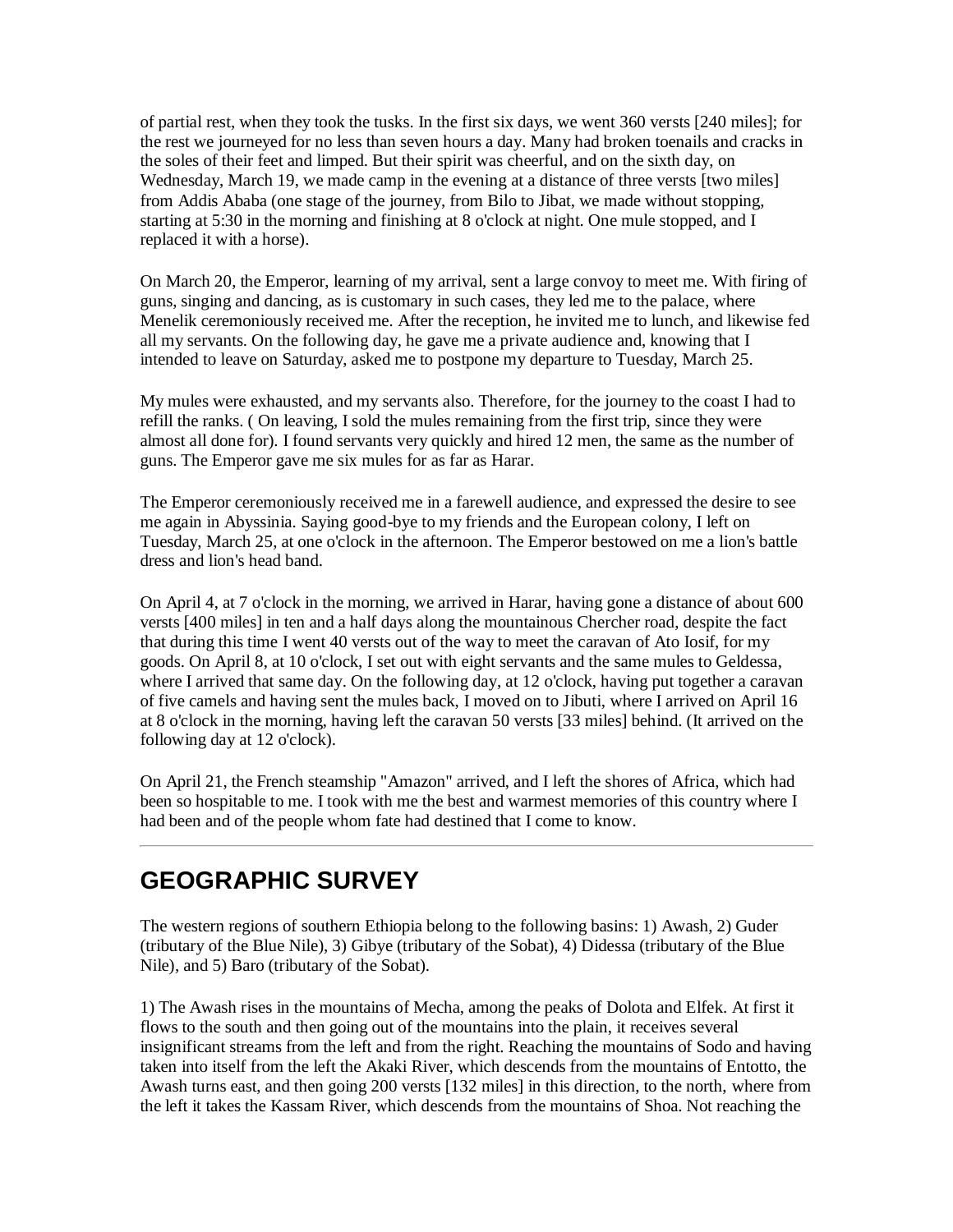sea, the Awash disappears in the sands.

At the spot where I crossed the Awash, its river-bed differed from other rivulets, which discharge into it and flow in the same plain, by its seemingly polished stone bottom. The banks of Awash are very beautiful. To the right and the left in a strip a hundred sagenes [213 meters] in width, they are overgrown with beds of young trees, like islands, isolated amid the high grass.

In each such clump, the trees grow close to one another and belong to various species, of which many only grow in much lower zones and are not normally found in places near the Awash. It must be that their seeds were brought here by the wind. I think that such an eccentric grouping of trees must be attributed to the yearly flooding of the Awash and the speed of its current.

2) The Guder arises on the Tikur plateau from a small swampy lake. It flows at first to the north, and from the mountains of Mecha turns northwest and empties into the Abbay. Its current is very swift and rough, with frequent waterfalls. Its banks are rocky. Of its more significant tributaries one can mention the Uluk River, which descends from the mountains of Chobo. It empties into the Guder from the right. The Haratit River flows from the mountains of Toke and empties into the Guder from the left. Both of those flow in rocky banks. On the Uluk River, in the vicinity of Ambo, there are hot springs.

3) The Gibye arises in the mountains of Guder and flows in deep canyons among the mountains of Tibye and Sibu to the south, where, passing these mountains, it enters a wide plain. Here it takes on from the left the Alanga River, which gathers into itself all the waters of the southern slopes of Chalea and the western slope of Toke, and continues to go to the south along a wide valley. Having taken into itself from the right another river also named "Gibye," which flows from the mountains of Limu, and joining with the Omo River, which falls down from the mountains of Kaffa, it is a river with many names, which turns to the west, skirts Kaffa from the south, then turns north and empties into the low-lying marshy plain of Bako, where it joins with the Baro and rivers of the western slopes of the Kaffa heights and flows out to the west under the name of the Sobat45 River.

I believe that after the loss of the expedition of Captain Bottego46 there can no longer be any doubting the fact that the the upper reaches of the Gibye River are the same as the upper reaches of the Sobat River, and not some other river, which empties into Lake Rudolf, as had been supposed before. D'Abbadie had even earlier proposed that the Gibye is the upper reaches of the Nile.47

The goal of the expedition of Captain Bottego was to discover the course of this river. The expedition was annihilated at the end of February 1897 approximately 800 versts [528 miles] to the west of Entotto and 200 versts [132 miles] to the north of the city of Gori in the property of Dajazmatch Joti in the province of Wollaga. The fact that it was destroyed at this place serves as evidence of what was said above, since, following the course of the river, the expedition left Kaffa behind and arrived at this place, which is the low-lying plain in which the tributaries of the Sobat join together. From time to time, news of this expedition was received from Abyssinian sources, which made it possible to draw conclusion about its whereabouts. So, in the summer of 1896, the expedition was at the upper reaches of the Webi, since several of its soldiers fled from there. In the fall, rumor had it that there were Europeans with guns to the south of Mocha.

The campaigns of Abyssinians to the south likewise confirm that the Gibye is the upper reaches of the Sobat. In his last campaign from Ilu-Babur to Mocha and Gimiro, Dajazmatch Tesemma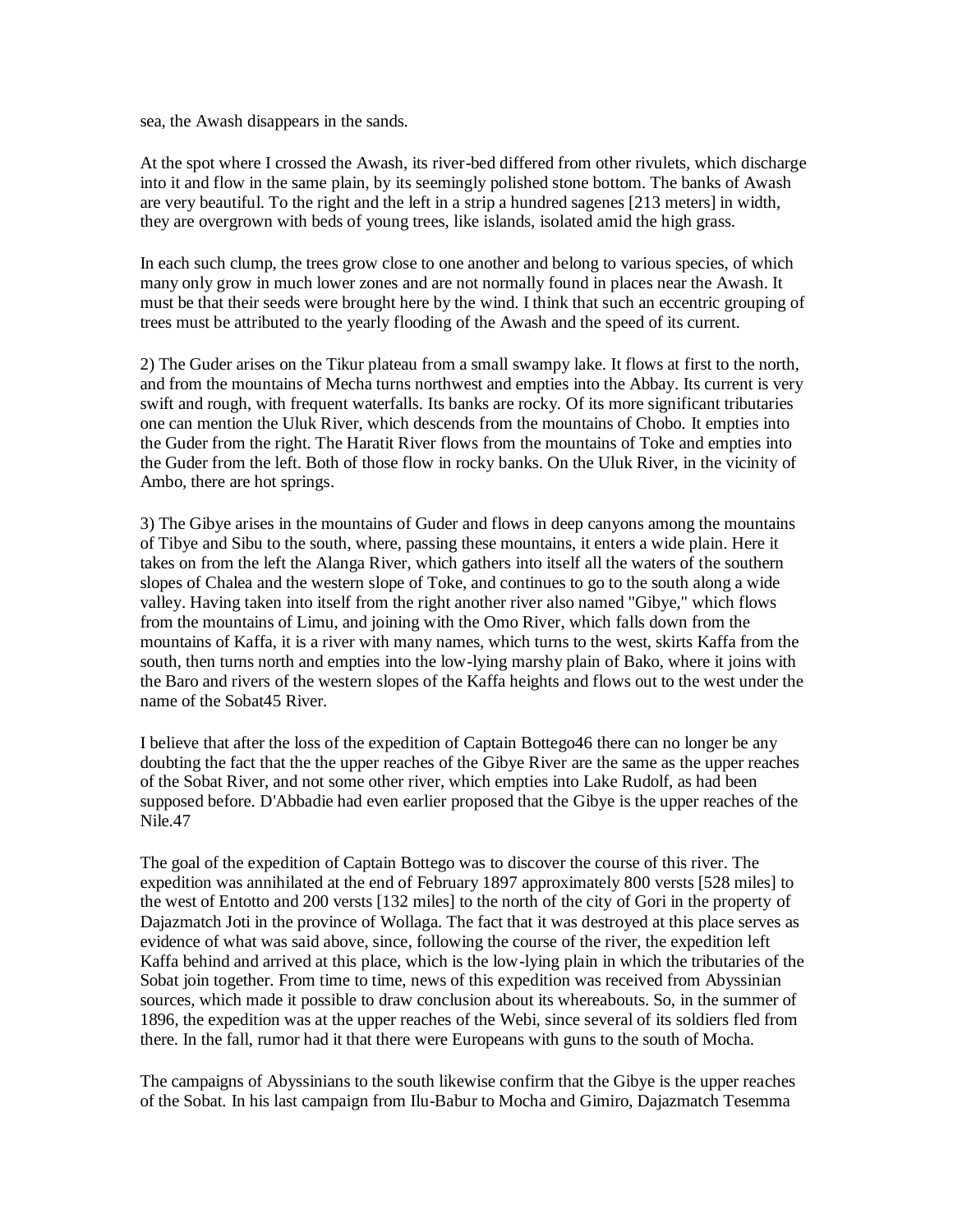went with his armies to a large river which was impassable. They named it Nichsar, which means "white grass," and are convinced that it is the Nile.

The Gibye at the place where I crossed it, flows in low-lying banks. Its width is about 75 paces. The current is not very fast. The banks are overgrown with a narrow band of forest, behind which stretches steppe, covered with grass five arshins [four yards] high.

4) The Didessa River flows from the mountains of Gomo to the north and empties into the Abbay. From the right, it takes into itself the Rivers Enareya and Aet which flow from the mountains of Lima, and then the large Wam River, which arises in the north in the mountains of Sibu, 100 versts [66 miles] to the north from Abbay. The Wam flows at first to the south, and skirting the mountains of Leka, turns to the north and empties into the Didessa. Not far from where it empties into the Abbay, the Didessa takes on from the right the large Angar River, which flows from the mountains of Guder. From the left side, the Dobana River, which rises in the mountains of Guma, empties into the Didessa.

The Didessa and its tributaries in its upper reaches is very rough and swift, and flows in rocky banks, but passing into the plain it flows quietly and is only occasionally interrupted by rapids. The banks are low and overgrown with a thick band of forest. In the place where I crossed it, the speed of the current was one to one and a half sagenes [2 to 3 meters] per second. Its width was about 100 sagenes [213 meters]. At the time of our crossing in November, it was so deep that I couldn't reach the bottom with a long spear. In January, we were able to wade across. After its junction with the Angar there are no longer any rapids and, according to reliable individuals who know the area, both it and the Abbay can be navigable.

5) The Baro River descends from the mountains of Kaffa and flows at first to the south. Going down into the low-lying valley of Bako, it joins with the Gibye or the Omo.48 The Baro takes into itself from the right side the Gaba River, and from the left the Gunji River. The Baro and all these rivers flow in deep canyons, overgrown with coffee forests. Their current is very swift, with frequent waterfalls. The bottom is stone. The width of the Baro at the place where I crossed it is 120 paces. The depth in the middle is more than two sagenes [4 meters]. On the stone banks there are characteristic craters. The Gaba River flows down from the mountains of Goma and flows between rocky cliffs, with only two crossing points, where there are bridges.

The Gaba takes from the left the Sor River, which flows down from the mountains of Soyo, and from the right the Birbir River. The Birbir is a significant river. After joining with the Didessa, the Abbay does not have any significant tributaries until the Dabus, since along its left bank stretches a mountain ridge, which consists of a continuation of the mountain ridge of Darima.

Therefore, all the water of the southern slopes of this mountain ridge, despite its closeness to the Abbay, cannot join with it, and, going into the Birbir River, empties into the Gaba.

Thus we see that with the exception of the Awash, which flows in the direction of the Red Sea and is lost in the sand, all the other waters belong to the two main tributaries of the Nile, to the basins of the Sobat and the Abbay.

The water of these rivers is exceptionally clear and clean. In time of rain, it becomes red from mixing with clay from the mountains. This clay is composed of the same fertile components as the silt of the Nile.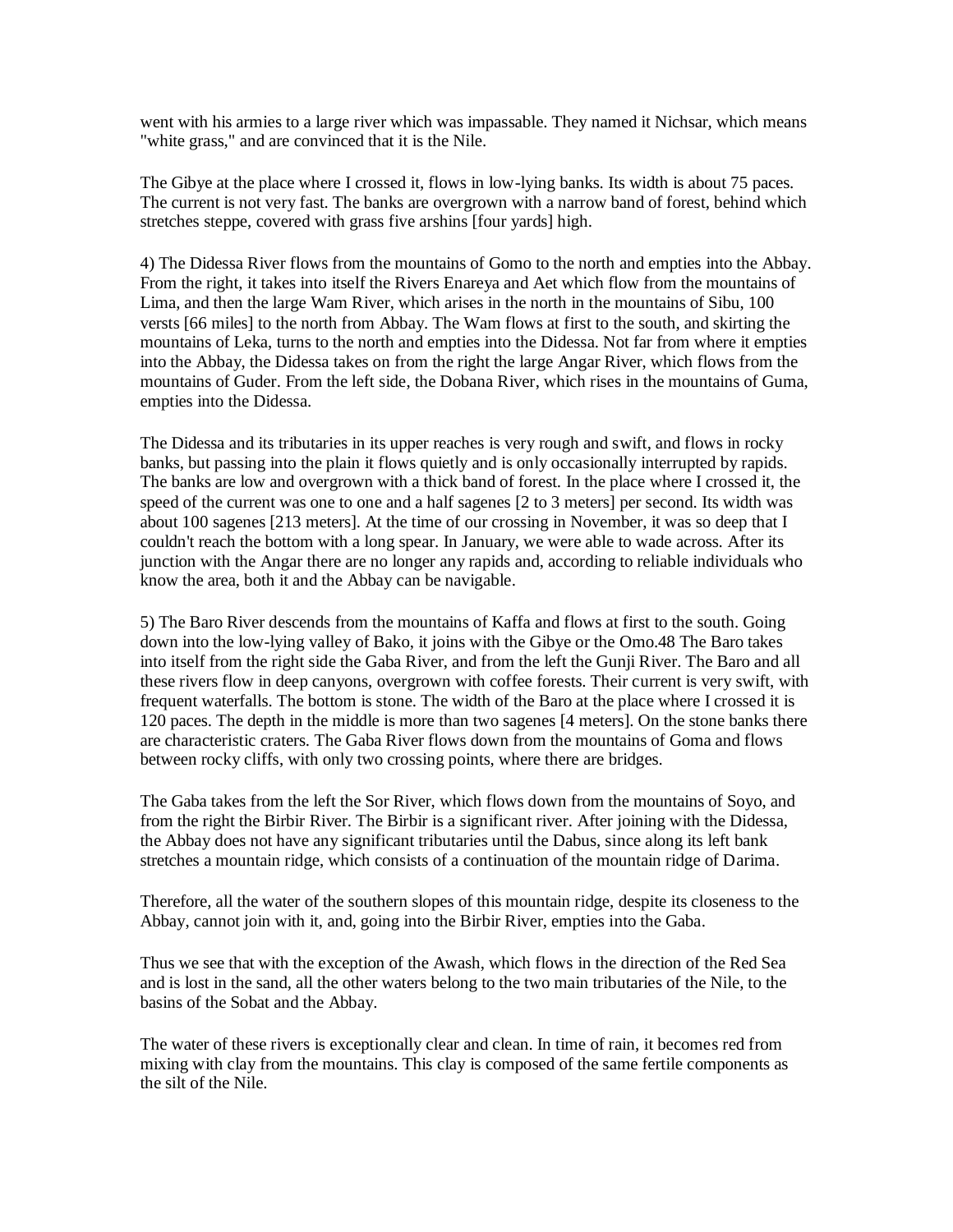The mountains of the south-west regions of Ethiopia are the heart of a mountain range, extending from three mountain masses.

1) The Mountains of Metalla and Mecha are a continuation of the plateau of Shoa. Mecha is a a plateau with separate summits of Tulu, Elfek and Dolota. To the south they end in rocky cliffs.

2) The Gurage plateau, turning into the Tikur plateau, is continued by the mountain ridges of Toke, Chalea, Tibye, Guder and Lima to the northwest, where it breaks off in the valley of the Abbay.

The appearance of this mountain range is extraordinary along all its extent. Chobo and Dandi look like a plateau strewn with round hills. The Tikur plateau looks like a plain with the summits of Bolo and Roge towering in the middle. Toke is a group of cone-shaped mountains covered with forest. Following it, the mountains of Chalea have a peculiar form of oblong heights with the appearance of an ellipse with two cones on both ends, of which the southern is larger than the northern. The tributaries of the Guder flow in the rocky cliffs of the mountains of Chalea.

The Chalea-Wobo rises and intersects the mountains of Tibye, which look like a row of raised mountain ridges with separate cone-shaped sharp rocky summits. Such are the summits of Tibye, Tulu, Amara, Shumbera, Araresa-Ganou and Tulu-Gomdo.

North of Tibye, the mountains get lower and, rising again on that side of the Gibye River, form the high Sibu mountain group with the summit of Tuka (3,120 meters). Tuka Mountain has the appearance of a pyramid with very wide base compared with its height, such that from a distance it does not give the impression that it is as high as it is. A series of peaks, joining with the mountains of Nonno stretches out from it very characteristically to the southeast. They look like stone posts or rock caps.

To the north, the mountains of Sibu intersect with the mountains of Guder, which intersect the mountains of Lima. One of the spurs of Sibu descends, getting lower to the south. Going to the banks of the Didessa, it again rises and forms the mountain ridge of Leka.

The average height of these mountains is 2,500 meters, and individual peaks attain 3,000 meters. The summit of Tuka, the highest, is 3,120 meters.

3) To the west of the just described mountain ridge, the mountains are in essence mountain ridges, extending from the Kaffa heights. One of these goes to the east and consists of the mountains of Lima or Enareya. The latter get lower to the north and intersect with the mountains of Nonno with the mountain peak Koncho. Nonno is a group of mountains in the shape of cones, surrounded by cap-shaped rocky hills.

Another mountain ridge goes to the north along the left bank of the Didessa and is divided into two spurs. One of these spurs, which at first is called Buna and then Dolati, goes along the left bank of the Didessa, separating it from the Dobana River. The other, named Darima, at first follows along the left bank of the Dobana River and separates the basin of the Dobana from the basin of the Gaba River. Then it separates into two spurs: one goes to the west, separating the basins of the Gaba and the Birbir, and the other continues to go along the left bank of the Didessa, then turns to the west and follows along the left bank of the Abbay until it empties into the Dabus.

The following summits are found on these spurs: in the land of Guma at the point where the main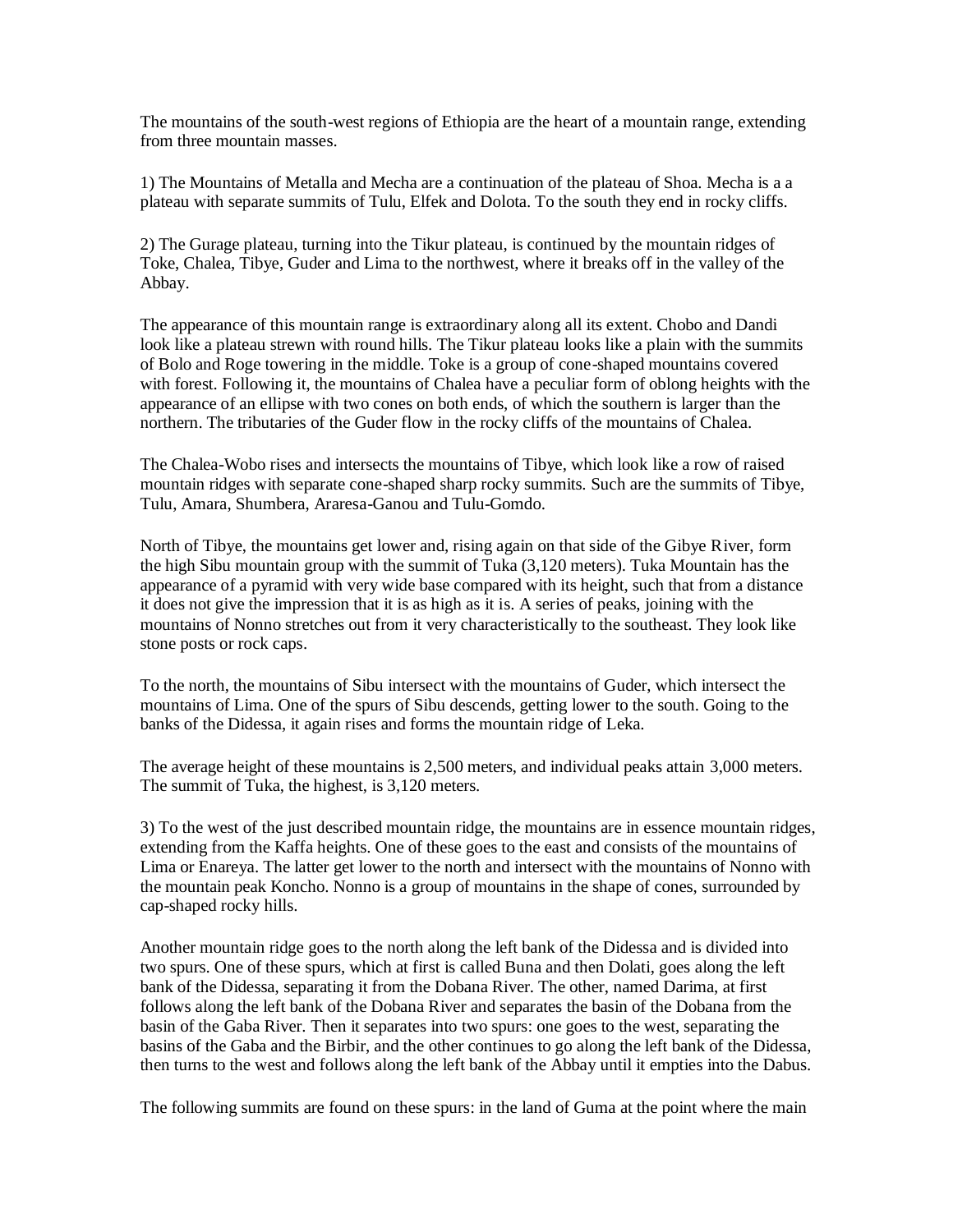mountain range separates into two spurs is the summit of Tulu Jiren, which from a distance looks like an extinct volcano; in Buna is the summit Anna, covered with forest, which gives the impression of a large hill; on the mountain ridge of Dolota are the mountains of Tulu Amara and Tuto, which also look like large hills, but not covered with forest; on the Darima mountain ridge is the extinct volcano Mako, and farther is a mountain group with the extinct volcano Tulu Jirgo. The height of all these summits is no greater than 3,000 meters, and the general average height of the mountain ridge is 2,200 meters.

The third mountain ridge goes from the Kaffa heights to the west, forming the mountain group of Sayo, with a summit of the same name which is shaped like a hill and covered with forest, then, in turn, separates into several mountain ridges which, spreading out like radii, separate the tributaries of the Baro River and the Gaba River. The western spur is the highest and ends in the Dida mountain group. On one of the middle spurs there are several rocky summits, and its northern extremity is crowned with Guratcha Mountain. The average height of these mountain ridges is about 2,000 meters above sea level. The summit of Sayo is about 2,500 meters high, as is Dida.

All the mountain ridges and the separate heights of these mountains are covered with thick forest.

The fourth mountain ridge goes from the Kaffa heights along the left bank of the Baro, forms the mountain ridges of Alga and Sale and comes to an abrupt end in the Bako plain. It also is covered with forest.

By its outward appearance and geological structure, part of the mountains of the west Ethiopian heights are undoubtedly of volcanic origin. All the mountains to the east of the Gaba River are of volcanic origin. To the west of the Gaba and to the north of the Birbir, they do not have that nature. The difference is apparent in the shape of these mountains. The soil is also different. Red and black volcanic clay on the east changes to black earth in areas of rich vegetation and sands in the lowlands. The difference is noticeable also in the fact that the eastern mountains abound in iron, and gold is extracted from the northwest mountains. Hot sulfuric springs are found very often in the eastern mountains.

This region should be extremely interesting from the geological point of view, but to my deepest regret, I am not well enough acquainted with that field of human knowledge to make useful observations and draw correct conclusions.

Depending on the elevation of the area above sea level, Abyssinians distinguish three climatic zones: dega, wayna-dega, and kola. Those areas which are higher than 2,500 meters above sea level are called dega. Areas from 1,800 to 2,500 meters are called wayna-dega. And those lower than 1,800 meters are called kola. In translation dega means "elevation" or "cold".

Wayna-dega means "grape elevation," or "place where you can grow grapes." Kola means "hot place." Almost all the territory of this part of the western Ethiopian heights belongs to the waynadega zone. The only exceptions are individual summits, which cross into the dega zone, and lowlying valleys of rivers and likewise the whole Handek area which are kola.

But aside from this division by elevation above sea level, southwestern Ethiopia is also categorized into three separate climatic zones by its humidity, and the time of year and quantity of rainfall: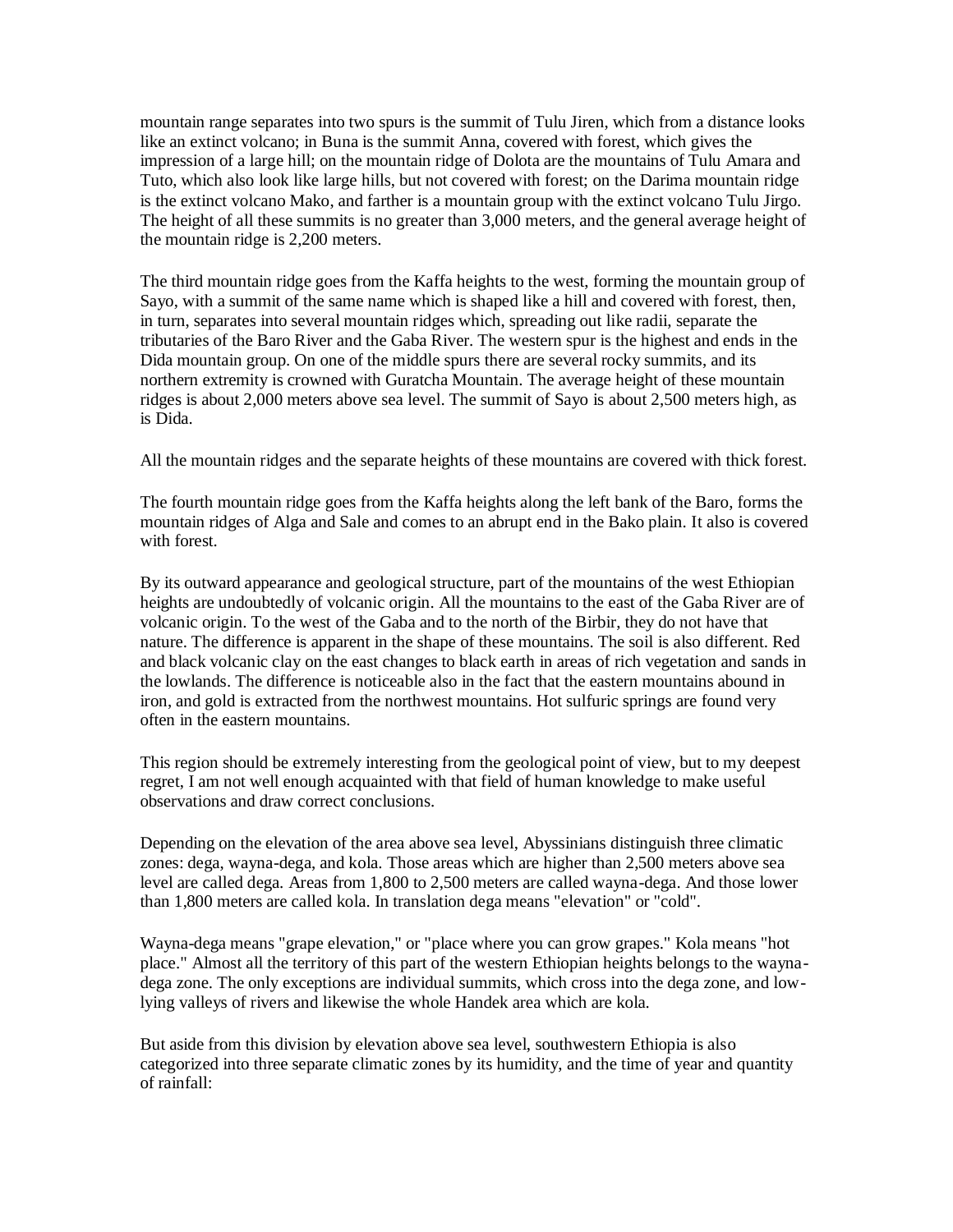1) The area to the west of the Didessa and the Sibu mountain ridge and Leka, and likewise the elevated area on the right side of the Gaba River -- Wollaga and Abeko;

2) the low-lying area along the course of the Didessa and Abbay; and

3) the area south of the Gaba River.

In the first area there is one rainy season, which begins in June and continues to September. This period is called keremt.

The period of time that follows that  $-$  baga  $-$  has no rain, and in November the level of the rivers goes down. The hottest season is January and February. Then the sky is cloudless and there is no wind. In March rain falls rarely and there are southern winds. In May strong eastern winds blow and keremt comes, at the end of which strong western winds blow.

In the second area, the winds are the same as above, but the rainy season begins later and ends earlier, and rain falls less frequently. There is one rainy season in July and August. The air is also much drier than in the first area.

In the third area, there are two rainy seasons. The first and strongest lasts from July to September. The second begins at the end of January and lasts to the end of March. The air is extremely humid. During the first rainy season eastern winds blow, during the second southern winds, and in between there is calm.

Such a difference of climate between the first two areas and the third can, I believe, be explained by the location of the mountains. The mountains of Kaffa and Gurage prevent free access of southern winds in the first two areas, while they cannot prevent access to the third area, because this area is on the western slopes of the Kaffa heights, which in this case rather prevents free access of eastern winds. The climate here must be similar to the climate of the great lakes. The most healthy of these climates is that in the first area. Dry air is healthy.

The climate of the second area is also very favorable, but the air is too humid, and diseases there are more frequent. The most unhealthy climate is the third area. For six months of the year, from April to November, strange fevers reign there. Furthermore, every little wound opened in that area almost always turns into a malignant sore. This territory is entirely uninhabited. Galla from lands that border this region go down there in the better time of the year, do their sowing, and go away, returning again at harvest time.

The temperature of the first and third areas is very moderate. It does not go higher than 40o Reaumur [122o F] in the sun during the day, and at night does not fall to lower than 12o Reaumur [59o F]. On the summits of mountains the temperature at night drops to 8o Reaumur [50o F]. In low-lying areas the temperature during the day goes up to 45o Reaumur [133o F] in the sun, and at night does not go lower than 15o Reaumur [66o F].

The transparency of the air changes depending on the time of year. It is clearest for some time after the end of the rainy season, when the air is not yet filled with mist. In January they begin to burn the dry grass and the air is filled with particles of smoke and dust and becomes very opaque. Because of the dryness, the air in clearer in the eastern regions than in the west.

Thunderstorms happen most often in March and April and at the onset of the rainy season. There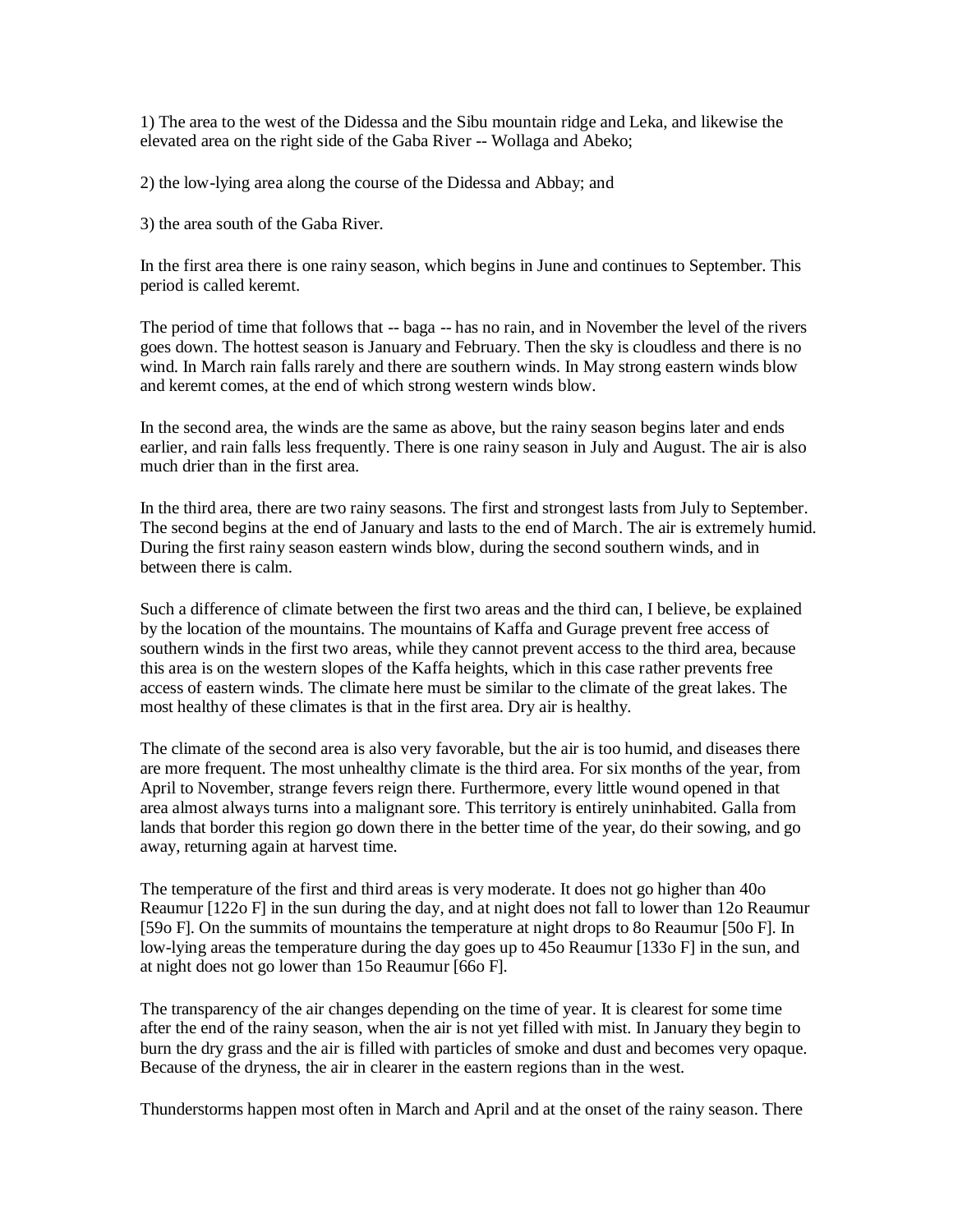are no thunderstorms during the rainy season. Sometimes these storms are very violent and local inhabitants fear them. You repeatedly hear about fatal lightning accidents.

The length of the day is the same as in the rest of the tropics in general: between the longest and the shortest day there is a several minute difference which depends on latitude.

Night falls extremely swiftly. About half an hour after sunset, it is already completely dark.

Vegetation differs in the dega, wayna-dega, and kola zones.

The western and eastern regions also differ from one another.

The characteristic tree for the dega area is the kusso49 -- a very beautiful leafy tree, which attains great size. Its fruit has the appearance of large red clusters. The Abyssinians use them to purge themselves of parasitic worms. They take kusso regularly every two months. The characteristic grain of the dega is barley, which is not sown in lower areas.

The majority of trees are common to both the dega and wayna-dega. The forests mainly abound in ted and tis --two kinds of juniper. These trees attain great height and size. Old trees are covered with white moss, picturesquely mixed with the branches, which the Abyssinians call zaf shebat --"the gray hair of the tree." A dense network of thin lianas covers the trees.

Large fig-trees and sycamores -- vanza50 and worka51 are found near settlements. You could arrange an entire battalion in their shade. There is also a very beautiful leafy tree -- the birbirsa. In forests the gesho52 bush grows in abundance. Its leaves are useful for cooking honey: they take the place of hops. The kolkual are remarkably enormous cactus trees, which Galla plant around their farmsteads. From the trunks of the cactus they also hollow out beehives, because the wood is very soft and light. On the plains of Wollaga, Leka and Shoa gerara trees grow separately. These acacias are characteristic of the landscape of these plains. In Abyssinia there are several varieties of gerara; the variety changes depending on the altitude of the place and the quantity of moisture. In addition, the jibara53 is a characteristic plant, with its sharp thorny leaves, with a lilac-colored flower on top of its long stem. Of the cultivated trees, we mention the kogo or banana ensete - musa ensete. The root of this tree is used as food. Around their homes, Galla also plant trees which bear nuts from which they press out oil.

The grain plants which belong in the wayna-dega zone are very diverse: wheat, mashella (sorghum), tef54, dagussa55 from which beer is made, and bakhr mashella (corn); but bakhr mashella is mainly grown in the kola zone. They grow a lot of red pepper, ater (peas), shumbera (another variety of peas, which does not twist and the seeds of which are not round, but rather faceted), and bakela (beans), a plant which gives pods with very small seeds. The bakela is very poisonous and strikes the nervous system; but, nevertheless, Abyssinians cultivate it. After cooking, when the water is poured out, it loses its poisonous properties. In their gardens, they plant a cabbage, which does not have heads and attains enormous height. They sow onions (shunkurt), garlic (nachshunkurt), and lentils (mysyr). In several areas, they sow talby, a kind of flax. Its stalk isn't used, but they eat the seeds which, they say, restore one's strength. They cultivate the following rootcrops: potatoes, which are less oblong and harder than ours; and guder, a twisting plant with fruit like small red spotted pumpkins. The guder has a root that is very tasty and resembles the taste of potatoes.56

The Gallas also sow pumpkins. One species of pumpkins, almost hollow inside, serves in the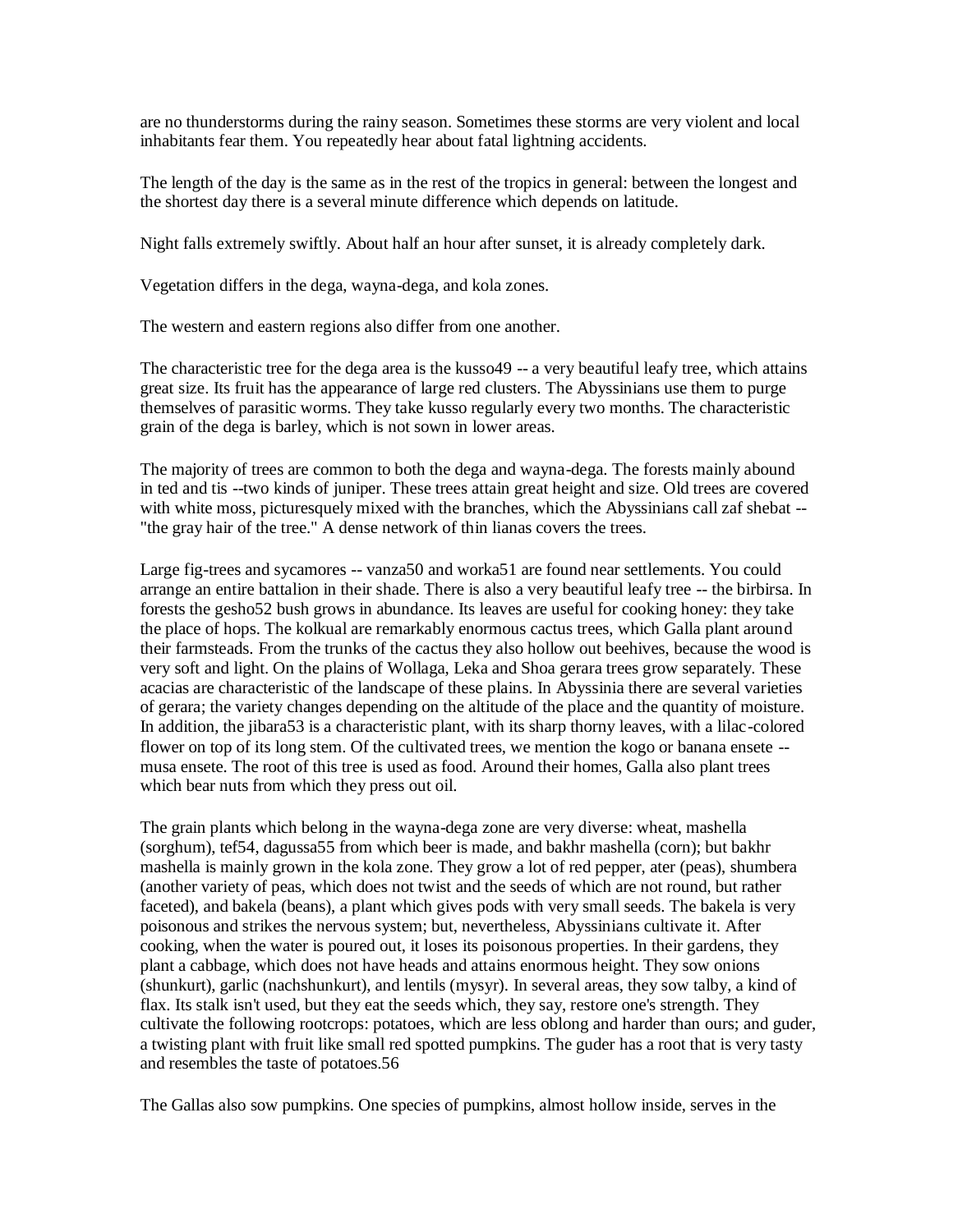manufacture of containers for water.

From these they also make canteens for travel. The huge burdock57 is characteristic of the uncultivated plants. Its stem is similar to the trunk of a tree, and its flowers are the size of a man's head.

The steppe is covered with grass that reaches a height of one to one and a half arshins [about 28 to 42 inches]. No sooner does it dry than it burns.

The vegetation of the western regions, thanks to the moisture of the climate, is much richer. Huge forests have grown up, dense with trees of every possible species, and a non-botanist has difficulty distinguishing among them. Enormous trees with triquitrous [triangular] stems are characteristic of these forests. For instance, coffee trees grow in abundance along the banks of rivers. These coffee trees attain a height of two sagenes [4.26 meters] and in November are entirely strewn with seeds, which are harvested at the end of December, when they are already falling from the trees. Since the seeds turn black by lying on the damp ground, this coffee loses part of its value.

Among these trees there are many which possess medicinal properties, for instance the enkoko tree. Its fruit, which looks like a cluster, is used as a laxative and to purge parasitic worms. There are poisonous trees, such as the acacia, which bears fruit which looks like beans. These beans poison fish, which, having eaten them, die instantly. A very wide-spread soapy tree is the entod. Its fruit is dried, turned into flour and serves as an excellent soap. Bamboo and palm trees are found in the forests. All the trees are thickly interwoven with liana of several varieties, one of which has terribly sharp thorns. Its leaves and fruits do not at all differ from our raspberries. In general, the forests abound in thorny trees. There is even one tree which has thorns on its trunk.

The cultivated plants in the west are the same as those found in the east, with the exception of a few which are not found in the east or which are very rare there. For instance, in the west, they sow sugar-cane, which closely resembles mashella among plantings of mashella. They eat it raw: they clean the skin from the stalk, then chew the stalk, and having sucked out the sap, spit it out what remains.

The forest abounds in flowers. Twisting plants with round fruit two and a half inches in diameter are among those which are characteristic of these forests. The fruit is covered with a rind which is green with spots and has a white core with black seeds -- in a word, it is similar to a watermelon. The forests of the western regions are strewn with them: Abyssinians call them yasaytan duba, that is "the devil's own pumpkin."

The vegetation of the kola, and for the most part of Handek, differs from the vegetation of the areas just described. All along the steppe are scattered separate trees, which are small with brightgreen shiny leaves without thorns. By their appearance they resemble peach and apple trees. The Galla distinguish 12 varieties of this tree, depending on the fruit which they bear. Unfortunately, at the time when I was there, there was no fruit, because it only ripens in August and September. I tasted only one species -- red berries with a very thin layer of flesh and a huge seed, with a sour taste. The banks of streams are overgrown with huge forests.

At the good time of the year, when there is no fever, Galla descend to the kola regions and sow corn and cotton. Many of the herbs are medicinal and spicy. There is ginger, a spicy plant called korkoruma, and a kind of red pepper mit-mita, which is terribly hot. Grass in the kola attains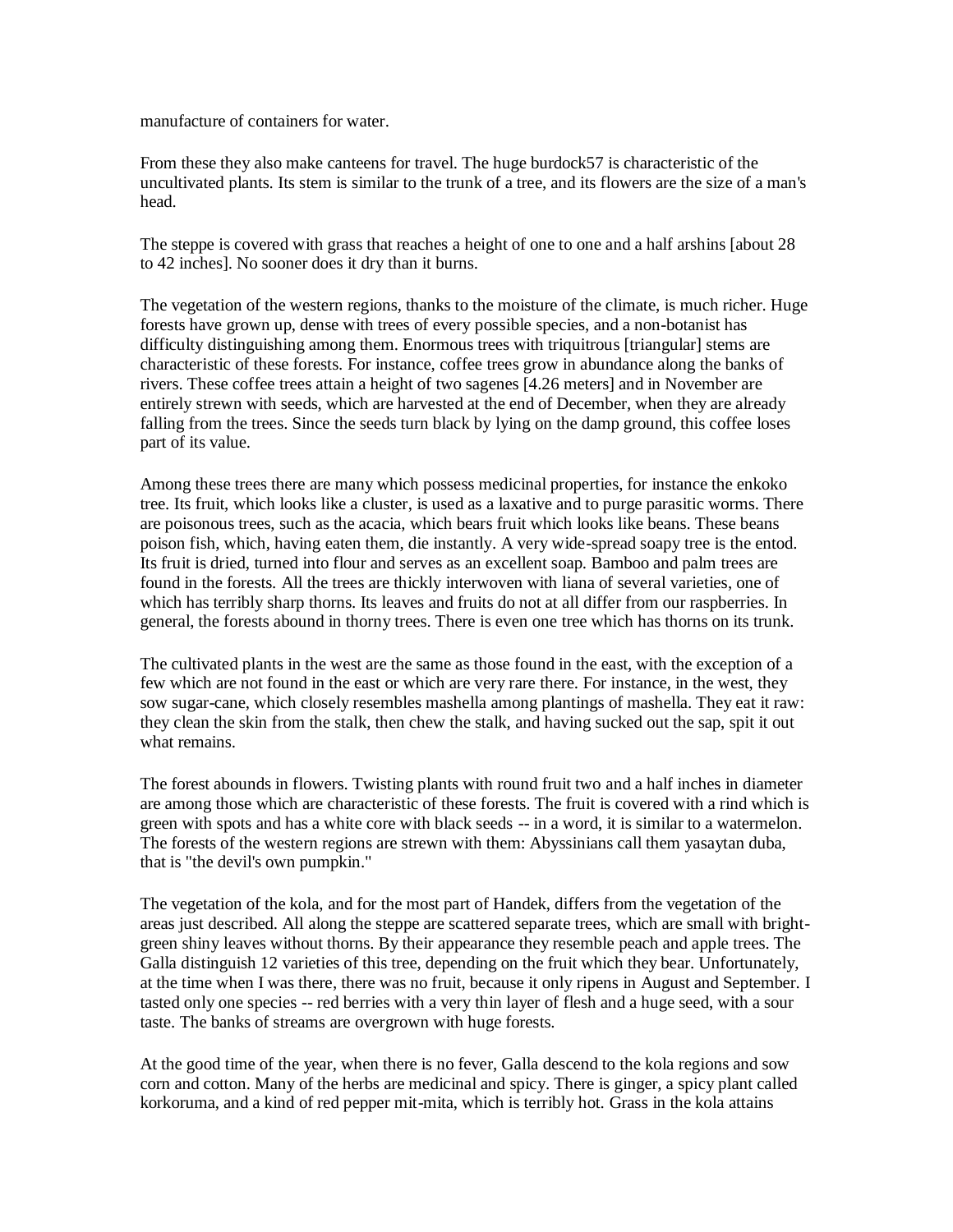enormous height, hiding both horse and rider. In river valleys, the stalks of grass are five arshins [four yards] high.

In these areas, it would be possible to successfully grow chinona, cinnamon, cork, and tea trees, and likewise many other trees which yield valuable products.

The insect kingdom is very rich. Huge red and black ants are characteristic of the western regions. They are the scourge of the population, destroying edible supplies and flooding the house every evening. Another species of ant, the white, mist, destroys buildings. Every three years the inhabitants have to build their houses over again. Furthermore, bees abound in this area. They give three kinds of honey.

Especially black honey, from which very strong tej is made, is found in the western forest regions. Especially white and particularly fragrant honey is found in the lower regions in Handek. And a honey which is the average between these two appearances is found in the other regions. There is a kind of wasp, named tasm, which gives honey. It is found in the ground.

This honey is very tasty, somewhat sour, particularly nutritious and restores one's strength. The inhabitants recommend it for its medicinal properties.

In the west, in January I came upon a swarm of locusts, accompanied by flocks of white birds, which were feeding on them.

Thanks to the fact that the farmsteads were widely dispersed, the inhabitants succeeded in not allowing them to get to the crops, chasing them into the forest.

In the west, the flies are larger but, in general there are not very many of them. Of reptiles, there are lizards, turtles, and snakes, including many poisonous ones. There are huge snakes the teeth of which are considered a talisman and remedy for diseases. These teeth are very difficult to obtain and therefore are very costly -- up to 15 talers per tooth. Crocodiles are found in the rivers.

The fauna, which depends on the elevation of the area, is divided into two groups. In the first group belong animals which inhabit the heights of the dega and wayna-dega. In the second belong animals of the kola. The most wide-spread animals in the wayna-dega are antelopes and chamoisbulls of several varieties.

The chamois-bulls (orobo) live in the lowest plains, but are seen also in the kola. They have sleek, brown hair. In their size and in the shape of their face, they are like an ox. They have huge horns (one to one and a half arshins [28 to 42 inches] long), which stand straight up. The surface of the horn is not smooth, but spiral shaped. They are very easy to shoot because they are not watchful and not easily frightened. An orobo, having heard a shot, will at first look for where the shooting came from and who his enemy is. If he doesn't see a human and isn't wounded, he does not run away. This means that you can shoot and stay put several times in the ox's vicinity. Another type of chamois-bull is the dukula. It is the size of a calf and has a face like an ox, but its horns are lighter and straight, from 4 to 6 vershoks [7 to 10-1/2 inches] in length. Its hair is sleek and brown. They are very watchful and it is difficult to hunt them . They are found in the wayna-dega zone and rarely descent to the kola. Antelopes belong in two categories: bokhor and myeda-feyel. The bokhor is the size of a goat, with sleek brown hair, and horns bent a bit backwards. The myedafeyel is smaller, with gray hair and straight horns. The word myeda-feyel in translation means "billy-goat of the plain." They live in plains and in mountains of the wayna-dega, rarely going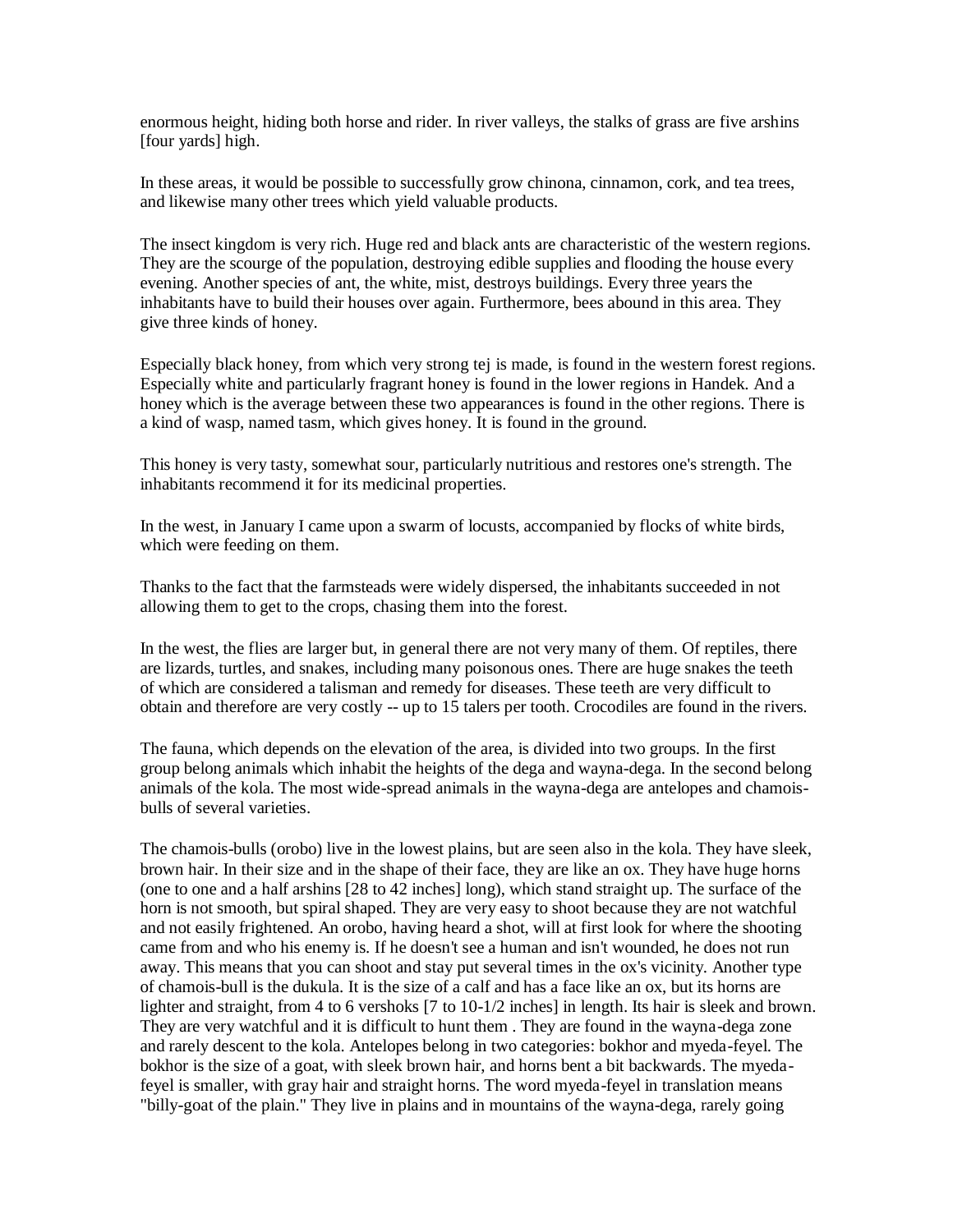down from there. These animals are very sensitive and watchful and it is difficult to hunt them. You have to shoot from a very great distance.

The forest of the wayna-dega abounds in four species: zinjero -- large baboons -- live in the higher places, on rocky mountains. They attain the size of a large dog. They have an oblong, doglike face, a long tail that stands up when they travel by land, and bristling, long, rigid, dark brown hair.

They are very watchful and it is quite difficult to shoot them. The gureza is ape-like. They live in less elevated places. There are lots of them in the forests of the western regions. Their hair is very beautiful -- black, long and silky. On the middle of the spine, on the stomach and on the tail they have long white hairs. Their face is very ugly and flattened out.

They bear some resemblance to human beings. Their teeth are almost black. The Gallas and Abyssinians hold them in high esteem. They don't disturb them and can't bring themselves to touch a dead gureza because of fear of bad luck. They consider that these animals have human characteristics. Abyssinians confirm that gurezas fast on Wednesdays and Fridays and that they never disturb the crops, exclusively feeding on the leaves of trees. Gurezas rarely come down on the ground, almost always staying in the trees.

Small monkeys known as tota live in the forests of wayna-dega. They have light-gray hair and on the face white whiskers. They always settle near farmsteads and are the scourge of farmers, since they destroy crops. They seem to have great love for one another. Relatives almost always carry away a wounded or killed tota, as the Abyssinians assert. I never saw this happen, but, having wounded a little tota, I at the same place killed a large female and male, who openly came out to save it, in spite of the fact of our presence. They are said to be revengeful and malicious. Abyssinians affirm that captured and domesticated totas will set fire to houses in revenge for some offense.

A very rare species, which I succeeded in seeing, the so-called small monkey chana only appears in Ilu-Babur. It is about the same size as the tota, but its hair is very beautiful: an ashen color with some gray.

All species of predatory animals known in Central Africa live in the wayna-dega: lion, panther, leopard, the spotted hyena, the jackal, and the wild cat. There is a special species of predatory animal which no European has yet seen, but which Abyssinians and Gallas affirm exists. They say these animals, which they call vobo or asambo, are the most terrible. The animal known as tryn, which gives a musk called zebad, also belongs to the species of predatory animals. This animal is similar to a cat: its hair is multi-colored, its tail is comparatively short, and it is the size of a small dog. They catch them in traps, then lock them in cages and keep them at the hearth in their homes, feeding them meat. They are found in the lower moist regions of the wayna-dega. Of the remaining animals in the wayna-dega there are wild boars and hares. Predatory animals abound on the plateaux of Tikur and in the mountains ofChalea and Chobo. In the west, in general, there are fewer, with the exception of panthers, which are only found in the west.58

The kola, which is uninhabited by humans, abounds in animals even more than the wayna-dega region. Predatory animals, such as the lion, go down there for hunting. The characteristic inhabitant of the kola is the elephant. Unfortunately, from year to year, they decline in numbers because of systematic destruction. The Abyssinian elephant is smaller than the Indian and more malicious than it. It possesses large tusks, which sometimes attain six poods [216 lbs.] each.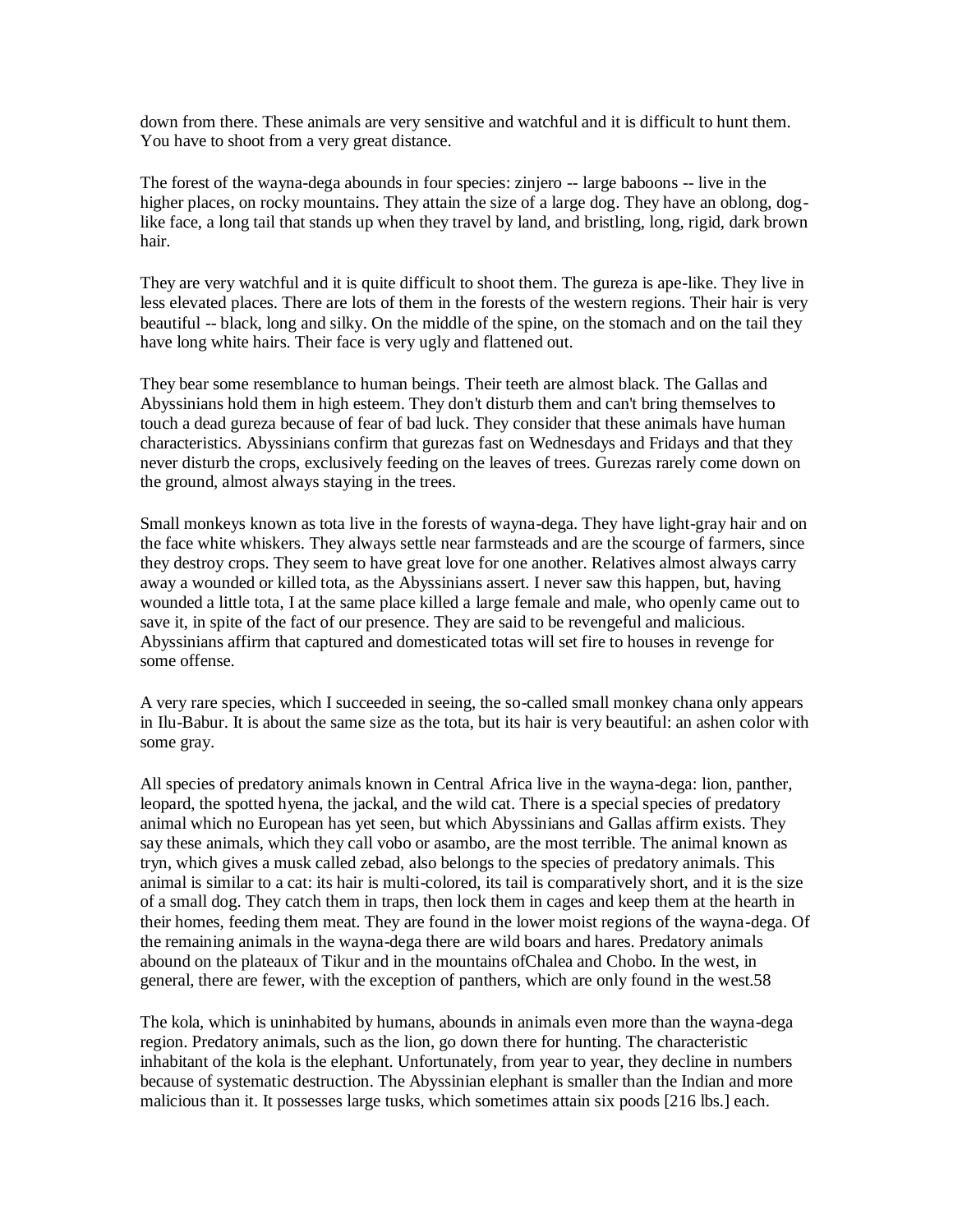Elephants usually travel as whole herds, but those which have the largest tusks go separately and are very cunning, quick-witted and malicious. A hunt for such solitary elephants always costs many casualties.

Handek above all abounds in elephants, since this area gives elephants every comfort: forest, plenty of shade, many fruit trees whose leaves they eat, an abundance of beautiful water, and an entire uninhabited country measuring several hundred square versts [verst  $= 2/3$  mile]. Aside from elephants, in the kola are found rhinoceroses, hippopotamuses, buffalo, and a species of antelope called sala with straight and very long horns. This antelope is about the size of a calf, with light brown hair.

There are many birds both in the kola and in the dega regions.

You come across the most diverse species, from the smallest to the largest. There are very beautiful little birds with yellow and black feathers. There is a little bird with a very long tail which sometimes does not fly straight, but rather describes a parabola in the air. In the forests of wayna-dega there are manysong birds. Of large birds, in the wayna-dega you come across the workum -- a non-predatory bird which attains the size of a large turkey. It has a long, very strong beak, with a horny crest at the base and red crop under the beak. There are several different varieties of dove. There are particularly many of them in the kola. Their trilling is characteristic of these steppes.

Many partridges and guinea fowls are found here, and on the plateaux you come across bustards. The lakes and rivers abound in various species of duck and geese. In the swamps, there are many snipe and woodcock, and you chance upon ibises and herons.

There are especially many predatory birds. There are enormous eagles. There are species of crows -- black and of the same size as ours, but with long beaks bent downward. There are white predatory birds which destroy locusts. In the kola there is also a particularly small bird which is a friend of the hippopotamus and never leaves it.

In the large rivers there are many fish.

All the land from Addis Ababa westward up to the Baro River and from Abbay on the south up to the Kaffa mountains is settled by Galla (Oromo). Beyond the Baro River to the west live Negroes. The Kaffa highlands are populated by Sidamo, and the region to the north of the Abbay is settled by Abyssinians (Amhara).59

Although the whole area under consideration, as we saw above, is very favorable for settlement, with the exception of the lower kola, the distribution of population in these regions is unequal and depends on political principles (the better the leader of a province, the larger the population) and on whether more or fewer people were destroyed during the recent conquest of the territory.

I tried to determine the size of the population, based on the number of aba-koro (chiefs of tribes) and the number of aba-langas (assistants) found under their leadership. I also used for this determination official data regarding fortifications. These observations made it possible for me to determine the number of Galla in the territory 200 versts [132 miles] wide and 400 versts [264 miles] long, stretching from Addis Ababa to the west -- over an area of 80,000 square versts [35,556 square miles] -- to be 1,200,000 to 1,500,000 people.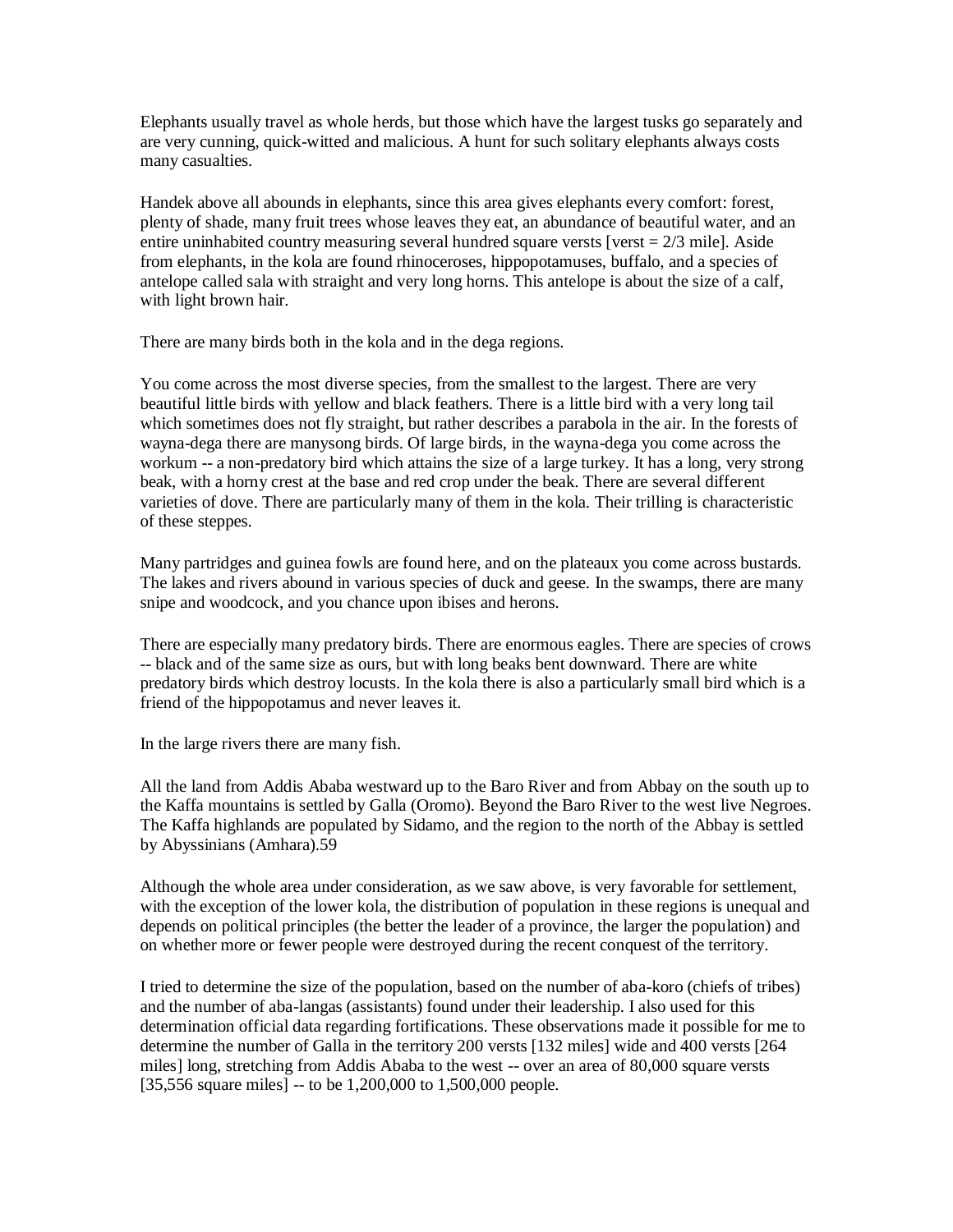The distribution of population in this zone is as follows: the densest population center is between the rivers Didessa and Gibye -- approximately 8,000 [3,556 square miles] with 160,000 inhabitants; the least populated are the extreme south-western provinces, west of the Didessa and south of the Gaba, which have no more than 10 people per square verst -- in total 115,000 inhabitants in an area of 11,500 square versts [5,111 square miles]. The density of population of the remaining areas is approximately 15 people per square verst, which for 60,000 square versts amounts to 900,000 to 1,000,000 inhabitants.

This calculation is, of course, very rough, but it is justified by many facts, which I observed: 1) the density of Galla settlements, 2) the quantity of cultivated land, 3) the number of chiefs (abakoro) in each region and the number of their assistants (aba-langa), 4) information regarding fortifications, staffed with soldiers and leaders, and which have their very own separate leaders, 5) the number of troops stationed in the given area (in all, there are from 30,000 to 40,000 men stationed in this zone, which is also in keeping with the proposed number for the population).

The just enumerated population of this zone belongs to two Galla tribes: east of the Awash River is the Tuluma tribe, and west of it is the Mocha tribe. The Mocha is divided into five main clans. The Liban clan inhabits the regions south of the Awash -- Sodo, Chobo, Dandi, and also Mecha. The Afrenjo clan inhabits the valley between Mecha and Chobo and likewise the mountains of Toke and Nonno. The Javi -- the most numerous clan -- lives in Lima, Jimma, Chalea, Tibye, Siba, Wollaga, and Ilu-Babur. The Homo clan inhabits Leka, and the Tuma the left bank of the Didessa.

But besides this division of the whole tribe into five main clans, each of these main clans is also divided into a number ofsmall clans, which occupy some region, separated from others by natural boundaries and forming an independent state. The Galla gave their land names which came from either the name of a clan leader or from some important geographical name of their country, such as a high mountain or a river in their territory. This name is sometimes characteristic of the place. For instance Guratcha is "black," which means wooded. These names serve as almost the only names to guide a traveler, since there are no villages, and towns are extremely rare. In each region there is a marketplace, but it does not have a special name and is not found near settlements, but simply among the more heavily populated areas at the intersection of roads.

The main regions are the following: Meta, Bocho and Ejirsalafu, all three of which are the personal property of the Emperor. They are governed by Azzaj Gyzau. There are no towns nor significant marketplaces there. The countryside is level, steppe-like, and without trees.

Mecha is a plateau, populated by the Liban clan. It is ruled by Dajazmatch Ubye. Chobo, Dandi, and Tikur are plateaux populated by the Liban clan. They are governed by Dajazmatch Haile Maryam. His residence is in the town of Chobo. Toke, Dano, Bake and Nonno are inhabited by the Afrenjo tribe. This area is mountainous with forests. Dajazmatch Ubye rules it.

These regions supply the capital with bamboo for building and with gesho leaves for the production of honey.

Chalea, Chalea-Wobo, Gobu, Tibye, and Sibu are populated by the Javi tribe. The area is mountainous, and covered with forest in places. They are governed by Likamakos Abata. The town of Bareilu -- a large, permanent military camp -- has about 2,000 residents. It also has some commercial significance, lying on a major caravan route from Wollaga to Shoa.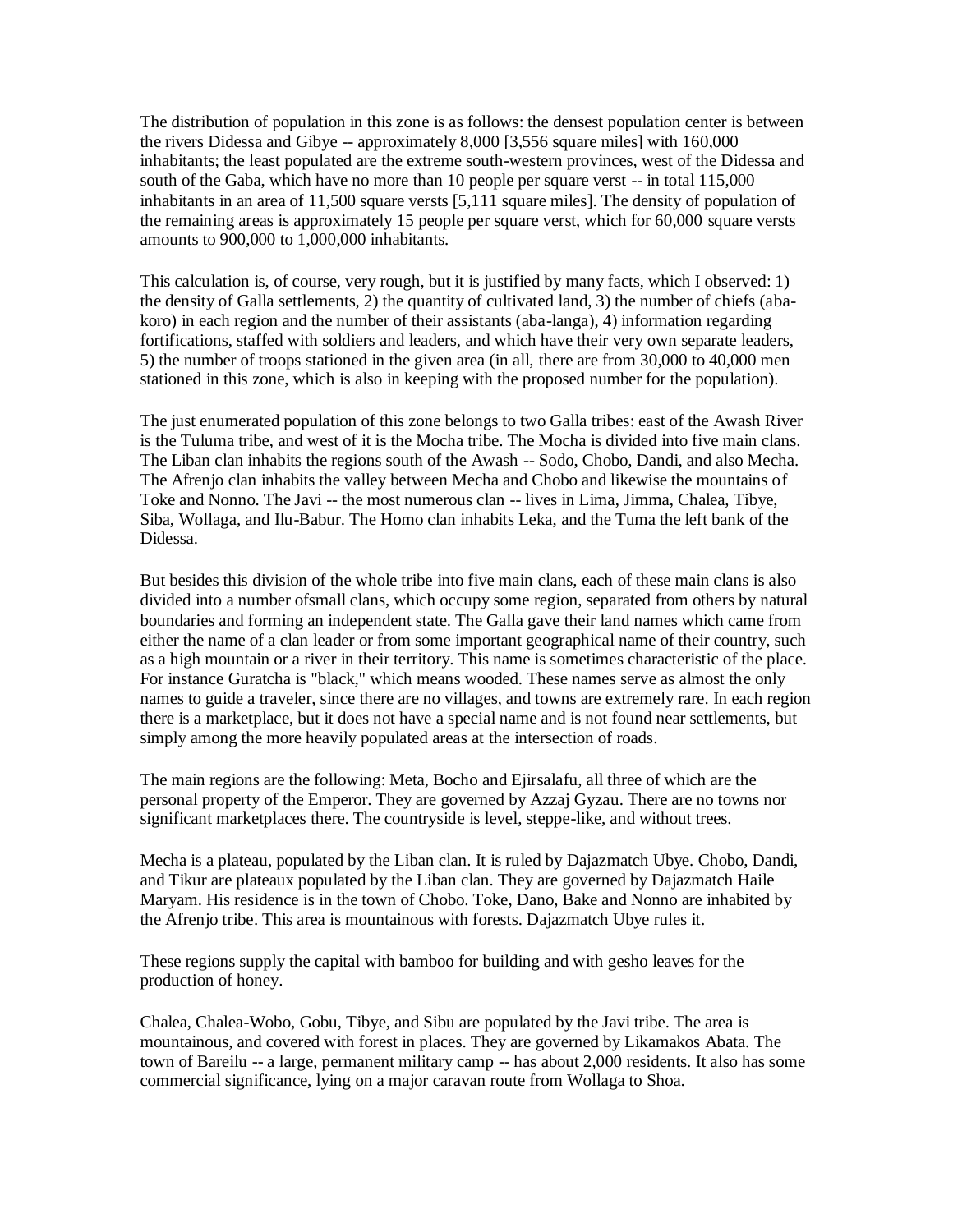The mountains of Budera-Lima are inhabited by the Javi tribe, and are ruled by the Gojjam Negus Tekla Haymanot.

On the little river Bilo, a tributary of the Gibye River, the Bilo commercial center with 3,000 inhabitants is found. It is settled exclusively by merchants and is ruled by Nagada-Ras Ingeda Gobaz.

Bilo is located at the intersection of several major roads: from Shoa to Wollaga, from Shoa to Ilu-Babur, from Jimma to Gojjam and from Ilu-Babur to Gojjam.

At the center of the town is a large square and marketplace. On Mondays and Fridays large markets are held. There are no streets in the town. The buildings are of brushwood, covered with thatch. Homestead are surrounded with high fences and follow one another without interruption.

Botor, Enareya-Lima, Jimma-Aba-Jefar are mountainous regions, populated by Galla of the Javi clan. Jimma -- an independent Galla kingdom -- is under the chief supervision of Ras Wolda Giyorgis. Botor and Lima are governed directly by him. Judging by the accounts of eye-witnesses, Jimma is very densely populated and very industrial. The best iron items and cloth are fashionedthere. Merchants from Jimma conduct trade with the southernregions and with Kaffa. Their caravans pass from Berber through Kofir. All the residents of Jimma, as well as King Aba Jefar, are Mohammedan.

Leka, Degay, Gurangur, Bayo, Bunaya, Dabo, Guma, Goma, and Gera are inhabited by the Homo or Gomo tribe. Leka is very densely populated. Part of it represents an independent state under the rule of Dajazmatch Gebra Egziabeer, a christened Galla, It is also under the main supervision of Dajazmatch Demissew, who rules all the chasvanymi regions. In Leka the main town is Lekamte with 8,000 inhabitants. It is located at the intersection of important trade routes from Shoa to Wollaga and from Kaffa and Ilu-Babur to Gojjam. Here is found the residence of Gebra Egziabeer. For the most part, the inhabitants are merchants. Every Saturday a large market is held. Leka is the main marketplace for buying gold, musk, and ivory. Twenty versts [14 miles] from it is another town -- Gatama, which like Bilo is populated exclusively with merchants and is independently governed by a nagada-ras. There are about 2,000 inhabitants there. Each Monday a large market is held. The residence of Dajazmatch Demissew is in Leka in the town of Deseta, which was recently build. It used to be in the nearby town of Roga. Both the one and the other are located on the heights of the mountain ridge that stretches along the right bank of the Didessa. This mountain ridge is partly covered with forest. In Deseta, there are about 4,000 inhabitants, mainly soldiers of the Dajazmatch, with their wives and children. Roga has about 1,500 nhabitants.

Dabo, Guma, Goma and Gera are likewise densely populated.

Dabo, Guma, and Goma are mountainous, and partly covered with forest. But Gera, which is lower, is located on the lower course of rivers which flow from Kaffa to the Omo.

Guma and Gera produce lots of wild coffee. In Gera, in addition, many elephants are killed, a little fewer than in Handek of Dajazmatch Gebra Egziabeer. In both regions they get up to 150 pairs of tusks a year. Through Guma and Goma a large road runs to Kaffa.

The towns of Deseta and Gori each consist of a group of homes of military leaders dispersed here and there, around which huddle little shacks or, rather, huts of their soldiers. All the buildings are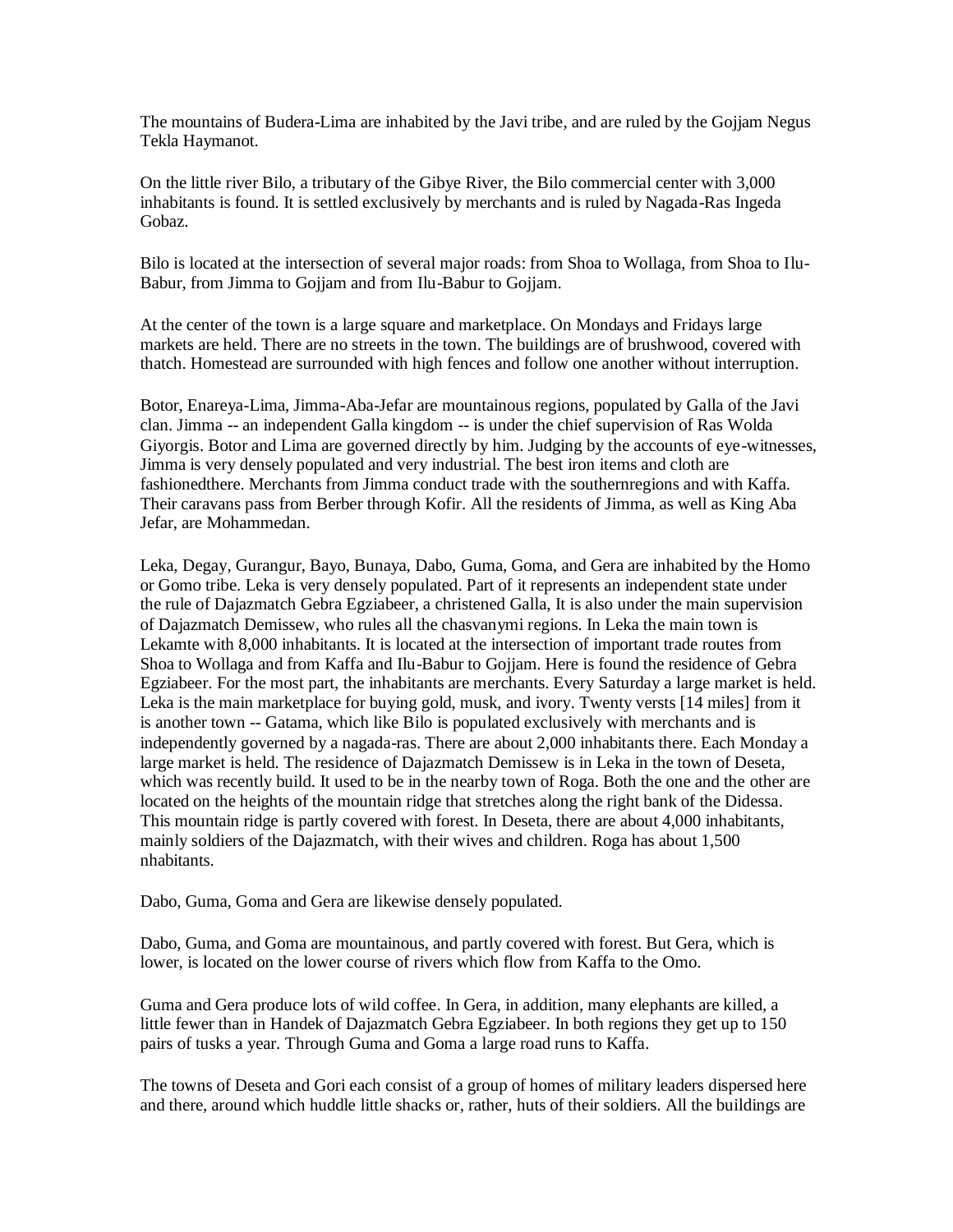of wood, covered with thatch.

Abeko, Wollaga and Darima are also governed by Dajazmatch Demissew. Wollaga and Abeko are populated by the Javi clan.

This mountainous region is, in places, overgrown with forest. A large part of Wollaga is an independent state, governed by Dajazmatch Joti, who pays tribute to the emperor and is under the supervision of Dajazmatch Demissew. His region is very rich and quite densely populated. Gold and ivory are obtained there.

Through Wollaga a trade route passes to Khartoum, to the dervishes, and Joti has dealings with them. He is married to a daughter of one Arab ruler of a bordering province.

Darima is a very mountainous area, populated by the Tuma clan. Darima is rich in forest and produces lots of honey. Near it is found the large independent commercial town of Gunji and large markets, surrounded by the homesteads of the merchants of Sodo and Supe. Gunji is ruled by a nagada-ras on the same basis as Bilo and Gatama. In it are found up to 2,000 inhabitants, mainly merchant families. On Tuesdays a large market is held. From the outside, this town does not differ from Bilo. Sodo and Supe are just marketplaces with the homesteads of merchants spread out nearby. All these points are located on the large trade route from Ilu-Babur and Mocha, which abound in coffee, to Wollaga and Gojjam, where coffee is resold.

Buna and Chiro are populated by the Tuma tribe and are a wooded mountainous area. These regions are relatively sparsely populated. In the lower areas, a lot of cotton is produced. A lot of honey is also obtained. These regions are ruled by Dajazmatch Demissew. Gosho, Embo, Ayo and Orumu are populated by the Tuma tribe. Ilu-Babur, Make, Abiyu-Bure, Alga and Dida are populated by the Javi tribe. The population is very sparse.

Dajazmatch Tesemma rules these regions. The country is wooded, mountainous and abounds in coffee. In the region of Abiyu-Bure lies the significant trading center of Bure. This is a marketplace with the homesteads of merchants spread around it.

Bure is on outskirts of Galla settlements and on the border with the Negro tribes Gambi and Bako, which bring there ivory, cloth, ornaments and iron items to exchange. To Bure also come the sellers of coffee from Wollaga and Leka. The town of Gori in Ale is the residence of Dajazmatch Tesemma. This town is a large permanent military camp, with up to 4,000 inhabitants. In the domain of Dajazmatch Tesemma there are several gates built at fords across rivers that are not passable at other places. There are two of them on the Gaba River. In addition, there is one gate on the banks of the Didessa and one at a ford across the Baro. At these gates they collect taxes from merchants -- a known percent of the goods transported. In addition, the garrisons at these gates are responsible for arresting deserters.

Each such gate consists of a high watch post surrounded by a fence, and has about ten soldiers with guns.

On the far side of the Baro, in the border region of Sale, there is a small fort that looks like an observation post. It issurrounded by a deep ditch, across which is built a small bridge with a permanent guard. The garrison consists of 500 men, armed with guns. They live in the fort on a permanent basis.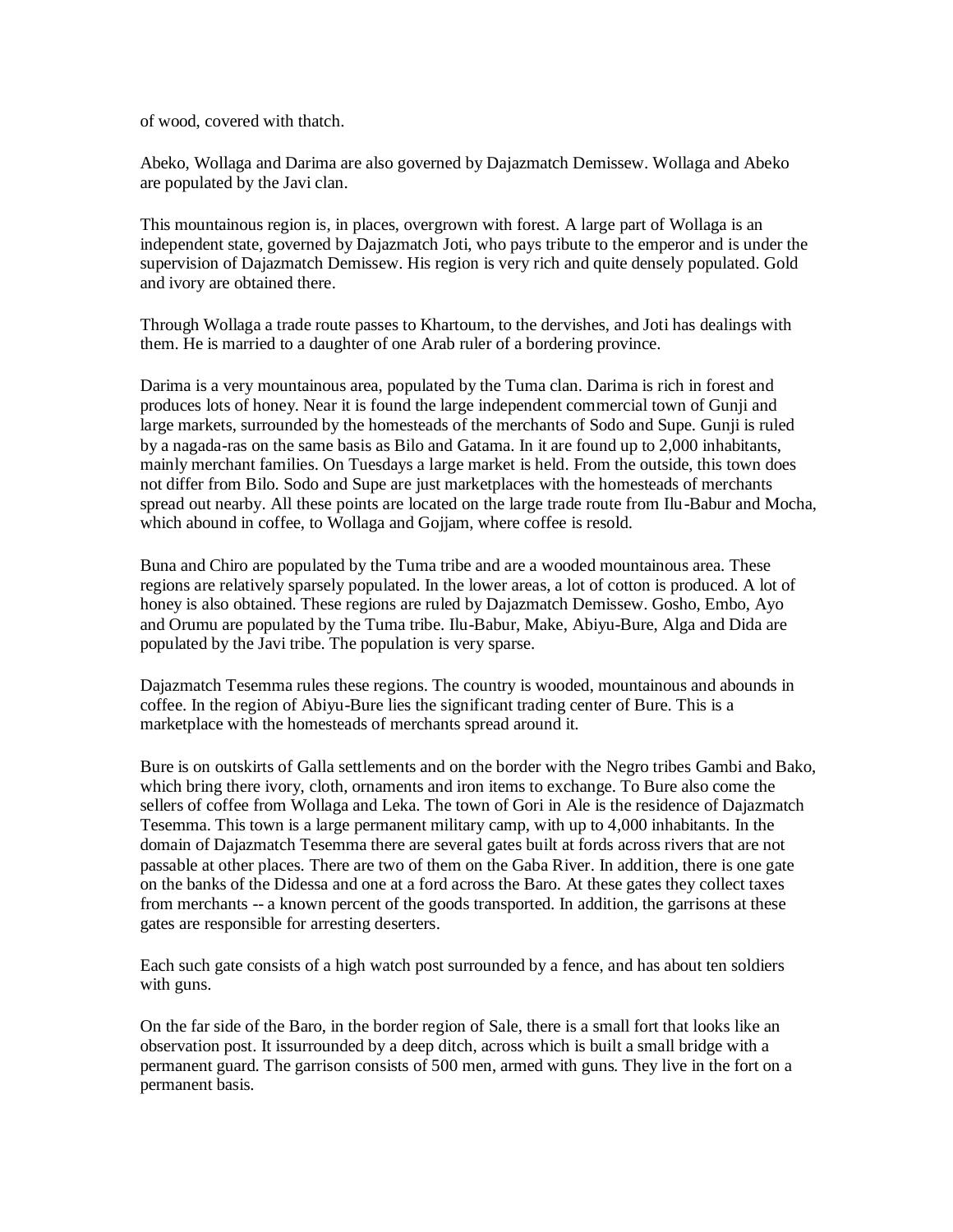Beyond Sale to the west begin the Negro settlements of the Gambi, Bako, and Masanko tribes, and to the south the Sidamo tribes: Mocha and Kaffa; and beyond those again the Negro tribes of Gimiro, Shiro and others.

According to wealth, industry and abundance of means of development, the population is distributed in the following manner:

The richest and most industrial settlements are Leka, Jimma and Wollaga. The inhabitants of these regions are involved in agriculture, commerce, and crafts. They extract gold and grow cotton. They have many live-stock, particularly cattle. There are only a small number of horses, mules, and donkeys, which among them are very expensive. As a consequence of this, the means for development of these regions is insignificant.

The inhabitants of the steppes of the Tikur, Chobo, Chalea, Tibye and Mecha plateaux are less rich. They are primarily involved in raising live-stock and produce excellent horses, mules and donkeys in large quantities. The means for development of this region are enormous.

Even poorer are the inhabitants of the wooded and unusually fertile regions found to the west of the Didessa. They harvest coffee and also do farming. But all the cultivation is done by hand since the live-stock died partly from the conquest of the area and partly from the plague which followed it. There are almost no horses, mules or donkeys, and the means for development of the country are nonexistent.

#### **THE POPULATION OF THE SOUTHWESTERN REGIONS OF ETHIOPIA**

The population of southwestern Ethiopia consists of the following main groups: Galla, Sidamo, and Amhara60; and on the western and southern borders -- Negroes.

The Galla dwell to the west of Entotto up to the River Baro.

There are two tribes of them: Tuluma and Mocha. The latter extends from the Awash River to the Baro River in the west and from Abbay to Kaffa in the south. They belong to the Galla -- Oromo.

The inhabitants of Kaffa, Mocha, Gurage, Kulo, Kusho, Sidamo, and Amaro are called "Sidamo." Some authors suggest that these were the first inhabitants of the Ethiopian plateau.

Amhara, or, as we have become accustomed to called them, "Abyssinians," constitute the latest, military, and official population of these regions and are scattered among them rather uniformly.

The origin of these people has still not been accurately established; and, with regard to this question, there are only hypotheses, often contradictory.

Some authors call all three groups "Cushitic." Others, considering the first two Cushitic, count the Abyssinians as of Semitic race. But to call Galla and Sidamo descendants of Cush, the son of Ham, doesn't mean anything at all. Why between the ones and the others is there such a huge difference with regard to culture and customs and language? Where did the ones and the others come from? I am too little acquainted with this question to take upon myself its resolution. But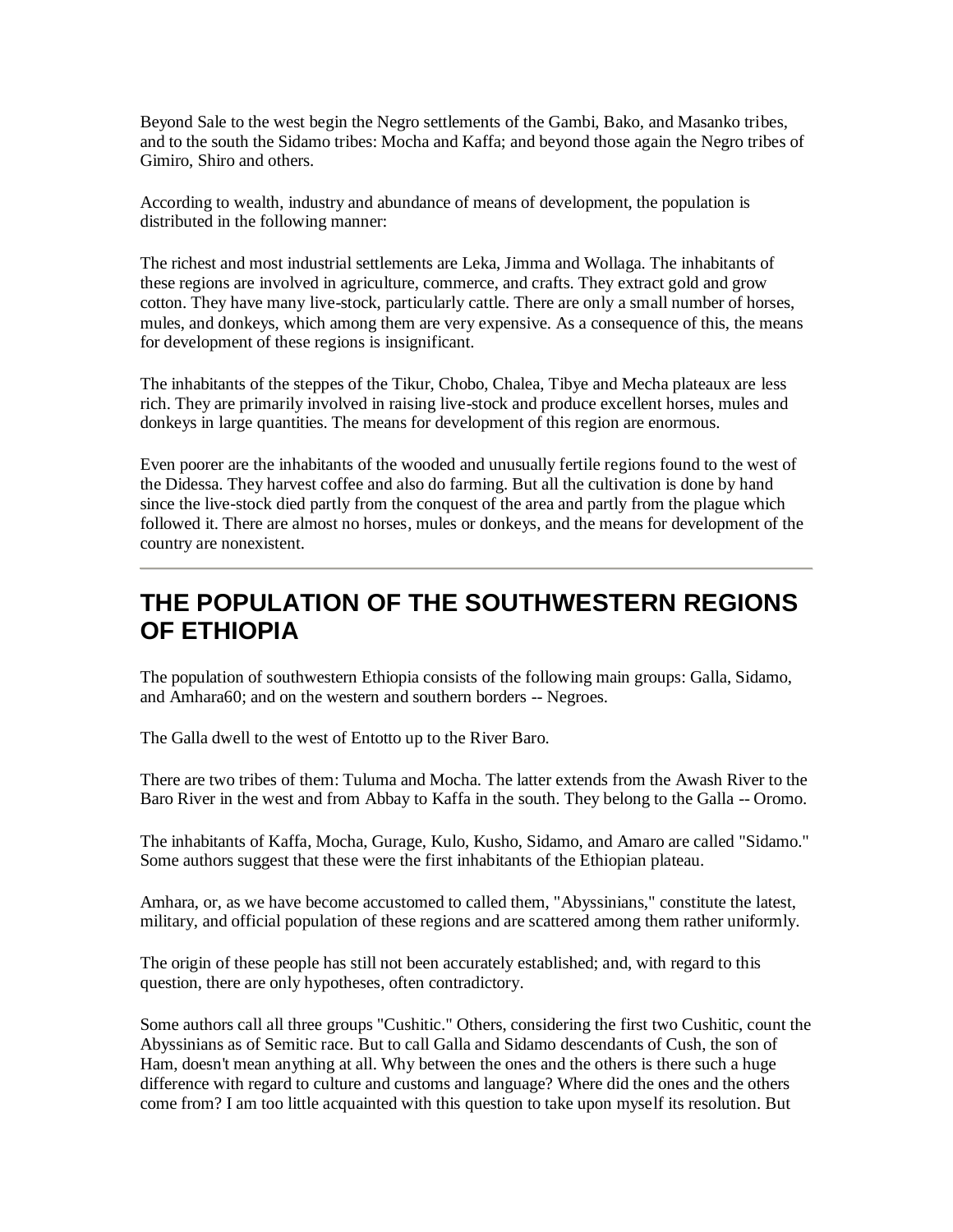bringing my personal observations together with works I have read about this question, I believe the most probable explanation of the existing ethnographic grouping is as follows. Galla, Somali, Adali (the latter two are steppe nomadic tribes who occupy the coast of the Red Sea from the Ethiopian plateau) are all Cushites and occupied these places, it must be, in the time when the descendants of Mesraim occupied Egypt. They arrived here, probably, by a dry route with their herds, and to the present have remained semi-savage.

In the reverse movement of Cushites from Africa to the Arabian peninsula, (which was mentioned by Lepsius), they encountered Semites, who, so to say, cut them in half. The Finikiyane were driven toward the Mediterranean Sea, and the other part toward the Arabian Sea. This forced the migration of the latter to Africa across the Bab-el-Mandeb Gulf. These immigrants occupied the Ethiopian plateau. They must have been culturally higher than the Galla and drove the Galla to the south. Aren't these the ancestors of those peoples we call Sidamo, Agau, Bylen, the original inhabitants of the country? And don't the inhabitants of Harar likewise belong to them? Much data inclines me to accept this hypothesis. Firstly, the type of the Harar and the Sidamo; secondly, the similarity of sounds in the languages of these groups; and thirdly, the level of culture.

From the fifteenth century B.C., a vast movement of Semites into Africa began. Between Ethiopia and the Arabian peninsula there were very active trade dealings. They spread out on the plateau, but unevenly. In all probability, their port of entry, so to speak, the point for settlement of the plateau was Massawa.

Therefore, we see the greatest concentration of Semites in Northern Ethiopia: Felasha, Abyssinian Jews in the mountains of Semien, and Tigreans in Tigre. Southern Ethiopia was under the least influence of Semitism. From the Arabian peninsula, they brought with them the language that belongs to the Hamitic root -- this is the present-day Geez language (literary). The Semites, having mixed with the inhabitants of the country, changed their language and pronunciation and hence came about the present-day Amhara, or Abyssinian, or Amharic language. "Amhara" is the name that the Abyssinians give themselves. The name "Abyssinian," accepted now in Europe, came about thus: Arabs call them "Habesh," which means "mixture" (confirmation of what we surmised that the Abyssinians are a mixed race). The Portuguese changed the word "Habesh" to "Habeks," and German scholars from "Habeks" made "Abessinen."

Although the Amharic language differs in grammar from the Geez (literary), many of its roots are borrowed from the Geez; so that the Amhara language is really Geez changed by mixing with other languages. The pronunciation of it likewise differs from the Geez. The Amharic language has no gutturals, which are characteristic sounds for Semitic languages, whereas Geez does have them.61

Let's now consider these nationalities in more detail. Galla -- Oromo The first mention of the Galla in The Abyssinian History of the Kings ("Tarika Negest") is attributed to 1480 A.D. During the reign of Iskander, the Galla made their first invasion into Abyssinian land and destroyed the monastery of Atones Maryam. In 1539 appears Gran.62 He is a native of the Harar region, which at that time already belonged to Galla who had adopted Mohammedanism. On the one hand, using the Galla's desire to occupy Abyssinian lands and on the other hand raising the banner of the prophet among the Moslem population of the coastal zone and declaring holy war, Gran invaded Abyssinia, burning and destroying monasteries and churches. At first, the Galla attacked Shoa and the provinces of Menjar and Ankober. But then, while the Arussi Galla independently waged war against the tribes of South Ethiopia, gradually ejecting them and occupying their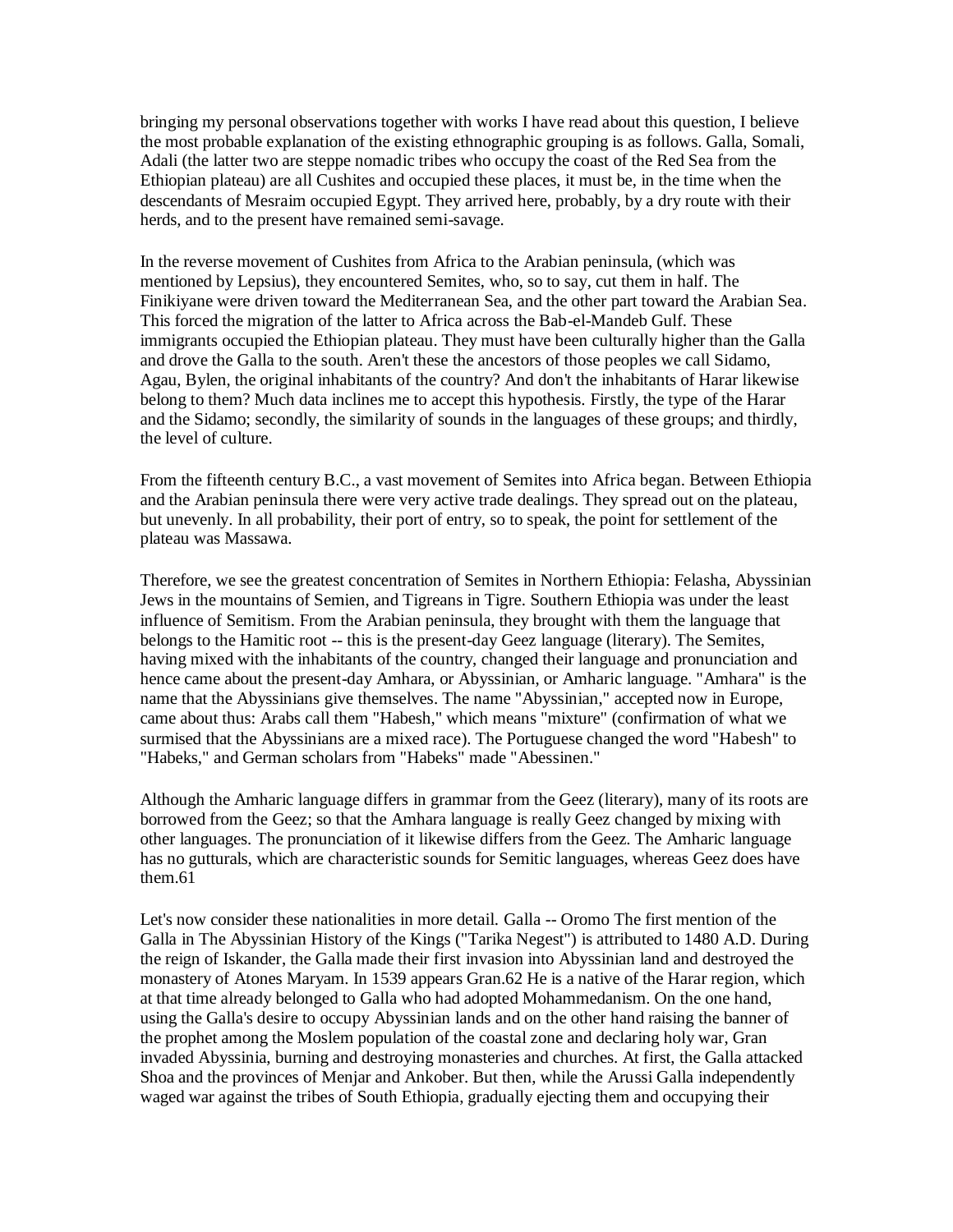places, Gran, inspired by the idea of Islam, made his way to North and Central Abyssinia, to the cultural and religious center of the empire, and destroyed Aksum. In 1545, Gran was killed in Damby, at Lake Tana. With his death, the Galla invasion lost its significance as a religious war. The Galla-Mohammedans who came with him occupied the best land in the province of Wollo. In the south, too, and in the west, Arussi Galla continued to gradually oust the indigenous inhabitants of these lands -- Amhara and Sidamo: the first to the north beyond Abbay, the second to the south to the mountains of Kaffa.

This gradual conquest continued until very recent times. The Galla of Leka, for instance, consider that they occupied this country only 180 years ago. Thus, in Abyssinia we meet Gallas of two kinds. Some, Mohammedans, came from the east, from Chercher -- they are Wollo Galla. Others, pagans, came from the southeast, from Arussi -- these are the Tuluma and Mocha tribes.

The first occupy the territory between the Kassam and Awash Rivers; the second are found to the south of the Abbay River and to the west of the upper Awash. Each of these tribes is divided into small clans. Tuluma is divided into seven clans, and Mocha into five (Liban, Afrenjo, Homo, Tume, Javi). Each of these small clans occupies a separate region, separated from the others by accurately established boundaries. But they all recognize that they belong to the Galla nation. They all call themselves "Oromo." Almost all of them have the same customs, language, type, and character, despite the difference of faith which exists between Galla pagans and Galla Mohammedans.

The Galla physical type is very beautiful. The men are usually very tall, with statuesque physique, lean, with oblong face and a somewhat flattened skull. The features of the face are regular and beautiful. The nose though sometimes fleshy is not a snub-nose. The mouth is moderate. The lips are not thick.

They have excellent even teeth; large and in some cases oblong eyes; and curly hair. Their arm bones are of moderate length, shorter than the bones of Europeans, but longer than among the Amhara tribes. The feet are moderate and not turned in. The women are shorter than the men, and very beautifully built. In general, they are stouter than the men, and not as lean as they.

Among them one sometimes encounters very beautiful women. And their beauty does not fade as quickly as among the Abyssinians.

The skin color of both men and women ranges from dark to light brown. I did not see any completely black Galla.

The separate clans of the Mocha tribe differ somewhat. The far western clans are more thick-set and taller than the eastern and northern. Among them there is a more uniform and consistent type. This, I think, must be explained by the greater purity of their clan, since, being farther from the Abyssinians, they could not mix with them.

# **Galla Clothing**

The various tribes also do not dress all the same way, depending on the location of the settlement. Tribes which are closest to the Abyssinians wear the shamma63, but they do not drape it as beautifully as the Abyssinians, tossing most of both ends on one shoulder and leaving the right arm and half the chest bare. In the southwestern regions, where cotton is scarce, instead of a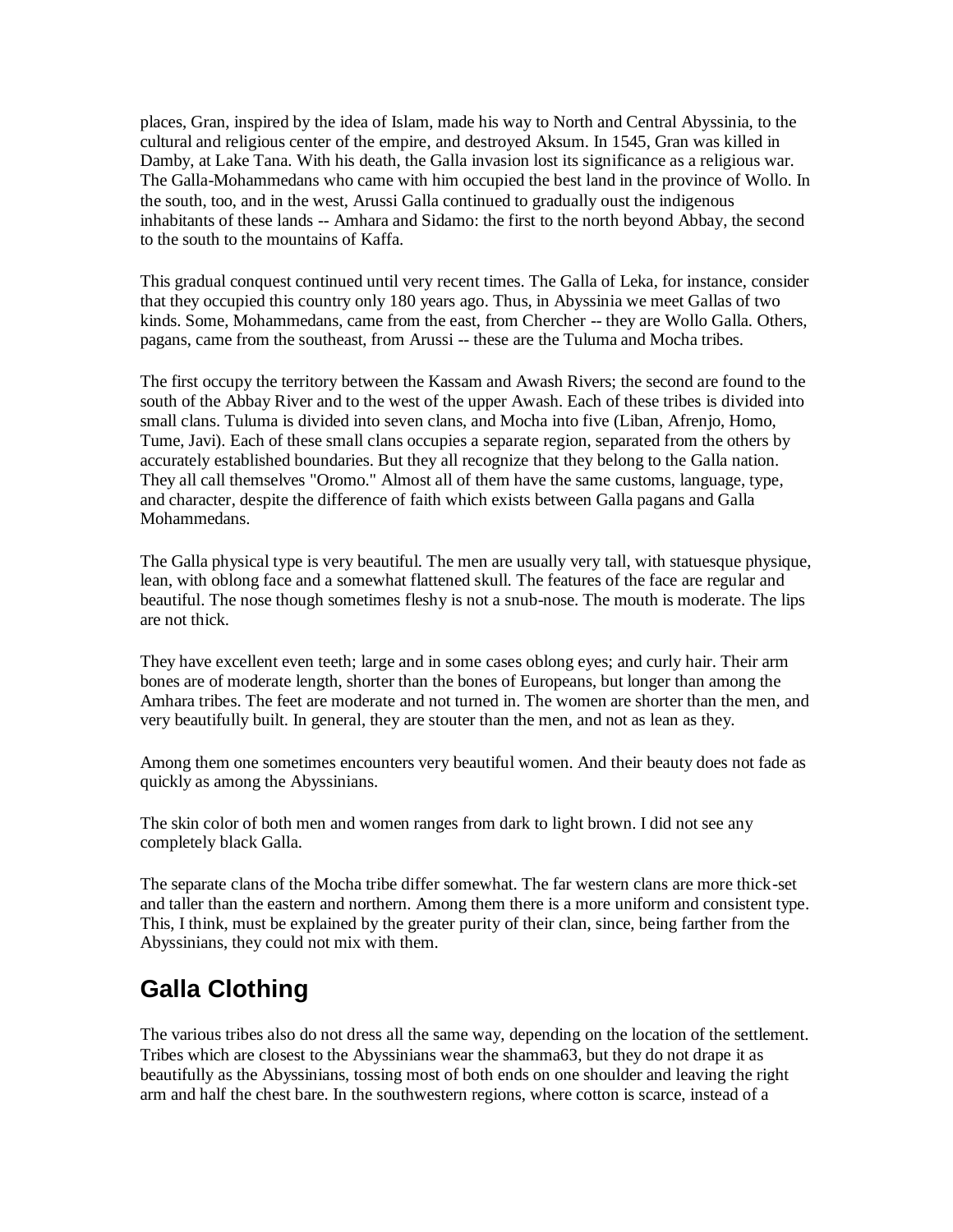shamma they wear lamb or goat skin. You only see trousers on rich Galla or those who live in border areas. They usually tie some kind of leather apron around their hips . Often you can see on their heads a pointed cap made of goat skin . (A piece of skin from a recently slaughtered goat is stretched on a sharp metal casting. When it dries, the ends are cut off and the hat is ready.) Women's clothing also changes depending on how close they are to the Abyssinians. In the border regions, they wear the long women's shirts of the Abyssinians. In places more ndistant from the border, they tie around their body a piece of material or treated oxhide, sewn with shells and beads, such that it looks something like a White Russian plakhta. Some women make themselves a kind of sarafan out of leather.

The men wear their hair shaved close to the skin or standing in a shock. The Galla who border on the Abyssinians adopted from them their manner of braiding hair in small plaits, lying close to the head and connected together at the back of the head. This is a sign of bravery. The right to wear such a hairstyle belongs to: he who has killed a man -- for one year; a lion -- for two years; and an elephant -- 40 years. Women usually wear their hair separated into small matted locks, each braided into a small plait and dangling in this manner on all sides. Some spread an abundance of butter on their hair; others, who in particular are encountered in Wollaga, spread on their hair a yellow clay taken from water and renew this layer of clay each two to three weeks.

Then, from a distance, they appear to be blond, and the color of their face takes on a special shade which can be compared with the color of cinnamon. In Leka, after treating hair this way, they gather it in a bun in the middle of the head. The ends of the braids stick out then above the head in all directions in the form of a hat. In general, such a hair style resembles sheaf of grain, planted down the head. Sometimes they arrange even more original hair styles, inserting long wooden needles in the hair.

Galla love all kinds of decoration: bracelets and rings are in wide use among them. These are made out of copper, lead,ivory and iron. They even wear rings on their toes. They put bracelets in bunches on their arms, on the arm above the elbow and on their feet. You sometimes come across such large and heavy bracelets that your are amazed at how they can work with them.

Children up to the age of ten to eleven do not wear any clothes. Usually their head is shaved and only in the middle to they leave a shock of hair. Mothers carry infants usually either from the side at the waist, or from behind. The mother ties the baby to her skirt and works with the baby on her.

# **Galla Family Life**

The family life of the Gallas is just as simple as all the rest of their life. They do not build villages. Each family settles separately. Among them, polygamy is widespread. Each wife lies in a separate house since a separate household is established for each wife. The construction of their houses differs from that of the Abyssinians in that the roof rests not on a single post but on many. Inside, houses are divided into three parts by partitions. The first section from the entrance is intended as an enclosure for cattle at night, since houses are not protected by fences. In the middle part, the hearth burns and food is cooked. The part farthest from the entrance is covered with mats and serves as the bedroom. Strangers are not allowed there. The food of the Galla consists of cooked cabbage, or cooked roots of ensete and guder, cooked seeds of mashella, peas or shumbur, and lentils. They make of this something similar to our porridge [kasha], which they call gunfo and which they eat with spoons made of horn. They almost never use butter in their food, but rather use it exclusively for garnishing of hair. Instead of bread they make unleavened flat cakes -- kita. They also make a kind of bread. The leavened dough is spread out on an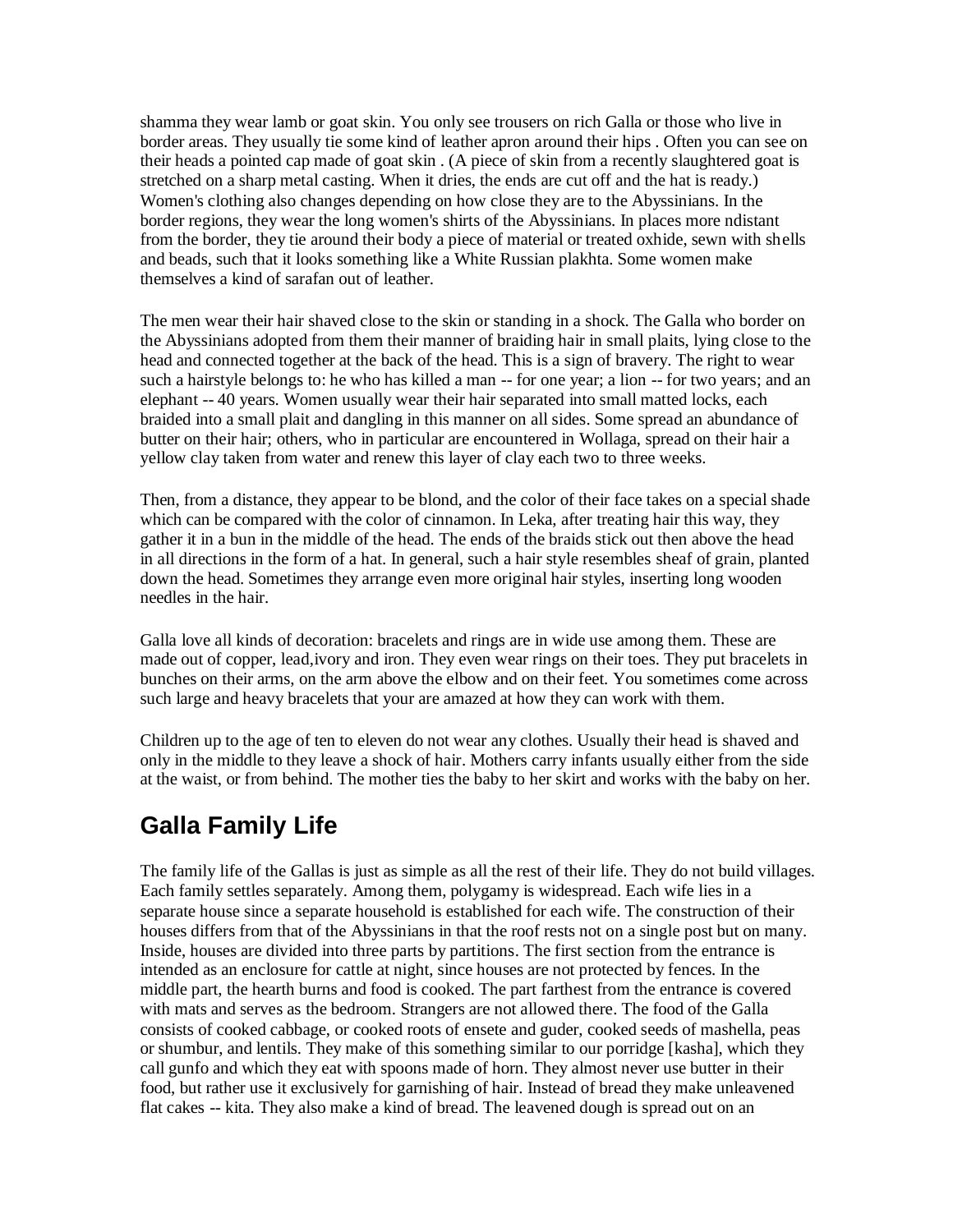earthenware pan and from the top in the middle of a round loaf another smaller pan is squeezed. Fire is lighted under the large pan and on top of the small one. A somewhat heavy, but tasty bread results. They prefer to eat meat raw. They eat their food without flavoring, not adding either salt or pepper.

They love milk and meat. As for beverages, the most widespread is a beer, which they make from barley with the addition of finely minced leaves of the gesho plant, which substitutes for hops. Galla beer is thicker than Abyssinian. They don't know how to make mead, but they drink honey, diluted with water. They do not wash their hands before dinner, as the Abyssinians do. The wife first feeds her husband, and then eats with the children.

They buy themselves wives, paying the parents of the girl an amount that depends on the beauty of the bride and the wealth of the groom, up to 50 cows. In addition, they give the bride jewelry in the form of bracelets, rings or shells. On the day of the wedding, a feast is held at the house of the parents of the bride. After the feast, they take the bride to the house of the groom, where the feast continues, but without the parents of the bride. After the wedding, the husband cannot show himself to his father-in-law or mother-in-law until a child is born. In case of an accidental meeting, he must hide in the bushes. The number of wives is not limited and depends on one's prosperity. Each wife usually lives separately. The husband roams from one cabin to another. They sleep separately; to sleep together is considered indecent. Marriage takes place late: for men not earlier than 18 years, and for women not earlier than 16. When parents consider that their daughter has reached maturity, they perform an operation on her (removing the clitoris) and then give her in marriage. (I ascertained that this operation is performed by Galla of Wollaga, Leka, and Ilu-Babur). Once married, the wife becomes the slave of her husband, and there is no divorce under any circumstances. Conjugal infidelity is very rare. It is not considered infidelity if the younger brother of the husband has relations with the wife. In case of discovery of adultery, the husband can kill his wife on the spot; but for the most part, he exacts a fine from the culprit.

The birth of a child is not at all celebrated in the family, and no operation is performed on the new born. The mother gives him a name; but in the plateaux, the head of a family is always known by the name of his horse, for instance Aba Morke, Aba Jefar (the name of the king of Jimma).

Death is mourned by the whole family and all the neighbors of the deceased. They bury the dead in a deep grave, men to the right of the entrance to the house, and women to the left. First they lay brushwood on the body, and then pour earth. In eastern regions, they pile on a high stack of stones, and on top they lay reed stalks, coffee seeds, barley, and mashella. By the quantity and type of what is spread on it, one can determine the fortune of the person who is buried. In the city of Gunji, for instance, I saw an enormous grave with cruets spread out on stakes driven into the ground. In western regions they do not make such large graves, but in contrast to the eastern ones, they surround their graves with fences. The bury the deceased beside the house where he lived; and for twenty years after and sometimes for her whole life, the wife guards the grave of her husband. After twenty days, the wife can pass on to the brother of the deceased.

During the twenty days after the death, several times relatives and neighbors of the deceased gather and, sitting in a circle, weep and remember his brave deeds. In addition, they have one very original custom. While living, a Galla rarely boasts of his deeds, and it is considered improper if he himself begins to talk about how many enemies he killed (completely the opposite of Abyssinian behavior). After death, his brother or friend has the responsibility to recount where, when and in what circumstances the deceased distinguished himself. On the death of the father,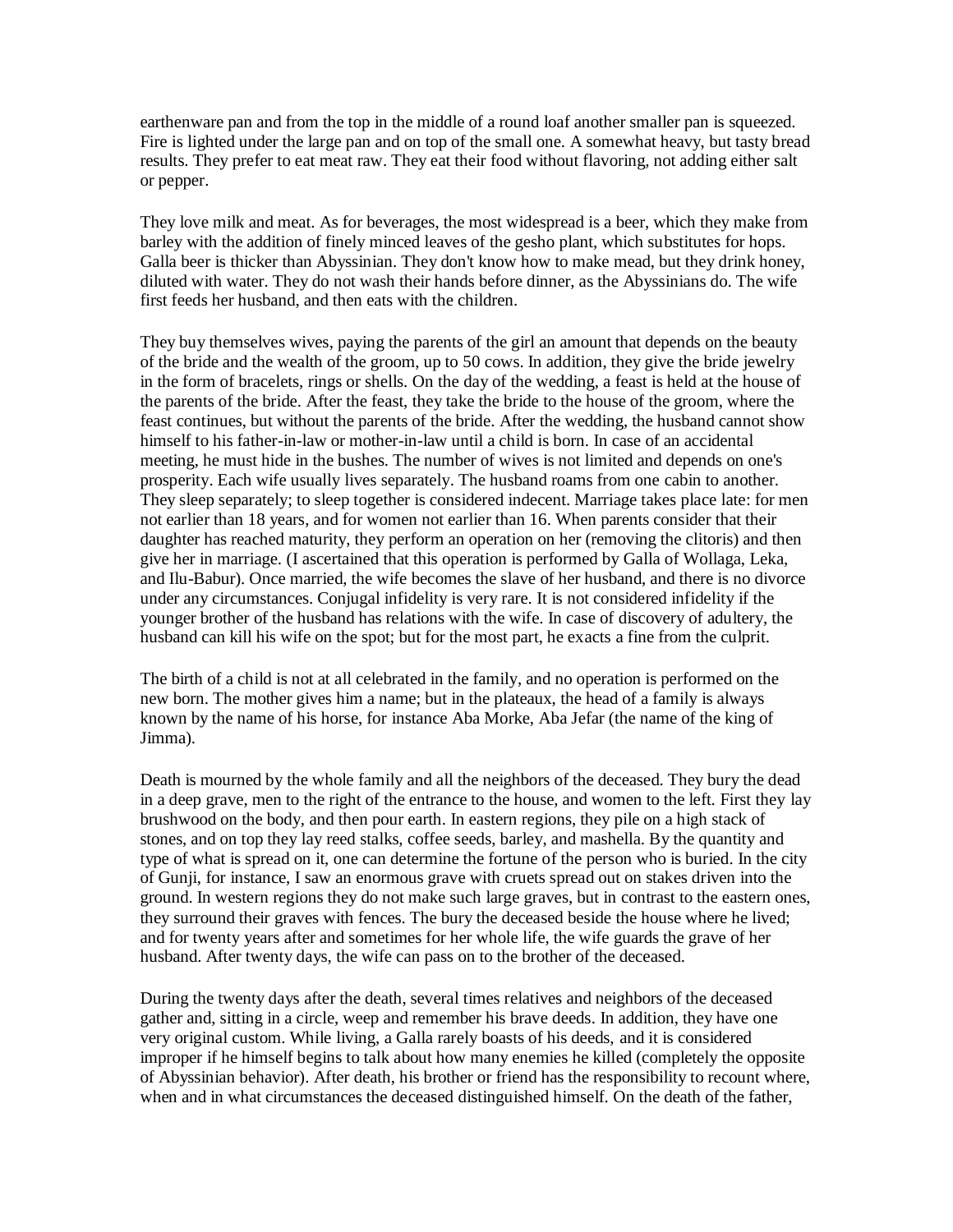all the property passes to the eldest son, to whom also passes the leadership of the tribe, if the father was its chief.

In the family, the authority of its head is recognized, but only to a certain degree. The Galla family is not comparable to our Northern Russian family, but rather is closer to the White Russian. The son, as soon as he marries, separates himself from his parents; and although he respects his father and olderbrother, he is, in actuality, quite independent.

Galla Culture For the most part, the Galla are a settled (rather than nomadic) people. But here one can distinguish three shades of their culture. There are settled Gallas who are almost exclusively satisfied with the products of their raising of livestock, who almost never work the land, and for vegetable food make use of the roots of banana ensete [or kogo]. But at the present time, losses of cattle and recent wars have almost deprived them of livestock. Others occupy themselves almost exclusively with tilling the soil and bee-keeping. A third category occupies itself now with the one and now with the other equally and also with domestic crafts. The entire center and the Javi and Gomo tribes belong to this last category. The inhabitants of the extreme western provinces are exclusively tillers of the soil.

The inhabitants of the plateaux and the eastern provinces are primarily breeders of livestock. These three shades correspond to the three transitional stages from a nomadic to a completely settled state. Related to this is the development of the idea of the right of land property separately from the right of ownership. In the first case, all the land and water is the general property of the tribe. In the second case, the individual has a right to land which he actively possesses. In the third case, we see an exact differentiation of lots of land, purchase, sale and obligation.

Where I was, I did not see nomadic Gallas, but they are still found in Arussi. In Ilu-Babur, in Sale and in Alga up until the conquest of those last provinces by the Abyssinians, inhabitants there were in a semi-nomadic state. Now, having lost their cattle, they have been forced to turn to tilling of the soil.

Since there is a lot of free land in these regions and it is all equally fertile and abundant in water, the inhabitants rarely stay long at the same place, but each three to four years select for themselves another; all the more so because they often build new huts, which termites usually destroy very fast.

Although those Gallas who till the soil dig in the ground less than Egyptian fellahs, they love their land and cultivate it comparatively well enough. A Galla farmstead makes a remarkably fine impression. Usually there is a small round hut for those who do not have livestock and a large one, surrounded by high banana trees (musa ensete) for those who do have cattle. The huge leaves of these trees completely hide the low pointed straw roof of the house. Several trees, from the nuts of which oil is squeezed, are planted at the entrance to the house and among them are woven rootcrop plants which they call guder. Around the house there is a silky crop of tef (a kind of very small millet), a huge mashella (a Turkish millet), corn, a high cabbage which attains two arshins [56 inches] in height and does not have cabbage-heads, peas, and another plant like peas but not twisting, that is called shumbur, crops of tobacco, beans, lentils and pumpkins. On the plateaux there is wheat and barley.

From what has been enumerated, it is clear that there is quite a wealth of various kinds of crops that, with small changes, depending on the elevation of the place, you find almost everywhere.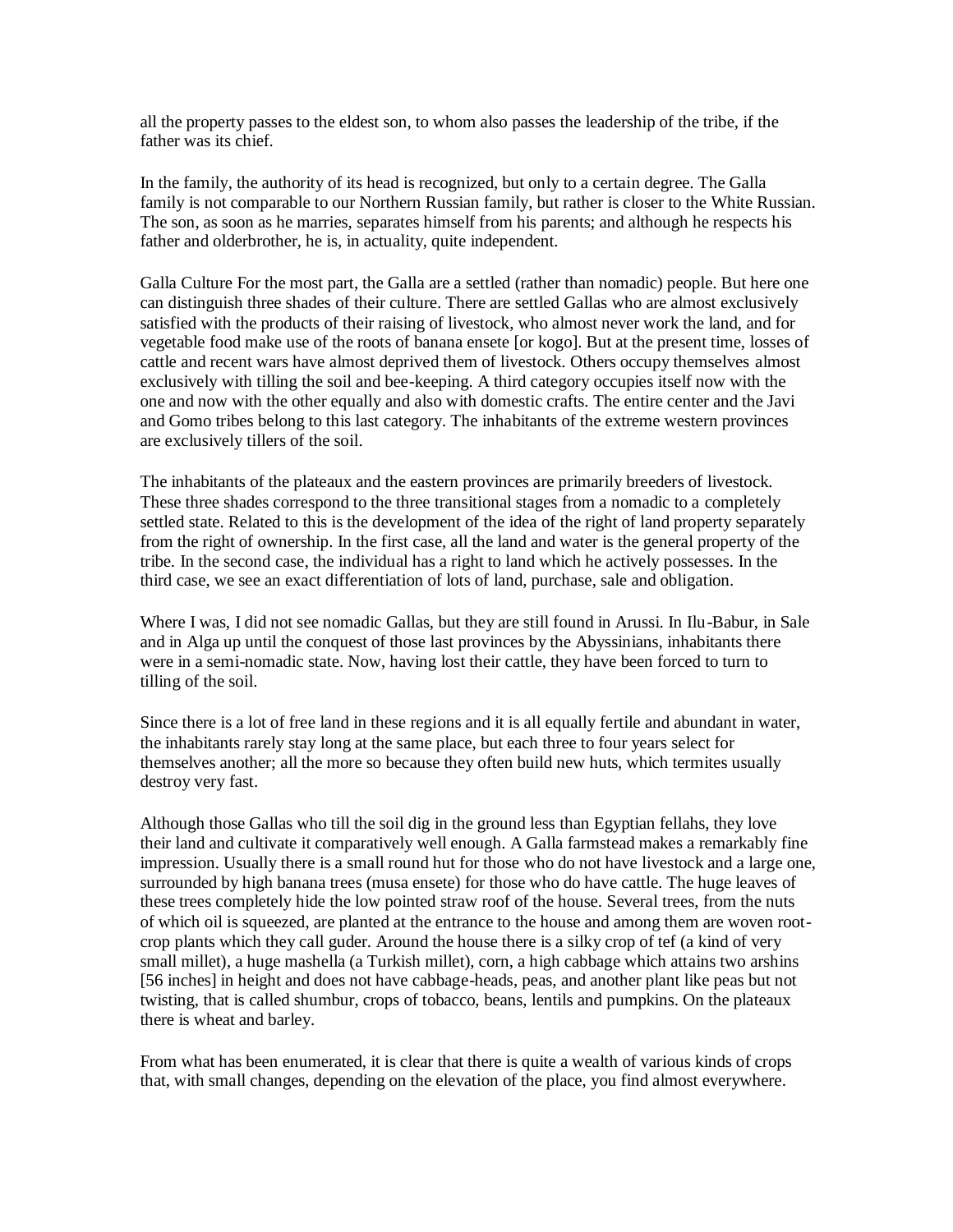The techniques for cultivation are the same in the various regions. There are two kinds: by oxen and by hand. They were forced to resort to cultivating by hand after the loss of livestock in Bune, Ale, and Ilu-Babur. The tool used for this is a small shovel or axe, sitting perpendicularly on a handle about 3/4 arshin [21 inches] long. They do not dig the earth with it, but rather chop. In those places where they cultivate with oxen, they use a tool which is like a wooden plough. A pole with an iron tip serves as a ploughshare. Into the ground that is ploughed or dug this way, they toss seed, and that's the end of all the effort of sowing. The fertile soil takes care of any defect in the cultivation. In Ilu-Babur I saw an even simpler technique. There the countryside is wooded, the climate is humid, the soil is soft, black earth, and the entire effort of cultivation is limited to just cutting out a clearing in the forest, and sowing right on top of the wood that was felled, not even taking away the felled trees. I saw a field which was sowed in this way with peas, and which produced an excellent harvest.

They reap with sickles with a toothed blade, and they bind in very small sheafs. In those places where livestock remain, they thresh the grain by driving oxen in a circle over ground which is covered with it. In the other places, they thresh with a long flexible stick. The soil throughout the whole extent is fertile to a high degree and, depending on irrigation, produces from two to four harvests a year.

The raising of livestock, which formerly was originally the main form of farming, has now fallen greatly and in some regions it is rare that you see a cow. But in the eastern plateaux cattle are still kept and without them no family at all would be thinkable there, since the countryside is completely deforested and the absence of firewood is made up for with pressed cow dung.

The Gallas love their livestock and look after them, and at night they drive them into their homes. They have a curious breed of horses. In all probability these horses are descended from the Arabian breed, but their type is very different from them. The head of the horses is larger. The cheek is short, narrow and low placed. The chest is narrow and the ribs are insufficiently long. Very often, the legs are wet. Key factors of the hind quarters leave much to be desired. The sacrum sags. (I enumerate their bad qualities in comparison with Arabian horses.)

In spite of all these deficiencies, this is a fast horse, with great endurance and a large heart. For their small stature(rarely larger than two arshins [56 inches]), they carry a comparatively heavy weight. Mares, mated with donkeys, produce excellent mules. These mules are not as tall as European ones but in endurance, strength, and speed of step they are indispensable on journeys. The donkeys are very small and not as hardy as the Egyptian ones. The hooves of horses, mules, and donkeys are of striking strength and grow very quickly. Neither the clearing nor the shoeing of hooves is known there, but nevertheless they carry out journeys of a thousand versts [700 miles] and even longer, along mountainous roads.

Cattle, bulls and cows are of the same kind as in Egypt, with humps. The cows produce very little milk: this is a more meat kind of cattle. The sheep are without tails. They have goats.

Of domestic birds, you only see chickens. Bee-keeping is an important branch of farming but it is not spread equally everywhere. Above all to the west of Didessa, where, as you go past houses, you see all the large mimosa trees surrounding them hung with beehives. In December and January, the bees swarm, and at this time the Gallas spread out their beehives. These hives are made either rolling up bark with wood and wrapping it in straw, or hollowing out a crude casting from the trunk of kolkual cactus trees. When the time comes to take out the honey, this is done in two ways -- either smoking out the bees with smoke of pressed cow dung, or cutting the rope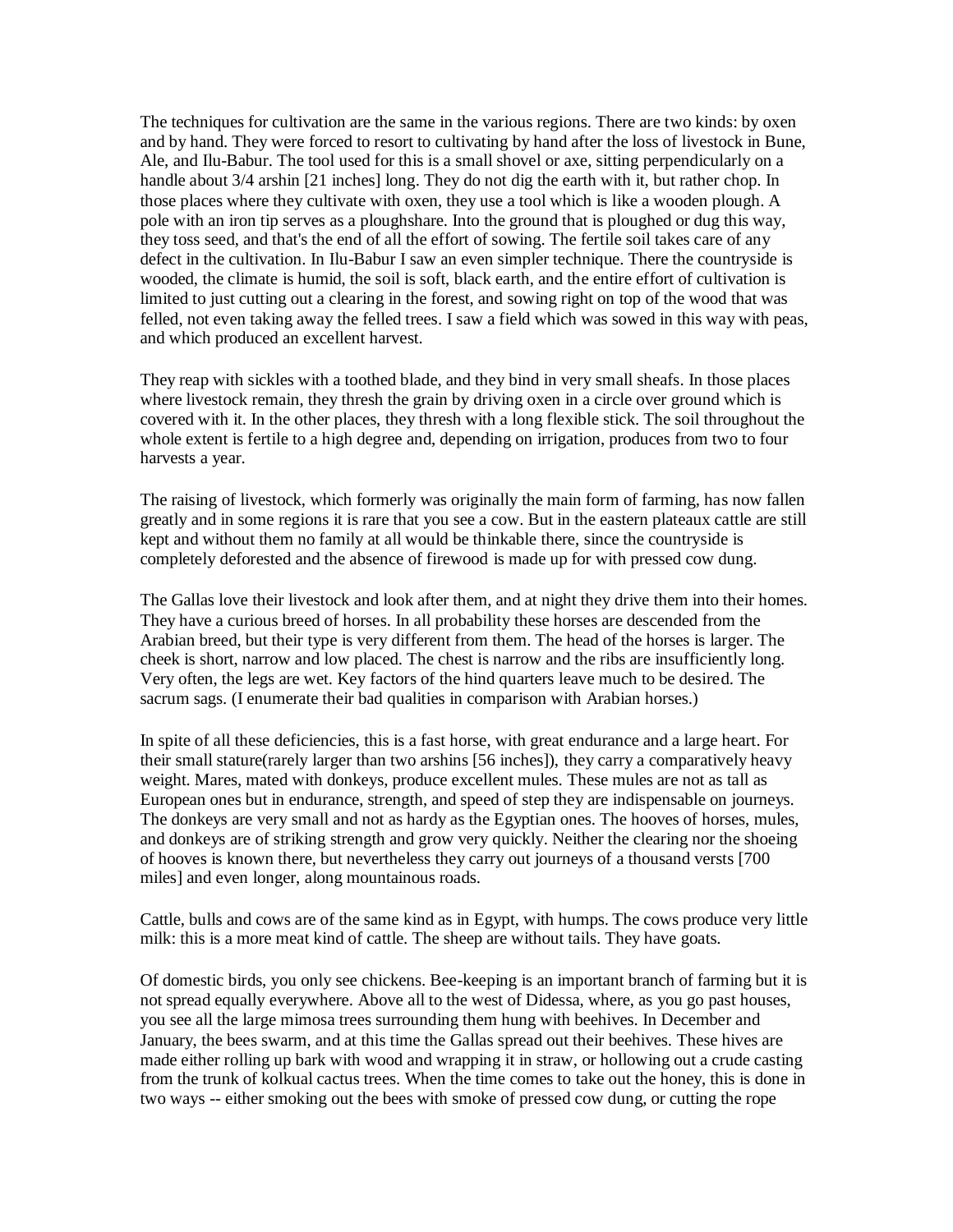which holds up the beehive. The hive then falls from a height to the ground, and the frightened bees fly away. Depending on the vegetation there are three kinds of honey: very black and bitter in the southwest in Ilu-Babur; quite white, aromatic and very sweet in Handek; and an average between these two in the other places.

Artisans such as blacksmiths and weavers are found among the Galla. Blacksmiths forge knives and spears from iron, which is mined in the country. The manufacture of steel is unknown to them. Weavers weave rough shammas from local cotton. The loomis set up very simply. The weaver sits in a hole and, pressing his feet on the treadle, in turn raises and lowers the the appropriate row of basic threads. With dextrous movement of hisarms, he passes the shuttle through, after which another horizontal bar, hanging above the cloth, adds the just thread that has just passed through to those already woven. In addition to this, there is also the production of earthenware from unbaked clay. They make large gombas, somewhat like large pitchers without handles, with a volume from half a vedro [ten and a half pints] to four vedros [84 pints], earthenware pans for baking bread and pots for cooking food. There are joiners who make saddletrees and wooden supports for the head, which serve in place of pillows. You find the above mentioned handicrafts among all the Galla, but in addition at the courts of the rulers there are also goldsmiths, and in Leka and Jimma there are leather craftsmen, who make excellent Morocco; harness makers who make the most intricate riding gear; artisans who make shields; weavers of straw hats (all Galla know how to weave parasols and baskets); armorers who make steel sabers; weavers who weave delicate shammas, etc. Commerce among the Gallas is in a transitional state from barter to monetary.

The monetary units, the Abyssinian taler and salt are accepted by the Gallas, but talers are found in the country in relatively small quantities and are concentrated in the hands of merchants.

Three-pound bars of Abyssinian salt, which go for five to seven for the taler, are cut into four pieces by the Galla. These piece go for from 16 to 20 for the taler. Galla have great love for commerce and exchange. In each little area there is at least one marketplace, where they gather once a week, and there is hardly an area which is relatively larger and populated which does not have marketplaces strewn throughout. Usually the marketplace is a clearing near a big road in the center of Galla settlements. In the middle is an elevated place for the collector of taxes from those who have brought things for sale, on which sits the head of the market, an Abyssinian. Rarely does any Galla man or woman skip market day. They come, even with empty arms or with a handful of barley or peas, with a few coffee beans or little bundles of cotton, in order to chat, to hear news, to visit with neighbors and to smoke a pipe in their company. But besides this petty bargaining, the main commerce of the country is in the handsof the Galla, and they retain it despite the rivalry of the Abyssinians. Almost all the merchants are Mohammedan. They export coffee, gold, musk, ivory, and leather; and they import salt, paper materials, and small manufactured articles. They are very enterprising and have commercial relations with the Sudan, Kaffa, and the Negro tribes.

But they rarely take their wares to the sea, and prefer to sell them in Gojjam, Shoa or Aba Jefar's Jimma.

The customs, manners, religion and language of the Galla correspond to their state of culture. Industrial Jimma, the merchants and Galla who have distinguished themselves by their position have accepted Mohammedanism, but the remaining masses are still pagan. Their beliefs are not fixed, and are not put together in any system. There is some indeterminate expression of instinctive feeling of belief in a higher being, but they have no definite concept of God. Believing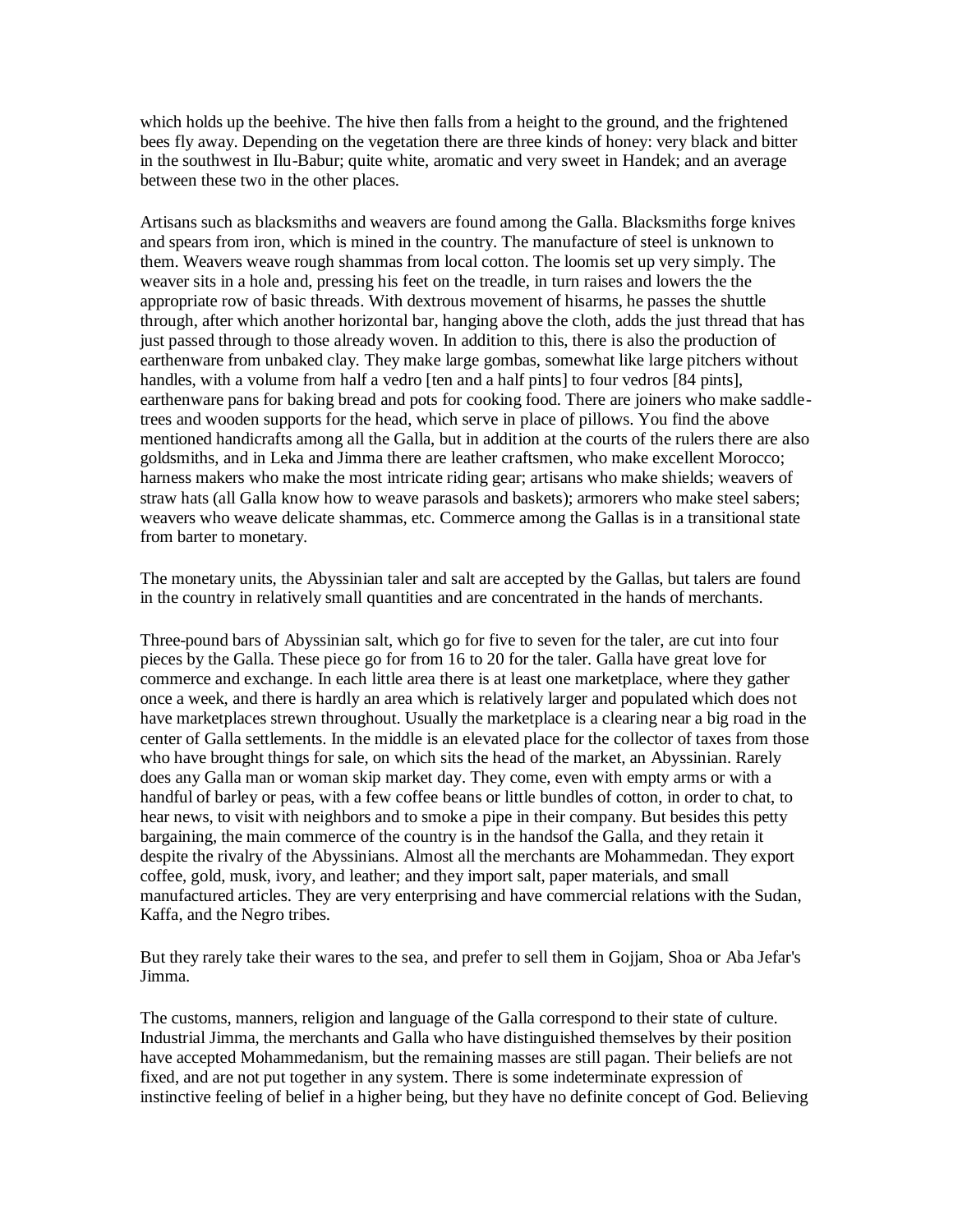that God -- Wak -- is in heaven, that he is great and omnipotent, they do not try to explain him further to themselves and to represent him more definitely. In this way, they have avoided idolatry, to which inquisitive intellect inevitably led other nations. "Wak is there in heaven," says the Galla, pointing upward and lowering his eyes (in the Galla language the word "wak" also means heaven).

# **Galla Religious Beliefs**

The religious beliefs of the Galla are not reduced to a logical system. All that is out of the ordinary strikes the Galla. He loves nature, feels her, lives with her, and, to him, it seems that she likewise is endowed with a soul. River, mountain, large tree -- all these are living beings, particularly interested in this or that side of human life. First comes Borenticha -- the bearer of evil and of all misfortune. Men worship him under the name of "Borenticha," and women under the name "Borentiti."

Secondly, Adbar -- the bringer of the harvest and rain. Third, Oglye -- the spirit whom women worship in order to have children.

Fourth, Atelye-hora, masculine, and Atetye-dula, feminine -- also influences child-bearing, fertility, and reproduction of cattle.

The Galla pray to all these beings and offer sacrifices which vary with the importance of the occasion and the supposed power of the deity -- from a bull to a little bunch of grass or handful of pebbles. Usually each year on one of the Tuesdays or one of the Saturdays of May, each family offers a sacrifice to Borenticha. A ram is killed, beer is brewed, honey is gathered, flat cakes are cooked, and to this feast come all the relatives and neighbors. During the feast, some of everything is thrown on the ground. For instance, some beer is poured out saying "Here's for you, Borenticha. Here's to you, Borentiti. Pass us by. Don't touch us."

Trying to explain to themselves why they offer sacrifice once a year, namely in May, you hear two motives which, apparently affect this. First, the time coincides with the approach of the rains, and the well-being of the Gallas depends on the quantity of rains. Borenticha, as the great evil being, can hurt this.

Secondly, this time coincides with great feasts in honor of the Mother of God in Abyssinia and with "Bayram" among the Mohammedans. Seeing the ones and the others celebrate at this time, they made a holiday for themselves, and at the same time they sacrifice to Borenticha.

Aside from this annual sacrifice to Borenticha, they pray when undertaking anything like a hunt or war and also in case of illness. Prayer consists of song in which the one who prays expresses by his words the essence of what is asked. In time of illness, relatives of the sick man sing in a toneless voice, andgrowl and leap, trying to chase away the sickness.

They offer two sacrifices to Abedara, spirit of the Earth: before sowing and after harvesting. Usually, women cook some flat cakes made of tef, go into a thicket, throw the cakes under a big tree and sing and dance there in honor of Abedara.

Women often pray to and offer sacrifices to Atetye, throwing bunches of grass under big trees.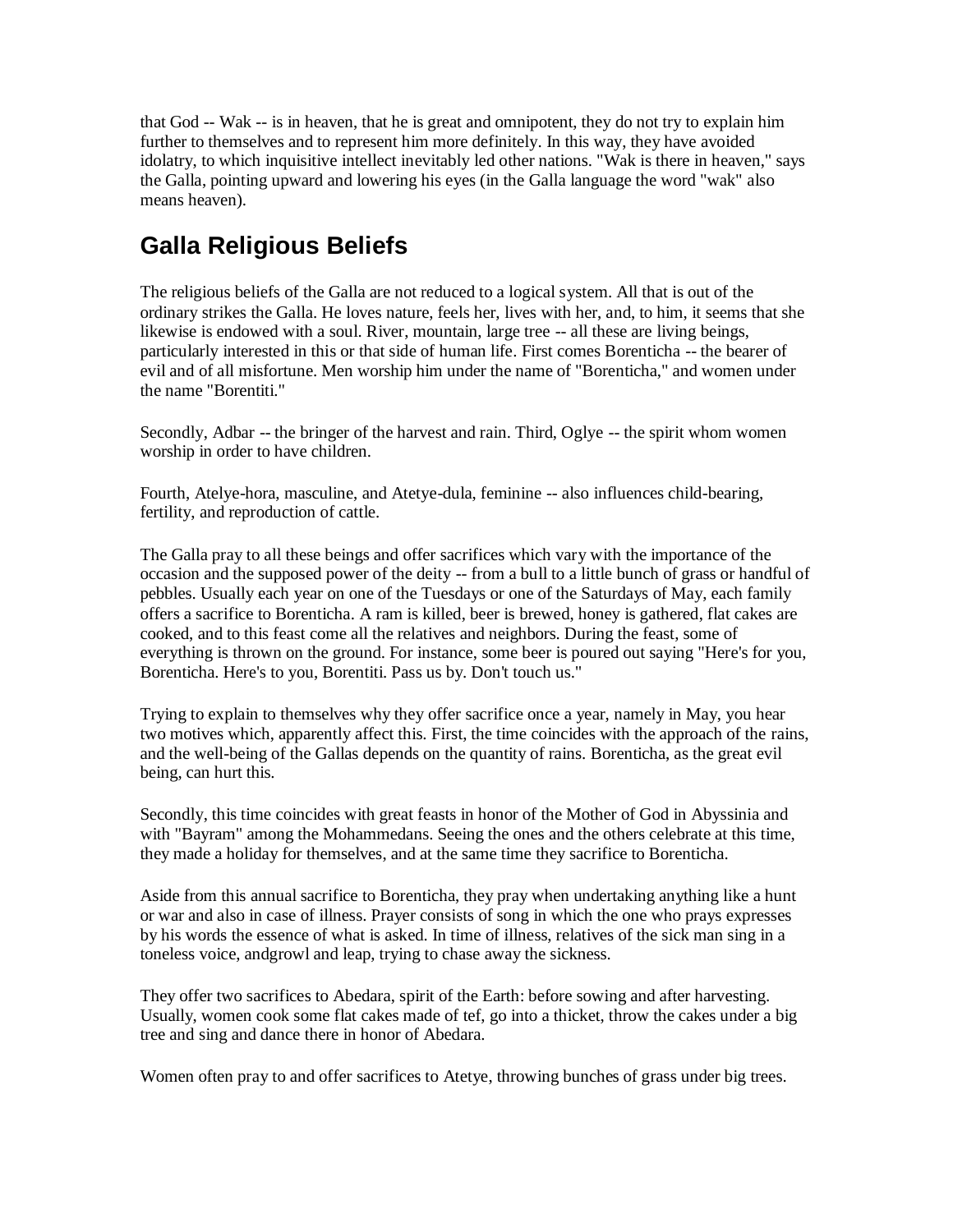"Oglye" in different places signifies something different. In Leka, for instance, this god is identified with an elephant. In other regions he is considered of feminine gender, givingfertility. In any case, each time when a ram or a bull is killed in the home, women smear their neck and chest down to the stomach with fat and hang a piece of "white fat"64 in the form of a necklace around their neck. Men, too, having gathered blood in a shield and having mixed it with ashes of grass, cover their forehead and cheeks with this blood and hang "white fat" around the neck, and on the arms wear bracelets of fat. The latter give them good luck in war. The entire night after this, wild singing and dancing continues.

Thus, we see gods entangled among themselves. But this original polytheism is even more entangled when it gets mixed with worship of Christian saints: the Mother of God, Saint George the Victor, and Archangel Michael. This should not be taken as an indication that they were formerly Christians.

Rather, simply being neighbors with Abyssinia and seeing how the Abyssinians worship these saints, the Gallas came to the conclusion that these are probably likewise great beings whom they didn't know about before; and they began to worship them too. They always call one of the olive trees near the house "Maryam," and during the big Abyssinian feasts of the Mother of God in January, they offer sacrifices: they pour a handful ofbarley or wheat and pour some beer under the olive tree and sing songs.

They also offer sacrifices to mountains and large rivers. As already mentioned above, these sacrifices are very diverse, beginning with a bull or a ram and ending with only a bunch of grass. But there is still another unique kind of charm at times of sacrifice that I came upon accidentally. In Wollaga, in the middle of the road, I saw a clay figurine that represented a four-legged animal with a horse's head, lying on a pile of stones, sprinkled on the top with little bunches of cotton. I ordered my servants to pick it up for me, but they wouldn't, saying that you shouldn't do this, that this is an enchanted object which would bring misfortune to anyone who picks it up.

Then I myself picked it up. To my questions about what this meant, they explained to me that probably this figurine, which represented the devil, was thrown along the road by a Galla out of malice to his enemy.

By the way, when in a great hurry, instead of a ram, for instance, Gallas offer a clay image of it as a sacrifice.

There is one more interesting rite. At the exit of the path which leads from the house to the big road, you almost always come upon a little bed of stones, and on it lies dry grass. This is made so that Borenticha, having seen the sacrifice, won't stop at the house, but will pass by.

The Gallas don't have their own weekly or annual feasts, and they also don't have fasts. But living as neighbors with Abyssinia, the Gallas adopted from the Abyssinians some annual feasts: Holy Cross Day, which coincides with the end of the rains and the onset of spring, called in Abyssinian Maska and in Galla Maskalya; and Christmas, called Guma by both Abyssinians and Galla.

The Galla have no public worship, no priests, no altars, no idols. But in their midst there are soothsayers, whom they call kalicha. Conditions necessary to become a kalicha are not fixed: anyone who has a calling can make himself one. But the degree of respect for a kalicha depends on the degree to which hispredictions and advice are good. Sometimes the name kalicha is hereditary and passes from generation to generation to the eldest in the generation. A kalicha who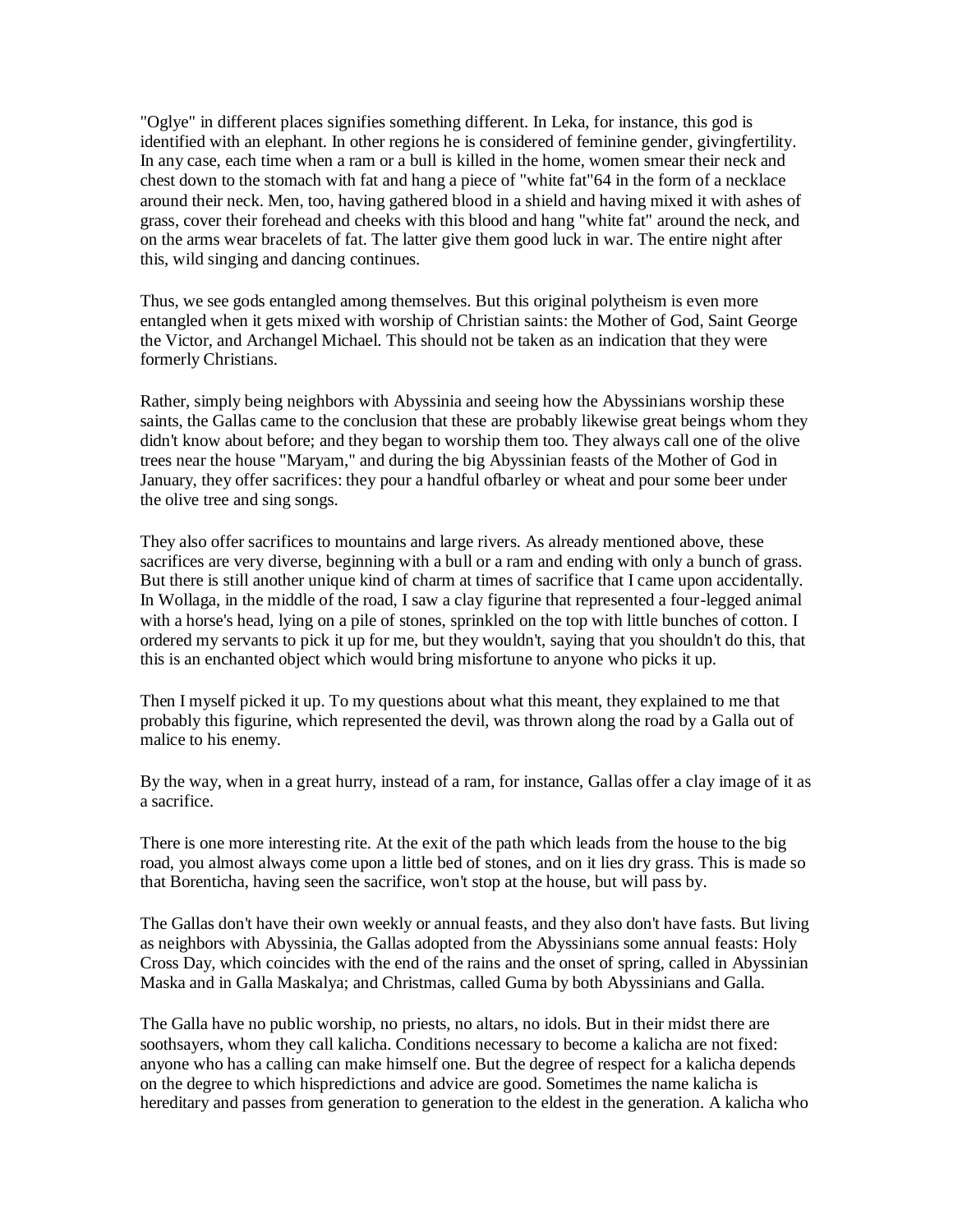advises well and speaks the truth is very respected by the people. They come to him from afar to get advice and offer gifts.

When the country was subjugated, the first thing the Abyssinians did was to capture and execute the kalichas. Now there are almost none of them in the country, or they hide secretly in thickets. In appearance, they differ from others in the fact that they grow very long hair.

The Galla have many superstitions, for instance belief in werewolves which they call buda. One glance of a buda is enough to kill a man, especially at meal time.

From what has been said above, it can be seen that the faith of the Gallas is not in any way fixed. But at the same time, because it includes an understanding of God-Spirit, and of the origin of evil -- Borenticha -- as well as a precarious understanding of life beyond the grave, it cannot present a serious hindrance to their conversion to Christianity.

Right now, in Shoa, and particularly in Leka, Galla are baptized in large numbers. But unfortunately, this is superficial, since the Abyssinian clergy have no missionaries who would try to explain the essence of the Christian faith to the Galla.

### **Galla Language**

The language of the Galla people is melodious and simple, and the words are easily pronounced because of the abundance of vowels.

It has none of the guttural sounds of Semitic languages, and I didn't notice any differences between abrupt and drawling consonants, as, for instance, in the Amharic letters "k" and "t".

The form of sentences is simpler and less flowery than that of the Abyssinians. Clauses are short and abrupt. And in conversation, the listener after each sentence of the speaker answers "yes" with a drawling "e" sound, after which the speaker continues.

In conversation with a person of higher station, the Galla begins his speech with the word duguma, which means "this is true." This must be because, in general, they often lie.

For conjugation, they use pronouns and auxiliary verbs for the future, present, pluperfect tenses. The perfect past, as in Amharic, is a basic verbal form.

They use participles and gerundives, but to less a degree than the Abyssinians.

Unfortunately, I am not well enough acquainted with this language to resolve its detailed and exact nature.

I tried to find out if the Galla have any epic folk tales, but only managed to collect a few proverbs and stories. I didn't find any epic folk tales.

By the way, here's a little story that an old Galla man told me as an amiable introduction to a gift: "A mouse came to an elephant to ask for the hand of his daughter. The elephant said, 'What! You, who are so little, want my daughter?' 'Never mind,' says the mouse. 'Give me your daughter.' The elephant did so.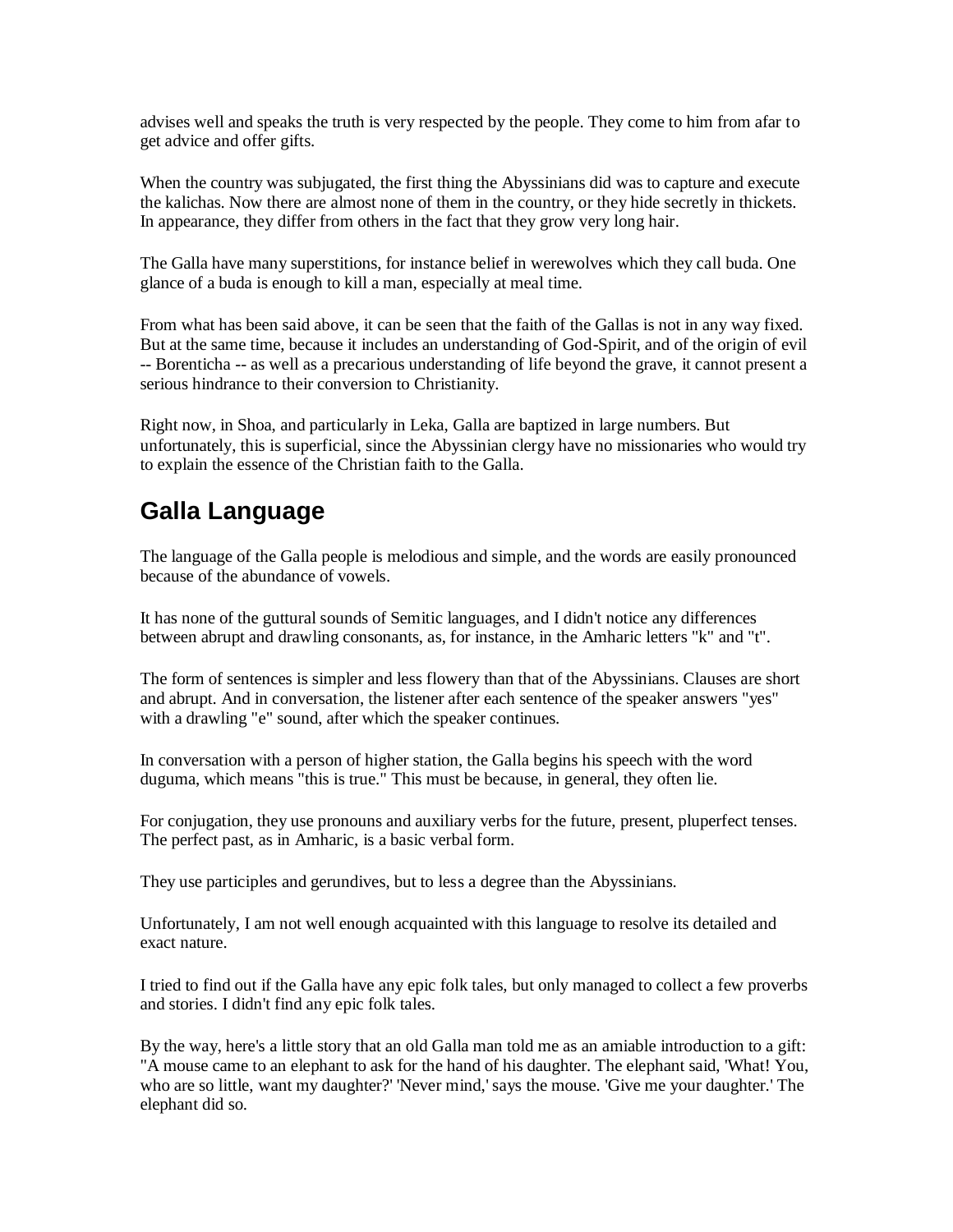Some time later, elephant hunters came to this place. The mouse having found out about this went by night to the hunters' camp and gnawed through all the saddle girths and horse gear and in this way saved the elephants."

#### **Galla National Character**

The main character trait of the Galla is love of complete independence and freedom. Having settled on any piece of land, having built himself a hut, the Galla does not want to acknowledge the authority of anyone, except his personal will.

Their former governmental system was the embodiment of this basic trait of their character -- a great number of small independent states with figurehead kings or with a republican form of government.65

Side by side with such independence, the Galla has preserved a great respect for the head of the family, for the elders of the tribe, and for customs, but only insofar as it does not restrain him too much.

The Galla is a poet. He worships nature, loves his mountains and rivers, considering them animated beings. He is a passionate hunter.

The Galla are a warlike people. They are very brave, and killing among them, as among other peoples, is elevated to a cult. Very recently there were some Galla tribes where a youth did not have the right to get married until he killed an elephant, a lion, or a man. Having killed one of them, a Galla greased his head with butter, worse bracelets, rings, and an earring.

But comparing their bravery with the bravery of other peoples, I should say that this is not the nervous enthusiasm of the Abyssinian, not the selflessness of the Russian, but a quicker bent for blood. This bent makes the Galla dreadful to such a point that he doesn't notice danger.

The armaments of the Gallas consist of a metal spear (which has a different shape among the various clans), a knife in his belt, and a large shield. Whether or not a Galla is a cavalryman depends on his place of residence. On the plateaux of Chalea, Wobo, Tikur, Shoa, and Leka, which are abundant in horses, all the Galla are cavalrymen. In the mountains and forests of the west and southwest regions adjacent to Kaffa, almost none are.

The ambush, the night attack, the single combat -- those are the favorite tactics of the Galla.

Both on horse and on foot, the Galla fights for his personal goal -- to kill and to get trophies. There is no general concept of "patriotism." To run away is not considered a disgrace. The Galla likewise have no concept of all being related to one another by blood and kinship. In the recent subjugations of the Galla by the Abyssinians, the most violent fighters in the ranks of the Abyssinians were themselves Galla.

Galla make excellent cavalrymen. Their horses are plain and small, but hardy and fast. In battle, they very rarely get close to the enemy. Instead, having galloped at the enemy in full career and having thrown a spear, they abruptly turn around and gallop away. In general, the Galla are marvelous military material, and particularly now, after that school of obedience and discipline that they pass through under the power of the Abyssinians.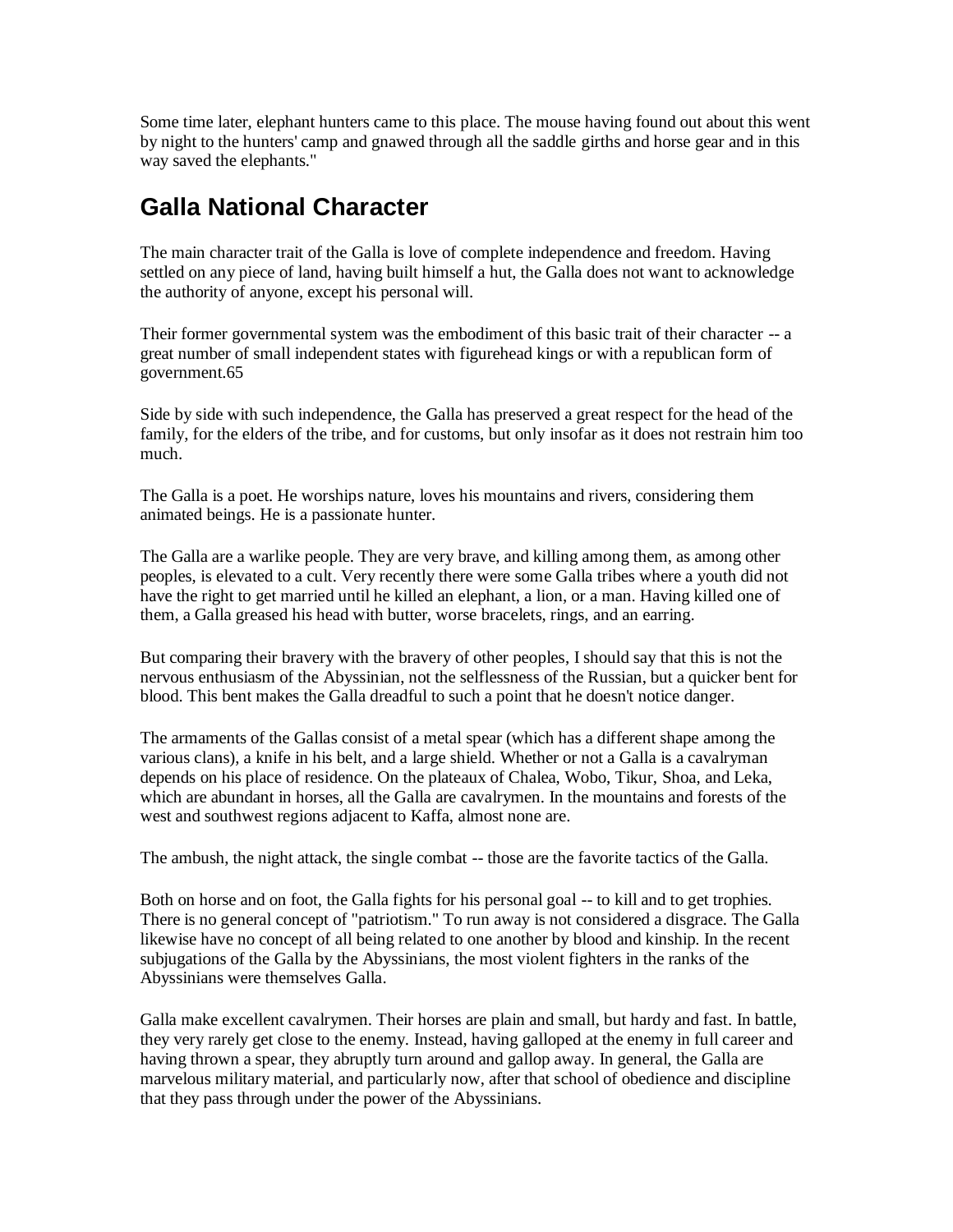The ambition and sense of honor of the Galla do not go very far. The Galla passionately wants to kill somebody or something in war or in a hunt to have the right to grease his head with butter and to return home with songs. But you can defeat a Galla without risk. In case of injustice, the beaten man feels indignation, but never outrage.

The Galla is a beggar, sooner generous than stingy, sooner good than bad. You can only believe him with caution. Formerly, there was almost no thievery among the Galla, but this was not due to principled honesty, but rather to the absence of want -- all the more so because the distribution of property was very equal. But now, theft has become very common.

As regards the difference between separate clans of the Mocha, those who inhabit the plateau are more warlike and blood-thirsty than those who live in the lowland. As regards culture, the inhabitants of Wollaga, Leka, and Jimma differ sharply from the others. These are mainly trading and manufacturing regions.

# **The Original Form of Galla Government**

The original form of government of the Galla and the beginnings of their legal procedure and of criminal law were entirely changed with the conquest of the area by the Abyssinians.

Originally, they were separated into a mass of separate clans, and each clan was a completely independent unit. A large part of them, namely all the western clans, had a monarchic form of government. But some southern clans had a republican form of government.

The republics of Goma and Gera chose several rulers, whom they drove away quickly whenever they had the slightest cause for dissatisfaction. In all the other clans, the eldest in the clan, descended by the eldest line from the founder of the clan, was the head of state. But his rights were completely fictitious.

He did not have the use of any revenues from his subjects, because he did not have the right to collect taxes. His revenues consisted of rare voluntary gifts, portions of military plunder and revenues from his own properties, cattle, and land. This was because, in the primogeniture system of inheritance he, descended by the eldest line from the founder of the clan, was the richest landowner in his tribe. In case of war, he was at the head of his clan, but he could neither begin nor end war, nor undertake anything at all independently without having consulted with the elders. He presided in the lube, but all the business was decided there without his knowledge.

The lube is a very unique institution. Each head of a family in the state has the right each 40 years to become a member of the lube for five years. If the head of a family turns out to be a young boy, this does not prevent him from taking part. This assembly of the leaders of the families of the state perform all the functions of court and of state government.

The court, whether civil or criminal court, is conducted in the following manner. The plaintiff and the respondent, or the accuser and the accused, each entrust their business to one of the members of the lube. Those entrusted explain the essence of the matter to the council, wrangle with one another; then when the matter has been made sufficiently clear, the lube decides on the verdict. For the duration of the trial, neither the respondent nor the plaintiff have the right interfere. They are not asked about anything. There are two criminal punishments -- fine and exile. And, in some western regions there is still sale into slavery.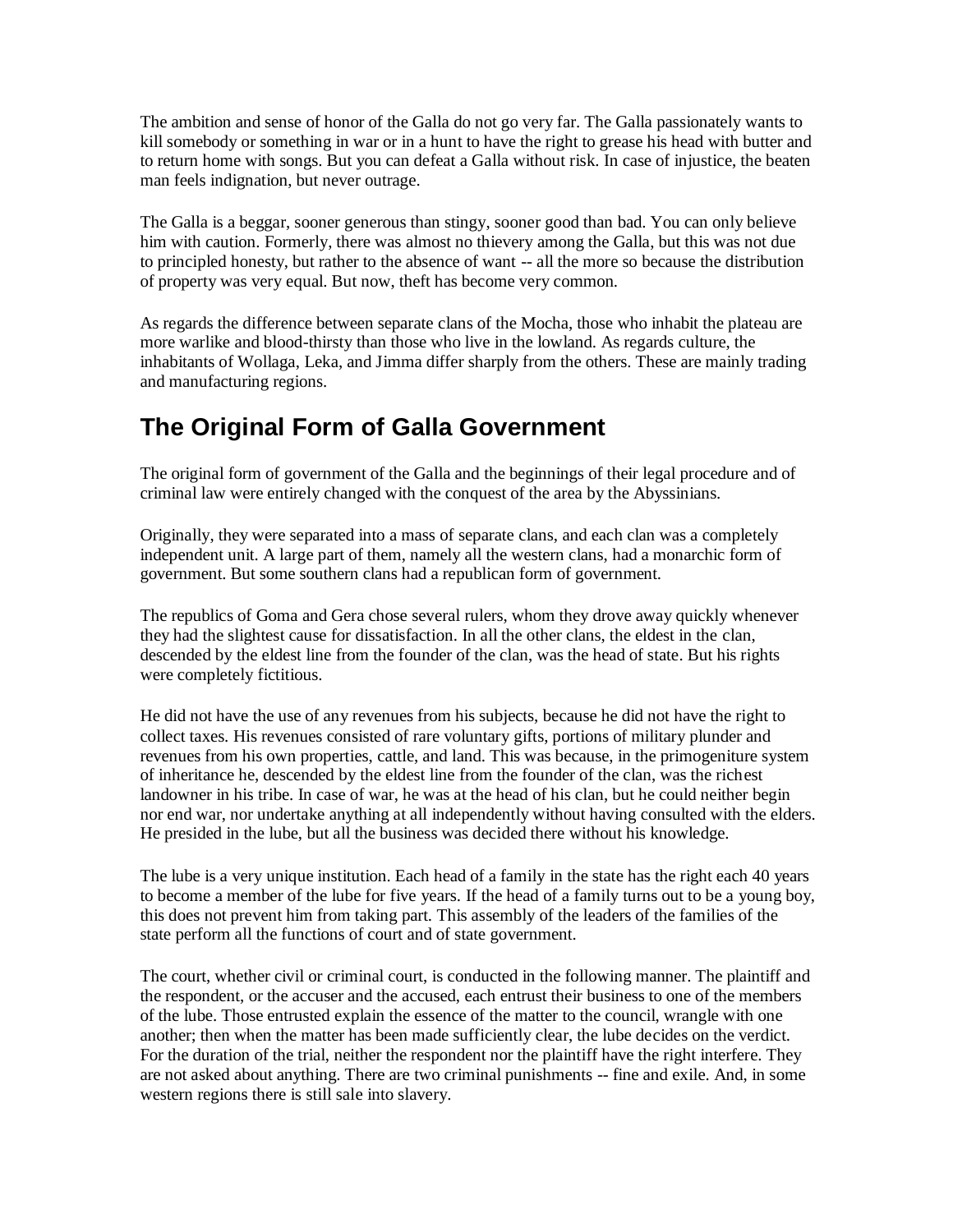There is no capital punishment for ordinary criminal acts.

Premeditated murder is punished the most severely. The property of the killer is confiscated for the use of the family of the victim, and he himself is expelled from the borders of the country. But if after some time he arrives at an agreement with the family of the victim on the extent of compensation, then he can return again. Theft is punished by large fines and, in some border regions, by sale into slavery. Adultery is punished by fines, if the deceived husband did not already deal with the insulter in some way.

Since the right of property in land in the majority of regions up to now has been identified with actual possession, law suits on this question could only arise in the thickly populated regions of Leka, Wollaga, and Jimma, where already there exist not only property in land but also servitude.

Aside from the administration of justice, it was likewise the duty of the lube to reconcile quarreling clans.66

Such was the form of government of Galla states up until their conquest by the Abyssinians. But from that time the peaceful, free way of life, which could have become the ideal for philosophers and writers of the eighteenth century, if they hadknown of it, was completely changed. Their peaceful way of life is broken; freedom is lost; and the independent, freedom-loving Gallas find themselves under the severe authority of the Abyssinian conquerors.

The Abyssinians pursue two goals in the governing of the region: fiscal and political -- security of the region and prevention of an uprising. All families are assessed a tax.

This is very small, not more than a unit of salt a year per family. In addition, families are attached to the land. Part of the population is obliged to cultivate land for the main ruler of the country, and part is divided among the soldiers and military leaders. The whole region is divided among separate military leaders who live off their district and feed their soldiers.

The dreadful annihilation of more than half the population during the conquest took away from the Galla all possibility of thinking about any sort of uprising. And the freedom-loving Galla who didn't recognize any authority other than the speed of his horse, the strength of his hand, and the accuracy of his spear, now goes through the hard school of obedience.

The lube no longer exists. The Abyssinians govern through clan leaders aba-koro and aba-langa (the aba-koro's assistant).

The aba-koro is the head of the clan, who gathers the Gallas for work, gathers coffee for the leader of the region, levies taxes for them, and, when it is necessary, collects durgo. The Abyssinian leaders only supervise the correctness of the actions of the aba-koro. The court of the first instance is the aba-koro, but important matters go straight to the leader of the region who punishes in accord with Abyssinian laws, and, in the case of political crimes, robbery, attempted murder or murder of an Abyssinian, uses capital punishment.

That's the way things are done in the conquered regions. But aside from these there are three states -- Jimma, Leka, Wollaga -- which voluntarily submitted to Abyssinia and pay it tribute.

In those places, the former order has been preserved, although the lube no longer exists. The Abyssinians obtain taxes from them and do not interfere in their self-government. Aside from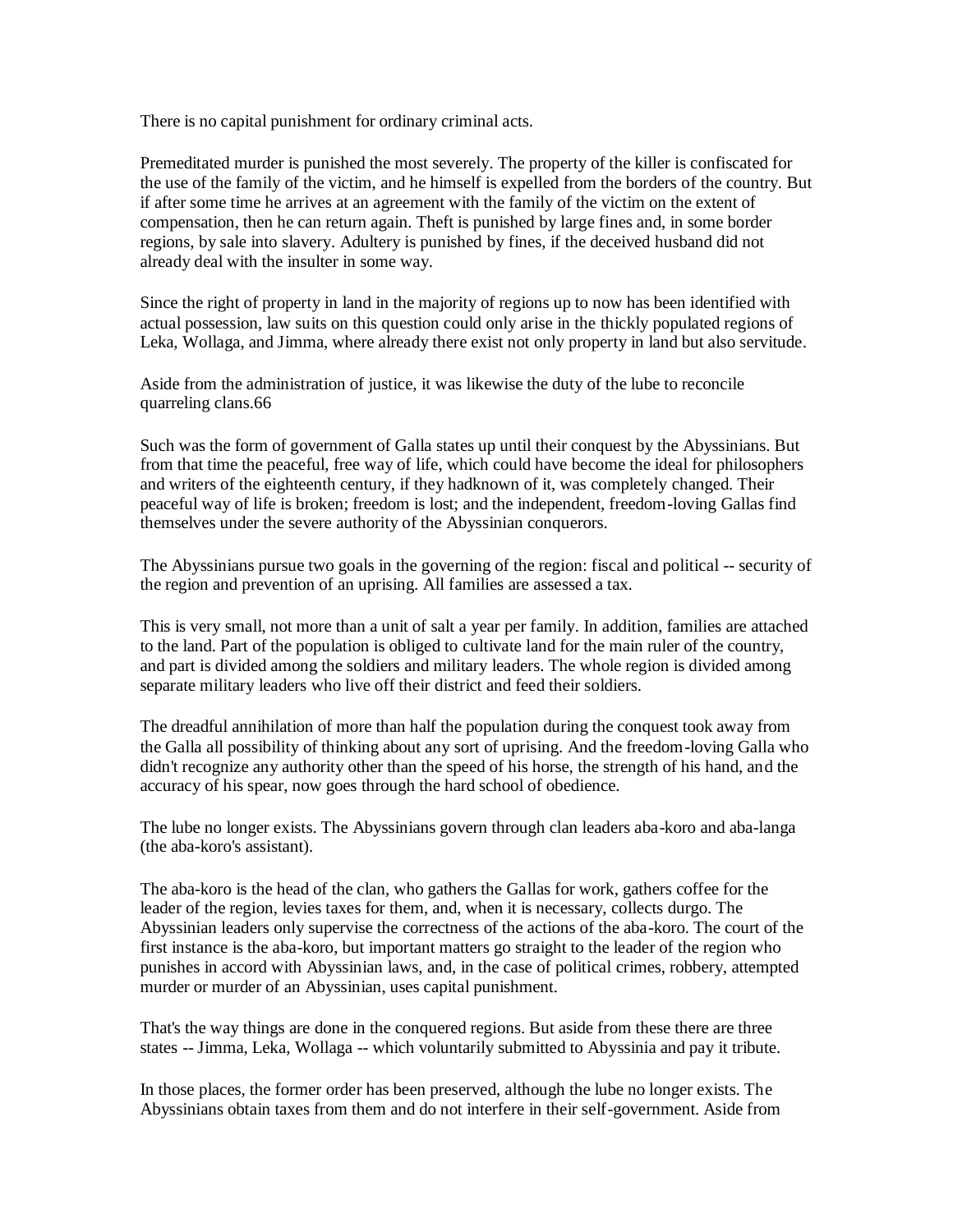payment of taxes, they also feed the troops stationed there.

After all that has been said above, the question automatically arises -- what are the relations of the conquered to the conquerors? Without a doubt, the Galla, with their at least five million population, occupying the best land, all speaking one language, could represent a tremendous force if they united. But the separatist character of the people did not permit such a union. Now subjugated by the Abyssinians, who possess a higher culture, they little by little adopt this culture from the Abyssinians, and accept their faith. Since there is no national idea, in all probability, they will with time blend with the Abyssinians, all the more because the Abyssinians skillfully and tactfully manage them, not violating their customers and religious beliefs and treating them lawfully and justly.

Only those states that pay tribute and preserve their independence represent a danger. Among these, hate for the Abyssinians is apparent in the ruling class, although they have adopted all the customs and even the household etiquette of the Abyssinians. In case of internal disorders, these states will certainly try to use such opportunity to their advantage. But Emperor Menelik doesn't disturb these states for the time being, in view of the fact that they are the most profitable regions of his empire.

# **Sidamo**

Pressed from the north by Abyssinians, from the south and east by Galla, Sidamo tribes ceded to the newcomers almost all the territory they formerly occupied, partly merging with them, and keeping some territories, such as Kaffa, Mocha, Kulo, Sidamo, Amaro and Gurage. Kaffa and Mocha to this day retain their independence. The others have been subdued by the Abyssinians.

Up until the invasion of the Galla in the sixteenth century, these regions, judging by the Abyssinian Tarika Negest, belonged to them. For example, the names Kaffa and Mocha were given to them, according to legend, by Atye Zar Yakob, who in the fifteenth century conquered them. The word "Kaffa" derives from the word kefu meaning "wicked," and Mocha from the word mot meaning "death," because the conquest in all probability did not come easily to the Abyssinians, thanks to the war-likeness of the inhabitants and the difficult mountainous and forested terrain.

At the time of the invasion of Gran (sixteenth century), one of the sons of Atye Zar Yakob reigned. The Gallas, having occupied all the intervening country, waged uninterrupted war against the remnants of the former population, but the difficulty of the terrain and the bravery of the inhabitants of the above-named regions, preserved them like islands up until today.

It is worthy of note that the Galla call all Abyssinians "Sidamo," not seeing the differences between the two nations.

This serves, besides, as an indication that the Galla came from Arussi, since Sidamo is the name of the province which borders Arussi and Ethiopians inhabit it. Having first become acquainted with the Ethiopians of Arussi, they called all the other Ethiopians by the same name.

The Sidamo type is very beautiful, particularly the women. The color of the skin is lighter than that of the Galla and the Abyssinians. The women are quite light. The features of the face are very regular: thin straight noses, thin lips, oblong eyes, small hands and feet. The skull is not flattened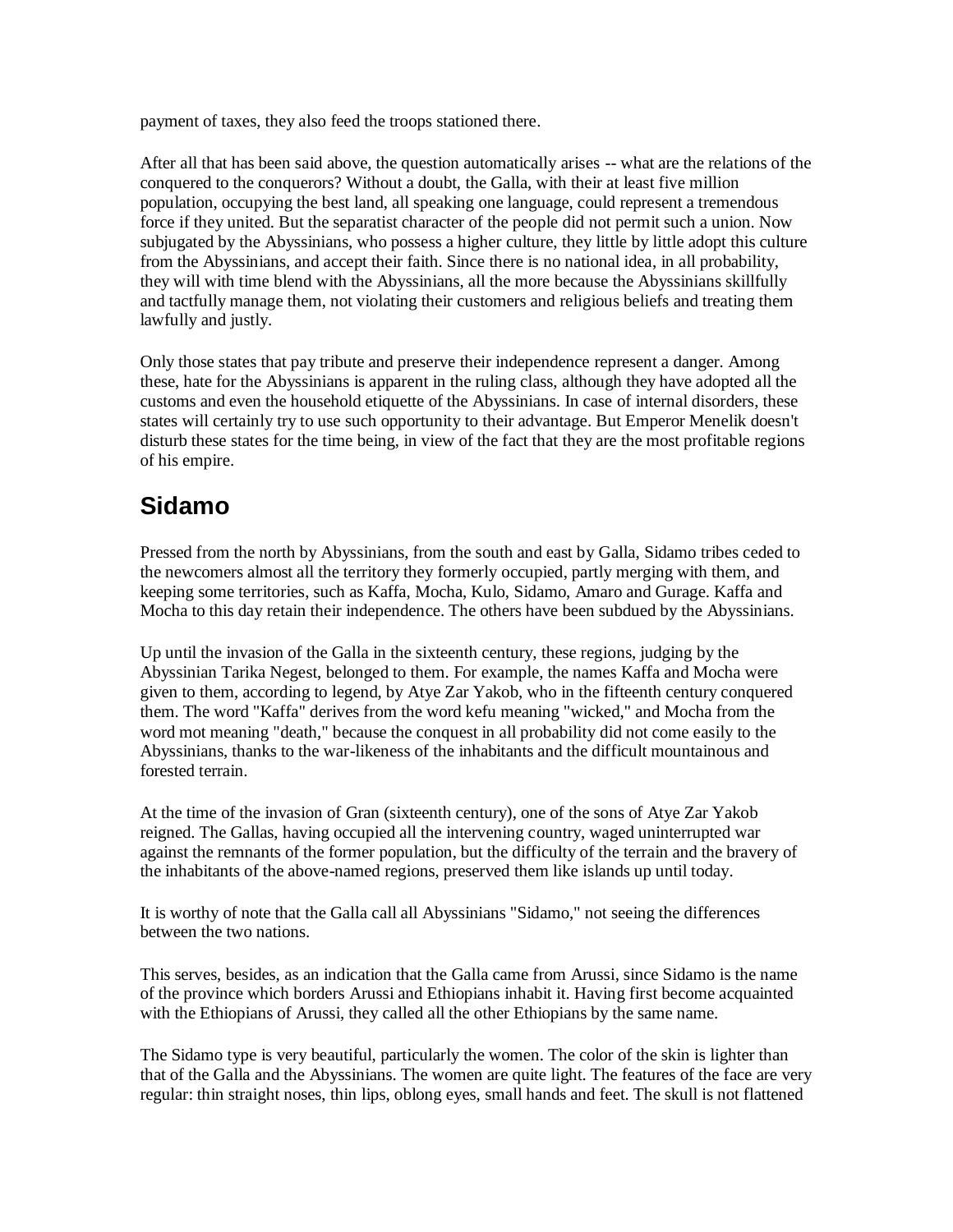out and is more round than among the Galla. The hair is curly. Their stature is smaller than that of the Galla. The women are thinner and more graceful.

I passed through the regions of Mocha and Alga, which are inhabited by them, during time of war and did not have a chance to become acquainted in detail with their way of life andcharacter. But, judging by questions, their character differs little from that of the Abyssinians. They dress similarly in shammas, have the same food, and have a similar governmental organization. For example, Kaffa has a negus (a descendant of Zar Yakob) and is divided into 12 provinces governed by rases (six Christian and six Mohammedan).67 Mocha is also ruled by a king, who they call tetchuchanochi, and the four regions into which it is divided are ruled by aga-rases.

Kaffa is half-Christian. There are churches and priests. But the question arises -- who assigns the priests, since they do not have relations with the Abyssinian clergy and do not have their own bishops. Mocha also preserves a memory of Christianity.

They call God Erotchi, believe in Jesus Christ, the Mother of God, and several saints. They fast on Wednesdays and Fridays, and celebrate on Saturdays.

All the Sidamo tribes speak dialects which are different, but very close to one another. They are very brave and warlike.

Their weapons consist of spears, shields, sometimes bows and arrows. They say that there are guns in Kaffa. Their spears are not the same simple shape as the Galla's, but are very intricate and almost always poisoned. The Abyssinians consider war with them much more difficult than with the Galla. It is said that they poison the water and resort to all possible measures of war against the enemy, in which the terrain which is rugged, mountainous and forested helps them greatly.

I decided not to recount here everything that I heard about them since, not being in a position to verify what I heard, I could easily fall into error.

The relationship of the Abyssinians to these tribes is different from their relationship with the Galla. They consider the Sidamo as related with them by blood, and many highly placed persons among them have Sidamo wives (for instance, the afa-negus, the chief judge).

The Abyssinians rule the subdued Sidamo tribes the same way as they do the Galla.

#### **Negroes**

The western borders of Abyssinia and part of the southern are inhabited by Negroes. The borders between Galla and Negroes in the west are the Baro and Dabus Rivers. To the south from Mocha on the slopes of the Kaffa Mountains there also live Negroes of the Gobo, Suro or Shiro, and Gimiro tribes; and on the western borders on the far side of the Baro are the Gambi, Bako, Masanko and Madibis68 tribes.

I did not succeed in going to Negro settlements, but I saw several Gambi and Bako inhabitants, and likewise saw captured slaves of the Madibis and Gimiro tribes.

The type of the Bako tribe is of very tall build, dry, long-legged, with very large feet, which are turned inward, and large arm bones, an oblong shaped skull, a turned-up meaty nose, thick lips,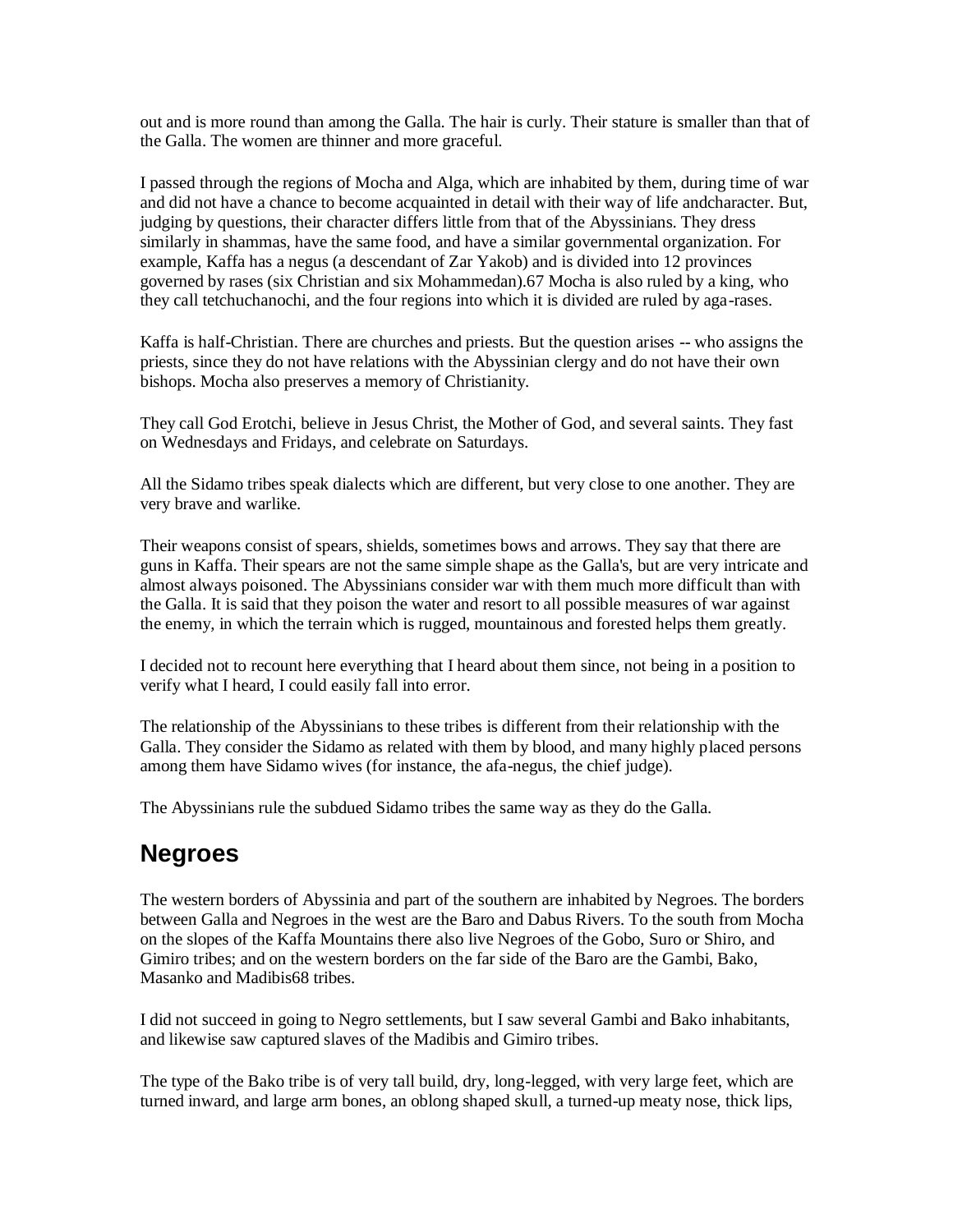curly hair, and skin that is completely black. They extract their two upper front teeth and pierce the lower ends of their ears. In addition, they tattoo their cheeks, making three lines on each side. They dwell in a very unhealthy, low-lying, swampy valley, in which all the tributaries of the Sobat join together. It is extremely difficult to make your way there.

Hence very little is known about them, and they are rarely seen at markets in the town of Bure. They don't wear clothes, but instead they make aprons out of leaves. The Gambi tribe has just as much tattooing as the Bako, but differs from it in smaller stature and not such long legs. The language of the Gambi and the Bako is the same. The Gambi build wooden houses, similar to those of the Galla. Their food consists mainly of roots of ensete bananas (fruitless bananas). They have cattle.

The Madibis tribe is found to the north of the Bako. Judging by answers to questions, it is under the authority of Arabs.

There reigns someone named Amati, who according the words of the Negroes is white. He has only one wife who also is white. He has double-barreled guns. (This is according to the words of a Negro boy, whose sister was a slave at the court of Amati. He was sold to Galla lands several years ago.) The type of the Madibis is very well built with a round skull, turned-up meaty nose, thick lips, small eyes, and curly hair. Their arms and legs are large and their feet are turned inward. They make three marks on each cheek and extract the front upper teeth. They build stone houses, have monogamy, and married people, under threat of being sold into slavery, do not have the right to sleep together. They have many livestock, but they eat only those that have died. On those rare occasions when they hold a feast, they do not just butcher a cow, but rather murder it, removing its head. Their usual food consists of soup, and they are not squeamish about putting mice in it. The same slave who told meall this showed me how they dance. The women run in place and cry piercingly, "A-a-a!." The men at first do not run like the women, and then going into an ecstasy begin to jump back and forth, spreading their legs wide and crying "Bum-bum!" All these Negro tribes are related to one another, in all probability. It must be that they belong to the Shilluk69 [Nilot].

Bordering Mocha from the south, the Gimiro tribe represents a different type than the rest. They are very ugly, with a very turn-up nose and a huge mouth. They have a different kind of tattooing: two vertical marks on the bridge of the nose and two such marks at the ends of the mouth. They build straw houses, like huts. They are involved in agriculture. By the testimony of the Abyssinians, all these tribes are very brave and warlike and adults never surrender themselves into captivity -- only women and children fall into the hands of the conqueror. They very quickly accustom themselves with their new position and completely forget their former life and language. I managed to transcribe several words of the Gimiro and Madibis languages,70 from which it can be concluded that these two peoples have completely different languages.

Relations between these tribes and the Abyssinians have up until now been such that the Negro tribes have served the Abyssinians as the target of wars and raids. Abyssinians have tried to take as much livestock and as many prisoners as possible, and then would go back home. Now this predatory way of conducting war is being replaced by another, based on the annexation to the empire of new territories and the general expansion of the empire. Evidently, the Negroes will not be strong enough to defend themselves against this, and in all probability, the time will soon come when all the surrounding Negro tribes, who inhabit places that are not extremely unhealthy, will be annexed by Ethiopia.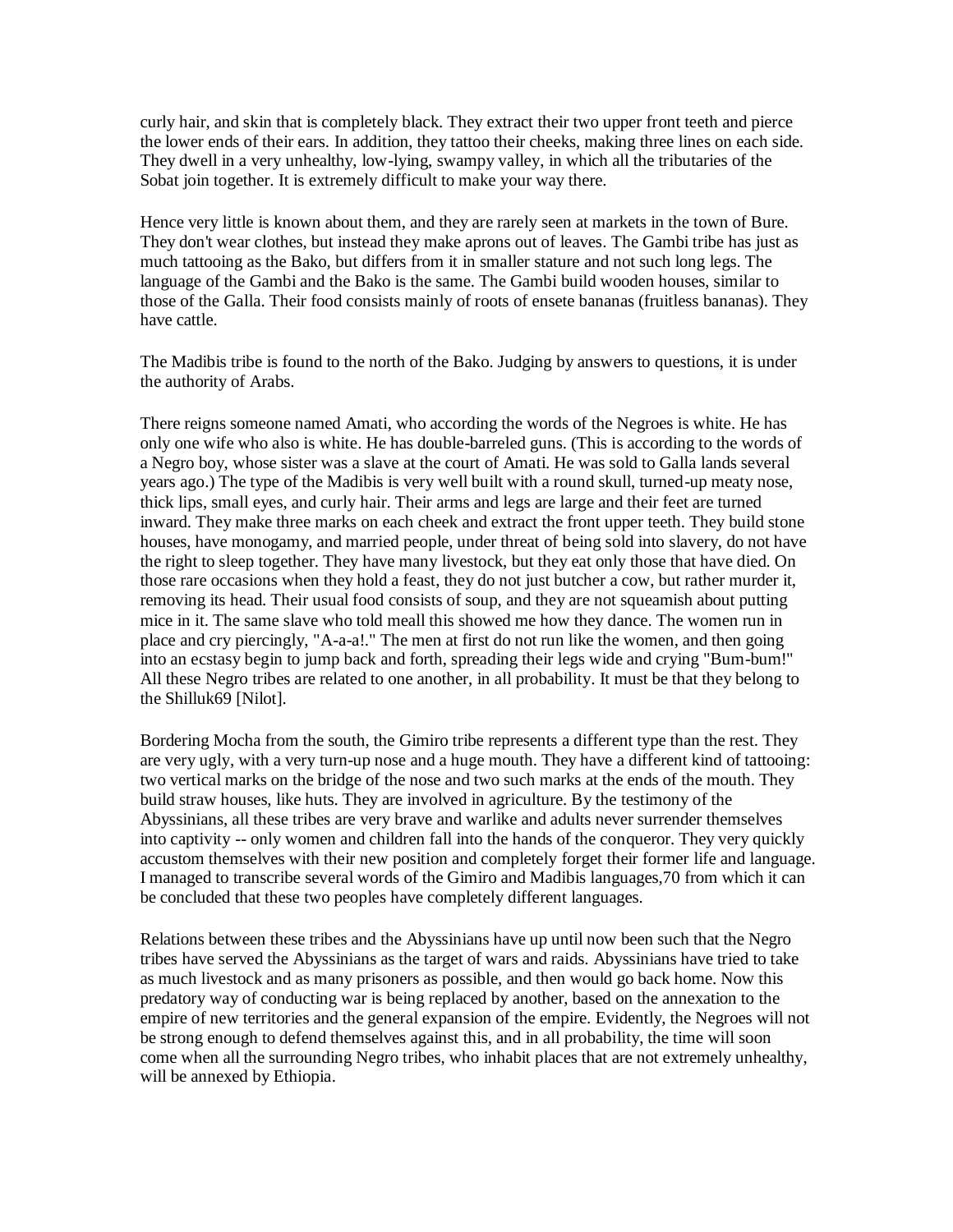# **Amhara or Abyssinians**

The Abyssinians, rulers of the country, call themselves "Amhara" in contrast to the inhabitants of Tigre. Through all the extent of my journey to the west, I did not come across any areas that they had completely settled, but, on the other hand, in those most recently conquered, all the rulers and troops are Abyssinian.

As said above, being a mixture of all the peoples who gradually occupied the country, they are not of one uniform type.

The shape of the skull, the shade of the skin, the height, the features of the face are all diverse. Side by side with a clearly Semitic type, you see the regular facial features of the ancient Egyptians and a turned-up nose. But, in spite of this apparent diversity, the national character is very determined and homogeneous, with small deviations that could lead to two types -- Gojjam and Shoan.71

It is hard to imagine so many contrasts united in one person, as are united in the Abyssinian character. Their character is like the nature around them -- where precipices, cliffs, mountains and plains alternate among one another, and cold is mixed with tropical heat. If I allow myself a rather free comparison, this is how I would characterize the Abyssinian. He is talented and receptive, like a Frenchman. With his practicality, with the way he deals with those he has conquered and his governmental abilities, he is like an Englishman. His pride is like that of a Spaniard. By his love for his faith, his mildness of character and tolerance, he is like a Russian. By his commercial abilities, he is like a Jew. But in addition to all these characteristics, he is very brave, cunning, andsuspicious.

At the present time, Abyssinia -- with its ancient culture, Christianity, and historically shaped governmental order -- appears like an island among other peoples who are almost in a childlike condition. Abyssinians have professed the Christian faith since 343 A.D., and before then, from the time of Solomon, they professed the Jewish faith, which even today is reflected in their ceremonies.72 To this day they separate animals into pure and impure; they give great significance to the ability to butcher cattle; and they circumcise their children. There are many other similarities, but I will tell of them in greater detail later.

# **Abyssinian Language**

Their language is of Semitic origin and of Hamitic root, since their ecclesiastical and literary language, Geez, derives from the Hamitic. The Geez language was brought to Ethiopia at the time of the Semitic migration. The Semites, becoming the ruling nation, made Geez their language. Mixing with Ethiopian tribes, Cushites who lived on the Ethiopian plateaux, they modified theirlanguage, adopting much from the surrounding tribes. Since thedistribution of Semites was not uniform, with more to the north than to the south, to the north the language retained a greater purity, and at the present time we see in Abyssinia three dialects: Geez, ancient Hamitic, is the ecclesiastical and literary language; the Tigrean dialect which differs little from Geez; and the Amharic language, which has many Geez roots, but which has a grammar and pronunciation which is completely different from Geez. The Amharic language is very sonorous. In it there are not of the characteristic guttural "ha-ga" sounds of Semitic languages, including Geez and Tigrean. Conjugation and declination are also completely different between these two languages. The alphabet of both consists of 202 letters. Each syllable is represented by a different letter. The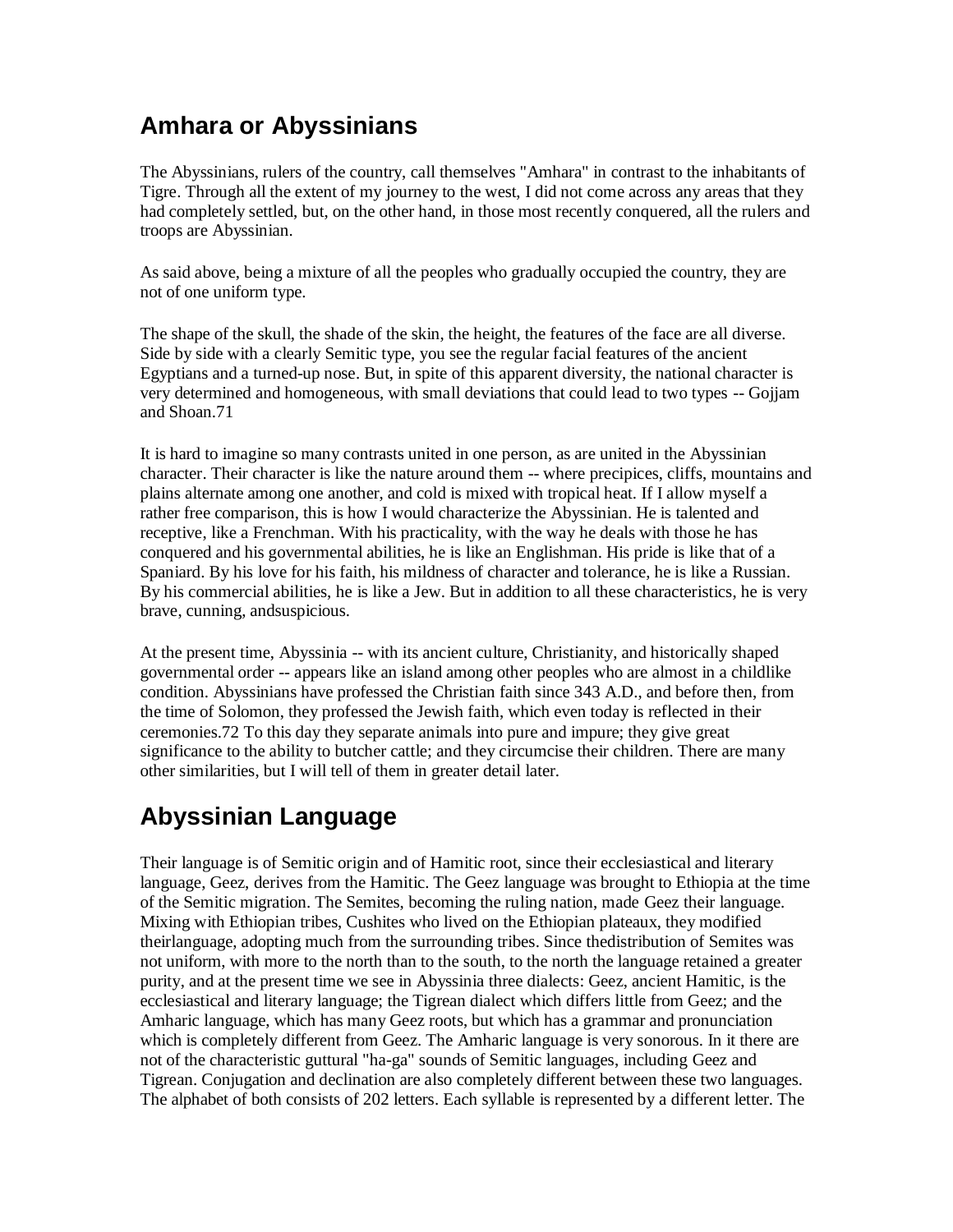written form of the letters is similar to ancient Chaldean. They write from left to right. (It is significant to note that the all easternpeople write from right to left.) Regarding the pronunciation of several consonants there are several complications. Forinstance, there are three different ways to pronounce the letters"h" and "t"; there is a difference between "ts" and "t-s"; andthere are two ways to pronounce the letter "s." All books are printed in the Geez language, and only in recent times have several appeared in Abyssinian: Feta Negest and Tarika Negest.

The first of these is a modified Code of Justinian; and the second is the history of the reigns of kings. The people have preserved some legends relating sometimes to former kings, but mostly to saints. Of the kings, Atye Zar Yakob (1434-1468) still lives in the memory of the people. He ruled all of present-dayEthiopia, including Kaffa and Mocha. I was unable to find any epics. There are some stories and proverbs.73 There are veryfew songs about the country, almost none, because their singers prefer to touch upon lively interests of the day with their songs or to sing unceremoniously about the person who invited them, in hope of getting a good tip. If the tip isn't good enough, thepraise slowly turns to insulting abuse. Songs with indecentcontents are also very wide-spread. In Abyssinia there are two kinds of itinerant singers: azmari and lalibala, which arealways at odds with one another. The azmari sing, accompanying themselves on a singlestringed instrument like a violin, which is called a masanko.74 The lalibala sing heroic couplets with great enthusiasm, and with them there is a chorus of boys or girls who sing the refrain. These singers represent a completely different class of people, and are not subject to the general laws of the land. No one has the right to bother them, under threat of severe punishment, and the singers can ridicule and blame whomever they please, even the emperor himself to his face.

They all are afraid of this mockery and generously reward singers, using them also as a way to increase their popularity.

Azmari sing with great affectation, somewhat nasally, and during the song and roll over with their whole body in time to the music. For the most part, what they sing is improvised. Some of their tunes are very nice. Lalibala do not sing, but rather yell or growl some kind of heroic recitative; then the chorus sings some monotonous tune.

# **Abyssinian Family Life75**

The family life of the Abyssinian is very simple and almost the same in all classes. Houses in Shoa are wooden; those in the north are stone. Their structure is very simple. They drive sticks or stakes that are two and a half to three arshins long [70 to 84 inches] into the ground around a circle with a radius that is also three arshins [84 inches]. In the middle is a large post which serves as the base for the roof. The roof and the walls consist of the same kind of stakes and are connected together with ropes or pieces of bast. The house is not divided by partitions, but from one of the sides they make a back shed for horses or sheep. In the middle of the house is the hearth, on which they cook food in clay pots. By one of the walls is the alga -- a bed, consisting of a wooden frame on supports and a belt binding. All the rest of the space is covered with large clay pots. There are no kitchen-gardens. Large houses of leaders are built by the same system and attain 16 arshins [12 yards] in diameter. Sometimes they build them without a central post. Around the circumference, they stick large slivers of wood or stakes five arshins [4 yards] high, and in the middle around the circumference of a little circle drawn inside are several large posts. On these posts is placed a circle of flexible bamboo poles, tied together with ropes, and on this circle is held the whole roof, which consists also of flexible thin spokes or slivers, joined together above in a conic shape and fastened to a whole series of intermediate horizontal circles made of bent bamboo. The wrap these circles with multi-colored skins, and obtain a very beautiful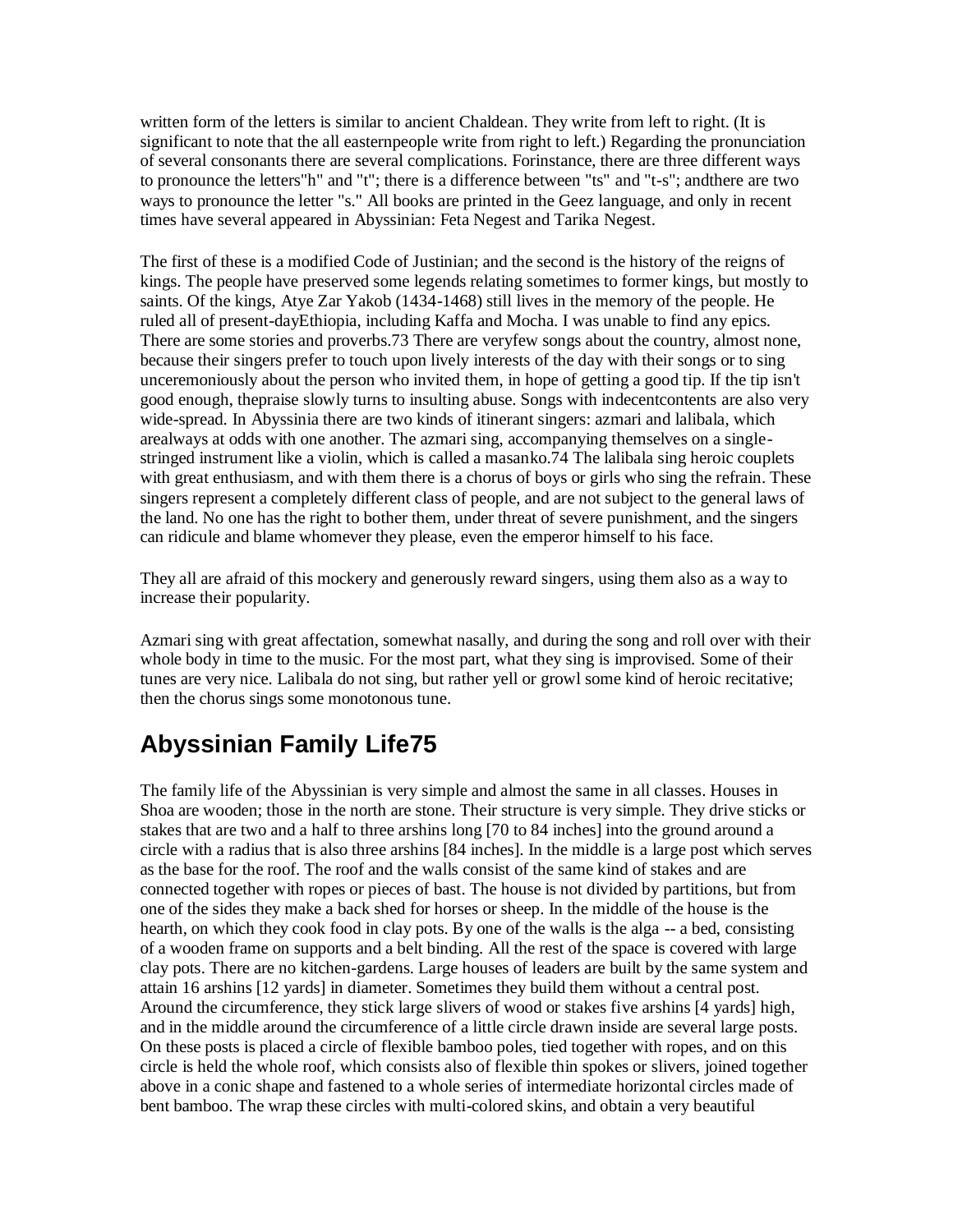appearance.

### **Abyssinian Clothing**

The clothing of the Abyssinians consists of white trousers. The well-to-do have white thin cotton shirts. The highest personages wear silk ones. The waist is wrapped in a long wide piece of cotton material, over which they wear a bandoleer, if they have one, and a saber. On the shoulders they throw a shamma, a large square piece of white cotton material made locally. It is worn like a Roman toga, and there are many nuances in the way it is worn. At home, where each Abyssinian considers himself as an independent lord with full rights, like the emperor in the empire, the Abyssinian dons the shamma throwing the ends behind both shoulders and wrapping it around his whole body. The extreme expression of pride is a sitting or quietly moving Abyssinian, wrapped up to his nose in a shamma, looking with disdain on all that surrounds him. In the presence of or in the home of a higher person, no one other than this person can wear his shamma in this way. Others wear theirs in two ways. Half the shamma is wrapped around the waist, forming a kind of skirt; and the other, free half is picturesquely thrown over the shoulders. This is how all wear it when they speak with the negus. for instance, or a slave before his master. In addition, during a conversation the rule is observed that the younger when speaking to the elder, covers his mouth with the free end of the shamma. Furthermore, a courtier, when leaving the emperor or his leader, covers both of his shoulders with the free half of theshamma. Also, in law court, the plaintiff and the defendant wrap half the shamma around the waist and, hold the other hand in their hands. They like to cover their head with white muslin.

This is in imitation of Menelik. Previously each brave man who had killed an elephant, lion or man braided his hair in plaits.

Menelik always wears a headband. In recent times, felt hats with wide brims have come into use. They usually don't wear footwear and only when going to hot places do they wear something resembling sandals. The highest persons put on over the shamma what they call a kabba. This is a satin cloak with a hood, bordered with fringe. For covering from rain and cold, they have something like our felt cloak. This consists of thick felt, butsewn so that it doesn't come undone. The hood is on the back of it. The clothing of the women differs from that of the men in that, instead of trousers and a thin shirt, they wear a long, thick shirt that extends to the heels. The wealthy have themembroidered with silk. Around their waist they wrap the same kind of sash as the men, and on top they throw a shamma, and some a cloak.

# **Abyssinian Food**

The usual food of the Abyssinian consists of injera (a kind of pancake bread, which is round, about 3/4 arshin [21 inches] in diameter), which they eat dipped in sauce made of pea meal with pepper. The wealthy add to that butter and meat. Their national and favorite dish, which they succeed in eating quite rarely is brindo, raw fresh-killed meat. A huge fillet or thigh is held by a servant over a basket around which those who are eating sit.

Each chooses a piece for himself and cuts it out. They can eat an enormous quantity of raw meat, but all Abyssinians without exception have the inevitable consequence of that -- tapeworm.

Therefore, it is the established practice among them to eat once every two months the cooked berries of the kusso tree to expel the parasitic worms. They very strictly observe fasts. On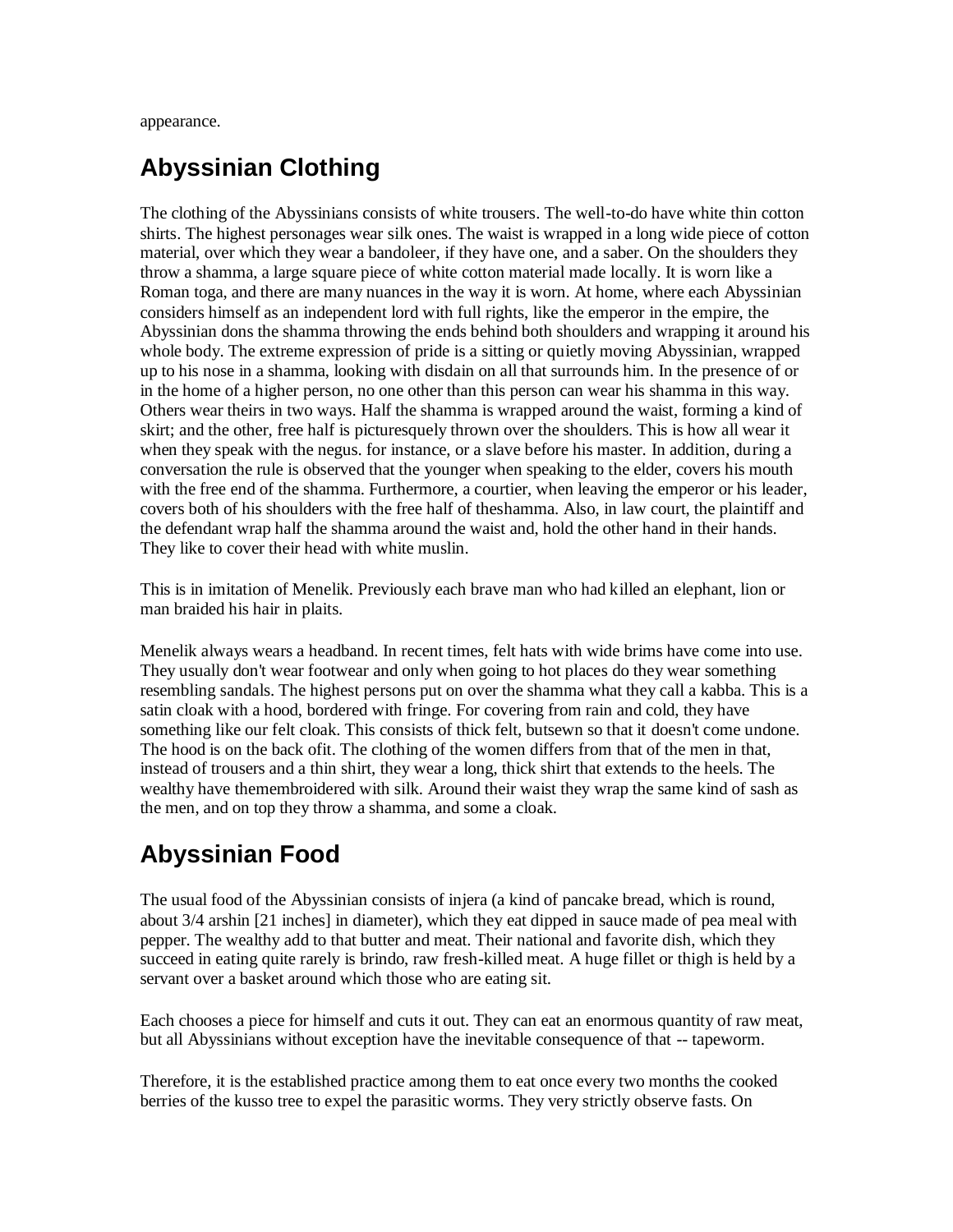Wednesdays and Fridays they do not eat until noon; and during fasts, even fish is forbidden.

# **Abyssinian Way of Life and Etiquette**

In his own home the Abyssinian is the complete master and zealously protects his right of the inviolability of his dwelling, like an Englishman. In the home of each wealthy Abyssinian the same strict etiquette is observed as at the court of the emperor, although, of course, to a lesser degree. There is a whole series of various domestic posts. For instance, the agafari, is the one who admits those who wish to see his master.

There are agafari of the husband, the wife, who manage large receptions. They are usually very important and full of their own dignity. They always have in their hand a thin stick or little whip. The azzaj manages the house and all the property.

There are chiefs of the various departments of the household economy. The kitchen chiefs are the cookers of honey, the injera-byet, wot-byet, and tej-byet. The chief of the stables is the balderas. The asalyfi is the one who cuts the food in pieces and serves the food and drink. The elfin ashkers are the servants of the bedroom. They are usually notably good-looking youths with gentle, graceful movements, with refined Abyssinian manners, always remarkably draped in their shammas.

The day of an Abyssinian noble usually begins and ends very early. He gets up at sunrise and with his secretary -- tsafi -- and get down to work. The secretary reads to him the correspondence that has been received and answers to these letters are composed. Having finished that the noble goes to the courtroom to dispense justice. All available soldiers and chiefs have already assembled in the yard to accompany him. He sits on a richly attired mule. Over him they unfurl a parasol, and the huge procession moves to the courtroom. At eleven o'clock on ordinary days and at two to three o'clock on fast days they have dinner. The wife is not at this meal. She sits in the elfin -- the bedroom. Nobles dine with their closest leaders. After the dinner of the master, the servants who are in attendance on him eat what remains, and if the master wants to especially distinguish one of them, he gives him his partly eaten piece of meat or partially drunk decanter of mead. After dinner, mead -- tej -- and beer -- tella76 -- is brought in decanters. And conversation begins, the thread of which is always maintained by the master. In this regard they have striking talent, and the popularity of a leader to a large extent depends on his skill in conducting conversation.

At every minute people come to disturb the master about this or that matter. Only in the evening do all the retainers go away, business ends and he can spend a few hours with his family.

At about seven o'clock he has supper with his wife, and at about nine o'clock he has already gone to bed.

# **Abyssinian Family**

Families, as we know them, do not exist among the Abyssinians. Therefore, mutual love among members of a family, with very rare exceptions, does not exist. The absence of family is due to the position of women in Abyssinia and the instability of marriage.

With very few exceptions, all marriages are civil. As a result, it is sufficient if the groom and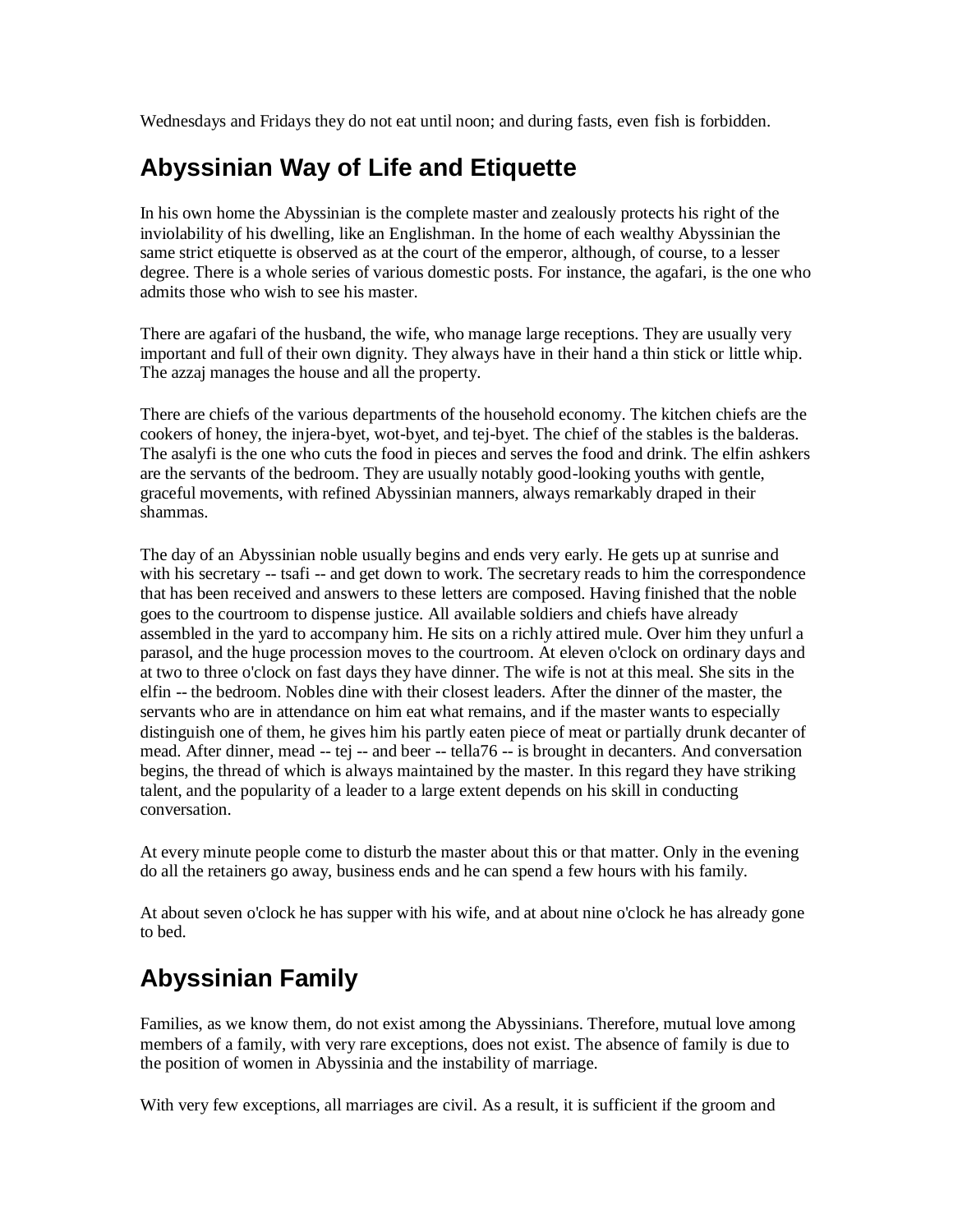bride in the presence of two witnesses -- kuas -- declare in the name of the negus that the marriage is made, and then the witnesses look after the property brought by the wife and also are responsible for the obligations which the groom takes on himself in relationship to the family of the bride. From the moment of swearing by the name of the negus, the marriage is completed, but to divorce is just as easy as to marry. In front of two witnesses, the husband sets the wife free, and then if the divorce was not a consequence of discovering unfaithfulness of the wife, than in going she has the right to half of all the property which they then divide. Only after many years of peaceful life together do the husband andwife decide to have a church wedding, which is inviolable.

Priests are all married in church weddings. Because divorce is so easy and families change so frequently, one mother might have children from several fathers; and the position of the children is extremely uncertain. For instance,having divorced the first husband, the mother takes an infant with her and leaves another with the husband. Then she marries a second time, also has children from the second husband and a second time divorces, and this time leaves all the children both from the first and from the second marriage with the second husband. I saw little love of parents for their children. Above all, brothers and sisters are friendly to one another. At a strikingly early age children cease being children. They are very serious, rarely play pranks and you can entrust them with important things to do, which they will take care of and not make a mess of it. Their independent life begins very early.

The Abyssinian woman is terribly coquettish and beautiful; but for the most part, she is short, poorly built and rarely has many children. Having few children must be due to the very early marriages. I knew a case where a girl seven years old was given in marriage. They marry quite frequently at nine years old,regardless of the fact that they are physically completely developed. The position of women is very free in the lower class and completely closed in the higher class. Eunuchs watch over them. They cannot go anywhere without a huge escort. In other words, on those rare occasions she is accompanied by her whole staff of chamber maids and eunuchs, and they sit her on the mule and take her off the mule, closely screening her by shammas from the view of strangers. In the higher class, almost all women are literate and even well-read. Very often, important correspondence is carried on between husband and wife. Since relations between the sexes are very easy, there are almost no instances of love affairs and jealousy. Catching the wife in infidelity at the scene of the crime, the husband has the right, with impunity, to kill both of them, and usually does so. But until such time as the infidelity has not been clearly discovered, the husband does not express either jealousy or suspicion. The closed conditions of women of the upper class are stipulated by etiquette.

The birth of a child is not a prominent, happy event in the family. For the Abyssinian woman a child is almost always a burden. At birth, a male child is circumcised on the seventh day and christened on the twentieth. A female child is circumcised on the fourteenth and christened on the fortieth. At the christening, the child is given the name of some saint. They never call themselves just by this name but always with prefixes, for instance Wolda Mikael -- "birth of Michael," Gebra Maryam -- "slave of Mary," Haile Iesus -- "strength of Jesus." For the most part they do not call themselves by the name given at christening but with a nickname. There are some very original nicknames, for instance, Setayukh -- "How much I see" or Enatenakh -- "You are to mother," Sefraishu -- "Find the place", and for women, for instance, Terunesh -- "You a clean person," Worknesh -- "You are gold," Deseta -- "Happiness."

Death among them is a very sorrowful event, mourned by all the relatives and acquaintances. And on this occasion there appears a contradiction of their character. Indifferent in his family feelings,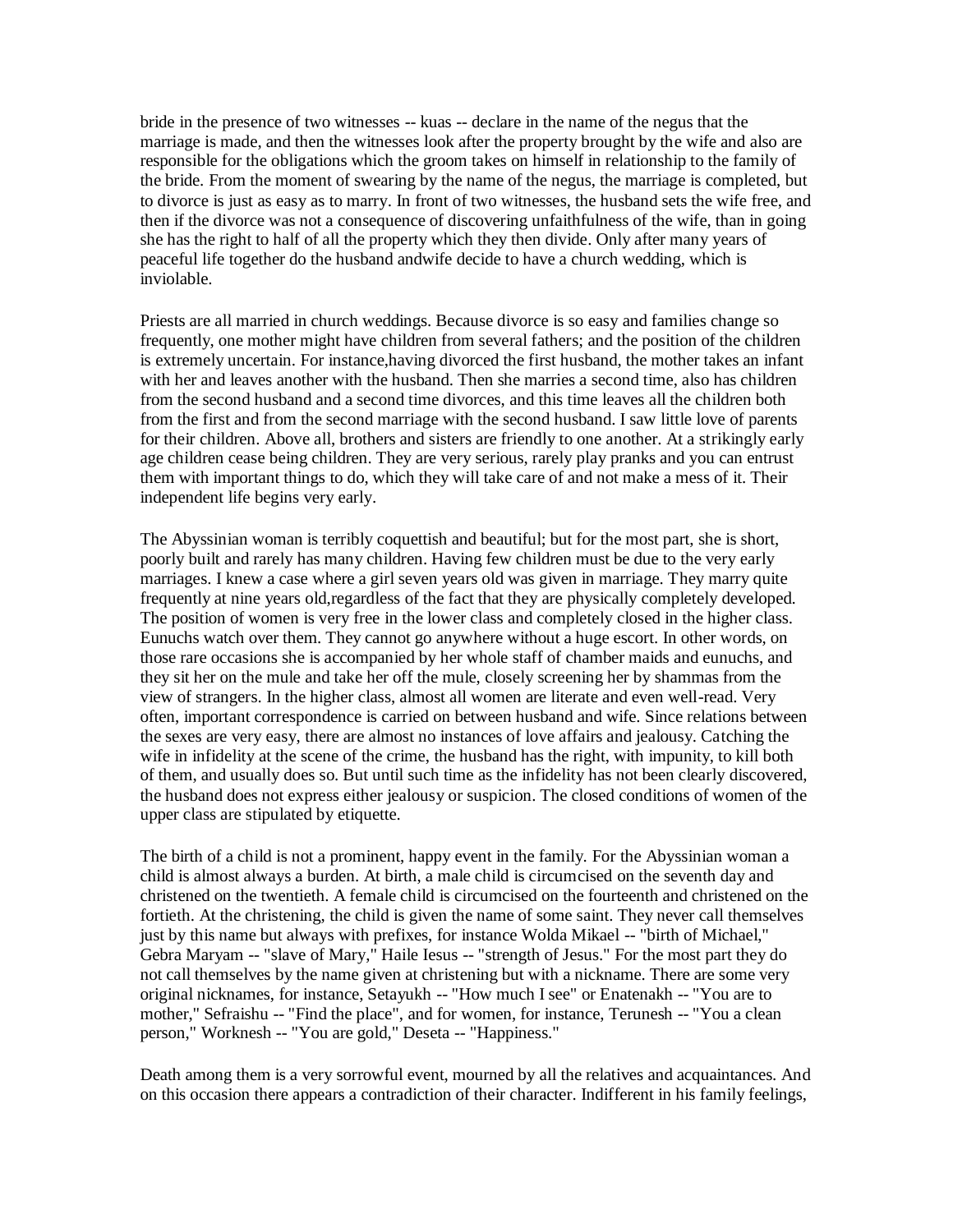the Abyssinian comes from afar to mourn at the grave of a relative. The Abyssinian dies quietly, in spite of the fact that during a grave illness for several days before death, in his house a mass of people crowds together, before time, to mournhim. (By the way, this happened to me when I was seriously illin December of 1896, and my servants believed that my end wascoming.) When it is apparent that death is unavoidable, the person who is sick takes kusso (a purgative) to drive out parasitic worms before death. (It is considered indecent to die with these in one's stomach). Then he takes confession and is given communion. They wash the corpse, roll it up in linen and, with loud weeping, carry it to the church where, after mass, they bury it with the head to the east. They have mourners, but they do not collect the tears in a vessel. Relatives wear mourning clothes, consisting of dirty, torn and old clothing. For several days the closest relatives do not leave the house, and during this time everyone who knew the deceased pays his relatives a visit of sympathy; and, over a small bottle of tej (mead), they weep together with them. In such cases the effusiveness of the Abyssinian character is expressed. Whether he rejoices or grieves, he tries as much as possible to express this and let it be known. Their mimicry and manner of conducting themselves always corresponds remarkably to the occasion. For instance, mourning the death of someone who is a completely stranger, the Abyssinian seems at this time to be completely crushed by grief, and finally having convinced himself of this, he weeps almost sincerely.

The property of the deceased is divided among the children and among them they do not have the right of inheritance by the eldest. Always the land, and very often all the property of the deceased is inherited by whoever of the children was closest to him.

# **Abyssinian Division into Classes**

Some writers compare present-day Abyssinia with Europe in feudal times and identify its system with the feudal system. But is this really so? The first condition of a feudal system is the division into classes and hereditary ownership and class advantages, which Abyssinia does not have. In Abyssinia there is an aristocracy of position -- people who at the present moment are in power. There are merchants, priests, monks, soldiers, artisans, and peasants. But all of these are differences in positions or occupations, and not separate closed classes.

In Abyssinia there is no hereditary nobility, and it would even be unthinkable given the country's family structure. There are some families which lead their kin from afar. There are some who consider themselves descendants of kings and at this time are in the lowest position. In the Abyssinian language, there isn't even a word to express "nobility." Sometimes in an argument they say, that "I am bale abat," which means "one who has a father."

But this is not to determine his noble parentage, but rather in contrast to someone whose father was a slave or who himself was a slave. The concept of hereditary nobility is incompatible with the practical mind of the Abyssinian. They admire wealth, position, and personal servants, as long as these elements of strength are evident. But if they should go away -- if the wealthy man is impoverished, if the leader had his territory taken away from him, if someone who was powerful at court falls into disgrace, or if children of a powerful and great man do not represent anything remarkable by their wealth or position -- then these people become equal with all others and the lowest soldier will talk down to them ["tutoyer" in French]. But nevertheless, when distinguishing among gentlemen, they always give preference to individuals whose fathers were in the same position.

Selection for the highest government posts is based on the principle of personal merit. And in addition to that, in order to be recognized as emperor, besides the actual power, one must have the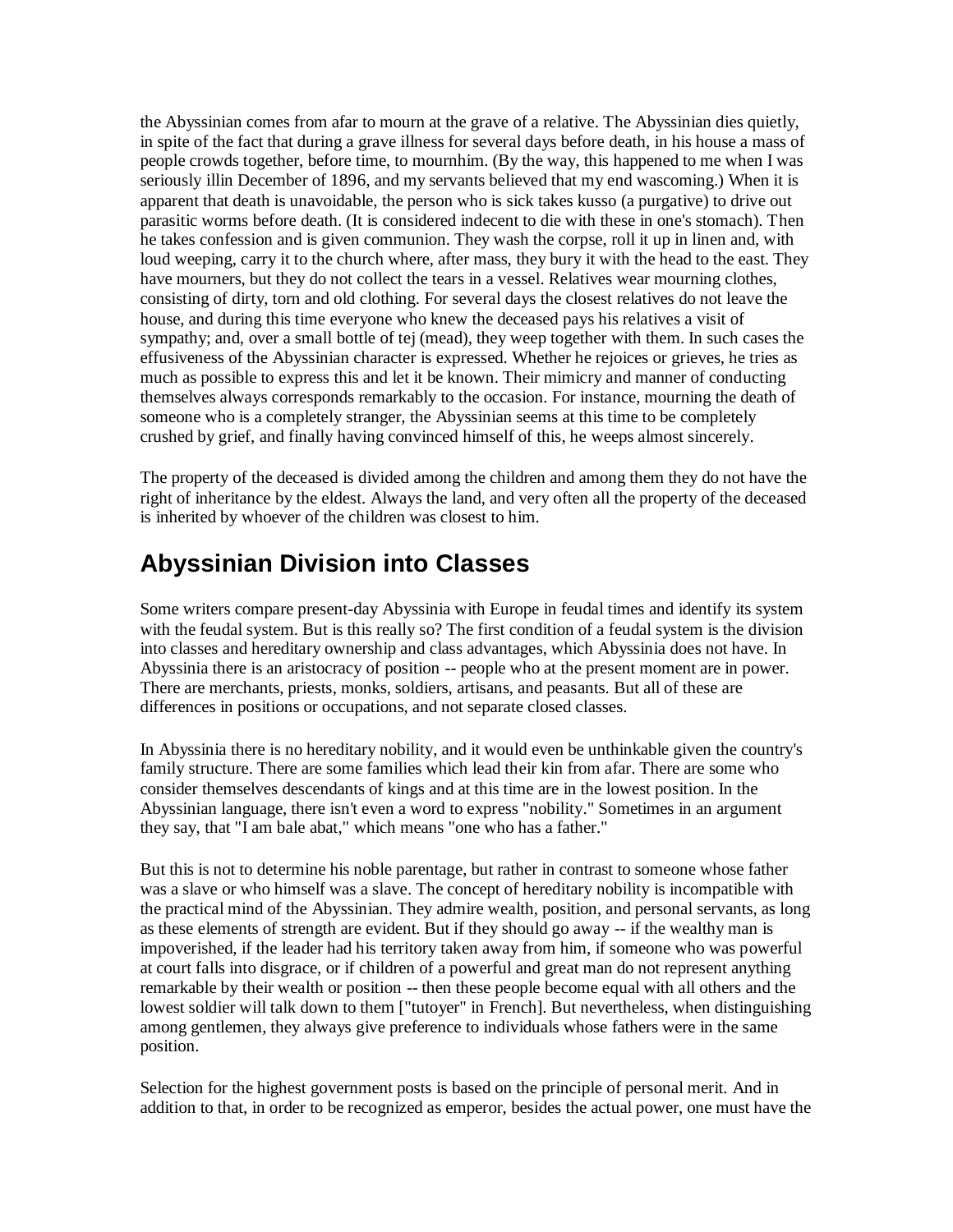ability to show that one is descended from Solomon.

Rases and dajazmatches are very often relations by marriage or by blood with the reigning emperor and his wife. The emperor and empress try to tie them closer to the throne by having them marry their relatives. But some of them came from the very lowest positions.

Thus we see that nobility as a class does not exist, but there is a class of those in high positions; or you could call it a service aristocracy, the membership of which is half by chance.

The concept of "mesalliance" does not exist in the upper class. They select their wife by desire, and sometimes from among the servants. Children of the upper class usually start out at a young age at the court of the emperor or of one of his principal leaders. There they carry out the responsibilities of a houseservant and receive the highest Abyssinian education: they learn to play the lyre (bagana),77 to play chess, reading, writing, theology and military exercises. Becoming personally known by the emperor or another individual at whose court they serve, and finally, winning the favor and confidence of him, they obtain some appointment. But at court are found not only the children of those in the highest posts, but also many who are there by chance. Posts are neither for life nor progressive. Each person who holds a post considers himself the the direct servant of the person who gave him that assignment. The only similarity between present-day Abyssinia and Europe in feudal times is the apparently considerable independence of those who govern the territories, but was we will see later, this autonomy is veryrelative and the proprietorship is not hereditary.

The life of the upper class is very simple and uniform. In this regard it differs from the life of others. This crowded court and etiquette represents in miniature the court of the emperor. Their manner of conducting themselves with subordinates is notable for remarkable restraint and dignity. In general, the upper serving class have great qualities. They are very devoted to the leaders who assigned them to their job and zealously guard the interests of their patrons.

The Abyssinian clergy consists of "white" -- priests and deacons, "black" and debtera -- scribes, who are secular individuals who live in churches. The similarity to feudal times lies in the existence of ecclesiastical lands, very large and independent properties controlled by them. Each church has its land, half worked by peasants. Each monastery also has lands, and, in addition, their bishops and ychygye (the leader of the monastic order of Saint Abun Tekla Haymanot) own extensive lands.

Each man who feels the vocation can go into the clerical ranks. But only those who have been prepared for it and who marry in a church ceremony are consecrated as priests. All deacons are children. Those who have prepared themselves for the clerical calling, but have not been consecrated as priests, not feeling this vocation, continue to live in churches and are called debtera -- scholars or scribes. They have great influence on the affairs of the church. In each church, the leader of all the clergy who live there (the clergy of a parish can reach as highas 300 men in a single church and never is less than 25) and of the church lands is appointed from among the debtera. The clergy -- especially the debtera and itinerant monks -- have great influence on the people. Each person of the upper class has a confessor, who plays a large role in his family life. In the Abyssinian clergy, many characteristics of Judaism have been preserved. Debtera, for example, take the place of the former scribes and Levites. They sing during the church service, devote themselves to theology and copying holy books. The Abyssinians have preserved some ceremonies borrowed from the Jews. They read the Psalms of David more often than the Gospels. But, in spite of all that, Abyssinians, and especially their clergy, are ardent and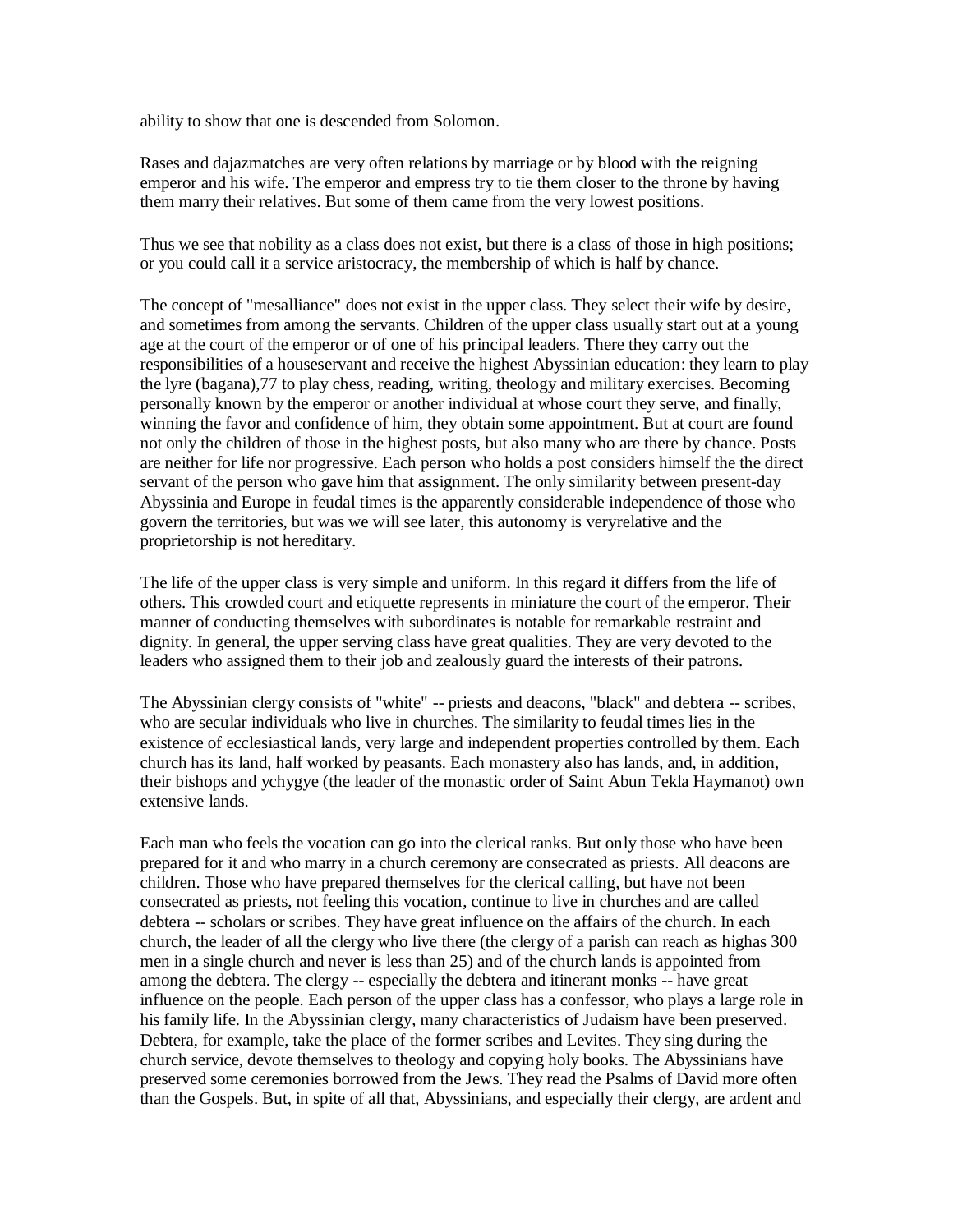sincere believers, and among their monks there are many ascetic heroes. (For more details on that see the chapter "Church and Faith.")

Military service is the favorite profession of Abyssinians, but having the full freedom of a person in the limits of the responsibilities he has taken on for himself, each enters into service by his own desire and choice. The army is very well paidand in peace time does not entail any work. (The army will be described in detail later.)

Merchants constitute a somewhat separate class and are subordinate to nagada-rases ("chief of traders" -- of which there are three). Some towns are populated exclusively by merchants and regardless of the fact that they are located among other estates, they are governed separately from the others. The merchants are distinguished by great resourcefulness and commercial abilities, which they inherit, in all probability, from their Semite ancestors. They usually buy goods from Galla merchants and take them to the sea. Some even take them to Aden.

Membership in the merchant class is as random as is membership in the other classes, and is not based either on heredity or on other positions.

Those who work the land (peasantry as a class does not exist) become such by their own desire. There are two kinds of them: those who owe a rent to whoever has title to their land, whether this is the emperor or someone else, and those who in some provinces possess their won land. Abyssinian farms have less of a many-field system than Galla ones. They do not grow roots, as the Galla do. But they work the land well enough using the same tools as the Galla. The livestock among them is the same as among the Gallas: bulls, cows, sheep, goats, horses, mules, donkeys, and in the north there is a special breed of rams with very long wool.

The artisans -- for the most part descendants of the Felasha -- are concentrated at the courts of rulers. Weavers and smiths often live separately. Among the artisans are smiths, joiners, tanners, saddle makers, weavers, goldsmiths, and gunsmiths.

# **Abyssinian Slavery**

Continuous wars which yield many prisoners, and the necessity for a large number of workers to support the way of life of the upper class gave rise to slavery. But this slavery is only similar in name to what we are accustomed to understanding by this term. By a law issued by the Emperor Menelik, slavery has been abolished in the country; and at risk of having one's hands cut off, it is forbidden to sell or buy slaves. Nevertheless, those who were captured earlier, and recently captured Gallas and Negroes stay at the homes of their masters and continue to work for them, receiving food and clothing in return. This is a very indefinite condition, which could not be called either slavery or freedom.

For instance, a runaway when captured is returned to his former master and is punished for escaping, but the children of slaves are not slaves, and willingly, faithfully, by force of habit stay at home and serve their masters. To buy or sell slaves is forbidden, but you can give them. Today you can also say with certainly that that the last remnants of slavery will soon be abolished and Abyssinians will change to paid labor since the waythey conduct wars has already begun to change its character, turning from the former raids to conquest of new lands and annexation of them. Since all the conquered inhabitants are attached to the land, war will not yield slaves. But the slavery there is today is a very mild of it. They treat their slaves very well, do not force them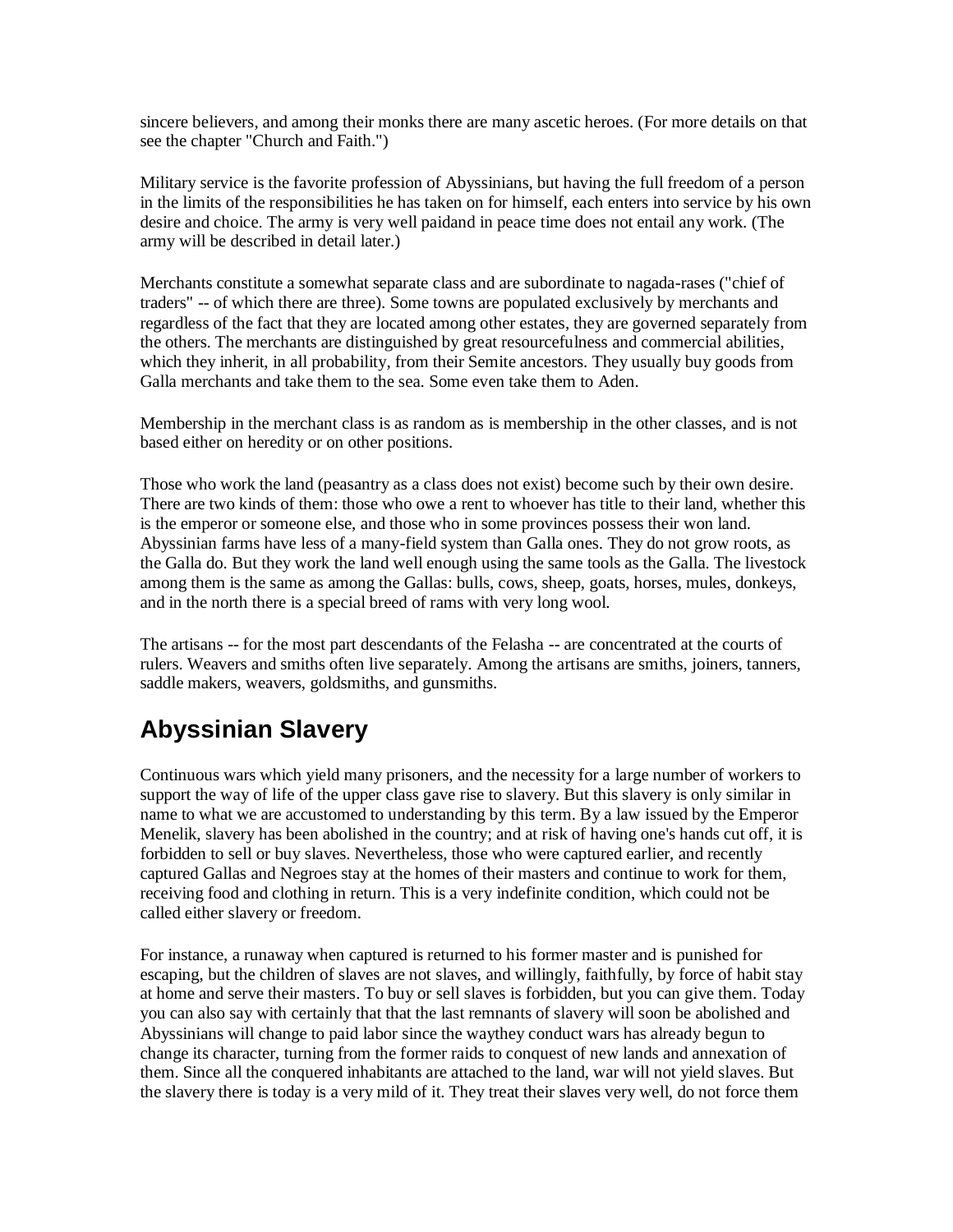in their work and consider them as members of the family.

# **Abyssinian Distribution of Property**

The distribution of property in the country, despite the existence of a large number of beggars, is rather even. Few are those who stand out conspicuously above the general level. The right to own land only exists in a few provinces, namely Tigre and Shoa and others at a distance from the imperial power. All land belongs to the emperor. The distribution of land in central Abyssinia took place historically. Part is owned directly by the emperor, part is granted to the church, part is given to the proprietorship of private individuals half and half or by other arrangements, and part is distributed to military leaders in the form of pay. Galla lands together with their population belong to the emperor by right of conquest. All Galla are considered obliged to pay rent, and at the present time the same process is beginning which took place in Russia at the time of Boris Godunov -- the process of turning people into serfs. Considering himself free, a Galla who is dissatisfie with the governor of the territory or with the burden of taxes abandons his home and goes to another Galla, who willingly accepts him. This phenomenon serves, in the first place, as a curb against too greedy administrators, but then, on the other hand, it gives rise to a large number of complaints against neighbors -- a constant correspondence with demands for returning those who have left,which, of course, rarely succeed. In former times, the majority of Galla fled to the autonomous Galla lands -- Leka, Wollaga and Jimma. But now the emperor has forbidden the rulers of these lands from accepting new immigrants. This should be the first step toward finally turning the whole Galla population into serfs.

The export and import trade of Abyssinia is in the hands of Abyssinians and a few Europeans: French, Armenians, and Greeks.

For the most part, imports consist of guns (through Jibuti), cheap paper linen from India, glass vessels (small decanters), silk and velvet cloth, and small items. Exports consist of coffee, ivory, gold, musk, and skins. Both imports and exports are directed to four points -- Massawa, Jibuti, Zeila, and Berber. Massawa has now, with the shift of the political center of Abyssinia to the south, lost its former significance. Jibuti is gaining more and more importance as the sole point for import of guns, but the main part of the native trade goes by way ofZeila to Aden. Berbera serves as the port for Somali lands and the southern regions of Jimma and Kaffa. Merchants sell their wears at marketplaces which are found at each little populated point. Exchange is conducted in money. The monetary unit is the Maria Theresa taler and pieces of salt (amulye) which are six vershoks [nine inches] long, and one vershok [one and three-quarters inches] thick. They give seven pieces of salt for one taler. Now the emperor is trying popularize coins of his own mint of various values, but up until now he has been unsuccessful.78

# **Abyssinian Games**

It is said that how they pass their free time and games indicate the character of a people. In this regard, the Abyssinians have a wide range of games according to the time of the year and their appropriateness for big holidays. The Abyssinian sometimes does not play an unseasonable game, even though all the circumstances favor it.

In the month of September on the holidays of Maskal, Holy Cross Day, everyone who owns a horse plays guks. They prepare horses for this big game, and on the day of the holiday they all go out on the plain. This game is an imitation of actual individual cavalry combat. Dividing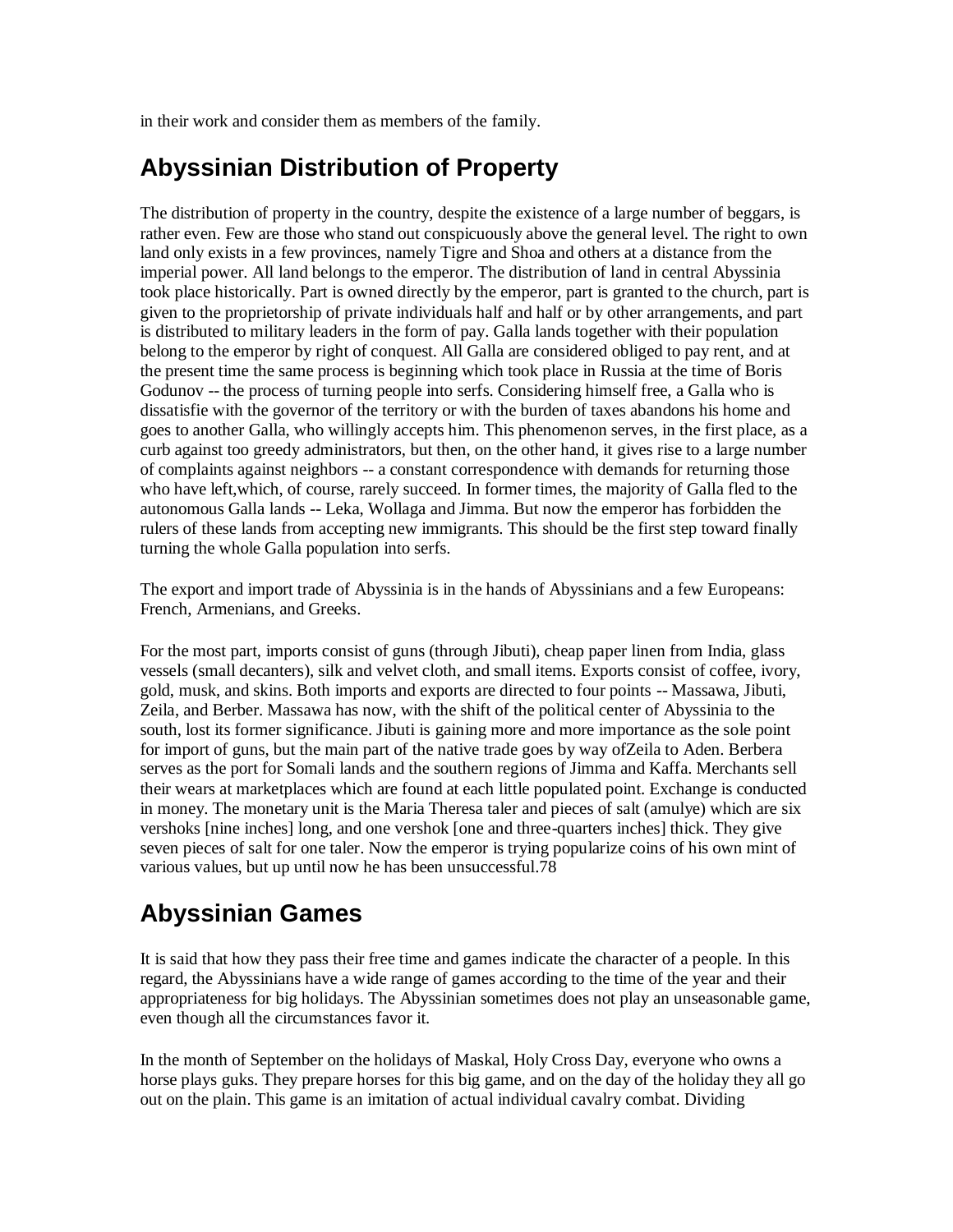themselves in two groups, several dare-devils engage in battle. They fly at full career at someone on the opposite team and, not having galloped a hundred steps, sharply turn and gallop away. Those who are summoned and others with them pursue those who summoned them and throw at them a javelin without a point, which the others parry with their shield, and some who are dextrous parry with a javelin. Once started the battle becomes general: clouds of flying javelins, sometimes the dry sound of one striking a shield and a mass of riders racing forward and backward at full career. Among the horses, servants of the gentlemen dart in and out and bring them javelins. It is rare that such a game takes place without unfortunate accidents, sometimes ending in death, since besides the force of falling of the javelin, even without a point, is so great that it pierces the shield. And I know of an incident when one Abyssinian broke his arm because a javelin pierce through his shield. (By the way, the Gallas, having adopted this game from the Abyssinians, are enthusiastic about it even more than the Abyssinians are.)

In November begin the games that lead up to the great games of guna on Christmas. The people call the holiday of Christmas also guna. The reason for this, I believe, is the same as that amongus in Russia, where a holiday of a pagan cult is timed to take place with a Christian one. For example, kolyada, Shrovetide, is the celebration of John the Baptist.

The game of guna consists of two teams, armed with wide sticks that are an arshin (28 inches) in length, try to drive a small piece of wood to the enemy's side. All, old and young, play at Christmas this game that, like guks, rarely can take place without unfortunate accidents.

From the beginning of Lent begins the time for the playing of was -- a ball made of rags. One person, sitting on the shoulders of another, throws in a heap the playing balls. Whoever gets the ball sits on the shoulders of the one who threw it, and the game goes on forever.

At Easter again they play guks and the so-called giji. A thin pole is set us and they throw javelins at it from 50 paces. When someone hits the target three times, all the others lie on the ground and the winner goes past them.

In August after the rains, they play jiraf -- long whip. All, having armed themselves with a long strap, are divided into two teams and try to drive one another away. In the end, the weaker team runs away. This also doesn't happen without mutilation.

These games have great educational significance. The whole nation takes great interest in them and these games demand from the player great endurance, dexterity, and quickness of understanding and accustom them to danger.

Their household games are senterei (chess) and gebeta, a kind of backgammon. The chess moves are the same as the way we play the game, but the circumstances are different. For example, the game is not considered lost if the king is taken. Gebeta is similar to backgammon, but dice are not thrown. Rather the game is based on calculation, so it requires very quick wits. On a board or simply on the ground, there are 12 or 18 little holes.

At the beginning of the game half the holes belong to one player and half to the other. In each little hole there are three pebbles. Shifting these pebbles in accord with known rules, they win over from their opponent his holes and pebbles. The person whose last pebble arrives at a hole where there are three pebbles takes possession of that hole.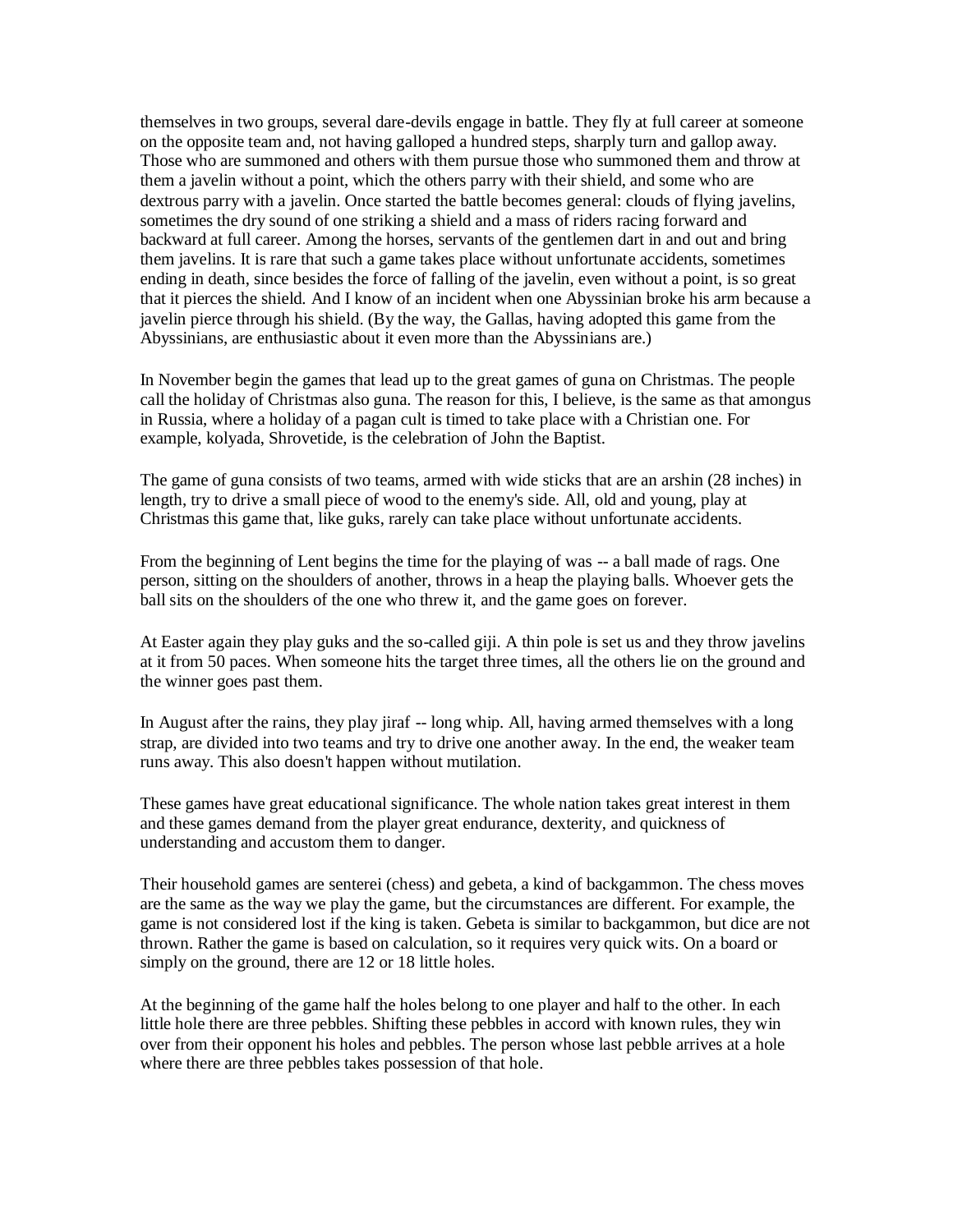# **THE ETHIOPIAN SYSTEM OF GOVERNMENT**

The empire of the now-reigning Menelik II, king of kings of Ethiopia, consists of the following domains. Listing them from north to south, they are:

Ras Mengesha Yohannes -- Tigre. Ras Mengesha is a natural son of Emperor Yohannes IV. Yohannes' legitimate son and heir to the throne was Ras Area, who married the daughter of Menelik -- Woyzaro Shoareg. Ras Area died. The boundaries of Tigre once extended to the shores of the sea; but first Turks and Egyptians and, especially in recent times, Italians drove back the Abyssinians to the other side of the Mareb River. Although the Italians were defeated in the last war, in the peace treaty it is assumed that the boundaries stay at Belesa-to-Mareb.79

Ras Wali -- the mountain province to the south of Tigre: Lasta Samyen, Eju. He is a brother of the Empress Taitu and son of the Tigrean Ras Wolda Giyorgis.

The dynasty of the Wagshums -- the provinces of Wag and Derru. There are two brothers: Wagshum Wangul and Wagshum Kabeda. They are a strong Jewish type, but in all probability theirancestors were Felasha kings, since the mountains of Samena and Wag are populated by them. (Felasha are Abyssinian Jews).

Ras Mikael -- Wollo. Ras Mikael, baptized by the Emperor Yohannes, is a Galla,formerly king of Wollo.

Negus Tekla Haymanot is king of Gojjam, Damot, Amhara, Gindeberat, Jimma, Lima, Guder and Horro. Negus Tekla Haymanot, formerly Ras Adal, is the son of Ras Gosho. He was crowned negus by Atye Yohannes in 1881 for the conquest of Kaffa.

Ras Mengesha Bituaded80 -- Gondar and Begamedyr. The title bituaded means "favorite." It is usually given to one of the rases who is closest to the reigning emperor. He is entrusted with the government of the provinces of Gondar and Begamedyr. The city of Gondar was formerly the official capital of Abyssinia. (Today, besides Ras Mengesha Bituaded there is a Bituaded Atnafi, an old man, ruler of a small area, and a favorite of the negus.)

Azzajs -- those who rule lands of Emperor Menelik, are generals of his own army. They rule parts of the kingdom of Shoa, of the hereditary domain of Emperor Menelik. Shoa consists of the provinces of Tegulet, Ifat, Menjar, Bulga and Ankober.

Ras Makonnen -- Harar, Chercher, Itu, Erer, Ogaden. Ras Makonnen is a nephew of the emperor on his mother's side.

Dajazmatch Wolda Gabriel -- Bali and part of Arussi.

Ras Dargi -- Arussi, the homeland of the Galla people. Ras Dargi is the son of Atye Sahle Selassie, the grandfather of Menelik. Besides this recently conquered province, he also rules a small region near Gondar. He is very dear to the emperor and has great influence.

Dajazmatch Balachio -- Sidamo. Formerly Lyj, Balachio is a son of Dajazmatch Beshakha. Balachio was in Petersburg with the embassy of Damto. This year on the occasion of the death of his father, killed at Adowa, the emperor gave him the government of his father's former lands.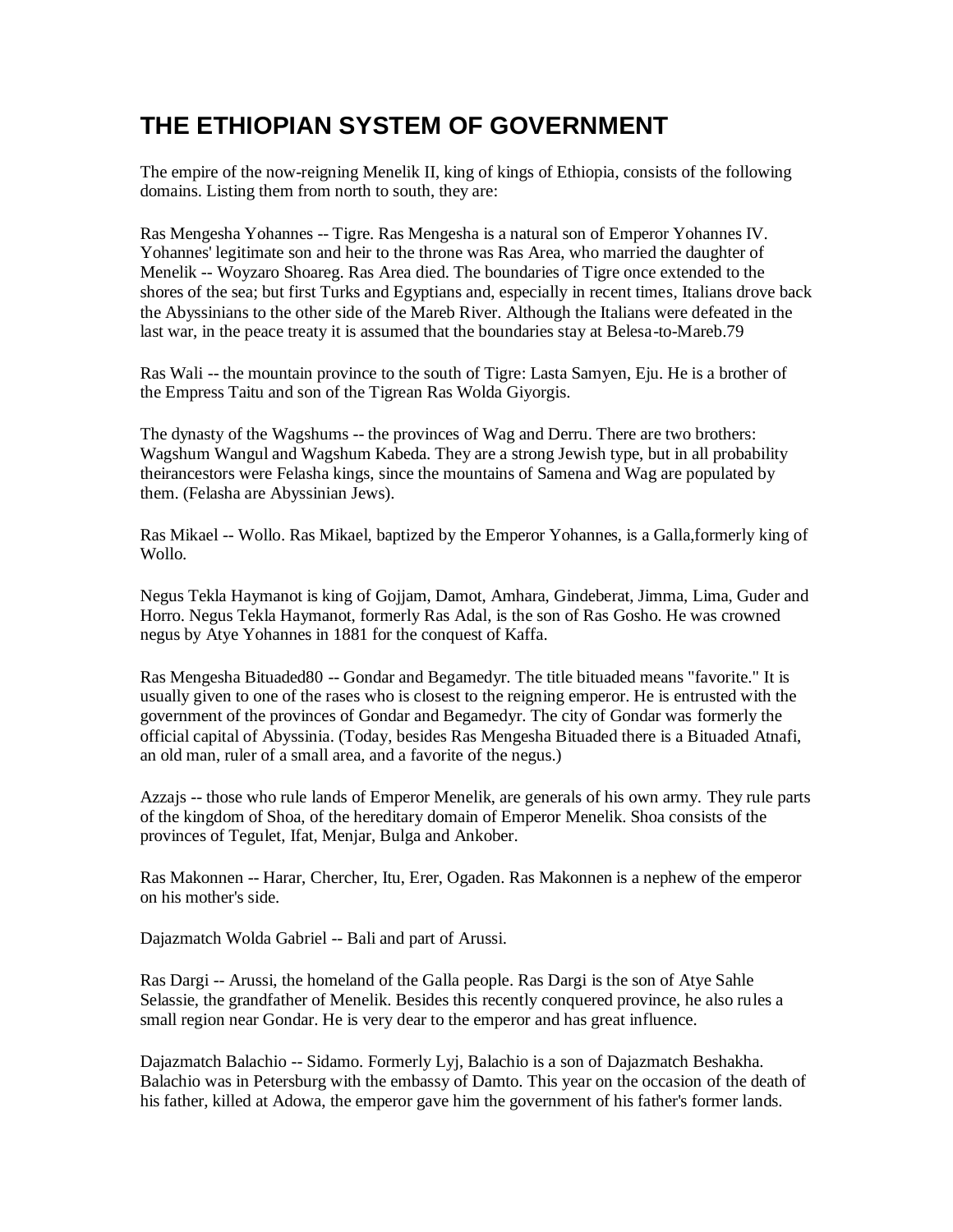The other half of Sidamo is ruled by Dajazmatch Mul Saged.

Fitaurari Abto Giyorgis -- Gurage and Sodo.

Dajazmatch Haile Maryam -- Chobo, Bocho and Tikur.

Dajazmatch Haile Maryam is a nephew of the emperor, the oldest brother of Ras Makonnen.

Dajazmatch Ubye -- Mecha, Ejir-Salafu, and Nonno. Ubye is married to Woyzaro Zawditu, the second daughter of Emperor Menelik.

Dajazmatch Demissew -- Gera, Guma, Gomo, Buna, Leka and Wollaga. He is the son of Afanegus Nasibu, the chief judge. He has the main supervision of the autonomous Galla provinces of Leka, under Dajazmatch Gebra Egziabeer and Wollaga, under Dajazmatch Joti.

Likamakos Abata -- Chalea, Tibye, Wobo, and Sibu. Likamakos is a court rank equivalent to Adjutant General.

Dajazmatch Tesemma -- Ilu-Babur, Buna, Burye, Alye, and all the southwestern areas of Abyssinia.

Tessema, the son of Dajazmatch Nadou, is married to the god-daughter of Empress Taitu, the daughter of the Galla king of Guma.

Ras Wolda Giyorgis -- Botor-Limu, Kulo, Kosho, Konta-Shiro. He also has main supervision over the kingdom of Jimma of Aba-Jefar. (Negus Aba-Jefar is a Mohammedan.)

The recently conquered province of Walamo is directly under the command of Menelik. These days, Abdurakhman, the king of Beni-Shangul has submitted to the Emperor.

All these domains are not hereditary, but rather are bestowed by the Emperor (with the exception of the domains of Negus Tekla Haymanot, Tigre, the kingdom of Jimma, Leka, and Wollaga). The size of each domain depends purely on personal factors -- on the relationship of the Emperor to the proprietor and on his personal merit, and consists of one or several provinces. The connection between these provinces is not permanent and can always be broken either by one of them being taken away or by the addition of a new area. All these "polymarchs," as these rulers of regions can be called, are completely independent in internal affairs, justice, the distribution of lands and jobs. But in all else they are absolutely under the command of the Emperor. They recognize his power and pay him tribute in the form of taxes or presents.

In general, Ethiopia represents a single state, divided for government among the main military leaders, under the absolute imperial power of the king of kings, all the strength of whom rests in the army and in the love of the people.

A necessary condition to becoming Emperor is belonging to the house of Solomon and Menelik I. (The exception to this was the dynasty of Zagye and the Emperors Tewodros and Yohannes.)

From this we see that the Ethiopian Empire is a purely military state. It became this historically, having earlier experienced many other phases.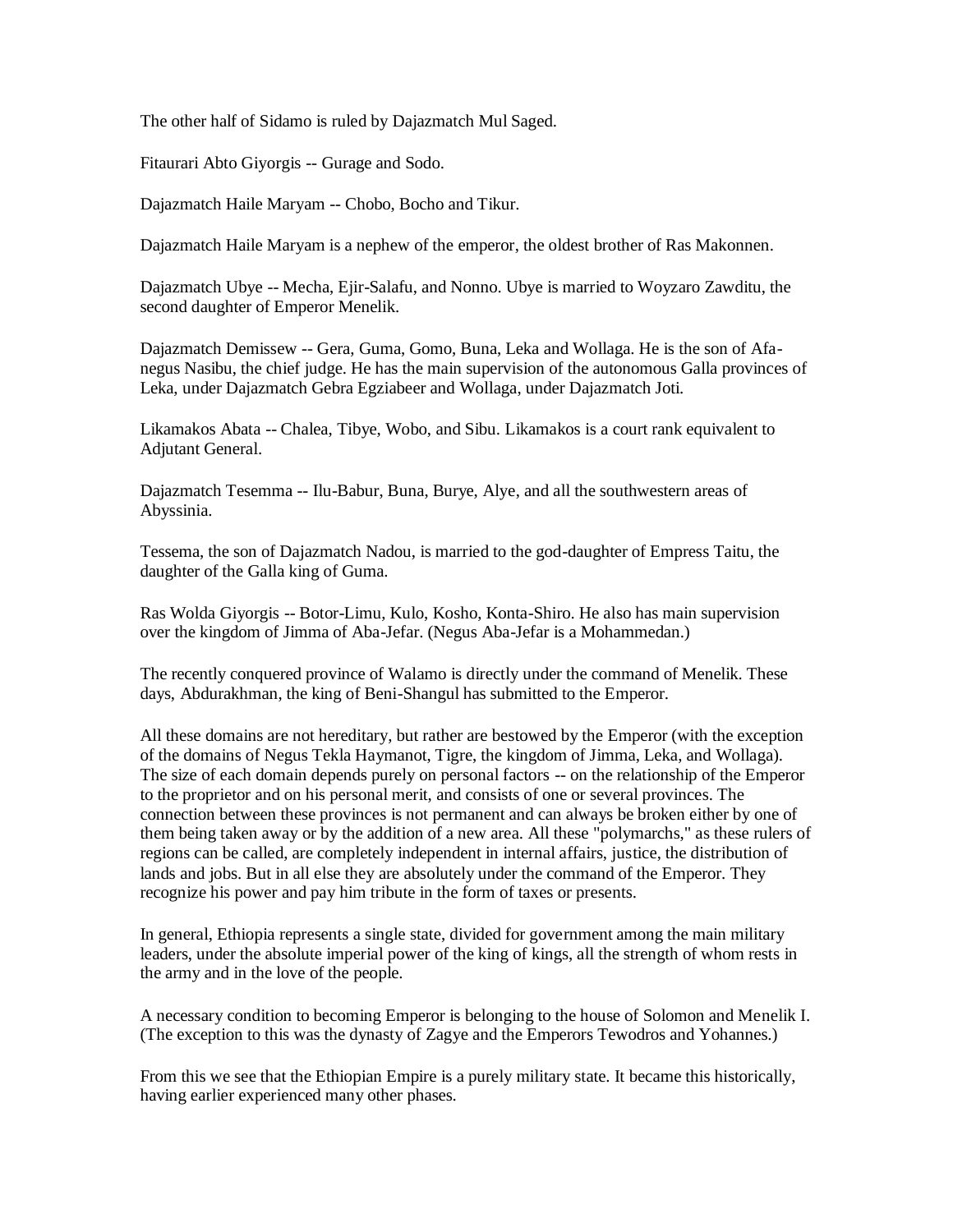It is not within the limits of my work to describe the history of Ethiopia, but I consider it necessary to indicate some of its prominent moments.

# **History of Ethiopia**

The name "Ethiopia," which the Abyssinians give to their country, is a Greek word and in translation means "black face." Homer called all of Central Africa "Ethiopia," stretching from the Red Sea and the Indian Ocean to the Atlantic. Diodor the Sicilian distinguished three Ethiopias: Western -- the Congo Basin, High -- the present-day highlands of Ethiopia, and Eastern -- which included the lower, east coast of Africa and South-Western Arabia.

In the history of Ethiopia, the following moments can be distinguished:

1. The period which preceded the Queen of Sheba. This period is almost completely unknown with regard to what is now Ethiopia, and apparently doesn't have any connection with it.

2. The Queen of Sheba and the Solomonic81 dynasty which followed her were displaced by King Del Noad of the Zagye dynasty in the year 901 A.D. According to the Abyssinian Tarika Negest, the Queen of Sheba, having heard about the greatness of Solomon, went to him and had by him a son named Menelik or Ybnakhakim.

There is much disagreement regarding the etymology of this word. Several believe that it derives from the Amharic words men which means "what" and alykh which means "you say." In other words, "what you say or tell." Others translate Menelik as "second I." But the name Ybnakhakim, which is equivalent to Menelik, comes from the Arabic, and the most probable translation for that is "descended from a wise man." Hakim -- "wise" -- was the Arabic name for Solomon.

The Queen of Sheba, Azyeb or the Southerner, also had many other names: Makeda and Nikola. The Abyssinians affirm that Aksum was her capital, but others say it was Yemen. There is also dissension among scholars on this question. Some, such as, for example, Patriarch Mendes and Bruce,82 accept the legendabout her journey to Solomon and consider her to be actually a queen of Aksum. Others (such as Pined) consider her to be an Arabian queen. Most probably, she ruled both present-day Ethiopia and the Arabian peninsula, at least part of the one and the other, since between Arabia and Ethiopia there was a close connection at that time, based on the continual migration of Semites to Africa.

The legend says further that Menelik, having come of age, was sent to Jerusalem. He was supposed to give Solomon gifts from his mother. Abyssinians have preserved the legend that at the time of his reception for the first time by Solomon, Solomon, wanting to test his son, stood in the ranks of his retinue, and on the throne placed one of his retainers. Menelik, although he had never seen his father, having first bowed to the man on the throne, did not give him the gifts, but rather began to search with his eyes among the retinue and, having finally seen Solomon, bowed to him.

He was very similar to his father and enjoyed great popularity. As a result of this, it is said that Solomon, having generously given him presents and many Levites, priests and children of many noble families, let him return to his homeland.

On leaving, Menelik, it is said, stole the Ark of the Covenant and one of the tablets of Moses.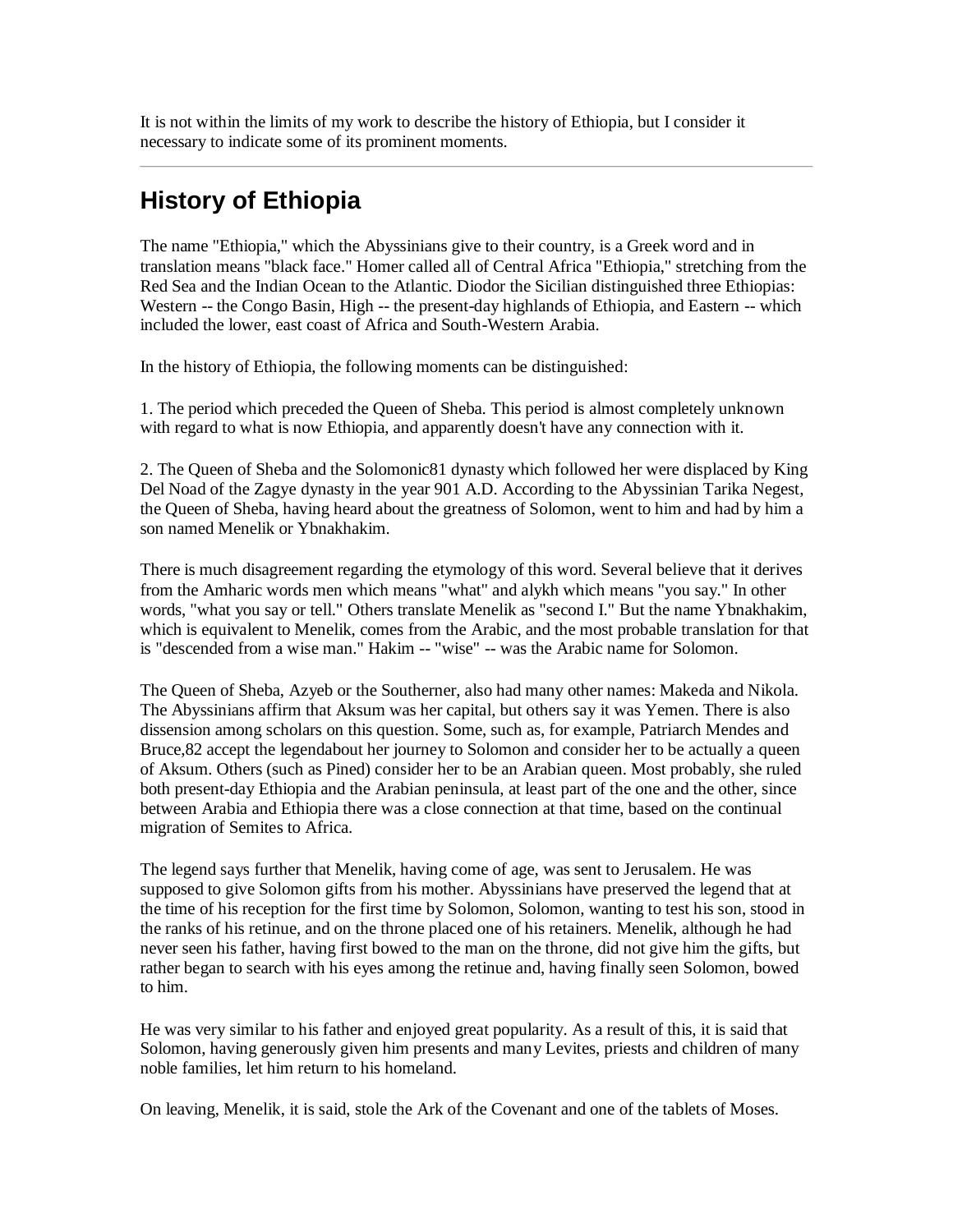He reigned under the name of David. He converted his whole people to Judaism and abolished idolatry in the country.

In the ninth year of the reign of Bazen, a king of this dynasty, Christ was born.

At the time of the fortieth king of this dynasty, Abrekh-Atsebakh, the light of Christian learning penetrated Abyssinia in the person of Saint Frumentius, called by theAbyssinians Aba Salama (343 A.D.)

From this dynasty in 521 A.D. there reigned King Kaleb who had undertaken a campaign against the Jewish King Zu-Nuvas,83 well-known for his oppression of Christians of Nauad. Kaleb defeated Zu-Nuvas, and the Ethiopian kingdom was founded by the son of Kaleb, Abrekh, who then died at the siege of Mecca. His two sons were routed by the Persians and the kingdom was destroyed.

3. In 901 A.D. the Zagye dynasty was established and reigned until 1255 when on the imperial throne again appeared a king from the dynasty of Solomon thanks to the insistence of Saint Tekla Haymanot. The man who re-established the dynasty was Ikuna Amlak.

The most outstanding member of the dynasty of Zagye was King Lalibala, ranked by the Abyssinians as one of the saints. He is known as a builder of churches. Legend also attributes to him an attempt to divert the water of the Nile to the Red Sea.84

4. Beginning with Ikuna Amlak in the Tarika Negest more detailed descriptions make there appearance. This period, which continued until the invasion of Gran in 1534 A.D., is very similar to the Middle Ages in Europe. Apparently, in this era, the feudal system flourished. The king was only the first feudal lord of his kingdom. There existed individual land property of the gentry with hereditary rights and privileges.

From 1434 to 1468 Atye Zara Yakob reigned, and in his reign Ethiopia attained its highest brilliance of power and majesty.

He was an ardent Christian and was interested in church dogma. In his reign, a church council was convened, and the dogma was established about the Holy Trinity -- one in nature and three inpersons. The first relations with Europe were started by him.

At the time of the Florentine Council he wrote through Aba Nikodim, the father superior of the Abyssinian church in Jerusalem, a letter to Pope Eugene IV. He conquered Kaffa, Mocha, and Enareya and converted them to Christianity. According to tradition, he gave those lands their names. "Kaffa" comes from the word kefu which means "evil." Mocha comes from mot,which means "death." And Enareya in translation means "slaves," since those who were conquered were turned to slaves.

After the death of Atye Zara Yakob, relations were opened with Portugal.

In Europe, the legend of "Prester John" circulated. He reigned somewhere in the East -- in India or in Africa. The Portuguese King John sent John Covilha and Alfonso de Paiva to find him. The second died on the way, but the first reached Ethiopia, visited at the court of Atye Eskender and reported to his government that he had found "Prester John."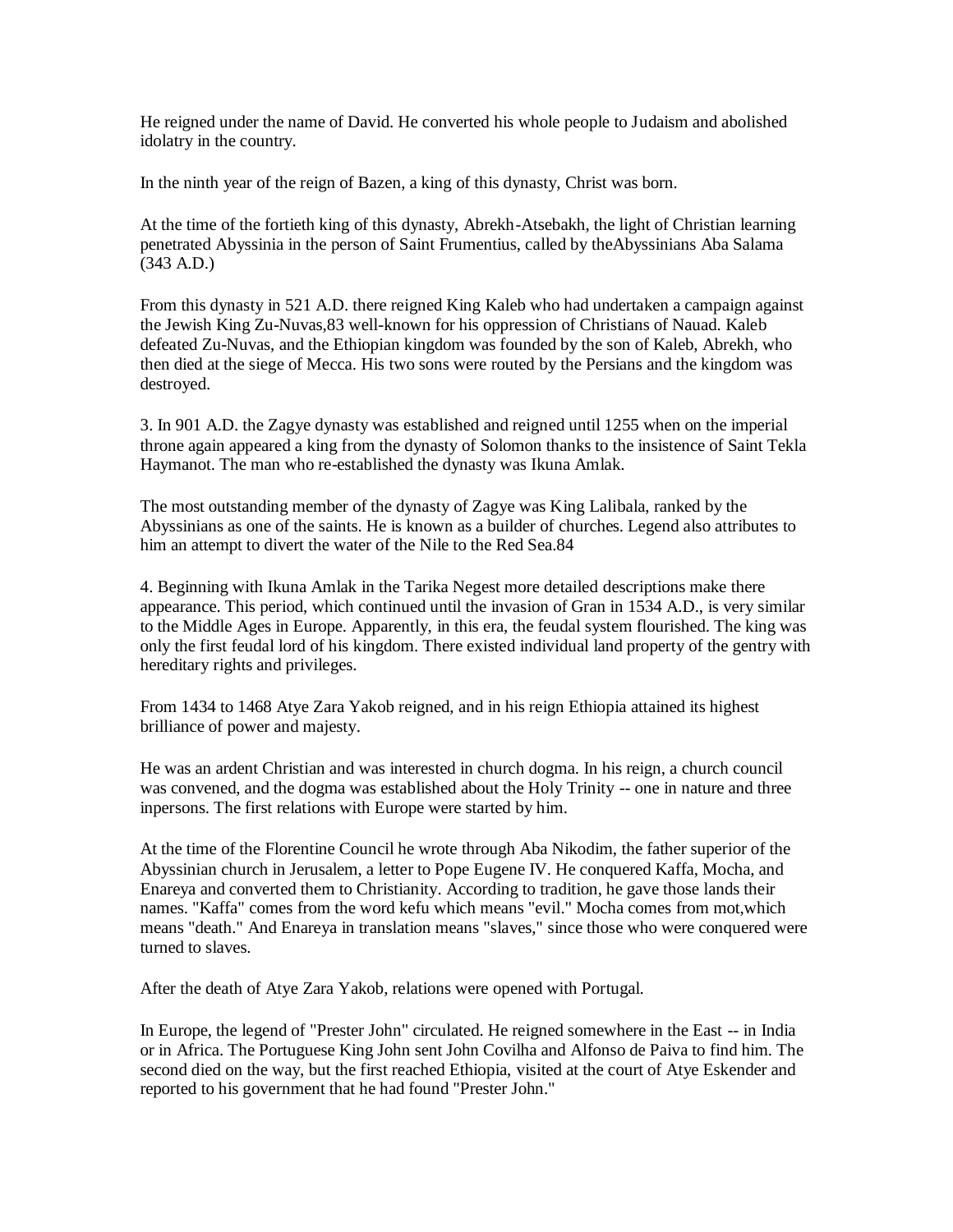When Eskender died, there ascended the throne the under-age Lebna Dengel, known by the name of David. His grandmother, Eleni, threatened from the east and the south by Mohammedans, sent Covilha with an Armenian named Matthew to the Portuguese King Dom Manuel with a request for help. In reply was sent a

mission, consisting of Duarte Galvano, Rodrigo de Lima, Alvares and Bermudes. All of them, with the exception of Galvano, who died in the Kamaran Islands, reached David II in 1520.

The wars of Gran and the mission of Portuguese and Jesuits that took place then are sharply distinguished from the rest of the history of Ethiopia, almost constituting a separate epoch.

The Abyssinian Tarika Negest says almost nothing about these events. But Portuguese sources, and in particular Jeronimo Lobo ("Voyage historique d'Abyssinie")85, elucidates for us this epoch, which lasted from 1534 to 1635, when the Jesuits were expelled by Emperor Fatsilidas.86

The embassy of Rodrigo de Lima and Alvares returned in 1526 and brought with them an Abyssinian monk -- Saga za Ab or Christovl Likonat. Rodrigo carried with him a letter to the Portuguese king and Alvares carried one to the Pope. But in 1534 Gran appeared, and the frightened David sent Bermudes to thePortuguese king with a request for help and promise to adopt the Roman faith and give a third of his lands to the Portuguese.

King John III appointed Estevano da Gama, son of the famous Vasco da Gama, as viceroy of India. ("India" at that time was the name for all the eastern coast of Africa and present-day Abyssinia.)

He ordered him to destroy the Turkish and Arabian fleets in the Red Sea. He didn't succeed in finding the Turkish fleet, and he put ashore 400 Portuguese under the command of Christovao da Gama (his brother) at Massawa. This landing of troops was very opportune since the Ethiopian empire was at that time in acritical position. Gran had for several years managed to put allof Abyssinia to fire and sword, beginning with Menjar and up to Aksum, which he torched and destroyed. But what kind of man was Gran and what were these hordes that came with him?

Lobo calls him a Moor from the cape of Guardafui and his horde also Moors (however, Portuguese called almost all Mohammedans "Moors.") Bruce also calls his army "Moors." In Portuguese sources he is called King of Adal and Emir of Zeila, and they conjecture that he was Somali. But how is this? In Lobo's book, the entire east cost of the Gulf of Tajura is called Zeila, and nothing is mentioned of Harar, which at that time was a considerable city and an independent region. Evidently, he did not know about Harar. The province of Harar was originally populated by a people related by blood to Agau, Guragye and Kaffa -- in other words, pre-Semitic inhabitants of the plateau.

Before their invasion into Ethiopia, the Galla occupied all the lands of Harar, and its surviving inhabitants gathered in one place and built the city of Harar and preserved their national independence up until that time. Both Galla and the people of Harar, who were close to the coast and consequently in the sphere of influence of Islam, were among the first to adopt Mohammedanism. According the unanimous traditions of the Abyssinians, Galla and people of Harar, Ahmad Gran was born close to Harar and was a Galla. The indication in history that he was king of Adal (the inhabitants of Aussa on the coast of the Gulf of Tajura, located to the north from the Somalis, are called Adalis) doesn't prove anything, because, in all probability, he was the chief of the whole Mohammedan population, including Adalis and Somalis, and they, for a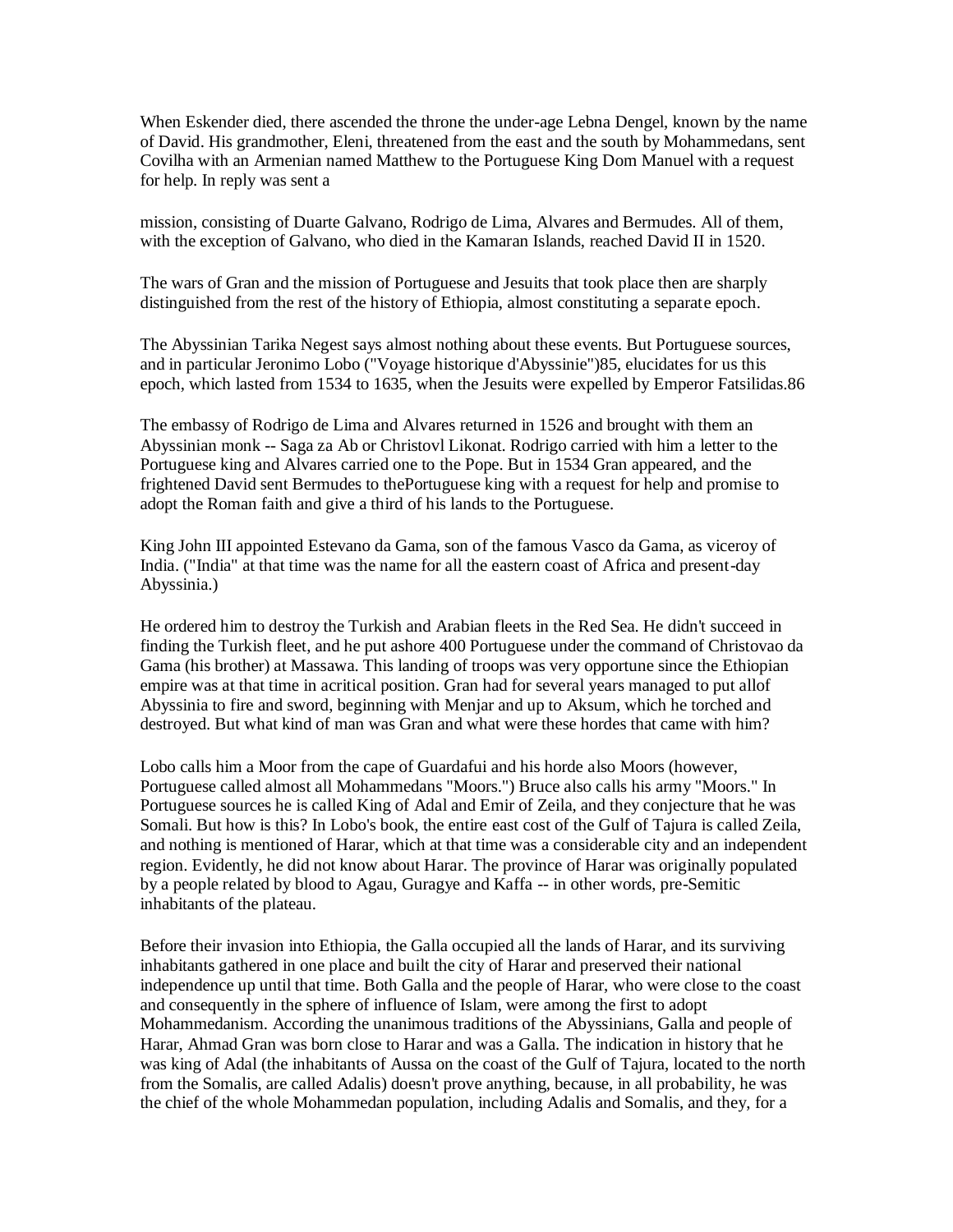certainty, helped him in his campaigns. But the main part of his armies consisted of Galla.

This is demonstrated by the fact that all the conquered Abyssinian lands were settled by none other than the Galla -- Galla of Wollo, Borena, and Tuluma. In the ranks of his armies were janissaries, Turkish riflemen and artillery, who were sent to him at his request after the defeat inflicted on him by the Portuguese. I give very little credence to the indication that the Adalis were armed with guns, since if in the last expedition of the Adalis to Aussa, instead of using Rozdan or Italian guns, they preferred to hang them on trees, then, I think all the more that, at that time, they were not capable of operating fire-arms.

The Portuguese who had landed were ceremoniously met by Eleni, who saw them as her saviors. The Emperor Galawdewos was at that time in Gondar. Da Gama went to him. At Belut the first battle with Gran took place, where 400 Portuguese, thanks to their fire-arms, completely crushed a many-times stronger enemy.

Nevertheless, in view of their small numbers, they were forced to spend the winter in Membret, surrounded by once again assembled hordes of Gran, to whom were now joined Turkish riflemen and artillery. In the battle that took place there, Christovao da Gama was killed, and the remaining Portuguese joined forces with Emperor Klavdiy in Damby. Gran went there and attacked Galawdewos, but the Portuguese Peter Lev killed him, and this decided the outcome of the battle and the Galla invasion. This happened in 1547.

Gran was an outstanding personality and to this day still lives in the memory of the people, who ascribe to himsupernatural qualities. For example, they say that on the Chercher road a spring summoned forth from a stone by a stroke of Gran's spear; and as evidence of that, they point to traces of his sword in the rock, etc. He was able to unite and direct toward a single general goal tribes that are extremely freedom-loving and independent, and of which, besides, some are completely different from others by their lineage and theirlanguage. The epoch of Gran threatened Abyssinia with terrible danger. But with his death, this danger went away, because neither before Gran nor after him was there a personality who could unite all these tribes together. Part of his forces went back, and part stayed on the conquered lands and engaged in raids against Abyssinians and civil war. In the south there continued a war of separate families for land, and the Galla, not stopping, a little at a time, gave way more and more to the west.

The despotism, exactingness, and lack of tact of the Portuguese meant that they could not excite sympathy toward themselves, and we see that discord began between Emperor Klavdiy and them, and that he expelled Patriarch Bermudes. But with this expulsion the pretensions of the Vatican on Ethiopia did not end.

We see a whole series of Catholic patriarchs of Ethiopia, a whole series of Jesuit missions, which busied themselves more with politics than faith, and relied more on the strength and prestige of Portugal than on their strength of persuasion. The results were the same as in the states of Europe -- hatred of the people, civil war, plots, discord an finally the expulsion of the Jesuits. This was a significant period in the history of Abyssinia. Having started relations with Europe, freed by Europeans from ruin, Abyssinia was very close to complete unity with Europe, if only the Europeans had been a little more tactful and not so demanding. But instead of this, what happened was completely opposite. They had to save themselves from their saviors. And having learned such a lesson, the Abyssinians have been prejudiced against whites up until this time, and will be so even longer.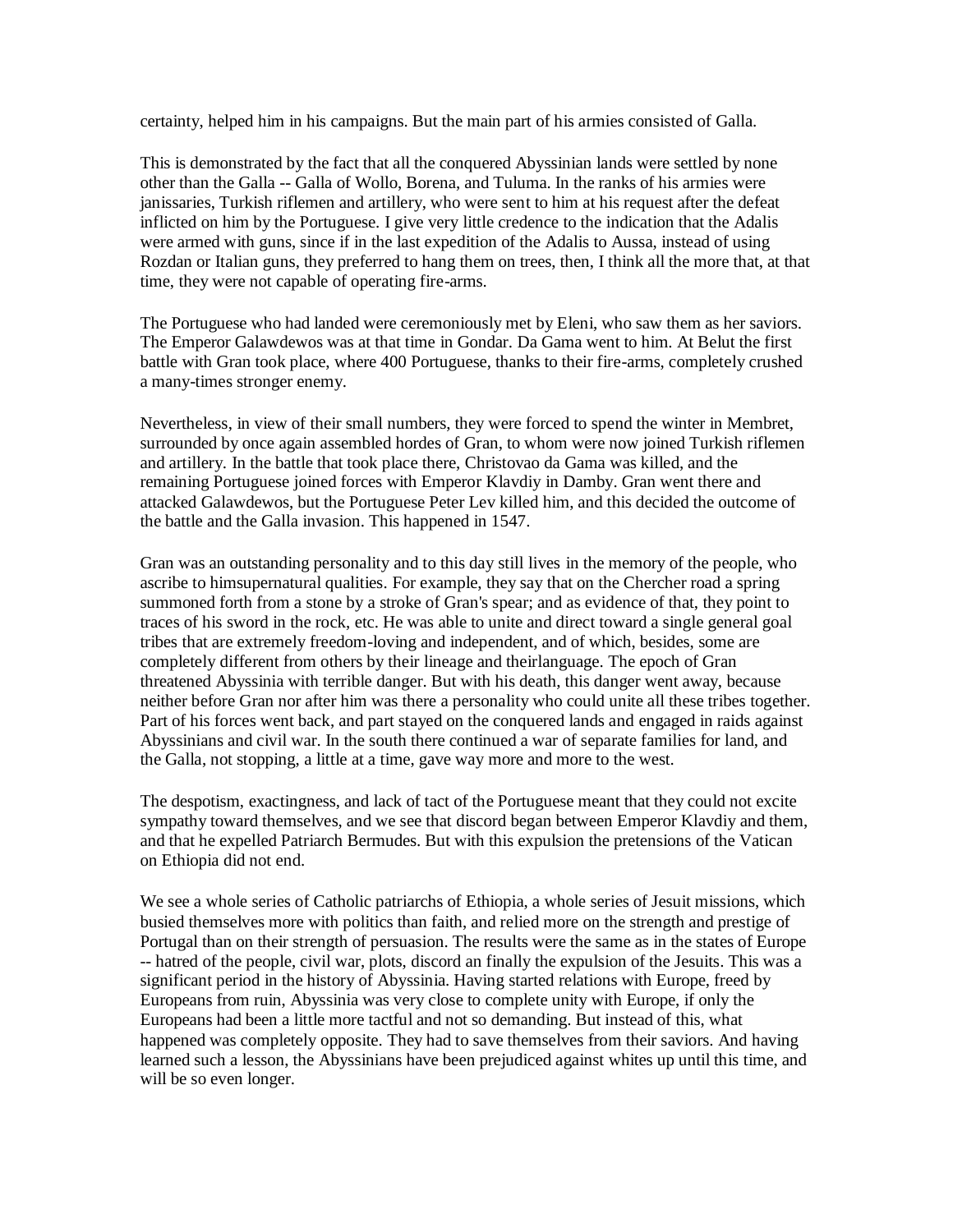6. The epoch that followed this one, from 1635 to 1769, the year of the death of Atye Ayto Ioas,87 can be called the time of development of imperial power on the ground of the feudal system which had been destroyed by the Galla invasion. In this epoch was laid the foundation, which, completed by King Tewodros, would constitute the basis of today's empire. This basis was the military organization of the empire and the fact that the well-being of everyone depended on the kindness of the emperor.

The native lands of the Abyssinians which had been conquered by the Galla were once again taken back by the emperors and, as if by right of conquest of new lands, were declared the property of the king. This produced a revolution in the life of the people. Up until that time in Abyssinia there existed classdivision: there were nobles, who owned land, and there were peasants, who worked half and half for large landholders. In this way a blow was dealt to the nobility, but the peasants continued to live in their former conditions, with this difference -- that they became obligated for the land to the emperor himself. This revolution took place imperceptibly. At first only the legal situation was proclaimed -- that all land belongs to the emperor. But by the smallest steps, little by little, lands were taken away and given to others. In addition, separate districts were formed which were responsible for some special service, for instance a district of spear carriers etc.

Each possesses a district on condition of known obligations to the empire. The small districts carried out the above named auxiliary service. Those that were more sizable were obliged to supply a known number of soldiers in time of mobilization. The number of soldiers depended on the size of the district.

In this manner, the old feudal system was completely destroyed, and a new foundation was established which gave the empire great strength. The population was divided into two parts. One went to the land on known conditions. The other grouped itself around the throne, the source of charity andprosperity, and placed all their hope in service to the emperor.

Around the emperors there formed a significant army, which they used more for the expansion of the boundaries of the empire than for internal wars, whereas before it had been the reverse. The army itself was almost obliged to conduct war, since without it there would be no means to satisfy its needs. Thus we see thatthe former citizens who took up arms only for self-defense, were turned into soldiers for whom war is a profession, and the hereditary feudal lords turned into nonhereditary polymarchs.

7. In this epoch the same cause which gave rise to the previous epoch now brought it down almost completely. This time, beginning with the death of Atye Ayto Ioas in 1769, continued to the accession to the throne of Emperor Tewodros II in 1855.

Due to the greatly increasing power of separate military leaders, civil wars occurred in the country. The strongest of the military leaders captured Begamedyr and crowned his pretender to the throne from the house of Solomon, having forced him to proclaim himself "Ras Bituaded." And Begamedyr ruled the empire under this title. Among these Bituadeds was the remarkable dynasty of Ras Guksa. Guksa was the grandson of Ali the Great, a Galla Mohammedan, chief of the Iju tribe.88 The descendants of Guksa for a long time disposed of the throne of Ethiopia by their arbitrary rule.

The reign of Tewodros II89 marked the beginning of the revival of imperial power, which has now attained its apogee.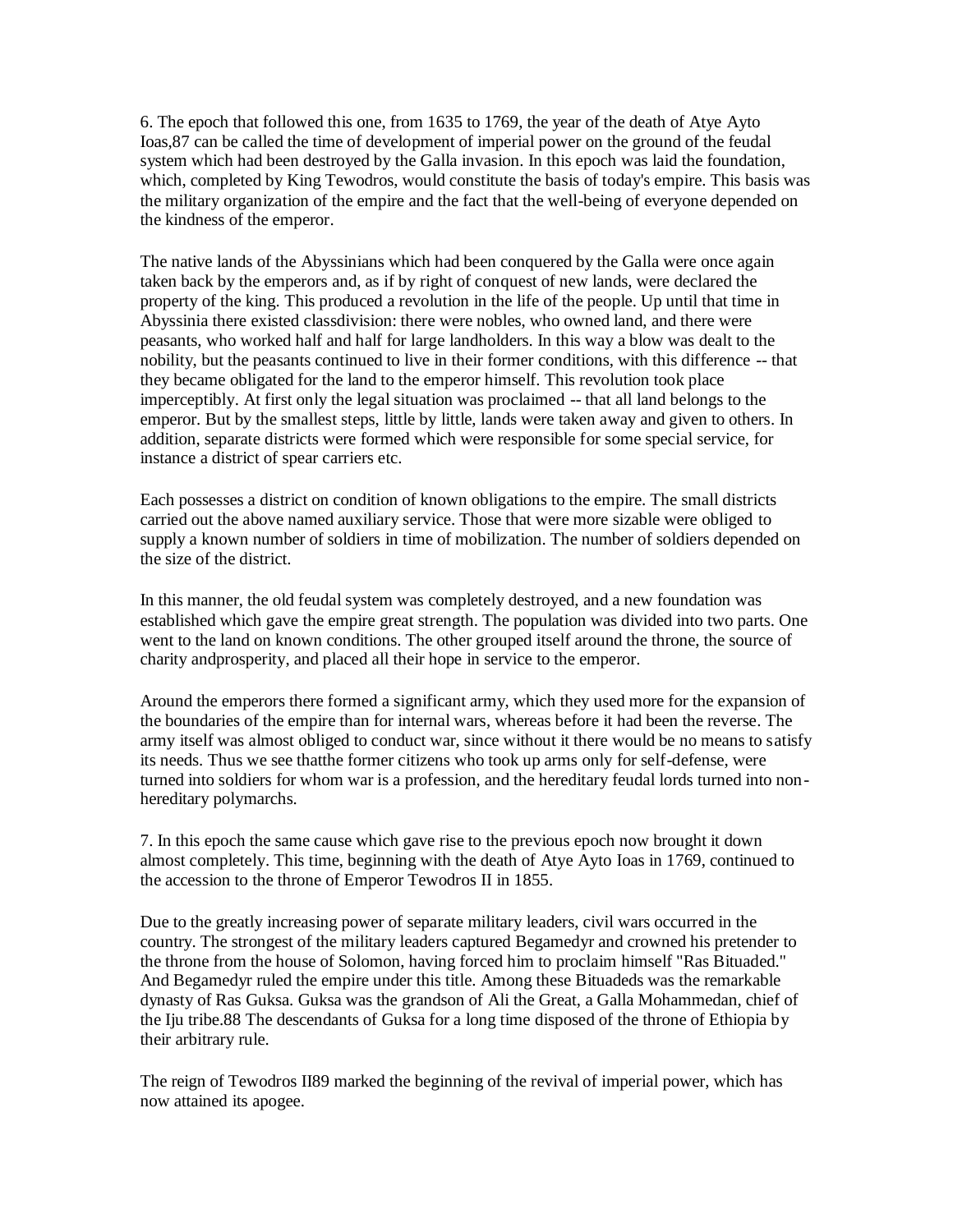I am not going to enlarge upon the reigns of Tewodros II and Yohannes IV90. In general outline, these reigns are well known to all, and in detail each of them could be the subject of a separate work. I will stop only at the history of the accession to the throne of Emperor Menelik and several years of his reign.

Menelik was the son of the Shoan Negus Haile Malakot, grandson of Sahle Selassie,91 (patron of Europeans) who is well known from the works of d'Hericourt.92 He traces his family from Solomon.

The kingdom of Shoa, separated from the rest of Ethiopia by Gallas of Wollo, kept its independence and ancient traditions and peacefully prospered while the rest of Ethiopia was torn apart with civil wars. Originally, the ruler of Shoa, one of the sons of Zara Yakob, had the title of meridazmatch.93 With the fall of imperial power, the meridazmatches of Shoa took the title of negus and declared themselves independent. Emperor Tewodros, having set his sights on uniting and restoring the empire, launched a campaign against Haile Malakot, the king of Shoa. In 1856, the Shoans were beaten, Haile Malakot was killed and the government of Shoa was given to the brother of Haile Malakot, Ato Ayale,94 with the title of meridazmatch. Eleven-year-old Menelik(who was born in 1845)95 was taken prisoner together with all the remaining relatives of Haile Malakot.

As soon as Tewodros went away, a brother of Ato Ayale who had fled, Ato Seyfu united with Ato Bezaby96 and went against Ayale.

They defeated him and divided Shoa among themselves. But four years later, Tewodros returned to punish the rebels. Ato Bezaby was able to obtain pardon and gain the confidence of Tewodros,but Ato Seyfu fled and was killed. The government of the wholekingdom of Shoa was given to Ato Bezaby, who ruled until 1866, the time of the return of Menelik. That year, 20-yearold Menelik fled with only one slave Wolda Tadik (now Azzaj WoldaTadik, ruler of Ankober) to the ruler of Wollo. The son of thatruler was at that time in captivity at Tewodros', and he,intending to do Tewodros a service and mitigate the lot of his son, put Menelik, who had come to him, in chains and decided to give him to the emperor. At this time news arrived that his son had been executed. In revenge for this, he freed Menelik and with honors and an escort sent him to Ankober. Menelikceremoniously entered there and was accepted by the populace as the legal king. The cruelty and injustice of Ato Bezaby for the time when he governed the region succeeded in setting the whole population against him. Around Menelik quickly gathered the former soldiers of his father and grandfather, and he declared himself negus. Having learned of all this, Ato Bezaby, who has at that time at the borders of Shoa, hastened to Ankober with his whole army, but the day before the battle all the soldiers wentover to the side of Menelik. Bezaby was taken prisoner and the negus, having forced him to pay a fine of 2000 talers for"disrespect to the legal king," pardoned him. Regarding this episode, I heard the following story, that on the day of battle not accompanied by anyone, Menelik set out for the enemy side; and that with a speech, in which he declared himself the legal king and gave himself into their hands, he drew them all to his side. Later Bezaby again rebelled and paid for it by dying. In 1868 Magdala fell and King Tewodros killed himself.

After a short interregnum the Tigrean Dajazmatch Kassa ascended the throne and was crowned in 1872 under the name of Yohannes IV. Negus Menelik at first did not recognize him and in the year of his accession to the throne wrote a letter to the English resident in Aden, explaining his legal right to the imperial throne. In 1881 Emperor Yohannes, pursuing, as had Tewodros, the idea of uniting and restoring the empire, went against Menelik. The matter did not reach a battle,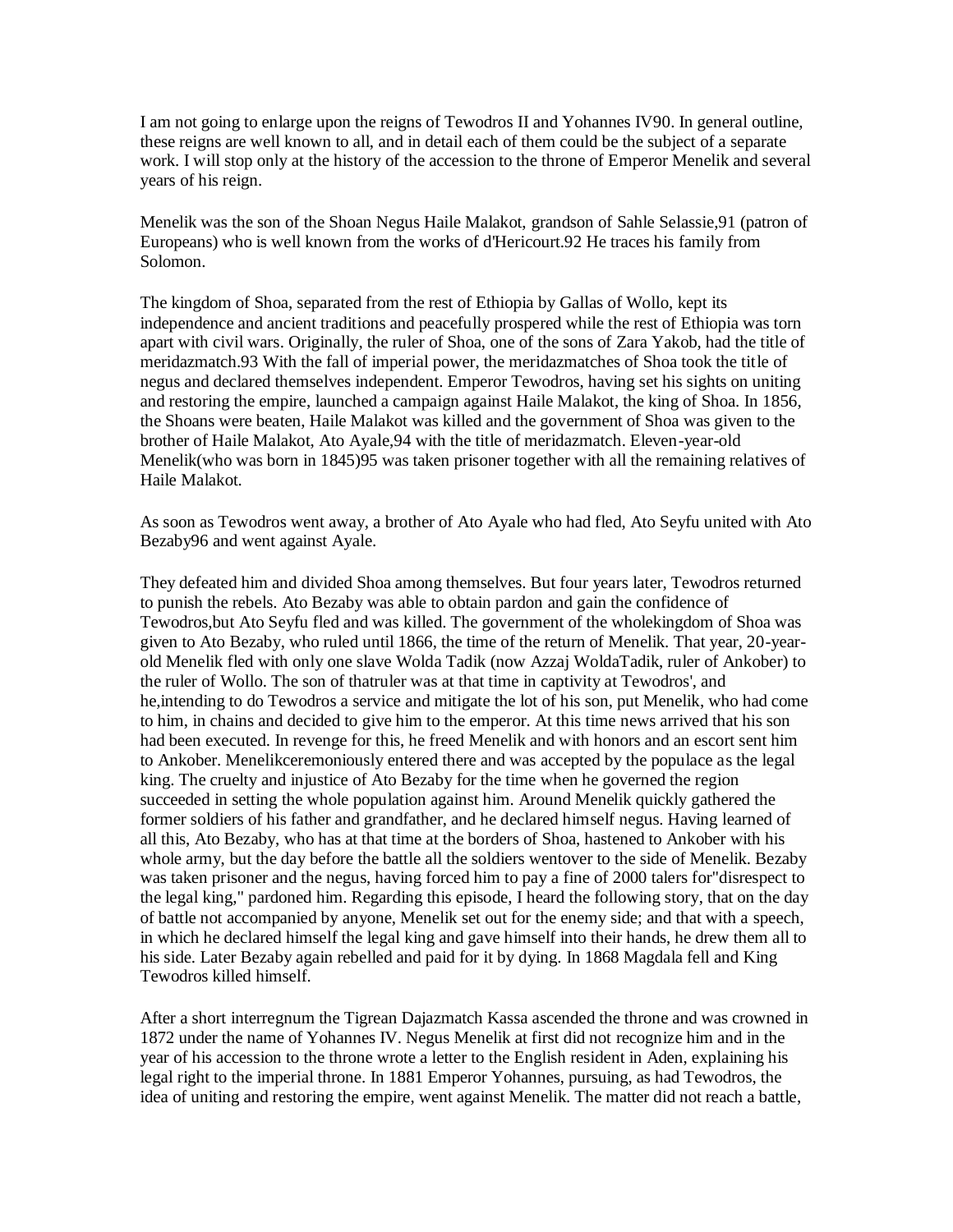since Menelik, having secured beforehand the consent of Yohannes, went to him at his camp with an expression of submissiveness -- a stone around his neck. Yohannes pardoned him and confirmed him in kingly dignity.

The personality of Emperor Yohannes was in the highest degree remarkable. He was a Christian fanatic and made up his mind not to have any Moslems among his subjects. He forcibly converted them to Christianity. Just as Tewodros, he dreamed of the restoration of the greatness of the Ethiopian empire. He intended for the empire to consist of four kingdoms: Tigre, Gojjam, Wollo, and Shoa. In each kingdom he intended to have a separate bishop and to this end he sent for four abunas from Alexandria, paying 10,000 talers for each. In 1881 he, with this aim, crowned as the Gojjam negus Ras Adalya, who took the name of Negus Tekla Haymanot. But the great plans of Emperor Yohannes were not destined to come true. In 1889 he was accidentally killed at the siege of Metamma.

At that time Menelik, supported by Italy, had put together a conspiracy with Negus Tekla Haymanot against Yohannes. Relations of Menelik with Europe began from the very first year of his rise to the throne of Shoa. When Italy took Assaba there started up the most lively relations between him and it.

Having aroused his ambitious intentions, Italy thought to raise Menelik against Yohannes and having divided them to conquer them, separately, following the principle of "divide et impera" [divide and conquer.]

The Red Sea coast belonged to Ethiopia up until the seventeenth century. But with the loss of a large part of its lands at the time of the Galla invasion it also lost the coastal region. In 1557 Massawa was taken by the Turks where gave it to the Egyptians in 1866. In 1869 the Italian steamship company Rubatino bought from the Adal Sultan of Rakheyta, Beregan, the port of Assaba with adjacent territory up to Rakheyta, and in 1879 gave all this to the Italian government.

From this time there were engendered in Italy interests in Eastern Africa, and Italy used every chance to expand its possessions. In 1881 a convention was concluded with Beregan, the Sultan of Rakheyta, concerning the mission of the Italian protectorate (perhaps this convention was just as hollow as the Treaty of Wichale). On March 15, 1883, a treaty was concluded with the Aussa Sultan about free transport of goods through his possessions. On May 22 1883 a commercial treaty was concluded with Menelik, negus of Shoa. In 1885, the Egyptians abandoned Massawa and their possessions on the eastern shore, and Massawa was slowly taken by Italy. The new possessions received the name of the Eritrean Colony, and with this was laid the beginning ofthe struggle between Italy and Abyssinia which so tragically ended for Italy last year.

Italy was extremely interested in these new acquisitions. Diplomatic ties were begun with Ethiopia. A whole series of travelers set out to study the country, and many of them paid for it with their life (Jullietti was killed in 1881, Bianchi was killed in 1884, Count Porro, Chiarini).97 Ambitious plans were engendered in Italy.

In 1887 the first catastrophe happened. Considering the seizure of the territory adjacent to Massawa an encroachment on his rights, Emperor Yohannes sent his best military leader, Ras Alulu, who at Dogali destroyed an entire Italian detachment of 500 men. This led to the equipping that same year of an entire expedition which without opposition took Saati in 1888.

An Italian diplomat, Count Antonelli, energetically worked at this time to sow discord and civil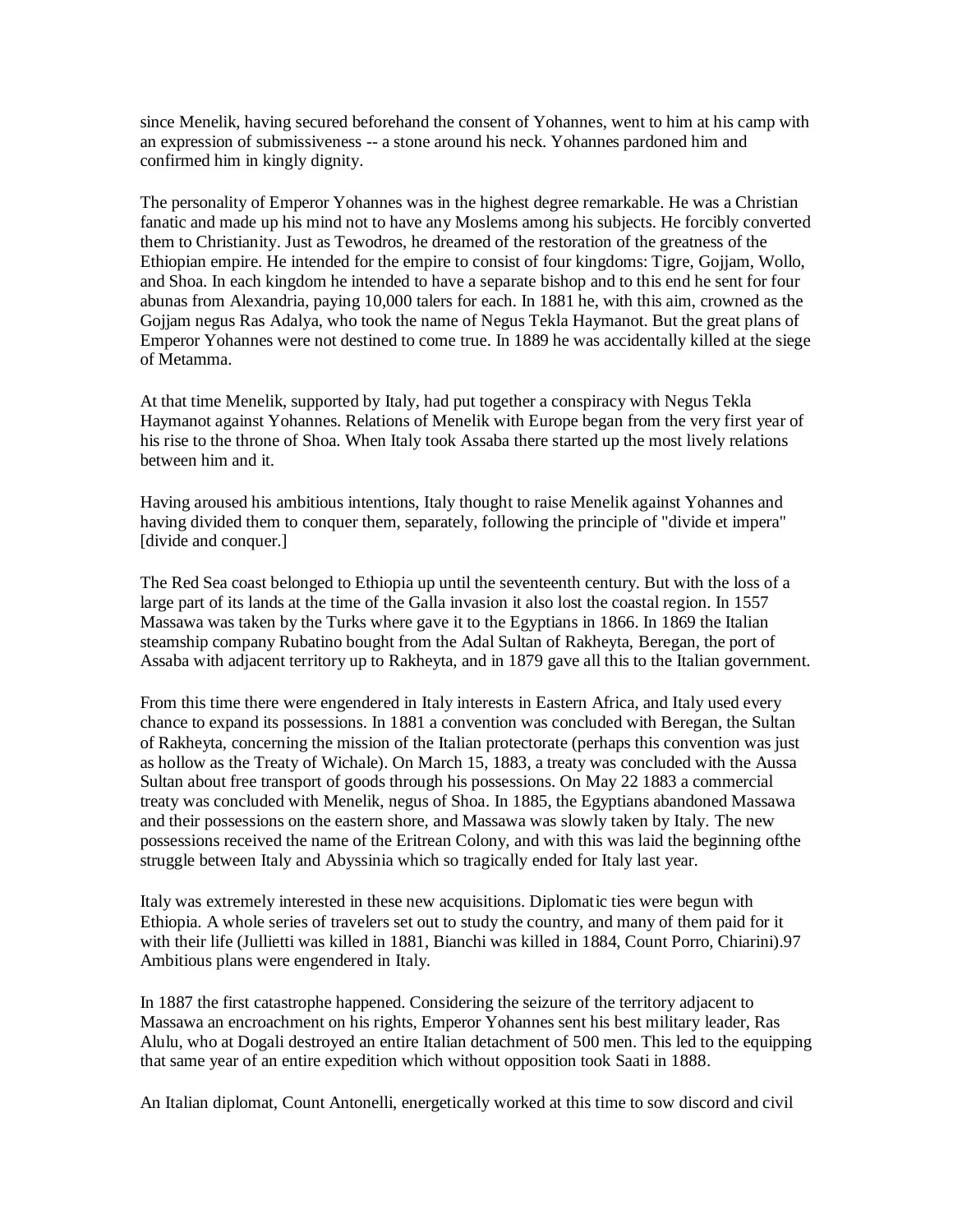war in the country. They incited Menelik against Yohannes, promised him support and supplied him with arms. They also tried to incite the Gojjam Negus to revolt. In 1888 the Sultan of Aussa accepted the protectorate of Italy.

Negus Menelik, who for a long time had felt his dependence on the emperor as a burden, conspired against the Emperor Yohannes, having agreed to act together with the Gojjam Negus Tekla Haymanot. Emperor Yohannes, having found out about this, wrote insulting letters to both of them with the threat of punishing them. But his position was difficult. Enemies surrounded him from all sides. Having left the Italians, Yohannes went against the Gojjam King and forced him to submit again. Having finished with him, Yohannes wanted to deal the same with his second opponent, Menelik, but at this time in the west dervishes swept into Galabat, and Yohannes, putting off the punishment of Menelik for another time, proceeded against them, where he was killed atthe siege of Metamma on March 11, 1889.

When he received news of the death of Yohannes, Menelik immediately went to Gondar where he was crowned emperor. Between him and Negus Tekla Haymanot, who also had a claim on the imperial throne, civil war broke out, which ended in the complete victory of Menelik, who took from his opponent almost all the land to the south of the Abbay River and left him only his native possessions.

Ras Zaudi was appointed Ras Bituaded in Begamedyr, but he soon conspired against Menelik. At first, it seemed that everything favored Zaudi, but at the decisive minute the troops went over to the side of their legal king. Zaudi was captured, put in chains and to this time still lives on one of the mountains in Ankober.

The government of Menelik was distinguished for its justice, restraint, lawfulness and concern for the people and the army.

The war cry of his soldiers: Aba Danya -- "father judge" (the name of his horse) -- serves as his best character reference.

For the soldiers he did not grudge them money nor food and tirelessly tried to obtain as many more guns as he could. His popularity was very high, and the number of his troops grew. He divided them into regiments of 1000 men each, and gave them to rulers in the outlying districts, to ensure against rebellion by those rulers. His reign was marked by continuous wars against the Gallas and constant expansion of territory. He had some outstanding military leaders: Ras Gobana, Fitaurari Gabayu and several others. Ras Gobana is now a legendary personality in Abyssinia. He was a Galla, a remarkable cavalryman, an outstanding athlete and courageous man. He conquered for Menelik all the Galla lands to the west from Entotto to Beni-Shangul and to the southwest to the River Baro, to the east and south together with the Emperor he conquered Harar, Arussi and Guragye.

He died in 1890 as a result of an accidental fall from a horse during a game of guks. Arussi was conquered in 1886. In 1887 in a battle at Chialanko, Emir Abdulakhi was defeated; and a result of his defeat was the annexation of Harar. In 1892 Walamo was subdued. In 1896 Menelik covered himself with glory at Adowa and showed Europe that such was the present-day Ethiopia and such is her power.

But we will turn to a continuation of the history of the relations of Menelik with Italy. Making use of the troubledtimes, of the change of regimes, the Italians tried to seize as much land as they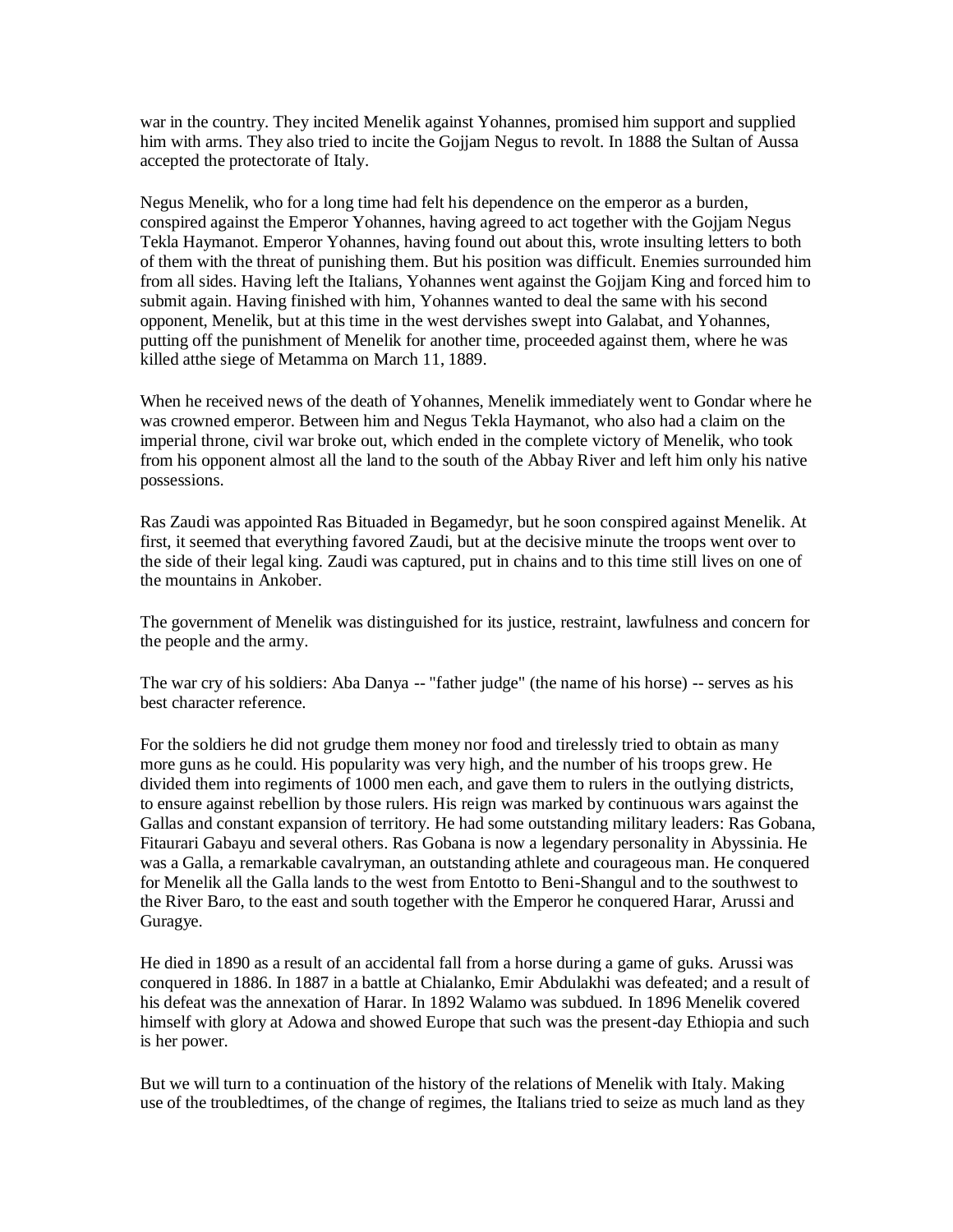could, and succeeded in doing so. In the year that Menelik ascended the imperial throne, they concluded with him the Treaty of Wichale. That is so well known that I won't say anything further about it 98

The friendship of Italy, which at first was advantageous for Menelik, now became a burden for him, thanks to the claims and seizures of the Italians. Relations quickly changed for the worse and ended in an open break and war. At this time another power, interested in the failure and weakening of Italy -- France -- appeared to help Menelik. France also owned the coast of the Red Sea which was closest to Shoa and Harar. In 1862, Frenchmen bought Oboka. In 1884 established a protectorate over the Somali coast of the Gulf of Tajura from Ras-Dumeyra (to the south ofRakheyta) to the the well of Hadu (to the south from Jibuti). In 1888 the spheres of influence were demarcated between France and England. In 1886 was established the governorship of Oboka and the Somali coast, and from this time France had active official relations with Abyssinia, vigilantly and jealously following its politics.

The help of France to Menelik at the time of his struggle with Italy consisted of admission and delivery of firearms. We know how this struggle ended. We are familiar with its details. And the war that followed is fresh in our memory.

From this short outline we see that the history of Ethiopia is one of continual war with both internal and external enemies.

The basis of imperial power can only be actual military strength, and on the army as on a foundation, has been built all the rest of the edifice of the Ethiopian Empire. What kind of an army is this?

# **THE MILITARY99**

Almost all those who have traveled in Abyssinia and written something about it always have given information about the military. They described the hierarchy, the numbers, the tactics and other details. Many have admired its bravery. But isn't it strange that none of them has touched upon the most important feature of this army? Why is it that one person has a large army and another a small one? Perhaps because one has greater means and land? No, that is only partly true. Most important here is the soldiers and how to pay them and how to rouse them.

The Abyssinian army is the Abyssinian people with its distinctive characteristics -- independence and a critical attitude to everything. It is more developed than the rest of the population, extremely sensitive and rather spontaneous. The soldier goes to serve whoever suits him best, whoever is popular for his generosity, good fortune and personality. For example, Menelik now has 60,000 of his own soldiers and Tekla Haymanot has 5,000 in all; and formerly these numbers were the reverse.

The Abyssinian army -- this spontaneous army, seems to us, Europeans, disorganized. But in the apparent disorganization are contained historically developed traditions, internal discipline and a manner of conducting war. Its relation to the European manner of conducting war can be compared to the relation of a trained horse to one which has not yet been broken. Anyone who is somewhat acquainted with the rules of riding can ride a trained horse. But only a good horseman can ride one which has not been broken. The Abyssinian army requires outstanding military leaders and, in actuality, has an excellent cadre of officers. But let's look into it in more detail.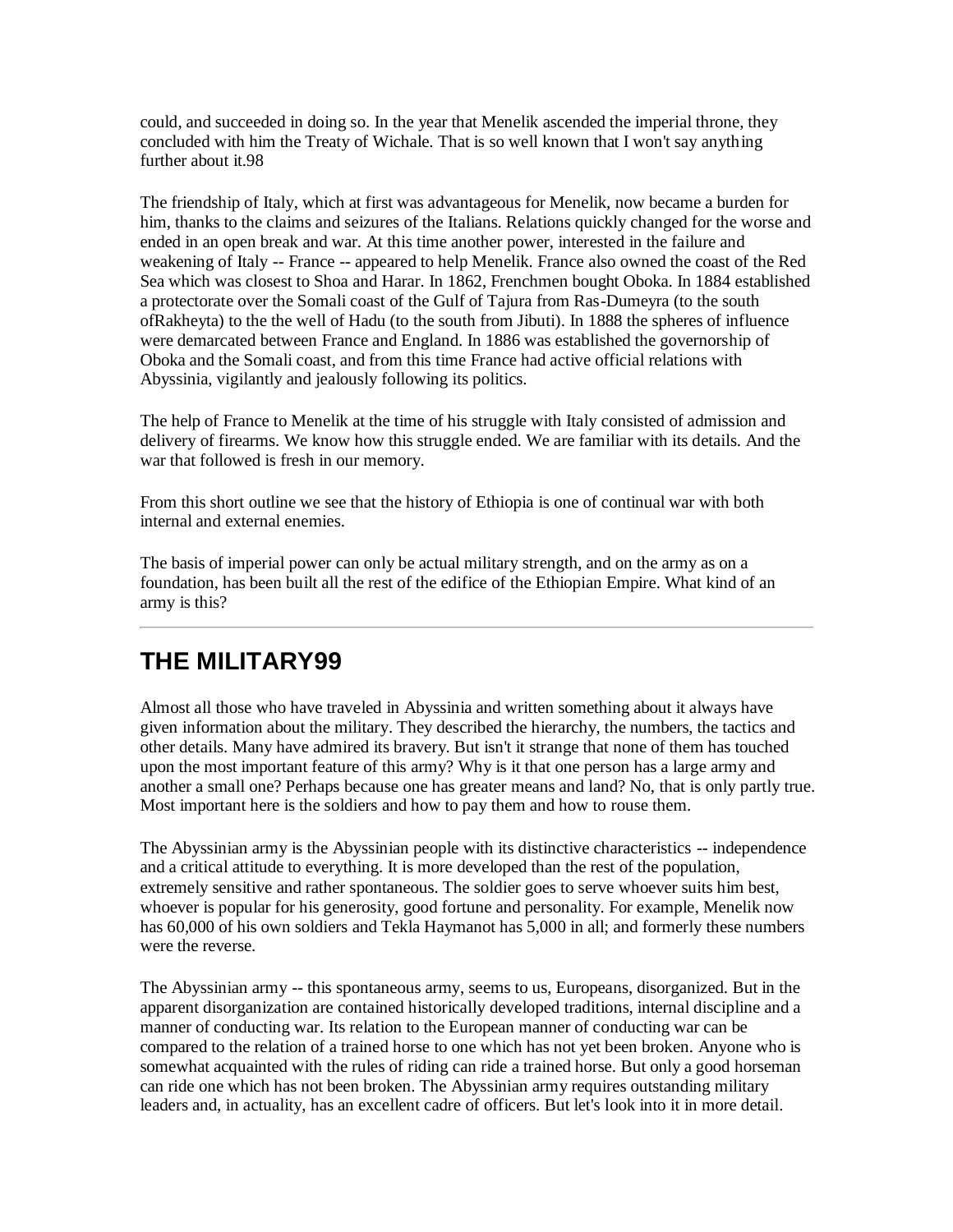#### **Numbers and Organization of the Military**

The Abyssinian army consists of the following types of troops:

- 1) The personal regular troops of the emperor.
- 2) Private regular troops of individual military leaders.
- 3) Territorial troops assembled only in case of mobilization.
- 4) Irregulars.

The personal regular troops of the emperor or, as they are called, gondari constitute the main body of the army and support of the throne. There are about 60,000 of them, part divided in regiments of 1,000 men under the leadership of bashi, and each regiment divided into companies (units of a hundred) and half companies. Companies are under the leadership of a yamato alaka.

Half companies are under a yaamsa alaka. The leader of a half company appoints a sergeant major to help him. In addition, a half company is divided into squads of five to ten men.

The field army is divided into two parts. One half is found near the emperor, and the other half at the borders and with separate rulers with the aim, first, of increasing their military strength against internal and external enemies, and second, in order to hold them well in hand.

Private regular troops of individual military leaders consist of soldiers personally recruited by them, armed and paid by them, and serving them personally. These troops are not broken into regiments like the personal troops of the emperor.

They are distributed among officers of this or that military leader, each of whom has the right to recruit their own soldiers as well, in addition to soldiers given to them by their senior leader. The number of troops of individual leaders is not determined by law for each separately, but rather depends on the wealth, the popularity of the leader, and the size of the region that provides the means for maintaining the troops. At the present time, the largest of these is that of Ras Darga, with up to 30,000 men. In total, there are about 90,000 of this kind of troops.

Territorial and auxiliary troops consist of owners of plots of land, which are connected with the obligation of service in time of war. There are plots which supply porters and others which supply warriors. The number of men supplied by each plot of land depends on its size. These auxiliary troops are not organized inseparate detachments; but rather are distributed in units that already exist. Their total number is between 80,000 and 100,000men.

Irregular troops consist of inhabitants who voluntarily join the army. Most of them are Galla. Their number is very indeterminate and depends on the circumstances and the expedition which is being undertaken.

# **Military Hierarchy**

As we already saw, only part of the regular troops of the emperor are distributed in thousand-man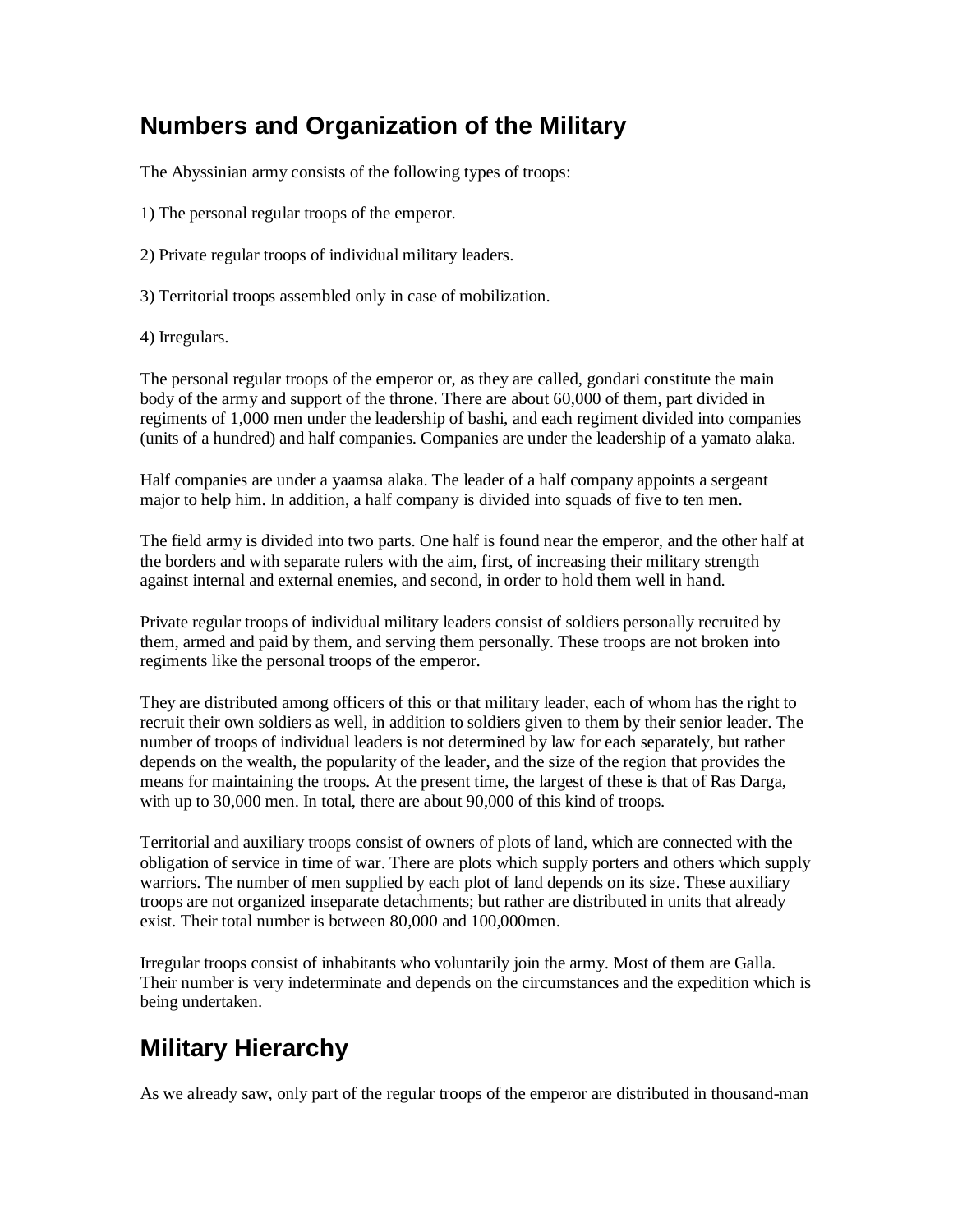regiments. The rest of them are unequally distributed among military leaders.

The military hierarchy is extremely involved and cannot in any way be reduced to a table of ranks. In concept, the gradation of ranks seems to be in the following steps:

Negus negasti -- the emperor, commander-in-chief of all armies.

Negus -- king, commander of the army of his own kingdom.

Ras -- field marshal, independent commander of the army of his region or of one of the armies of the emperor or of a negus.

Dajazmatch -- full general or lieutenant general, commander either of his own army or of a detachment of the emperor, of a negus or of a ras.

Fitaurari -- major general, leader of either a separate army or one of the detachments of the emperor, a negus, a ras, or a dajazmatch. Etymologically, fitaurari means "to plunder forward," in other words, leader of the advance guard.

Kanyazmatch -- colonel, leader of a detachment. This word can be translated as "leader of the right wing," but this is completely untrue. They are just as often on the left wing as on the right. Zmatch means "nobleman" and kan means "right." In other words, "nobleman of the right." Formerly, in ceremonial processions, they stood to the right of the throne, just as the likaunts and azzajs were of the right and left sides. Dajazmatch means "noble of the doors." They stood in front of the throne and even farther in front of them stood the fitaurari.

Gerazmatch -- lieutenant colonel, noble of the left, leader of a detachment of the emperor, a ras, a dajazmatch, or afitaurari.

Balambaras -- commandant. Literally translated "leader where there is a fort"; corresponds to captain.

Yamato alaka -- leader of a company, captain, junior captain.

Yaamsa alaka -- leader of a half company, lieutenant.

In the thousand-man regiments of the emperor, their commanders -- bashi -- correspond to kanyazmatches or colonels. These are military ranks , but in addition, each civilian and court occupation is connected with command over its own soldiers, the number of which sometimes exceeds 1,000 men.

Afa negus -- "mouth of the negus," the chief justice, general procurator.

Azzaj -- court marshals or those who govern estates.

Bajeronds -- also court posts of paymasters or heads of workshops. Of all of these we must note the likamakos -- the post of adjutant general. They constantly must be near the emperor and have great influence. Formerly, they had the responsibility of dressing in the clothes of the emperor in time of war. They have their own soldiers and are comparable in importance to a dajazmatch --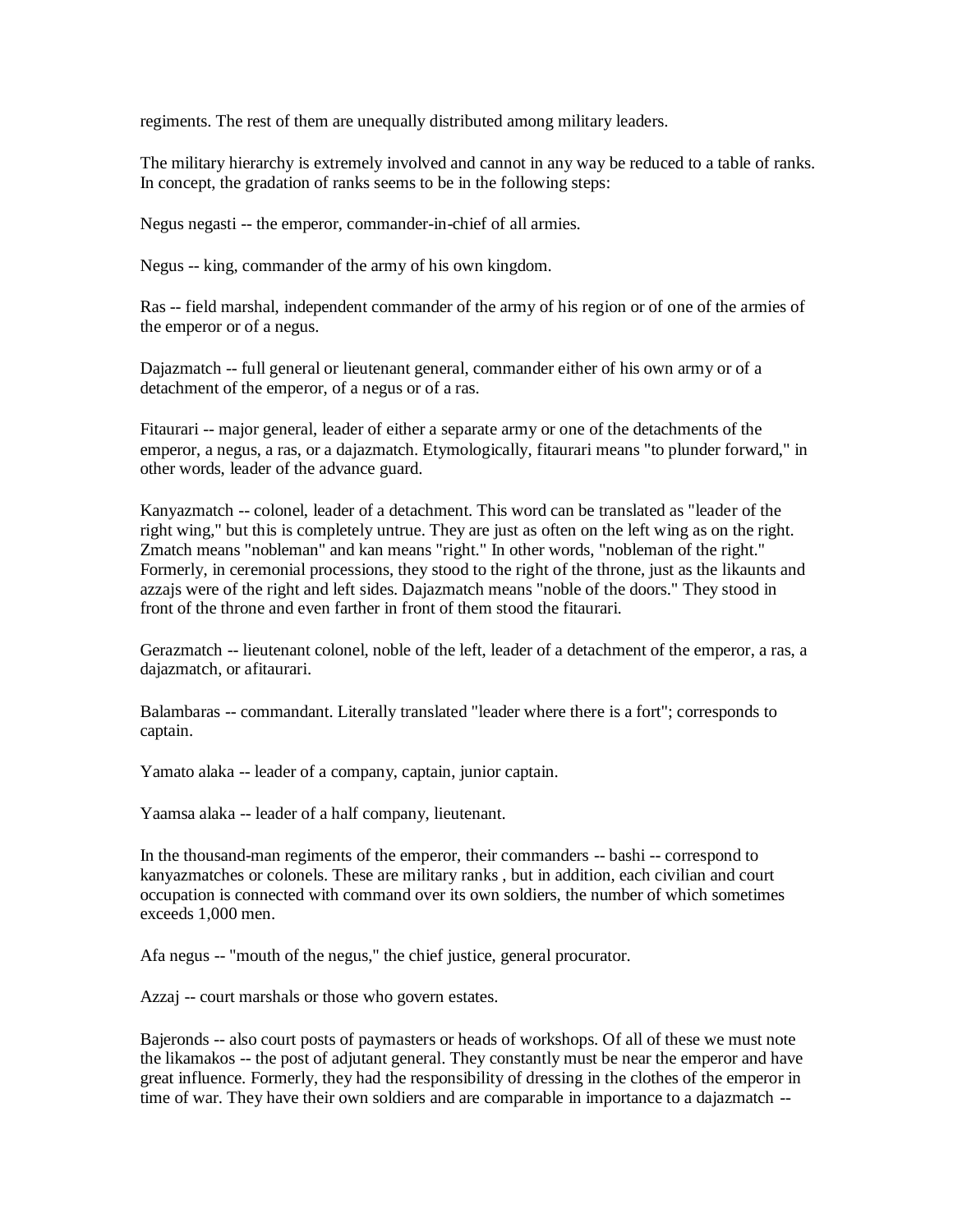commander of a detachment.

This hierarchical sequence exists only in concept. In reality, there is no such sequence. there are fitaurari who aremuch more important than dajazmatches. And the correlation of fitaurari, kanyazmatches, gerazmatches, and balambarases is impossible to establish, even in comparison with civilian ranks. For example, an azzaj of the emperor is more important than any dajazmatch, and a balambaras of the emperor is more importantthan a Kanyazmatch of anyone else, and near the emperor there are gerazmatches who are more important than fitauraris.

As I already said before, the national character does not permit any abstract limits and regulations. They always considerthe actual situation, and if a gerazmatch is stronger and moreinfluential than a ras then he makes use of his great importance.

Promotion in the ranks is not based on gradual succession but rather depends solely on the will of the person doing the promoting. A private can, on the spot, be made a ras.

Once someone has a certain rank, he cannot be demoted. He might be removed from a post and suffer any criminal punishment, but the title stays with him forever.

Independent commanders of regions -- neguses, rases, some dajazmatches, and fitaurari -- have the right to promote in the ranks. In this regard, each of these has the right of promotingto all ranks up to the one that comes just before his own. In other words, a dajazmatch can promote up to fitaurari, and a fitaurari up to Kanyazmatch.

These leaders have nagarits -- kettledrums -- as signs of independence and power. These nagarits can be bestowed only by the emperor, a negus, or a ras. The number of nagarits that thevarious rulers have differs greatly and depends largely on the size of the region. The emperor has more than 40 of them. The prerogatives of power connected with the possession of nagarits include: the right of commanding one's own army, independent government of a region in all its relations, the right of criminal punishments up to and including cutting off of hands, and the right of promoting in the ranks, as noted above.

### **Distribution of Troops**

The troops are distributed in the area of the Ethiopian empire in the following way:

On the northern borders in Tigre, the Rases Mengesha, Wali and Wagshum Wangul -- in total about 10,000.

In Central Abyssinia, Ras Mengesha Bituaded -- 15,000.

In the northwest and west, in Gojjam, Negus Tekla Haymanot -- 5,000.

In the northwest and west, Ras Mikael in Wollo -- 4,000.

In the present-day political center of Abyssinia, in Shoa -- 30,000.

In the west and southwest in Harar and Ogaden -- 18,000.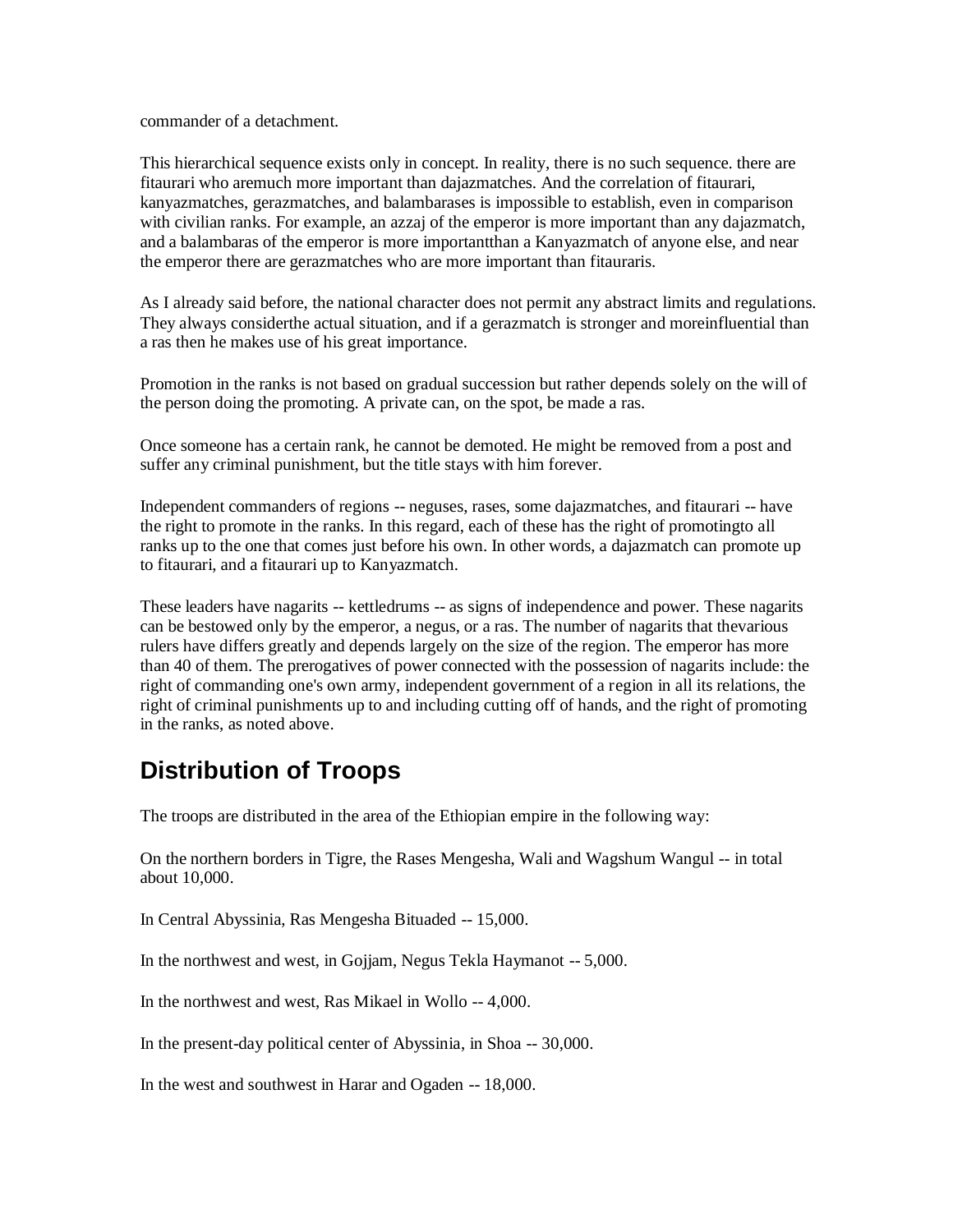In the south in Arussi and the far southern borders, Ras Dargi, Ras Wolda Giyorgis -- 40,000.

In the near western Galla lands -- Dajazmatch Demissew, Dajazmatch Balachio, Fitaurari Abto Giyorgis -- 17,000.

On the far southwestern border -- Dajazmatch Tesemma -- 8,000.

On the far western border, the autonomous Galla states -- Wollaga of Dajazmatch Joti and Leka of Dajazmatch Gebra Egziabeer -- 4,000.

Thus we see that the main body is grouped around the capital of the emperor. A large mass is in the former political center of the empire for protection from internal disorders. The northern, northwestern and northeastern borders are occupied comparatively weakly, and the southern, southwestern and southeastern borders are strongest of all since in these directions the empire is expanding its conquests, from year to year getting all the larger.

### **Recruiting for the Army**

In peacetime, not all the soldiers of the regular army are under arms, but only the necessary part of them. The rest take leave and live on their plots of land.

The recruiting of regular troops is based on the principle of free individual will and personal choice. Troops are recruited voluntarily and they join the service for an undetermined period of time. A soldier serves only as long as he wants. The age of the recruit at the time of joining has no significance. They take men who have attained some degree of manhood, but also who are not yet decrepit. The induction itself takes place in thefollowing manner: the person who has joined receives a gun (this is not obligatory) and presents a guarantor -- tayaja -- who is responsible for him in case of flight or loss of the gun. The newly recruited solider is assigned to one of the commanders and from that moment his real service begins.

The territorial troops are recruited from those who wish to work plots of land which are connected with obligations.

Ownership of such plots of land for the most part passes from father to son.

Irregular troops are formed from volunteers at the moment of declaration of war.

#### **Kinds of Arms, Weapons, Equipment and Clothing**

The Abyssinian field troops consist of one kind of arms -- infantry. The cavalry is almost all irregular and does not consist of separate tactical units. The emperor himself has artillery and several of his military leaders have some cannon, but that's the exception.

Infantry (neftenya) is armed mainly with guns of all sorts of systems. There are Veterli, Gra, Winchester, and Remington; and the newest systems are also seen. Each soldier has a cartridge belt with 35-40 cartridges. The total number of guns in the empire together with those taken in the last war amounts to 125,000. This quantity suffices for the majority of regular troops of the emperor and private commanders. Those who do not have guns are armed with spears.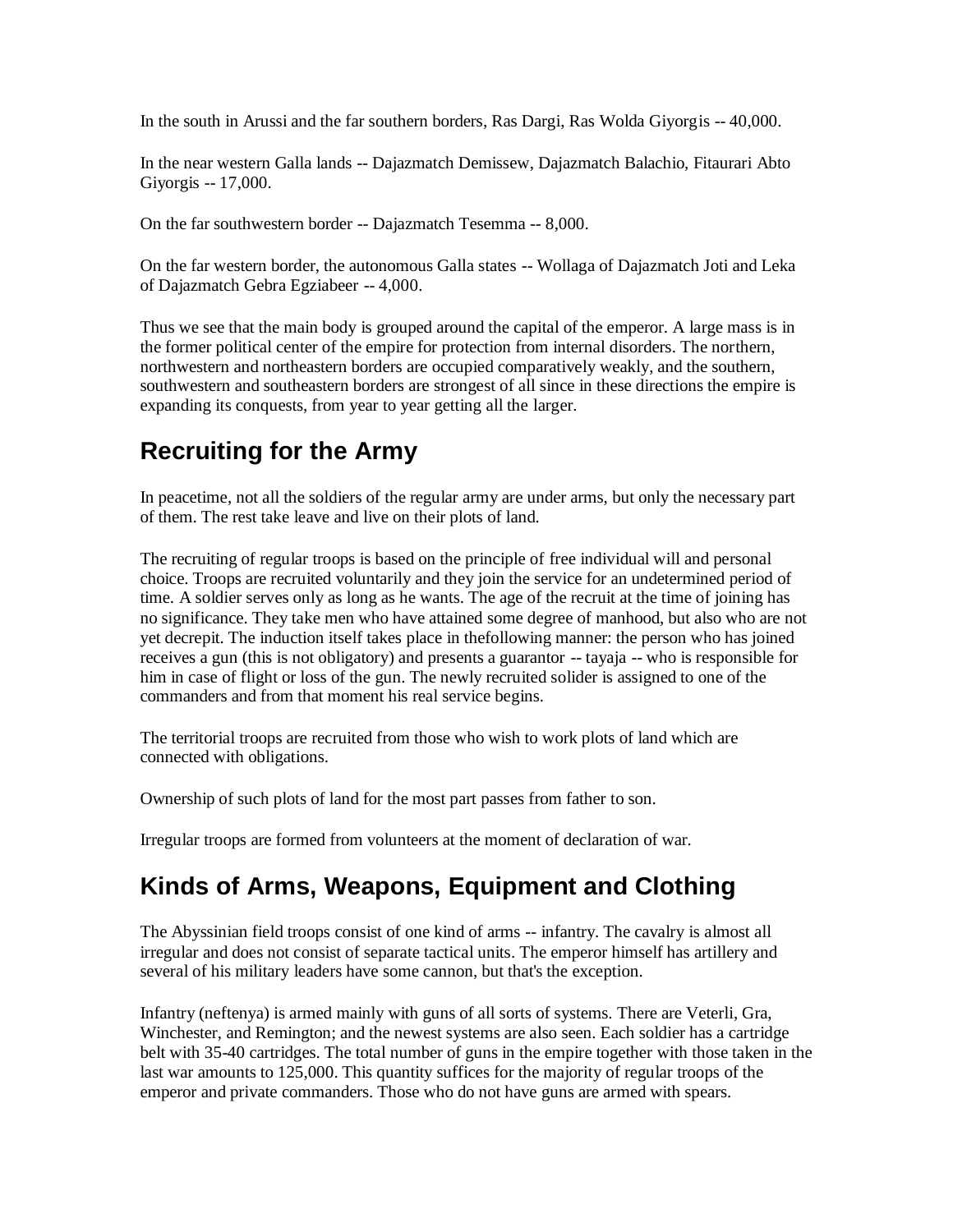The sidearms of the infantryman are a saber in the form of a curved, double-edged yataghan or a large straight sword. In recent times, a saber of European manufacture is in greater use.

The defensive weaponry of the Abyssinian is a shield made of the hide of buffalo, hippopotamus or ox. From the development of battle with firearms, shields fell into disuse in the infantry.

The clothing of soldiers does not in any way differ from that of other citizens. Only when he goes into battle, he winds his shamma around his waist or leaves it in camp and puts on his shoulders a lemd -- the hide of a ram, of some wild animal, or velvety clothing made to look like hide. The purpose of thisclothing is to protect the body from thorns. Commanders dress especially splendidly -- their horses in rich silver gear, sabers trimmed with gold; they wear lion or velvety lemds trimmed with gold decorations, and on their heads they distinguish themselveswith lion manes.

The troops do not wear footgear. Only when they go down into low-lying, sandy plains do they wear a kind of sandal.

Each soldier receives either a plot of land or a ration in the form of meal, mead, and meat. In Galla lands, together with a plot of land, they are given some gabars -- serfs. The monetary allowance is several talers a year for clothing and gifts in the form of a mule, a horse or a donkey. In general, besides rations, each soldier costs not less than 5-7 talers a year. I personally as a witness as was distributed 50,000 talers sent by Menelik to be given out to men of Gondar who were under the command of Dajazmatch Demissew. They received the gifts variously and not all got them. Some received 12 talers for a mule, some 8 for a horse, and some 4 for a donkey.

It appears that the commander is responsible for entertaining his soldiers. The emperor gives banquets twice a week (Thursdays and Sundays) for his personal guard and all commanders who are in the capital. On important holidays he feeds all available soldiers, and the other commanders do likewise at their own homes.

Having given a soldier a gun and cartridges and having satisfied him with a ration or land and salary, the commander lets the soldier himself take care of his own equipment. This equipment is extremely diverse and depends on the prosperity of each individual soldier.

Territorial and auxiliary troops are armed with spears, sabers, and shields. Their clothing is the same for all. They don't receive any allowance.

Mounted troops consist of cavalrymen who voluntarily follow the army. They are irregular and are not divided into tactical units. In addition, all commanders fight on horseback and those of the soldiers of the field armies who have horses. The cavalryman -- farasenya -- is armed with several light spears, a saber and a shield. The horses are of the local breed (see above). The saddles are small, light, with front and back arches, stirrups in the form of small rings, letting through only one large toe. The bit is a mouthpiece with a ring instead of a chain, extremely severe. Riding is all based on balance. All the managing of the horse is by the outward reins and by the legs. The clothing of cavalrymen does not differ from that of others. They do not receive any allowance.

The artillery of the emperor consists of 101 guns -- 32 former ones and 69 taken in the last war. In the number of recently taken ones are 8 machine guns; the rest are mountain guns. Of the former guns, three are bronze, three machine guns, and the rest are Hotchkiss 37 millimeters. Artillerymen -- medfanya -- are selected from the more well-developed men, primarily from those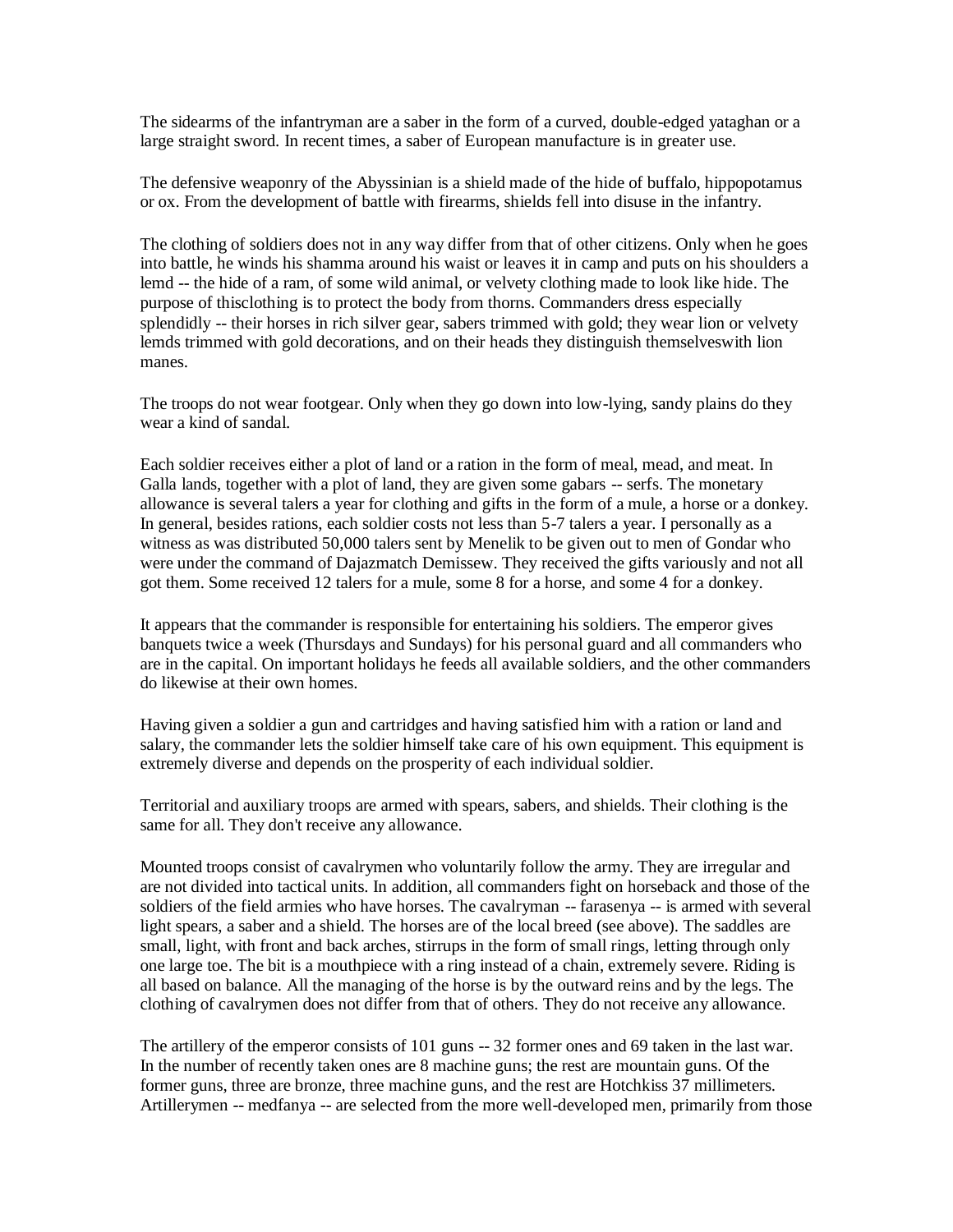who are are on the coast. The main command over the emperor's artillery is entrusted to Likamakos Abata, a favorite of the negus. He is assisted by Bajerond Balcha and Gerazmatch Iosif. There are six men for each gun. They receive comparatively greater pay than others. Their dress in normal times is the same as that of the others, but in battle they dress in red shirts, green wide trousers and green with red turbans.

In addition to that of the emperor, the following individuals have artillery: Ras Makonnen has four Krupp guns that were taken from Sultan Abdulakhi, Ras Dargi has three guns, and Ras Mengesha Bituaded has six former guns and two newly taken ones, Dajazmatch Wangul has one gun; Azzaj Wolda Tadik and Dajazmatch Demissew each have one, and Negus Tekla Haymanot has three.

# **Mobilization**

The mobilization of the Abyssinian army takes place very quickly, which considering the bad roads and the fact that in peacetime most of the army is dispersed at their homes, is especially remarkable. Mobilization, either general or private, of separate military leaders, is announced with beating of kettle drums -- nagarits -- in squares and marketplaces and at the courts of commanders of provinces. The mustering point is designated and how much provisions each should bring with him -- and with this all anxiety about mobilization ends. The army assembles itself at the designated place with striking speed. I was present at one such mobilization in the lands of Dajazmatch Demissew. No sooner did they beat the nagarits than on all roads there stretched out an endless line of separate caravans of soldiers.

Each soldier went by himself to the mustering point.

The whole Abyssinian army can be mobilized and concentrated in one and a half to two months.

# **Movement by Marching**

Abyssinian soldiers, setting out on a march must take care of their own clothing. For the most part, they take their wives, sometimes children, slaves or servants if they have such since each soldier goes with his own transport, which greatly impedes and slows the movement of the army.

On the march each goes there where he finds it more convenient for himself, but in bivouac that are in groups, surrounding the tents of their commanders. Near the enemy, the transport is left behind under escort of the rear guard -- wobo, and the troops go in battle order, making use of either several roads or the commander-in-chief goes by a path and the rest go in a compact mass forward, right and left, conforming with the movement of the commander, about which they judge by the parasol held over him.

The supply of provisions during a march inside the state consists of durgo -- products brought by local residents on order of the authorities as a gift. In enemy country they supply themselves by pillage and only in extremity do they resort to their own provisions.

# **Conduct of War**

Judging by the recent campaign against the Italians and wars against Gallas, the Abyssinians,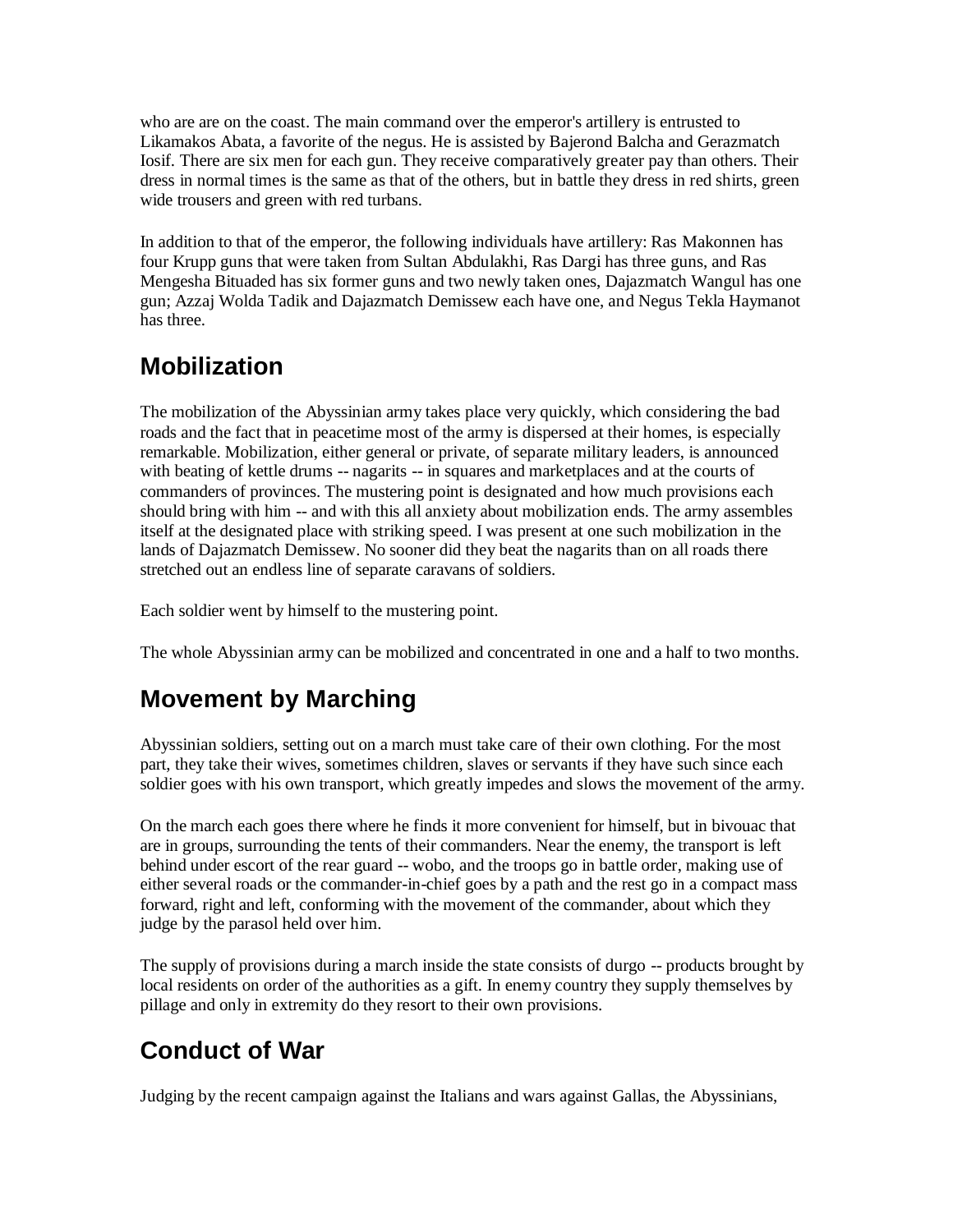depending on the enemy, conduct war by two different methods. In the first case, against Europeans, the Emperor tried to keep his army assembled, and conducted guerrilla warfare with local residents and with Italiantroops of Ras Sebat who had changed sides. Going to the bounds of a hostile tribe, all troops dividing into small groups, lay waste the country, burning houses, taking prisoners and livestock, and at night usually assemble in camp. The main aim of war was to take the king or the leader of the tribe, since by this the war would end and the tribe would be subdued. For this they set in motion both stratagems and bribery. In case the enemy troops are concentrated, they also concentrate their troops and if the matter turns into a battle, then it takes on the character of a series of isolated battles.

### **Tactics**

The tactics of the Abyssinians are the tactics of outflanking and turning movements. Reserves do not exist. All troops are brought into battle at once. Since each man tries to get to the enemy as quickly as possible, outflanking seems to be a natural consequence of this. Troops in the rear, seeing before them the whole front occupied, catch up from the flanks.

The formation is difficult to categorize under a concept of loose or close order. It is not close since the separate parts do not know close order, and not loose since it does not have the form of a chain. In general, it is more or less a thick crowd of people, adapting itself to the ground.

Management of troops up until battle is in the hands of the main commander. At the time of attack the parasol of the commander-in-chief serves as the direction of it and the leading subject. Each soldier goes after his direct leader, who already independently, if he has not received special orders, is adapting to the surrounding circumstances. The attack is usually accompanied by beating of kettledrums and playing of horns -- malakot -- and flutes -- embilta. Troops introduced into battle go out of the hands of their commanders.

### **The Activity of Separate Kinds of Arms**

The infantry strives as quickly as possible to meet the enemy at the distance of a near rifle shot. Then they seek cover, adapt to the ground, and open fire. As soon as the opponent begins to waver, they throw themselves into the attack with sidearms and tirelessly pursue the enemy who has turned in flight. In case the attack does not succeed or having learned of the death of their leader, his soldiers leave the battle and, mourning the leader, carry away his body or run. In the latter case, running is not considered a disgrace. Infantry prefers closed and rugged terrain for battle.

A cavalry battle is a battle of isolated riders who, having picked for themselves a place that is convenient for racing, in full career ride up to their opponent and throw spears at him.

In case of confusion in the infantry or of flight, the cavalry merges with them. A battle of cavalry against cavalry consists of a whole series of isolated mounted encounters that occur in one place. The cavalrymen ride up to the enemy and throw spears at them, then sharply turn back and ride away. Several cavalrymen rush in pursuit of those who had attacked, but already new cavalrymen from the other side fly to the rescue. In this way, the battle continues until some, having felt the moral and numerical superiority of the opponent, are forced to run, and then others follow them.

Artillery in the Battle of Adowa was formed all together as a battery. The emperor was well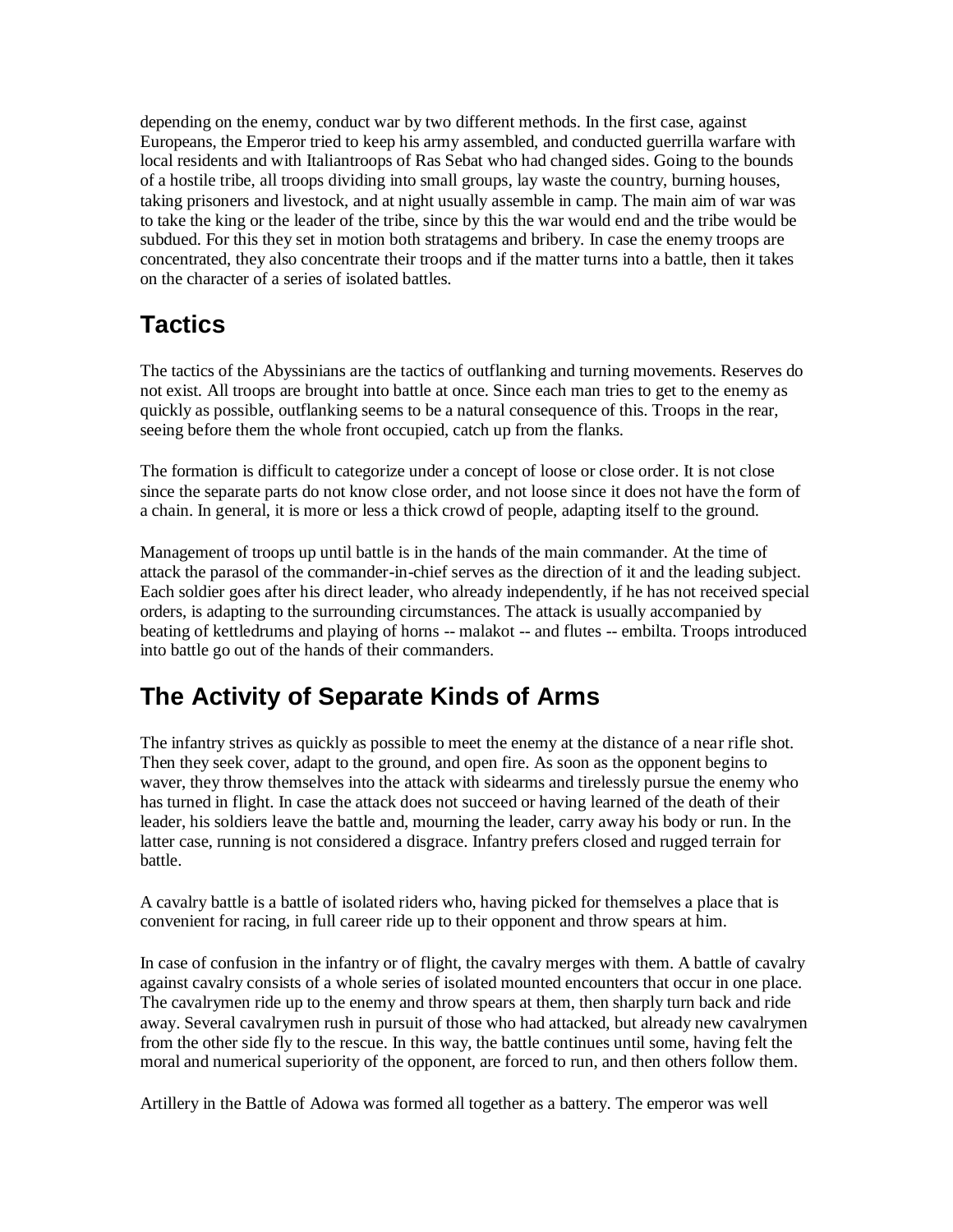satisfied with its activity. It fired frequent shots. By our understanding, it leaves much to be desired. In the recent battle, it had rather a moral significance.

Action with sidearms and firearms differs greatly from ours.

When firing from canons, they badly adapt to the gunsight and aiming of shrapnel. From rifles, they always shoot with a constant sight, changing the gunsight only depending on distance.

With saber, they always cut from the right down to the left, and saber wounds are less serious than they would be with skillful chopping. Their ability to wield a spear is striking, especiallythe ability of cavalrymen. Cavalrymen can throw a spear at full gallop for 150-300 paces.

#### **Military Spirit**

The spirit of the Abyssinian army is extremely high, and to each individual soldier his purpose is clear -- to kill his opponent.

They do not make for themselves any illusions on this account and do not consider it necessary to adorn this fact in any way. He knows that war is murder, and he goes to it with joy. In addition, war for an Abyssinian is a pleasant pastime, a source of income, a means to gratify ambition, to show one's valor and to receive well-known honors.100

Murder is raised to a cult. Each man keeps track of the number of men he has killed in war and for each one killed hasthe right to braid his hair and grease it for a year. On the return of a hero, he is met with songs and dances, andaccompanied by his friends he goes to his leader where with enthusiasm he tells about the victory.

The main psychological difference between their army and European ones consists in the fact that war as they understand it seems more active. The Abyssinian soldier goes to kill. In the soul of the majority of Europeans, there is rather a feeling of preparedness for self-sacrifice than a desire to personally kill an opponent.

The whole spirit of the army is formed in agreement with this. For the weaker to run is not considered a disgrace butrather good sense. At first, an attack is extremely energetic; but, once repelled, they rarely return. Incidents of heroic self-sacrifice by entire units, to the best of my knowledge, simply don't appear in the annals of their military history.

They adore battle and go to it with joy. They are brave and, although hot-tempered, are quickwitted in battle and know how to use the terrain and circumstances. Their youngest leaders and the majority of the soldiers understand the situation. In addition, this army has extremely great endurance. They content themselves with a very small quantity of food, and endure cold, heat, and long marches extremely well. But this army requires good leaders. The leader who does not enjoy the faith and respect of his subordinates cannot lead them into battle. In the opposite case, soldiers are in the highest degree devoted to him, even to the detriment of the general concept. In battle each soldier fights not for the general concept, but for himself and his direct commander and repeats only the war cry of that commander.101 There is no patriotic pan-Ethiopian concept, but there is the concept of "ashker" -- servant of someone or other.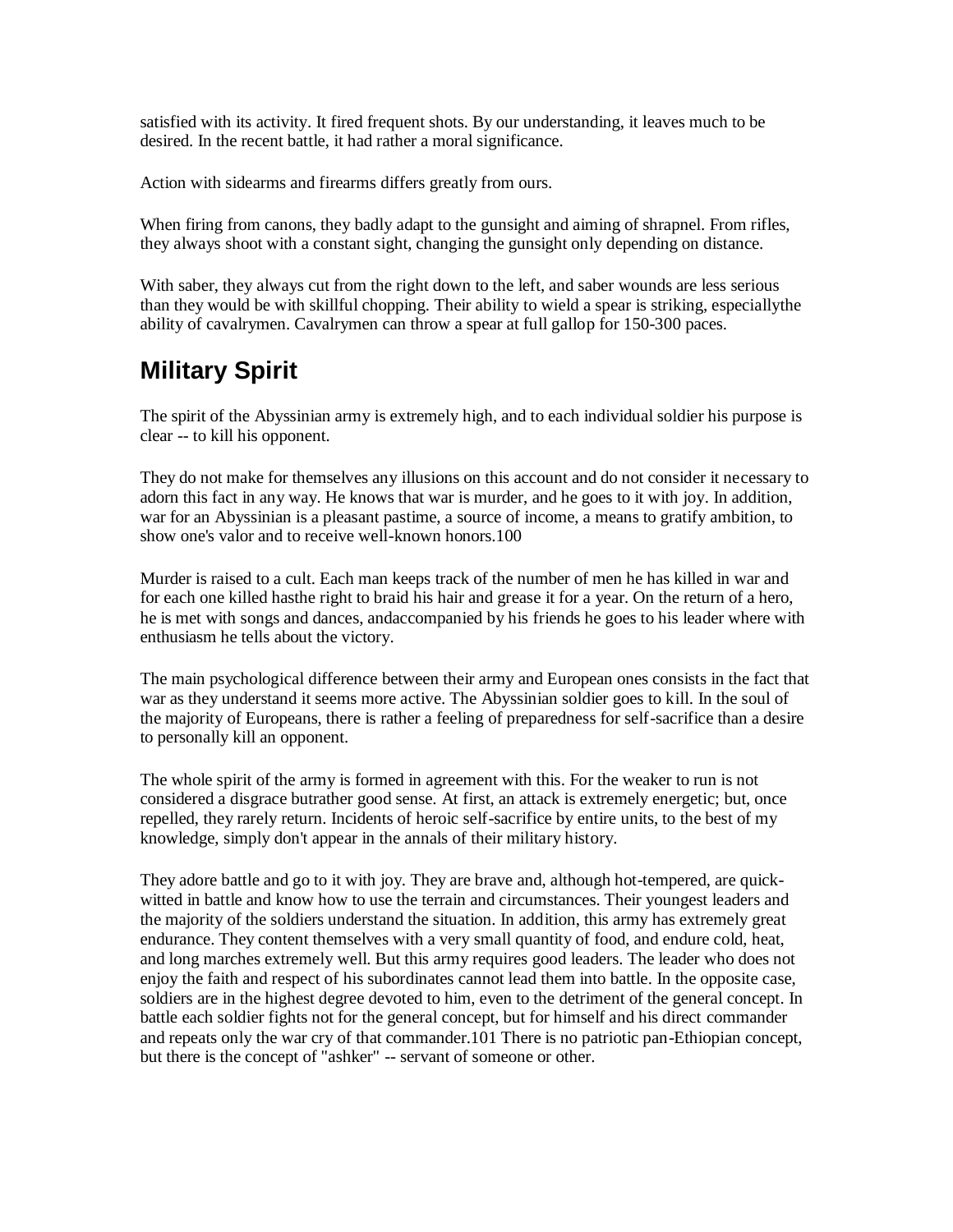### **Discipline and Subordination**

As regards discipline and subordination, they have the one and the other, but in a unique way that is not similar to ours. They have a constant, conscientious and critical relationship to everyone, and they do not obey their commander if he orders them to do something that in their opinion is not appropriate.

Beginning with the most junior and up to the highest, the commander is the spokesperson of the general will of individual persons and rarely is in a position to oppose that will, except perhaps only if he has such real exceptional moral strength as Menelik II.

But as much as the opinion is erroneous that the Abyssinian army is ideally organized and disciplined, so too it would be untrue to consider it an undisciplined horde. Although it is organized on the basis of personal will and therefore only he who wants to serves and serves whom he wants, this does not have an effect on the total number of the army, since militarism is the characteristic of their national spirit, and only the particular grouping of separate commanders changes. Although in their army one can note the rudiments of "praetorianism," in the form in which they are, they do not represent a danger for the empire.

Although in form their army seems undisciplined, this is more than made up for by their quick wits and understanding of the situation, and one can dare to say that their military order is that ideal of personal initiative and ability to adapt to the circumstances for which European armies strive. The lack of training is made up for by their upbringing and by historical traditions. Training in the European manner would be for them at the present time extremely out of place, since as they say "to teach the learned man only corrupts him."

#### **STATE GOVERNMENT AND THE DISTRIBUTION OF LAND**

The whole internal government of the state is closely connected with the military organization. With regard to government, the whole country is divided among the main military commanders, with the exception of lands that belong to the church (about a tenth of all land) and to the emperor.

Having received the authority to govern some region, a commander chooses a piece of it for himself, distributes a piece among his officers and soldiers, and leaves a piece in the possession of peasants obliged to some auxiliary service in the army.

A distinction is made between gabar and gindebelt peasants.

Gabar -- etymologically "tributary," means "serf." For the use of land of the owner or of his officers or of his soldiers, the serf is obligated to work for him or pay taxes to him. For thistax, he sows a known quantity of land on the estate and separates a part of the mead and meat for the owner. Galla are allconsidered gabars. In Central Abyssinia only those who voluntarily agree to it are serfs. Gindebelts are owners of separate plots of land, and this ownership has known obligations connected with it, such as supplying porters for a march. Theleaders who manage gabars are called melkanya, and those whomanage gindebelts are called meslanye. The general management ofboth kinds is in the hands of azzajs of the emperor or of separate rulers. Each minor leader manages his province in allthese relations: collects taxes, looks into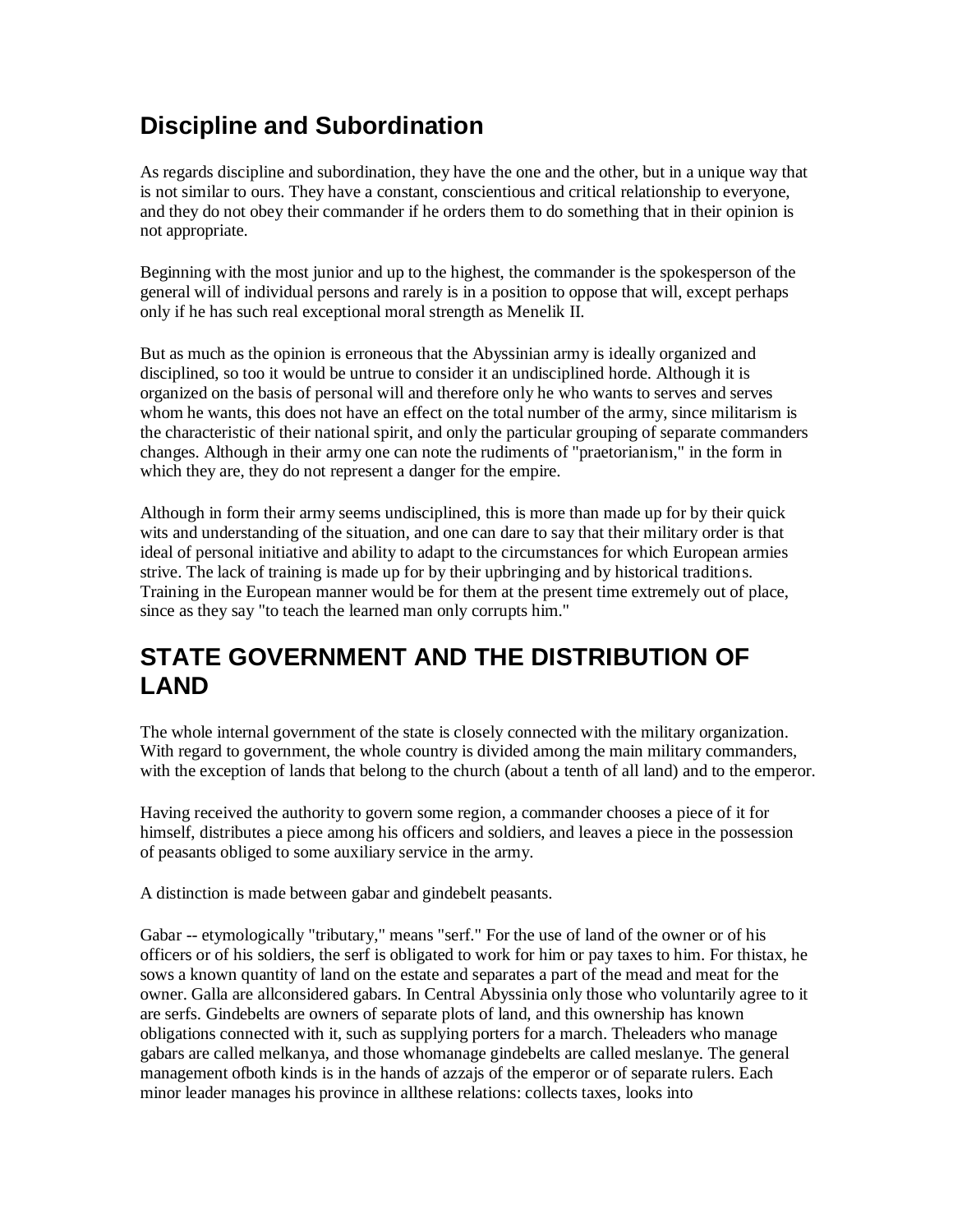complaints,maintains appropriate administrative order, declaresmobilization, and performs judicial functions. But he is obliged to give a detailed account to a senior commander regarding everything that he does. Senior commanders govern lands distributed to officers on the same basis as the main commander of the whole region. They are not obliged to pay a tax to him, but it is accepted practice periodically to give one's commander products of one's farm or some article obtained in war. Soldiers hire out their land to gabars in exchange for half the produce.

The lands of the emperor are also distributed among his officers, soldiers, gabars and gindebelts. The gabars andgindebelts are under the supervision of azzajs.

Such is the general administrative structure and distribution of land. In each region there are some exceptions, but I will not enlarge about that, not having been able to become more deeply acquainted with it.

The owner in his own home is the absolute boss within the limits of his competency -- that is the distinctive trait of the national character. Such is their government. Each little leader is in the highest degree independent in all particularquestions of government. The home of each such leader is in miniature the home of a ras or the emperor. Etiquette is strictly observed. But, although they are so independent in particular questions, they cannot undertake anything that can infringe in the slightest on the interests of a commander. Each of them is responsible for anything that could lead to damage for a senior commander. This makes them extremely suspicious and cautious.

# **POLICE**

There is no organized police in the country, but each Abyssinian, seeing some illegal act, considers it his duty to stand up against it in the name of Menelik or of the main ruler of the country. In this case, their great sense of lawfulness.102 is striking.

### **JUDICIAL SYSTEM AND PROCEDURE**

The exercise of judicial functions rests partly in the emperor and commanders of regions and districts, and partly in the people itself.

1) Each leader has the right to judge and punish his subordinates, and each individual person has the same right over his servants.

2) Minor civil and criminal cases that end in fines are judged by whomever is chosen by the litigants.

3) Important civil cases and land disputes which end in punishment not higher than cutting off of hands are judged by the main commander of the territory.

4) In the second instance, important cases are judged by the afa-negus ("mouth of the negus," the chief judge and general procurator.

5) Cases of murder and repeated robbery and civil cases in the highest instance and also especially important cases are judged by the emperor himself.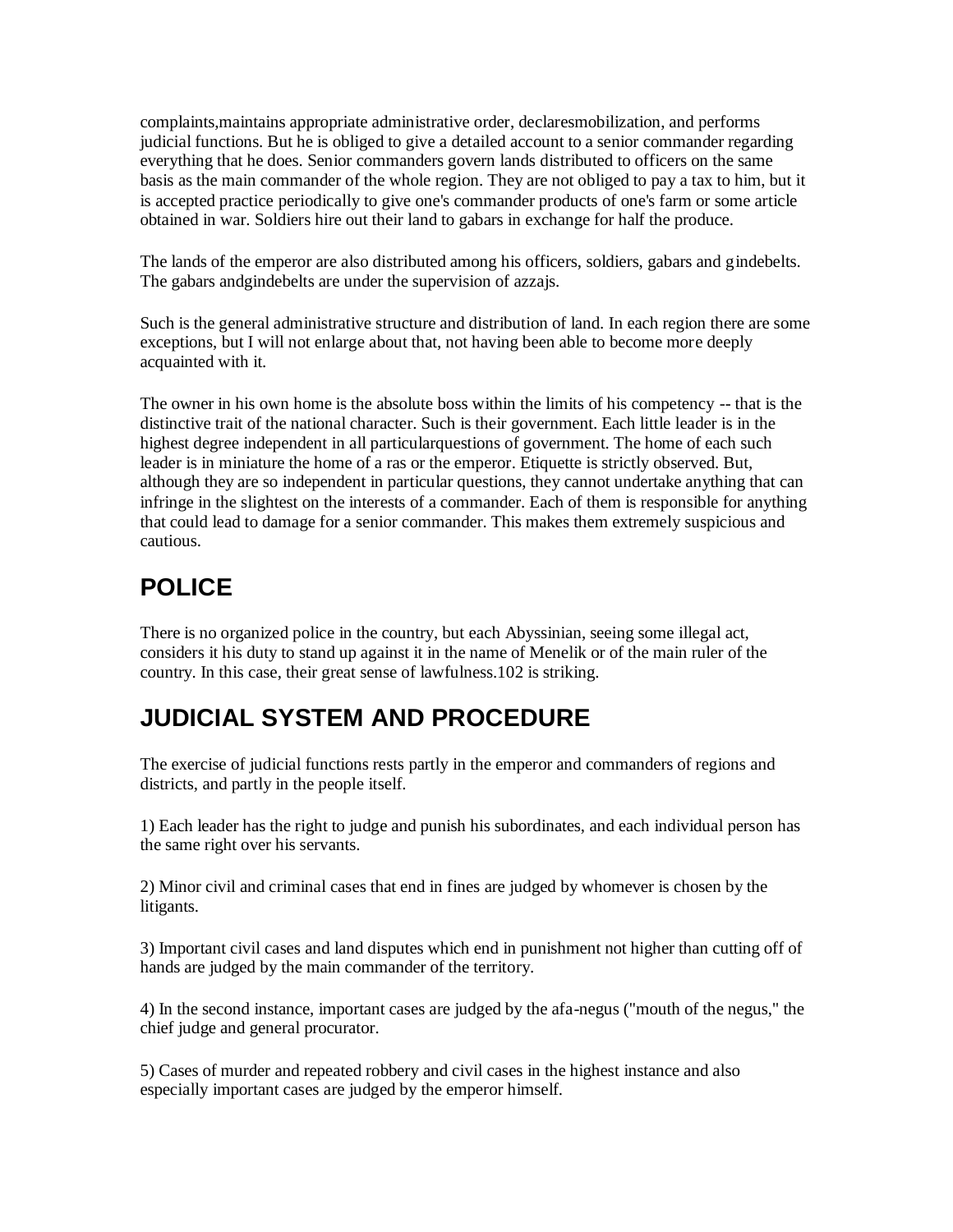In all these cases, the trial is public and open. If the litigants turn to a third party for resolution of their dispute, this third party judges them "ba Menelik alga" which means "by the throne of Menelik." This takes place in the following fashion. The judge and all those present sit on the ground. The litigants, having wrapped half their shamma around their waist, and holding the other half in their hands, explain the case at issue. This is always accompanied with gestures, mimicry, picturesque poses, exclamations, and swearing.103 When the case is sufficiently clear and witnesses have been interrogated, the judge, having asked the advice of those present, decides the verdict.

The law court of commanders differs from this only in that it takes place at the court of this commander and, also, the commander sits on a bed covered with carpets during the judicialsession. The emperor himself goes out to hold law-court two or three times a week -- most often on Wednesdays and Fridays from 6 to 10 or 11 o'clock in the morning. At this law court all the highest secular and church officials -- likaunts -- gather. The emperor sits on his throne in a special building that is called Saganeyt, near doors which open on the square. Behind theemperor sits his whole suite. Below on a platform is the afa-negus -- the chief judge; wambers -- judges; and higher clergy -- likaunts. Commanders of the guard and gentlemen in waiting (agafari) stand in front, keeping order. The case of the litigants is set forth by one of the judges. They stand in front of the emperor, surrounded and separated from one another by gentlemen in waiting; for this occasion, their shoulders must be bare. During the exposition of the case, judges ask them several questions. In reaching a decision, in important cases, the emperor consults with the clergy and his retinue. The afa-negus announces the verdict. Some criminal punishments are carried out there and then, such as flogging (punishment with a whip or jiraf). For the cutting off of hands, the executioners are kettledrummers.

# **LAW AND CUSTOM**

Written law -- Fetanegest -- and custom -- serat -- serve as a guide for criminal and civil cases. Fetanegest was translated from the Arabic in 1685 during the reign of Emperor Iyasu I, at the insistence of Empress Sabla Wangel. This book consists of a collection of articles of the Justinian Codex, several decrees of the Nicaean Council and other supplementary items. It is divided in two parts:

- 1) 22 chapters about ecclesiastical law; and
- 2) 51 chapters about state, civil and criminal law.

In the forty-fourth chapter, it talks about imperial power. The time of appearance of this book coincides with the apogee of imperial power.

### **CRIMES AND PUNISHMENTS**

The first guide in determining criminal punishments is the principle: an eye for an eye and a tooth for a tooth.

Crimes and punishments are as follows:

1) State crime -- capital punishment (in very rare cases); cutting off the right hand and left leg; most often, putting inchains and life imprisonment.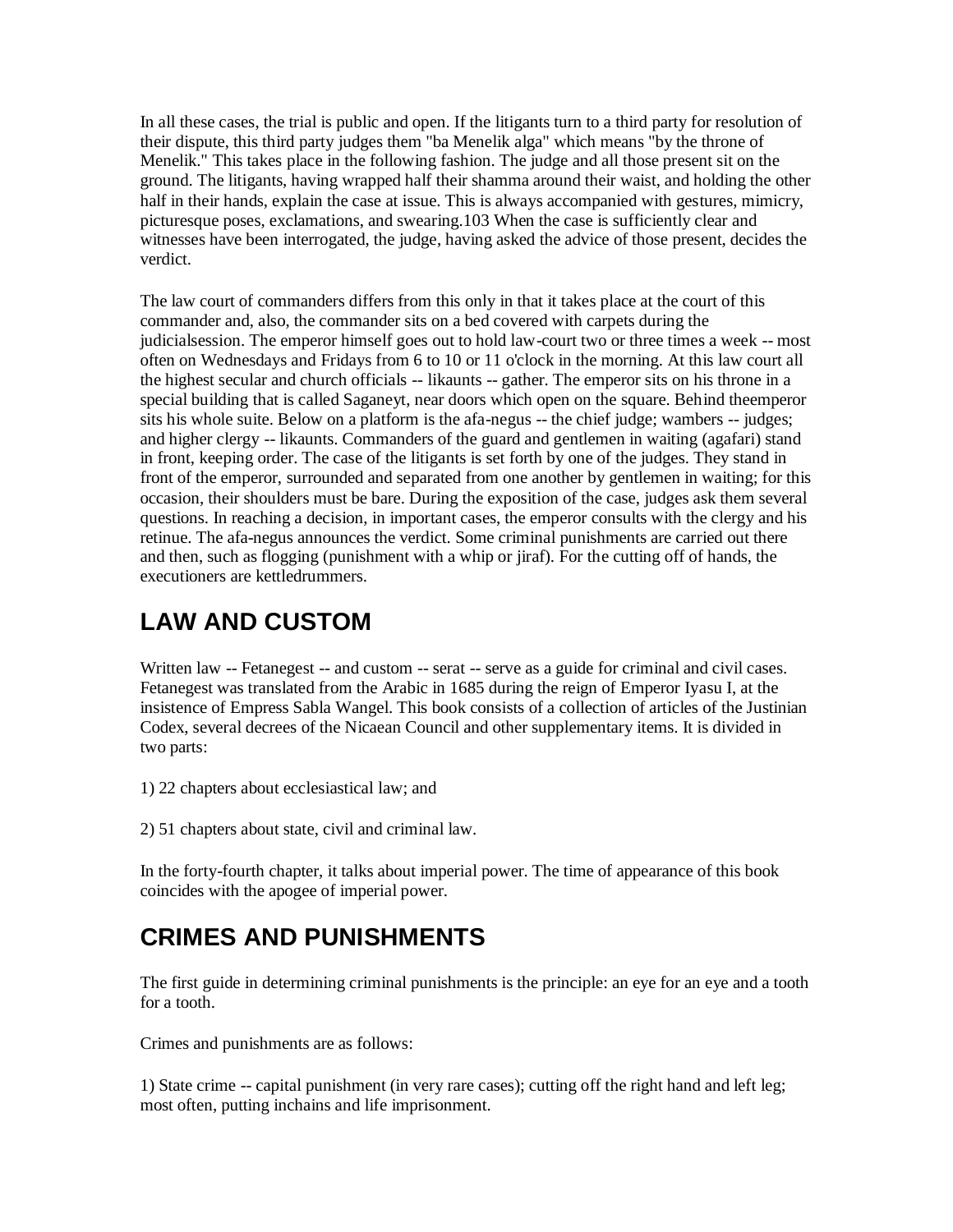2) Insulting majesty -- cutting out the tongue.

3) Murder -- the murderer is given to the family of the person killed, who kill him in the same manner that he killed.

4) Robbery -- capital punishment (in this way, Emperor Menelik eliminated robbery, which formerly was very widespread).

5) Petty theft -- first conviction: monetary fine and flogging (with jiraf), up to eight lashes; second: monetary fine and flogging up to 50 lashes; third: monetary fine and cutting off of hands; fourth: capital punishment.

6) Insulting a personality by action or word104 -- monetary fine.

7) Rape -- monetary fine; obligation to marry.

8) Fraud -- monetary fine.

9) Accidental manslaughter -- monetary fine from 50 to 1,000 talers.

10) Non-performance of instruction of the government -- monetary fine and flogging.

11) Criminal breach of trust -- removal from job, putting into chains, monetary fine, confiscation of property. The imposition of punishments by separate individuals goes in the following steps:

1) Each private individual in relationship to servants and minor commanders have the right to throw someone into chains for an indeterminate time and to impose 25 lashes by birch rods (kurbach).

2) The commander of a marketplace can impose monetary fines and flogging with whip (jiraf) up to 8 lashes.

3) The commander of an area -- cutting off hands, up to 50 lashes (jiraf), and monetary fine.

4) Afa-negus -- cutting off hands, up to 75 lashes (jiraf), and monetary fine.

5) The emperor -- capital punishment, up to 100 lashes (jiraf), monetary fine, and life imprisonment. Capital punishment is carried out by hanging, or, in case of murder, it is carried out by relatives in the same manner in which the murderer killed. When the murderer is sentenced, he is given over to the relatives, who take him outside town and kill him. Very often, this task is entrusted to a child.

The cutting off of hands is carried out by kettledrummers. One of them holds the arm of the criminal at the elbow. Another, having taken the hand, quickly cuts through the veins and skin that surround the bone and, with an abrupt movement, removes the hand.

Flogging is also carried out by kettledrummers.

Putting someone in chains is the lightest punishment and corresponds to our disciplinary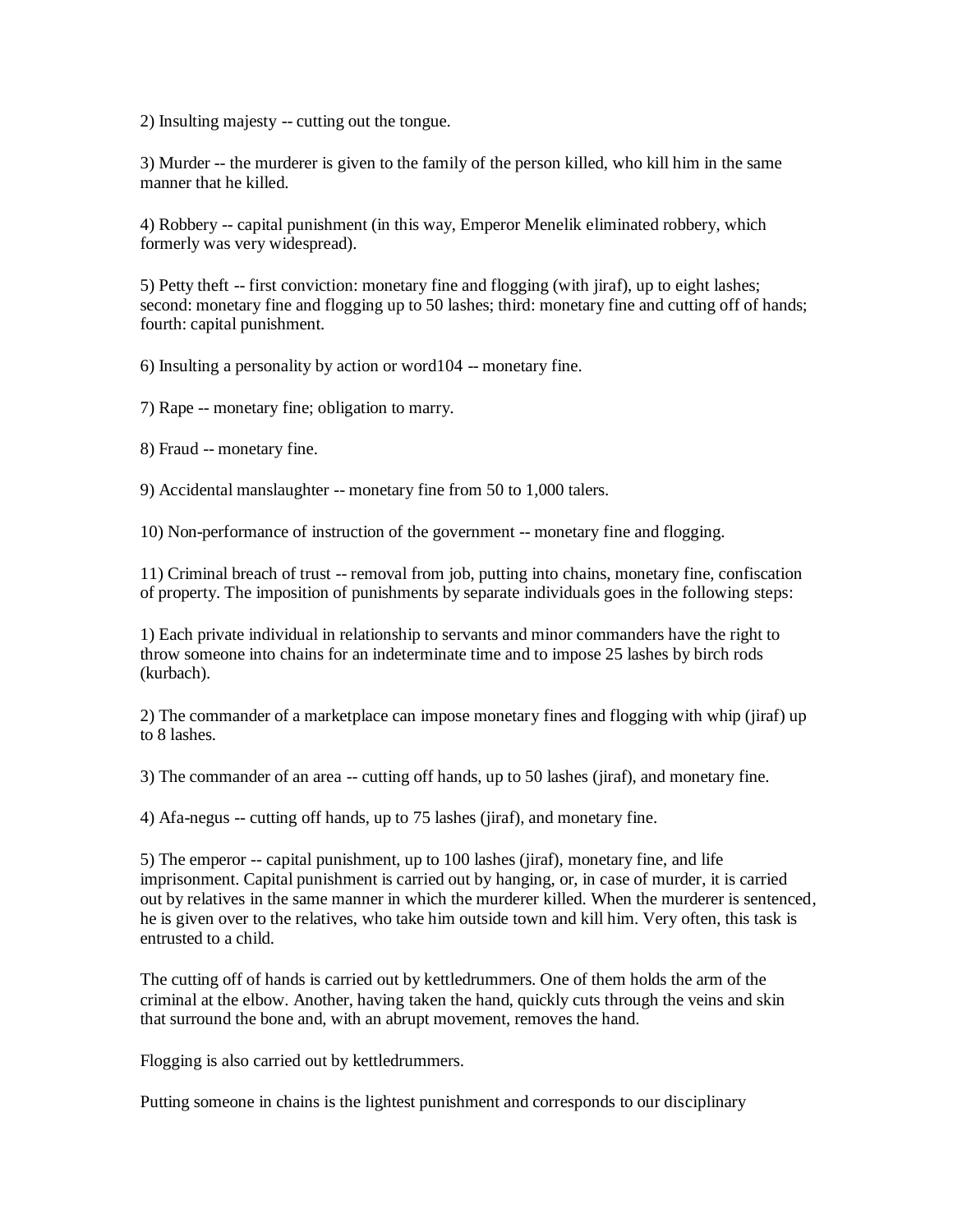punishment -- arrest. It is done very often -- sometimes only for a few hours. It consists of the right and left arms being put into irons or simply being tied with rope.

Prisons are very rare in Abyssinia and only state criminals are imprisoned there. An important criminal is chained with his right arm to the left arm of another free man who takes care of him until the end of the trial.

#### **ECONOMIC CONDITION OF THE STATE. THE TREASURY**

The economic condition of the state, in view of its purely military character, of course, cannot be brilliant. Constant wars do not give the rulers time to indulge in cultural improvements and development of commerce in their region. They all, not worrying about tomorrow, sooner exhaust their region than enrich it. A large part of the land serves for supplying the army, for satisfying the needs of the court, part for support of the clergy, and very little directly brings revenue to the state treasury.

In general, the annual income of the state treasury is about 800,000 to 900,000 rubles, which for a population of 15 to 17 million amounts to 5 or 6 kopecks per person. These 900,000 rubles are spent as follows: about 300,000 a year goes to pay the army; about 20,000 as gifts to churches; about 100,000 for weapons; about 80,000 to buy cloth and similar things, for making silver articles for gifts; part is set aside each year; and part, paid in kind, is spent on the court.

The sources of income of the state treasury (in rubles per year) are as follows:

I. Tribute of Wollaga, Leka, Jimma (Aba Jefar):

Leka (gold, ivory, and money) 60,000

Wollaga 60,000

Jimma 50,000

II. Customs duties -- 10% of all goods in Harar and from other regions about 100,000

Income from the personal lands of the emperor 100,000

III. Income from Galla land 200,000

IV. Income from the right of trade and from marketplaces, collected by nagada-rases (chiefs of merchants) 100,000

V. Gifts paid in kind and income from remaining regions 200,000

Obviously, both expenses and income are expressed here in extremely rough numbers and by eye, since the Abyssinians themselves do not know what they collect.

At the conclusion of this chapter, I consider it necessary to describe the family and court of the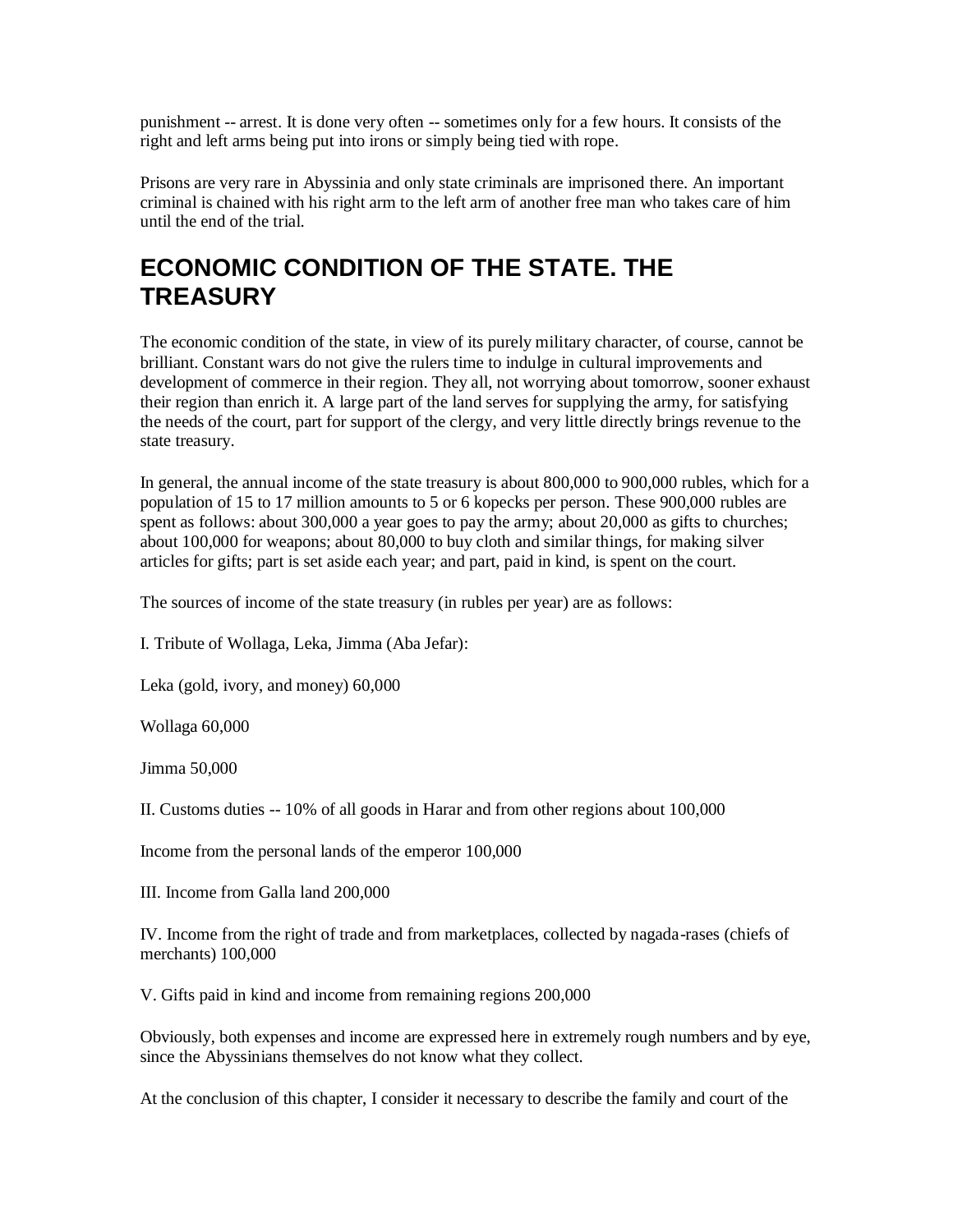emperor.

#### **FAMILY OF THE EMPEROR**

The family of the Emperor consists of his wife -- Empress Taitu; two daughters -- Shoareg and Zawditu from his first wife Bafana; his grandson from Woyzaro Shoareg -- Balambaras Ayale; his uncle Ras Dargi; cousins, sons of Ras Dargi -- Dajazmatch Tesemma, Mul Saged, and Lyja Tasfa; cousins -- Ras Makonnen and Dajazmatch Haile Maryam.

The Emperor was married in a church ceremony to Empress Taitu in 1881. She comes from a very good family in Tigre. Her grandfather was the well-known Ras Wolda Giyorgis. Before Menelik, she was married three times. Her first husband, Dajazmatch Wandi, is still alive and has a little land, but he does not appear at court. Her second husband, Dajazmatch Wolda Gabriel, was killed by Tewodros who took Taitu for himself. Butshe refused to favor him, saying it was because of illness, for which she was put in chains. On the death of Tewodros, she married a third time, to Kanyazmatch Zakargacho; and then married Menelik, with whom she had a church wedding in 1881, at the age of 30 (she was born in 1851).105 She has had no children with Menelik; but from a previous marriage, she has a daughter who is married to Ras Mengesha. She is very beautiful, with very light skin. She is short and dresses the same as other Abyssinian women. She is notable for her intelligence and her great influence on the Emperor in matters of faith and internal government.

The Emperor's daughter Shoareg was first married to Ras Area, son of Atye Yohannes. After the death of her first husband, she married Ras Mikael, the ruler of Wollo. During her latest marriage she had a son by Dajazmatch Waju, son of Ras Gobana.

Her son, Balambaras Ayale, is now ten years old. He is a very lively, intelligent child, the very image of Menelik.

Woyzaro Zawditu, married to Dajazmatch Ubye, is childless. She is short, very light -- a rather good-looking woman.

Ras Dargi is the third brother of Menelik's father, Haile Malakot, the son of Sahle Selassie. He was imprisoned together with Menelik at the court of Tewodros. On Tewodros' death, hereturned to his nephew who met him with great honor, and to this time he continues to play an important role at court. The Emperor consults with him about everything, and in conversation Ras Dargi always addresses Menelik with the familiar form of "you," rather than the formal "you." (This is exactly how Menelik treated Ras Gobana, his celebrated military commander.)

Ras Dargi has three sons -- Dajazmatch Tesemma, Mul Saged, and Tasfa. They sent Tasfa in 1894 to Switzerland to be educated on the guarantee of Count Ilg, who put him in boarding school. But the translator who was with him, having been bribed by Italians, convinced the boy to go over to the side of Italy, and he did so. All who know Tasfa are sorry about this because it is said he was a boy with exceptional abilities.

Dajazmatch Tesemma, the oldest son of Ras Dargi, is the grandson of Atye Sahle Selassie. They say that he is ambitious. They keep him at a distance from the court, and Dajazmatch Wolda Gabriel constantly keeps an eye on him.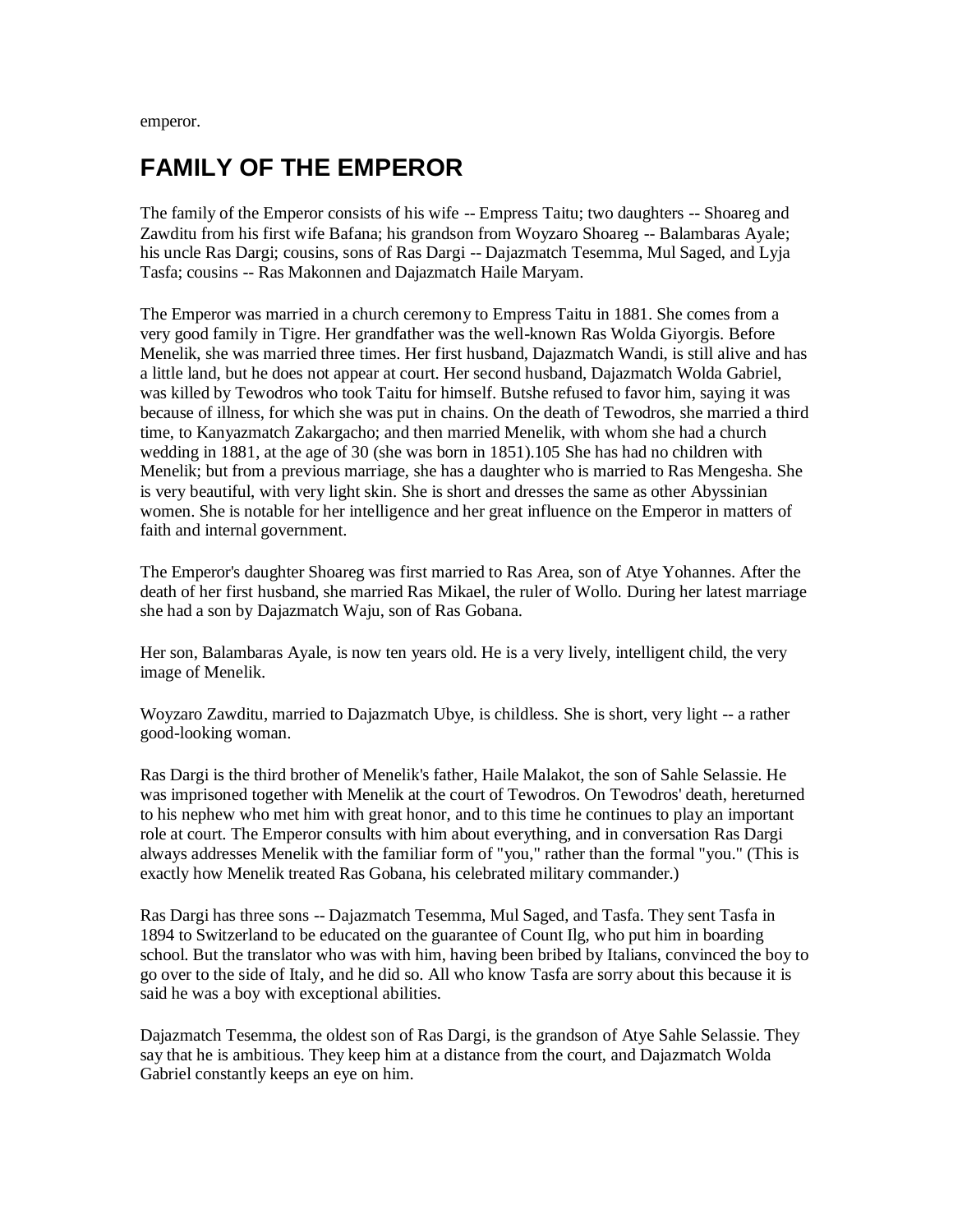Ras Makonnen is a cousin of the emperor, a grandson of a sister of Menelik's father. At the present moment he is the most popular of all the Abyssinian military commanders -- the richest and the strongest. He is very well liked by the emperor. All foreign affairs are conducted through him and on his advice.

This is a man remarkable for his abilities and intelligence. He is a widower with two sons.

Dajazmatch Haile Maryam, brother of Ras Makonnen, is the former type of a feudal lord. Alternately with Dajazmatch Ubye, he stands guard over the emperor and the capital.

Thus, from this list we see that there are three possible pretenders to the throne: first Dajazmatch Tesemma, second Balambaras Ayale, and third Ras Makonnen.

We will be careful not to predetermine what the future will show, except only what you can almost guarantee -- namely that there is no way to avoid civil war if Menelik does not name his successor before his death and prepare the ground for him. The succession to the throne is the sorest subject in the present-day Ethiopian empire.

The personality of Emperor Menelik is probably so well known that I can scarcely add to his character, and there remains to me only to repeat what others have said -- that this is in the highest degree a bright, genial, cheerful person. He is one of those historical figures who appear at intervals of many centuries and who make their own era in history.

Abyssinians are filled with deep respect and love for their Emperor. They relate to him prophecies that came to King Zadyngylyu from Angel Raguil and to Sahle Selassie from Auriel.

They have besides a whole book of prophecies that they keep in secret. There are prophecies that they relate to Russia. In one of the prophecies of Raguil to Atye Zadyngylyu (he received revelations in his sleep and then wrote them down), it is said that a king from the north will be with a king of Ethiopia one in spirit and one in heart. In another prophecy of Angel Auriel to Sahle Selassie, it is said that a king of the north and of Jerusalem will meet with a king of Ethiopia in Mysyr (Egypt) and will conquer Egypt. After this, they will divide among them all the land.

The government of Menelik is distinguished for its gentleness, in contrast to the previous reign, and for its justice and tact.

Menelik's motto is justice and his main rule is: never stretch the strings too hard so as not to break them. All these qualities have strengthened the throne for him, and his wisdom, military abilities and military good fortune have expanded the boundaries of the empire to an extent that his predecessors never dreamt of.

The court of the emperor and court etiquette are determined by a special book Kybyra Negest "The Honor of Kings."106 There is found the ceremonial of coronation. At the present time not all the rules of the Kybyra Negest are carried out.

In the eighteenth century, judging by the accounts of d'Abaddie and other travelers, at the court of the emperor there was a council of four likaunts (clergy chosen from several ancient families) and four azzajs. This council shared with the emperor the functions of justice and government and could, in some cases, exercise a veto. I did not find such an institution today. At this time, they do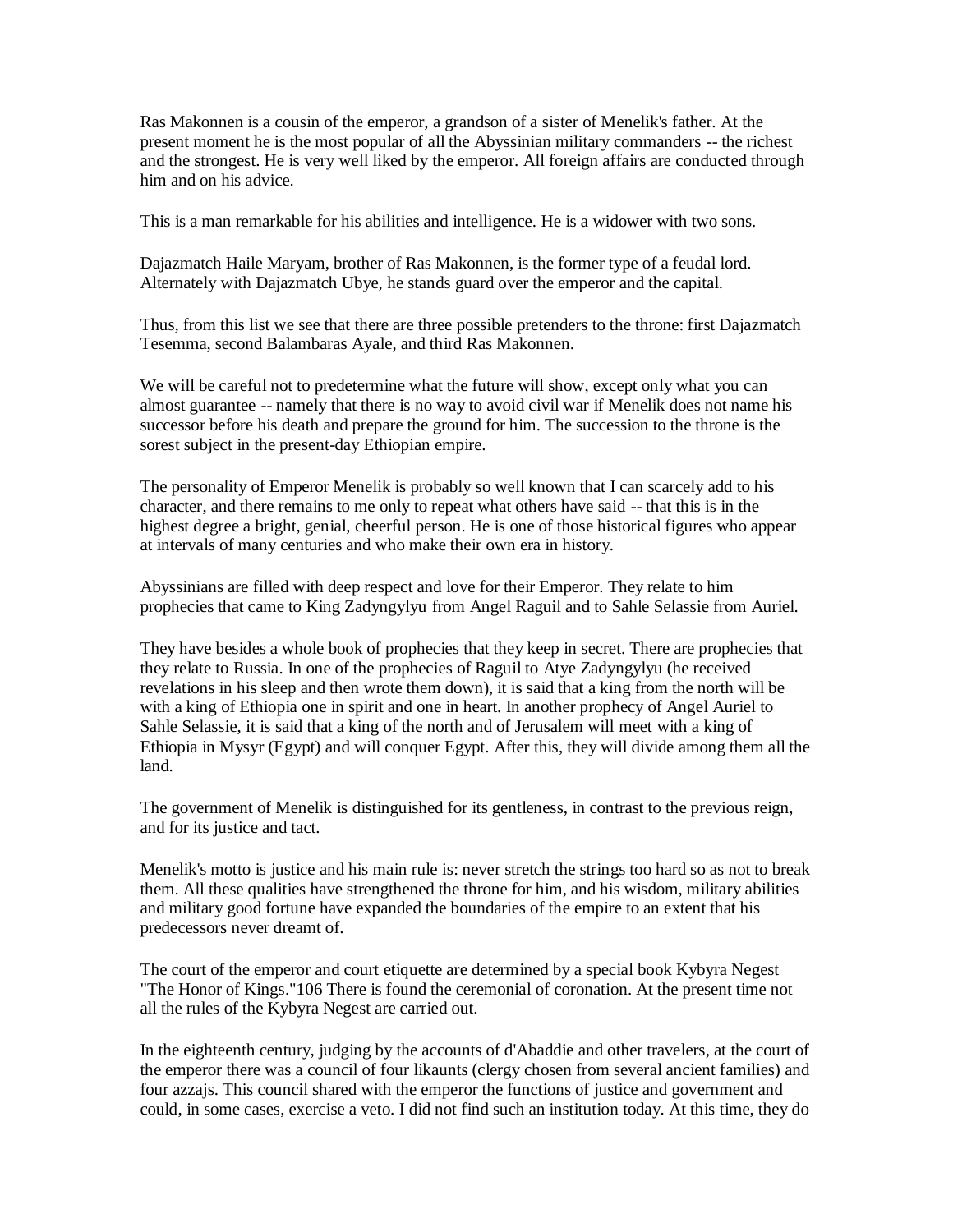call the highest clergy likaunts, and they are present during trials; but there are not four of them - rather there is an undetermined number -- and they are not specially chosen. There are five azzajs at the emperor's court, but they are exclusively for economic necessities, and do not wear turbans, like clergy.

Let's add the following list of court ranks:

Likamakos -- adjutant general, a title which is held by two people: Abata (commander of the artillery) and Adenau. Abata is a young, talented man, who distinguished himself at Adowa, a favorite of the Emperor and Empress, but not liked by the rest of the court. Adenau did not manifest valor at Adowa and therefore is in disfavor.

Bajeronds are chiefs of separate divisions of the economic management. There are three of them: Bajerond Balcha is a favorite of the Emperor, a hero of the recent war, wounded at Adowa. He guards the whole treasury and jewels and is an assistant of Likamakos Abata in the management of the artillery.

Bajerond Katama is the commander of the imperial guard. He is also responsible for distribution of all letters and decrees of the Emperor in the whole empire. Bajerond Wolda Giyorgis manages the gold and silver smiths of the Emperor.

Azzajs manage the personal lands of the Emperor and parts of the court household.

Azzaj Wolda Tadik escaped from Tewodros. He is a favorite of the Emperor and managers Ankober.

Azzaj Bezaby manages Menjar and part of the court household.

Azzaj Gyzau manages Meta and all the food supply parts of the court of the Emperor (to him also is entrusted the care of distinguished foreigners).

Ato Vadaju is the assistant of Azzaj Gyzau.

Azzaj Aba Tekhsas manages the court of the Empress. (He is noted for great personal bravery. At Adowa he carried the imperial parasol.)

There are several agafari, "those who bring in" or gentlemen in waiting.

Ya elfin askalakay Ishaka Ibsa is "he who forbids entrance to the inner chambers." He commands all the court guards and stays near the Emperor all day. He manages admittance to the emperor.

Ishaka Ibsa is still a young man, raised from childhood by the Emperor.

Agafari Wolda Gabriel manages the official audiences of the Emperor.

In addition to these main ones, there are still some more agafaris, and one separate agafari for the court of the Empress.

Walderas is the chief of the stables.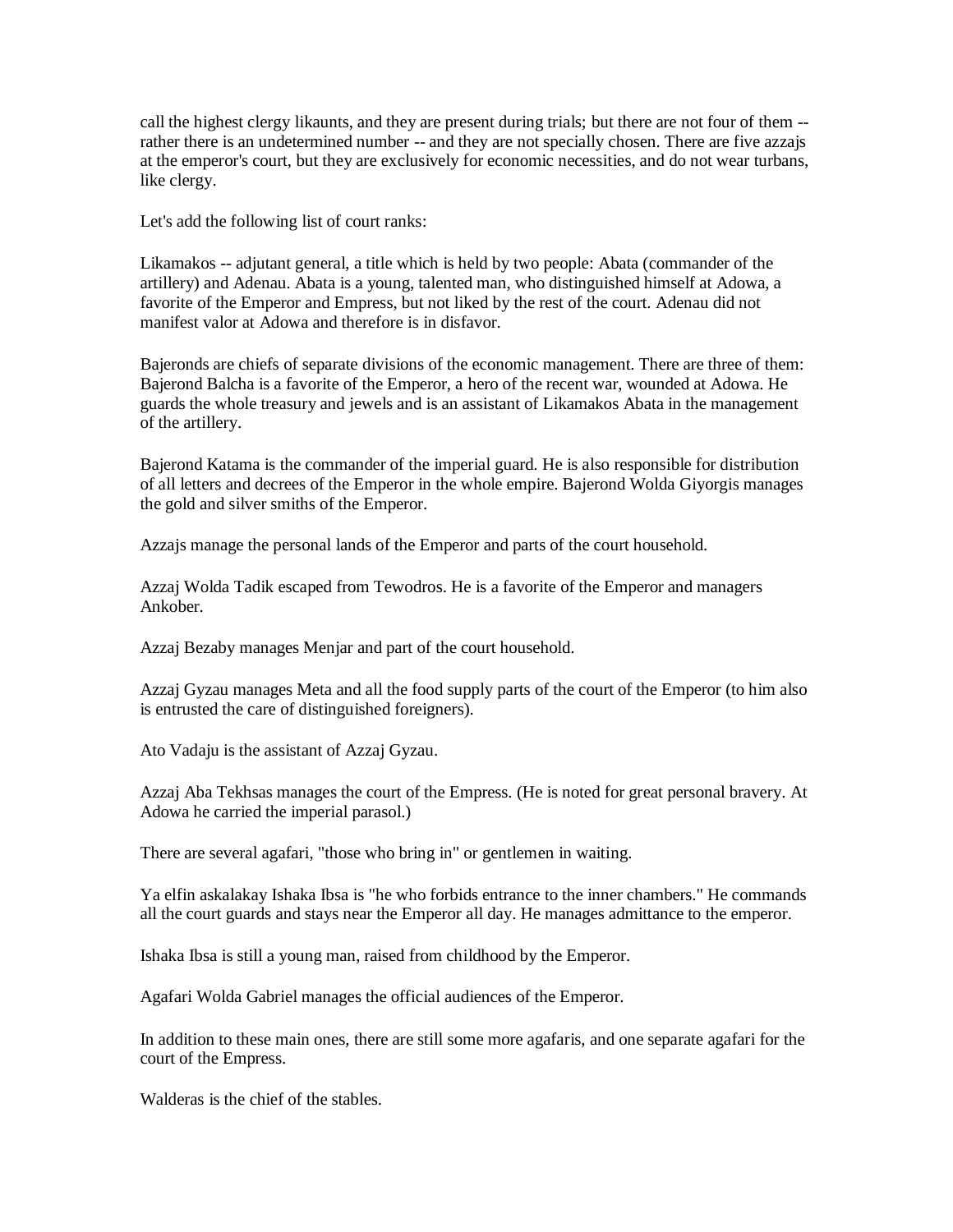Asalafi is the gentleman carver and high cup bearer. During dinner he cuts the Emperor's food in pieces and gives it to him.

Elfin ashkers are servants of the inner chambers, in the sense of gentlemen-in-waiting. There are many of them. Most of them are children of former chief officers of the army. There areseveral relatives of former emperors. From childhood they are raised at court as pages, and then become elfin ashkers. Their responsibility is to escort the emperor here. Those among them who distinguish themselves and demonstrate their abilities are chosen for higher posts.

In addition to these people, there are managers of separate parts of the court household: managers of cooks, of bakers, of makers of beer and mead, and of smiths.

At court there are two translators: Gerazmatch Iosif, a favorite of the emperor, accompanied Ras Makonnen during his journey to Italy. This very intelligent person has influence in foreign affairs.

Ato Gabriel translates clippings from French and Egyptian newspapers and manages foreign mail.

The Emperor's priest is Ychygye Gebra Selassie.

The chief secretary of the Emperor, who manages all the emperor's correspondence on all matters is Alaka Gebra Selassie.

The abilities and memory of this man are truly enormous. He works like no one else. His office consists of several copyists.

He conducts all the internal correspondence, and he must remember everything. There are no incoming or outgoing journals.

Correspondence with all the provinces is enormous, and he mustreally be notable for outstanding capabilities in order to be in condition to look into all these matters and not confuse them.

Protection in the capital is entrusted, in turn, to the troops of Dajazmatch Haile Maryam and those of Dajazmatch Ubye.

There are several Europeans at court: Count Ilg serves as Minister of Public Works and Chief Advisor on Foreign Affairs.

His position has now become official since he received in March, together with Mr. Mondon, the rank of state councilor -- mangyst mekerenya. (Mondon is the official representative of the French government. Another person from the French government, Mr. Clochette,107 a former captain of the French naval artillery, is their secret military agent.)

Mr. Dyuba manages the suburban forest of Mangasha. He is a French deserter, a former lieutenant of a cuirassier regiment. He deserted in 1870.

Tigran, an Armenian goldsmith, is very well liked by the Emperor and Empress. An Armenian is gardener. A Greek is baker. The Emperor's day begins at dawn. At 6 o'clock in the morning he already takes the daily report of his secretary Alaka Gebra Selassie. In good weather, this takes place on the terrace in front of the court, and no stranger can be present during it.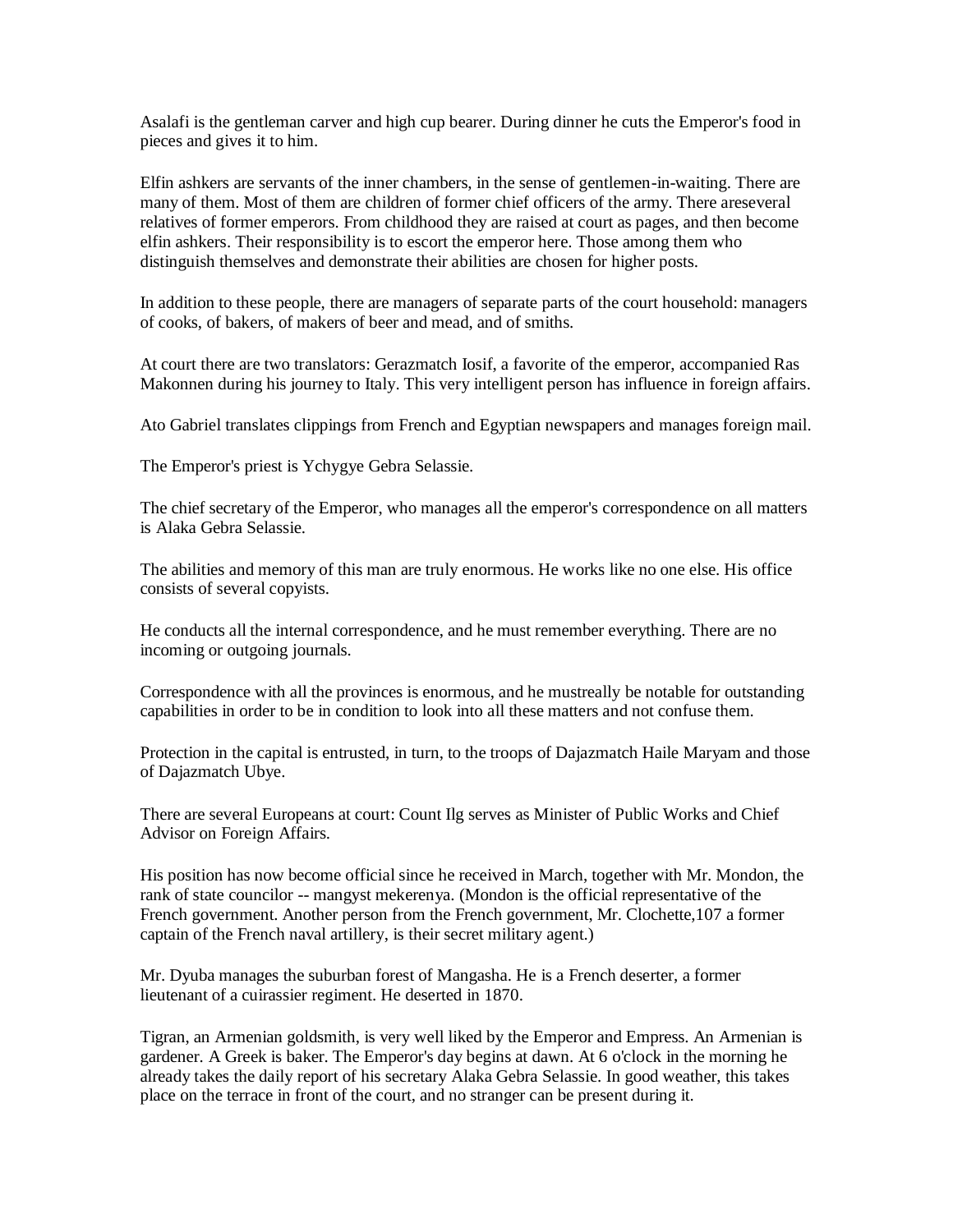Having finished with the report, the Emperor goes to look at construction that is under way and work in the court or rides to the quarry, to the forest, etc. He always takes advantage of such occasions to utilize the soldiers who accompany him. For example, if he rides past a quarry, then he gets down off his mule and takes a stone, and all those traveling with him must do likewise.

On such excursions, he usually rides on a luxuriously adorned mule, dressed just like all the others except that there is a large felt hat with gold lace on its head . They carry a red parasol over the Emperor. In front they lead two of his horses in case His Majesty wants to play guks, which happens very frequently. (The Emperor is an excellent cavalryman). Supper is served at eleven o'clock on meat days and at two or three o'clock on fast days. With the exception of Thursdays, Sundays and high holidays, the Emperor dines in the elfin (inner chambers) with the Empress. Only the very closest associates are allowed there, as, for example, Ras Dargi, Ras Makonnen, and some other balamuals. (People who have permission to enter the inner chambers without previous announcement are called balamuals).

Dinner continues long and consists of dishes that are generally accepted in Abyssinia. After dinner, the Emperor rests for an hour or two and then again he either receives or takes care of business or visits workshops. At six o'clock in the evening, the suite dissolves to their own houses. At seven o'clock, supper is served in the inner chambers. Only some of the very closest elfin ashkers and Ishaka Ibsa are present there. At nine o'clock, the Emperor goes to bed. On Wednesdays and Fridays, the Emperor goes out personally to hold court. On Thursdays, Sundays and on high holidays, there is a gybyr -- a meal for all officers, soldiers of the guard, and, on high holidays, for the whole populace. One is notified about dinner by the beating of kettledrums. Dinner is held either in large tents or in a separate building called Aderash. First, the Emperor himself eats, separated from others by a red silk curtain. Inside, behind the curtain, only balamuals are allowed. Our mission also had this honor. After the Emperor has finished his meal, the curtain is opened and others are admitted. Trumpeters and flutists go in front. After them, a dense crowd goes. Not bowing to the Emperor, but only wrapping themselves in their shammas in accord with etiquette, they take seats close around baskets with injera. Over each basket, a servant holds a large piece of raw fresh-killed meat. Other servants pass out large horn goblets of tej to those who are dining. Having sated themselves, the dinner guests, without saying anything and not bowing to anyone, leave just as they had come. During dinner, the trumpeters play malakots and the flutists play embiltas.

During breaks, they drink and azmari [itinerant musicians] play violins. Dinner lasts several hours; and on high holidays it lasts from nine o'clock in the morning until four o'clock in the afternoon.

Twelve times a year, during the monthly Mother of God holidays, there are dinners of the Society of Mary (Makhaber Zamariem). This Society consists of the Emperor and eleven ofhis closes balamuals. On these days, the Emperor eats on the floor from one basket with the rest of the members of theSociety. When a member is absent, in his place they seat another person chosen by the Emperor. Each member in order treats theothers to dinner. (The main members of this Society are Ras Dargi, Ras Makonnen, Afa-negus Nasibu, Ras Wolda Giyorgis, Ras Mengesha Bituaded, Dajazmatch Ubye, Dajazmatch Tesemma, Dajazmatch Haile Maryam, Likamakos Abata, and Alaka Gebra Selassie.)

Ceremonial receptions take place in a separate building called Adebabay. This is a pavilion made of carved wood. The platform ends in railings to which is attached, from inside, an alga (bed)which signifies the throne of the Emperor. From the platform downwards goes a wide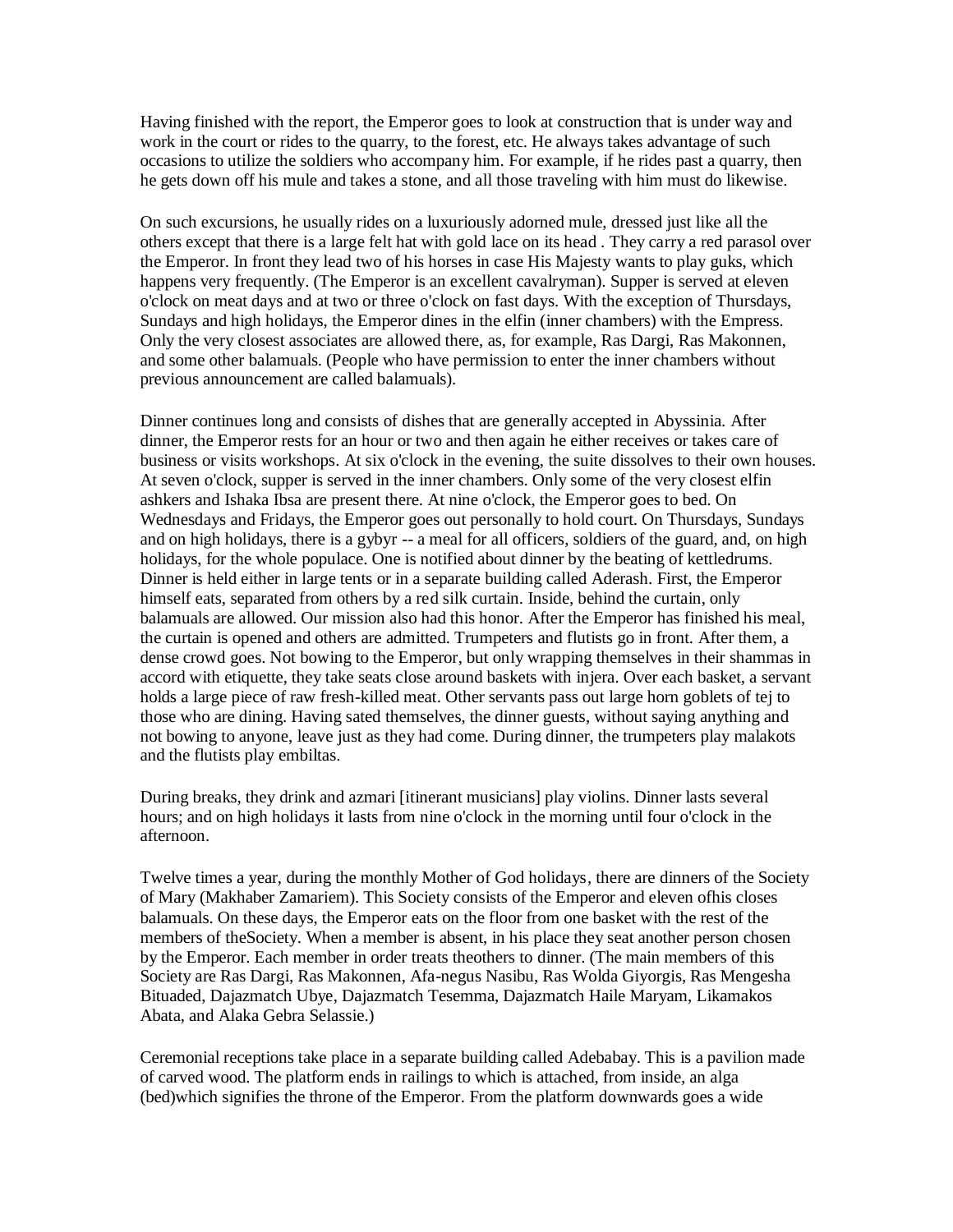staircase, and under the throne a secondplatform, where stands the person who is being received in audience. During the reception, everything is covered with carpets. The Emperor is surrounded by his whole suite. The Emperor received the Red Cross Mission in Aderash, which was specially outfitted for this occasion. Appointments to posts and ceremonial receptions of those who have killed elephants and lions take place in Saganeyt, the same place as the law court.

On the appointment of someone to a post and the granting to him of a region, they announce this by beating on kettledrums, and an auaj or herald proclaims the new appointment. The newly appointed person bows down to the ground before the Emperor; and then, accompanied by all his friends and servants, goes home with songs, dances, and firing of guns, and gives at home a feast for all who come, which lasts several days. Such ovations and feasts also take place in case of someone having killed an elephant or a lion.

The Emperor very zealously fulfills his duties as a Christian. He strictly observes fasts and during the great fast on Wednesdays and Fridays does not eat until sunset and sometimes spends the night in church on the floor. Each holiday he attends mass. He also makes large donations to churches.

#### **ETHIOPIAN CHURCH AND FAITH**

The Ethiopian church is under the authority of the Alexandrian patriarch. Abyssinians consider themselves attached to the Alexandrian church by decree of the Nicaean Council, at which it was also decided that they should receive bishops from Alexandria. Thanks to this dependence on the Alexandrian church, the Ethiopian church did not send representatives to the ecumenical councils and separated itself simultaneously from the Alexandrian church and from the rest of the church after the censure of the monophysite doctrine of the Alexandrian patriarch Aba Dioskuros by Pope Leo at the Chalcedonian Council.

Like the Alexandrian church, the Abyssinians consider the Apostle Mark as their enlightener. They acknowledge only five councils, receive bishops from Alexandria, but in spite of this outward unity, they differ from the Copts in many dogmas and in the divine service; and their relationship with the Alexandrianchurch and the abunas (bishops) they receive from them is rather one of antipathy. The Debra-Libanos religious belief that nowpredominates in Abyssinia is closer to Orthodox diophysitism than to Coptic monophysitism.

According to Latin sources, the Abyssinians were converted to Christianity by Saint Frumentius. Saint Frumentius was going to India together with Edeziy and Merope, but they were lost in a wreck in the Red Sea. Saint Frumentius found himself at the court of the Ethiopian king. From there he returned to Jerusalem, then was ordained by the Alexandrian patriarch as bishop of Ethiopia, and, returning there, baptized King Abrekh-Atsebakh and the whole nation. The Abyssinians named him Aba Salama.

There are several versions of this story in Abyssinian sources.

In an authentic copy that I have of the Abyssinian Tarika Negest, it is said, "At the time of the reign of Abrekh-Atsebakh, the baptism took place when they were in Aksum.

At this time, there were no Turks. The father of Aba Salama was a merchant. Aba Salama came with his father. At this time, the Ethiopian people in part bowed to the Law of the Prophets and in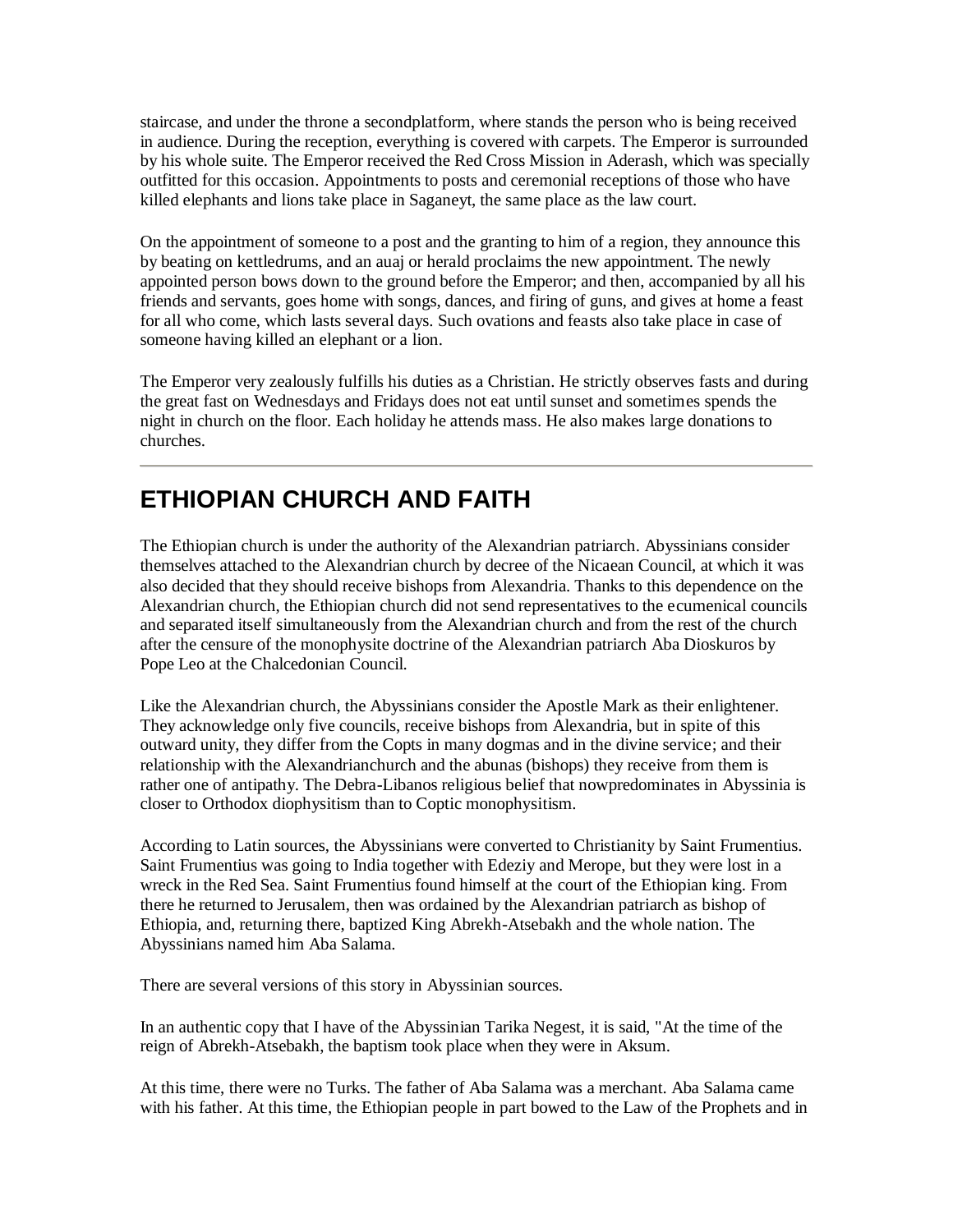part to wild animals (baauri). After this, Aba Salama taught them about the descent of Jesus Christ -- the birth, suffering,crucifixion, death, and resurrection. He performed many miracles before them. At that time, they believed in Christian baptism and were baptized. The conversion took place in 343 A.D. and they built Aksum." (R. Basset, Etudes sur l'histoire d'Ethiopie, "Chronique ethiopienne," Paris, 1882, issue No. 30, page 220). In the book Synkysar (a collection of sacred books, arranged according to the day of the year), Frumentius (Frementos) and Edeziy (Adzios) are called relatives of Merope.

One Abyssinian scholar, Alaka Sou Aganyekh, father superior of the church in the city of Gori, recounted to me a completely newnversion of the Aba Salama story, that has a legendary character. (I cite it since it is very curious.) In Tigre, there was a good man who got sick and died. They washed him and wanted to bury him, but by some indications, they noticed that he wasn't completely dead. They waited three days, but the situation didn't change. Then, on the advice of a wise man, they decided that this was some very important sign and that one should not oppose the clearly expressed will of God. For a large sum of money, they got a blind beggar woman and took her to the dead man. After this the dead man quieted down, and after nine monthsand five days the blind woman gave birth to a son whom they called "Fre Mentotos," which means "creation of an unknown guest." In three years his mother died; and in his seventh year, merchants brought him into slavery and took him to Egypt. He spent twelve years there. After this, the man who had taken him to Egypt died himself and, in dying, set the slave free. In four years, after having visited Jerusalem, he returned to Abyssinia.

There, at this time, reigned Abrekh-Atsebakh, who, having found out about his arrival, summoned him to him and began to ask what he had done in Alexandria and Jerusalem. He told about the birthof Christ, the suffering, death, and resurrection from the dead.

The king having given him much money, sent him to Jerusalem in order that, after studying theology there, he could give Abyssinia a new faith. He stayed in Jerusalem for seven years, and in the eighth year was consecrated as a bishop by the Alexandrian patriarch and returned to Ethiopia where he baptized the king and all the people. Aba Salama brought with him 45 books of the Old Testament -- Billugat -- and 36 books of the New Testament -- Hadisat -- translated by him to the Ethiopian language.

After the death of Aba Salama, in 383, Abyssinia continued to receive its bishops from Alexandria and was under its influence.

Together with the Alexandrian church it separated itself from other churches, but this separation took place imperceptibly for Abyssinians and they were not responsible for it. The spiritual influence of the Alexandrian church was strong in Abyssinia. The works of Alexandrian theologians played a large role in this case. The works of Aba Dioskuros were were translated into the Ethiopian language and his fate was explained as an unjust persecution by Pope Leo. In their eyes, Dioskuros was a martyr since they only knew one side of the dispute.

After the moderate monophysite teaching of Dioskuros, there appeared in Abyssinia the more extreme teaching of Eustaphy. It got most of its followers in western Ethiopia -- Gojjam Both new teachings penetrated Ethiopia from the west and north and spread more in these parts. The south preserved its original apostolic faith, the apologist and the interpreter of which was the most revered saint in Abyssinia Abuna Tekla Haymanot. I consider it my duty to dwell on him at greater length.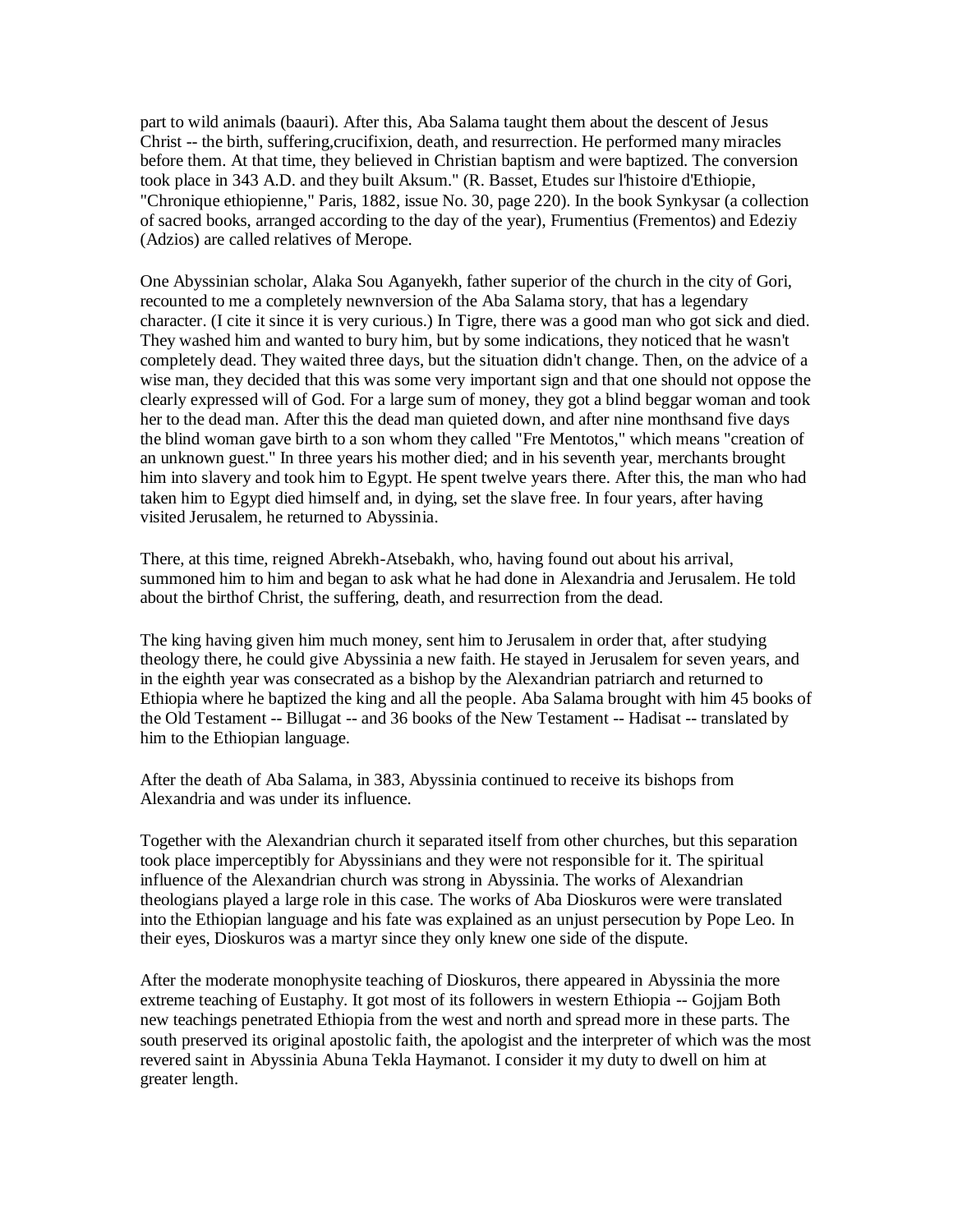The time of Tekla Haymanot coincides with the return of the imperial throne from the dynasty of Zagye to the dynasty of Solomon. According to Abyssinian sources, he was born in 1350 and died in 1443. Here is how the life of Saint Tekla Haymanot is described in Synkysar. The Abyssinian scholar Dabtara Sou Aganyekh translated Synkysar to the Amharic language and wrote it down for me.

Abuna Tekla Haymanot came from the tribe of Levi, from Azariya, a Jewish high priest, sent by Solomon to Abyssinia together with Menelik. The father of Tekla Haymanot, Tsara-Zaab,was a priest in the vicinity of Tisa in the province of Bulga, which belongs to Shoa. His mother was Egzioharaya. Both of them were married for a long time and had no children. At this time, King Matolome (in all probability not pagan, but Jewish) arrived from Damot and abducted the wife of Tsara-Zaab. He liked her and decided to marry her. On the way, he sent word to his people about his decision and ordered them to prepare a marriage feast with 10,000 oxen, 20,000 sheep, lots of injera, beer, and mead.

Egzioharaya cried day and night, and prayed to God and on the day of the wedding when she had already put on her wedding dress, she saw Archangel Michael with sword in hand. He took her to the church where at this time her husband was serving dinner. From church they returned home, and on this day she conceived a son,who was born after nine months and five days on the 24th of Tekhsas (December 19). They called him Tekla Haymanot. At the moment of his birth, light filled the whole house. On the third day, when they anointed the mother with oil, the whole house was filled with fragrance. In the third year, they sent Tekla Haymanot to church to study and in four years he was consecrated as a deacon. After this, he was consecrated as a monk -- "put on monastic belt and hood" as the Abyssinians say. His spiritual lineage is as follows. Saint Anthony put on the hood and belt by order of Archangel Michael. Anthony ordained Aba Markariy, who ordained Aba Pakhomiy, who ordained Aba Aragaui, also known as Zamikael. Aba Aragaui ordained Aba Krystos Bezana. Krystos Bezana ordained Aba Maskal Moa. Aba Maskal Moa ordained Aba Iokhani, who ordained Iisus Moa, who ordained Abuna Tekla Haymanot. At first, he was in Haik, then in Debra Damo, and then he founded the monastery of Debra Libanos, where he stayed to the end. His life story is filled with descriptions of miracles performed by him. Abyssinians claim that on his spine there were six wings, thanks to which he flew four times to Jerusalem. In four days, on his return for the third time from Jerusalem, he resurrected someone who had died twelve years before. In Damot, he in one day resurrected a thousand men. In Haik, he fasted for seven years, standing in one place without food and drink. In the sixth year, one of his legs broke and one wing was burnt by a wax candle, but he put a piece of wood under the leg andcontinued to stand. In the seventh year, he saw the Lord in the clouds. And the Lord told him to ask for whatever he wanted.

Tekla Haymanot asked for three things: first -- for Ethiopia and all pious people who were there - - that God forgive them, for his sake; second -- for the monastery of Debra Libanos -- that God illuminate the whole place where it stands; third -- for the kings of Ethiopia from the family of Solomon -- that God bless them and keep the throne in their hands. In four days at the end of his fast, he flew again to Jerusalem and, having returned from there to Debra Libanos, he extracted water from a stone with a cross, and to this day this spring has healing powers and masses of ill people, both Abyssinians and Gallas, gather there.

From this story it is evident how much the personality of Abuna Tekla Haymanot is legendary. It is known for certain that he was in holy orders ychygye -- head of all monasteries, that hefounded the monastery of Debra Libanos, and that he served as an apologist of the faith in the spirit of Orthodoxy. His relics to this day are preserved in undecayed form and are greatly revered.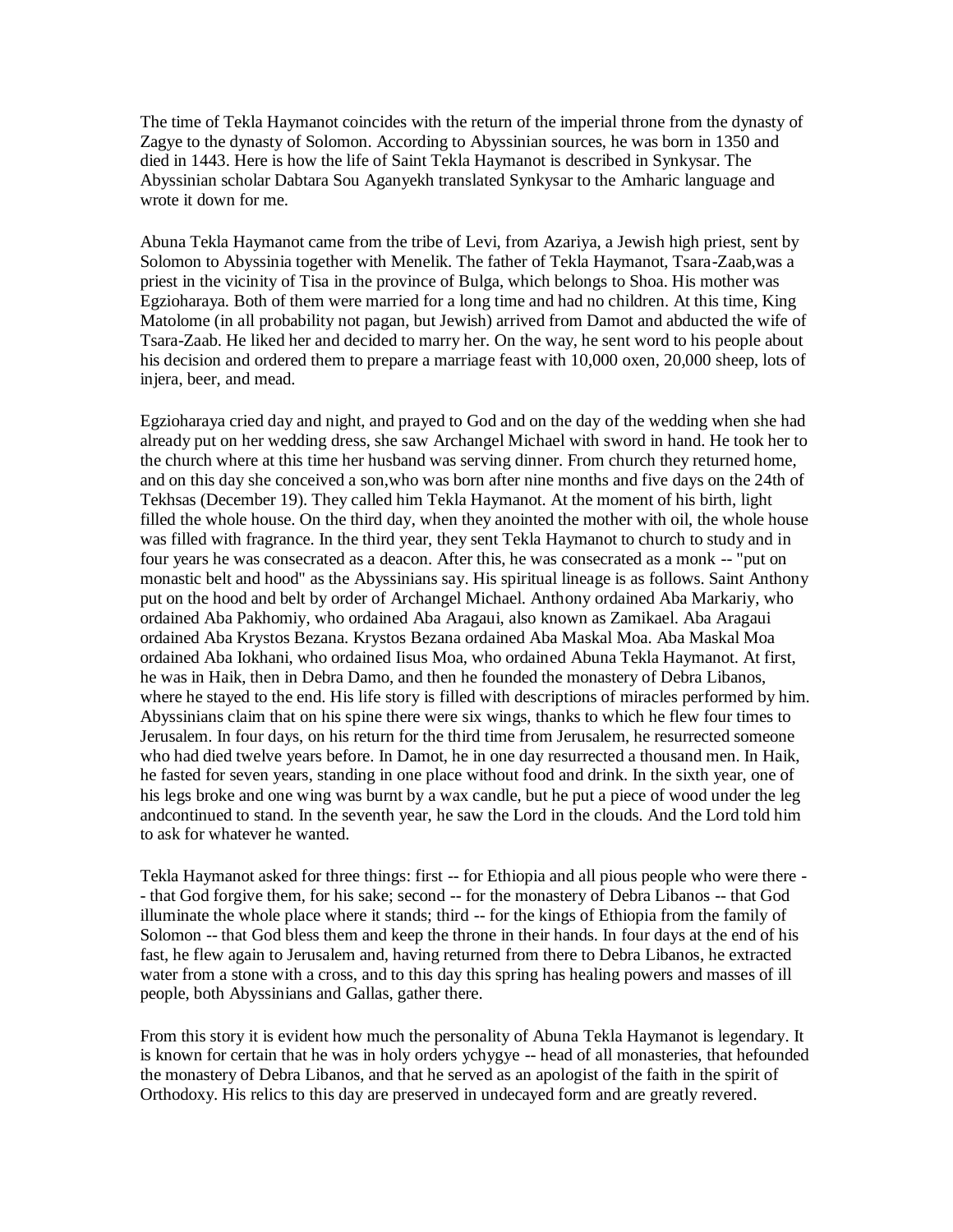Thus we see in the Ethiopian church three successive influences: remnants of the original apostolic faith (the teaching of Tekla Haymanot), the extreme monophysitism of Eustaphy, and the moderate monophysitism of Dioskuros. In the sixteenth century, there appeared in addition the Catholic influence of Portuguese Jesuits. From this time, disputes of faith began in the Ethiopian church, which led to bloody wars.

Political questions became associated with questions of faith, and this or that dogma became the catchword of this or that party. At one time, Catholicism triumphed, but not for long. It was superseded by the extreme monophysitism of the Gojjam Eustaphiants, who believed the human nature in Christ is special and not material like other men. Eustaphiants were superseded by followers of the Debra Libanos doctrine, and they in their turn were replaced by Tigreans who were followers of Dioskuros, the so-called faith of the knife -- Kara Haymanot. These last believe that the humanity in Jesus Christ is absorbed by his divinity.

The disputes in the Ethiopian church have been remarkably well described, the action of Catholic and Protestant missionaries has been well characterized, and the conditions of missionary work in Abyssinia have been recounted in a book by our well-known professor of the Ecclesiastical Academy, V. Bolotov -- Some Pages from the Church History of Ethiopia, published in 1888. The only point for which I did not find confirmation is the belief in three births of Jesus Christ, which he attributes to the Debra Libanos doctrine, and his assertion this doctrine differs in this regard from the party of Kara Haymanot, which recognizes two births.

I have in my hands a Debra Libanos book of catechism, Emada Mistir, given to me by their ychygye. I spoke with many Debra Libanos scholars, and they all quite definitely told me that they recognize just two births. I suspect that they may have formerly believed in three births, and I think that the conclusion drawn by Mr. Bolotov from foreign sources, was, it must be, a mistake of the authors of those other works. The struggle of the three doctrines ended with the triumph of the Tigrean doctrine -- Kara Haymanot or moderate monophysitism. Emperors Tewodros II and Yohannes IV professed this faith. Coptic bishops also were followers of that faith. Emperor Yohannes definitively gave this faith the upper hand. The doctrine of Eustaphy was judged heretical and ceased to exist any longer. (There are only secret adherents in Gojjam). The followers of the Debra Libanos doctrine -- all Shoa -- kept their former faith, so that now this question is in the following position. Under Yohannes, Menelik attended the council called by Yohannes to discuss the dogmas and formally joined the moderate Kara Haymanot monophysitism of theTigreans. But in his soul, he remained an believer in the Debra Libanos doctrine. The Empress Taitu, who is very interested in questions of faith, since she is of Tigrean origin professes Tigrean monophysitism. Abunas, Coptic bishops, are monophysites.

All monks of the order of Abuna Tekla Haymanot (and now this is the only monastic order in Abyssinia), all Shoa, and the ychygye -- all of them are followers of the Debra Libanos doctrine, professing if not complete diophysitism, then, in any case, very moderate monophysitism, which in its dogmas differs very little from Orthodoxy. Menelik doesn't raise questions of faith, leaving them open. Since a numerous majority adhere to DebraLibanos and their clergy grow in strength, I think that the Debra Libanos doctrine is prevailing. The six demands which the church makes on a Christian are:

- 1) to go to mass on Sundays and holidays;
- 2) to fast on Wednesdays and Fridays for the duration of four fasts;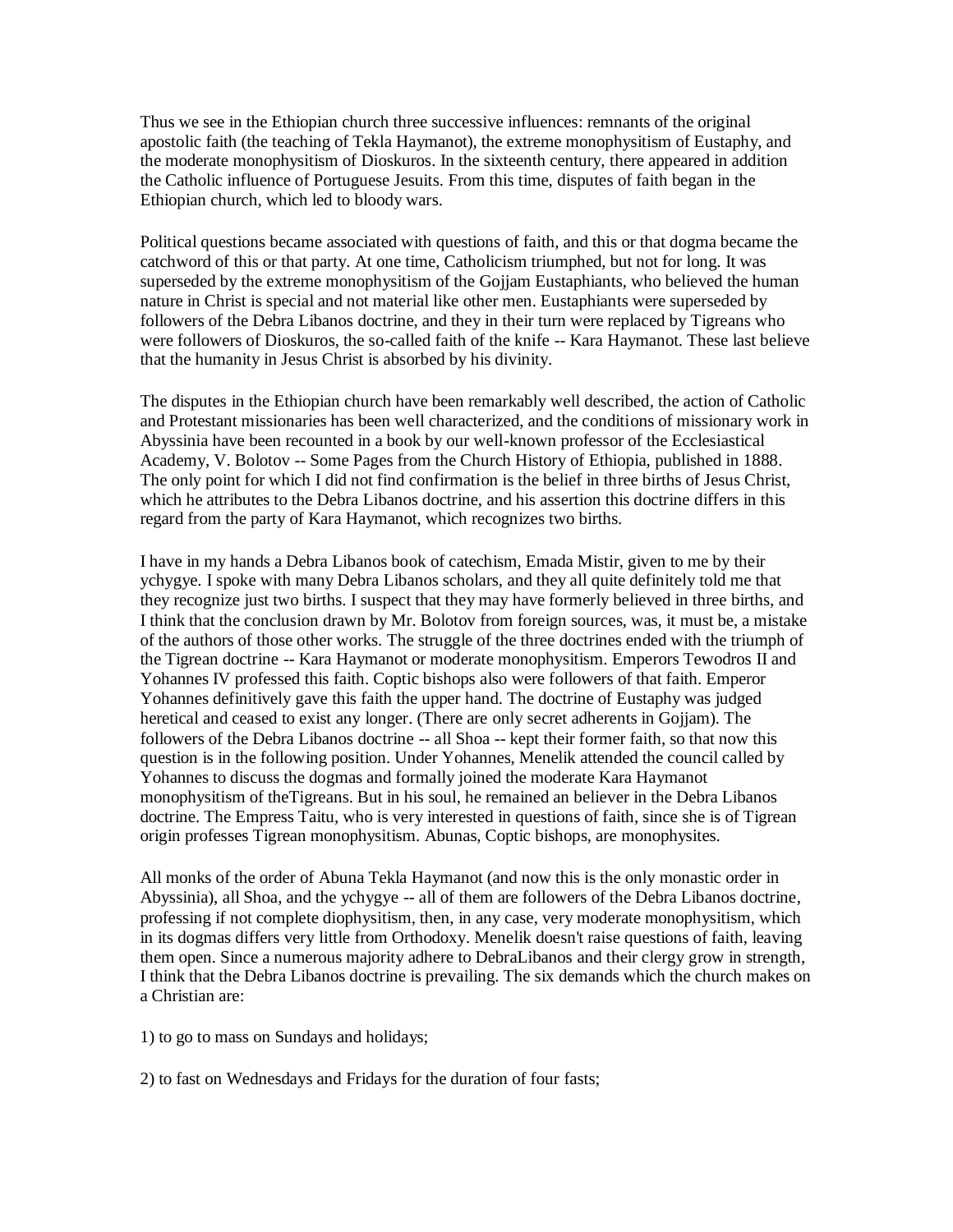3) to confess once a year;

4) once a year, come what may, to receive the Eucharist;

5) to give alms; and

6) to not arrange feasts and not get married at unauthorized times.

The seven sacraments of the church are the following:

baptism -- maternek,

anointing -- miron,

receiving the Eucharist -- kurban,

confession -- manazaz,

extreme unction -- kyba kedus,

entering priesthood -- ekakhat shumat, and

marriage -- bakhyg magbat.

The Holy Scripture includes 45 books of the Old Testament (Biluyat) and 36 books of the New Testament Hadisat). These 36 books are the following: 4 gospels, 8 synodic books (decrees of apostolic councils), 14 letters of Apostle Paul, 3 letters of John, 2 letters of Peter, 1 letter of James, 1 letter of Jude, the Acts of the Apostles, and decrees of two ecumenical councils.

In addition, books inspired by God include the essence of the works of John of Damascus [Golden Mouth], of Vassily [Basil] the Great, of Marisakhak, of Efrem, of Aragaui, of Manfasaui, and several others.

The collection of all the holy books of the Ethiopian Church is Synkysar. It looks like a huge calendar with saints and works of some of the fathers of the church corresponding to each day.

Each Abyssinian year has the name of one of the evangelists in order. The first year after leap year is Matthew, the second Mark, the Third Luke, and the fourth (leap year) is John. Their counting of years is eight years behind ours. Right now for them it is 1889 Matthew. They have 365 days in a year, except 366 inleap year. The year is divided into 12 months of 30 days each and, in addition, there is a remainder of 5 or 6 days. The year begins on September 1. There are monthly and annual holidays.

I'll briefly describe their calendar:

September -- Maskarem, 30 days

1st -- Saints John Raguil, Iov, Bartholemew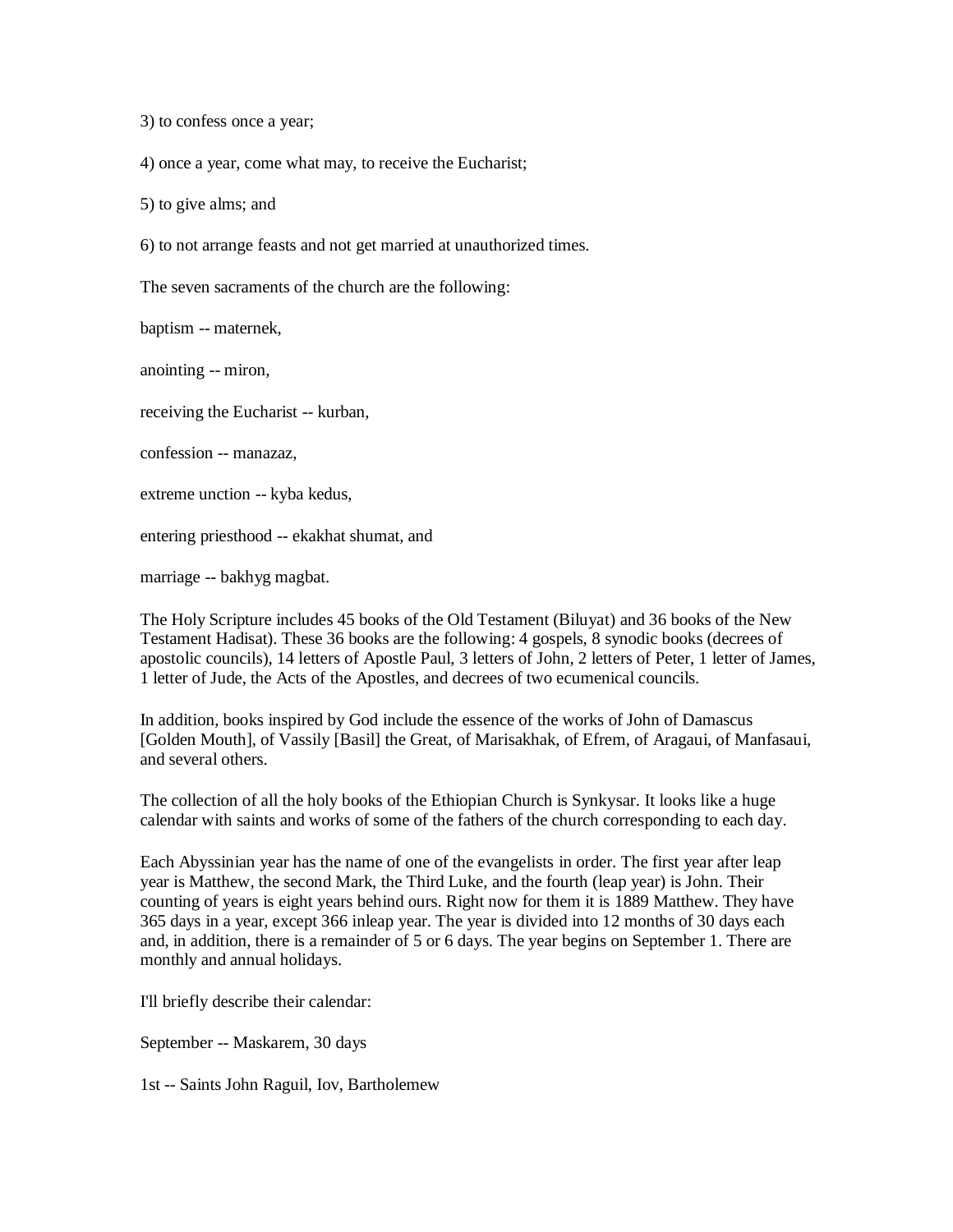- 5th -- Abuna Gebra Hyyauat
- 6th -- Aba Pataleon
- 7th -- holiday of the Holy Trinity
- 10th -- birth of George
- 11th -- Hanna
- 12th -- holiday of Archangel Michael
- 14th -- Stephen
- 16th -- Kidana Mykhrat
- 17th -- Maskal (Holy Cross Day)
- 18th -- Aba Eustatios
- 19th -- Archangel Gabriel
- 21st -- holiday of the Mother of God
- 23rd -- holiday of George the Victorious
- 24th -- holiday of Abuna Tekla Haymanot
- 25th -- Mercury
- 27th -- Madhani Alem (holiday of the salvation of the world)
- 29th -- Baala Egziabeer (the Lord's holiday)
- 30th -- John
- Tykymt, 30 days
- 4th -- Abrekh-Atsebakh, king of Aksum (who had Ethiopia baptized)
- 5th -- Abo (a highly revered saint)
- 6th -- Pataleon
- 7th -- holiday of the Holy Trinity
- 11th -- Anna, Fasilyadas, Klavdiya [Claudia]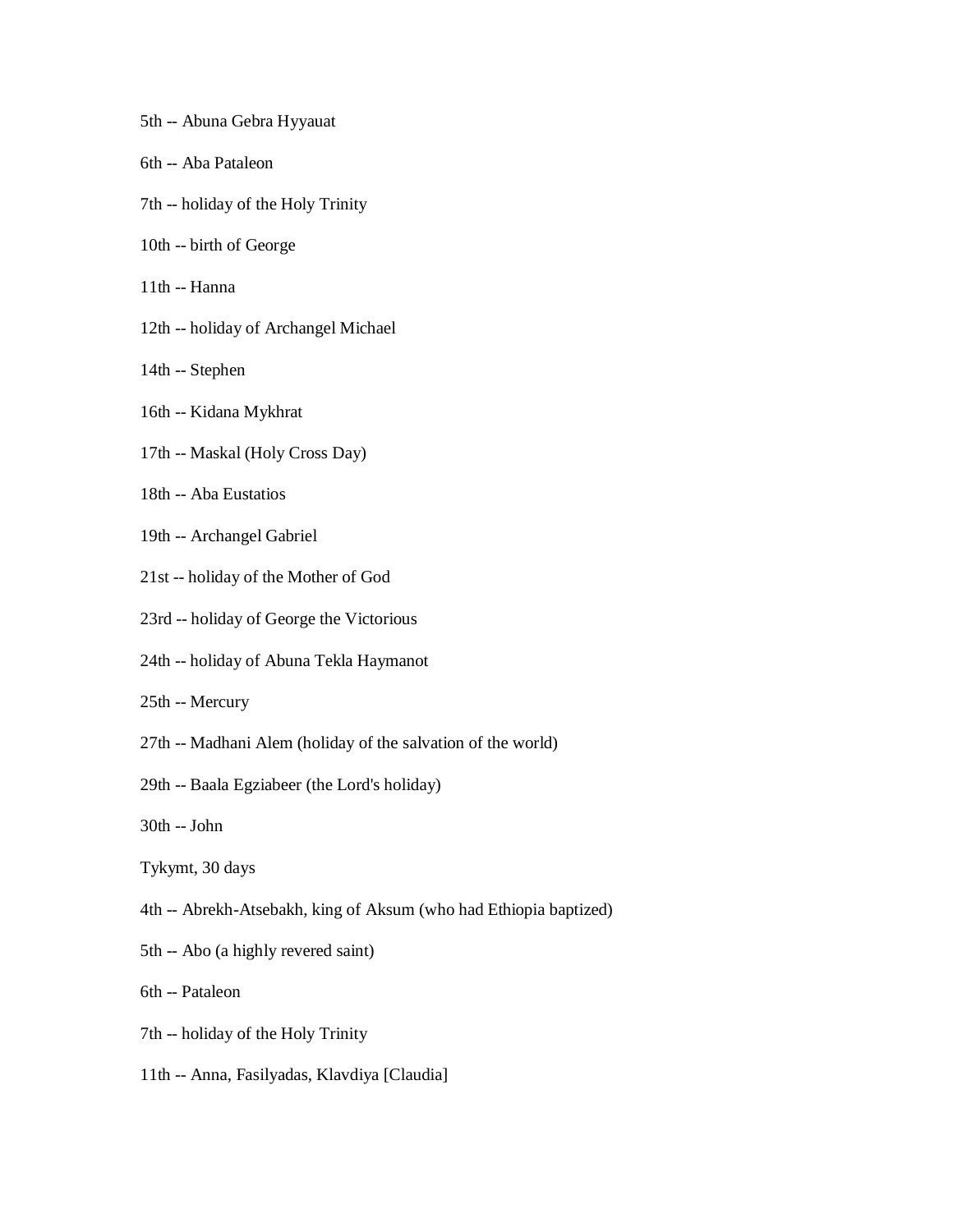- 12th -- holiday of Archangel Michael, Matthew the Evangelist
- 14th -- Abuna Aragaui
- 17th -- Stephen
- 21st -- holiday of the Mother of God
- 22nd -- Luke the Evangelist
- 23rd -- holiday of George the Victorious
- 25th -- Abuna Abib
- 27th -- Madhani Alem (holiday of the salvation of the world), Aba Tekla Maryam
- 29th -- Baalye Wald (holiday of the Son)
- 30th -- John
- Hedar, 30 days
- 1st -- Raguil
- 6th -- Kissakuan
- 7th -- holiday of the Holy Trinity
- 8th -- holiday of cherubim and seraphim
- 11th -- Anna
- 12th -- Michael
- 13th -- legion of angels
- 15th -- Minas
- 17th -- Saint Waletta Petros
- 18th -- Apostle Philip
- 21st -- holiday of the Mother of God
- 23rd -- holiday of George the Victorious
- 24th -- heavenly host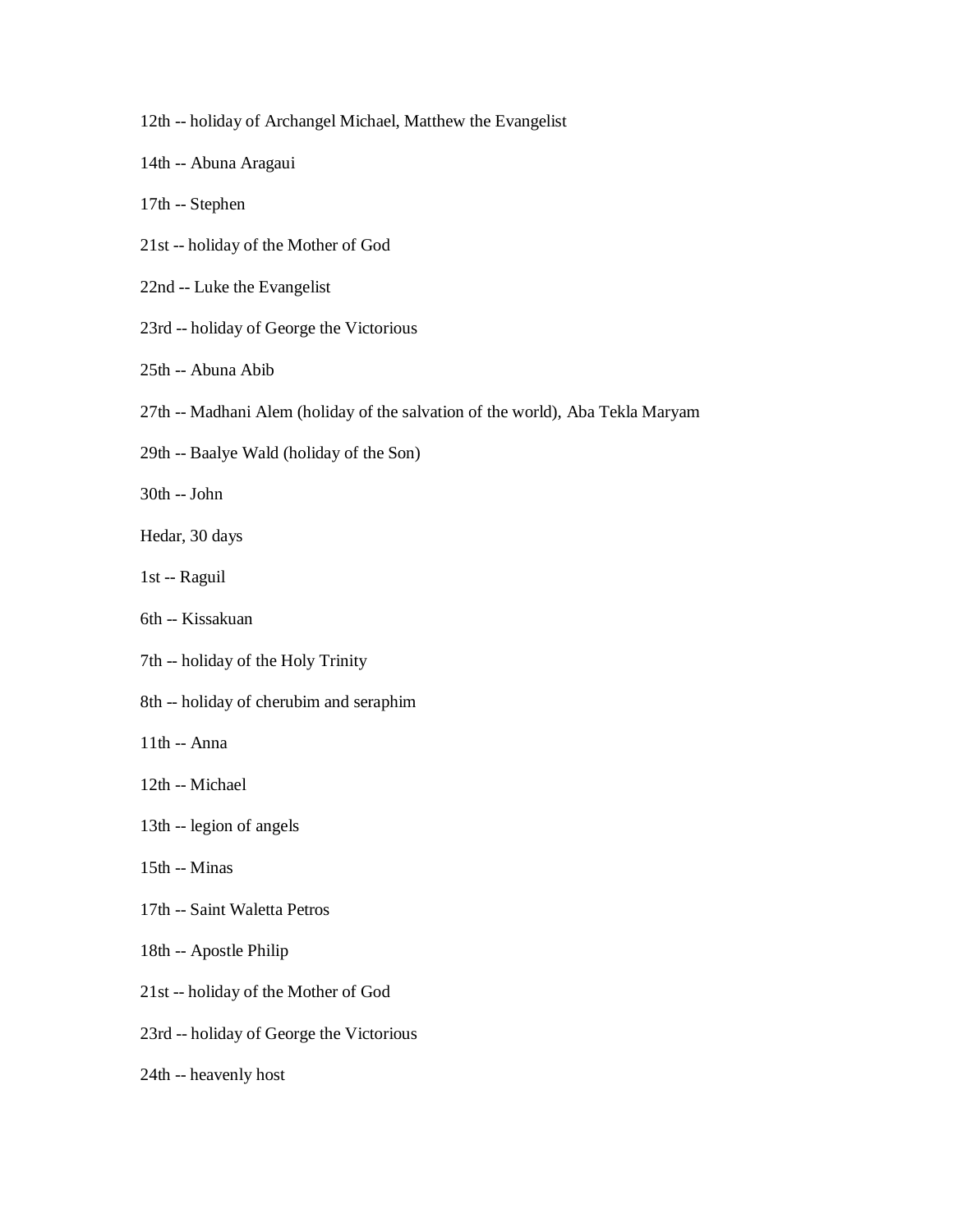25th -- Mercury

- 26th -- Samaatata Nagyran
- 27th -- holiday of the salvation of the world
- 29th -- holiday of the Son

Tekhsas, 30 days

- 1st -- The prophet Ilya [Elijah]
- 4th -- Apostle Andrew, Abuna Tekla Alfa
- 12th -- Archangel Michael, Aba Samuil [Samuel]
- 15th -- Aba Eustaphy
- 19th -- Archangel Gabriel
- 21st -- holiday of the Mother of God
- 22nd -- Daksios
- 23rd -- holiday of George the Victorious, David
- 24th -- holiday of Abuna Tekla Haymanot
- 27th -- holiday of the salvation of the world
- 28th -- Gehenna
- 29th -- birth of Christ [Christmas]
- Tyr, 30 days
- 3rd -- Libanos
- 4th -- John the Thunderer
- 6th -- Galilee
- 15th -- Kirkos the Younger
- 18th -- George the Victorious
- 21st -- holiday of the Mother of God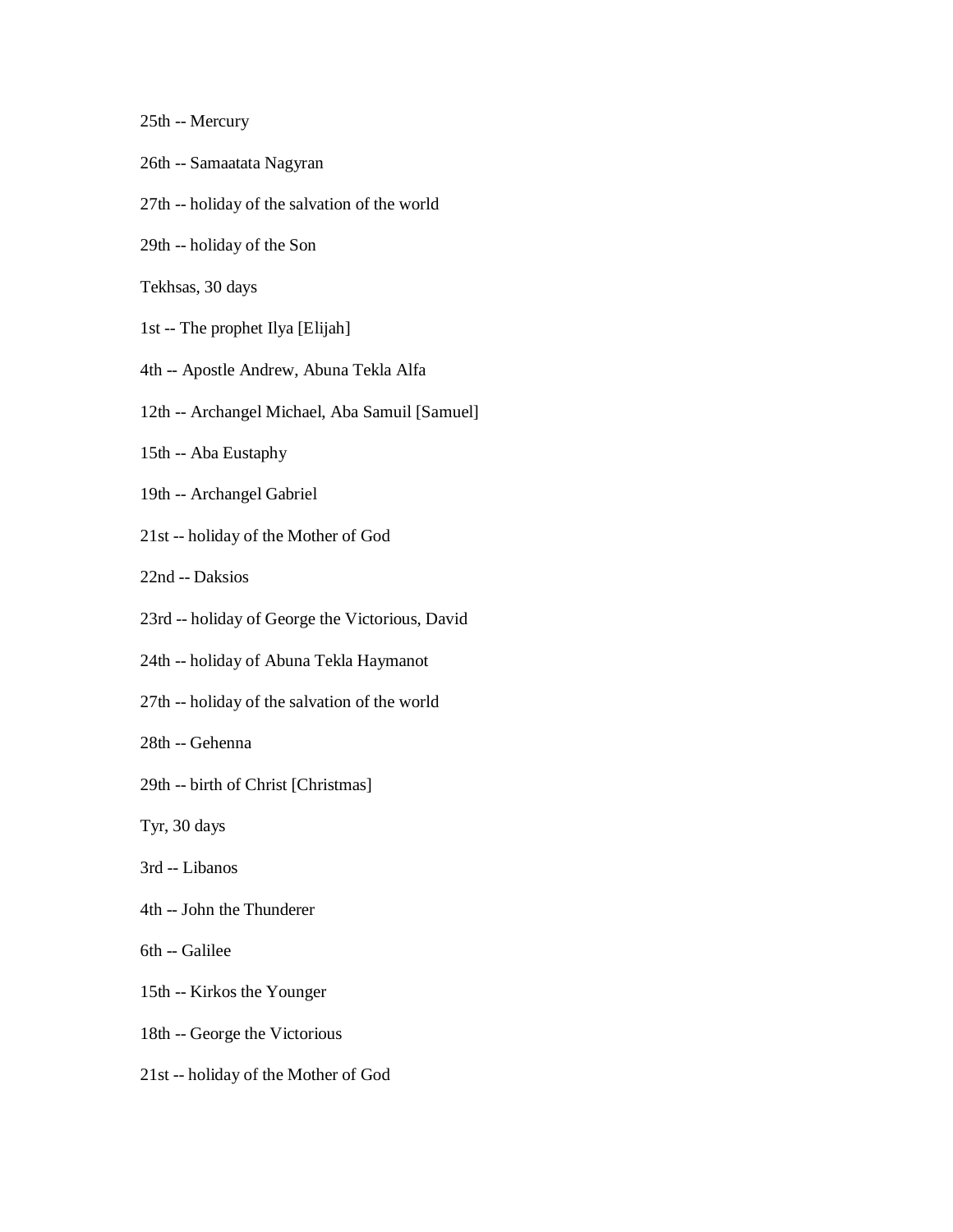29th -- the Lord's holiday

Ekatit, 30 days

- 8th -- birth of Simeon
- 10th -- Jacob [or James] Alfeev
- 16th -- Kidana Mykhrat
- 21st -- holiday of the Mother of God
- 29th -- the Lord's holiday
- Magabit, 30 days
- 5th -- Abuna Gebra Manfas Kedus
- 8th -- Matthias, Haria
- 10th -- the Lord's cross
- 12th -- Archangel Michael
- 21st -- holiday of the Mother of God
- 23rd -- death of George the Victorious
- 24th -- holiday of Abuna Tekla Haymanot
- 29th -- the Lord's holiday
- 30th -- Mark

Miazia, 30 days

- 7th -- holiday of the Holy Trinity
- 12th -- Archangel Michael
- 17th -- Apostle James
- 19th -- Archangel Gabriel
- 21st -- holiday of the Mother of God
- 23rd -- death of George the Victorious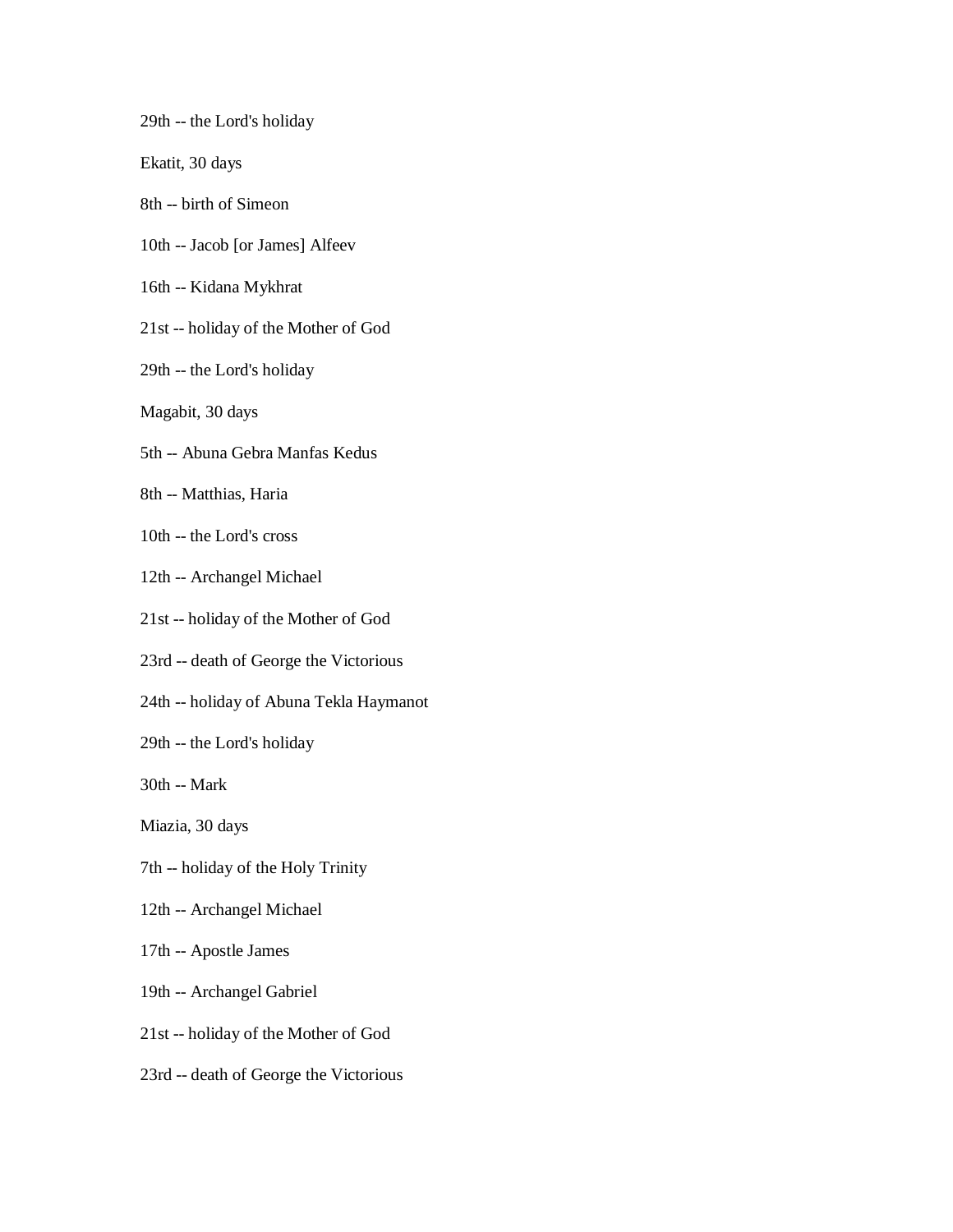- 24th -- holiday of Abuna Tekla Haymanot
- 29th -- the Lord's holiday
- 30th -- Mark
- Gynbot, 30 days
- 1st -- birth of the Mother of God; Yared, teacher of Ethiopia
- 5th -- Abo
- 12th -- Archangel Michael, John of Damascus [Golden Mouth], death of Abuna Tekla Haymanot
- 21st -- holiday of the Mother of God
- 23rd, 24th, 25th -- days of the holiday of the Mother of God
- 26th -- Apostle Foma [Thomas?]
- 28th -- Emmanuel
- 29th -- holiday of the Son
- Saniye, 30 days
- 8th -- holiday of the Mother of God
- 12th -- Archangel Michael, King Lalibala
- 20th -- Hyntsata Biyeta
- 21st -- holiday of the Mother of God
- 23rd -- George the Victorious, Solomon
- 27th -- salvation of the world
- 29th -- the Lord's holiday
- 30th -- John
- Hamlye, 30 days
- 2nd -- Faddey [Thaddeus]
- 5th -- Peter and Paul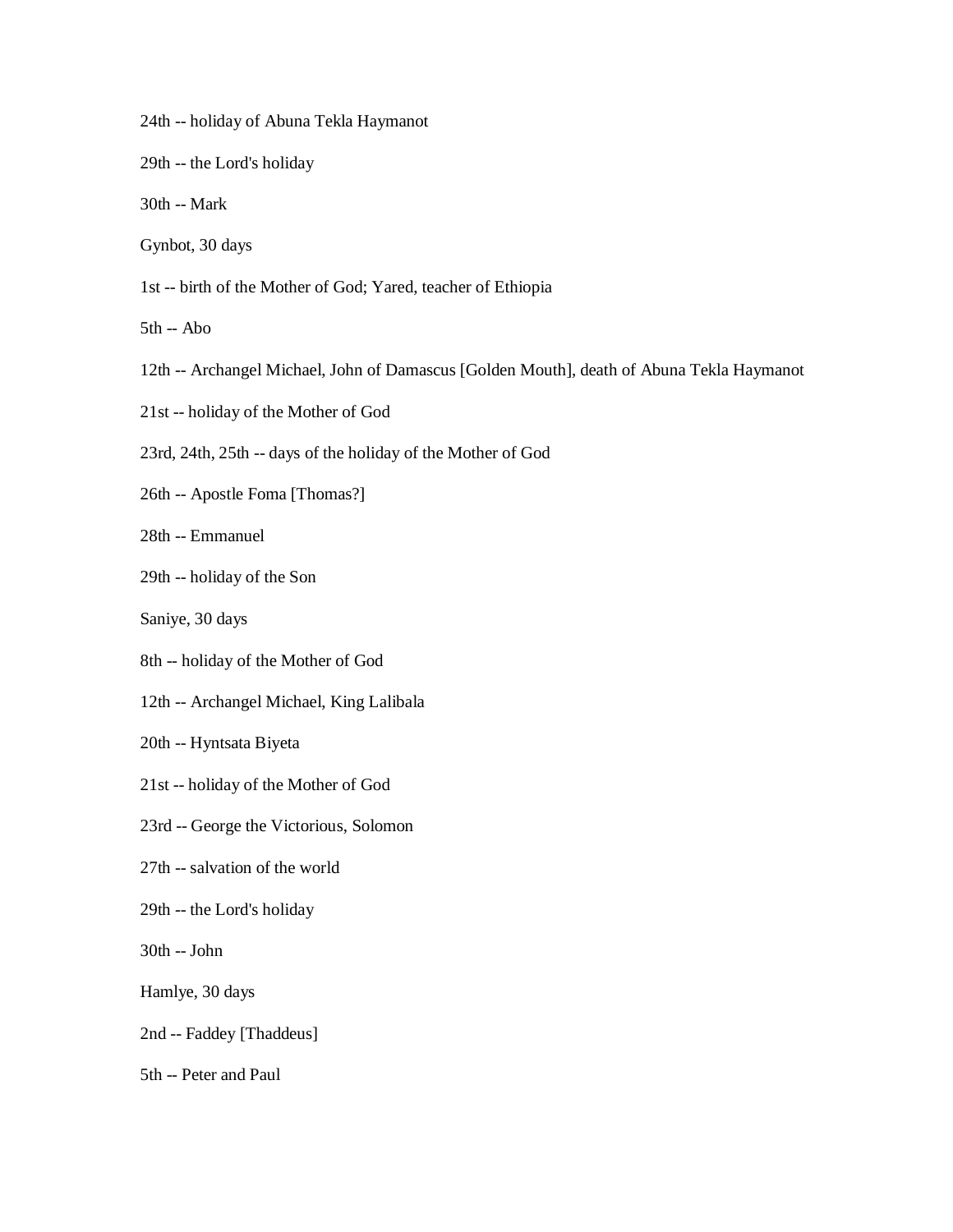- 7th -- holiday of the Trinity
- 8th -- Abuna Kiros, Abo
- 10th -- Nathaniel
- 12th -- Michael
- 17th -- Aba Garema
- 18th -- Jacob [or James]
- 19th -- Archangel Gabriel
- 21st -- holiday of the Mother of God
- 29th -- the Lord's holiday
- Nakhasye, 30 days
- 1st -- holiday of the Holy Virgin
- 3rd -- Queen Sophia
- 10th -- Council of 318 fathers of the church
- 11th -- Anna
- 12th -- Michael
- 13th -- the Lord's Transfiguration
- 16th -- Felseta (Assumption of the Mother of God)
- 17th -- death of George
- 18th, 19th, 20th, 21st -- holiday of the Mother of God
- 23rd -- George
- 24th -- Abuna Tekla Haymanot
- 27th -- salvation of the world
- 28th -- Abraham, Isaac and Jacob
- 29th -- the Lord's holiday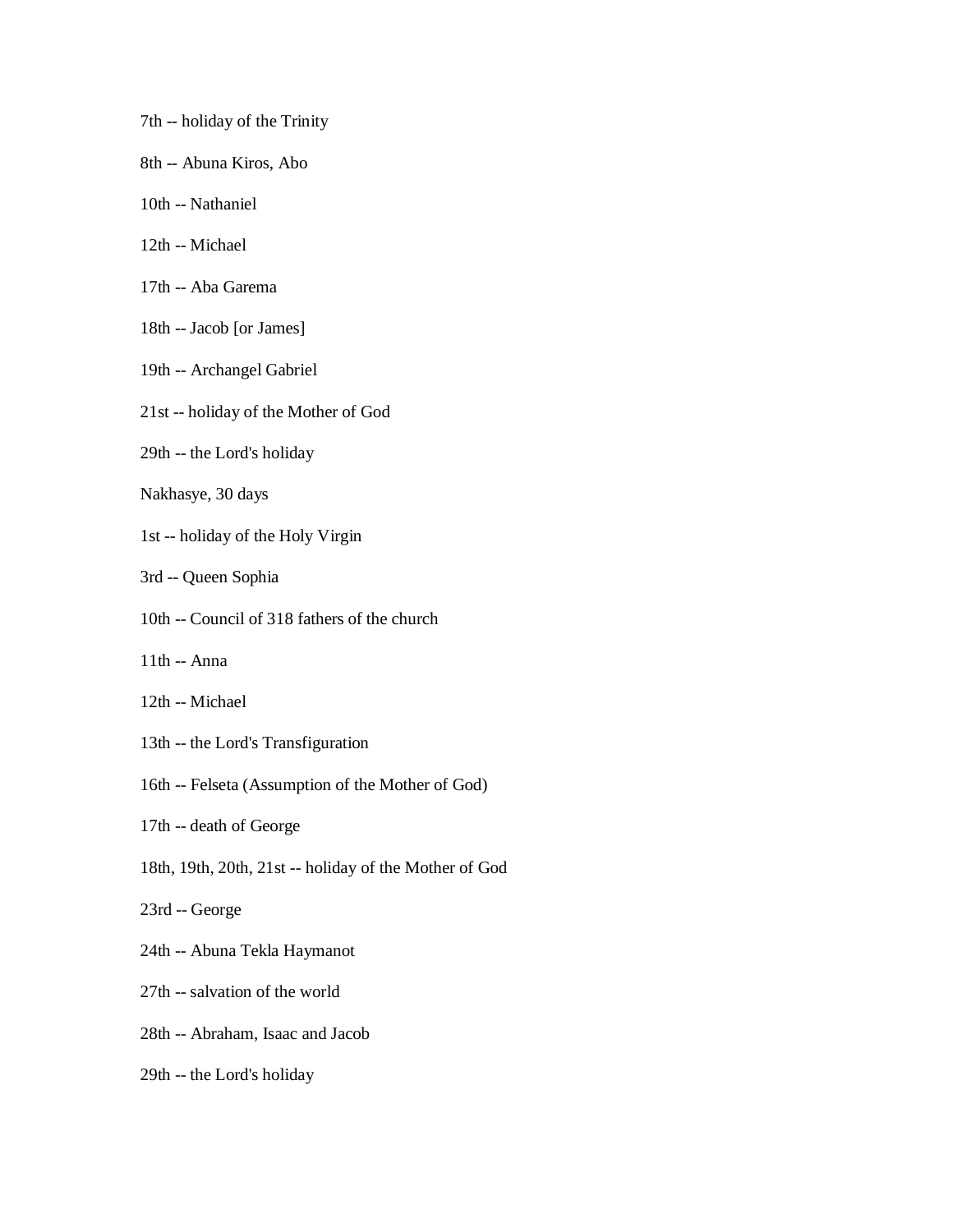30th -- John

Pagume, 5 or 6 days

3rd -- Archangel Raphael

Nine annual holidays of the Lord are the following: baptism [Epiphany], resurrection from the dead [Easter], Ascension, the descent of the Holy Spirit on the Apostles [Pentecost], PalmSunday, birth of Christ [Christmas], Transfiguration, Feast of the Purification, and Holy Cross Day.

There are 33 holidays of the Mother of God.

Over the year, there are four major fasts which are comparable to ours in time and duration, except for Lent, which lasts for eight weeks. They also fast on Christmas Eve, Epiphany, and theday of the beheading of John the Baptist. Two weeks before Lent there is a minor fast, which lasts three days -- Wednesday, Thursday, and Friday. In addition, they fast every Wednesday and Friday.

A fast consists of not eating meat, eggs, or milk. On usual Fridays and Wednesdays, those who are fasting do not eat anything until afternoon, and for Lent on Wednesdays and Fridays they donot eat anything until sunset. Ardently pious people do not eat anything at all on Fridays and Saturdays.

The Abyssinian church is very rich in holy traditions. For example, they have preserved the names of the two thieves crucified on the right and left sides of Christ. They are named Titos and Koridos. The name of the soldier who pierced Christ with a spear is Longinos. Anna, the mother of Mary, was thesecond wife of Ioakim, who inherited her from his brother. They consider, as far as I can understand, that James and John are relatives of Jesus Christ, children of the first wife of Joseph.

By tradition, the gall which they gave Christ to eat on the cross was the gall of an elephant.

The Abyssinian Creed is literally the same as ours. They do not make the sign of the cross during prayer. In those rare times when I saw them make the sign of the cross, they did so in the most diverse ways -- courtiers with one finger raised high, squeezing the rest of the fingers in a fist, crossed from left to right; clergy who had been in Jerusalem crossed themselves in the Orthodox manner.

The worship service of the Abyssinians differs from ours.

Services are as follows: performing of the seven sacraments, midnight and morning vigils, and prayers. I did not see all the sacraments performed, and it was very hard for me to find reliable witnesses about the method of their performance.

Consecration to ecclesiastical rank is performed at the end of mass. The abuna (bishop) goes to the altar. (During this same mass he stands facing the king's gates, beside the ychygye, tothe right of the emperor). There he, apparently, lays hands on those to be consecrated. I'm afraid I am mistaken, but it seems that the whole ceremony of performing the sacrament consists only of this.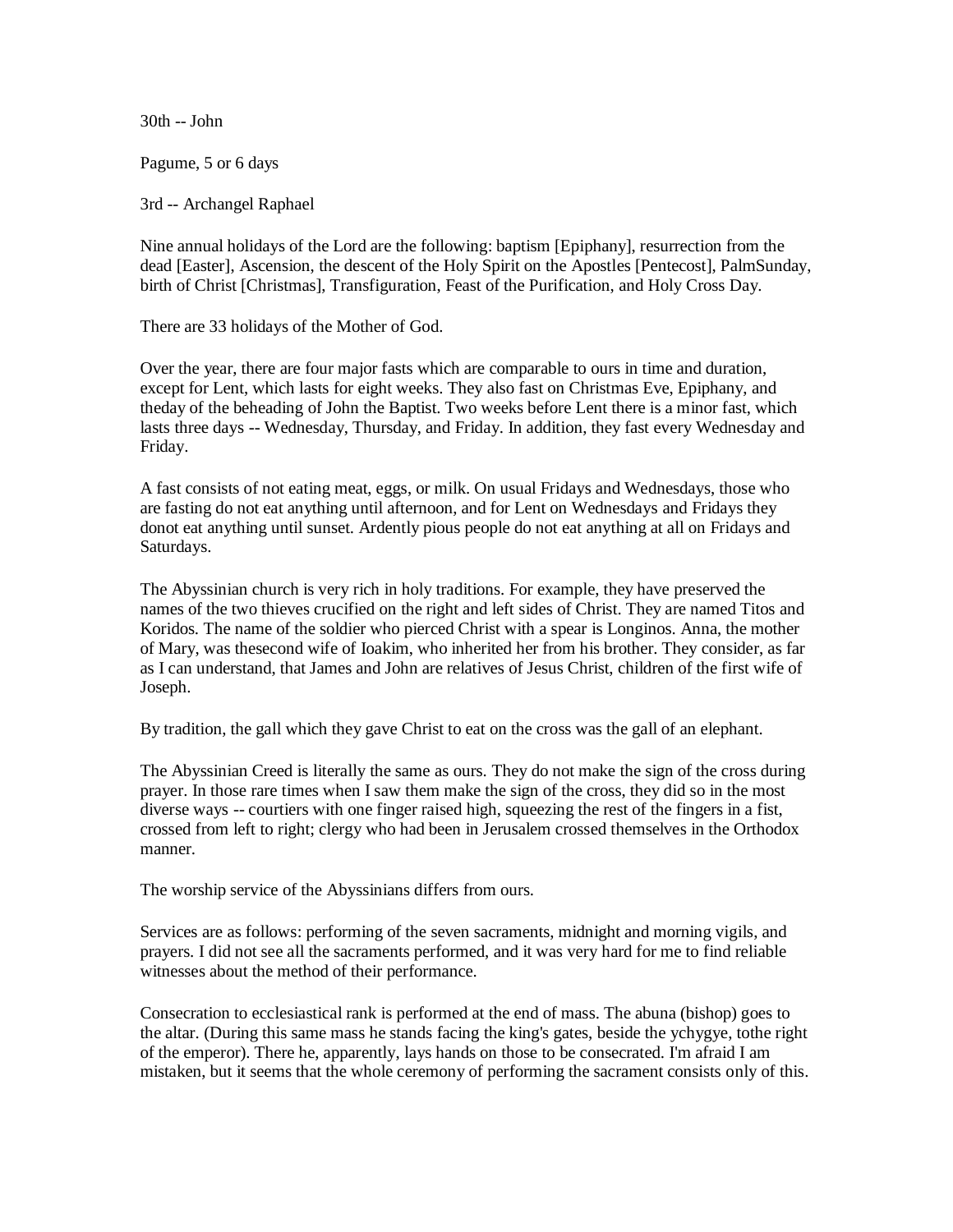The sacrament of marriage consists of those who are betrothed receiving the Eucharist together. (I also do not guarantee that this ceremony is limited just to this).

The sacrament of confession consists of confessing one's sins to a priest.

The sacrament of baptism consists of the parents of the infant, together with his god-parents, bringing him -- if he is a boy, on the fortieth day, and if a girl on the eightieth day -- to the church where he at first is baptized and anointed and then, after mass, receives the Eucharist. Judging by what one Abyssinian priest told me, the sacrament of baptism, is performed in the following manner: when the infant is brought into the church by his parents and by his godfather and godmother, the priest, serving together with a deacon, consecrates the water.

Before the consecration, they read the Creed; letters of Apostle Paul; the Gospels; the 50th, 68th and 123rd Psalms; and then the prayer of the Mother of God. The water is scented with incense spread with a censer and is blessed with a cross. Having taken the infant, the priest says, "I believe in one God the Father. I believe in one God the Son. I believe in one God the Holy Spirit." Then the deacon, having taken the infant, bows with him down to earth three times in the primary directions of the world, saying: "I bow to the Father. I bow to the Son. I bow to the Holy Spirit." Then they pour water on the infant three times, in the name of the Father and the Son and the Holy Spirit. After the baptism, they anoint him with myrrh, just as among us, and then after mass they give the Eucharist.

Some writers assert that the Abyssinians consider it necessary to be baptized each year, and that this takes place on the Holiday of Baptism. This is totally wrong, since in their catechism and Creed it is definitely stated that baptism can be performed only once. This error was made because the pouring of holy Jordan water must have made the Jesuits think of baptism. I personally witnessed the blessing of water on the Holiday ofBaptism, and a priest three times poured water on my head. But no one thought to consider this a ceremony of baptism.

The sacrament of Eucharist takes place during mass. Mass is called kedasye, and Eucharist is called kurban. They have 14 masses. These include masses of Jesus Christ, the Mother of God, and the twelve apostles; in addition to which, there are the liturgies of John of Damascus [Golden Mouth], Vassily [Basil] the Great, and Gregory the Theologian. The liturgy consists of only one part -- the liturgy of the faithful. There are no liturgiesof catechumen and offertory. The gifts are prepared at the end of the all-night [vespers and matins] mass. Communion bread is baked of leavened wheat dough in the form of large round flat cakes, the surface of which is notched into small squares with lengthwise and transverse cuts. They do not use wine. In its place, they moisten dried grapes and squeeze the juice from it. Grapes are obtained from Gondar. The wheat flour is ground at the church itself by some innocent boy. The liturgy must be served by no less than five clergymen -- two priests and three deacons. There can be seven, nine, or 12 clergymen, but never less than five. The whole mass is sung by priests and deacons, without the participation of the choir. Only once, after the consecration of the holy gifts, when the prayer for the whole world is spoken, the choir sings Ekzio maren (Lord have mercy). The giving of the Eucharist is performed in both forms. At first one of the priests offers the body, having separated a square with his fingers. Then he offers the blood. The gifts are carried in by all the clergymen through the western doors.

On this occasion, a deacon rings a little bell and all fall on their knees. The gifts are also carried back out through the western doors.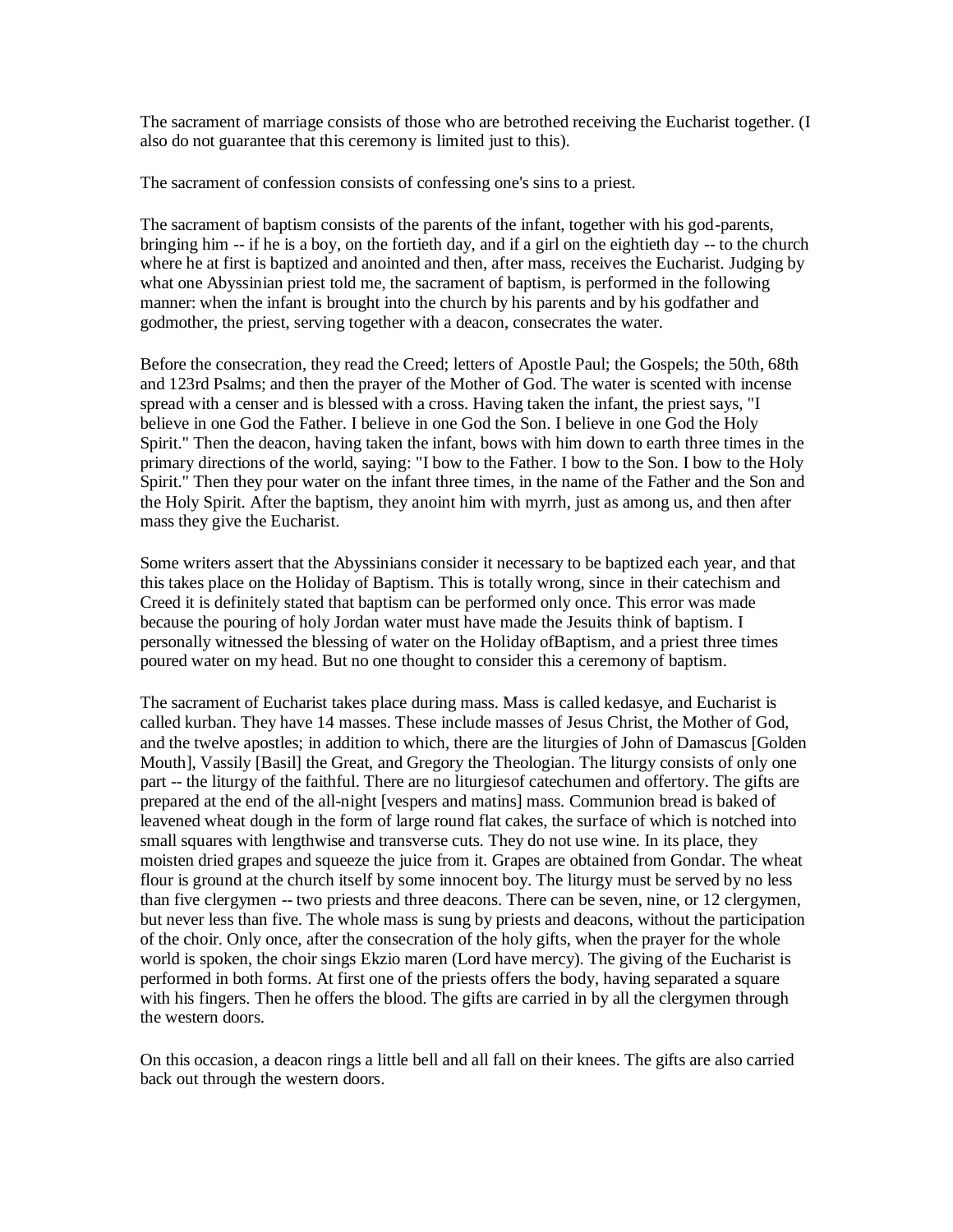The liturgy of John of Damascus [Golden Mouth] differs, as far as I could tell, from our liturgy of John of Damascus. First there is no liturgical prayer. In all probability the liturgical prayer is a later addition made by the Byzantine church. There is likewise no liturgy of the catechumen. As for the rest, apparently, there is much similarity to ours. At the consecration of the holy gifts, the clergymen mourn for the suffering and death of Jesus Christ. For the most part, the clergymen are completely carried away in spirit to the events they are mourning.

Matins together with the midnight service precede mass. The service begins at two to three o'clock in the morning and continues until sunrise, when mass begins. Kidan consists of the reading of books of the Old and New Testaments and singing by a choir of debtera.

At times, a priest and deacon go out from the altar with a censer and crosses. The Gospel is read by one of the priests. After mass, there is some kind of public prayer. All the priests and deacons who are serving go out from the altar with crosses and censer and stand silently in front of the king's gates facing the people. A choir of debtera sings an improvisation in honor of the emperor, then in honor of the holiday, and in honor of the Holy Mother of God. For the most part, the alaka (father superior of the church) improvises; the choir repeats his words or sings the refrain haile (glory) or haleluya (hallelujah). If the improvisation is successful, then all those gathered round approve it, saying "Malkam, malkam" ("Good, good"). The singers get more and more enthusiastic.

They sing while swinging in beat with their whole body, ringing copper rattles and beating in time with staffs on the ground.

The movement becomes more and more energetic. The beating on drums becomes more frequent and louder. The singers leave their rattles and clap their hands. Some squat and act like ducks [pochards], describing a cross with the movement of their heads.

The priests, standing in front of the people, also sing. Some of the debtera go to the middle of the circle, making smooth and graceful steps and swinging a staff in time to the music. The oppressive heat becomes dreadful. Sweat pours in torrents from the singers. But all are terribly electrified. The religious enthusiasm is enormous. And there are not at this moment any other than purely religious sensations. But now the singing stops abruptly. One of the debtera goes around to all who are present and, dividing them into groups, designates to each a saint to whom to pray. He goes around thus several times until he has enumerated all the saints. After this, a priest says some prayers which end with the prayer "Our father" (Abuna zasamayat) and lets the people go. Leaving, each considers it his duty, just as when arriving, to kiss either an icon or the door of the church.

Many are inclined to condemn the Abyssinians for their "holy dance." But in the form in which it takes place among them, there is nothing immoral about this dance. It is only an expression of the highest degree of religious enthusiasm.

Somewhere I read that the Spanish also have holy dances. Among the Abyssinians, the dances appear to be a legacy of paganism.

The worship service on major holidays differs from the usual one only in the greater length of the songs after mass. For christening, the church is carried in a tent to the Jordan and all the local inhabitants arrange themselves in a camp around it.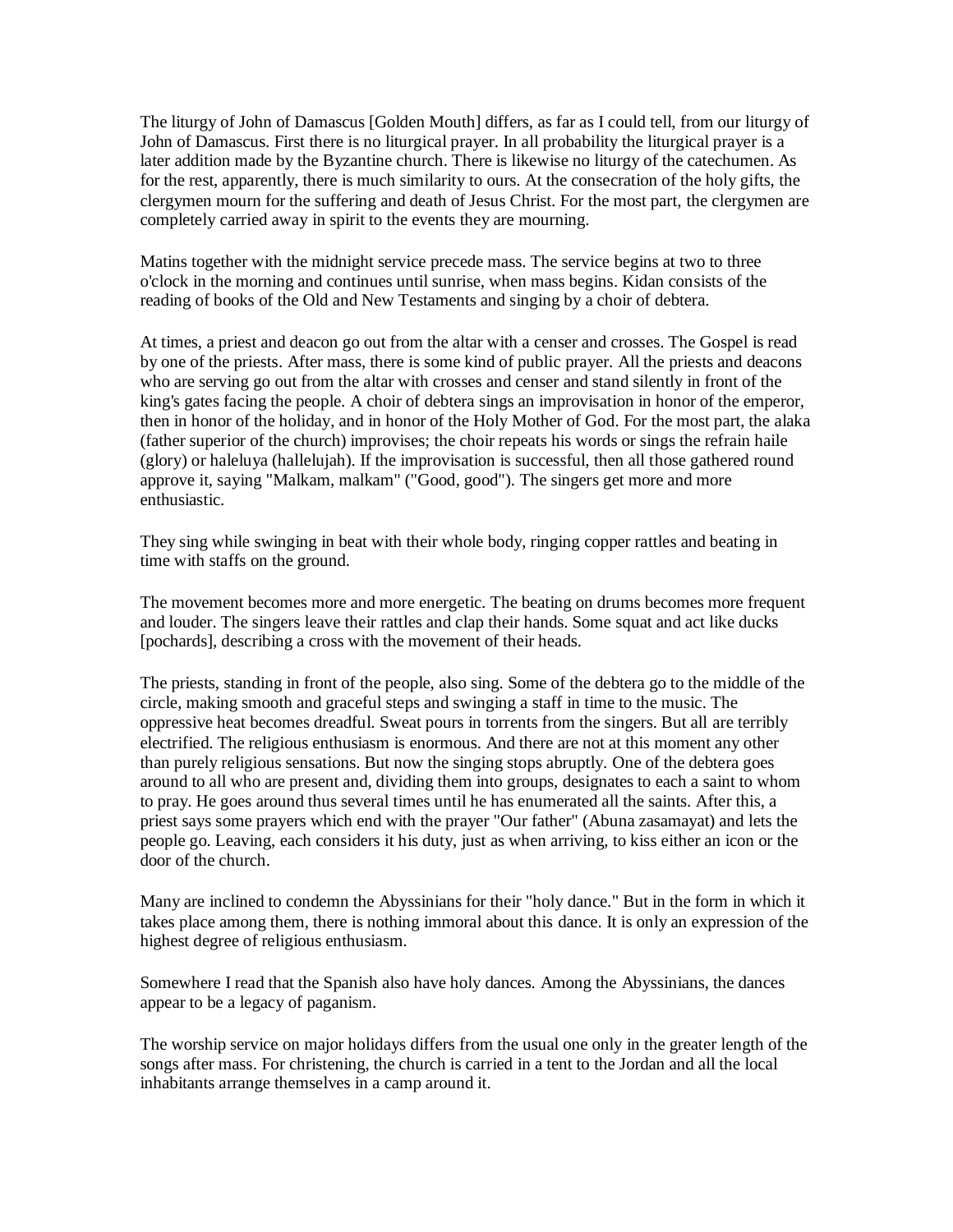On Holy Cross Day, a religious procession is performed around six high, upright stacks of firewood, stuck into the ground, which are then set on fire at night.

The structure of the church itself is different among them from among us. The altar is in the middle of the church and looks like a separate square room or house. In some churches, the walls of the altar are painted with icons, on which the Abyssinians never give their saints black skin, but rather the color of the faces on the icons is always yellow. In the altar, there are four gates from the primary directions. Some altars only have three gates -- northern, western, and southern.

Sometimes the gates are made double in each of the four primary directions. The credence [altar] is partitioned off with curtains. The gifts are always brought in and taken out through the west gates. Worshipers arrange themselves in the church in the following manner. In the capital, opposite the king's gates to the left stands the emperor, to the right the abuna (bishop) and the ychygye (head of all monasteries). Behind them stands a choir of debtera. During mass, the father superior of the church stands right at the king's gates; at the end of mass, he goes tothe choir. The men arrange themselves on the northern and western sides; the women on the southern, separated from the men by a curtain. And on the eastern side stand the priests and monks and those clergy who are not taking part in the choir.

There are always many men and women behind a fence. These are people who did not keep known rules and, considering themselves unclean, do not have the right to enter the church.

Holy vessels and church utensils used in the divine service are the following:

Communion cup -- for the most part, a glass cup.

I did not see a paten.

The lamb is carried out on a large dish (what kind I was never able to find out). They carry it out covered with large silk shawls, just the same as they carried it out the day before a baptism, when the church moves into a tent. Then the Abyssinians call it tabot. Isn't this the tabot mentioned by many who have written about Abyssinia, some of whom assert that it has the form of a box and others of a board? It seems to me most probable that the tabot among them plays the role of communion cloth and substitutes for the paten.

The church spoon is for the most part silver. There is no duplicate. They separate pieces of the lamb by finger.

The gifts are covered by large silk shawls.

The church utensils consist of parasols, censers, crosses, staffs, little bells, rattles, and drums. Parasols play a very important role. They are unfurled above the holy gifts. Little bells are rung when the holy gifts are carried in. The censer is very large, made of fretted copper with attached bells. During the exits, a deacon leaves with the cross, and a priest with a censer. They stand in front of the king's doors, face to face and turn around one another three times, bowing. During this time, the priest swings the censer. The staff consists of a long cane stick with an iron or other kind of cane-head. It serves for resting the shoulders on it during the service. It is about two arshins [56 inches] long. The rattles are similar to a very long tuning fork; among its prongs on the transverse pivot arehung copper ringlets. Their drums are very long. They beat them with the palms of their hands, while sitting on the floor. On the roofs of churches, they make crosses out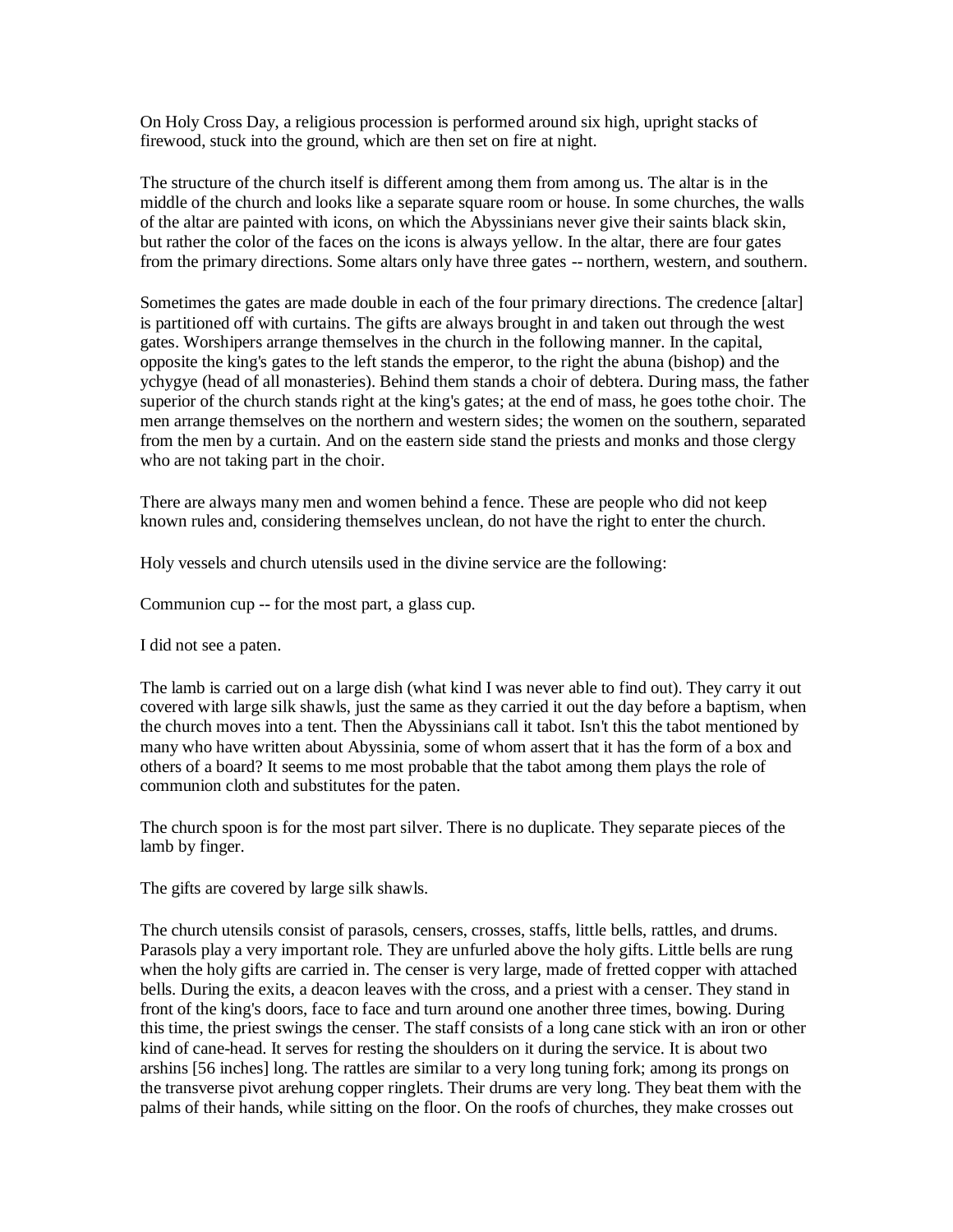of ostrich eggs embedded on reeds. In recent times, in some churches there have appeared bells, but the Abyssinians still do not know how to ring them.

The clothing of priests consists of a long silk shirt; and over it, a silk chasuble, which extends to the knees, is worn on the shoulders. For the most part, there are hoods with tassels behind these chasubles. The dress of deacons is similar to that of priests, with the difference that priests' heads are covered with muslin and the deacons' heads are clean shaven. In ceremonial worship services, priests and deacons put silver, gilded headgear in the form of crowns on their heads. This headgear is in different shapes for deacons and for priests.

Those who perform the divine service are obliged to change all their clothes, and they do not have the right wear these clothes outside the church. They serve barefoot.

The ecclesiastical ranks of the Ethiopian church are as follows: deacon, kes (priest), komos, kiros, episkopos, papas,

and likapapas.

The likapapas is the Alexandrian patriarch. The papas is the metropolitan, Abuna Mateos, one of the three abunas in Abyssinia.

Two abunas have the rank of episkopos -- Abuna Petros and Abuna

Lukas. (At the time of Emperor Yohannes, Abuna Petros was the metropolitan). Ychygye Gebra Selassie has the rank of kiros.

All father superiors of monasteries and other high church figures have the rank of komos.

There are now three abunas in Abyssinia, of whom Mateos fulfills the duties of metropolitan and the others -- Petros and Lukas -- the duties of bishops. They arrived in Ethiopia at the time of Emperor Yohannes, together with a fourth abuna, Markos, who died. Emperor Yohannes intended to divide the whole empire into four kingdoms and to establish a diocese in each. The bishop of Tigre carried out the duties of a metropolitan, but with the ascension of Emperor Menelik, that duty shifted to the Shoa bishop. For each of these bishops, Yohannes paid the Alexandrian church 10,000 talers.

The duties of the bishops consist almost solely of ordaining for church posts. Sometimes during agitation over important church questions, the bishops send circular messages throughoutthe diocese. But this happens very rarely. In normal times, they live on their lands, rarely going to the capital. And when they do go to the capital, they are never at court, except for one occasion -- the holiday of Maskal (Holy Cross Day). In case of need, the emperor himself goes to them.

The relationships of the bishops among themselves are strained. They openly do not agree with one another on many questions. For instance, Abuna Petros strongly condemns Abuna Mateos for taking money from those who are being ordained.

Relationships of the Abyssinian clergy to the abunas are very hostile. They call the abunas mercenaries. The current metropolitan by far does not stand on that moral height which is demanded by his high position. Nonetheless, he has great importance.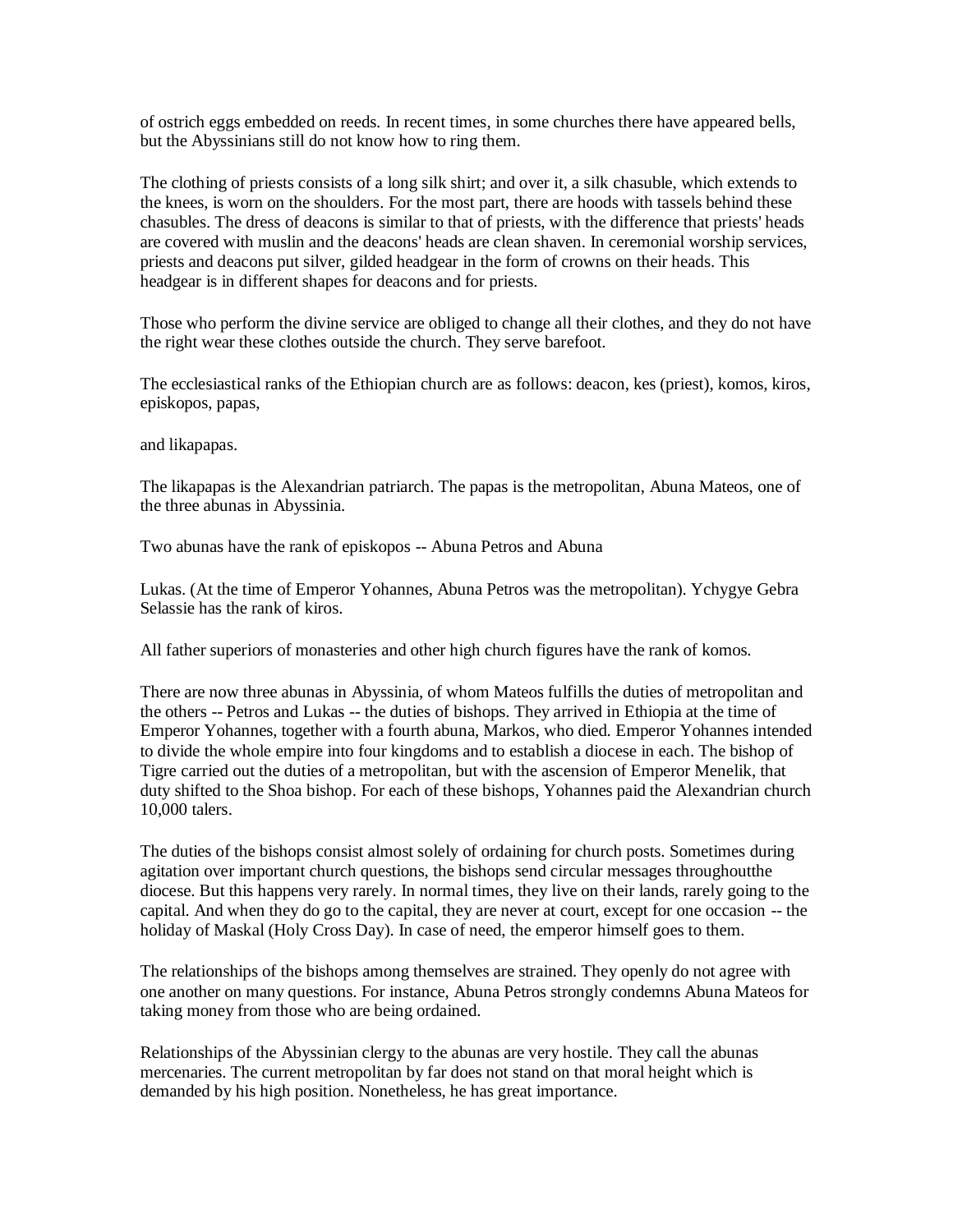The highest church figure after the abunas is Ychygye Gebra Selassie. With the rank of kiros, he is the father superior of the monastery of Debra Libanos and is the head of all monasteries and the head of all monks of the order of Tekla Haymanot. This old man is a very sympathetic and is loved by all. He also serves as confessor of the emperor. From the very beginnings of Christianity in Abyssinia, an ychygye has existed together with abunas. Saint Abuna Tekla Haymanot was also ychygye. The ychygye owns large lands. They do not have the right to ordain those who perform the divine service. In Aksum, the father superior of the cathedral church there carries the title of nabr hyda. This title derives from High Priest Azariy, who was sent by Solomon together with Menelik. He has the rank of komos. His duty is to preserve the Ark of the Convenant, which was brought by Menelik from Jerusalem, as if it still existed to this day.

The father superior of all the churches in Gondar carries the title of akibe saat. He also has the rank of komos. The head priests in large monasteries are called kes hatse, They, just like mamhyry, who are the father superiors of these monasteries, have the rank of komos. Kes (priests) are ordained when they have reached maturity and are already married. Before ordination they undergo something like an examination. Priests must be married in the church ceremony; and in view of this, they all take as wife the very youngest girls. Deacons are boys from eight to twelve years old. Those who have been prepared for a clerical vocation, but then for various reasons are not ordained as priests nor as deacons and who do not become monks, stay in churches, constituting a special class reminiscent of ancient scribes. They are called debtera (scholars). Their duties in the church consist of singing. One of them is selected as the head of he church and of church property. He likewise designateswho of the priests and deacons serves. (In this regard, they are extremely punctilious. Only those priests serve who are notable for their irreproachable behavior.)

Monasticism in Abyssinia is very widespread. Formerly, there were two orders: the order of Saint Tekla Haymanot and the order of Eustaphy. The latter was in Gojjam. But now now this orderapparently does not exist. There are monks who are itinerant, and others who live in the world, and others who live on the summits of cliffs in monasteries. There are also nuns.

Abyssinian monks are notable for their asceticism. In general, the clergy have many good qualities. They have a very strong influence on the people. They always take on the role of supporters of the weak and as peacemakers. Each church has the right of sanctuary. In civil relations, each church represents itself as an independent entity. Each church owns land, which is worked by its peasants and serfs. It is surrounded by a whole ecclesiastical settlement -- all the priests, monks, debtera, and deacons who live at the church and are fed by its means. Each church has no less than 50 clergymen. All of this is administered by one of the debtera, called the "alaka."

In the Ethiopian church there remain several vestiges of ancient Judaism. They circumcise children -- boys at seven days, and girls at fourteen days. They only eat meat that has been slaughtered in a well-known way and, without fail, by a Christian. And they categorize animals clean and unclean.

There is almost no Abyssinian who has not dreamed about Jerusalem. Scarcely should a convenient occasion arise, and they would go there with joy -- for the most part, without any means, dooming themselves to every hardship of the road. To bathe in the River Jordan, to drink the water of the Jordan, to bow down at the Lord's tomb -- that is the secret dream of almost every Abyssinian. In Jerusalem, they have a church and a monastery with it. I found there about 100 pilgrims. But the position of Abyssinians in Jerusalem is sad. They formerly stood at the entrance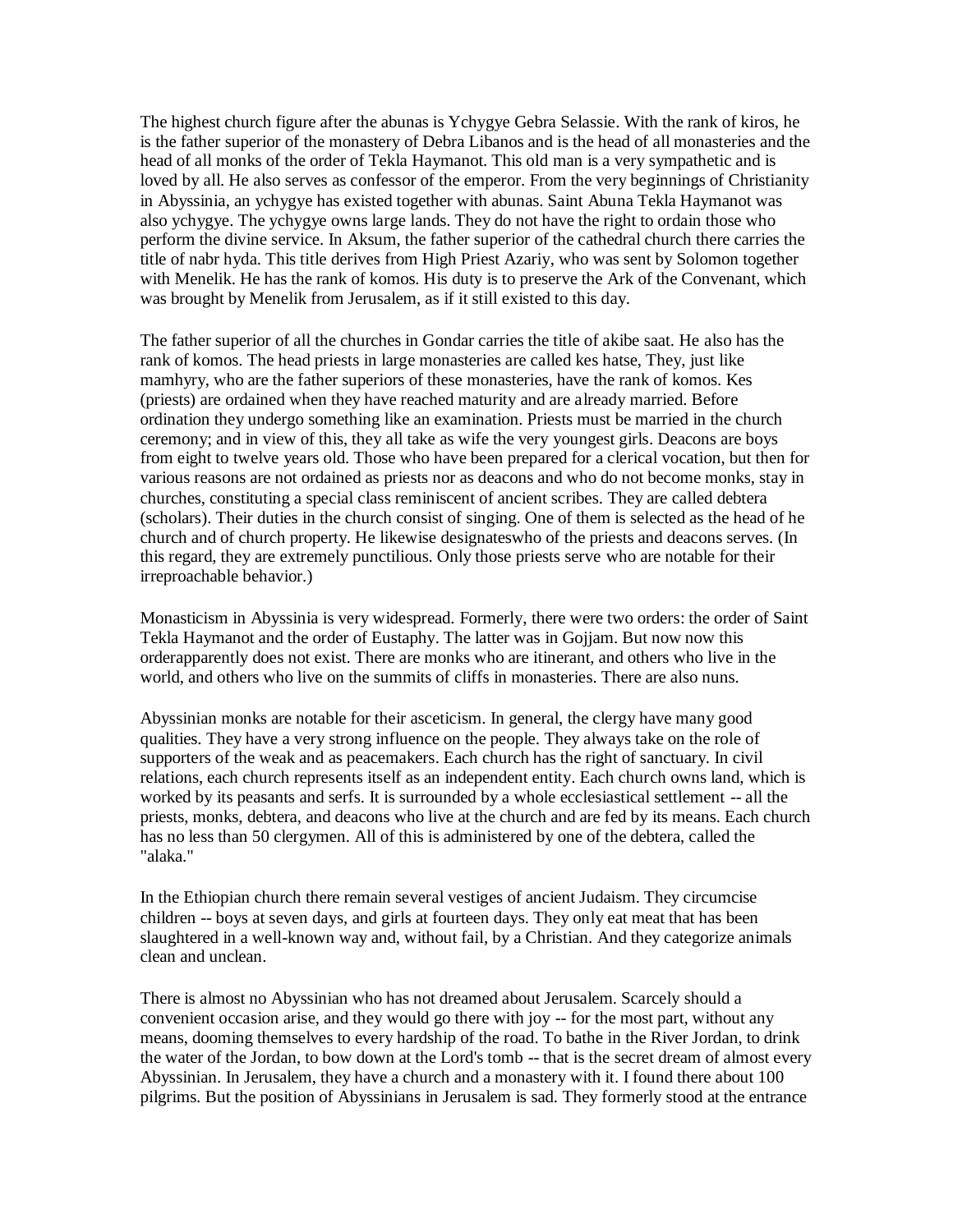of the Armenian church and received some food-stuffs from it. They also had a cemetery in common with the Armenians.

On the grounds of the Alexandrian Copts, they built a church with their own money. In recent times, they separated themselves from the other churches and declared themselves to be independent. In view of this, the Armenians took away their cemetery, and the Copts do not let them into the church which they had built withtheir own means. The Abyssinians themselves do not have enough experience in the conduct of business with the Turkish government, which is extremely complicated due to the constant disputes of the various churches among themselves. The position of the Abyssinians is is lamentable. They do not have their own representative, and none of the representatives of the other powers, who do not have direct orders to do so from their governments, will take care of the Abyssinians. Their material position is also very sad. They receive in all about 1000 rubles a year -- 500 from the Emperor and 500 from Ras Makonnen. I dare say that Russia could, without damage to itself, take on the moral support of the Abyssinians in Jerusalem and render them strong material help. For this there is no need for concluding treaties, since any such treaty would be seen as a protectorate over Abyssinia. From what has been said above, it is evident that there are very few important differences in dogma between our church and the majority of Abyssinians. Therefore, the union of our churches is very possible in the not too distant future.

And in this sense, we must begin to influence Abyssinia from Jerusalem and not by sending missionaries to Abyssinia. This would arouse the sympathy of the people on our side, thanks to our support and care for them there in Jerusalem, where they above all need it. This would instantly be felt by all Abyssinia, after which it wouldn't be hard for us to complete therest. Likewise, those who want to prepare themselves formissionary activity in Abyssinia should study the Abyssinian language and their theology in Jerusalem. The union of the churches presents for the Abyssinian government a direct materialinterest. It would be much more advantageous and agreeable to them to have bishops supplied to them from Russia or even to have the ability to supply themselves, than to pay the Alexandrian patriarch tens of thousands of talers from their treasury.

# **CONCLUSION**

Finally, I consider it necessary to summarize my impressions of Abyssinia and, on the basis of these impression and observations, to draw some conclusions about this country in the form of answers to questions which commonly interest us Russians:

1) Are the Abyssinians savages? I think that having become acquainted, just in my short overview, with their faith, morals, customs and governmental structure, no one should have the slightest doubt that the Abyssinians are an old cultured race, although considerably backward today, compared to Europe, as a result of historical causes. They are surrounded by savages.

2) What kind of government does Abyssinia have? Is its power based exclusively on the extraordinary personality of Menelik or does it rest on firm foundations? Does this government have vitality or does it contain within itself many corrupting elements?

From the historical overview we see that Abyssinia has passed through a period of civil war. On the debris of the power of separate military leaders and independent rulers, which was broken by Emperors Tewodros and Yohannes, there grew a single strong imperial power, supported by the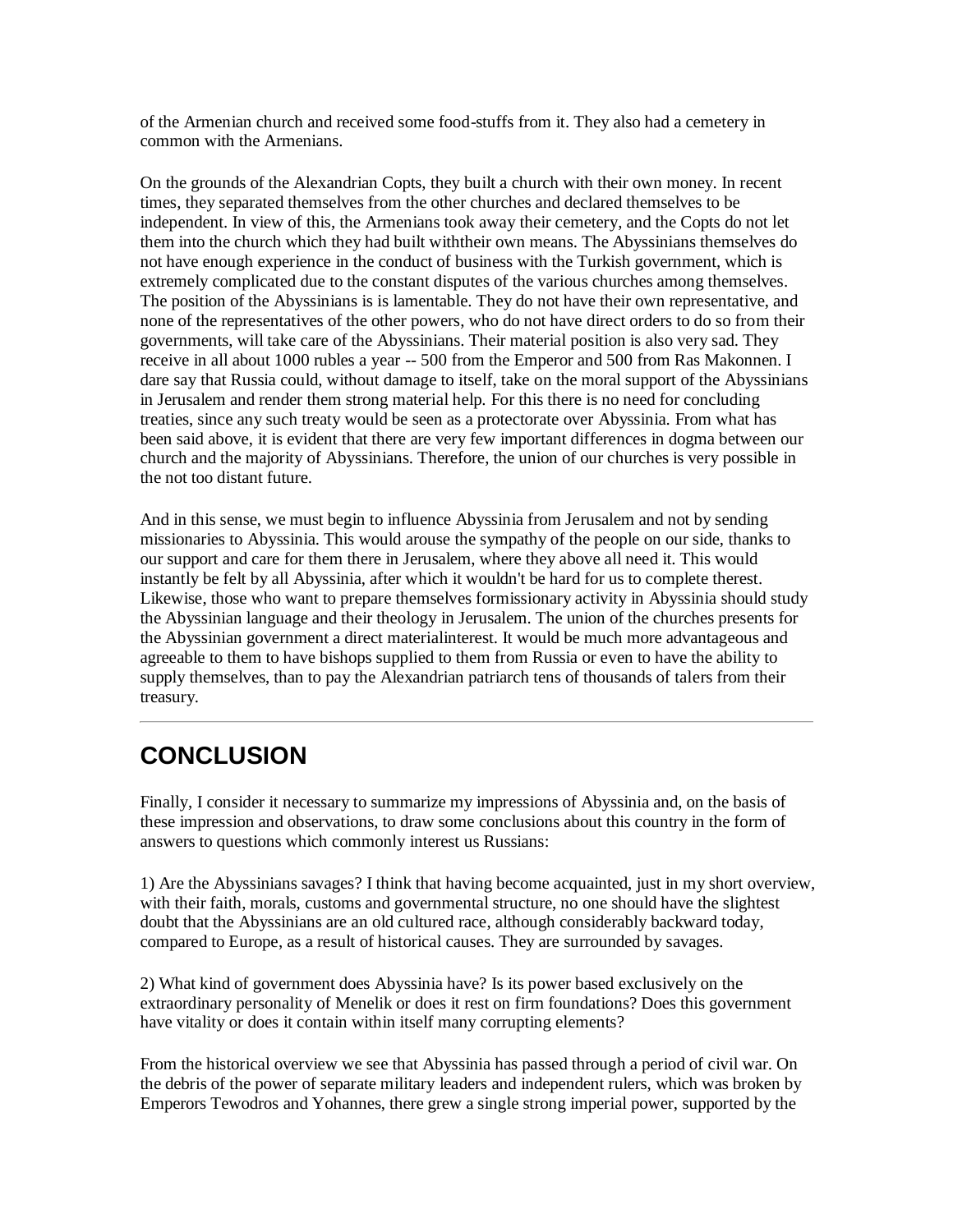whole people in the form of a volunteer army. The state is bound to this new phase not exclusively by the personality of Emperor Menelik, but rather it was prepared for it by the preceding destruction of the old foundations. The reliability of the foundations of the state comes from the deep feeling of lawfulness and the consciousness of the people, and likewise from the fact that there are no strong opponents of the imperial power. There may be disturbances when there is a change of ruler, but they could not be serious. Internal opposition to the imperial power has been done away with. There are no external enemies who are close and sufficiently strong. Consequently, the state has all the prerequisites for a long existence.

3) Are the Abyssinians Christian or is their faith a mixture of pagan, Christian and Jewish beliefs?

From my perspective, they are very close to Orthodoxy. They are deeply believing Christians, who have preserved many peculiarities of the ancient apostolic church. They have some vestiges of Judaism, but these do not appear to have influenced their basic Christian faith.

4) Is Abyssinia a poor country, or, on the contrary, is it rich? While the people is poor, the country, especially the Galla lands, is very rich.

5) What kind of relations does it have with Europeans? After all that they learned from their recent bitter lessons, it is hard to expect great love. Those who are at the helm of power fear the Europeans. Some envy them, and the majority hold them in contempt. But in this case, it depends on the tact of each individual person to make himself respected or even loved, or the reverse. In any case, Abyssinians show much greater sympathy for Russians, especially those Abyssinians who have had the opportunity to get to know us. "Moscow is Christian" is the general belief of the people, while they aren't convinced that other Europeans really are Christian.

Let's move on then to the question that is most interesting to us: What kind of relations can we have with Abyssinia? We'll break that into two questions: What can the Abyssinians expect from us? And what benefit can we get from Abyssinia?

The Abyssinians can want from us:

first, moral support in their relations with foreign powers;

second, material support in the form of delivery of weapons and shells to them, in the form of teaching young Abyssinians handicrafts and technical sciences, in the form of sending to Abyssinia our doctors, technicians, artisans, and artillery instructors.

For us, Abyssinia can present the following interest. Having cast a glance at the map of Central Africa and on the borders of the Ethiopian Empire, you can easily see that being located inthe vicinity of the Middle Nile, halfway between Egypt and the great lakes, which belong to England, Abyssinia, which isexpanding each year more and more and taking large tracts of land which had been free -- rich and densely populated territory -- must become the natural and main enemy of England in Central Africa. England is also our main enemy. To help the enemy of our enemy, to make him as much stronger as possible -- that isour main goal in Abyssinia.

But apart from this main goal, we have other important interests. As is evident from what has been said before, trade with Abyssinia can be very advantageous for Russia.

In the not too distant future, a union of the Ethiopian church with Orthodoxy could take place.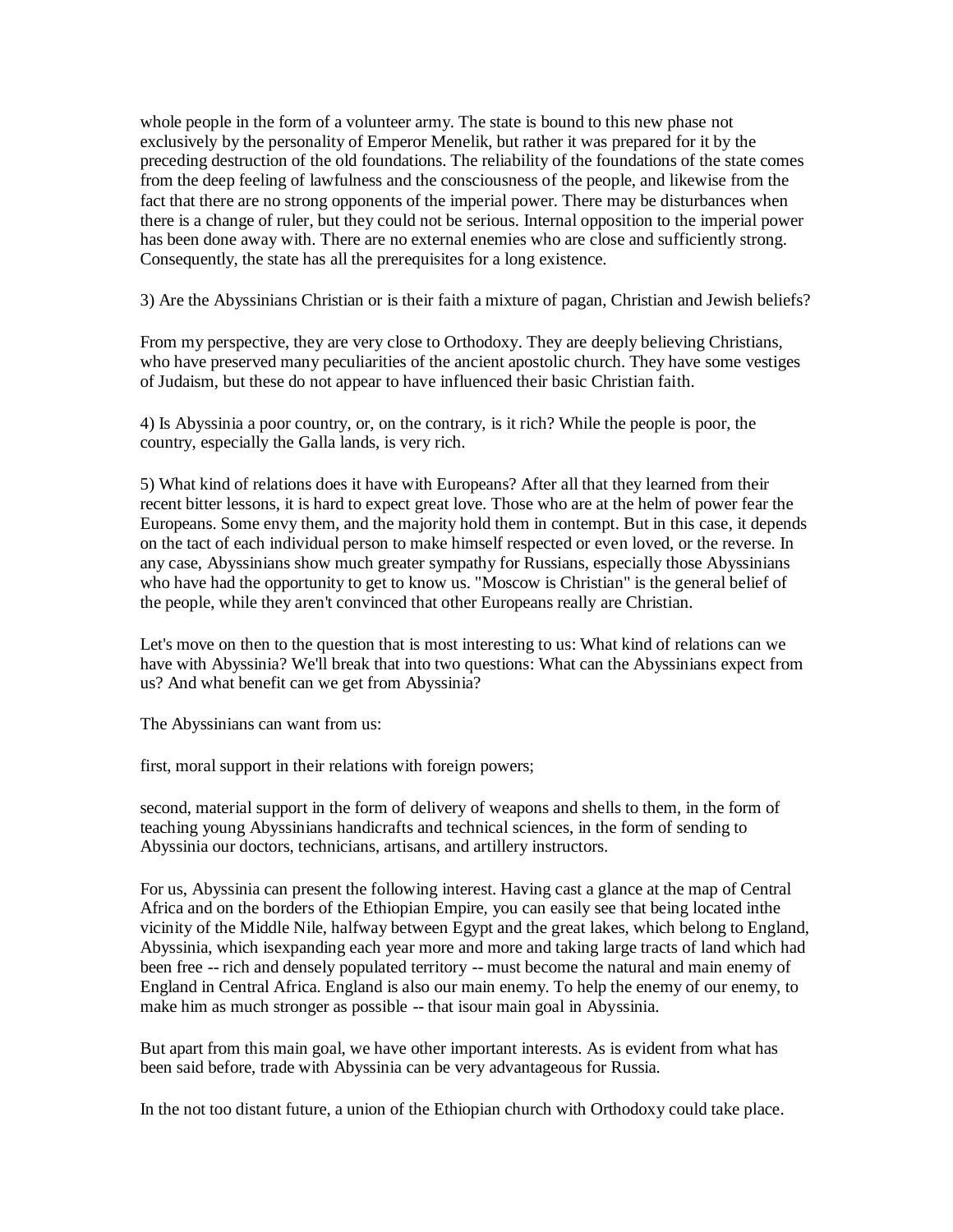Considering how easy it is to recruit soldiers in Abyssinia, we could use this source to put together several detachments of Abyssinians for action on our south-eastern and eastern borders.

In case of European war, they could be of great use to us thanks to the great moral effect which they could have on our enemies. Their endurance and fighting qualities are well known. The cost of maintaining them would exceed by little the cost to maintain our field troops.

But to bring all this about, it is necessary first of all to transfer the accidental and sometimes odd relations betweenRussia and Abyssinia to serious ground. It is my deep conviction that Abyssinia can stand us in good stead, and that Russia can benefit from paying attention to it.

#### **APPENDIX NO. 1**

#### **Equipment.**

My equipment consisted of:

- o One round tent of the Abyssinian style, six arshins (14 feet) in diameter.
- o One small tent of the Abyssinian style for each servant.
- o One caldron (25 pounds) for the servants.
- o Two field mess-tins.
- o One Abyssinian frying pan (one and a half pounds) for cooking flat cakes.
- o One copper coffeepot.
- o One enameled teapot.
- o One large enameled mug.

o 500 Abyssinian biscuits, weighing about six poods [216 pounds], (a gift from Emperor Menelik).

- o One sack of rye flour, two poods and 5 pounds [77 pounds] of millet grain.
- o One 30-pound wineskin of ground pepper and tef meal.
- o Five pounds of oatmeal.
- o Two jars of concentrated milk.
- o One jar of cocoa.
- o Five pounds of tea and two pounds of sugar.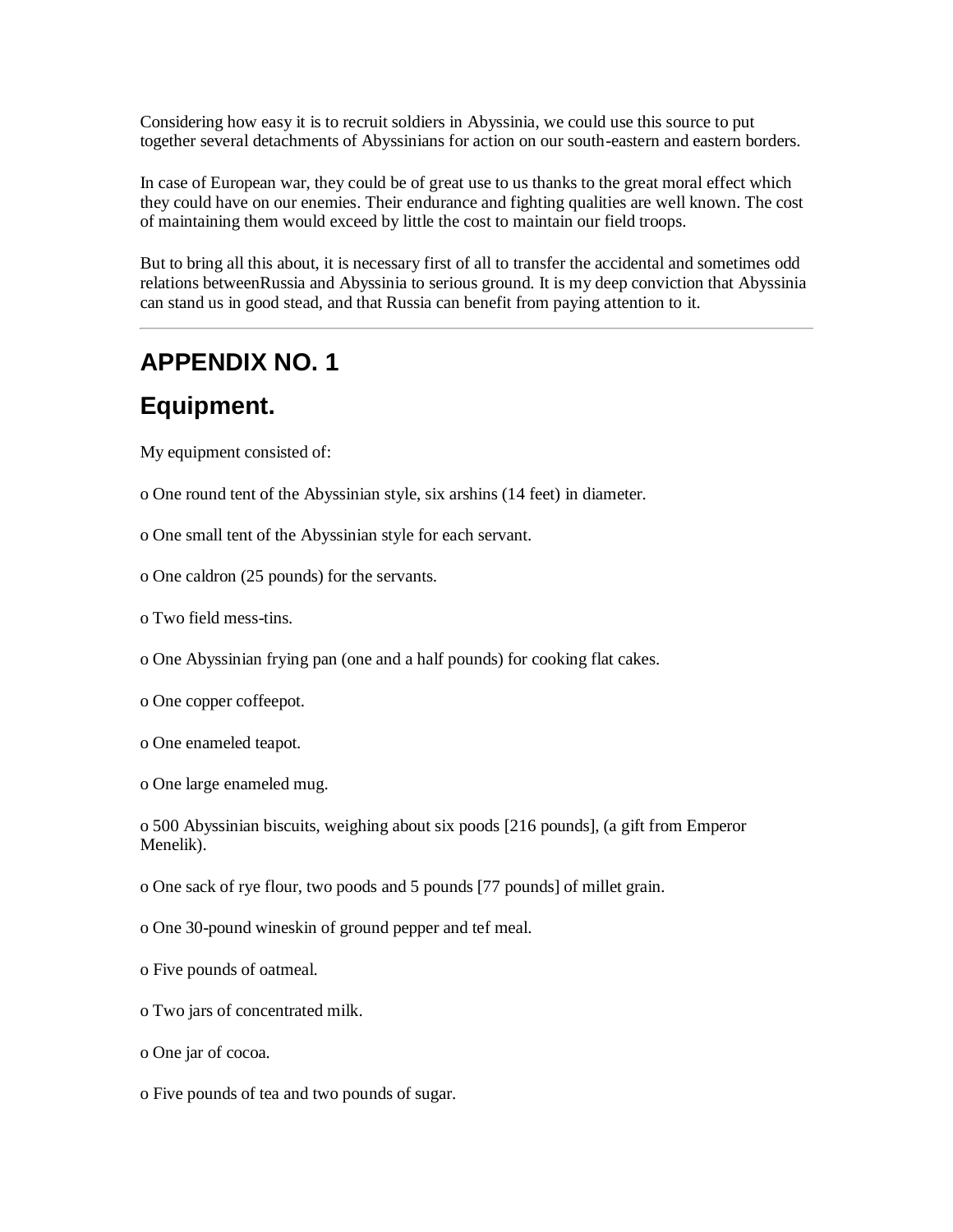o Five bottles of vodka.

o Ten bottles of cranberry essence.

o Twenty-five pieces of salt (money and food), one pood and 10 pounds [46 pounds).

o 400 Maria Theresa talers.

o 12 pounds of candles, at eight to the pound (96 candles).

o 300 packets of matches.

o One Red Cross lantern.

o One Red Cross field bed.

o One tarpaulin.

#### **Field First-Aid Kit.**

Two packets of wadding and 12 gauze bandages in a holster. One two-pound packet of quinine and 35 powders. Forty laxative powders. Seventy powders for rheumatism. Twenty mustard plasters. Two bottles of castor oil. One bottle of opium. One battle of sublimate in tablets (50 tablets). One bottle of iodoform. One bottle of Dzhevinskiy eye drops, unknown in medicine. One bottle of strychnine. Sticking and mercurial plaster. One spool of American antiseptic plasters.

### **Tools.**

Two axes. Six sickles. A screwdriver, tongs, and cleaning rods for cleaning guns. Two awls. Two stakes for horse lines, a brush, and a horse comb. One pair of scissors. Needles and thread. Forty arshins [about 31 yards] of towing rope.

# **Clothing.**

Felt cloak, overcoat, greatcoat, raincoat, full hussar uniform, Swedish jacket, Austrian jacket, and four pair of blue trousers.

Two white canvas suits. Five changes of flannel underwear. Twelve pairs of woolen socks. Twelve handkerchiefs. Six towels.

Five pairs of boots (one hussar, one personal, one hunting, and two half-boots.).

#### **Gifts.**

Six Abyssinian shammas. Forty arshins [about 31 yards] of silk cloth. Forty arshins of red calico. Ten arshins [about eight yards] of muslin. Four nickel-plated watches with chains. Five Swedish knives. Sixty silver crosses and little icons. Six silk shawls. Six bottles of perfume. Books,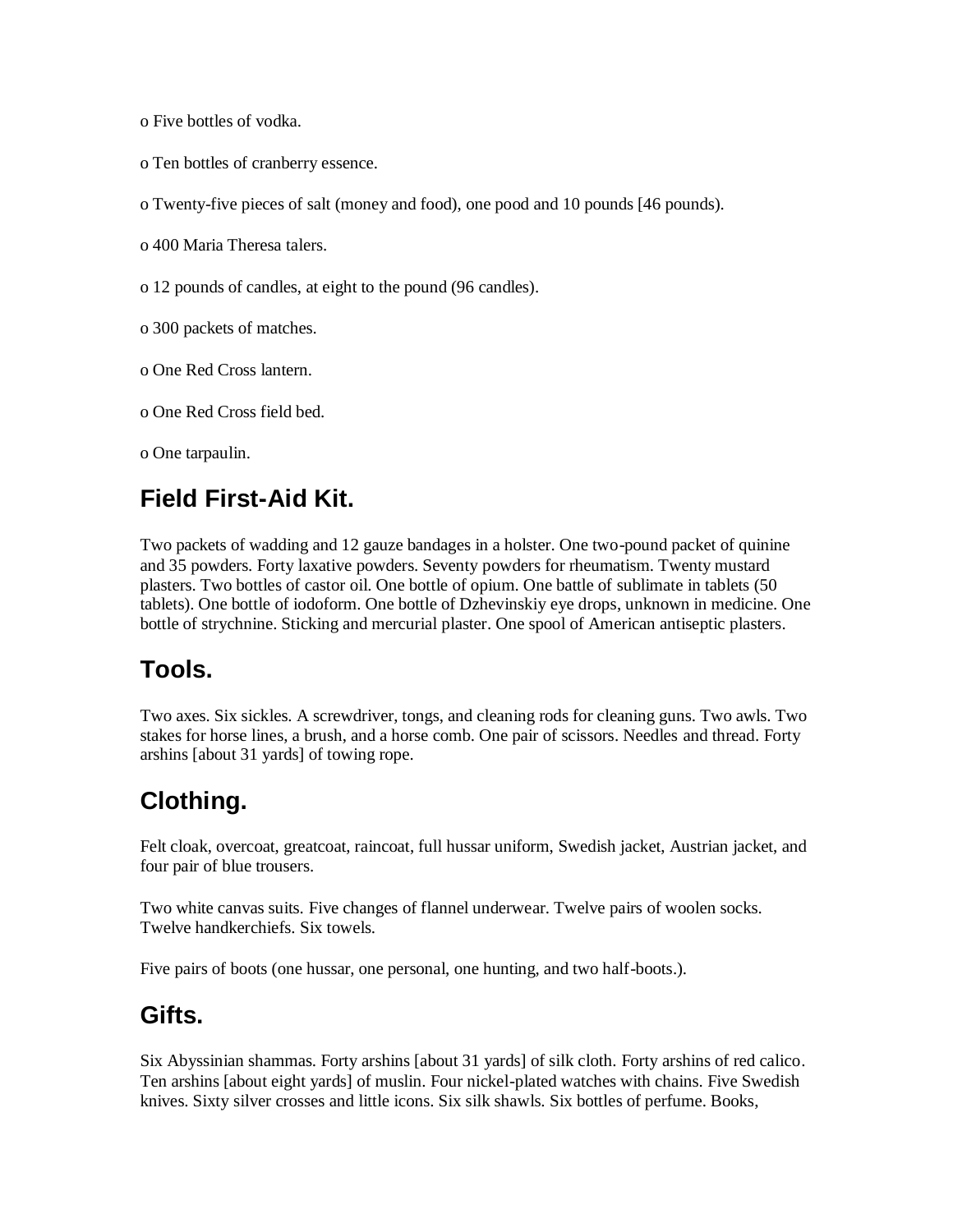writing materials, andwashing set.

All of these amounted to a weight of 45 poods [1620 pounds], including 20 poods [720 pounds] of powder, three poods [108 pounds] of shot, and 800 cartridges. It was carried by eightmules, which amounted to about six poods [216 pounds] per mule.

## **Packing.**

The packing was done as follows:

The large tent with appurtenances was wrapped in the large tarpaulin. The field bed was packed in the trunk that goes with it. Writing and washing materials, blanket, felt cloak, twochanges of underwear, Swedish jacket, quarter pound of tea, one candle, two boxes of matches, sack of coffee, sack of salt, spoon, knife, fork, and one bottle of vodka were all packed in a hold-all. Clothes, gifts, and money were packed tight in two field pack-loads, ordered by me in Petersburg. Wine was carefully packed and taken in a sack. A tin box with alcohol anda tin box with water were each taken in a skin. Axes and sickles were in a separate sack. Powder, shot, and hunting gear were intwo boxes. Biscuits were in a pack trunk of the Zvyagin system.

(On the third march, I had to throw this trunk away and repack the biscuit in a wineskin). Rye flour was in a sack. Victuals of the servants were in a wineskin. Five pounds of millet, five pounds of oatmeal, dried vegetables, two jars of milk, one jar of cocoa, candles, matches, and tea were all in two wineskins. Salt was tied up in ropes and taken in a skin. The caldron, mess-tins, teapot, coffeepot, frying pan, and tin box for water were strapped to packs. The first-aid kit was packed in a holster and carried by one of the servants; likewise the photographic apparatus.

# **Distribution in packs.**

All this was divided among seven mules as follows:

Mule Number 1: The large tent in a tarpaulin with the tools.

Mule Number 2: Sack of meal on one side; hold-all with everydaynecessities and bed on the other.

Mule Number 3: A pack with dried crust, strapped teapot, coffeepot, and tin for water; and on top a box with 400 Gra cartridges.

Mule Number 4: A small tent and on it two boxes with powder and shot; on top a caldron, strapped mess-tins and frying pan.

Mule Number 5: Two pack trunks with clothing, gifts, and money; on top, wine.

Mule Number 6: Two wine skins with supplies; on top, a tin with alcohol and salt.

Mule Number 7: One wineskin with victuals, little wineskins andindividual knapsacks; on top, a tin with water and a box with 400 Gra cartridges.

For packing, the tent was put together in such a way as to make a bale two and a half arshins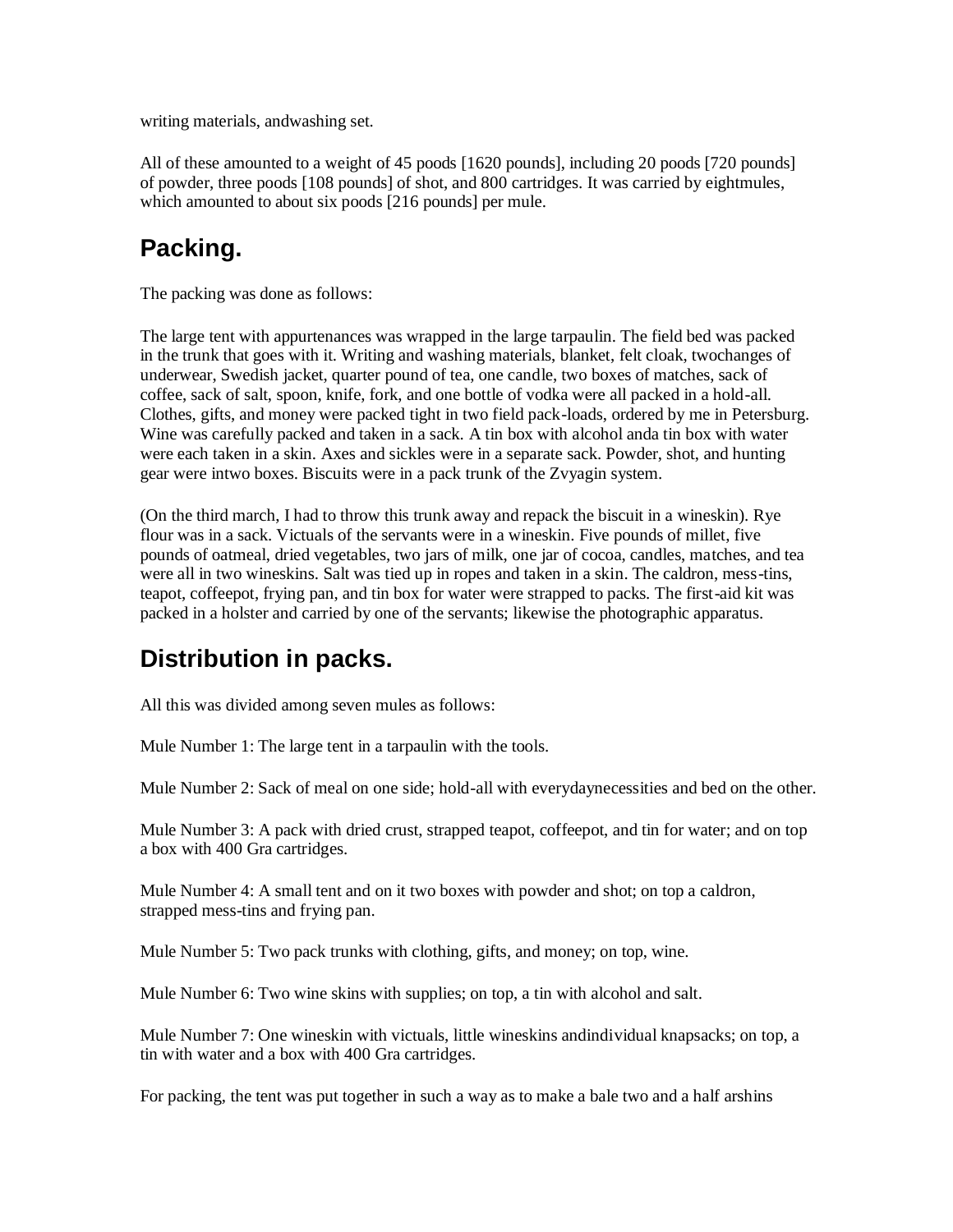[about two yards] long and one arshin [28 inches] wide. It was put on the back of the mule in the middle.

A sack of meal on one side and the bed with the hold-all on the other, each package strongly tied with ropes, thoroughly tightened and placed on the saddle so that the pressure fell onthe base of the ribs.

The biscuits were first put in the trunk of the Zvyagin system. Each of the biscuits were 14 vershoks [24-1/2 inches]long, 10 vershoks [17-1/2 inches] thick, and 6 vershoks [10-1/2 inches] wide. The first day we tried to pack them ingeniously but this turned out to be too uncomfortable. The middle bank connecting both trunks was too long and the trunks hung on thesides, weighing heavy on the spine and squeezing the sides. In addition, this position was very unsteady and required constant adjusting. Thanks to that position of the trunks, the straps forpacking touched the mule at only two points: the middle of the back and under the belly. On the following day, the servants packed it in their own way, and in this new way the mule was more comfortable. But nevertheless on the third day it succeeded in throwing and shifting off two wineskins of biscuits.

Two boxes with powder and shot were tightly connected to one another, making two sides of a pack. For softness, a small tent was placed under them. Four hundred Gra cartridges were placed in the gun box and packed lengthwise on top of a mule.

Two pack trunks were tightly connected with rope. Two wineskins with supplies were tightly connected as the previous packs, and on top was packed a large tin with vodka.

Thus, for the anticipated six-month journey my goods were distributed by sections in the following way:

Articles of comfort: tent, bed -- five poods [180 pounds].

Clothing and footwear -- one pood [36 pounds].

Gifts -- 3 poods [108 pounds].

Food stuffs -- meal victuals, biscuits -- seven poods [252 pounds].

Alcohol, vodka, and wine -- two poods [72 pounds].

Salt and money -- two poods.

Lighting -- 12 pounds.

Powder, shot, and cartridges -- eight poods [288 pounds].

First-aid kit -- 7 pounds.

The most meager section was food stuffs. But, according to the information I had, a large part of the journey passed through thickly settled places, and the food stuffs were taken as an inviolable reserve to make sure. With my 17 servants, we could be satisfied for 15 days with the biscuits and meal we had taken.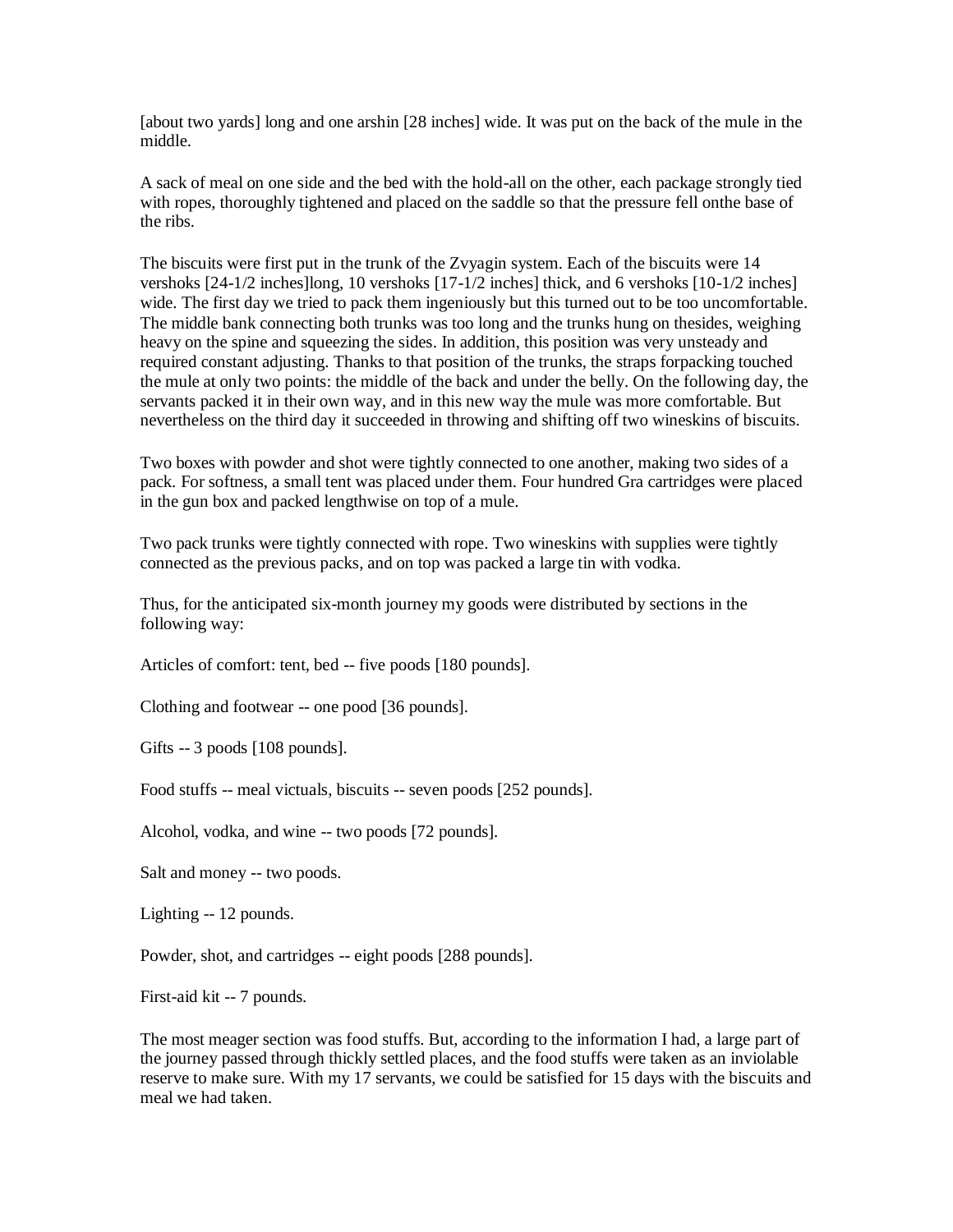I threw away the meal on the sixth march since one of my mules

opened the old packing, and meal was always easy to obtain on the way.

#### **Loading on Mules.**

The main principle of loading is that one must arrange the pack in such a way that it lies on the base of the ribs evenly, not touching the spine. Tightly connected, both sides of the pack are lifted by two servants who going behind the mule place the pack on its back. A third servant holds the mule by the reins.

The pack is attached with long straps -- one inch wide and 10 to 12 arshins [about 8 yards] long. In the middle a noose is tied, and the strap is placed in such a way that it lies in the middle of the load along the back of the mule, with the noose behind.

Then the strap from both sides is placed under the front part of the pack, and the ends are pushed through the noose and thrown over to the opposite side, forming in this way in its turn a one and a half to two arshin [42 to 56 inch] noose. [The original showed this in a drawing.] These nooses are stretched to the opposite side under the stomach and are drawn by the ends of the straps. This method of packing is very simple and in case of unhurried travel is completely satisfactory. But for quick marches is it insufficient since it requires constant pulling of the straps, and especially if the mules will trot. The limit of speed of movement with light and balanced packs is eight versts[a little over five miles] an hour.

### **APPENDIX NUMBER 2**

Composition of the detachment:

14 servants, two pack mules, and one saddled mule.

# **Equipment:**

One small tent. Two pack-loads including: two changes of underclothing, two pairs of boots (the usual hussar kind), gifts, two watches, 20 arshins [about 16 yards] of silk cloth, and three bottles of perfume.

#### **Mule Number 1:**

Rolled up thick felt for bedding at night and in it a blanket. Abyssinian shamma. Twelve candles. Twelve boxes of matches. Wadding and bandages for dressings. One bottle of cognac. One pound of coffee. And 300 talers.

### **Mule Number 2:**

Two wineskins with peas, field mess-tin, frying pan, teapot, five pieces of salt, bag with tools, two axes and three sickles, and 400 spare cartridges.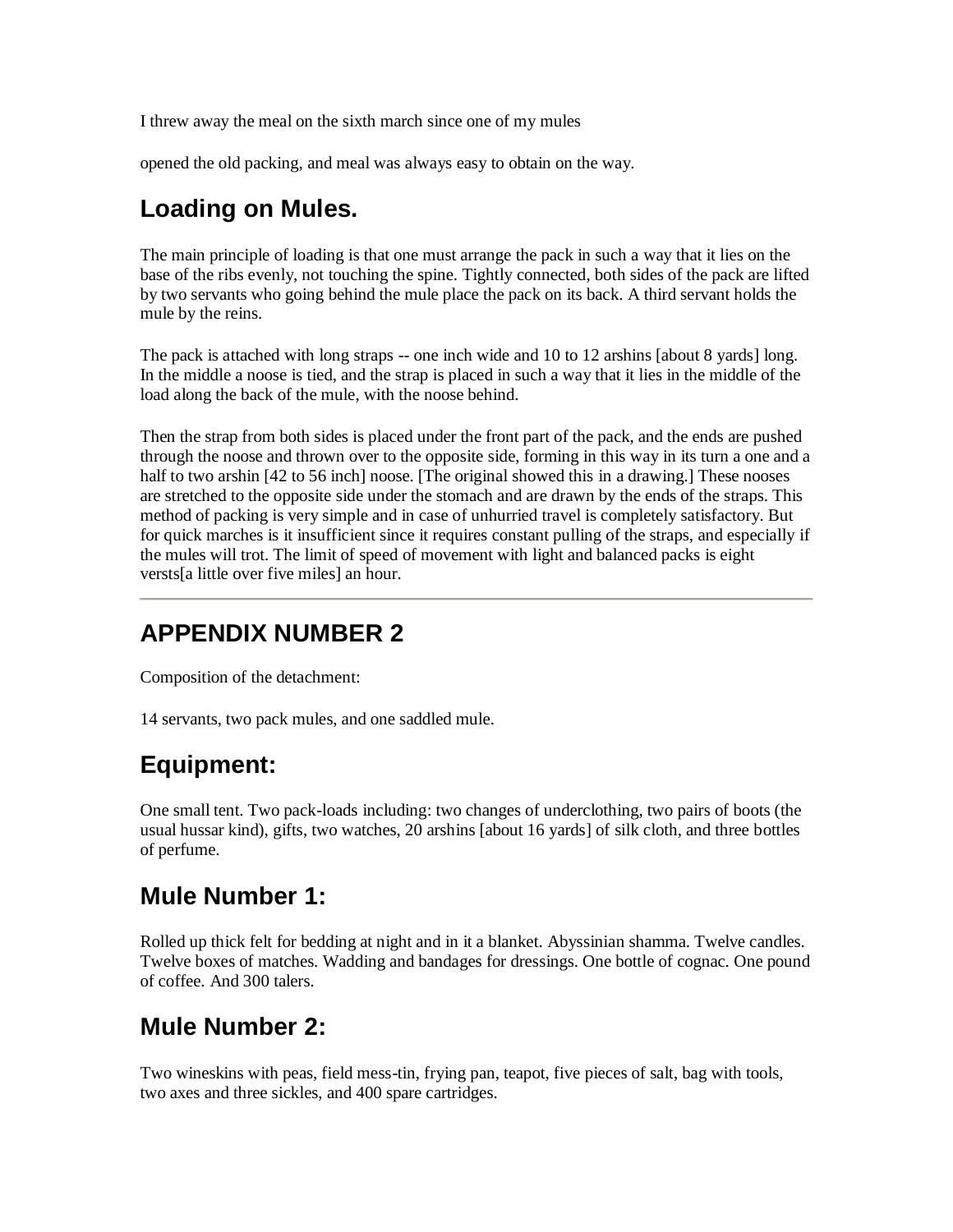A field first-aid kid and photographic apparatus were carried separately.

#### **APPENDIX NUMBER 3**

The description of several wounds, inflicted on several animals by a 3/8-inch-caliber rifle 1891 model. (Excerpt from my hunting journal).

On November 8, 1896, a chamois -- orobo was killed. It was wounded by a first shot at a distance of 200 paces and, having been wounded, it ran. We followed it for 1,000 paces from the place where the first shot struck him. The bullet punched a two-vershok [three and a half inch] hole in its neck in front ofthe shoulders. The cervical vertebrae were not touched. The wound was barely noticeable.

On November 7, an antelope (bokhor) was wounded. It ran after the first shot. On the second shot from a Gra rifle my servant laid it low, hitting it in the head. The first bullet from a distance of 100 paces punched a hole in him through both lungs, not touching the ribs. The wound was scarcely noticeable. There was internal hemorrhaging.

On March 6, a hippopotamus was killed. A bullet from a distance of 200 paces struck it at the base of the neck, punched through the shoulder bone, making a crack in it and passing out through the lower part of the stomach. The wound was more than two arshins [56 inches] long. The entry opening was scarcelynoticeable. The exit had two openings. The bullet went along the skin and in the lower part of the stomach -- two lacerated wounds in the shape of longitudinal sections, the first about one vershok [one and three-quarters inches] long, and the secondsomewhat larger.

On March 9, an elephant was killed with a shot to the head from a distance of 50 paces. The bullet punched through the base of the right tusk and went into the skull. In the meat there is a scarcely noticeable little hole. The bone was splintered.

### **APPENDIX NUMBER 4**

Words of the Gimiro and Madibis Languages

Gimiro Russian Madibis [English]

bog Babata, Iuda God

dyavol botya devil

chelovyek agara man

ay voda fere water

zemlya tiaka land

damu ogon fala fire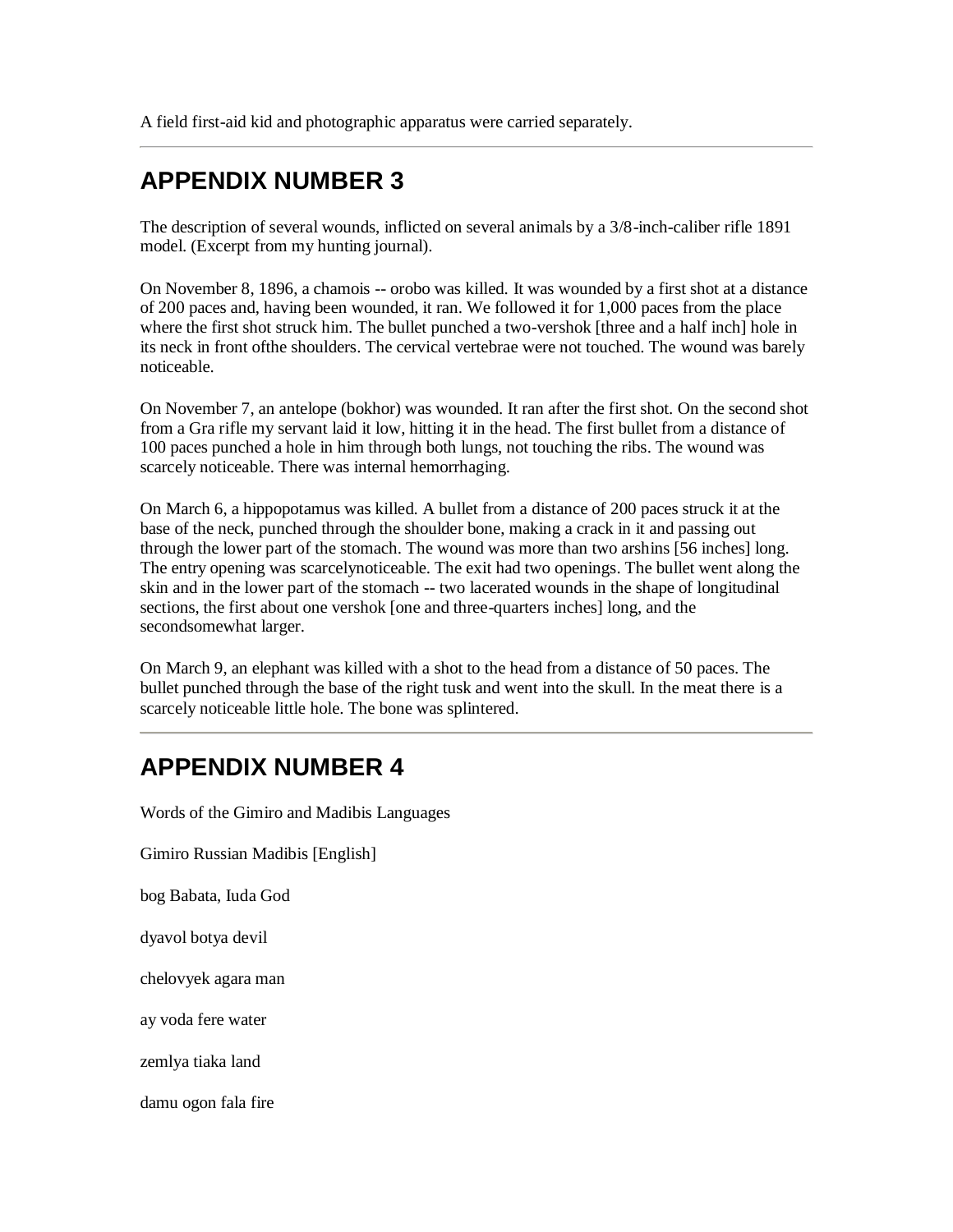| otets baba father                               |
|-------------------------------------------------|
| mat aa mother                                   |
| devushka bempel girl                            |
| brat abolonka brother                           |
| ruzhe alemendi gun                              |
| ebo kopye beri spear                            |
| loshad nokhti horse                             |
| gali golova okholo head                         |
| zhilishche katenna, shuli dwelling              |
| pokhlebkas                                      |
| myshami kukum soup with mice                    |
| donka durra terbakero sorghum, a Turkish millet |
| reka wolo river                                 |
| kamen balye stone                               |
| inchu les chicho forest                         |
| bo zhivot stomach                               |

### **APPENDIX NUMBER 5 COMMERCE IN ABYSSINIA**

Constant wars, poor means of communication, the poverty of the populace and the absence in it of capital mean that the trade and industry of Abyssinia are insignificant in comparison with what they could be under other circumstances. As a matter of fact, Abyssinia itself is a poor country. Not for nothing, the English, having taken Magdala in 1867 and, evidently, having had, in that troubled time, the possibility of securing a firm footing here, did not take advantage of this and completely repudiated any pretension to it. Evidently, the game was not worth the candle. But at that time, Abyssinia did not yet own the marvelous lands of the Galla -- the homeland of coffee, gold deposits, and lowlands teeming with elephants. The present-day capital, Entotto, was still inaccessible for Abyssinians and in the hands of Galla. Since then, the times have changed and the commercial revenue of Abyssinia grows from year to year. But, of course, there still remains much to desire. The poverty of the inhabitants makes for very limited demand. Guns, cheap cotton and silk cloth, some cheap household articles such as, for instance, tin cups and glass decanters -- such are the main imported articles. Exports consist of gold, ivory, musk and primarily coffee. The export of exclusively expensive and difficult to obtain articles is caused by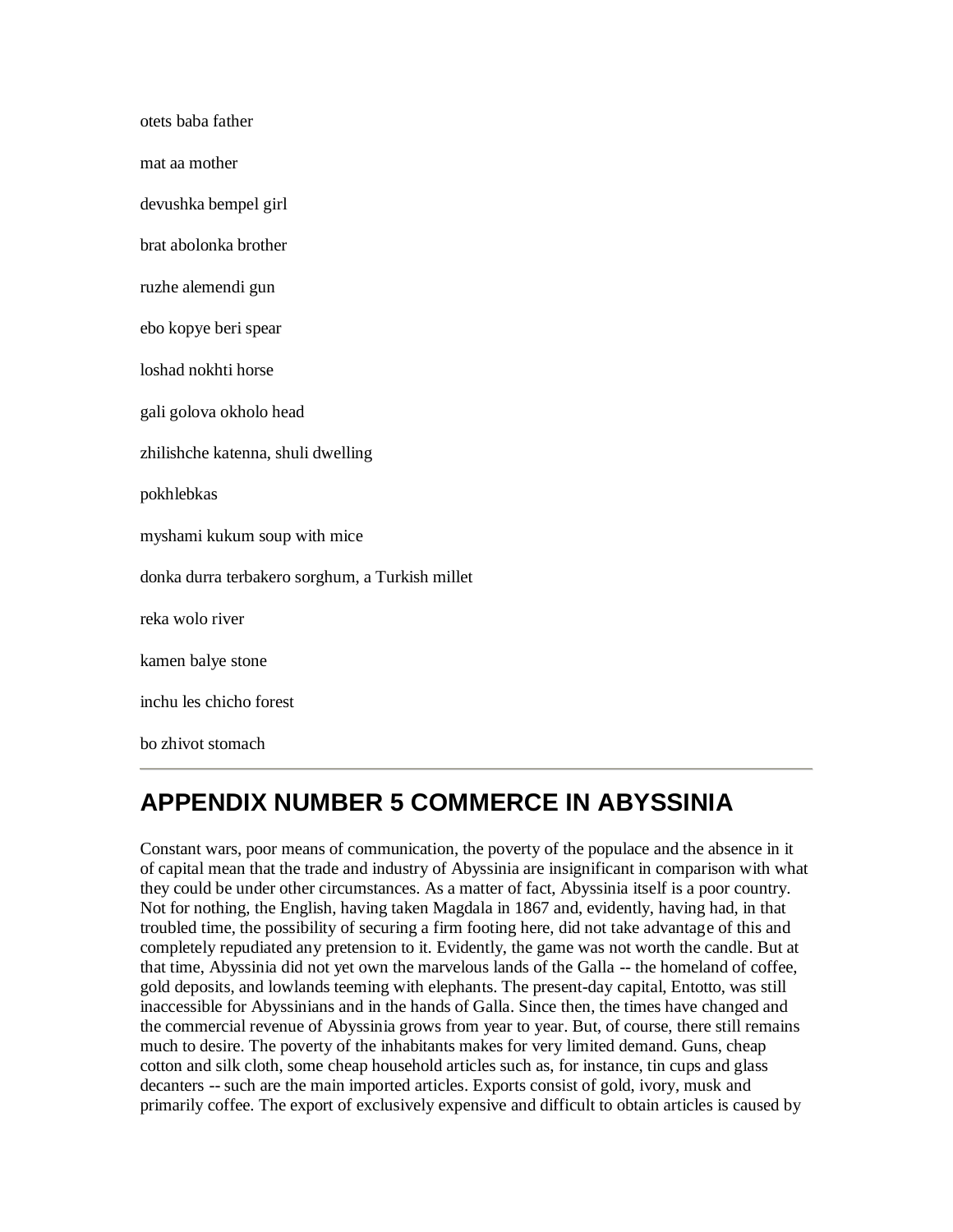the poor means oftransportation. Were that not the case, the country could quickly develop agriculture, cotton-growing, tobacco-growing, andothers. Constant wars also, evidently have a great influence on commerce.

The absence of a convenient monetary unit and the constantly changing rate of exchange also have bad effects. The existing monetary unit is the Maria Theresa taler, and recently the talers of Emperor Menelik, minted in France. The value of both is the same, but inside Abyssinia they accept the taler of Emperor Menelik at a lower price than the old one. The rate of exchange in Aden fluctuates from 2 francs 50 to 3 francs 10. Each taler weighs 27 grams, and consequently, you need to have a separate mule for loading 3,000 talers. In Central and SouthernAbyssinia, bars of salt six vershoks [10-1/2 inches] long and one vershok [1-3/4 inches] thick and weighing from 3 to 4 poundsserves as small change.

Articles for export usually pass several times from hand to hand before reaching the sea. For instance, coffee is bought in the west and southwest from local landowners. It is carried by Galla merchants to some central point, as for instance, Bilo, Supe, or Lekamte, where it is resold to other merchants who takeit to Shoa or even to Harar. There it falls either into the hands of Europeans (mainly the trading house "Tian and Company")or of Arabs and Indians. They take it to Aden. Such resale within the country is made necessary by the fact that usually after a 300-400 verst [210-280 mile] trip, the mules, which carry very important cargo, which weighs up to eight poods [288 pounds], by bad roads and eating exclusively scanty pasturage, find themselves completely emaciated and beaten and demand rest.

Gold comes from Wollaga and from the basin of the Tumat River, which belongs to Abdurakhman, until this time an independent ruler. The Galla gather the gold beyond a waterfall in a hole at the bottom of the river. They thoroughly wash the gold sand inthe most primitive way and then they melt the gold they obtain into ringlets. It differs greatly in purity: from 1000 to 810 parts of pure gold. It is of a light yellow color, very soft and easily squeezed. Twenty-seven grams (the weight of a taler is called an uket) is worth 28-30 talers locally, and in Aden is worth 34 talers. Apparently, trade is not very profitable, but taking into account the rate of exchange of talers and the factthat for gold they are paid in merchandise and make a profit on that, all this turns out to be not as unprofitable as it seems at first glance. Considering the taler at 2 francs 60, a pound of 19-carat gold costs 444 rubles locally. But 30 talers for anuket is a price which French traders consider little profitable for themselves.In Aden a kilogram sells for 3025 francs, that is one pound -- 467 to 468 rubles, which amounts to 24 rubles per pound of gross profit, i.e., 5%. But in essence, as I mentioned above, in view of the fact that for this traders are paid in merchandise, gold brings much greater profit, all the more in view of the fact that its small volume means transport costs very little. As far as I know, among us at the present time one pound of gold costs about 400 rubles, but this is the cost of 14-caratgold; pure gold costs about 500 rules.

Consequently, trade in gold with Abyssinia could be profitable.

Civet musk is obtained in the humid forested western regions from an animal which the Abyssinians call tryn. The method of obtaining the musk is described by me. The cost in Aden of one kilogram is 1,600 francs, which amounts to one pound or 246 rubles, i.e. almost 17 times more valuable than the same weight of silver. In Entotto, musk sells for eight times more than the same weight of silver, that is one uket for 8 talers, or one pound for 118 rubles. Consequently, for 246 rubles you can obtain 128 rubles of gross profit, i.e. 52%. But trade in thisarticle is very difficult and unreliable, since pure musk is hard to get usually pass several times from hand to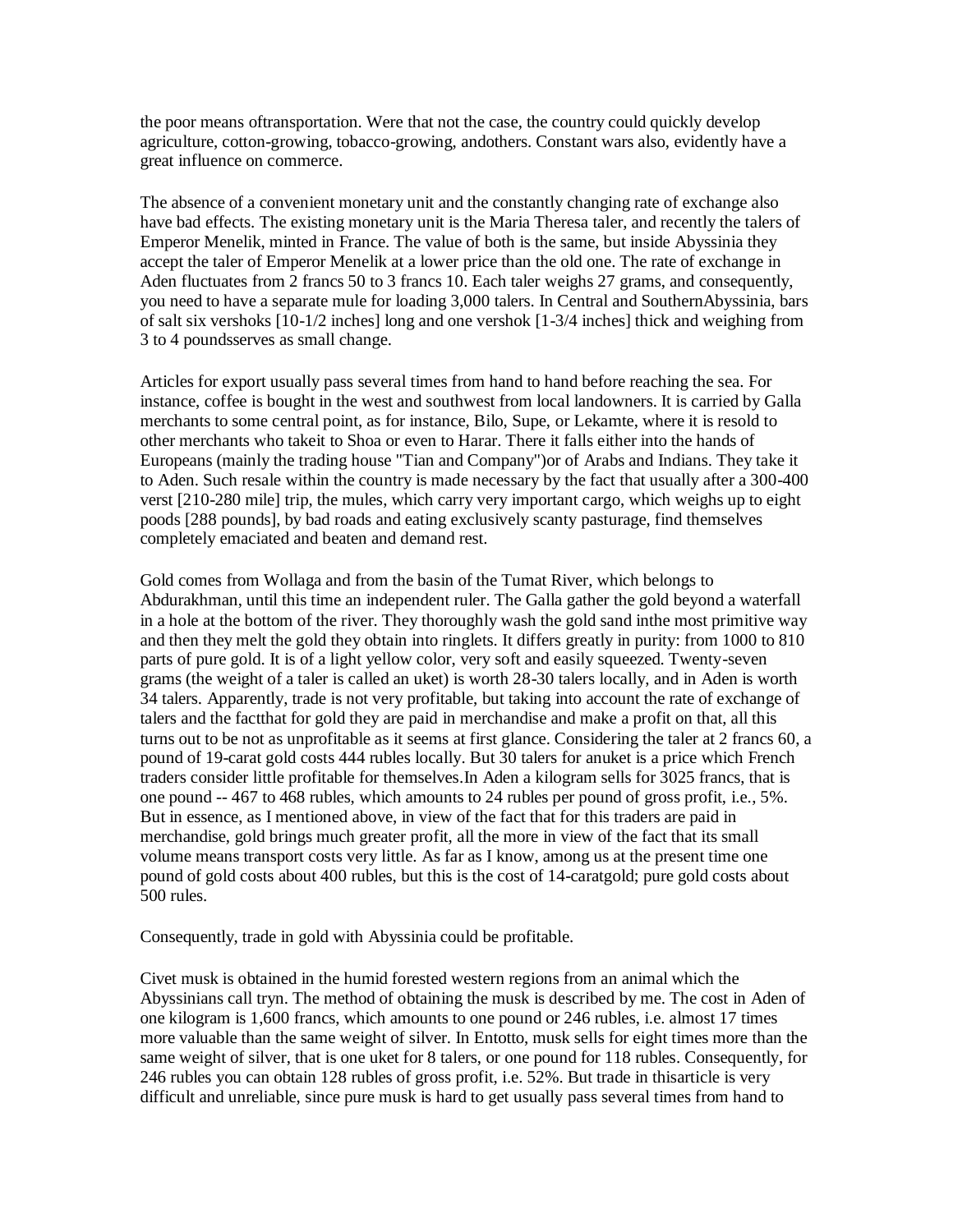hand. Here they dilute it with the feces of this animal and also cow butter, and these admixtures are very difficult to detect; so in Aden they are very suspicious of musk and knocking down the price for it even for good musk. Frequently, local French merchants do not send musk to Aden, since they conduct direct dealings with Paris.

Ivory is sold for the most part from the court of the emperor. Sometimes the emperor pays his debts to suppliers with tusks.The ivory is of very good quality. In Aden, one pound of ivorycosts more than 4 rubles for tusks weighing not less than a pood [36 pounds] and less for other tusks. Locally, one uket of ivory, i.e. the weight of 840 talers or 1 pood 28-1/10 pounds [64-1/10] pounds], costs 77 talers, i.e. one pound costs a littlemore than a ruble. This is the price of large tusks. Thus, the gross profit amounts to 300 to 400%. But this trade, more than all others, varies in price. The fluctuation makes trade in it very difficult. Scarcely does someone announce a large quantity of ivory for sale, and the price immediately drops terribly, and many Frenchmen who are in Abyssinia suffer great losses. Thelargest trading house that buys ivory is "Tian and Company," which, however, holds in secret the quantity of goods it has for sale, and sometimes tusks lie in its storeroom for many years before they are sold.In Petersburg at the present time, one pound of ivory from large tusks costs six rubles, and this article could find a direct market in Russia.

Coffee is divided into two main kinds: wild coffee of Kaffa, Mocha, and western regions, and cultivated coffee of Harar and Chercher. Both of them are of excellent quality, comparable tothe very best kind of Mocha coffee. Harar coffee costs more since it is harvested at the right time. Kaffa coffee is harvested after it falls from the tree; which means that from lying on the ground it blackens and loses part of its aroma and hence its value.

Buyers of coffee in Abyssinia itself are almost exclusively Abyssinians and Galla. Europeans in this trade do very little business inside the country since transport of coffee demands a great quantity of mules. The representatives of the large companies from Aden which buy coffee are found in Harar. In Aden, the price for one kilogram of the best coffee is 3 francs 50 centimes. In Harar, it costs half that; and inside Abyssinia the price is a quarter or a fifth what it is in Aden. In Harar a frazla (measure of weight) is equal to 37-1/2 pounds and sells for 6 to 8 talers, i.e. one kilogram for 1 franc 38 centimes, a Russian pound for 21 to 22 kopecks. In Petersburg, one pound of the best coffee costs 65 kopecks. Coffee could likewise become an article from import into Russia from Abyssinia; and, undoubtedly, quite a lot of coffee could be sold here since it is accepted practice mainly to call "Abyssinian" the Mocha coffee that reaches us far from the first hands.

Of the remaining articles exported from Abyssinia, we must mention wax, which is of very good quality but is exported in small quantities; and skins which are exported in very large quantities. A lot of incense is exported from the port of Zeila.

It is obtained in the coastal Somali steppes. Gum arabic is also from there. From Abyssinia, many mules were exported in the past, but in recent times that export has been stopped since in the recent war many mules were killed.

Agricultural produce is not exported from Abyssinia despite the great fertility of the region. Likewise they do not export cotton, which they get there in excellent quality, but all of which is consumed inside the country. This results from the low price of these articles compared with their volume and the difficulty of transporting them.

The main imported article is guns. Most of all they import guns of the Gra system, which the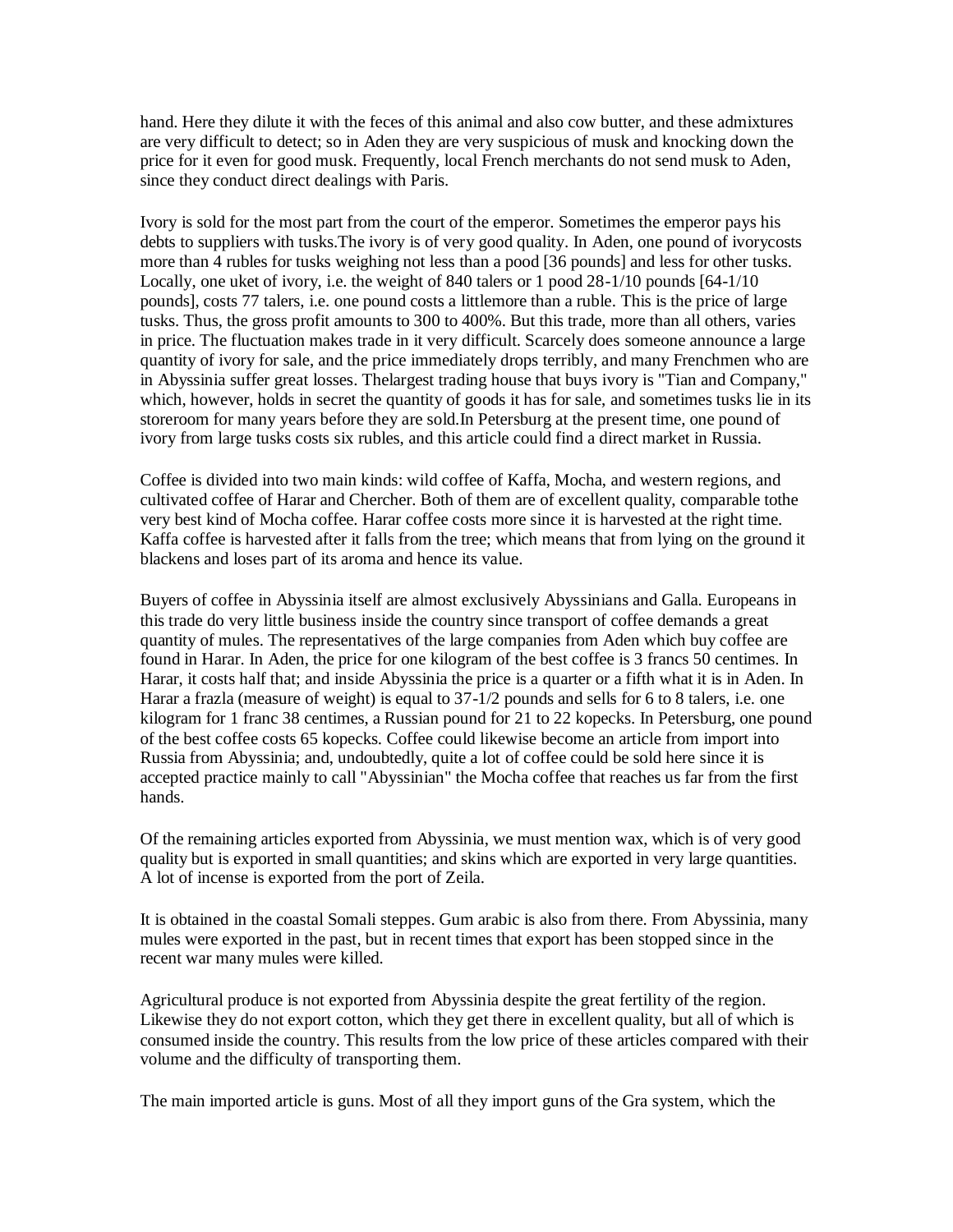Emperor buys for 18 talers each. On the side, they are sold for 20 to 25 talers.

The revolvers they import are mostly second-hand and old and sell for 12 to 20 talers each.

Saber blades are very expensive, especially thin, long ones. They sell for 12 talers each.

Silver is imported annually in large quantities in the form of money -- Maria Theresa talers. Because the value of exports exceeds the value of imports, this money stays in the country.

These talers are made in Austria, and the silver is of very low purity. Other imported metals include: iron in the form of wires and small manufactured articles, copper and lead in ingots,steel and mercury for gilding. All of these are imported in very small quantities.

Cotton fabric is imported into Abyssinia in small quantities. Above all they import inexpensive, thin, white cotton fabric of Indian manufacture, which is used in Abyssinia in the sewing oftrousers and tents. In Addis Ababa a piece of abujedi -- which is what the Abyssinians call this fabric -- sells for 4 talers.

One such piece measures 18 meters or 26 arshins, or 48 "elbows" (the local measure of length from the elbow to the end of thefingers). Aside from abujedi, they also import a better kind ofcotton fabric, but in very small quantities. Usually all the caravans which carry coffee sell their coffee in Harar and buy abujedi there, and take them to Entotto where they buy salt and take it to the far western regions where they exchange it for coffee.

Salt is obtained from Lake Assal and Lake Massovy. The salt is set in the form of bars six vershoks [10-1/2 inches] long and 1 vershok [1-3/4 inches] thick, weighing from three to four pounds. Now in Addis Ababa for one taler you can get six new salt bars or seven old ones, which comes to about four kopecks apound. They import silk fabric (in the form of part silk material for shirts), velvet, and velveteen. They import a lot of these fabrics because they go in shirts and in the battle dress of officers of the army.

Silk fabric is required in bright colors with narrow lines of mixed-colors (two colors) alternating among themselves. They prefer thick fabric, including cotton underwear. One kend of this fabric, i.e. an "elbow" ten vershoks [17-1/2 inches] long, sells in Abyssinia for one taler, i.e. an arshin [28 inches] for one rubles 60 kopecks.

Velvet in solid bright colors sells in Addis Ababa for the same price.

Silk thread of various colors, especially dark blue, almost black (the latter manufactured in Smyrna), which all Christians wear around their neck, is sold in Addis Ababa by weight. A bundle of silk that weighs as much as 12 talers sells for 6 talers, i.e. a pound goes for 7 rubles 40 kopecks.

Cognac and vodka of very poor quality are imported in large quantities.

The very cheapest cognac, of Greek manufacture, sells in Addis Ababa for one and a half talers per bottle. Vodka sells for one taler. They import red Greek wine and cheap champagne, but invery small quantities.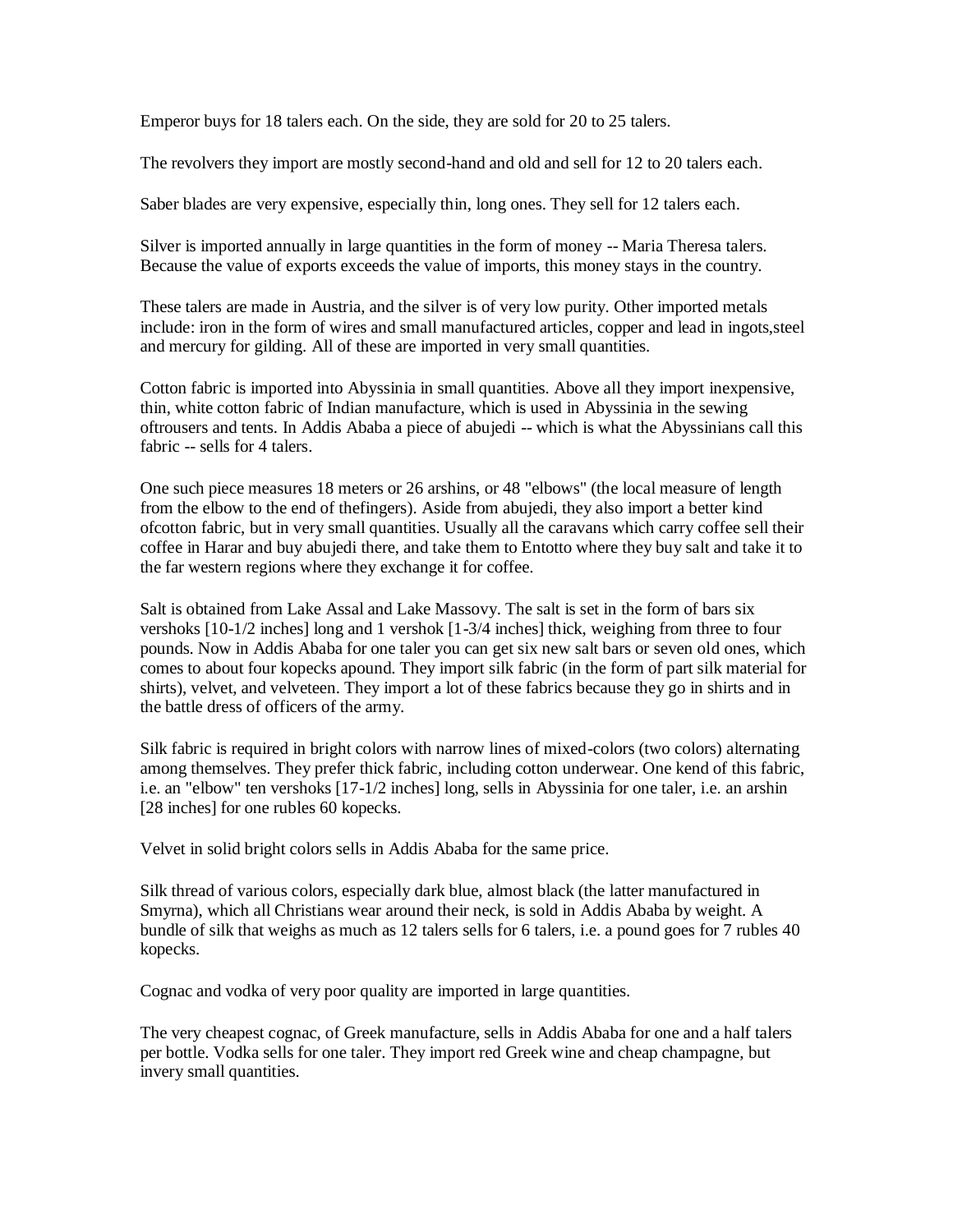Sugar is imported in small quantities, in the form of small lumps or in grains. It is of French manufacture and very poor quality -- soft, with a small percentage of pure sugar. It is sold in Addis Ababa for 40 kopecks a pound.

Small glass decanters of Venetian manufacture are a necessary possession for each Abyssinian house that is in the slightest degree prosperous. In Addis Ababa two decanters cost one taler, or a decanter for 50 kopecks.

Enameled tin cups for drinking mead in Addis Ababa sell for two for a taler.

Cheap printed rugs likewise are imported.

They import many such objects as: cheap watches; perfume of the very worst quality, brightly painted cotton shawls, beads, felt hats with wide brims, parasols, and soap.

Aden is the main marketplace of Abyssinia and the place where its exports are concentrated and through which imports go.

Trade in the direction from the sea to the middle of the country goes by four routes: 1) Massawa to Gojjam, 2) Jibuti to Harar to Shoa, 3) Zeila to Harar to Shoa, and 4) Berber to Kofir to Jimma to Kaffa.

The first route lost its significance with the shift of the political and economic center of Abyssinia to the south, and likewise after the capture of the Sudan by the dervishes.

The second route is the most convenient since it has almost weekly steamship communication with Europe.

The third route is the richest in means of conveyance through desert. It is the favorite of local merchants.

The fourth route is unknown to Europeans, and about its existence one can rather conjecture.

Consequently, the two main points are through Jibuti and Zeila to Harar and Shoa.

The conditions of transport and the cost of transporting one pood of cargo by both routes is the same. They differ only in the internal order of each port and its transport connections with Europe. Jibuti belongs to France and was built recently.

Thanks to the regular and frequent transport of the General-Madagascar "messagerie maritime," which has two lines - - Indochinese and Madagascar -- the steamships of which visit Jibuti almost weekly, this port has very quickly gained great significance. One of the two steamships that come to Jibuti goesthrough Aden. The significance of Jibuti to Abyssinia is bound up with the fact that up until now this was the only port through which guns were allowed to pass into Abyssinia. Aside from the steamships, Arab sail-powered barges also carry on frequent commercial transport with Aden and other coastal ports.

These conveniences of Jibuti are paralyzed by: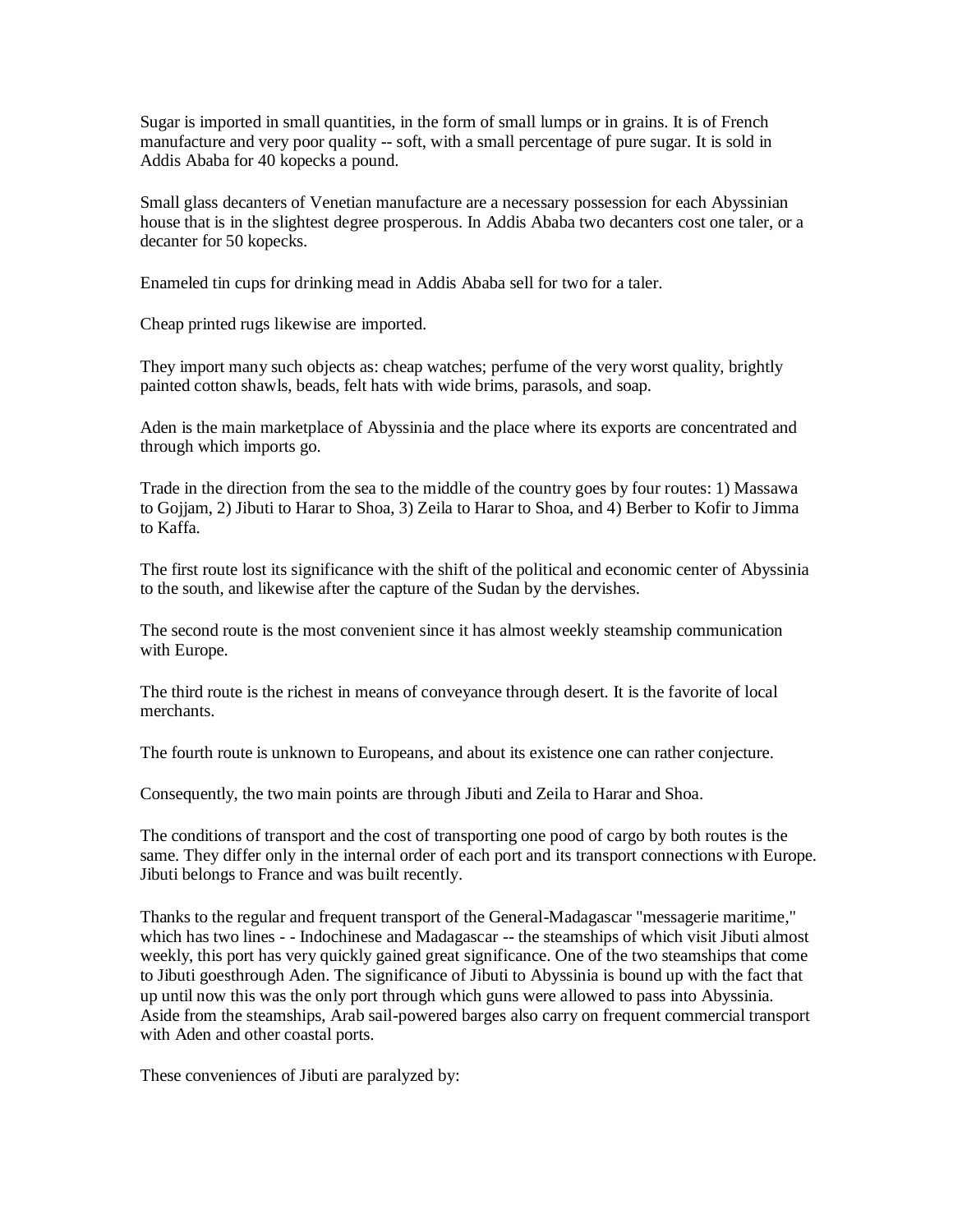1) The establishment of import and export duties. For example, import duties: for of one gun -- 2 francs 65 centimes; for a revolver the same; for 500 cartridges 2 francs 50 centimes; for one kilogram of powder 3 francs; for cognac and strong drinks 20 centimes per liter; for alcohol 80 centimes per liter. Export duties: for each animal -- horse, mule, cow, ox -- 4 talers 11 francs.

2) The punctilliousness of the French administration. The administration has established many rules, putting useless restraints on the inhabitants. For instance, it requires that camel-drivers remove from the streets the manure left by their camels (in case of refusal they are put into prison). I heard about this requirement in Leka, in the commercial town of Bilo, where merchants were indignant about this, saying that it would be necessary to tie a sack to the tail of the camel. And finally,

3) The comparative difficulty of transport connections with Aden. Zeila is 40 versts [28 miles] east of Jibuti. It belongs to the English. The port does not present conveniences like Jibuti, and large ships cannot put in there, having to drop anchor very far from shore. Transport with Aden is carried out by small steamboat, which completes a trip once every two weeks, and by Arab sailpowered barges. Nevertheless almost all the trade in coffee and a large part of the imports go through Zeila. For comparison, I will present the data on exports of coffee through Jibuti and Zeila for 1891. From Jibuti coffee valued at 250,000 franc was exported; from Zeila 1,380,310 francs -- i.e. almost six times as much. The remaining articles of export are distributed more evenly between these two ports. Frenchmerchants in Abyssinia send their goods to Jibuti (Messieurs Savure, Monat, Trule, Stevena, Pineau and some others). And all the Armenians and Greeks together with Arabs and Abyssinians send their good to Zeila (the main Armenian merchant is Tigran).

I do not have exact data on annual exports through Zeila and Jibuti. But there is data on exports and imports through Jibuti for three months (January, February, and March) from which I derive several characteristic numbers:

There was imported:

guns -- 394 boxes (4728 guns)

cartridges -- 592 boxes

cotton fabric -- 3450 items (valued at 604,000 francs)

silk fabric -- 14 items

strong drink -- 53 boxes (valued at 1,590 francs).

There was exported:

ox-hide and sheepskin -- 11,549 items (valued at 86,544 francs)

coffee -- 4,180 frazla -- 62,700 kilograms (valued at 53,440 francs)

musk 1,000 ukets -- 27 kilograms (valued at 43,200 francs)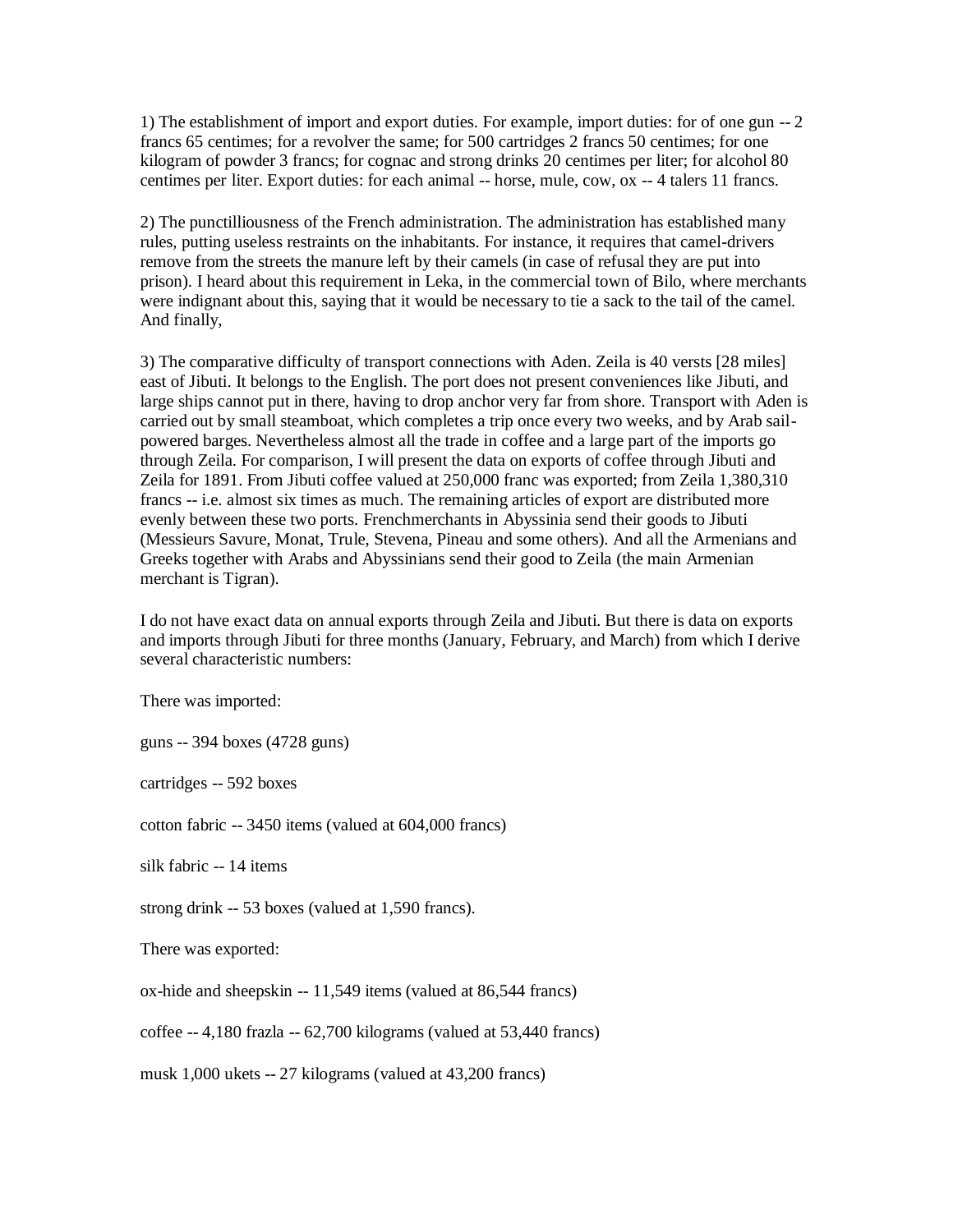gold worth 20,000 francs

ivory worth 18,000 francs

raw wax worth 2,000 francs.

The cost to transport a pound of cargo to Addis Ababa includes: 1) what you pay to hire camels from Jibuti or Zeila to Erer or to Harar, what you pay to hire camels from Erer to Balchaand then from Balcha to hire mules to Addis Ababa, or by the high road in Harar to buy mules and carry cargo to Addis Ababa; 2) thepay and cost of up-keep for servants and 3) customs duties at a rate of 1/10 the value of all products which they pay either in Harar or in Addis Ababa.

1) Transport by the road through Harar amounts to: the price of hiring a camel which can carry a load weighing 500 pounds or  $12\frac{1}{2}$  poods, or for two camels each carrying half a load equals 14 talers or rubles.

From Geldessa (an Abyssinian border point and customs house) to Harar other camels are hired at a cost of 1-1/2 talers for a full load of 12-1/2 poods.

The composition and movement of caravans is very simple. From Jibuti or Zeila you announce the news to these people that you need so many camels, and they supply them to you quickly enough if camels are available at that time and not too weakened at the end of the hot season. If they are not available, you must wait or send the cargo in parts. The leader of a caravan, called the aban, selects the members of the caravan. He is the person responsible for all the belongings entrusted to him, and he carries out his responsibilities honestly enough, since from Jibuti or Zeila to Harar special care and protection are not required. You promise and give the aban several talers as a reward. You pay part of the money for the transport at the outset and part at the delivery of the cargo. For best protection of belongings, it is good if some of your own servants with guns go along with the caravan -- servants whom they usually pay 5 talers at Harar and give upkeep. The caravan workers and the abans are Somali, but for servants you must hire Abyssinians.

You buy mules in Harar. The average price of a pack mule is 32 to 34 talers. For slow going, for every five mules you must have three servants. The pay to them from Harar to Entotto is 5 talers plus upkeep. The upkeep for three servants costs about two talers for the whole trip. Consequently the transport of cargo by five mules, i.e. 30-35 poods [1,080 to 1,260 pounds], amounts to, including the purchase price of the mules, 187 talers; and not including the purchase price of the mules -- 17 talers. Consequently, transport of a pood [36 pounds] of cargo from Jibuti or Zeila through Harar to Addis Ababa costs, taking into account the cost of buying mules:

to Harar -- one pood for one ruble and 20 to 25 kopecks

from Harar to Addis Ababa -- one pood for 5 rubles 34 kopecks

total for one  $pood = 6$  rubles and 54 to 60 kopecks.

The distance by this road is 850 to 900 versts [570 to 600 miles]; the total per verst per pound is .73 kopecks. If you do not take into account the cost of the mules, then the transport from Jibuti and Zeila to Addis Ababa costs for one pood one ruble 75 kopecks, i.e. .2 kopecks per verst.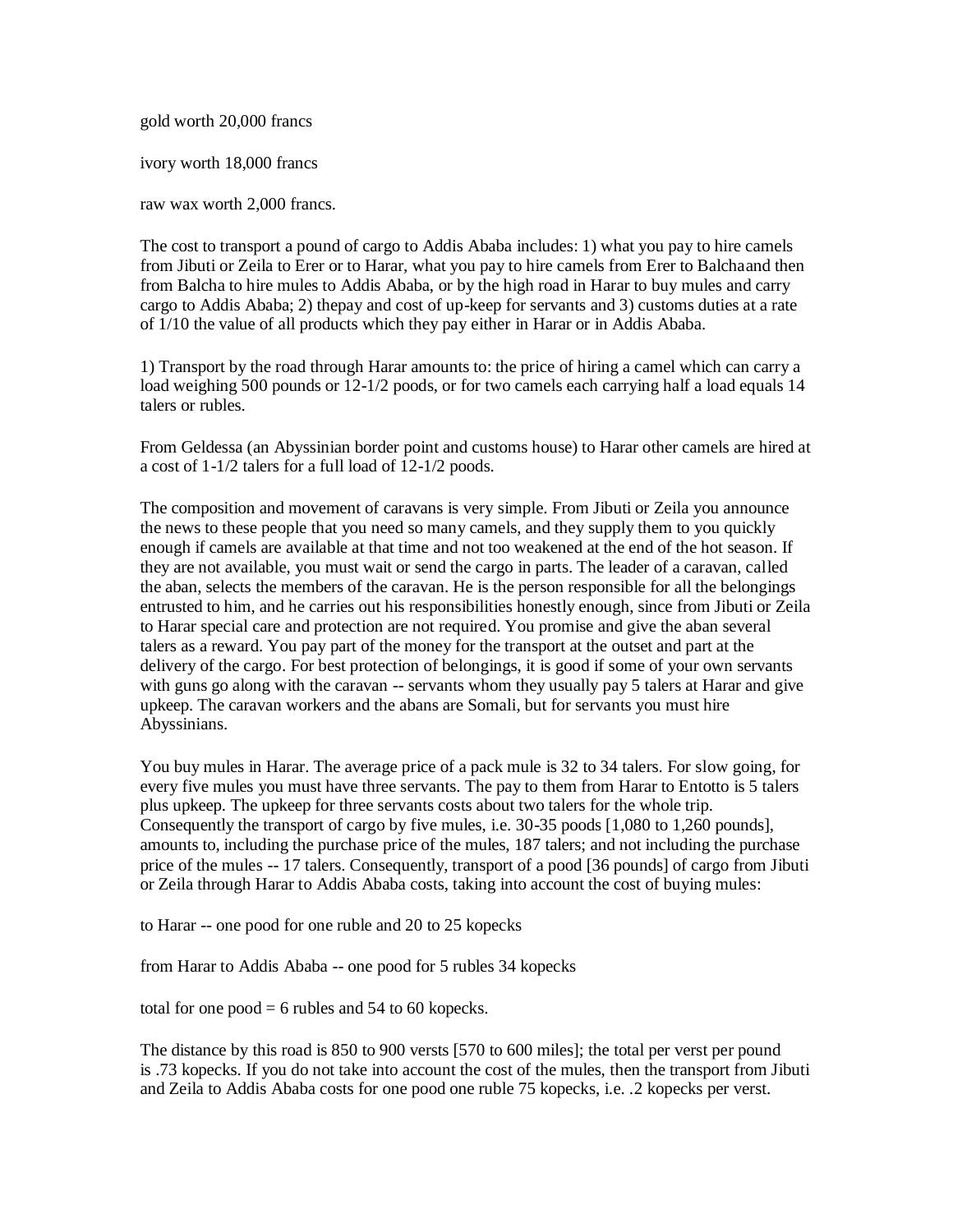By the second route the cost is as follows.

2) From Jibuti or Zeila to Erer with a fully loaded camel costs 16 talers and a reward to the aban. In Erer they change Somali camels for Danikil ones, with the help of their leader from the Tumbakho tribe. He designates one of them as the responsible aban, but this serves as a very bad guarantee of the safety of the belongings, which they deal with very carelessly.

The price of a camel for a full load from Erer to Balcha is 18 talers. For the safety of the cargo, it is necessary to send several armed servants with the caravan, and you pay these servants about 10 to 12 talers for the trek from Jibuti to Addis Ababa. In Balcha you hire mules, donkeys, and horses to Addis Ababa at four talers for the cargo of one mule. Thus, by this road the transport of a pood [36 pounds] of cargo costs about three rubles, which for a distance of 900 versts [600 miles] amounts to .33 kopecks per verst.

Delivery through Harar is faster, but does not allow for transport of bulky items and requires the availability of one's own mules. Therefore, Europeans prefer the second route for their caravans. All the local merchants use the first route as safer for passenger trips and because it passes through territory in which the climate is not as hot.

From the this overview, it is evident that trade with Abyssinia does not involve insurmountable difficulties. It is completely possible and would be far from unprofitable for us Russians.

All the articles of export from Abyssinia which find a ready market in Russia, we obtain second hand and overpay considerably, (for instance, coffee or gold, which at the first-hand price would be profitable for our state treasury to obtain).

Some items of import to Abyssinia, as, for instance, silk, cotton, iron, steel, and glass manufactured articles, guns, sugar, alcohol and strong drinks, and kerosene, for which they need a seacoast, we make in Russia; and ours cost no more than the foreign ones.

The distance from Odessa to the Red Sea coast is equal to the distance from Marseilles. Consequently, the transport couldn't cost us more. There remains only to establish direct communication with some port of this coast. And one can not only express the hope, but truly say that profits of trade will become so evident that owners and capital will be found to put our commercial relations with Abyssinia on firm foundations.

#### **FOOTNOTES TO ENTOTTO**

- $B:$  = Bulatovich, author
- $K:$  = Katsnelson, editor of the Russian reprint
- $S$ : = Seltzer, translator

1 K: With insignificant abridgments, this is published in accord with the text of the book From Entotto to the River Baro. An Account of a Trip to the Southwestern Regions of the Ethiopian Empire 1896-97, 204 pages.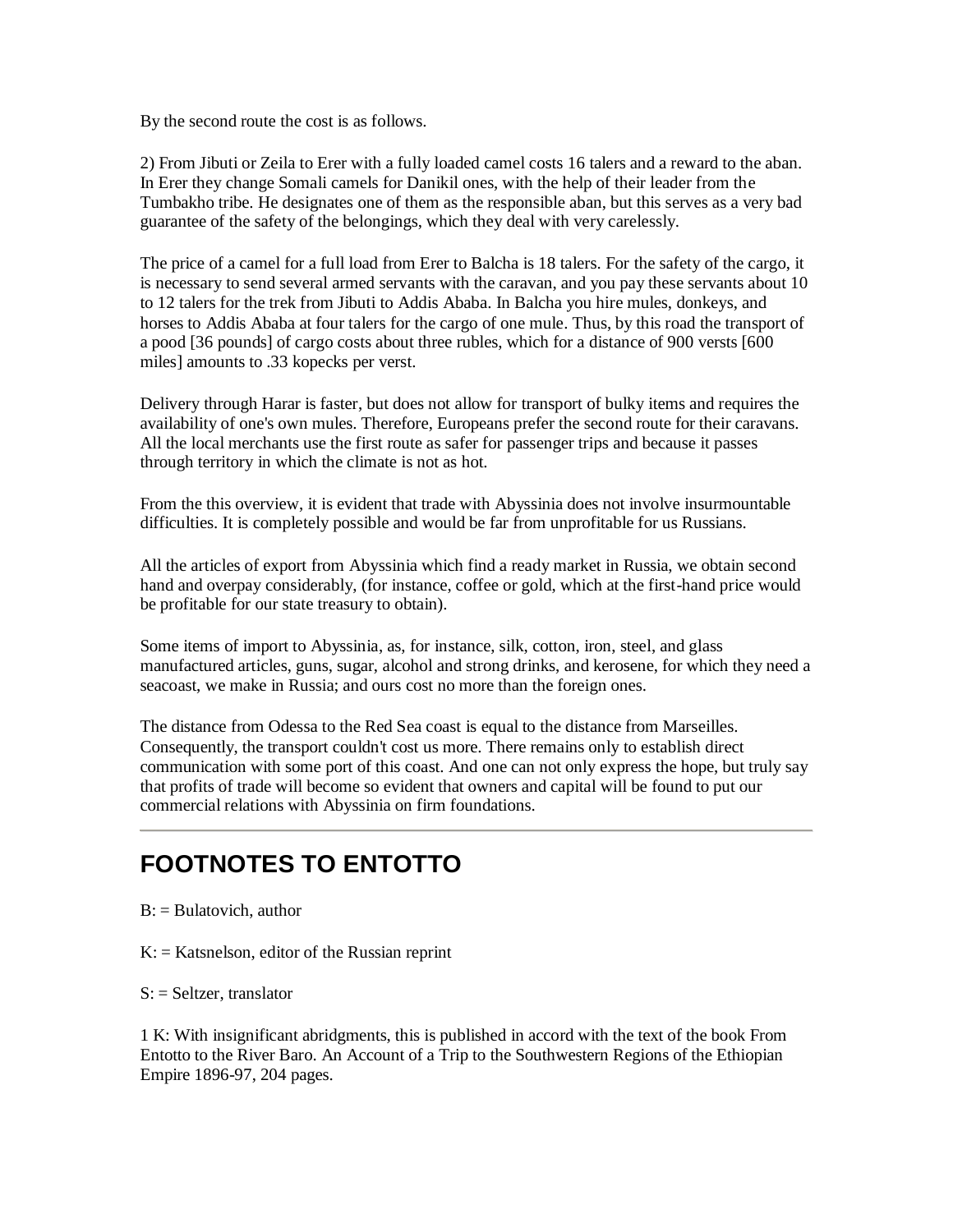Entotto, the first residence of Menelik, is located on the heights that have the same name, is quite close to the present-day Addis Ababa, which became the capital of the country in 1889.

2 K: Alfred Ilg (1854-1916) was a Swiss engineer. He spent 30 years in Ethiopia (1878-1907), and from 1897 to 1907 was a minister. He was engaged in the building of railroads, helping very much the penetration of foreign capital into Ethiopia. His influence at the court of Menelik was very significant, especially in questions of external politics.

In 1880 Alfred Ilg went as far as the River Baro (C. Keller, Alfred Ilg. Sein Leben und Wirken alsschweizerischer Kulterbote in Abessinien. Frauenfeld -- Leipzig, 1918).

3 K: Dutchman Jan Maria Schuver made a trip to this region in 1881-1882 (see: J. M. Schuver, Reisen in oberen Nilgebiet. Erlebnisse und Beobactunguen auf der Wasserscheide zwischenBlauen und Weissen Nil and der agyptisch-abessinischen Grenzlandern, 1881 und 1882, Gotha, 1883).

4 B: A distinguished military leader of Menelik.

5 K: Ras Gobana (1817-1889) subdued the Galla tribes for Menelik. He went as far as Bure on the River Baro in 1886.

6 K: The Galla tribes (who call themselves "Oromo"), arrived from the south in the sixteenth century and settled in the central, western and, partially, in the north-western regions of Ethiopia. At the present time, they number about five million. The Galla language is related to the Cushitic group. They partially mixed with the Amharas and adopted Christianity. In the eastern regions, where their basic occupation is cattle-breeding, Gallas profess Islam.

However, they still preserve many vestiges of more primitive religious beliefs. See: G.M. Huntingford. The Galla of Ethiopia. The Kingdom of Kaffa and Janjero, London, 1955 (Ethnographical Survey of Africa. North-Eastern Africa, part II).

7 B: Before this I petitioned the commander of the Russian Red Cross Detachment, General Shvedov, for permission to undertake a journey to Kaffa. But the Emperor categorically refused, saying that to let me go there would be to doom me to certain death, and he didn't want me to die through any fault of his.

8 K: Dajazmatch, see section on Military Hierarchy: "full general or lieutenant general, commander either of his own army or of a detachment of the emperor, of a negus or of a ras."

9 B: For details about equipment, packing, and loading, see Appendix 1.

10 B: Lady.

11 K: Zawditu was a daughter of Menelik II. From 1916-1930 she was empress of Ethiopia.

12 B: Head of an administrative district.

13 K: Ras, see section on Military Hierarchy: "field marshal, independent commander of the army of his region or of one of the armies of the emperor or of a negus."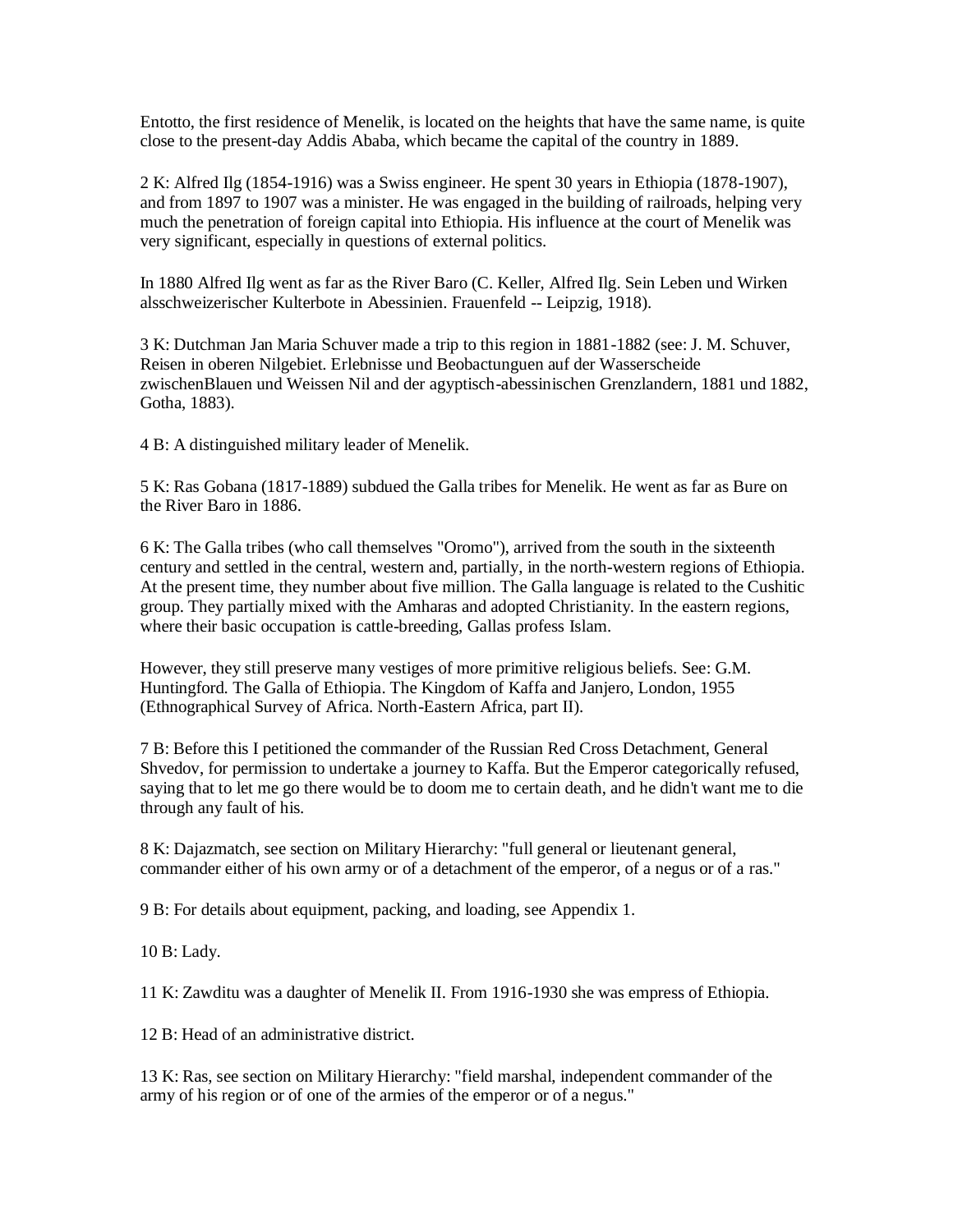14 K: Taitu, the wife of Menelik II, had significant political influence (see the section on the Emperor's Family).

15 B: A duty paid in kind, consisting of what the inhabitants furnish as provisions and forage to all who travel with the permission or under the orders of the Emperor.

16 B: Flat round pancakes, which serve as a substitute for bread.

17 B: An intoxicating drink made from honey.

18 B: A drink like the Russian "kvas," made from sugar.

19 K: See the section on Abyssinian Clothing.

20 K: Here he means the valley of the River Omo (its upper reaches). Also see note 46.

21 K: Zara Yakob (Constantin I) ruled from 1434-1468. Under him, Medieval Ethiopia attained the apogee of power, since Zara Yakob was able to, although with cruel means, achieve the unification of the country.

22 B: A large earthenware pitcher.

23 B: "Mouth of the negus" -- chief judge.

24 K: Fitaurari, see section on Military Hierarchy: "major general, leader of either a separate army or one of the detachments of the emperor, a negus, a ras, or a dajazmatch. "

25 B: Empress.

26 B: Home of a woman; in translation "bedroom."

27 K: Danakils are nomad cattle-breeders who inhabit the Danakil Desert and the sea coast of Eritrea (the northern part of the region of Harar, the eastern regions of Wollo and Tigre). Their language, Afar, belongs to the Cushitic group. Their general population is about three hundred twenty thousand. Their religion is Islam.

28 B: Military rank. [K: Balambaras, see section on Military Hierarchy: "commandant. Literally translated 'leader where there is no fort'; corresponds to captain."]

29 K: Sidamo is the collective name of a series of peoples of Ethiopia.

30 K: Kanyazmatch, see section on Military Hierarchy: "colonel, leader of a detachment."

31 K: Azzaj, see section on Military Hierarchy: "court marshalls or those who govern estates."

32 B: Civetta viverra.

33 B: The traveller Bianchi [K: G. Bianchi, Alla terra dei Galla. Narrazione della spedizione Bianchi in Africa nell'1879-1880, Milano, 1884 (second edition 1886)] in his works claims that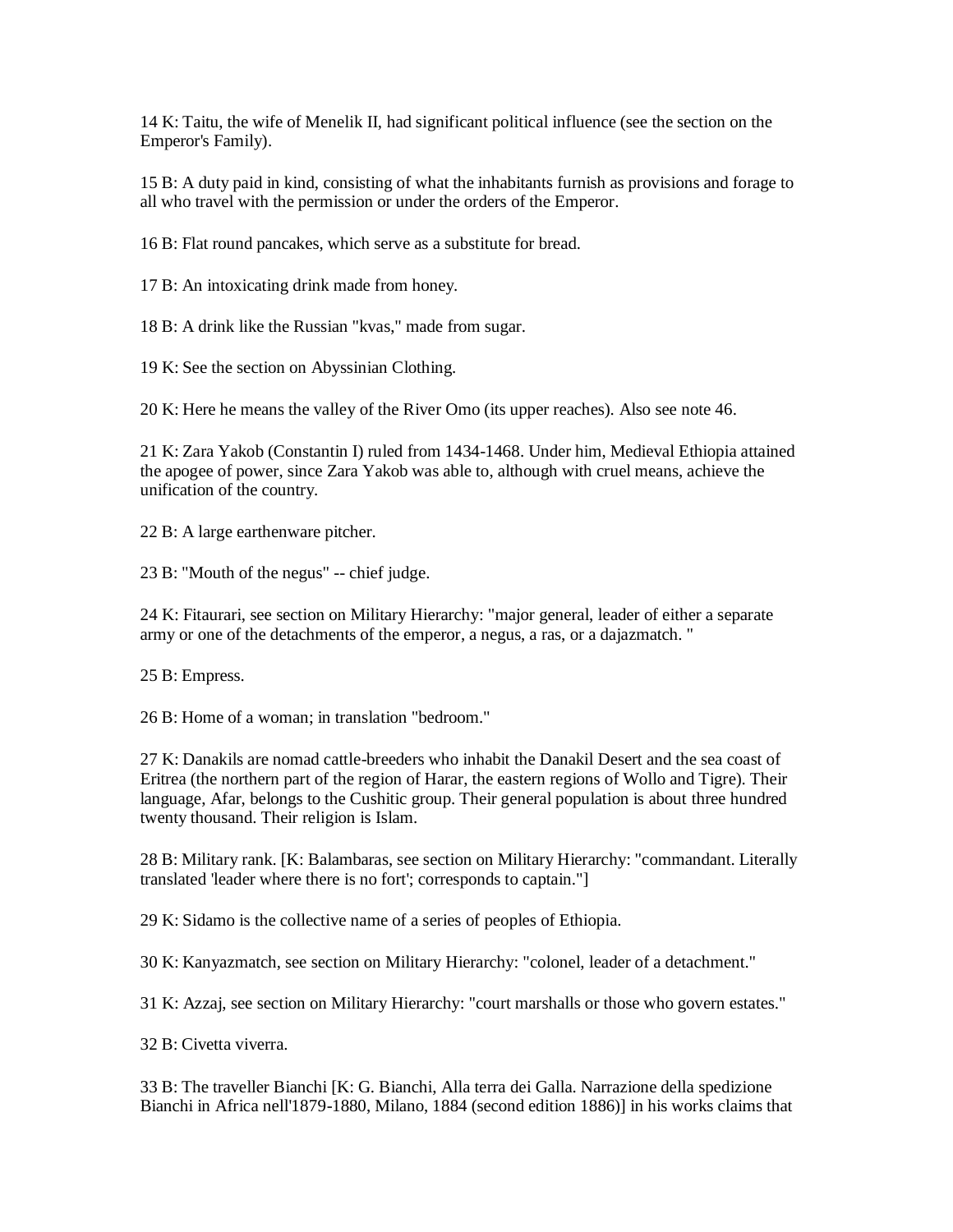civets are kept in special yards with furances built in them and from superstition they do not show them to Europeans. I never came across such yards, and I doubt the truth of this story.

34 B: The chief of the market; literally "chief of mud."

35 B: Abyssinian catechism.

36 K: C. Mondon-Vidailhet, the author of several scientific works (and likewise of many newspaper articles) about the languages of Ethiopia, arrived there in 1892. He soon became "state councillor of the emperor of Ethiopia" (see the section on the Emperor's Family).

37 B: Likamakos is a court rank. The main function of a likamakos is to stand under a red umbrella in the attire of the negus during a battle, while the negus in simple attire, having mixed with the soldiers, takes part in the battle.

38 B: An uket is a unit of weight the quantity of which varies with the kind of goods. An uket of gold is lighter than a uket of musk, which is lighter than an uket of ivory.

39 B: Military rank.

40 B: Court rank.

41 B: Court rank.

42 B: Evil elephant.

43 B: Military rank.

44 K: The Geez language, now a dead language, is related to the Southern Semitic branch of the Semitic group of the Semitic-Hamitic family of languages. From the thirteenth to the twentieth centuries it was the literary and cultural language of Ethiopia.

45 K: At the time of his first journey, A.K. Bulatovich mistakenly supposed that the Gibye River (a tributary of the River Omo) forms the upper reaches of the Sobat River, unites with the Baro River and then flows west. In reality, the Omo and the Baro do not unite. The Omo flows into Lake Rudolf, and the Baro and the Pibor River, flowingtogether, form the Sobat River.

46 K: V. Bottego succeeded in going to Lake Rudolph from the east and in proving that the River Omo flows into it. Then he went as far as the valley of the Sobat River. In 1897 hewas killed by local residents. For information on his second expedition see: L. Vannutelli and C. Citerni, Seconda spedizione Bottego. L'Omo, Milano, 1899; I.I. Bok, "Successes of Europeans in the Eastern Half of Africa," News of the Russian Geographical Society [Izvestiya Russkogo geograpficheskogo obshchestva], vol. 35, 1899, issue 5, pages 473-474. About Bottego, see: A. Lavagetto, La vita eroica del capitano Bottego, Milano, 1935.

47 K: The brothers Antoine (1810-1897) and Arnaud Mishel (1815-1893) D'Abbadie. Over the course of a 12-year (1837-1848) stay in Ethiopia, they gathered much valuable information about the geography and ethnography of this country and published it in accounts of their journeys.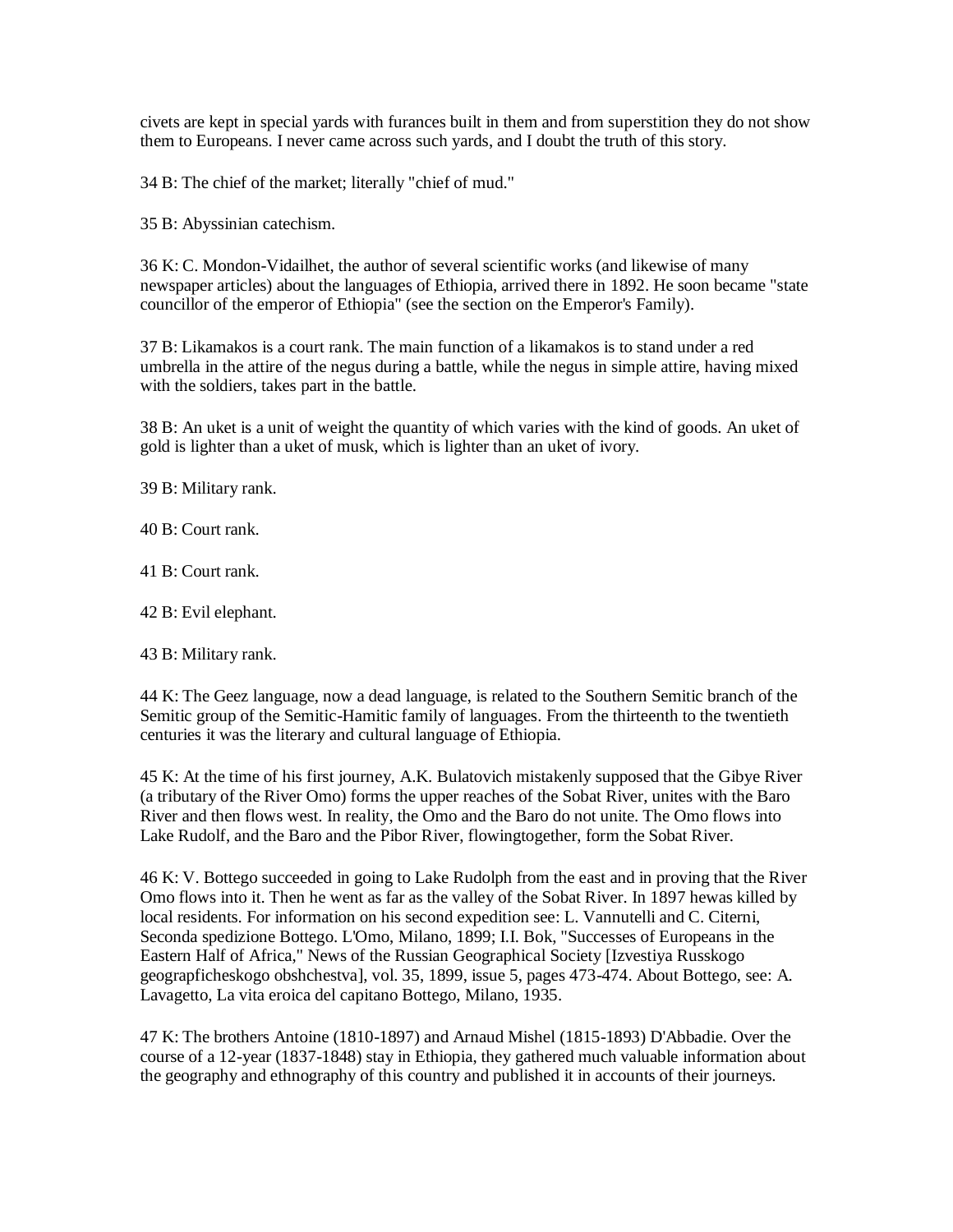For the areas visited by Bulatovich, especially important is Antoine d'Abbadie, Geographie d'Ethiopie. Ce que j'ai entendu faisant suite a ce que j'ai vue, volume 1, Paris, 1890; Arnaud d'Abbadie, Douze ans de sejour dans la Haute Ethiopie (Abyssinie), volume 1, Paris, 1868.

48 K: See note 45.

49 B: Brayera anthelmintica.

50 B: Ficus daro.

51 B: Cordia abyssinica.

52 B: Rhamnus prinoides.

53 B: Phynehopetalum montanum.

54 S: Tef is a type of very small diameter grain (smaller than sorghum). It is the basis for injera, the staple food of Ethiopia. Native to Ethiopia, it is now also being grown in the American Mid-West and is used to make a flour which is sold in many health stores. (Thanks to Zemen Lebne-Dengel).

55 S: Dagussa is slightly larger than tef in diameter. It is used to make the drink tella.

56 B: Enchot -- also a rootcrop, with the leaves of the water lily, very sweet and tasty.

57 B: Echinops giganteus.

58 B: They are captured with traps (large pits, covered with leaves). Some surpass the size of lions. Their hair is dark brown, almost black, with clear , small completely black spots.

59 B: For more details see the chapter "Population of the South-West Regions of Ethiopia."

60 K: Bulatovich uses a transcription system which is now dated. Thus he writes "amara" instead of "amkhara", "amarinskiy" language instead of "amarskiy," "khushity" instead of "kushity."

61 K: Problems of the settlement of Ethiopia and the classification of languages are very complex and up untilnow cannot be considered to be definitively resolved. At the present-day level of knowledge, the majority of scholars agree that in the Medieval period the country was settled by tribes which spoke Sudanese languages. Then with the arrival of conquerors -- Hamitic, mainly Cushitic tribes which held the commanding position -- began the process of mixing of languages. As a result of this, Hamitic languages dominated. Still later there appeared in Ethiopia immigrants from South-West Arabia, bringing with them the Sabean dialect of the Southern Arabic language, i.e. a Semitic langugae. They subdued the country, as a result of which the semitization of the local dialects began and the cushitization of the language of the new-comers. Thus, the Amharic language, now the most wide-spread language in Ehtiopia, ought to be defined as "a Semitic language on a Hamitic base," i.e. an organically integral Semito-Hamitic language.

As regards Cushitic languagess, they differ from other Hamitic languages, for example the Galla, Somali and others. The languages of the Sidamo tribes (Gonga, Gunza, Gimirra, Kaffa and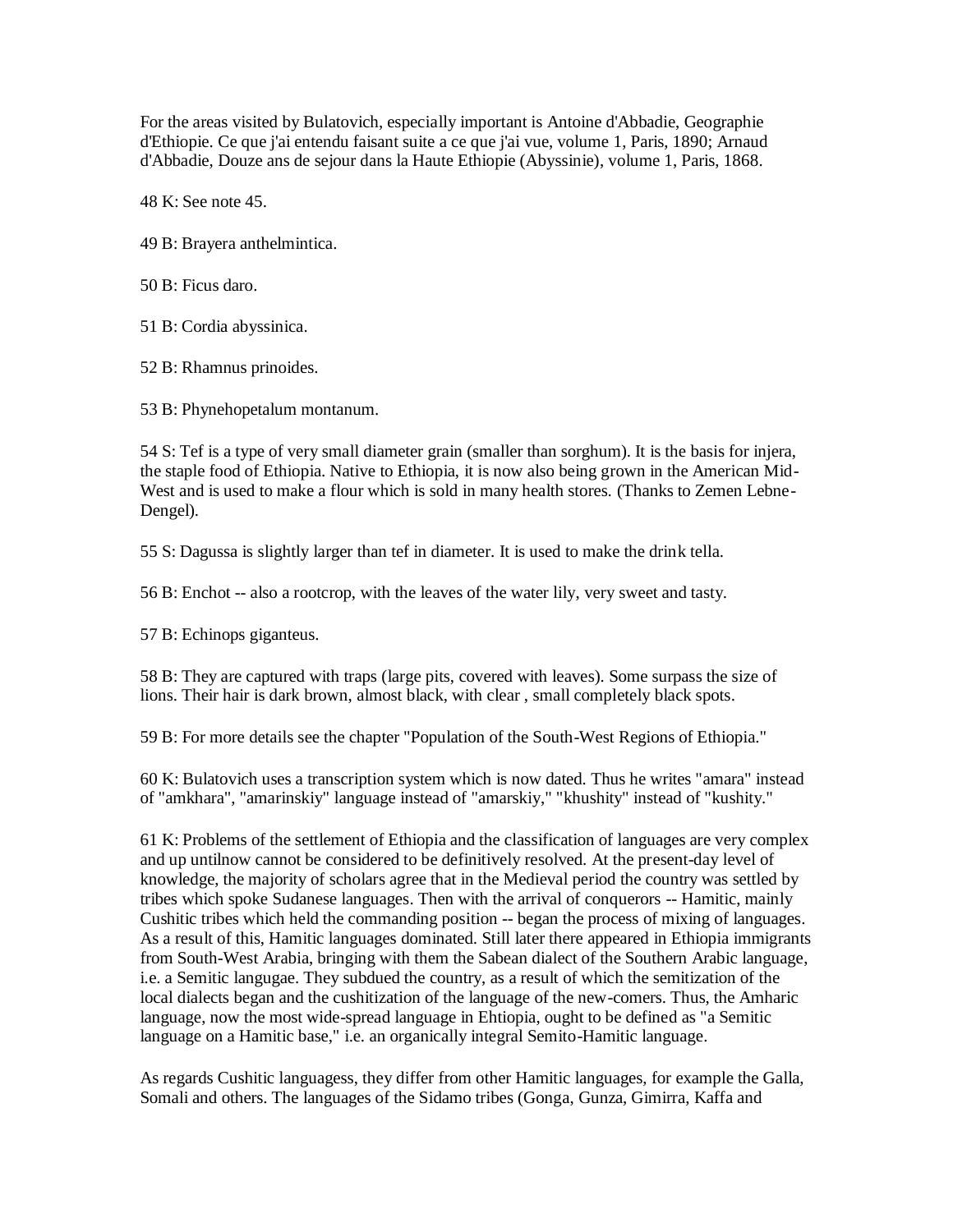others) belong to them. Formerly they were considered one group, in wich was included the languages of Yamma, Sidamo, Ometo, Gimiro, Kaffa, Mao, and Shinasha. However, now the classification of M.M. Moreno is recognized ass correct. It distinguishes groups: Sidamo (Sidamo, Kombatta, Hadiya, Alaba, Darasa), Gimirra (Gimirra, Maji), Ometo (Wolamo, Basketo and others), Kaffa. See: E. Cerulli, "Peoples of South-West Ethiopia and its Borderland," London, 1956 (Ethnographic Survey of Africa. North-Eastern Africa, part 3), p. 87. One must emphasize one should not, in any case, identify linguistic classification with anthropological. They do not at all coincide. The present-day population of Ethiopia arise as a result of the mixing of various ethnic elements: Ethiopian, Berber and Negro.

62 K: Gran "the Left-Handed," is the nick-name of Ahmed ibn Ibrahim, who in 1527 invaded Ethiopia at the head of Galla tribes. Only with great difficulty did NegusLebna Dangel succed in repelling the invasion of the enemy and defending the independence of the country.

63 B: A large rectangular piece of white cotton material, which is thrown on the shoulders.

64 S: There is no simple English equivalent of the Russian word "sal'nik." Found in the abdomen of a sheep, "white fat" is a paraffin-like substance which is basically like fat, but with a higher melting point. It looks like roundedagregates of white spheres. (Thanks to Alexander Chaihorsky for this information. He became familiar with "sal'nik" as an explorer in Northern Mongolia.)

65 K: By "republican system" the author means communal-tribal system.

66 K: About the luba system (more precisely, gada) which up until now has still been insufficiently studied, see for more detail: D.A. Olderogge, "Population and social system," in the collection Abyssinia, Moscow and Leningrad, 1936, pages 116-123.

67 K: For more detail regarding Kaffa, see With the Armies of Menelik and also the introduction [Katsnelson's] to this book.

68 K: Under the heading of "Negroes," A.K. Bulatovich unites quite different tribes and peoples. For instnace, the

Gobo, more precisely Jimma-Gobo, is one of the Galla tribes; likewise to the Cushites also belongs Gimirra, which is in the group of Sidamo peoples. As regards Bako and Gamba, in spite of the significant language differences, they are counted as belonging to the Western Sidamo group of Ometo peoples, with which their common culture unites them. In general, these tribes are little known (E. Cerulli, "Peoples of South-West Ethiopia and its Borderland," page 96). Only comparatively recently did there appear a detailed description of the Ometo people in the first volume of the series Peoples of Southern Ethiopia: "Volker Sud-Athiopiens. Ergebnisse der Frobenius Expedition 1950-52 und 1954-56," volume 1. "Altvolker Sud-Athiopiens," hrsg. von Ad. E. Jensen, Stuttgart, 1959. Suro or Shuro and likewise Masanko belong to the number of tribes which speak languages of the solitary Suri-Surma-Mekan group, which sometimes are brought together with languages of the Murle tribes, in so far as these tribes have some generalcultural features in common (A.N. Tucker and M.A. Bryan, Non-Bantu Languages of North-Eastern Africa, London, 1956).

69 K: The assumption of A.K. Bulatovich regarding the fact that these tribes belong to the Shillukam, i.e. Nilotic, ismistaken. See note 65.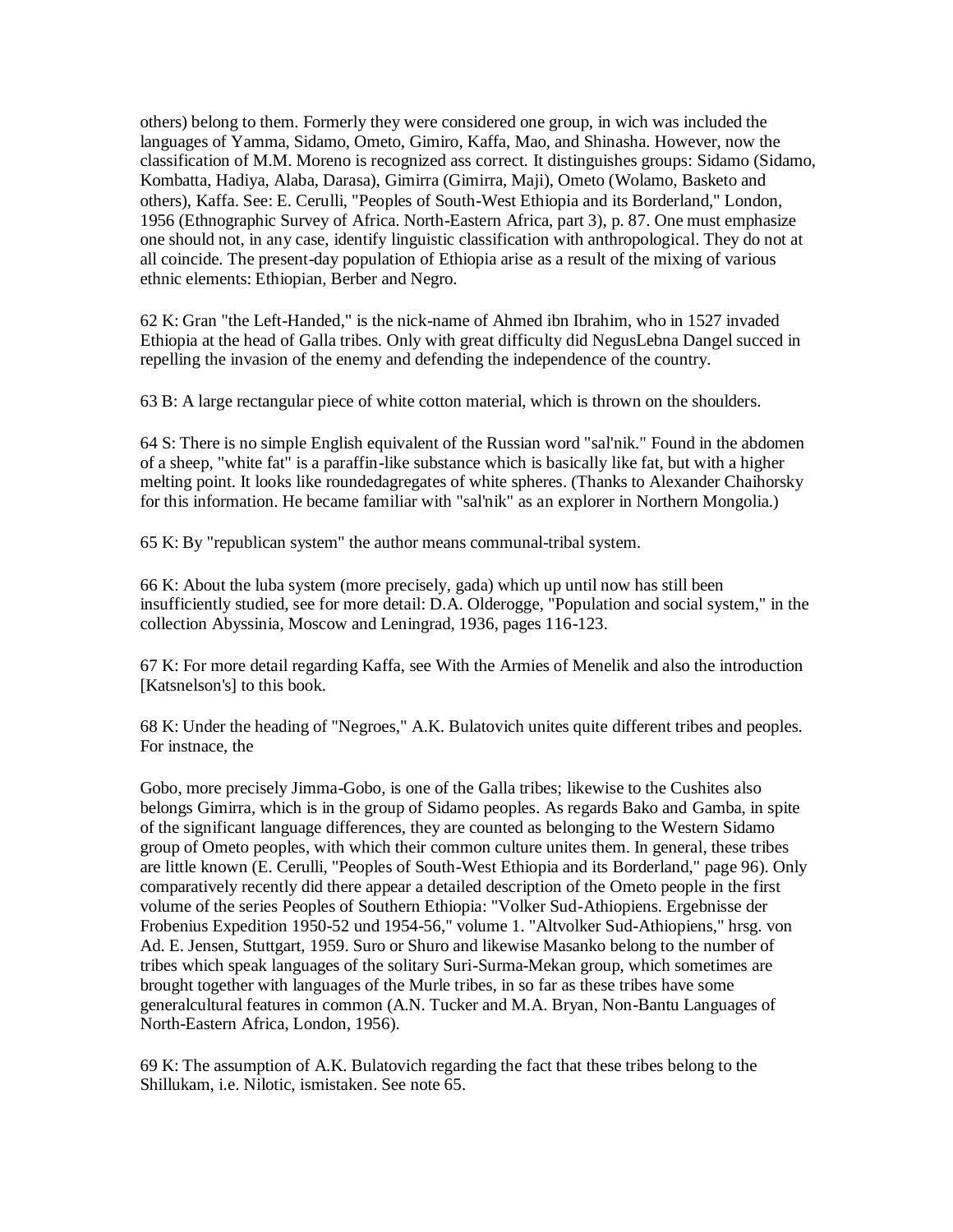70 B: See Appendix No. 4.

71 B: The inhabitant of Gojjam differs from the Shoan with a more industrious character. He also is more proud and vain. The Shoan is more warlike that the Gojjam and less hot tempered.

72 K: This is not true. In ancient times, up until the conversion to Christianity, polytheism predominated in the kingdom of Aksum. As regards Judaism, it began to spread later, basically at the time of the christianization of thecountry (M. Rodinson, "Sur la Question des 'influences juives' en Ethiopie," Ethiopian Studies, Manchester, 1963, pages 11-19.).

73 K: In reality, the literature of Ethoipia, in particular the folklore of its different peoples and tirbes, is quite rich and varied. See: E. Cerulli, Storia della letteratura etiopica, Milano, 1956; Golden Land. Stories, legends, proverbs and tales of Ethiopia, [Zolotaya zemlya. Skazki, legendy, poslovitsy i pogovorki Efiopii], edited by E.B. Gankina, Moscow, 1960.

74 B: The masanka is a single-stirnged insturment. They play it with a bow made of hiar, holding the masanka in the left hand, with the long part below, against the chest.

75 K: About the way of life of the peoples of Ethiopia, in particular the Amhara, for more detail see: M.V. Rayt, Peoples of Ethiopia, [Narody Efiopii], Moscow, 1965.

76 B: Drinks of the Abyssinians. Tej is made from honey, dissolved in cold water. To it they add leaves from the gesho tree, which serves as a substitute for hops. This is a very strong drink. Tella is made from barley, also with gesho leaves.

77 B: The bagana is a wooden multi-stringed lyre. They play it while sitting, holding i between the knees and both arms. Abyssinians assert that it is the lyre of David.

78 B: By the way, it is interesting to note the means that the emperor resorted to in order to put this little coin intocirculation. In the palace he built a shop where one an buy bread, injera, candles, vodka, mead, wine, and meat, where one can drink coffee and eat. In order to force his retinue to use the shop, he often went there himself, gave some money and forced them to buy something edible that was eaten or drunk here. Now the shop is in full swing.

There are several coinages of the Maria Theresa taler, and the Abyssinians are extremely discrimating about them. Although one year appears on all of them, even on those which are minted at the present time, the Abyssiniansdistinguish between talers with straight and hooked noses, not accepting those with a face obliterated and insufficient relief in the bow on the shoulder. In some places they prefer old talers and in others they prefer newones. It weights 27 grams and is minted in Vienna.

79 B: Now these borders are disputed by Menelik.

80 K: Ras Bituaded (more precisely Bituadded) the highest court title, evidently was already established in the ourteenth century. Originally there were two bituadeds, who occupied the places to the right and left of the king. Their position was so significant that the son of the king gave himself this title. Subsequently, the number of bituadeds, trusted high officials, increased.

81 K: Here and farther on, A.K. Bulatovich tells legends which do not have anything in common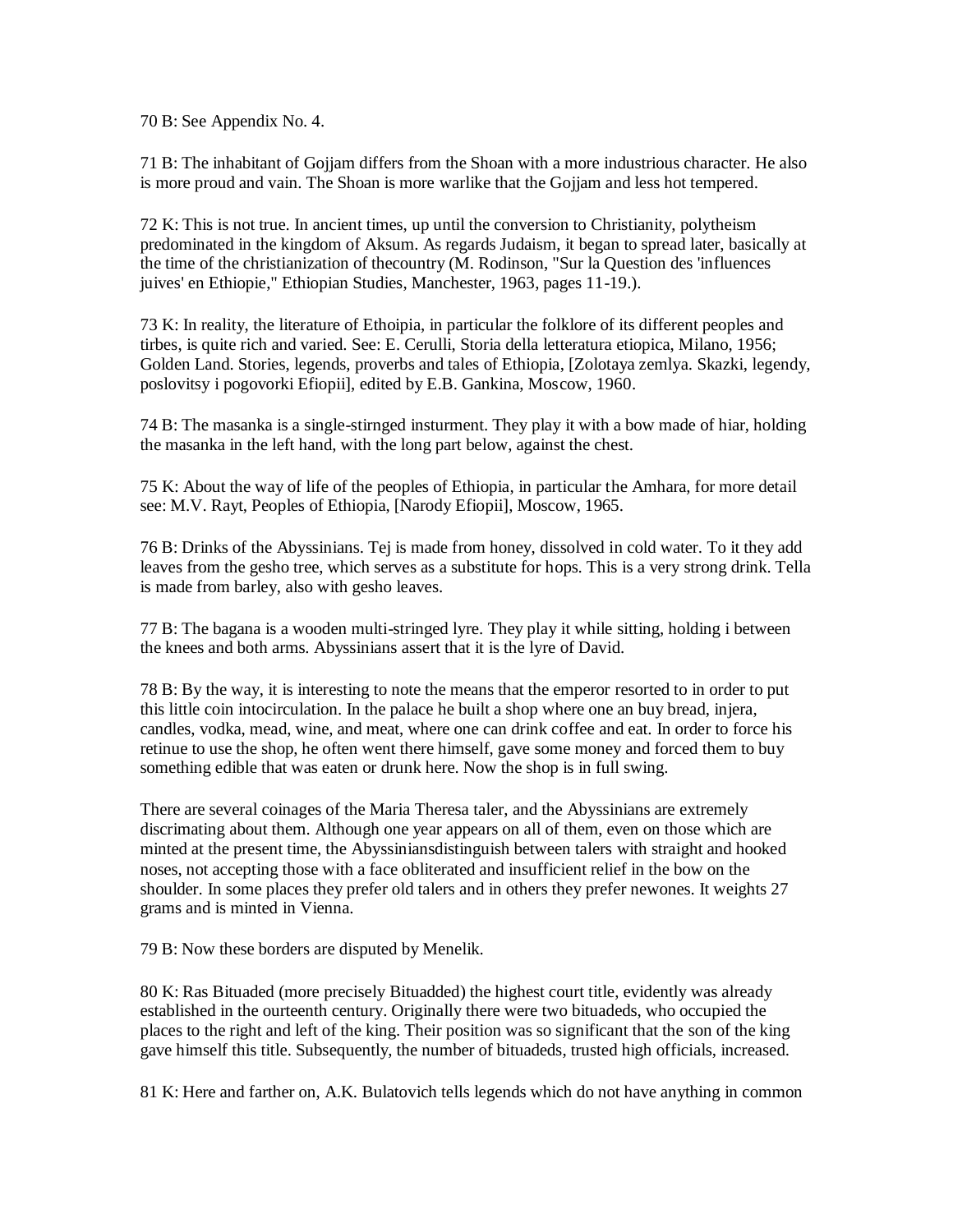with historical reality and which evidently arose in the surroundings of the Ethiopian clergy, who wanted to sanctify the origin of the Ethiopian state and of the ruling dynasty with the help of Biblic tradition.

82 K: J. Bruce (1730-1794), a well-known traveller in Africa, was Scottish in origin. He explored the coast of the Red Sea and Ethiopia, and spent time in the Sudan and other countries. IN 1770 he discovered Lake Tana and the sourceof the Blue Nile. His description of his travels has been published many times (J. Bruce, Travels to Discover the Source of the Nile in the Years 1768- 1773, volumes 1-8, third edition, Edinburgh, 1813).

83 K: A.K. Bulatovich uses an unusual transciption system for proper names. He is talking about the Hamitic king Zu-Nuvas, who adopted Judaism under the name of Joseph.

84 K: The project of Lalibala is explained by the desire to deprive Egypt of water, to doom it to starvation.

85 K: Jeronimo Lobo, Historia de Etiopia, Coimbre, 1669.

86 K: Fatsilidas ruled from 1632 to 1667.

87 K: Ioas I (Adyam Sagad III) ruled from 1755 to 1769.

88 K: The Iju tride, more precisely the Ittu, belongs to the eastern Galla.

89 K: Tewodros II reigned frmo 1855-1868. The politics of Tewodros II, which were directed toward the centralization of the country, aroused the discontent of the feudal lords and acted against the colonization intentions of England. Having seized on the murder of Consul Cameron and of several Europeans, the English in 1867 disembarked in the Port of Zeila and besieged Fort Mardalu, where Tewodros II was seeking refuge. Seeing no escape from the situation that had arisen, he shot himself.

90 K: Yohannes IV (1868-1889) was a protege of England. Incited by England, he went to war with the Mahdists and was killed in battle.

91 K: Sahle Selassie, the ruler of Shoa (1813-1847), was the grandfather of Menelik II.

92 K: C.E.X. Rochet d'Hericourt, a French traveller, twice visited Ethiopia and gave special attention to the region of Shoa. (See his works: Voyage sur la cote orientale de la Mer Rouge dans la pays d'Adal et le royaume de Choa, Paris, 1841; Second voyage sur les deux rives de la Mer Rouge dans le pays des Adels et le royaume de Choa, Paris1846).

93 K: Meridazmatch, more precisely meredazmatch (from meredi "he who compels to tremble" and azmatch "warrior") is a title which was conferred on the commander of the reserve corps.

94 K: Ato Ayale (Haile Mikael) was the son of Sahle Selassie and uncle of Menelik II.

95 K: Menelik II was born on June 18, 1844.

96 K: Abagach Bezabe was a pretender to the throne of Shoa. Abagach, "father of the army on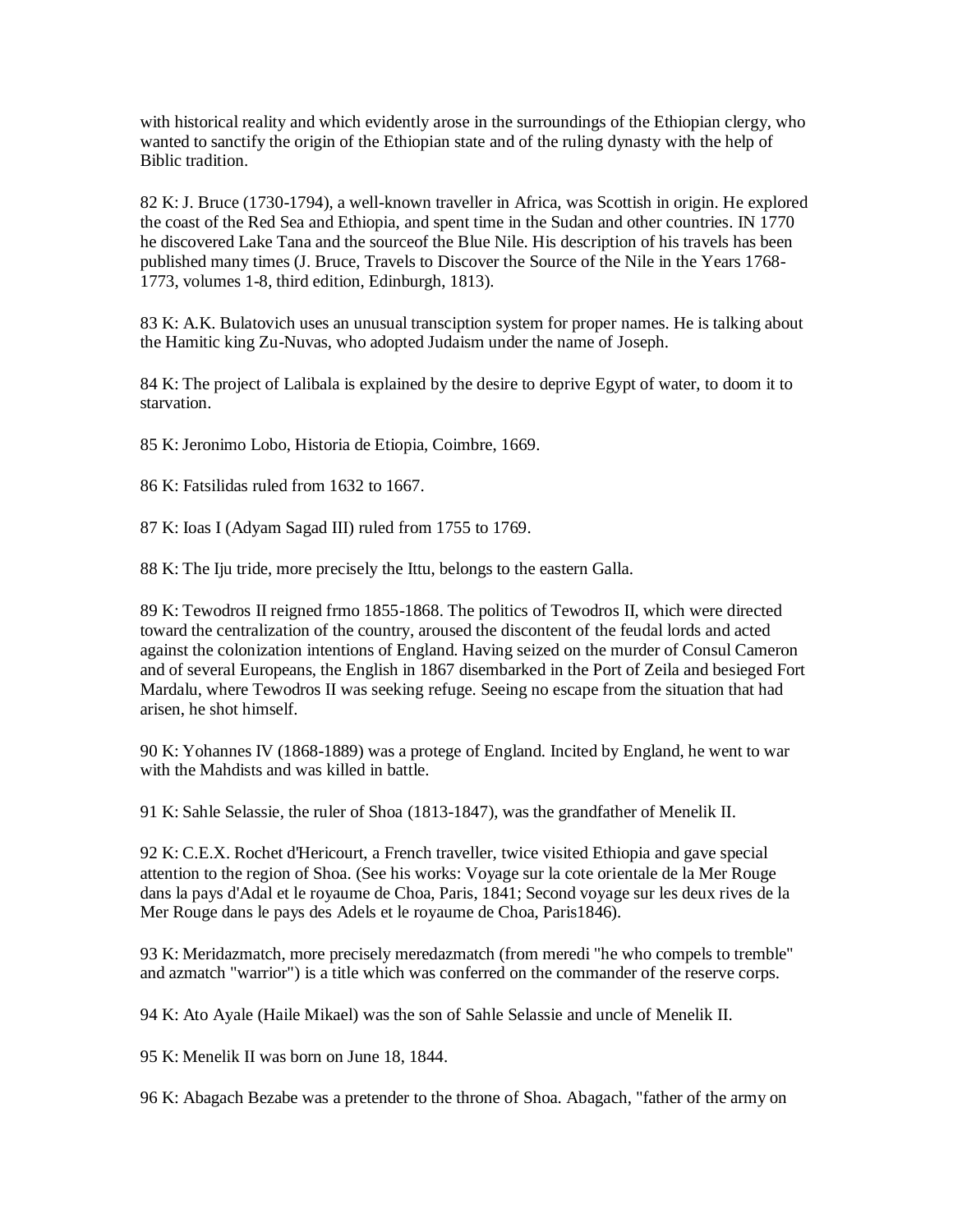campaign," is a title which was given to the commander of the army or the ruler of a border region (in this case it corresponded excellently with "margrave.") Bezabe was appointed by Emperor Tewodros. Regarding these events, see: Guebre Sellassie, Chronique du regne de Menelik II, roi des rois d'Ethiopie, volume 1, Paris, 1930, pages 86-106.

97 K: D. Porro and his fellow travellers were killed in the spring of 1886 on order of the ruler of Harar. Chiarini

died in 1979.

98 K: For the official diplomatic documents see: C. Rossetti, Storia diplomatica dell'Etiopia durante il regno di Menelik II, Torino, 1910.

99 K: Regarding the organization of the army in Ethiopia at the turn of the century, see: K. Arnoldi, Military sketches of Ethiopia [Voennye ocherki Abissinii], St. Petersburg, 1908 (the author often cites the books of A.K. Bulatovich).

100 B: Rewards for military disinction include advancement in the ranks and outward signs of distinction: gold trim on thesaber, gold miters on the head, lemds made of the hide of a lion and velvety with gold decorations; horses and mules with rich trappings.

101 B: In battle the Abyssinians yell entire recitatives, in a hoarse, shrill voice, passionately. For instance: "Koretcha Farda! Aba Sanchayo! Enye Zaraf! Enye Geday! Enye Yaba Danya Lydzh! Anchi man nesh? Enye Yaaba Danya Ashker! Enye Gabro Mariam!" In translation this would be: "Horse of the hero! Killer! I am a robber! I am a killer! I am the child of Aba Danyi -- 'Father of Justice' (the name of Menelik's horse). Who are you? I am the servant of Aba Danya! I am Gebra Maryam (the name of the person talking)."

102 B: For example, one need only by chance come upon hay-mowing of Menelik, and from all side they begin to cry: "Ba Menelik! Ba Menelik Amlak!" Which means, "In the name of Menelik! By the God of Menelik! You must not go there!"

103 B: The litigants always begin their speech with the following formula: "Egziabeer asayo, Krystos Iamalaketo." Which means "May God bear witness to you and may Jesus Christ testify."

104 B: It is remarkable that insulting someone with words is punished very severely, and that among the Abyssinians there are almost no swear words. "Who is his father" is considered a very strong expression and "Afer Bela" which means "Eat sand" is the height of swearing.

105 K: Taitu married Menelik in April 1883.

106 K: Kebra Nagest which means "Glory of the Kings" is a collection of historical and church legends and traditions,of the apocrypha, etc. Here appears the well-known story about King Solomon and the Queen of Sheba, from which supposedly the dynasty of Ethiopian kings arose. Mentions of this collection date back to the fifteenth century. (See, Kebra Nagast czyli Chwala Krolow Abysinii. Fragmenty, Warsaw, 1956, page 8).

107 K: Captain Clochette died in 1897 in Gore.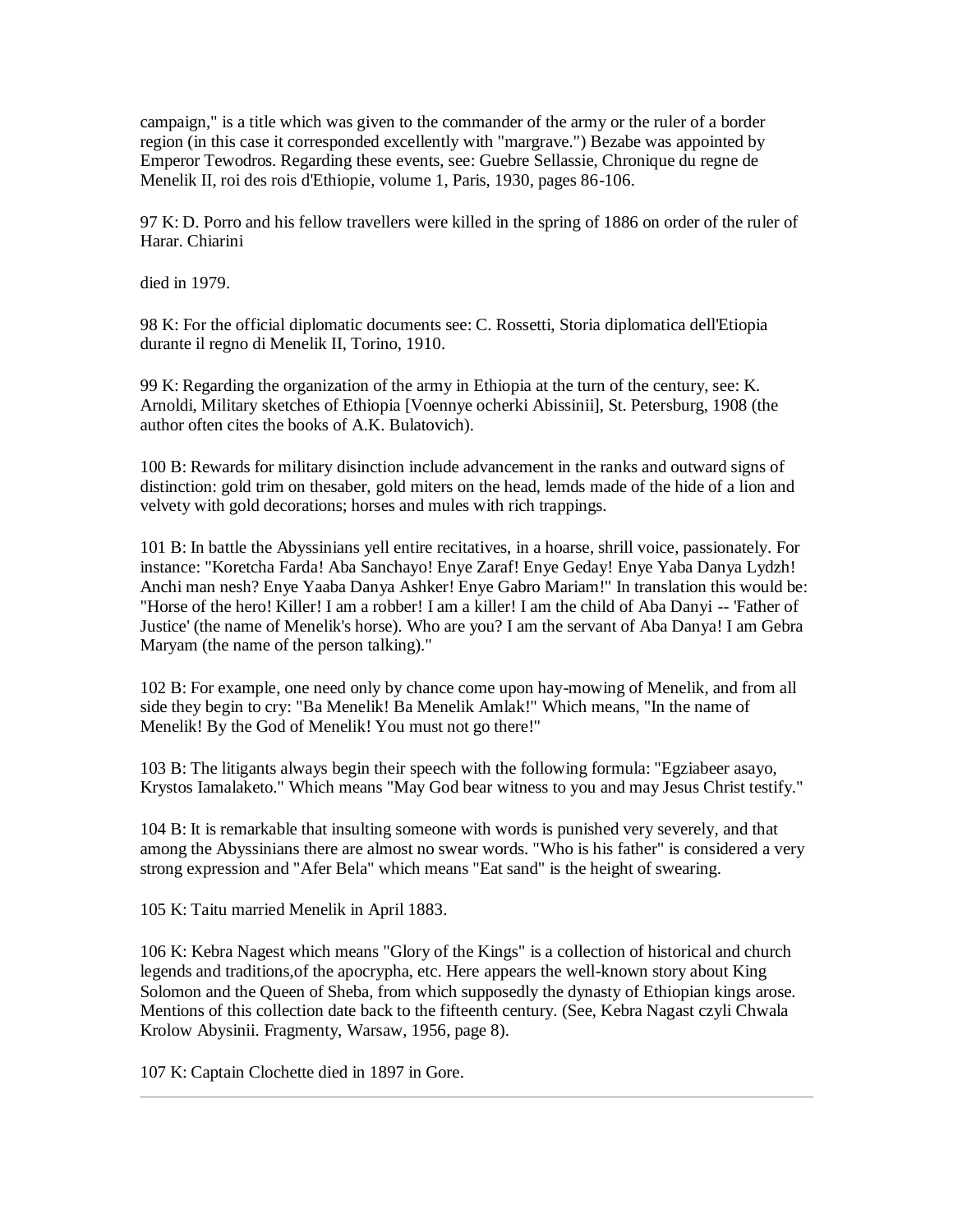# **A.X. BULATOVICH -- HUSSAR, EXPLORER, MONK BY ISIDOR SAAVICH KATSNELSON**

Selections from the introduction to Katsnelson's edition of Bulatovich's Ethiopian books -- With the Armies of Menelik II, edited by I. S. Katsnelson of the Institute of Oriental Studies of the Academy of Sciences of the U.S.S.R."Science" Publishing House Chief Editorial Staff of Oriental LiteratureMoscow 1971.

translated by Richard Seltzer, [seltzer@samizdat.com,](mailto:seltzer@seltzerbooks.com) [www.samizdat.com](//./)

[Numbers refer to footnotes at the end of this document]

Africa has hidden and still hides much that is unknown, unexplored, enigmatic. Even today there are regions of Africawhere the foot of an explorer has never trod. Kaffa (now one of the provinces of Ethiopia) remained a legendary country up until the very end of the last century -- "African Tibet" -- having fenced itself off from the outside world. Foreigners were strictly forbidden access to this country. Even now, we know less about it, its history, morals, customs, and the language of the inhabitants and the neighboring tribes to the south and west than about any other region of Ethiopia. The first traveller and explorer who crossed Kaffa from end to end and compiled a detailed description of it was the Russian officer Alexander Xavieryevich Bulatovich.

The life path of A.X. Bulatovich was truly unusual. Having begun in one of the most exclusive educational institutions of tsarist Russia and in the fashionable salons of Petersburg, in the circle of brilliant guard officers, he dashes across deserts, mountains, and plains of the least known regions of Ethiopia; across the fields of battle and hills of Manchuria; a solitary monastic cell and monasteries of Mount Athos embroiled in fanatic scholastic arguments; across First World War trenches soaked with blood, saturated with stench; and tragically, senselessly comes to an abrupt end in a little hamlet in the Ukraine.

The posthumous fate of A.X. Bulatovich was no less amazing.

At the very end of the last centry and before the First World War, he repeatedly found himself at the center of attention of the Russian, and, at times, also of the foreign press. But then he was completely forgotten.

To a considerable extent, the cause of this was the October Revolution and events of succeeding years. But, however it came about, up until recent times almost nothing was known about A.X. Bulatovich. Even the year of his death given in the second edition of the Big Soviet Encyclopedia -- "around 1910" -- was incorrect.1 His discoveries and observations did not receive full appreciation. In any case, no one who wrote about him indicated that he was in fact the first man to cross Kaffa.1

Only now, when searches have been begun in the archives and some people who knew A.X. Bulatovich or were related to him have responded,3 his image has become more distinct and the great significance of his journeys and of his scientific work is becoming clearer.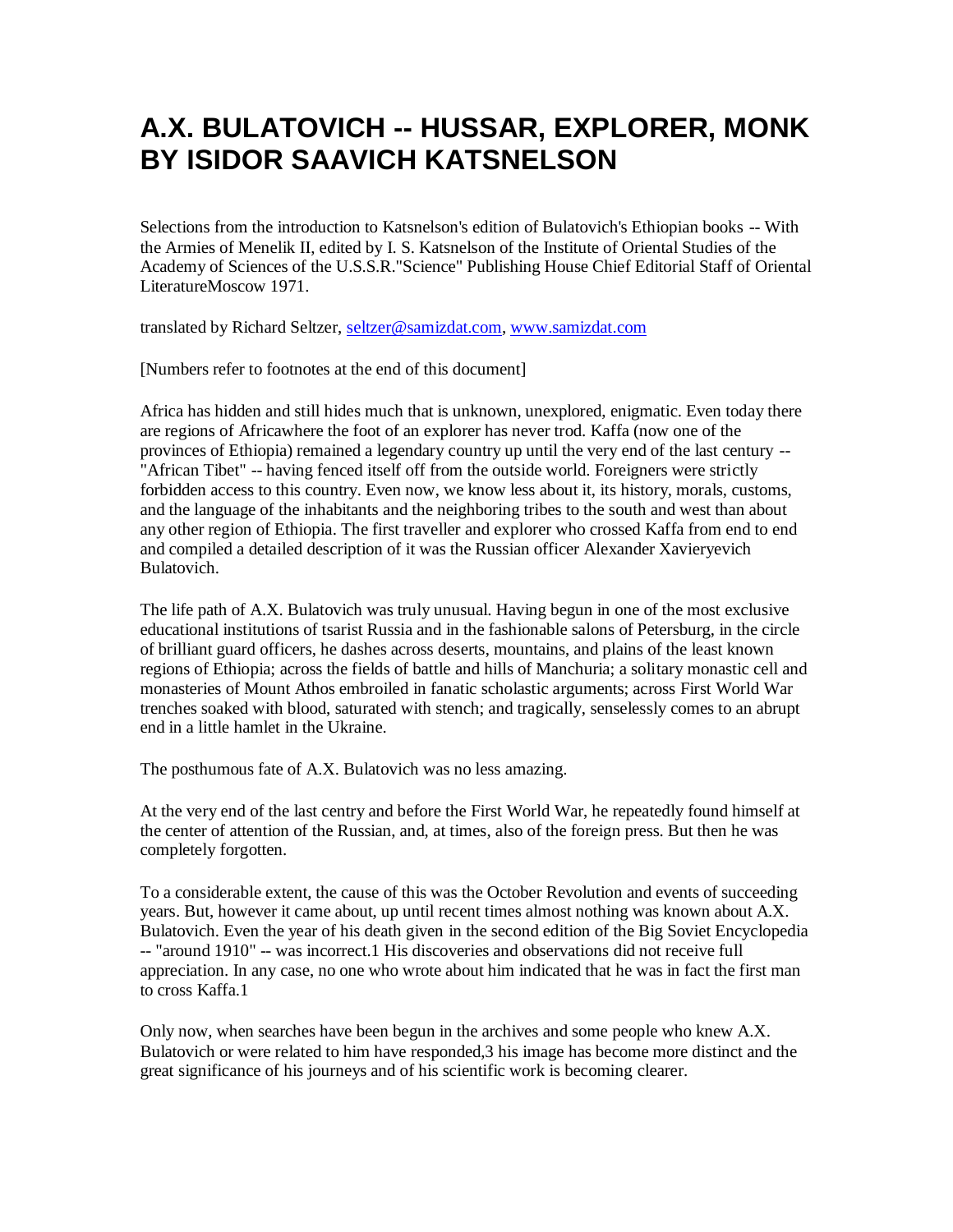However, this research is still far from complete. Much apparently needs to be amplified, and also, possibly to be made more accurate. For instance, we now know almost nothing about the last three to four years of his life, and the circumstances of his death are known only in the most general way. We will try here to sum up briefly all that we have learned about him in recent years.

A.X. Bulatovich was born September 26, 1870 in the city of Orel4. At that time, the 143rd Dorogobuzhskiy Regiment, which was stationed there, was commanded by his father, Major-General Xavier Vikentyevich Bulatovich, who was descended from hereditary nobles of Grodno Province. X.V. Bulatovich died around 1873, leaving a young widow, Evgeniya Andreyevna, with three children.

The childhood years of Alexander Xavieryevich and his two sisters were spent at their wealthy estate known as "Lutsikovka" in Markovskaya Volost, Lebedinskiy District, Kharkov Province.5 Already at that time some traits of his character and world view took shape: courage, persistence, passionate love for his native land, and deep religious piety.

In 1884, Evgeniya Andreyevna moved with the children to Petersburg. It had come time to send them to school. The girls entered the Smolny Institute. The elder daughter soon died of typhus. A.X. Bulatovich, who was then 14, began to attend the preparatory classes of the Alexandrovskiy Lyceum -- one of the most exclusive educational institutions.

Having passed the entrance examinations, A.X. Bulatovich was admitted to the Lyceum. His only difficulty on the exam, strange as it may seem, was in geography, which he just barely passed.

Subsequently -- right up to graduation -- he studied excellently, advancing with prizes from class to class.7 Future diplomats and high government officials received their preparation at this Lyceum. Therefore, the pupils mainly studied foreign languages -- French, English, and German - - and jurisprudence. In other words, A.X. Bulatovich received an education in the humanities, but that didn't prevent him from becoming a capable mathematician, as indicated by the geodesic and cartographic surveys he conducted.

In 1891 A.X. Bulatovich finished the Alexandrovskiy Lyceum as one of the best students and went to work in May of that same year in "His Majesty's Personal Office in the Department of Institutions of the Empress Mary," which directed educational and beneficial institutions. He was awarded the rank of the ninth class, which is "titular councillor." However, a civil career did not entice him; and following the family tradition, he submitted an application and enlisted on May 28, 1891 as a "private with the rights of having volunteered" in the Life-Guard Hussar Regiment of the Second Cavalry Division, which was one of the most aristocratic regiments. Only a select few could become officers of such a regiment.

After a year and three months, August 16, 1892, A.X. Bulatovich received his first officer's rank - - cornet. After another year, he made his way onto the fencing team, formed under the command of the Horse Grenadier Guard Regiment, with the task of becoming a fencing instructor. He stayed here for a half-year, then on April 10, 1894, was sent back to his regiment, where he was first appointed assistant to the head, and then, on December 24, 1895, head of the regimental training detachment.

Although A.X. Bulatovich was taught in a civil educational institution, he acquired riding skills in childhood and youth; and through persistent training at riding school and at race courses, he became an excellent horseman -- possibly one of the best of that time. That was not an easy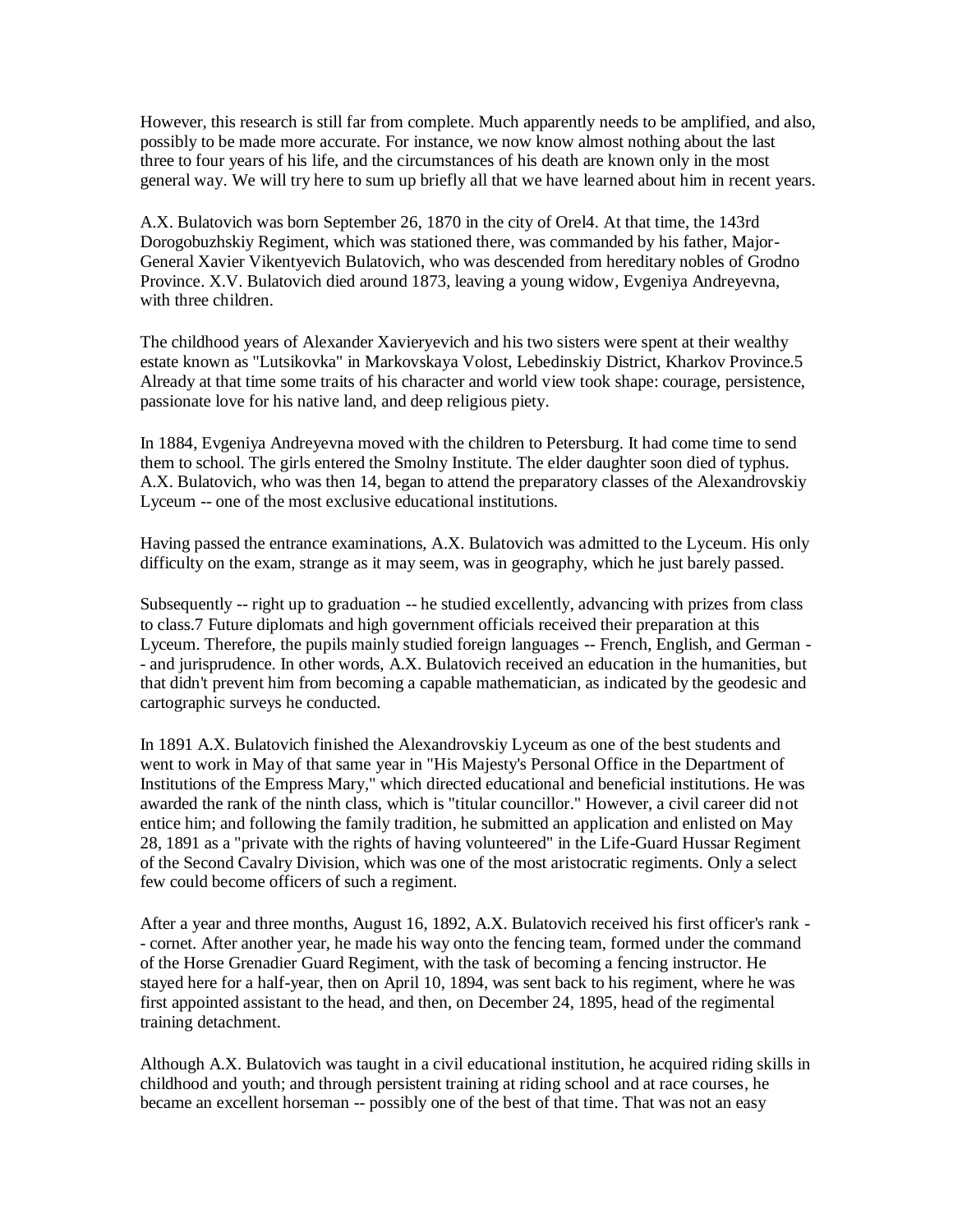accomplishment: Russian cavalry and Cossack regiments always had a reputation as first-class horsemen. According to trainer I.S. Gatash, who served in the stable of A.X. Bulatovich, (quoted by V.A. Borisov who found the old man), "For Alexander Xavieryevich, the horse he couldn't tame didn't exist."

Thus, interrupted only by races and other horse competitions, the years of service in the regiment passed rather quietly, until events which at first glance did not have any relation to A.X. Bulatovich suddenly broke the settled tenor of life of the capable, prospering officer.

At the end of the nineteenth century the colonial division of Africa among England, France, Germany, Spain, and Portugal was completed. Only Ethiopia had preserved its independence, together with the almost unexplored regions adjacent to it on the south and southwest, plus some difficult-to-reach regions of the central part of the continent. Italy, which had joined in the division of Africa later than the other European imperialistic powers, felt that it had been done out of its fair share. Only at the end of the 1880s did it settle in Somalia and Eritrea.

Now, according to the plan of its leading circles, should come the turn of neighboring Ethiopia.

[Katsnelson describes the events leading up to the Battle of Adowa]

...

In Russia, a collection of goods was organized to help the sick and wounded Ethiopian soldiers [from the Battle of Adowa], and a detachment of the Red Cross was sent. The decision to do this was made in March 1896, and 100,000 rubles was allocated for expenses. Aside from the leader - - Major General N.K. Shvedov -- 61 men joined.

It is hard to say what directly prompted A.X. Bulatovich to apply for inclusion in this detachment to which he was assigned March 26, 1896. One of his fellow travellers, F.E. Krindach, in a book that was published in two editions but which is now very rare, Russian Cavalryman in Abyssinia (second edition, St. Petersburg 1898), "dedicated to the description of the 350-verst trek, outstanding in difficulty and brilliant in accomplishment, which was carried out under the most extraordinary circumstances by Lieutenant A.X. Bulatovich in April 1896," considered it necessary in the introduction "first of all to establish the fact tha A.X. Bulatovich was assigned to the detachment at his own request, as a private person."

A.X. Bulatovich strove to prepare himself as thoroughly as possible for the jouney. We know about this not only from his first book, but also from other sources. For instance, Professor V.V. Bolotov, historian of the early church, a man with great and deep knowledge in this area, having mastered many new and ancient eastern lanuages, including Geez and Amharic, on March 27, 1986 wrote "... there appeared an Abyssinian Hierodeacon Gebra Hrystos [Servant of Christ] and told me that he wanted me to see Hussar Guard Bulatovich who is going to Abyssinia. It turned out that Bulatovich wanted to know which grammar and dictionary of the Amharic language to get..." Apprently, his progress was considerable, because a year later when A.X. Bulatovich had extended his theoretical preparation and supplemented it with practice, this same V.V. Bolotov reported to another addressee "... in March there was no one in Petersburg who knew Amharic better than I did. Now Life-Guard Kornet A.X. Bulatovich, who has returned from Abyssinia, speaks and even writes some in this language."

The trip to Ethiopia turned out to be longer than anticipated, due to obstacles put in their way by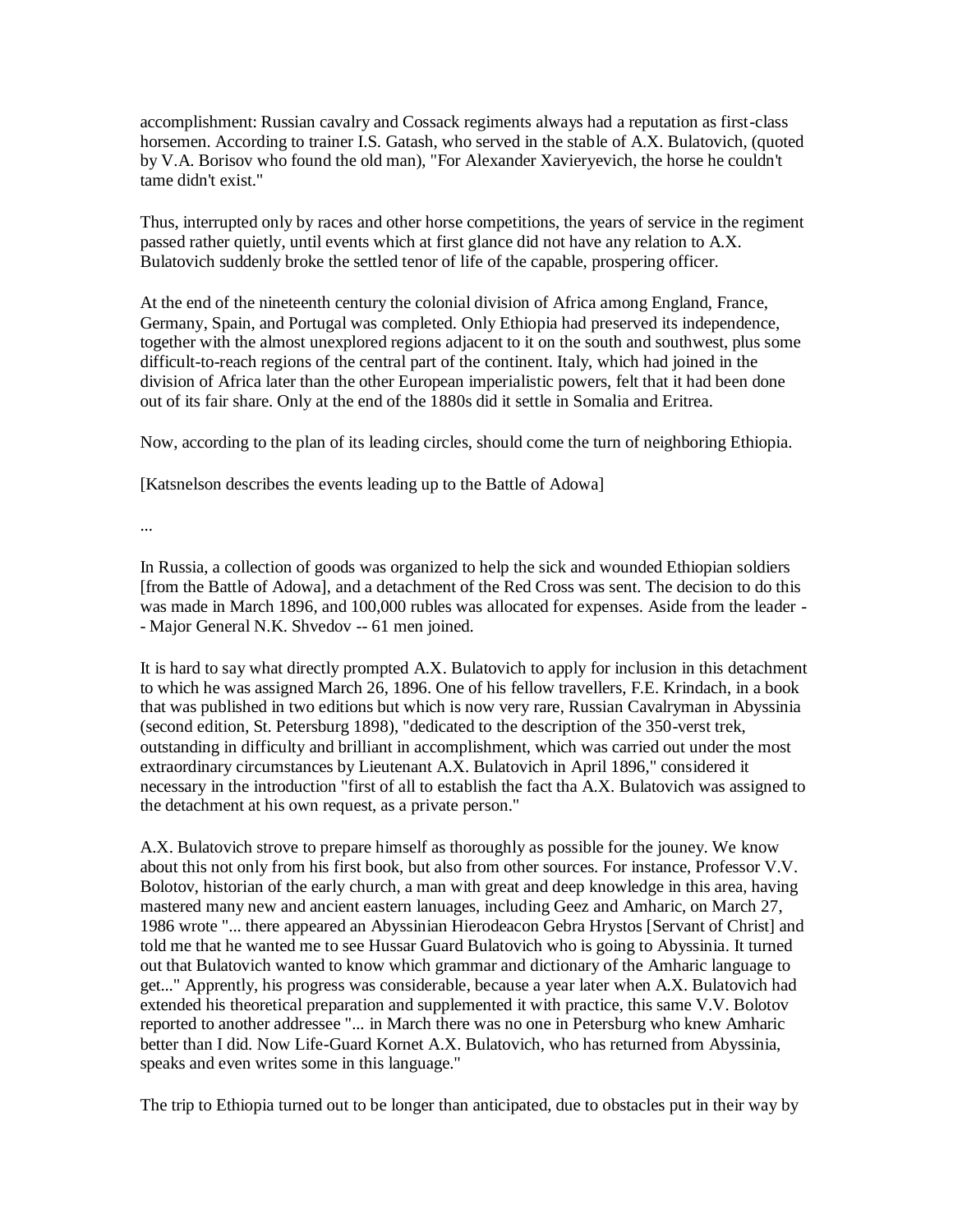Italians who hadn't given up hope of consolidating their position in Ethiopia. Naturally, any help to Ethiopia, even medical, was undesirable to them.

In any case, the detachment was not only denied entrance to the port at Massawa, despite previously obtained permission, but a cruiser was even dispatched to keep watch on the steamer with the Russian doctors. Therefore, N.K. Shvedov and his companions sailed from Alexandria to Jibuti, where they arrived on April 18, 1896, as indicated in the book written by F.E. Krindach, who we now let tell the story, since Bulatovich himself doesn't mention anywhere the events of the first days of his stay in Africa.

While the caravan was being formed, the state of affairs 38 made it necessary to send ahead to Harar an energetic, reliable person, in view of the fact that the rainy season was rapidly approaching. One of the prerequisites for successfully completing this mission was to travel as fast as possible. To carry out this difficult and dangerous mission, they asked for a volunteer. Kornet (now Lieutenant) A.X. Bulatovich accepted the offer. The small Jibuti settlement buzzed with the most diverse rumors and speculation relating to the possible outcome of undertaking such a journey, which would be immense for a European. Not knowing the language and the local conditions, being totally unprepared from this method of travel -- on camelback -- and the change of climate -- all this justified the skepticism of the local residents, the majority of whom did not admit the possibility of a successful outcome.

It is 350-370 versts [233-247 miles] from Jibuti to Harar. Almost the whole extent of the route runs along very mountainous and, in part, arid desert, and permits only travel with a pack animal.39

The decision to dispatch A.X. Bulatovich as a courier was finally made on April 21. Taking a minimal quantity of the simplest provisions and only one waterskin of water, A.X. Bulatovich set out on the route, in spite of the fact that on the way he could count on only two springs, of which one was hot and mineral.

On that very day, April 21, at 10 in the evening, A.X. Bulatovich, accompanied by two guides, left Jibuti. Even though he had only had a few hours to practice riding on "the ship of the desert," on the first leg of the journey he went for 20 hours without stopping. By the end of the following day, they had covered 100 kilometers. It is impossible here to describe all the troubles of this fatiguing and monotonous journey. The distance of greater than 350 versts [233 miles] A.X. Bulatovich managed in three days and 18 hours, in other words about 6-18 hours faster than professional native couriers. In the course of 90 hours spent on the road, the travellers rested no more than 14. No European up until A.X. Bulatovich ever achieved such brilliant results. This trek "made an enormous impression on the inhabitants of Ethiopia. Bulatovich became a legendary figure. The author [that is F.E. Krindach] had occasion to hear enthusiastic accounts of this trek."

However, Alexander Xavierevich couldn't stay long in Harar. The detachment, having arrived after him, intended to continue on the way farther to Entotto when orders came from the Negus to wait. Since the rainy season was approaching, which threatened many complications to making further progress, N.K. Shvedov decided once again to send A.X. Bulatovich ahead, so he could in person explain the situation and have Menelik change his order.

"The immense crossing from Harar to Entotto, about 700 versts [466 miles], despite the difficulty of the route, Bulatovich accomplished in eight days. It turned out that Abyissinians, accustomed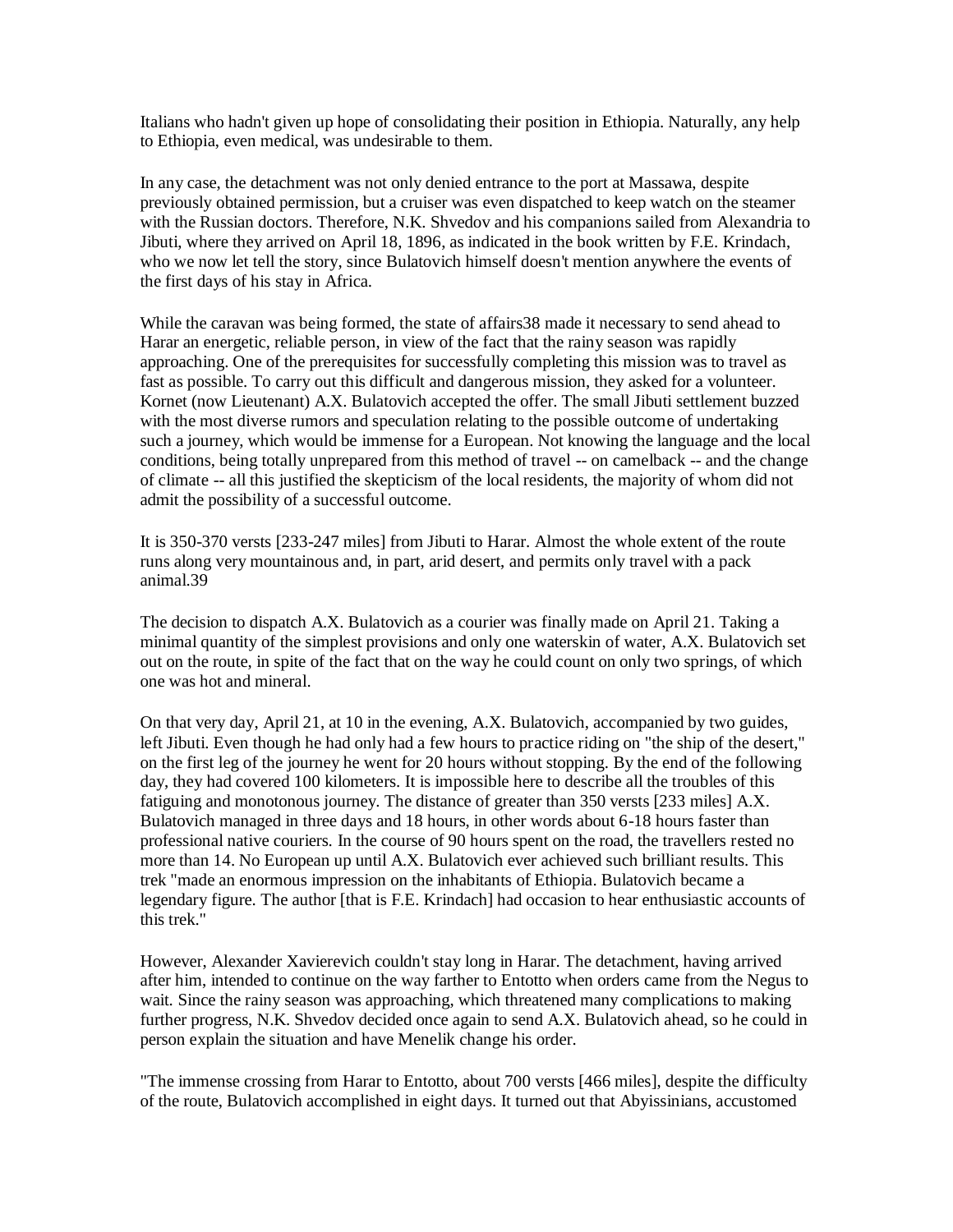to Europeans who came to Abyssinia for the most part chasing after personal profit, couldn't understand the unselfish purpose of this detachment. Therefore, several rases were opposed to the arrival of our detachment in Entotto.

Bulatovich's explanation not only convinced Menelik to expedite the permission, but even inspired him with impatience for the rapid arrival of the detachment. ...

On July 12 the detachment reached the residence of the Negus and was met by Bulatovich...42

The completion of this mission nearly cost Bulatovich his life. The road from Harrar to Entotto went through the Danakil Desert. The small caravan (Bulatovich was accompanied by seven or eight men) was set upon by a band of Danakil bandits who took all their supplies and mules. By chance, on June 2, 1896, they were met by N.S. Leontiev, who was going from Entotto to Harrar.

This was the first meeting of two Russian travellers in Africa. Judging by the words of N.S. Leontiev's apologist Yu. L. Yelts, Leontiev furnished A.X. Bulatovich with all necessities and gave him letters of recommendation to Frenchmen who were living in Entotto in the service of Menelik.

A description of the work of the Red Cross Detachment is a separate subject which has been sufficently covered in works and publications which were sited above, and in the stories of individuals who were members of it.

Even several Englishmen, who were forced to accept the presence of Russians in Ethiopia, couldn't help but note that the mission sent to them rendered "unselfishly and with good will" help to the wounded. At the end of October 1896, the detachment curtailed its work and in the first days of January of the following year, they returend to Petersburg.

As for A.X. Bulatovich, through N.K. Shvedov, he submitted an application for an excursion "for a better understanding of the circumstances in Abyssinia at the time the Red Cross Detachment left the country" and permission to carry out a journey to little known and unknown regions of western Ethoipia. He also wanted to go into Kaffa, which was living out its last days of independent existence. This request was supported by the Chief of the Asiatic Bureau Chief of Staff Lieutenant General A. P. Protseko, who noted the energy of A.X. Bulatovich in striving to as much as possible become better acquainted with the coutnry, and his knowledge of their language and also that the information collected would be very helpful for the further development of relations with Ethiopia.

Menelik categorically forebade crossing the borders of his realm, since this would mean unavoidable death for the traveller.

On Oct. 28, 1986 A.X. Bulatovich was received by the Negus. Having obtained all necessary permissions, on the following day he left the capital and with his fellow travellers set out for the River Baro. This expedition lasted three months. He returned on Feb. 1, 1987 and then just two weeks later on Feb. 13 again set out on a trip, this time to Lekemti, and then to Handek -- a region in the middle course of the River Angar and its left tribuaries and of the valley of the River Didessa. Here A.X. Bulatovich took part in an elephant hunt and occupied himself with learning about the country, its people and the natural conditions. On his return on March 27, 1897, there was prepared for him a ceremonial reception at the residence of the Negus, who on the folowing day gave him a private audience. Leaving the capital on March 25, A.X. Bulatovich arrived at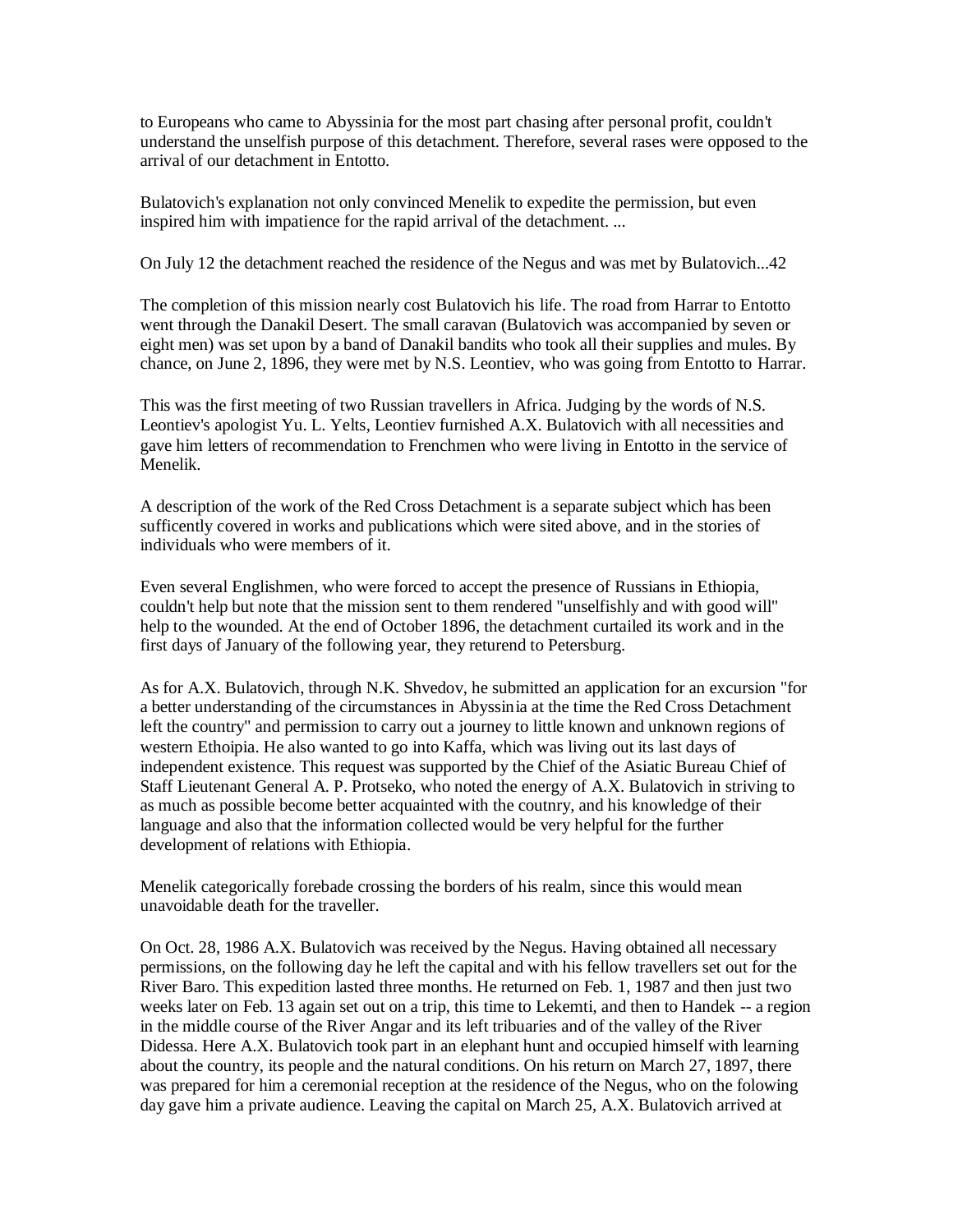Harar on April 4, in Jibuti on April 16, from where on April 21 he sailed to Europe.

On December 6, 1896, A.X. Bulatovich was promoted to lieutenant with seniority dating back to August 4, and for help of the Red Cross Detachment; and for his successful expendition he was awared the Order of Anna in the third degree.

The material he had gathered in the time of his trip, he put into the form of a book, entitled From Entotto to the River Baro. An account of a journey in north-western regions of the Ethiopian Empire and published it on orders of the General Staff. It appeared in September of that same year 1897. Thus A.X. Bulatovich wrote it in a very short time.

[Katsnelson discusses reactions to that book and then goes over details of the second expedition and book, and mentions his third expedition as well.]

Returning to Russia [after the third expedition], A.X. Bulatovich intended to pass through the Sudan and Egypt. But the English Resident in Egypt, Lord Cromer, at first absolutely refused to grant permission for passage, claiming this was because of "disorder in of the region." However, the true reason was different: Harrington, the representative of England in Addis Ababa, "had already for a long time considered Staff-Rotmister Bulatovich as a very energetic and knowledgeable man whom the English should beware of." Naturally, they didn't want to let into the Sudan this wise, experienced, and observant traveller, who could bring back for the use of Ethiopia any information he gathered. Only under pressure of the Russian general consul in Cairo, T.S. Koyander, was Lord Cromer forced to give permission for he passage of A.X. Bulatovich through the Sudan. But it was already too late. He set out for his native land by the route he had taken previously, intending to visit Jerusalem and then Iran and Kurdistan.115 However, he was forbidden to travel to both of these countries by the Minister of War, A.N. Kuropatkin.116

Stopping by at his mother's residence in Lutsikovka, A.X. Bulatovich returned to Petersburg at the beginning of May 1900. But this time, too, his stay in his native land turned out to be brief - even shorter than before. On June 23, 1900, in accord with personal instructions of the Tsar to the Chief of Staff, he was sent to Port Arthur to the command of the Commander-in-Chief of Kwantung Province, for attachment to one of the cavalry or Cossack units operating in China.117 What gave rise to this assignment is not known. Probably, the hurried departure prevented A.X. Bulatovich from reworking and publishing his notes from his third journey that he had brought back with him from Ethiopia. Subsequently, he never returned to those notes, and one must suppose that a significant part of them perished together with the rest of his papers.

At the completion of military activities, on July 8, 1901, A.X. Bulatovich returned to his regiment. After a month, he was assigned, at first temporarily, and then permanently,118 to command the Fifth Squadron. On April 14, 1902, he was promoted to the rank of "rotmister" [Captain of cavalry]. He was also awarded the Order of Anna of the Second Degree with Swords and the Order of Saint Valdimir of the Fourth Degree with Swords and a Bow.119 On August 21, 1902, there followed permission to accept and wear the Order of the Legion of Honor120 that had been conferred on him by the French government. At that time, too, he finished, with first-class grades, an accelerated course at the First Pavloskiy War College.

A brilliant military career awaited the intelligent, talented, courageous guard officer. But after returning from Manchuria, the life of A.X. Bulatovich suddenly changed. The events of the last decade of his life are still far from clear. A few separate episodes and dates show through more or less distinctly, but even those were established only recently. It remains to hope that subsequent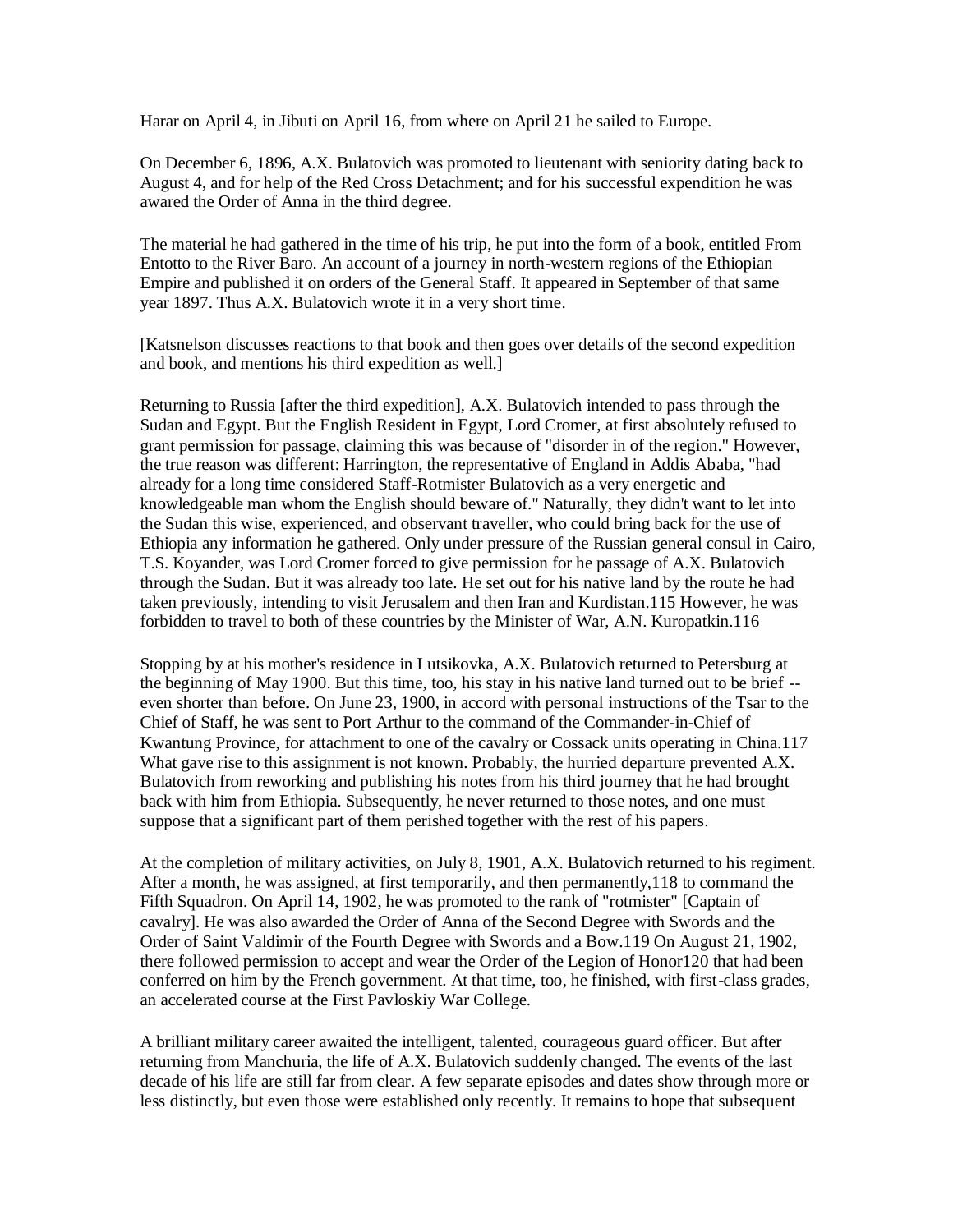research will be crowned with success, and we will be able to get a fuller and clearer idea of this unusual man.

December 18, 1902, A.X. Bulatovich was released from command of the squadron; and, as of January 27, 1903, he was discharged into the reserves "for family reasons."121 Apparently, it was at this time that he made the decision to take monastic vows.

What led to this act that amazed not only all of fashionable Petersburg, but even his closest friends? We can only guess. A deeply religious man, perfectly honest, kind, inquisitive, he fell under the influence of a preacher and mystic who was well-known at that time -- Father Ioann of the Kronstadt Cathedral. By other accounts, he was oppressed by unreciprocated feelings for the daughter of the commander of the the regiment, Prince Vassilchikov. Undoubtedly, his experiences in the field of battle, the bloody brutalities of war played a large role.

Apparently, it is more correct to speak of the sum of all these causes, but, for the persent, it is impossible to give a precise answer.

After taking monastic vows (probably in 1906, because on March 30, 1906, he retired from the army), "Father Anthony," as A.X. Bulatovich now called himself, set out for the "Holy Mountain" of Athos. According to his own account, up until 1911 his life was "secluded, silent, solitary." He was entirely occupied with his own religious activities, and never went beyond the walls of the monastery. "I kept myself away from all business and did not know what happened in the outside world, for I read absolutely no journals nor newspapers." In 1910 he was made a hieromonk, and at the very beginning of 1911, Father Anthony set out for the fourth and last time to Ethiopia.

In 1898 by Lake Rudolph, Alexander Xavieryevich had found a badly wounded boy named "Vaska," had nursed him back to health, and then had taken him back to Russia, baptized him, taught him Russian, and looked after his education. According to M.X. Orbeliani, Vaska was a "kind, gentle, and unfortunate boy," who had suffered much from his mutilation. Entering the monastery, A.X. Bulatovich took Vaska with him as a lay brother, but Vaska suffered from constant mockeries. Finally, when an opportunity arose, Bulatovich sent him back to his native land. Missing his ward, after a three year separation, Father Anthony, in his own words, "wanted to see him and give him the Holy Eucharist." So Father Anthony went for a year to Ethiopia.122 What he did there, aside from "giving the Holy Eucharist," was determined quite recently from the [report of the charge d'affaires in Ethiopia B. Chemerzin t](/cherm.html)o the Ministry of Foreign Affairs in December 15, 1911.123 It appears that it was not just anxieties about saving the soul of Vaska that attracted Father Anthony to Ethiopia.

On his arrival in Ethiopia, Father Anthony was sick for the first two months.

At this time, the Emperor Menelik had been severely ill for a long while. He didn't appear at official ceremonies and received no one, which had led to the spread of rumors that he had really died and that his death was being concealed by those in court circles.

Using his old connections and his relationship with the Emperor, Father Anthony not only obtained an audience but even got permission to "treat" the royal patient. Praying, Anthony sprinkled and massaged the body of the Emperor with holy water and oil, and applied wonderworking icons. But, of course, he did not succeed in bringing about any improvement in Menilek's health. As a result, B. Chemerzin notes with irony, it was established that the Emperor was alive and that all the rumors that someone who resembled him had been substituted for him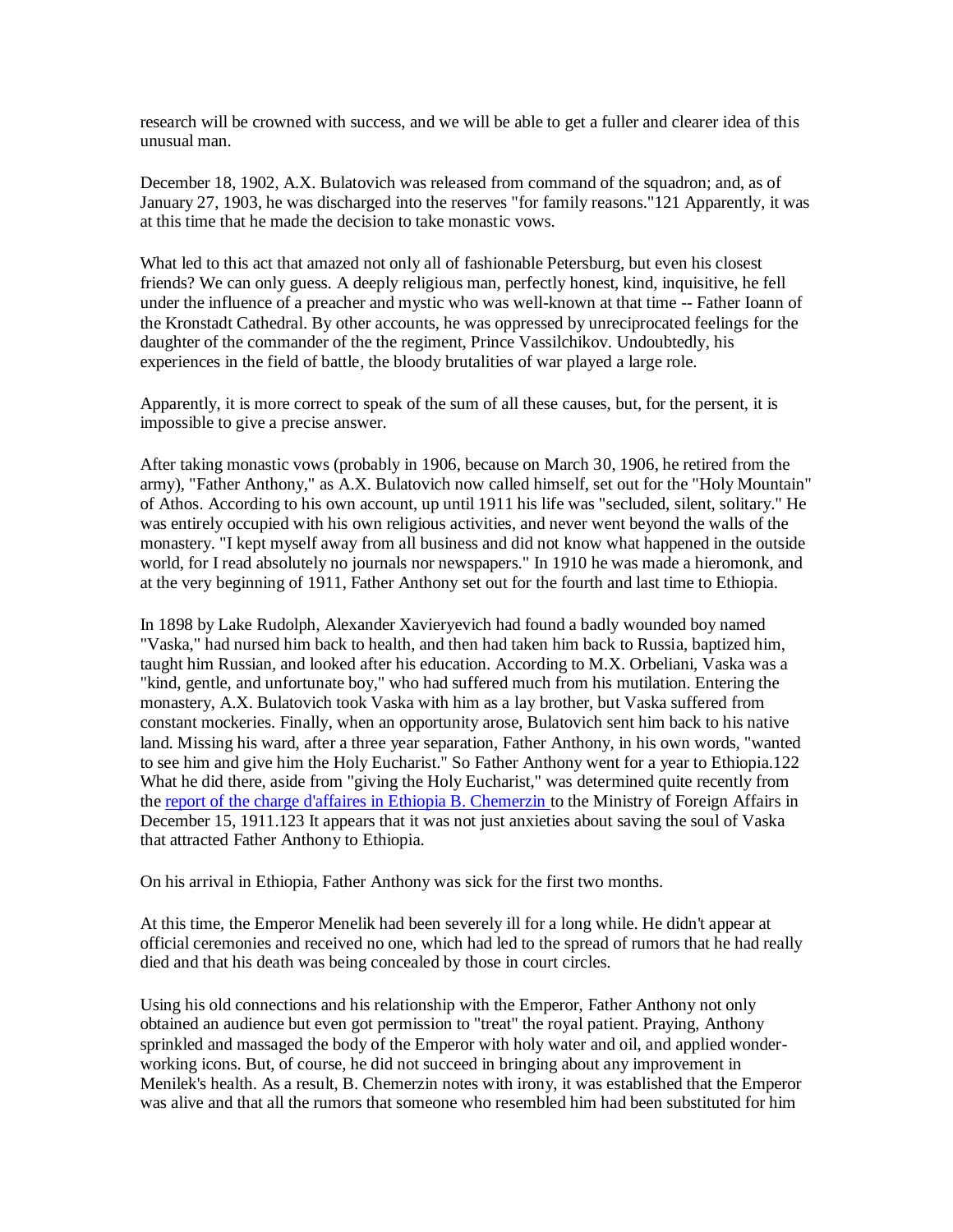were absolutely false.

Next, A.X. Bulatovich tried to found in Ethiopia a Russian Orthodox ecclesiastical mission and an Athonite monastery. On an island of Lake "Khorshale" [Lake Shala?] he wanted to found a monastery with a school, where the children of local inhabitants could get an elementary education. He assumed that the money to do this could be collected by voluntary contributions, of which he himself would collect the greater part. However, the impracticality of such projects and the lack of sympathy both in Ethiopia and also at Mount Athos for the proposed undertaking prevented its accomplishment. On Dec. 8, 1911, A.X. Bulatovich left Addis Ababa forever, "taking with him only hopes and not a single firm pledge from the wealthy," as B. Chemerzin expressed it.

Unfortunately, our knowledge of this fourth and last visit by the Russian traveller to the country he so loved is limited to this general description. Almost all documents of the period of Menilek's reign were destroyed at the time of the war with Italy in 1936. As for the papers of the Russian Embassy, in 1919 tsarist diplomats gave them to the French Embassy "for safekeeping"; and in 1936, they were taken to Paris, where they were burned along with other archives in June 1940.124

In 1912-13, A.X. Bulatovich got caught up in a conflict between two groups of Athonite monks, known as the "Name Fighters" and the "Name Praisers."125 (Father Anthony sided with the latter.) This affair took such a scandalous turn that Father Anthony was forced to leave Mount Athos. The scandal at Mount Athos received wide publicity, and from January 1913 stories about the mutinous monks and their leader appeared from time to time in newspapers. Over the course of 1913-14, the name of A.X. Bulatovich didn't leave the pages of the press, giving occasion for all kinds of wild tales, often based on gossip and the desire of petty reporters to snatch fees.126

Having taken on the role of defender of the "Name Praisers," A.X. Bulatovich was caught up in a storm of activity: he wrote and published polemical articles and brochures, sent letters to his followers, recommended that they stand fast and not give in to their opponents. The Synod assigned him to residence in the Pokrovskiy Monastery in Moscow. But, instead, he lived first with his sister, M.X. Orbeliani, in Petersburg, until he attracted the attention of the police to her and her husband; then at his mother's house in Sumy, and next at Lutsikovka.

As soon as the war began, A.S. Bulatovich left Lutsikovka. On August 21, 1914, he went to Sumy and from there to Moscow and Petrograd and obtained an appointment in the active army. "Holy wars are defensive. They are God's work. In them miracles of bravery appear. In offensive wars, there are few such miracles," he wrote a year before that. From 1914 to 1917, Father Anthony was a priest in the 16th Advanced Detachment of the Red Cross.

Judging by the stories of people who met him, he here once again exhibited "miracles of bravery," in spite of his age, his eye disease, and the cassock of an ecclesiastical pastor.

After the end of the war and the disbandment of his detachment, in Feb. 1918, A.X. Bulatovich sent requests from Moscow to Patriarch Tikhon and the Synod for permission to retire to the quiet of the Pokrovskiy Monastery, to which he had been assigned before, because his situation was "quite disastrous."

The request was granted, but without the right of religious service, apparently because of the "heretical" beliefs in which the applicant continued to persist.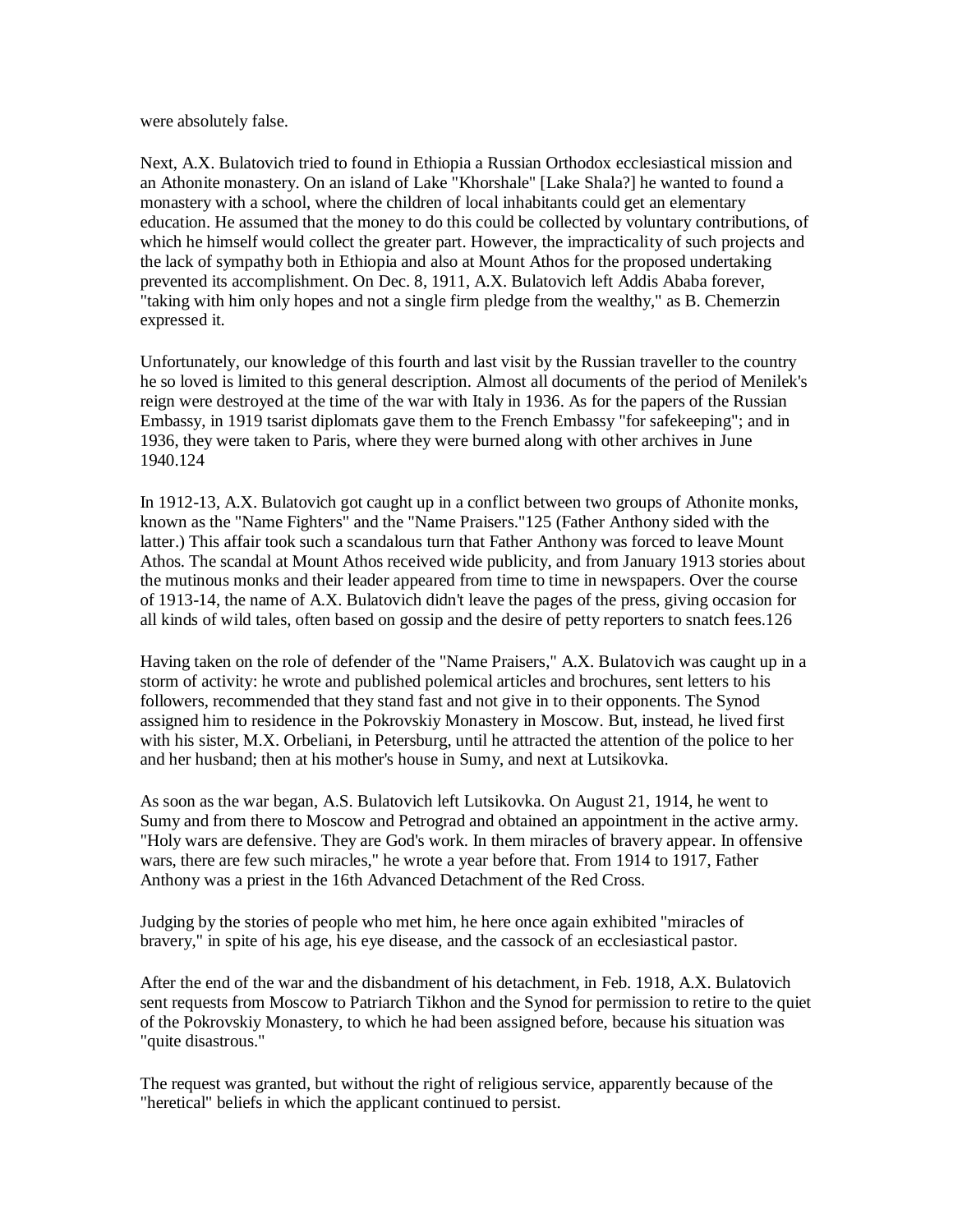In the summer of 1918, A.X. Bulatovich applied to the "Holy Council" with a new petition, for removal of this restriction and for transfer to the Athonite St. Andrew Monastery in Petrograd.

The answer to this request is still unknown, but could scarecely have been positive, because at the end of November 1918 Tikhon and the Synod looked into the application of "the excommunciated Hieromonk Anthony (Bulatovich)," who "professing 'God-making' reverence for the Name of the Lord, rather than agreeing to revere the Name of the Lord relatively, as today's church authority requires, has separated himself from all spirital contact, henceforth until the Holy Synod has held a trial on the substance of the matter." The issue was passed along to the authority of the Moscow Diocese for "further consideration."

Apparently, not waiting for a decision, A.X. Bulatovich preferred to go to Lutsikovka, where he spent the last year of his life, about which almost nothing is known. Only very recently was it established that he was murdered by bandits on the night of December 5-6, 1919.

The great and terrible years of revolution obliterated the memory of A.S. Bulatovich. And even more, the fanatical Father Anthony almost completely overshadowed the courageous traveller of unknown African lands.127

Indeed, this affair that absorbed all the thoughts and motivated all the deeds of A.X. Bulatovich at the end of his life seems to us unwarranted and even bad. But it was also a manifestation of discontent with existing reality, of inner discord. Raised and educated in certain surroundings, he could not surmount the errors and prejudices of his time and his circle. However, even amid these errors, let it be said that honor, straigthforwardness, stoicism, sincerity, and courage were in the highest degree inherent in A.X. Bulatovich. Namely these characteristics, in combination with ardent patriotism and sense of duty, impelled the young hussar officer to accomplish in four years the deeds that glorified his name and placed him in the ranks of the most outstanding Russian travellers.

## **Footnotes**

[Ts.G.V.I.A. and G.I.A.L.O. are references to Soviet Archives.]

1. Bolshaya Sovietskaya Entsiklopediya, second edition, volume 6, p. 258.

2. For example: M.P. Zbrodskaya, Russian Travellers in Africa, Moscow, 1955, pp. 62-66; M.V. Rayt, "Russian Expeditions to Ethiopia in the Middle of the 19th and the 20th Centuries and their Ethnographic Materials" in African Ethnographic Collection, volume 1, Moscow, 1956, pp. 254- 263.

3. V.A. Borisov worked strenuously on such searches, and graciously shared the results with me. The sister of A.X. Bulatovich, Mary Xavieryevna Orbeliani, who now lives in Canada, answered and sent her recollections of childhood and youth, which contain information which, naturally, no other source could provide. S. A. Tsvetkov, who from 1913-14 was secretary of A.X. Bulatovich, and who died several years ago in Moscow, turned over some interesting material. G. F. Pugach, president of the Belopolsky Regional Office of the Society for the Preservation of Natural and Cultural Monuments, let me know the exact date of death of A.X. Bulatovich.

4. Service Records of Staff- and Ober- Officers of the Life Guard Hussar Regiment on January 1,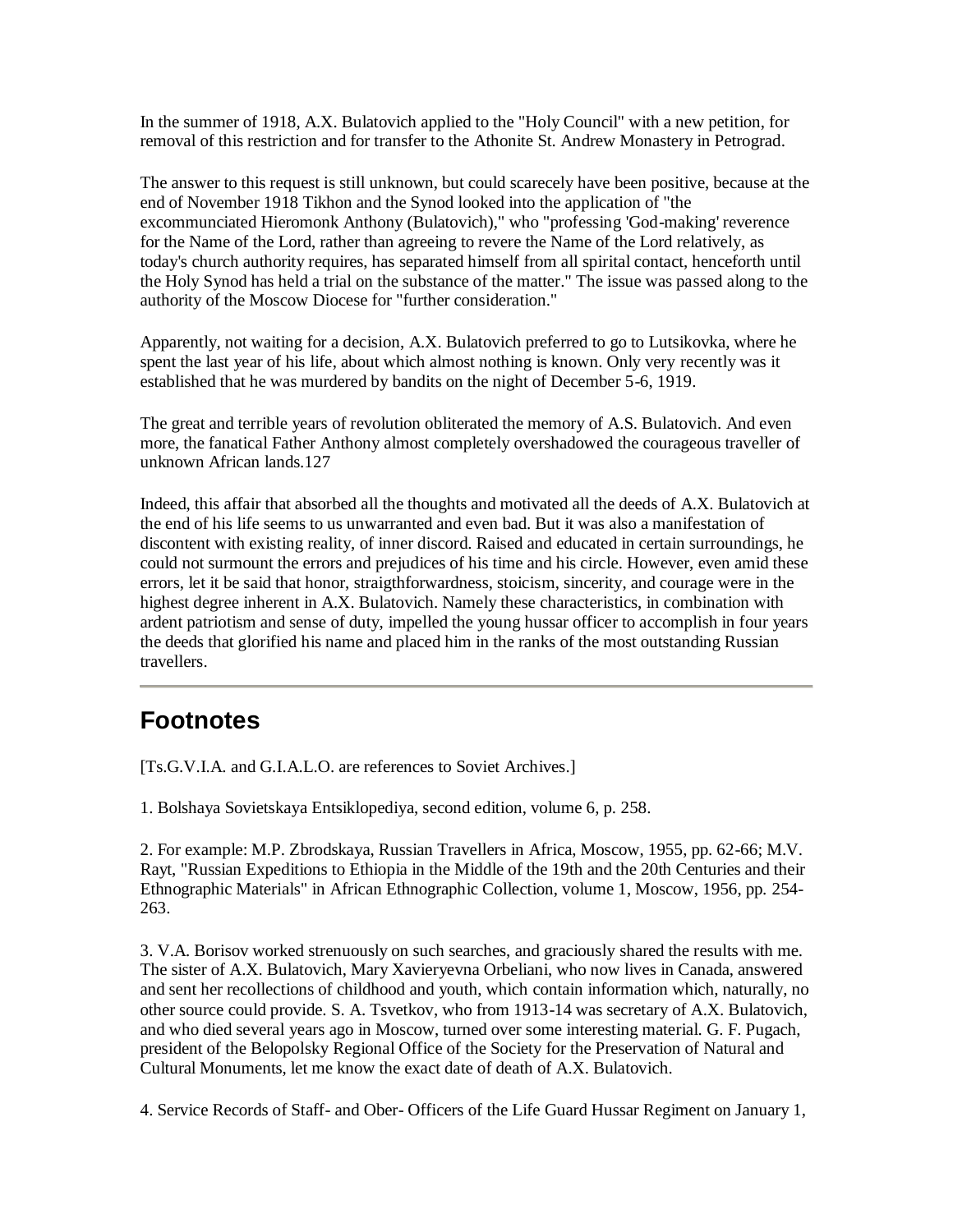1900 (Ts.G.V.I.A., P. S. 330-463, line 149). In any case, he was christened in Orel in the church of the 143rd Dorogobuzhskiy Regiment. See: GIALO, f. 11, op. 1, d. 1223, line 76. In the reference sent from there (No. 499 from Dec. 9, 1962), apparently, the year of birth -- 1871 -- was erroneously indicated. Compare, in the same source, d. 1185, lines 12-13; Ts.G.I.A. U.S.S.R., f. 1343, op. 17, d. 6777, line 12.

5. Now the Lutsykovsky Village Soviet of the Belopolsky Region of the Sumskiy Area ("Sumsky Area, Administrative-Territorial Divisions," Sumy, 1966, p. 15).

6. G.I.A.L.O., f. 11, op. 1, d. 1166, line 258 -- petition of E. A. Bulatovich.

7. G.I.A.L.O., f. 11, op. 1, d. 441, lines 10, 188-189, 264, 351, 415, 441.

8. G.I.A.L.O., f. 11, op. 1, d. 1223, lines 77, 80.

9. Ts.G.V.I.A., P.S. 330-463. Service Records of Staff- and Ober-Officers of the Life Guard Hussar Regiment on January 1, 1900, lines 149-155. A copy of the service record of A.X. Bulatovich is likewise in the files of the commander of the armies of the Kwantung Region (Ts.G.V.I.A., P.S. 308-178). Data about his military service were determined from these records, which go as far as 1900. Dates are given in the "old style."

10. "Government Herald" from August 19, 1892. [Note that this is only a selected portion of Katsnelson's introductory article. The original footnote numbers are retained here.]

38. This "state of affairs" consisted of obstacles created by the English, who were likewise striving to prevent the establishment of direct contacts between Russia and Ethiopia.

For example, they in every way made it difficult to obtain camels for the caravan. The railroad from Jibuti to Addis Ababa was then only beginning to be built.

39. F.E. Krindach, Russian Cavalryman in Abyssinia. From Jibuti to Harar, St. Petersburg, 1898, pp. 12-13.

42. Note of the president of the Russian Society of the Red Cross M.P. Kaufman (AVPR, Political Archives, document 2015, lines 2-9).

115. Letter of A.X. Bulatovich from February 8, 1900 (Ts.G.V.I.A., f. 400, op. 261/911, d. 92/1897, chapter 4,

lines 8-10).

116. Telegram of A.N. Kuropatkina to the Russian Consul in Jerusalem from April 4 1900 (Ibid., line 11).

117. In accord with the reply of the General Staff from June 23, 1900 for Number 33673 (Ts.G.V.I.A., P. S. 308-178).

118. Ts.G.V.I.A., f. 3591, op. 1, d. 157. Order of the Life Guard Hussar Regiment from December 8, 1901.